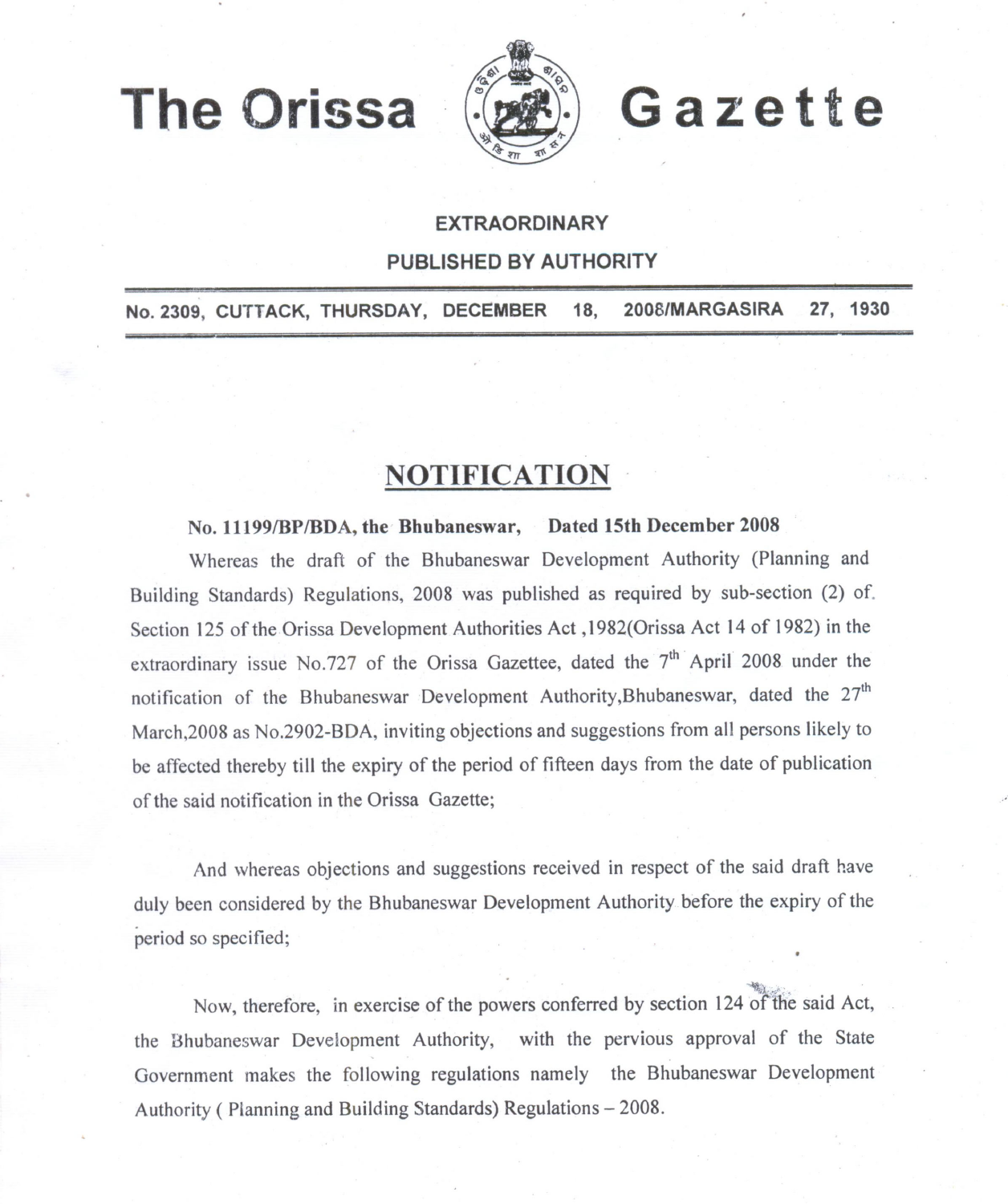# BHUBANESWAR DEVELOPMENT AUTHORITY (PLANNING & BUILDING STANDARDS) REGULATIONS - 2008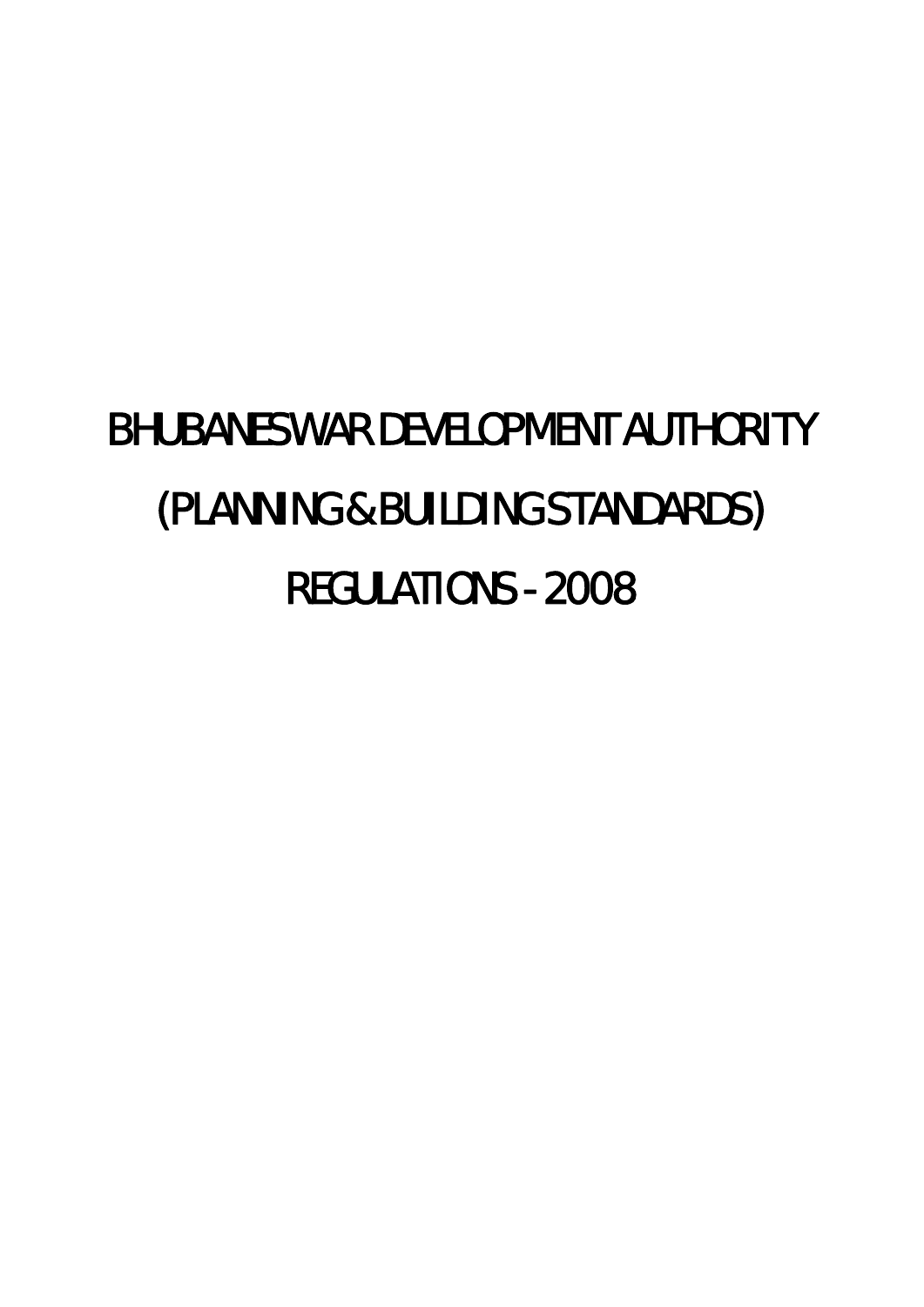#### **PART – I**

#### **DEFINITIONS**

**1.** (1) These regulations may be called the Bhubaneswar Development Authority (Planning and Building Standards) Regulations, 2008. **Short title, Extent and commencement** 

> (2) **They** shall extend to the whole area within the jurisdiction of the Bhubaneswar Development Authority.

> (3) **They** shall come into force on the date of their publication in the Orissa Gazette.

**2. (I)** In these regulations, unless the context otherwise requires: **Definitions** 

> (1) **"Act"** means the Orissa Development Authorities Act, 1982.(Act 14 of 1982)

> (2) **"Advertising Sign"** means any surface or structure with characters, letters or illustrations applied there to and displayed in any manner whatsoever outdoors for the purpose of advertising or giving information or to attract the public to any place, person, public performance, article, or merchandise, and which surface or structure is attached to, forms part of, or is connected with any building, or is fixed to the ground or to any pole, screen, fence or hoarding or displayed in space, or in or over any water body included in the jurisdiction of the Authority.

> (3) **"Agricultural use"** means use of land for the purpose of agriculture, horticulture, sericulture, animal husbandry, poultry farming, plant nursery, piggery, dairy farming, vegetable farming and any activity related to agriculture or milk chilling plant;

> (4) **"Air-Conditioning"** means the process of treating air so as to control simultaneously its temperature, humidity, cleanliness and distribution to meet the requirement of conditioned space;

> (5) **"Air Port Reference Point"** means a designated point which is established in the horizontal plane at or near the geometric center of the landing area.

> (6) **"Amenity"** means roads, street, open spaces, parks, recreational grounds, play grounds, gardens, water supply, electric supply, street lighting, sewerage, drainage, public works and other utilities, services and conveniences.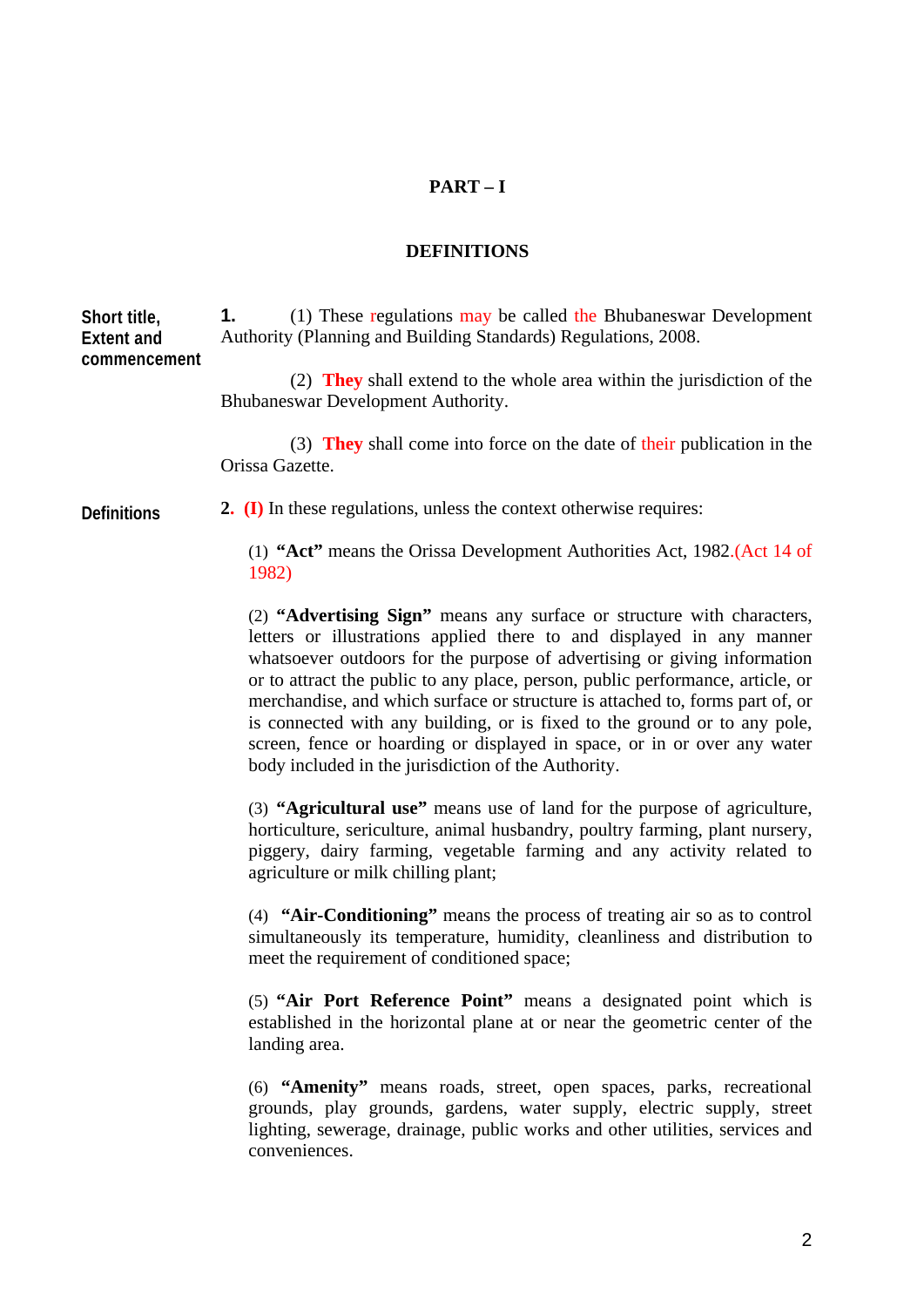#### (7) "Annexure" means an Annexure appended to these regulation's

(8) **"Apartment or flat"** means a dwelling unit in building.

(9) **"Apartment building"** means a building having six or more dwelling units.

(10) **"Approved"** means approved by the Authority.

(11) **"Addition/ Alteration"** means structural change, such as addition to the covered area or height or the removal of part of a building or construction or cutting into or removal of any wall, partition, column, beam, joist, floor or other support, or a change to the fixture of equipment of the building.

(12) **"Applicant"** means the person who has title to a land or building and includes,

- A. an agent or trustee who receives rent on behalf of the owner;
- B. an agent or trustee who receives rent or is entrusted with or is concerned with any building devoted to religious or charitable purpose.
- C. a receiver, executor or administrator or a manager appointed by any Court of competent jurisdiction to have the charge of or to exercise the rights of the owner; and
- D. a mortgagee in possession.

(13) **"Art Commission"** means the Commission constituted under subsection (1) of section 88; of the ODA Act, 1982.

(14) **"Authority"** means the Bhubaneswar Development Authority and does not include its employees acting individually. The powers and responsibilities of the Authority under this regulation can not be delegated, unless specifically provided for in this regulation, the Act, the rules or unless notified by the Government;

(15) **"Balcony"** means a projection to serve as passage or sit out place including a hand rail or balustrade.

(16) **"Barsati"** means a habitable room, not exceeding 30% of the covered area on the top floor of the building with toilet & kitchen unit built contiguously.

(17) **"Basement or cellar"** means lower storey of a building ,below or partly below the ground level;

(18) **"Basti Area"** means an area declared as such under a Development Plan and in the absence of such declaration, any area comprising old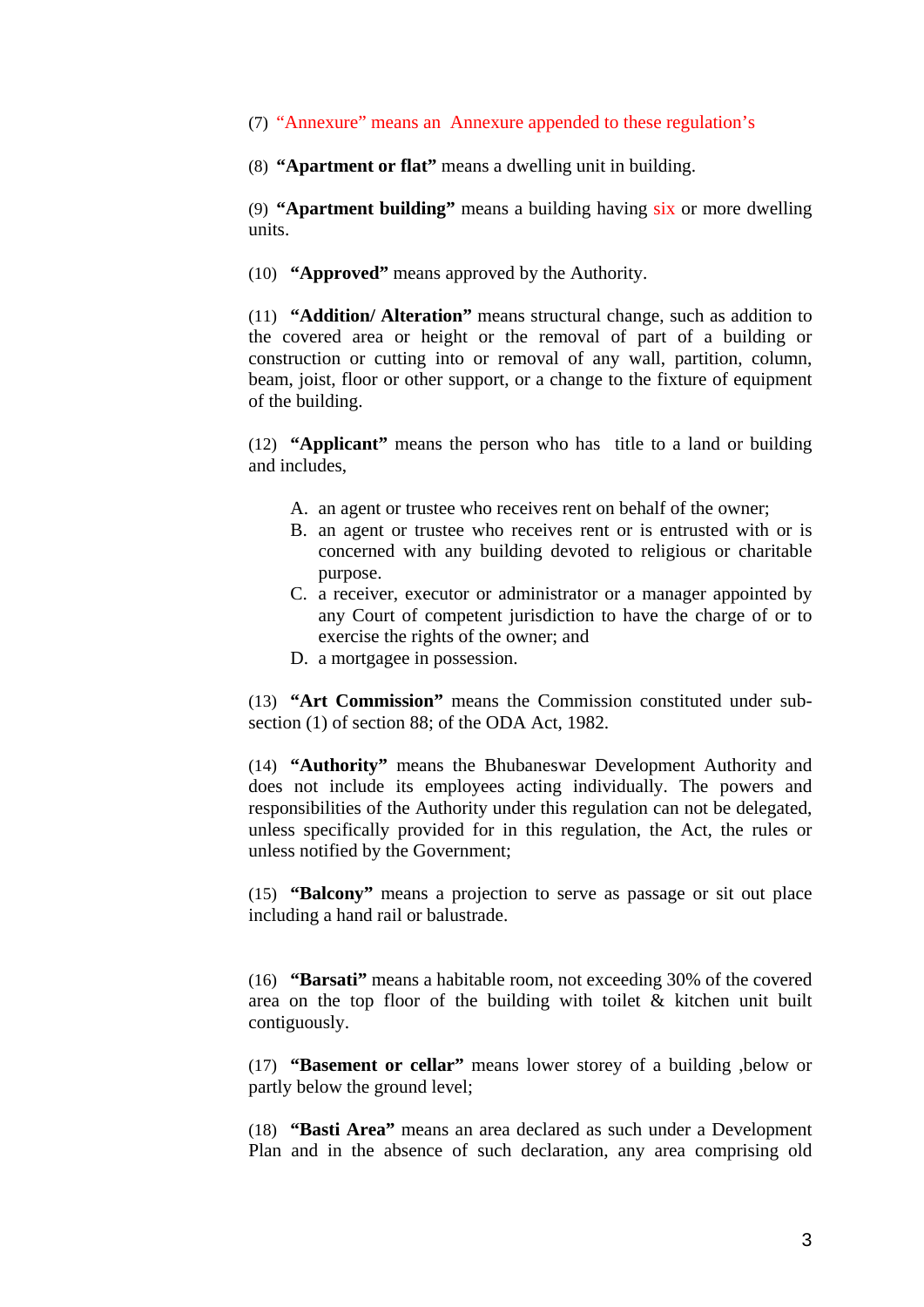settlements covering such extent of lands as may be determined by the Authority in consultation with the concerned Local Body;

(19) **"Basti Plot"** means a plot having a width ranging between 4.0 m. and 6.3 m., the depth being more than three times the width, and located in a basti area;

(20) **"Builder"** means an applicant, land owner, contractor, holder of power of attorney of the land owner, partnership, trust or company which has responsibility for construction, leasing, selling or disposing otherwise of a building for residential and other purposes and duly registered by the Authority.

*NOTE: The Bhubaneswar Development Authority happens to be the builder for its own construction.* 

(21) **"Building"** means any structure or erection or part of a structure or erection which is intended to be used for residential, commercial, industrial or any other purpose whether in actual use or not, and in particular.

- A. **"Assembly Building"** refers to a building or part of a building where group of people congregate or gather for amusement, recreation, social, religious, patriotic and similar purposes and includes theaters, assembly halls, auditoria, exhibition halls, museum, skating rinks, gymnasium, dance hall, club rooms recreation piers and stadia.
- B. **"Commercial Building"** refers to a building or part of a building, which is used for transaction of business, keeping of accounts and records or for similar purposes and includes Banks and Commercial Offices and Corporate offices. It shall include mercantile buildings like shops, stores, market display and sale of merchandise either in wholesale or retail, or offices, storage or services facilities incidental to the sale of merchandise and includes Cinema Halls, Petrol Pumps, Hotels, Restaurants, Clinics, Pathology Labs, Nursing Homes, Lodge-cum-guest houses & Dharma Kantas, etc.
- C. **"Educational Building"** refers to a building used for school, college or daycare purpose for more than 8 hours per week involving assembly, instructions, education or recreation.
- D. **"**Form" means a Form appended to these regulation.
- E. **"Hazardous Building"** refers to a building or part of a building which is used for the storage, handling, manufacture or processing of highly combustible or explosive materials or products which are liable to burn with extreme rapidity and/or producing poisonous fumes, or the storage, handling, manufacturing or processing of which involves highly corrosive,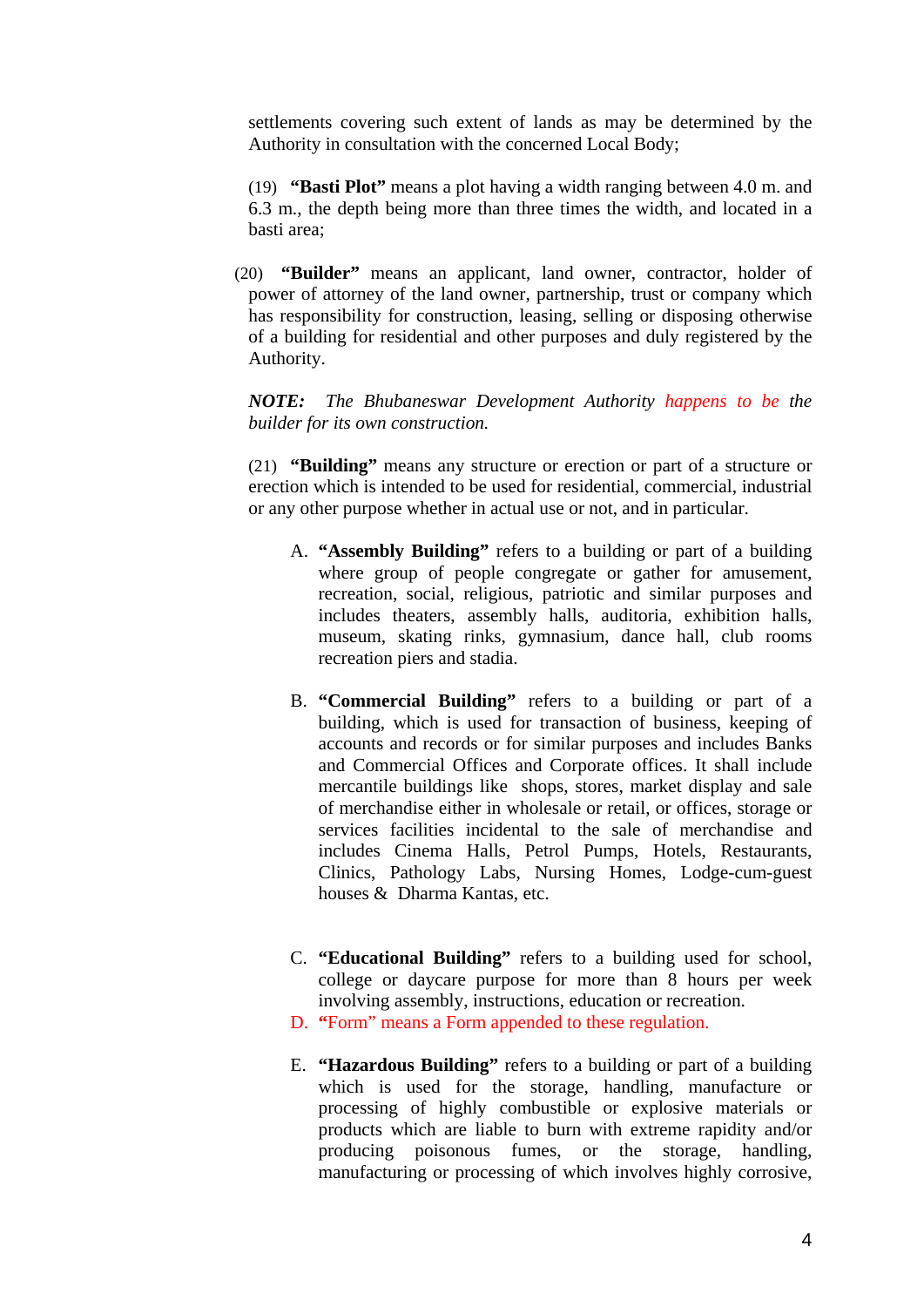toxic, obnoxious alkalis, acids or other liquids, gases or chemicals, producing flame, fumes and explosion, poisonous irritant or corrosive gasses and for the storage, handling or processing of any material producing explosive mixture of dust or which result in the division of matter into fine particles subject to spontaneous ignition. This shall include petrol filling stations.

- F. **"Industrial BuilBding"** refers to a building or part of a building in which products or materials of all kind and properties are fabricated, assembled or processed such as assembly plants, laboratories, power plants, smoke houses, refineries, gas plants, mills, dairies or factories.
- G. **"Institutional Building"** refers to a building or part of a building which is used for purposes such as Research and Training Centre, Public/Semi Public offices, Hospitals, Dispensaries and Health Centers.
- H. **Residential Building"** refers to a building in which sleeping accommodation is provided for normal residential purpose with or without cooking or dining or both facilities and includes one or two or multi-family dwelling dormitories, apartment houses, flats and hostels.
- I. **"Public Utility Building"** means and includes Post Office, Police Station, Fire Station, Hospital, Dispensary, and Telephone Exchange, sub-station, water works, Taxi Stands, Bus Terminals, etc.
- J. **"Storage Building"** refers to a building or part of building used primarily for the storage or sheltering of goods, storehouses, hangers, terminal depot, grain elevators, barn or stables.
- K. **"Multi Level Car Parking Building"** means a building partly below ground level having two or more basements or above ground level, primarily to be used for parking of cars, scooters or any other type of light motorized vehicles.

(22) **"Building Accessory"** means a subordinate building, use of which is incidental to that of a principal building, on the same plot such as garage, coal or fuel shed, peons, chowkidars, or domestic servants quarters, etc;

(23) **"Building Height"** means the vertical distance measured in the case of flat roofs, from the average level of the center line of the adjoining street to the highest point of the building adjacent to the street; and in the case of pitched roofs, up to the point where the external surface of the outer wall intersects the finished surface of the sloping roof and in the case of gables facing the road, the mid-point between the eaves level and the ridges.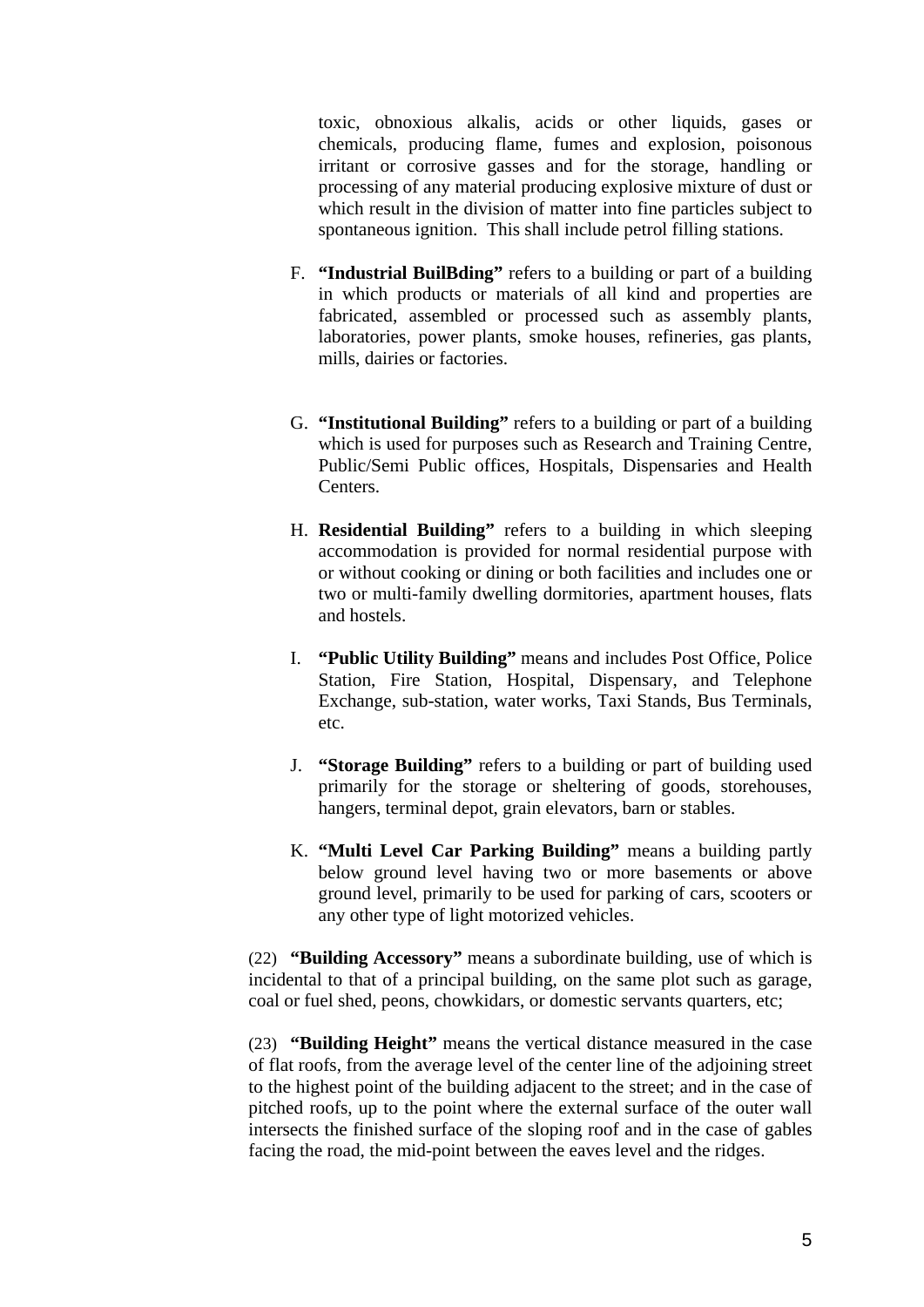Explanation – If the building does not abut on a street, the height shall be measured above the average level of the ground around and contiguous to the building.

(24) **"Building line"** means the line up to which the plinth of a building adjoining a street or an extension of a street or on a future street may lawfully extend and includes the lines prescribed in any development plan in operation for any area under the jurisdiction of the Authority or specification indicated in any Town Planning or Development Scheme, or in these Regulations.

(25) **"Canopy"** means cantilevered projection at lintel level over any entrance.

(26) **"Cornice"** means a sloping or horizontal structural overhang usually provided over openings or external walls to provide protection from sun and rain.

(27) **"Chajja"/"Sun-Shade"** means a sloping or horizontal structural overhang, usually provided for protection from sun and rain or for architectural considerations at lintel level.

(28) **"Chimney"** means an upright shaft containing and encasing one or more flues provided for the conveyance to the outer air of any product of combustion; resulting from the operation of any heat producing appliance or equipment employing solid, liquid or gaseous fuel;

(29) **"Combustible materials"** means a material, which burns or adds to a fire when used for combustibility in accordance with good practice;

(30) **"Conversion"** means the change of occupancy to another occupancy or change in building structure or part thereof resulting in change of space or use requiring additional occupancy certificate.

(31) **"Corner plot"** means a plot at the junctions of and fronting on two or more intersecting streets. Corner plot" means a plot facing two streets, the frontage would be on the street having larger width. In cases, where the two streets are of same width, then the larger side of the plot will decide the frontage. In such case, the location of a garage (on a corner plot) if provided, within the open space shall be located diagonally opposite the point intersection.

(32) **"Courtyard"** means a space permanently open to sky, with or without pergola, enclosed fully or partially by buildings and may be at ground level or any other level within a building;

(33) **"Covered Area"** means in respect of ground floor, area covered immediately above the plinth level by the building but does not include the open space covered by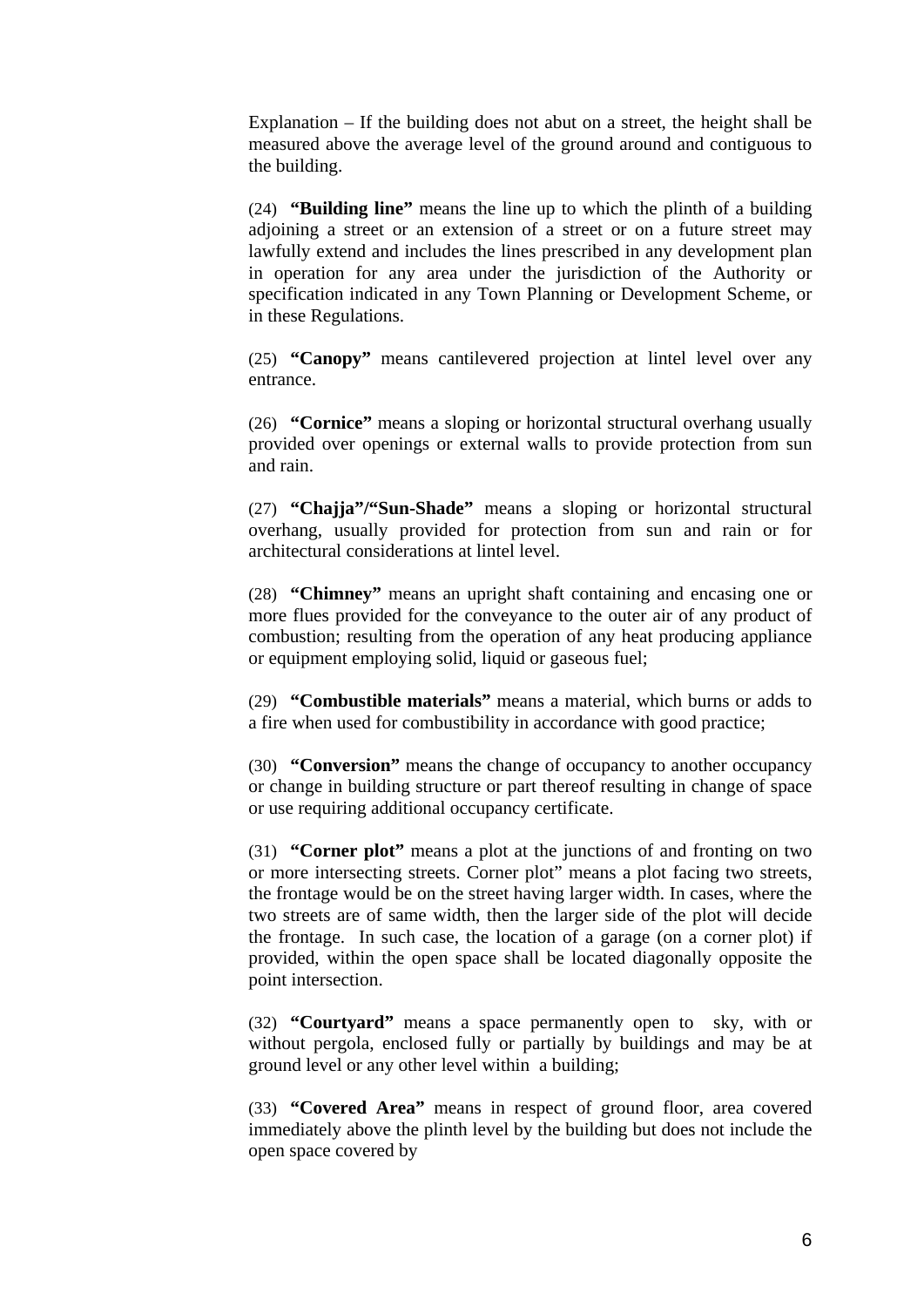- A. garden, rockery, well and well-structures, rainwater harvesting structures, plant nursery, water-pool (if uncovered), platform round a tree, tank, fountain, bench, chabutara with open top unenclosed on sides by walls, boundary wall, swing, and area covered by chhajja without any pillars etc, touching the ground;
- B. 'drainage culvert conduit', catch-pit, gully pit, inspection chamber, gutter and the like; and
- C. compound wall, gate, slide/ swing door, canopy, and areas covered by chajja or similar projections and staircases which are uncovered and open at least on three sides and also open to sky.
- D. Watchmen booth, pump house, garbage shaft, electric cabin or substations, and such other utility structure meant for the services of the building under construction.

(34) **"Cul-de-sac"** means such means of access having length up to 150 m. with an additional turning space not less than 81 square meters in area having no dimension less than 9 m.;

(35) **"Damp-Proof Course"** means course consisting of some appropriate water proofing material provided to prevent penetration of dampness.

(36) **"Detached building"** means a building whose walls and roof are independent of any other building with open spaces on all sides;

(37) **"Development Plan/ Comprehensive Development Plan"** includes any development plan either interim or comprehensive or zonal plan in operation for the area under the jurisdiction of the Authority;

(38) **"Deviation"** means any construction made in departure from the approved plan by way of alterations or additions, modifications in the total floor area, coverage, floor area ratio (FAR), setbacks, height, parking space, provision of public utilities etc.

(39) **"Drain"** means a line of pipes including all fittings and equipment such as manholes, inspection chamber, traps, gullies and floor traps, used for the drainage of a building or a number of buildings, or yards appurtenant to the buildings within the same cartilage and includes open channels used for conveying surface water;

(40) **"Drainage"** means the removal of any liquid by a system constructed for purpose;

(41) **"Dwelling Unit"** means a building used for living purpose and includes a garage, a servant quarter or a guardroom.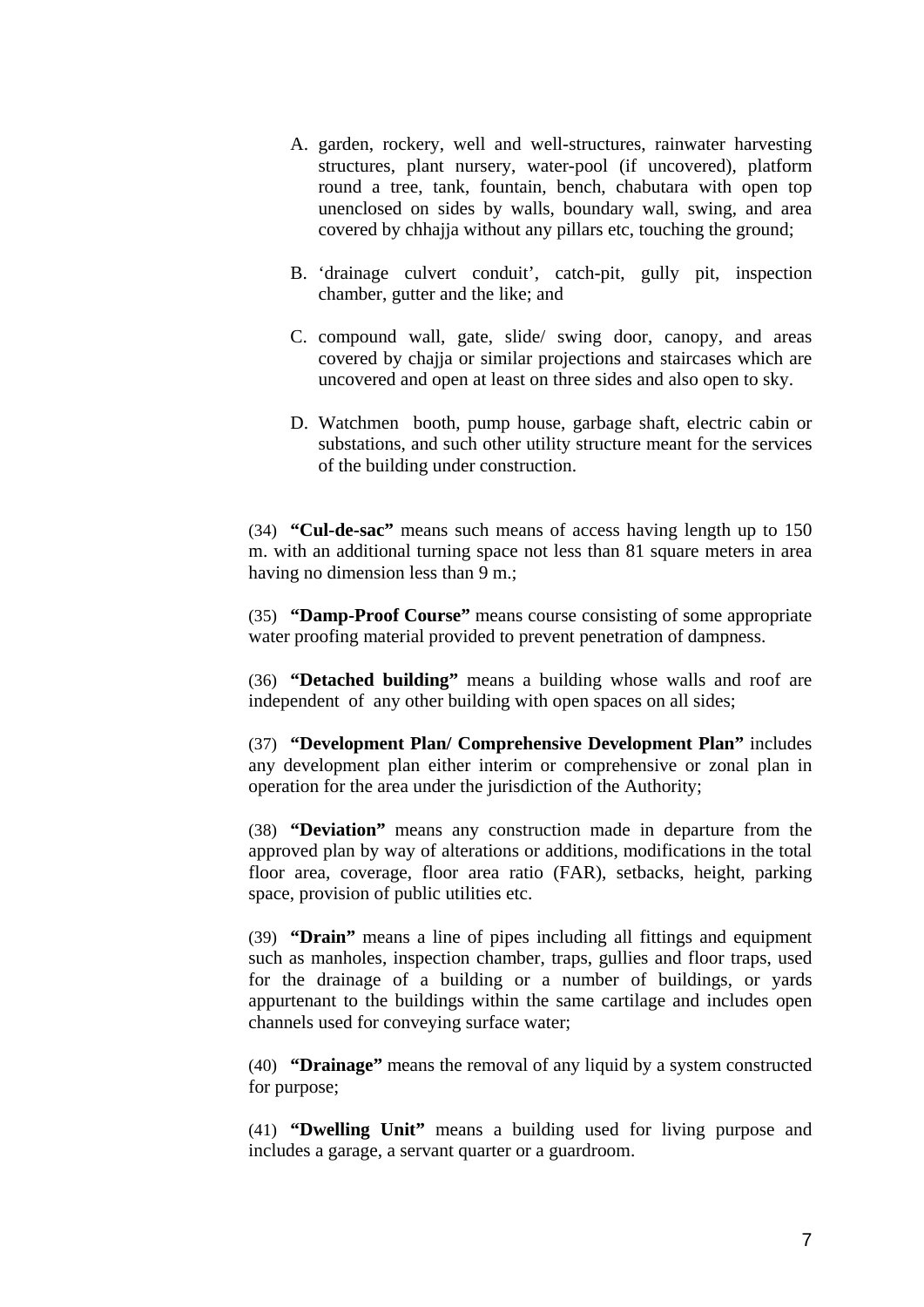(42) **"EWS House"** means a house or dwelling unit intended for Economically Weaker Sections with maximum built up area of 32 sq.mtr.

(43) **"EWS Plot"** means a residential plot intended for Economically Weaker Sections having maximum plot area of 48 sq.mtr.

(44) **"Encroachment"** means an act to enter into the possession or rights either of permanent or temporary nature on a land or builtup property of local body or state/ central Government.

(45) **"Existing Use"** Use of a building or structure existing authorisedly with the approval of the Authority before the commencement of these Regulations.

(46) **"Enclosed stair-case"** means a stair-case, separated by fire resistant walls from the rest of the building.

(47) **"Existing Building or use"** means a building, structure or its use as sanctioned/ approved/ regularized by the Competent Authority, existing before the commencement of these Regulations;

(48) **"Exit"** means a passage, channel or means of egress from any building, storey or floor area to a street or other open space of safety;

(49) **"External Wall"** means an outer wall of a building even though adjoining to a wall of another building and also means a wall abutting on an interior open space of a building.

(50) **"Farm House"** means a plot of land including construction thereon in the area designated for agricultural use by the Authority.

(51) **"Farm Shed"** shall include permanent or temporary structures erected in the plot used for farmhouse.

(52) **"Fire Alarm System"** means an arrangement of call joints or detectors, sounders and other equipments for the transmission and indication of alarm and sometimes used as signals for testing of circuits and whenever required for the operation of auxiliary services. This device may be work automatically or manually to alert the occupants in the event of fire;

(53) **"Fire Lift"** means lift specially designed for use by fire service personnel in the event of fire;

(54) **"Fire Proof Door"** means a door or shutter fitted to a wall opening, and constructed and erected with the requirement to check the transmission of heat and fire for a specified period;

(55) **"Fire Resisting Material"** means the material, which is normally used for fire resistance.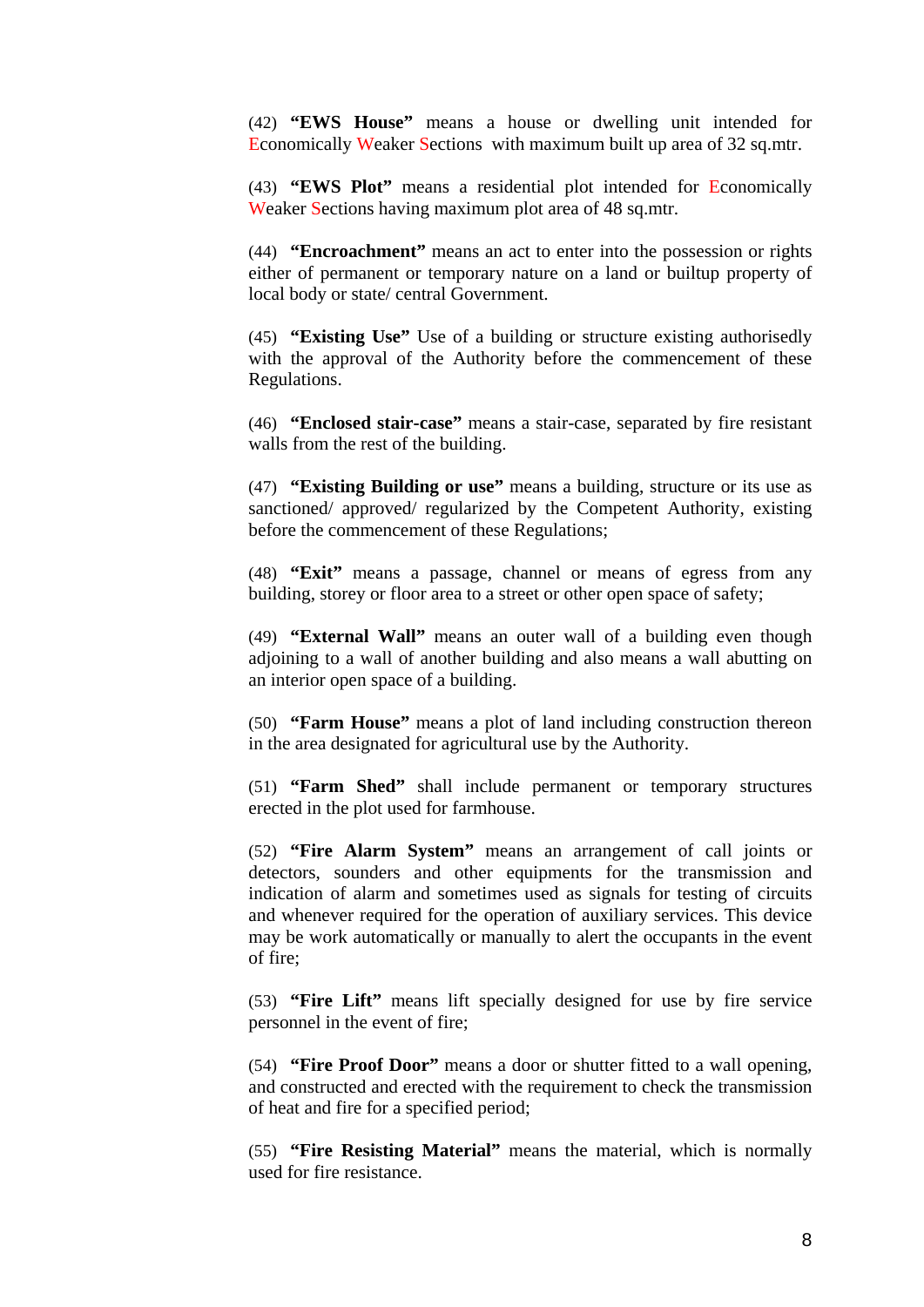(56) **"Floor"** means the lower surface in a storey on which one normally walks in a building.

(57) **"Floor Area Ratio (FAR)"** means the quotient obtained by dividing the total covered area on all floors with the area of the plot.

(58) **"Footing"** means the part of a structure, which is in direct contact with the ground and transmitting loads to the ground.

(59) **"Foundation"** means that part of a structure, which is in direct contact with and meant for transmitting loads to the ground.

(60) **"Gallery"** means an intermediate floor or platform projecting from a wall of an auditorium or a hall providing extra floor area, additional seating accommodation, etc. It shall also include structures provided for seating in stadia.

(61) **"Garage-Private"** means a building or a portion thereof designed for parking of privately owned motor vehicles or any other vehicles.

(62) **"Garage-Public"** means a building or a portion thereof designed or used for repairing, servicing, hiring, selling or parking of motor driven or any other vehicles.

(63) **"Ground Floor"** shall mean storey, which has its floor surface nearest to the ground around the building.

(64) **"Group Housing"** means premises comprising an area of 4000 sq.mtr or more and the land is owned by Co-operative Group Housing Society and the construction is undertaken by single agency.

(65) **"Habitable room"** means a room having area of not less than 9.0 sq. m., width 2.4 m.(min.), height 2.75 m.(min.) occupied or designed for occupancy by one or more persons for study, living, sleeping, eating, cooking if it is used as a living room, but does not include bathrooms, water closet compartments, laundries, serving and storage pantries, corridors, cellars, attics and spaces that are not used frequently or during extended periods;

### (66) **"Hazardous material"**

- A. Means radioactive substances;
- B. Material which is highly combustible or explosive and/or which may produce poisonous fumes explosive emanations, or storage, handling, processing or manufacturing of which may involve highly corrosive, toxic, obnoxious alkalis or acids or other liquids;
- C. Other liquids or chemicals producing flame, fumes, explosive, poisonous, irritant or corrosive gases or which may produce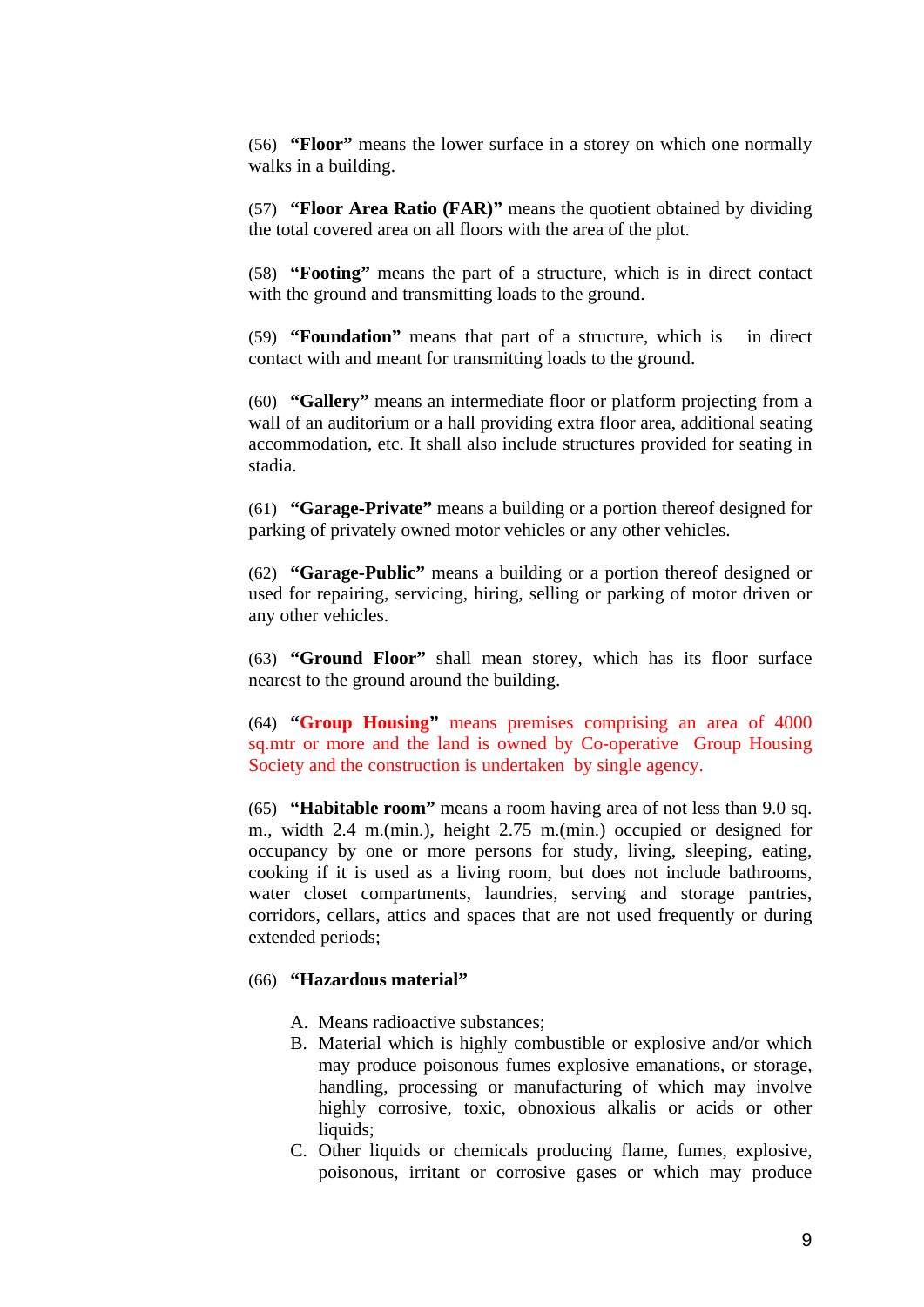explosive mixtures of dust or fine particles capable of spontaneous ignition.

(67) **"Hazardous and obnoxious industry"** means industry which creates nuisance to the surrounding development in the form of smell, smoke, gas, dust, air pollution, water pollution and other unhygienic conditions.

(68) **"Natural hazard prone areas"** means areas likely to have moderate to high intensity earthquake, or cyclonic storm, or significant flood flow or inundation, or landslides/mud flows/avalanches, or one or more of these hazards.

*NOTE: Moderate to very high damage risk zones of earthquakes are shown in Seismic Zones III, IV and V specified in IS:1893; moderate to very high damage risk zones of cyclones are those areas along the sea coast of India prone to having wind velocities of 39 m/s or more as specified in IS:875(Part 3;) and flood prone areas in river plains (unprotected and protected) are indicated in the Flood Atlas of India prepared by the Central Water Commission, besides, other areas which can be flooded under conditions of heavy intensity rains, inundation in depressions, back flow in drains, inadequate drainage, etc. as identified through local surveys in the development plan of the area and landslide prone areas as identified by State Government/Land surveys.* 

(69) **"Heritage Zone"** means the area as delineated in Comprehensive Development Plan.

(70) **"Illuminated Exit Signs"** means a device for indicating the means of escape during normal circumstances and power failure.

(71) **"Jhamp"** means a downward vertical or sloping projection hanging below the balcony to provide protection from direct sun or rain. "

(72) **"Katra/ Chawl"** means a building so constructed as to be suitable for living in separate tenements each consisting a single room, or of two, but not more than two rooms and with common sanitary arrangements.

(73) **"Latrine-connected"** means a latrine connected to the municipal sewer system;

(74) **"Latrine-unconnected"** means a latrine not connected to the municipal sewer system; it may be connected to a septic tank or suitable treatment or disposal system;

(75) **"Ledge / Tand"** means a shelf-like projection supported in any manner whatsoever, except by means of vertical supports within a room itself but not having projection wider than 1.0 meter and at a minimum clear height of 2.1 meters from the floor level;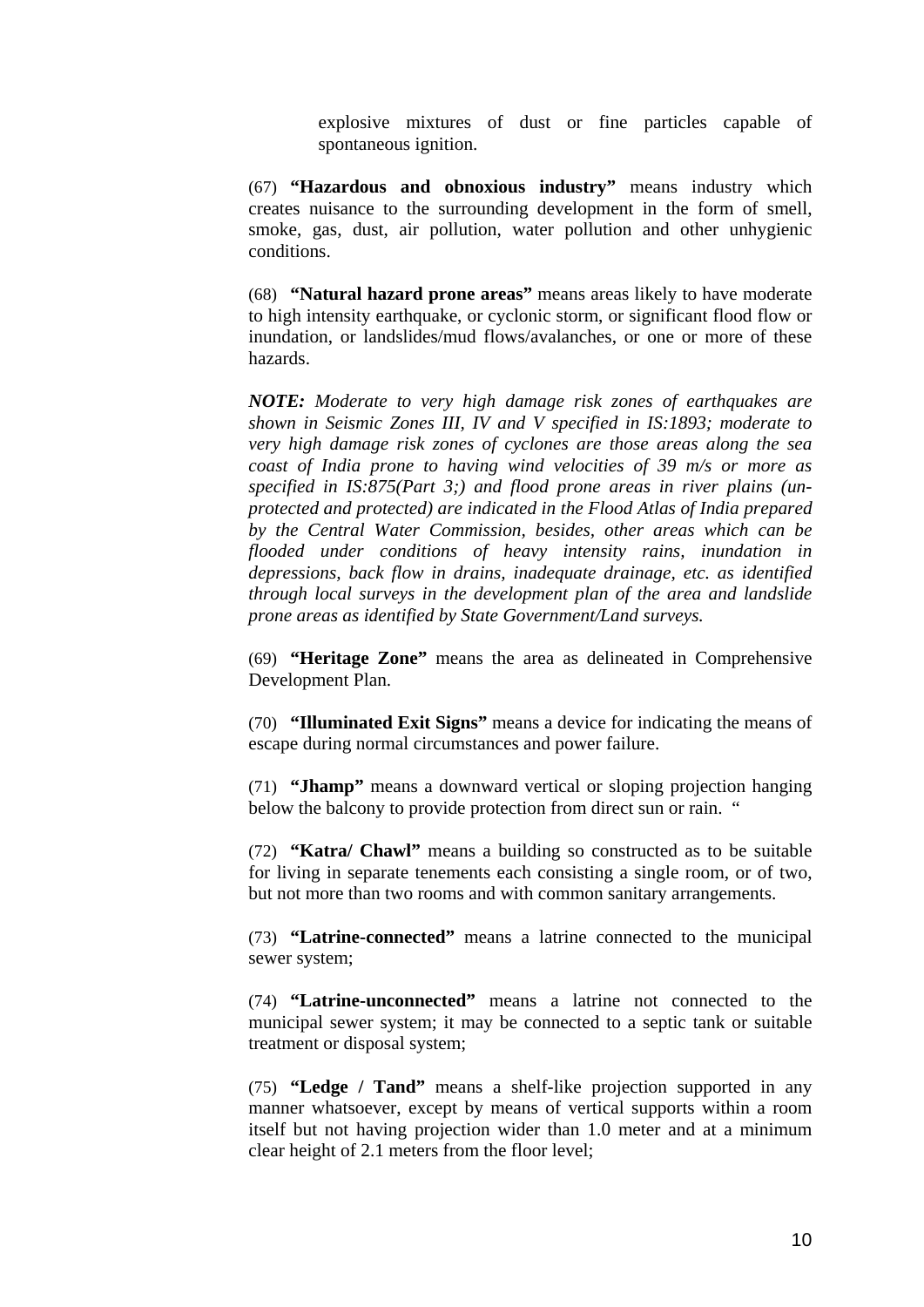(76) **"LIG House"** means a house or dwelling unit intended for low income groups with a built up area of maximum 48 sq.mtr.

(77) **"LIG Plot"** means a residential plot intended for low income groups with a plot area of maximum 60 sq.mtr.

(78) **"Loft"** means an intermediate floor between two floors or a residual space in a pitched roof, above normal floor level with a maximum height of 1.5 meters and which is constructed or adopted for storage purposes;

(79) **"Licensed Technical Person"** means Architect registered with the Council of Architecture or Civil Engineer/Structural Engineer/Town Planner/Supervisor licensed by the Authority.

(80) **"Masonry"** means an assemblage of masonry units properly bonded together with mortar;

(81) **"Mezzanine Floor"** means an intermediate floor between two floors, above ground level, accessible only from the lower floor;

(82) **"Multi - Storey or High Rise Building"** means a building whose height is 15 meters or more, measured from the average level of the centre line of the street on which the site abuts.

(83) **"Mumty or Stair Cover"** means a structure with a covering roof over staircase and its landing built to enclose only the stairs for the purpose of providing protection from weather and not used for human habitation.

(84) **"Mitigation"** means measures taken in advance of a disaster aimed at minimizing or eliminating its impact on society and on environment including preparedness and prevention.

(85) **"Non-Combustible Material"** means a material, which does not burn nor add heat to a fire when tested for combustibility in accordance with good practice.

(86) **"Non -Conforming Use of a Building or Land"** means the use of a building or land existing at the time of commencement of these Regulations, and which does not conform to the Regulations pertaining to the zone in which it is located.

(87) **"Occupancy or Use "** means the principal occupancy for which a building or a part of a building is used or intended to be used;

(88) **"Open Space"** means an area forming an integral part of the plot, left open to the sky;

(89) **"Owner"** means a person, group of persons, a company, trust, Institute, Registered body, State or Central Government and its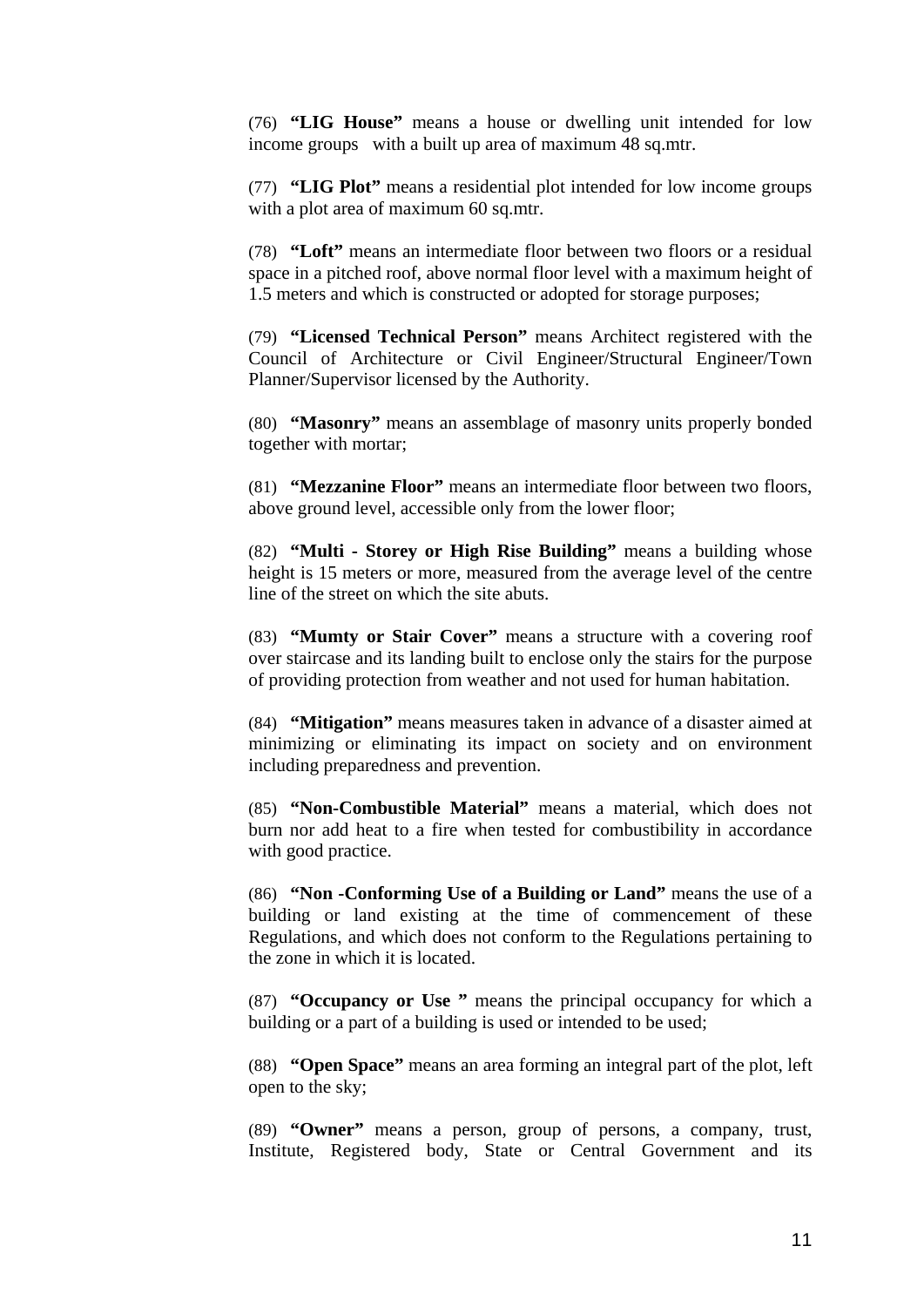departments, undertakings and the like in whose name the property stands registered in revenue records.

(90) **"Parapet"** means a low wall or railing built along the edge of a roof or a floor having a minimum height of 1.0 m

**(91) "Parking Space"** means an area enclosed or unenclosed, covered or open, of sufficient size to park vehicles, together with a driveway connecting the parking space with a street or any public area and permitting ingress and egress of the vehicles;

**(92)"Partition"** means an interior non-load bearing wall, one storey or part of a storey in height.

**(93) "Performance Security"** means a security deposit to be deposited with the Authority by the Builder/ Developer of an Apartment Building/ Group Housing/ Commercial Building/Real Estate Development at the time of approval of Plans.

However, no Performance Security is required for a commercial building having a covered area of less than 300 sq.mtr.

**(94)"Permit"** means a permission or authorization in writing by the Authority to carry out the work regulated by these Regulations.

**(95)"Plantation"** means plantation of plants and trees.

**(96)"Plinth"** means the portion of a structure between the surface of the surrounding ground and the surface floor, immediately above the ground.

**(97)"Plinth Area"** means the built up area measured at the floor level of ground floor;

**(98)"Porch"** means a covered surface supported on pillar or otherwise for the purpose of pedestrian or vehicular approach to a building.

**(99)"Public Utility service"** means drainage, sewerage, electricity, water supply, solid waste disposal, sanitation, fire services, roads and any other support or infrastructure and the like for which a building has to depend on public bodies, authorities or agencies;

(**100**)"**Ramp"** means a passage with gradual slope joining two level surfaces.

**(101)"Real Estate Development"** means development undertaken for sale.

(102**)"Registered Architect"** means an Architect registered with the Council of Architecture, who is not in arrears of subscription and who has not been the debarred by the Authority.

**(103)"Registered Builder/ Developer"** means a builder empanelled/ registered with the Authority.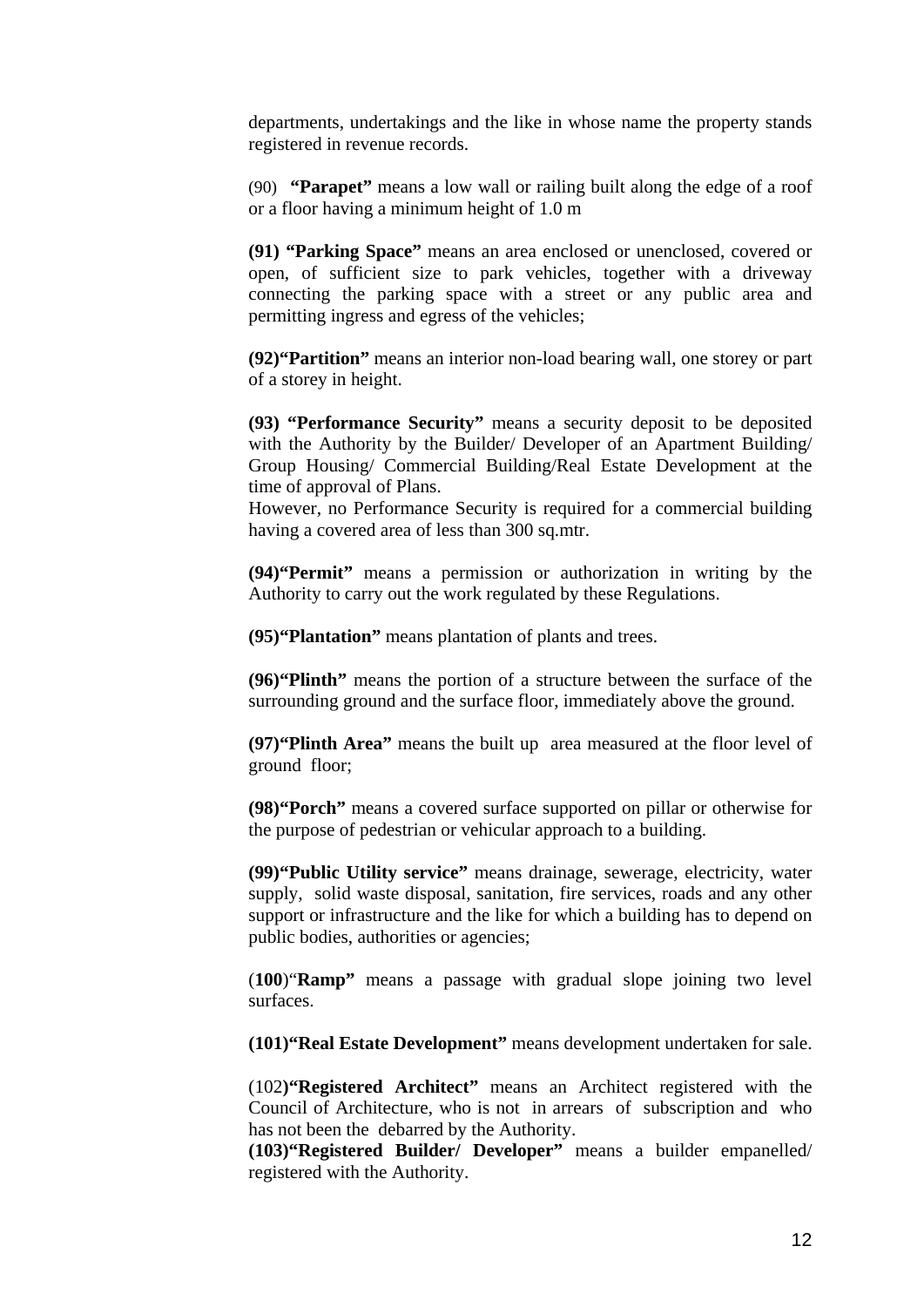**(104)"Road"** means any access *viz.* highway, street, lane, pathway, alley, or bridge, whether a thoroughfare or not, over which the public have right of passage or access or have passed and had access uninterruptedly for a specified period and includes all bunds, channels, ditches, storm water drains, culverts, side tracks, traffic islands, road side trees and hedges, retaining walls, fences barriers and railings within the road line.

**(105)"Road Width or Width of Road/Street"** means the whole extent of space within the boundaries of a road when applied to a new road/street as laid down in the city survey or development plan or prescribed road lines by any act of law and measured at right angles to the course or intended course of direction of such road.

**(106)"Row Housing"** means a row of contiguous houses with only front, rear and interior open spaces.

**(107)"Room Height"** means the vertical distance measured from the finished floor level to the finished ceiling.

**(108)"Rule"** means the Orissa Development Authorities Rules, 1983.

**(109)"Schedule"** means a Schedule appended to these regulations.

**(110)"Section"** means section of the Act.

**(111)"Semi-Detached Building"** means building detached on three sides (front, rear and side) with open spaces as specified under the Regulations.

**(112)"Set back"** means the distance between the plinth lines of the building and the boundary of the plot.

**(113)"Setback line"** means a line usually parallel to the plot boundaries and laid down in each case by the Authority beyond which nothing can be constructed towards the plot boundaries and shall not apply to slums taken up under an approved programme of the Government subject to the specific sanction of the Government., and subject to the conditions that there will not be more than 25 plots in one cluster, and the area of each plot in the cluster shall not exceed 25 sq. m.

**(114)"Settlement"** means a human settlement, whether urban or rural in character. It includes habited villages, towns, townships, cities and the areas notified under the control of the Authority.

**(115)"Site"** means a parcel or piece of land enclosed by definite boundaries.

**(116)"Site with Double Frontage"** means a site having frontage on two streets other than corner plot.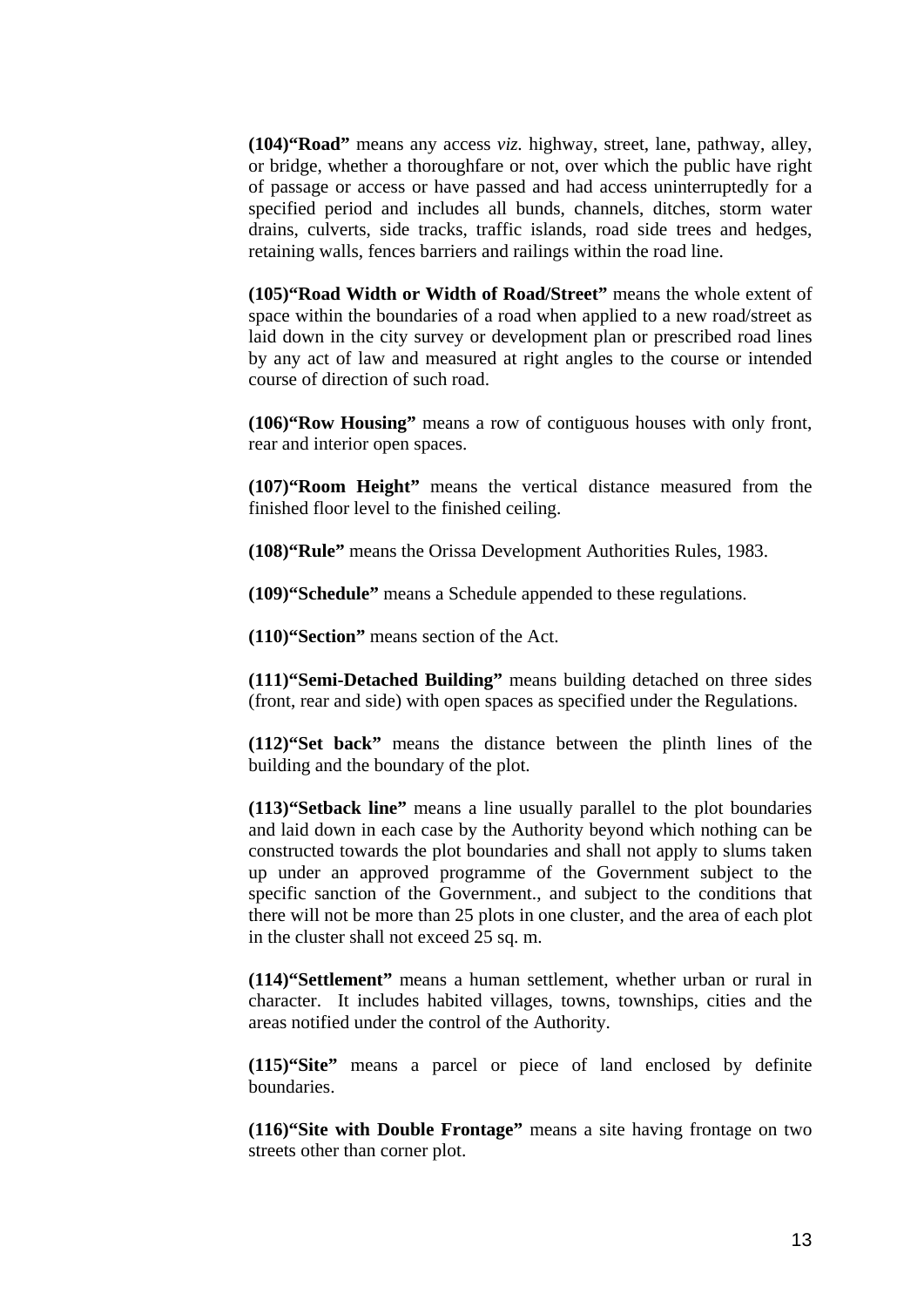**(117)"Service Floor"** means floor in hotel or commercial building above ground floor in case of more than four storied buildings.

**(118)"Service Lane"** means a lane provided at rear or side of a plot for service purposes.

**(119)"Service Road"** means a road/ lane provided at the front, rear or side of a plot for service purpose.

**(120)"Side Depth"** means horizontal distance between the front and rear side boundaries.

**(121)"Smoke Stop Door"** means a door for preventing or checking the spread of smoke from one area to another.

**(122)"Stilt floor"** means a floor supported by pillars with all four sides open to be used for parking, switch room, generator room, society room & information room with minimum height of 2.4 meter.

**(123)"Storage Space"** means a space where goods of non-hazardous nature are stored and includes cold storage and banking safe vaults.

**(124)"Store Room"** means a room used as storage.

**(125)"Spiral Staircase"** means a staircase forming continuous winding curve round a central point or axis provided in a open space having tread without risers.

**(126)"Storey"** means the space between the surface of any floor and the surface of the floor next above it, or if there be no floor above it then the space between any floor and the ceiling next above it, but shall not include a mezzanine floor;

**(127)"Supervisor"** means a person having Diploma in Architectural Assistantship/ Diploma in Civil Engineering/ equivalent qualification.

**(128)"Tenements"** means room or rooms in the occupation of , or meant for the occupation of one tenement;

**(129)"To abut"** means to abut on a road so that any portion of the building is on the road boundary;

**(130)"To erect"** a building means:

- A. to erect new building on any site whether previously built upon or not;
- B. to re-erect any building of which portions above the plinth level have been pulled down or destroyed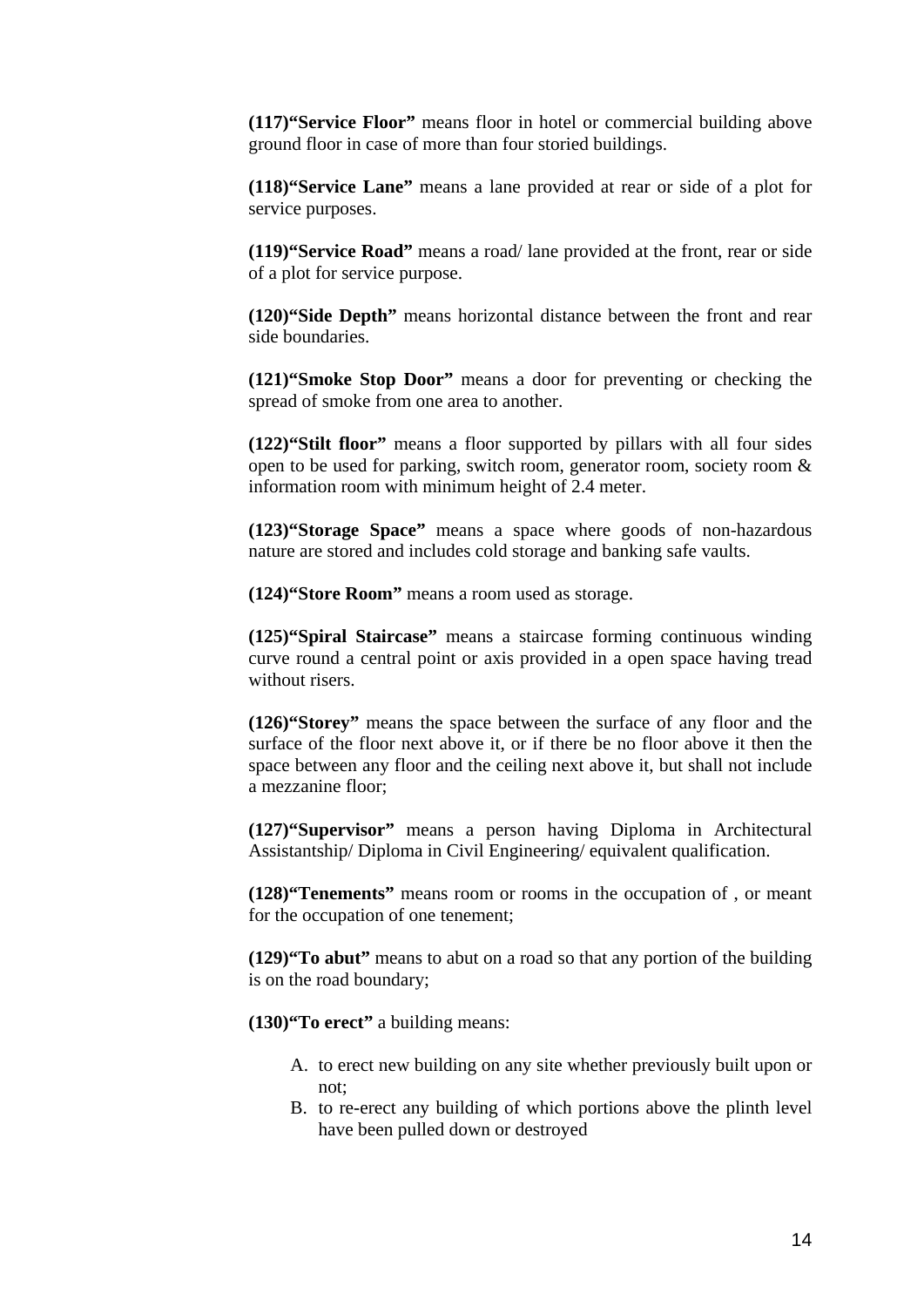**(131)"Unsafe Building"** means buildings which are structurally and constructionally unsafe, or in-sanitary, or do not provide adequate means of egress, or which constitute fire hazard, or are otherwise dangerous to human life or property, or which in relation to existing use constitute a hazard to safety/health/public welfare by reason of inadequate maintenance, dilapidation or abandonment.

**(132)"Unauthorized Construction"** means the erection or re-erection, addition or alternation which is not approved or sanctioned by the Authority.

**(133)"Underground/Overhead Tank"** means an underground/ overhead water tank, constructed or placed to store water.

**(134)"Verandah"** means space with at least one side open to the outside with the exception of one-meter parapet on the upper floors to be provided on the open side.

**(135)"Ventilation"** means the supply of outside air into a building through window or other openings due to wind out side and convection effects arising from temperature, or vapour pressure differences (or both) between inside and outside of the building.

**(136)"Water Closet'/ W.C."** means a privy with arrangement for flushing the pan with water but does not include a bath room;

**(137)"Watercourse"** means a natural channel or an artificial channel formed by draining or diversion of a natural channel meant for carrying storm and wastewater.

**(138)"Window"** means an opening to the outside other than a door, which provides all or part of the required light or ventilation, or both to an interior space.

**(139)"Zoning Regulations"** means Regulations or Plans governing land use in any development plan or forming part of a development plan in operation;

(2) Words and expressions used in these regulations, but not defined, shall have the same meaning as respectively assigned to them in the Act/Rules and the National Building Code of India, 2005 amended from time to time.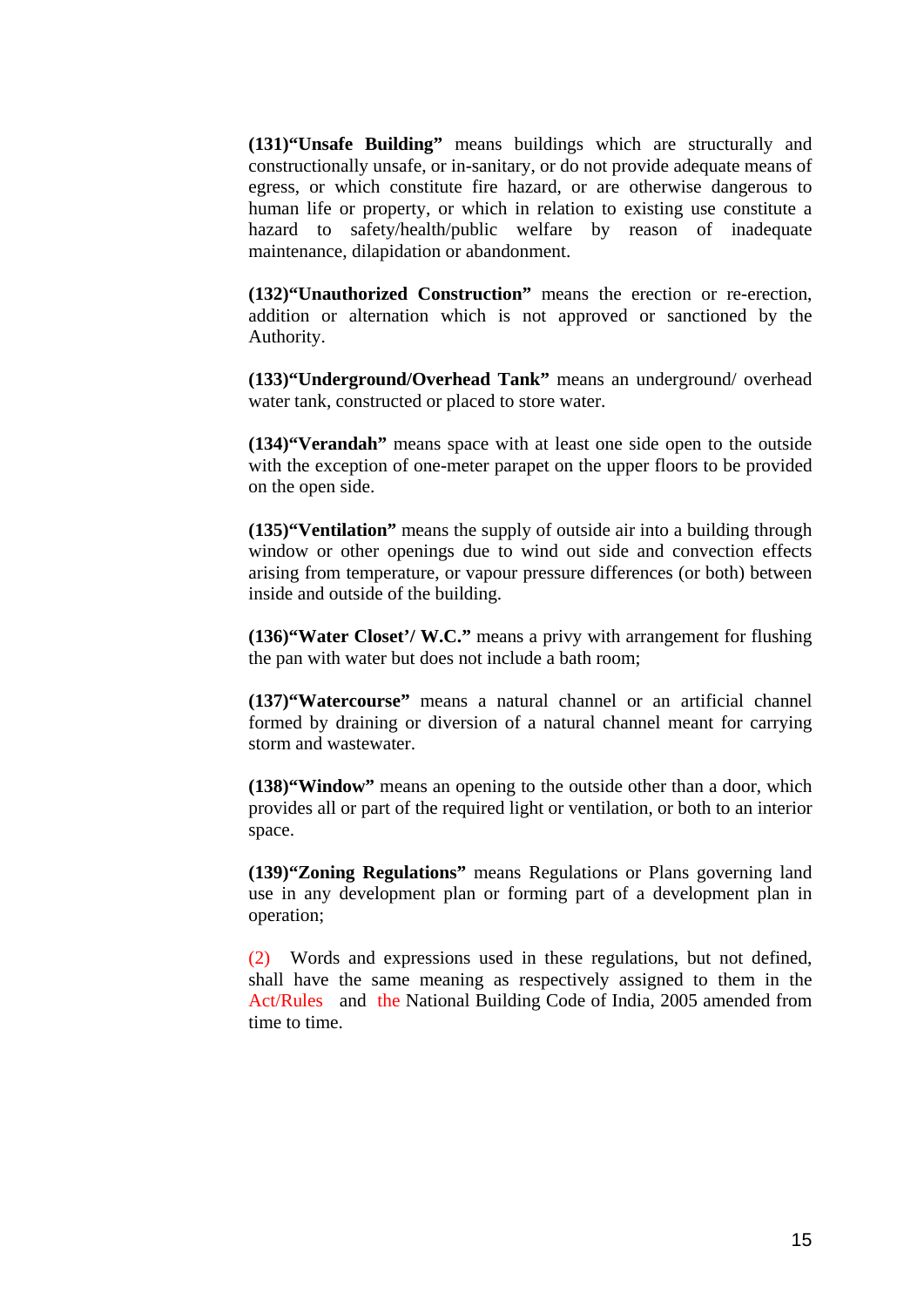## **PART - II**

## **ADMINISTRATION**

| Applicability        | 3. Subject to the provisions of the Act, these regulations shall apply:                                                                                                                                                                                                                                                                                                                                                                                                   |
|----------------------|---------------------------------------------------------------------------------------------------------------------------------------------------------------------------------------------------------------------------------------------------------------------------------------------------------------------------------------------------------------------------------------------------------------------------------------------------------------------------|
|                      | (1) to the planning, design and construction of building in case of erection<br>a building:                                                                                                                                                                                                                                                                                                                                                                               |
|                      | (2) to all parts of the building whether removed or not, and in case of<br>removal of whole or any part of the building;                                                                                                                                                                                                                                                                                                                                                  |
|                      | (3) to the remaining part of the building after demolition and work<br>involved in demolition in case of demolition of whole or any part of a<br>building;                                                                                                                                                                                                                                                                                                                |
|                      | (4) to the whole building whether existing or new building (except only to<br>that part of the building, which is consistent with these Regulations) in case<br>of alteration of a building;                                                                                                                                                                                                                                                                              |
|                      | (5) to all parts of the building affected by the change in case of change of<br>occupancy of a building; and                                                                                                                                                                                                                                                                                                                                                              |
|                      | (6) to use of any land or building where sub-division of land is undertaken<br>or use of land or building is changed.                                                                                                                                                                                                                                                                                                                                                     |
| Deemed<br>permission | 4. (1) The construction of any building in respect of which permission has<br>been issued before coming into force of these regulations, shall, so far as it<br>is not inconsistent with the provisions of these regulations regarding<br>provision of public utility services, and construction in heritage zone,<br>continue to be validly made and the said permission shall be deemed to<br>have been issued under the corresponding provisions of these regulations. |
|                      | (2) Where any building has been constructed without an approved plan or                                                                                                                                                                                                                                                                                                                                                                                                   |
|                      | with deviation of an approved plan, the provisions of these Regulations                                                                                                                                                                                                                                                                                                                                                                                                   |
|                      | shall be insisted upon.                                                                                                                                                                                                                                                                                                                                                                                                                                                   |
| Application          |                                                                                                                                                                                                                                                                                                                                                                                                                                                                           |

**5.** (1) Any person who intends to erect, re-erect or make additions or alterations in any building or demolish any building shall apply to the Authority in Form-I (Part-I). Based on this, the Authority may prescribe separate formats for different categories of buildings and group housing: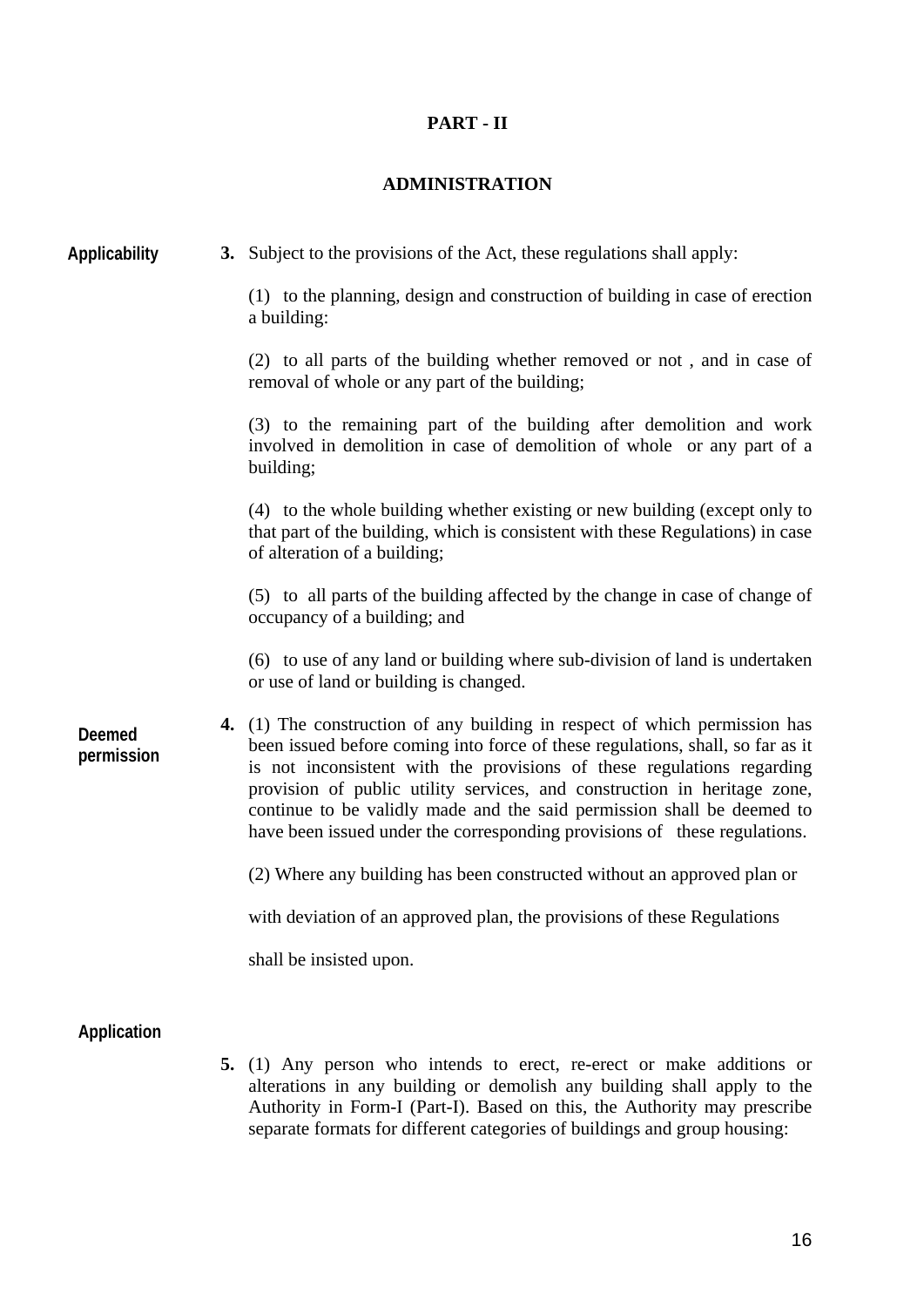(2) Such application shall be accompanied by the following documents.

Four copies of plans either computer prints, plain paper copies or ammonia prints, duly signed by the persons who have prepared them and the owner / applicant, showing:

- i. **Key plan:** A key plan drawn to a scale of not less than 1:10,000 shall be submitted along with the application for development/building permit showing the boundary and location of the site with respect to neighborhood landmarks. The minimum dimension of the key plan shall be not less than 75 mm.
- ii. **Site plan:** The site plan with the application for permit shall be drawn to a scale of not less than 1:200 for site up to 1000 sq. mtr., 1: 500 for a site up to 1 hectare and 1:1000 for site more than 1 hectare and shall show;
	- a. the boundaries of the site and of any contiguous land;
	- b. the position of the site in relation to neighboring streets;
	- c. the name of the streets in which the building is proposed to be situated, if any;
	- d. all existing buildings standing on, over or under the site including service lines;
	- e. the position of the building and of all other buildings(if any) which the applicant intends to erect upon his contiguous land referred to in (a) in relation to;
		- 1) the boundaries of the site and in case where the site has been partitioned the boundaries of the portion owned by the applicant and also of the portions owned by others;
		- 2) all adjacent streets, buildings(with no. of storey and height) and premises within a distance of 15 m. of the site and of the contiguous land (if any) referred to in (a.); and
		- 3) if there is no street within a distance of 15 m. of the site, the nearest existing street
	- f. the means of access from the street to the building, and to all other buildings (if any) which the applicant intends to erect upon his contiguous land referred to in(a);
	- g. space to be left about the building to secure free circulation of air, admission of light and access for scavenging purposes;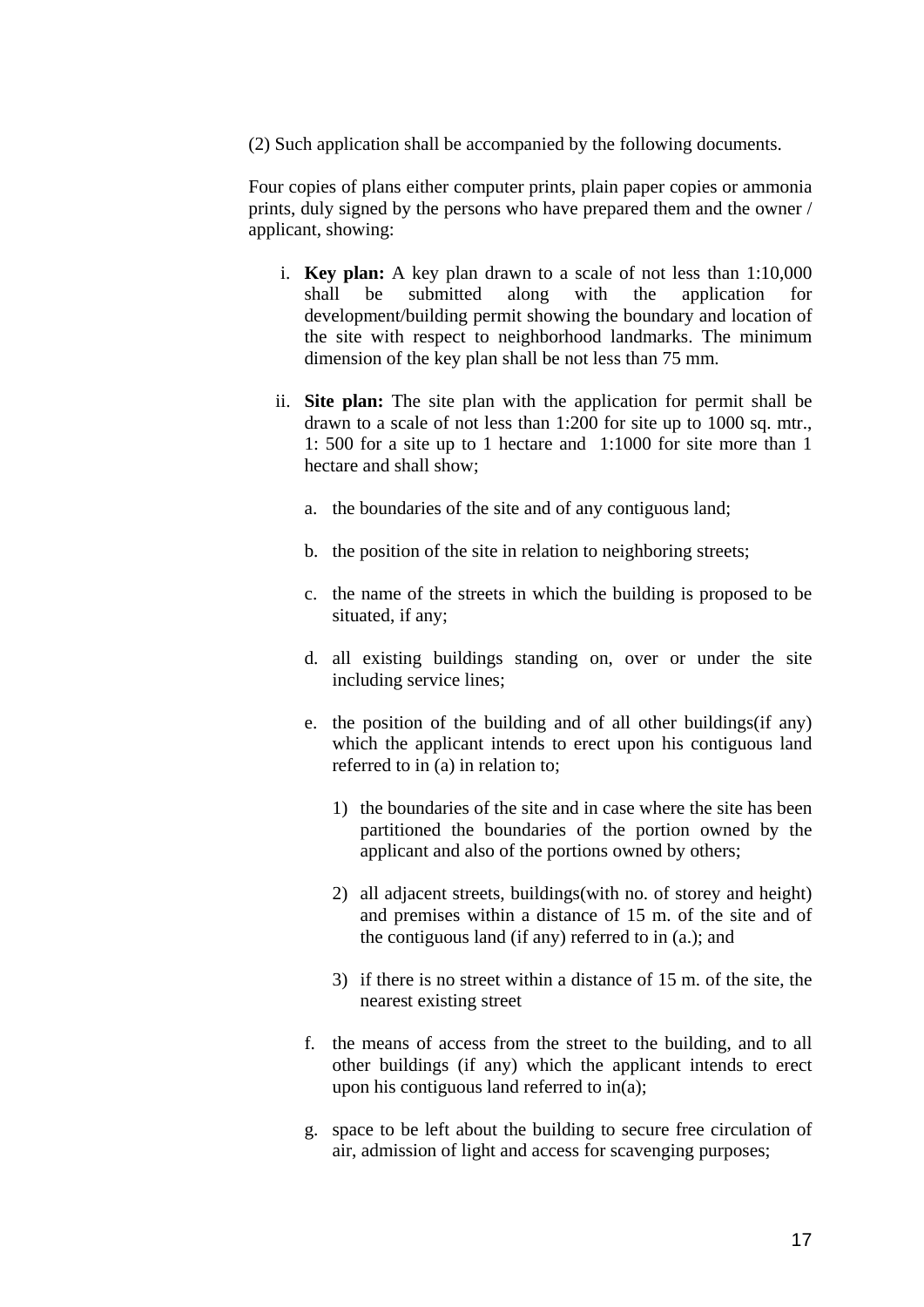- h. the width of the street (if any) in front and of the street (if any) at the side / rear or near the buildings ;
- i. the direction of north point relative to the plan of the building;
- j. any physical features, such as well, drains, etc. and
- k. such other particular as may be specified by the Authority.
- **iii. Subdivision/ layout plan:** In case of development work, the notice shall be accompanied by the sub division/layout plan which shall be drawn on a scale or not less than 1:500 containing the following;
	- a. scale and north point;
	- b. the location of all proposed and existing roads with their existing /proposed/prescribed widths within the land;
	- c. dimensions of the plot along with building lines showing the setbacks with dimensions within each plot;
	- d. the location of drains, sewers, public facilities and services, and electrical lines etc.;
	- e. table indicating size, area and use of all the plots in the sub division/layout plan;
	- f. statement indicating the total area of the site, area utilized under roads, open spaces for parks, playgrounds, recreation space and development plan reservations, schools, shopping and other public spaces along with their percentage with reference to the total area of the site proposed to be subdivided; and
	- g. in case of plots which are subdivided in built up areas in addition to the above, the means of access to the subdivision from existing streets.
- **iv. Building Plan and details:** The plans of the buildings and elevations and sections accompanying the notice shall be drawn to a scale of 1:100. The plans and details shall;
	- a. include floor plans of all floors together with the covered area clearly indicating the size and spacing of all framing members and sizes of rooms and the position of staircases, ramps and lift wells;
	- b. show the use or occupancy of all parts of the buildings;
	- c. show exact location of essential services, for example, WC, sink, bath and the like;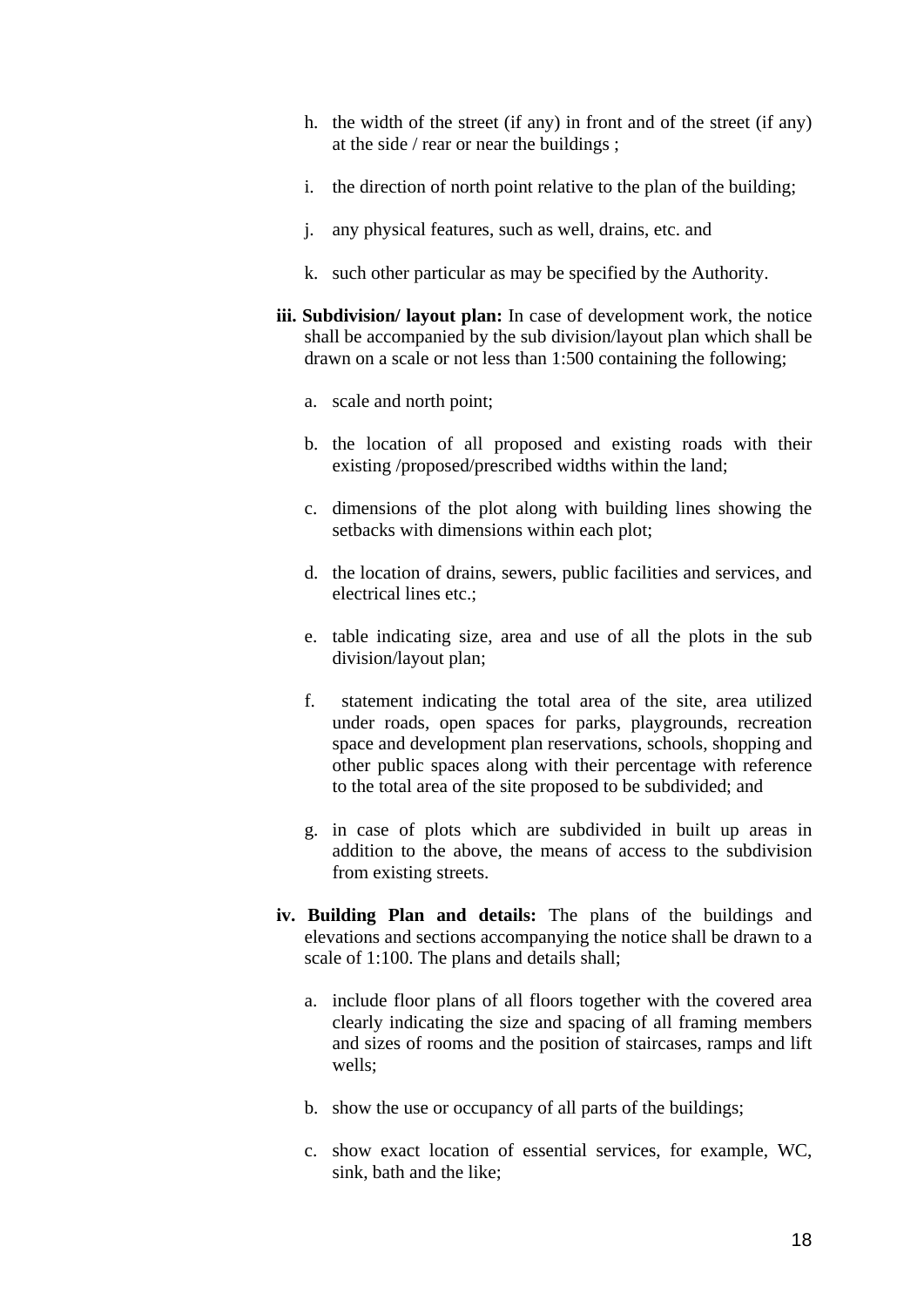- d. Include at least one elevation from the front showing height of building and rooms and also the height of parapet;
- e. Include at least one section through the staircase;
- f. Include the structural arrangements with appropriate sections showing type/arrangements of footings, foundations, basement walls; structural load bearing walls, columns and beams, and shear walls; and arrangement/spacing of framing members, floor slabs and roof slabs with the material used for the same;
- g. show all street elevations;
- h. give dimension of the projected portions beyond the permissible building line;
- i. include terrace plan indicating the drainage and slope of the roof; and
- j. give indications of the north point relative to the plan.
- k. statement and calculation sheets with regard to the plot area, floor wise details of spaces under various categories like apartments or office spaces, lobby circulation, staircase, lift, mezzanine , balconies and details of such area which are to be exempted from calculation of floor area ratio, and;
- **v. Building Plan for Multi-storied/special buildings:** For all multistoried buildings which are 15 m. or more in height and for special buildings like educational, assembly, institutional, industrial, storage and hazardous and mixed occupancies with any of the aforesaid occupancies having covered area more than 500 sq. m.

The following additional information shall be furnished/indicated in the building plan in addition to the items given in (iv) as applicable:

- a. Access to fire appliances/vehicles with details of vehicular turning circle and clear motorable access way around the buildings;
- b. Size(width) of main and alternative staircases along with balcony approach, corridor, ventilated lobby approach;
- c. Location and details of lift enclosures;
- d. Location and size of fire lift;
- e. Smoke stop lobby/door, where provided ;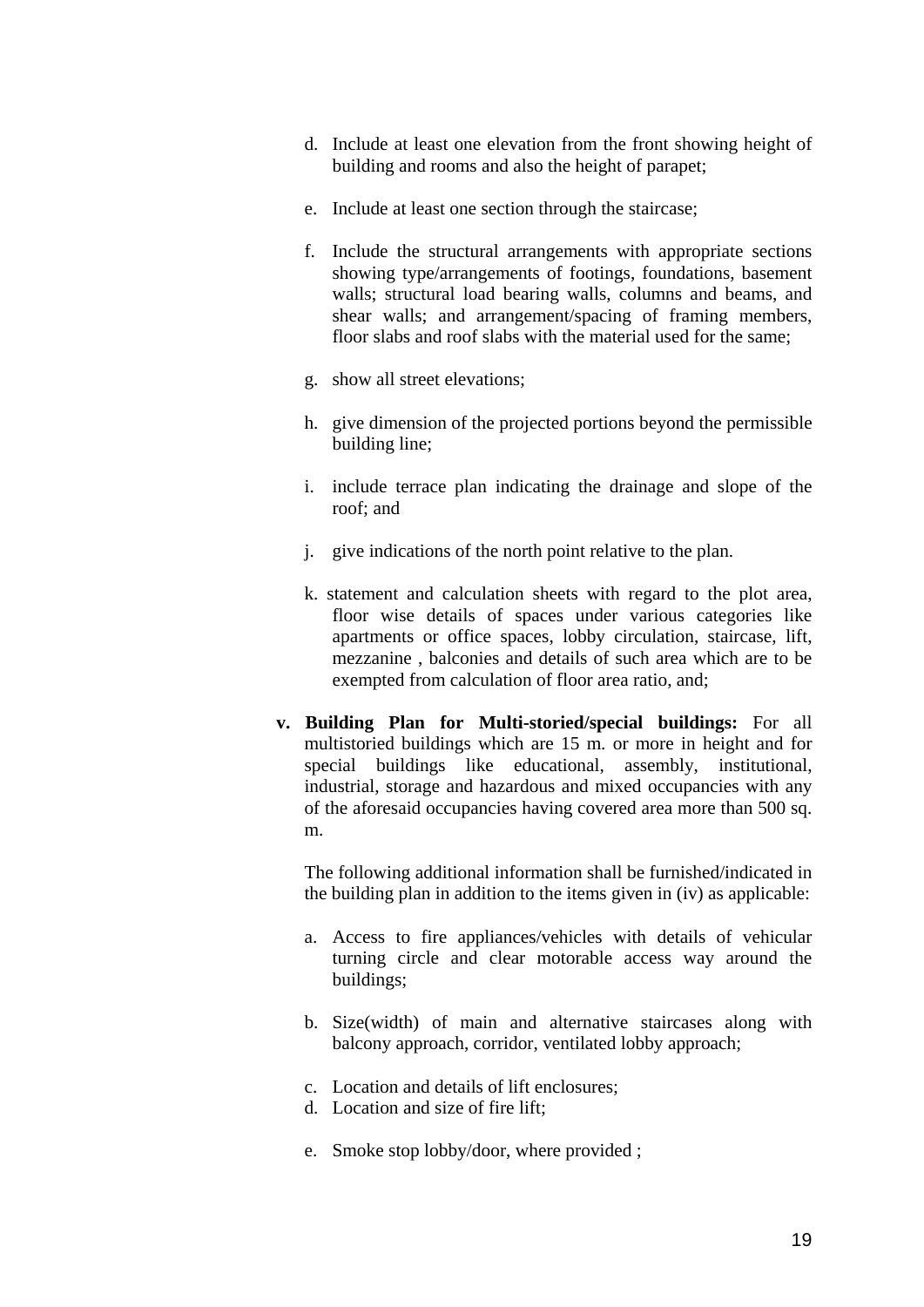- f. Refuse chutes, refuse chamber, service duct, etc;
- g. Vehicular parking space;
- h. Refuse area, if any;
- i. Details of building services- Air-conditioning system with position of fire dampers, mechanical ventilation system, electrical services, boilers, gas pipes, etc;
- j. Detail of exits including provision of ramps, etc, for hospitals and special risk buildings/uses ;
- k. Location of generator, transformer and switch gear room;
- l. Smoke exhauster system, if any;
- m. Details of fire alarm system network;
- n. Location of centralized control, connecting all fire alarm systems built-in–fire protection arrangements and public address system, etc;
- o. Location and dimension of static water storage tank and pump room along with fire service inlets for mobile pump and water storage tank;
- p. Location and details of fixed fire protection installations, such as sprinklers, wet risers, hose-reels, drenchers, etc; and
- q. Location and details of first-aid fire fighting equipments/ installations.
- r. longitudinal cross section of the building including size of footings, basement and super structure framing members and details of building and room heights and of staircase
- **vi. Services plans:** The services plan shall include all details of building and plumbing services, and also plans, elevations and sections of private water supply, sewage disposal system and rain water harvesting system.
- **vii. Land Scape Plan:** The land scape plan shall include the area to be developed as lawn, garden, plantation etc.
- **viii. Specifications:** Specifications, both general and detailed, giving type and grade of materials to be used duly signed by the registered architect, engineer, structural engineer shall accompany the notice.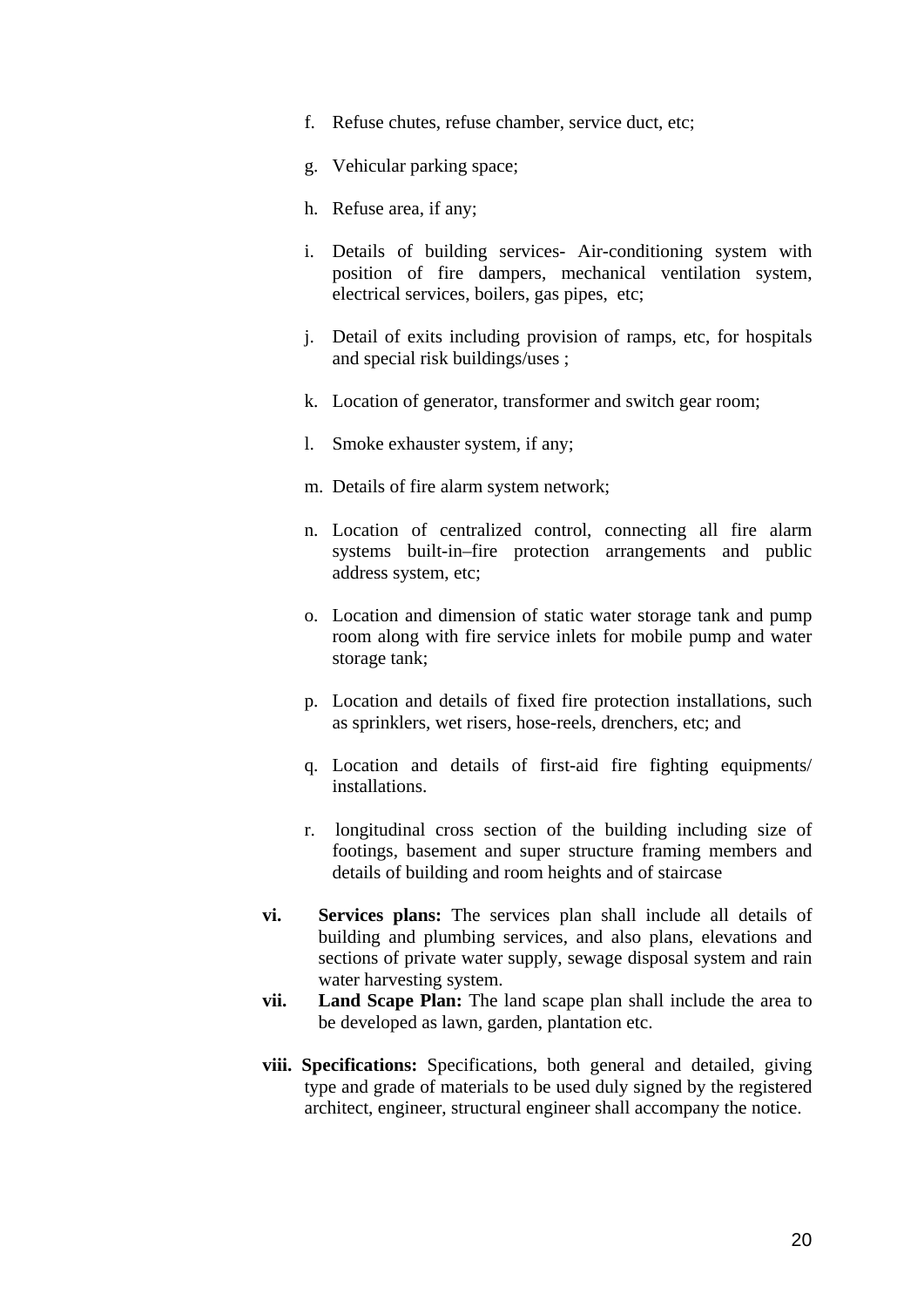#### (3) **Certificates/Clearances:**

(i) In case the applicant is a trust, group of persons, partnership or a company, a registered agreement between the holder of the right, title and interest and the applicant, valid under the Transfer of Properties Act, 1982 and Copies of the Agreement/ Article of Association/ Memorandum/ Byelaws.

(ii) No Objection Certificate from the Orissa State Housing Board / Bhubaneswar Development Authority, for the additional constructions, in case the house is delivered by the Board / Authority.

(iii) Necessary environmental clearance wherever applicable.

(iv) For all buildings with a height of 15.0 meters and above, NOC from Fire Service shall be submitted.

 (v) NOC from Airport Authority of India shall be furnished where ever applicable.

(vi) In case of building more than 30 meters height, the Structural plan and the structural design shall have to be vetted by any State Resource Centre identified by Orissa State Disaster Management Authority or any reputed technical institution identified by the Authority.

(vii) Structural stability certificate in the prescribed Form-VII signed by the engineer /structural engineer and the owner jointly shall be furnished.

(viii) Supervision certificate in Form-I (part-II) shall be furnished by the registered architect/ engineer/structural engineer/ supervisor/ town planner undertaking the supervision.

(ix) A check list in Form-I (Part-III) shall be furnished by the empanelled/registered technical person.

(4) Plans shall be shown as specified below. Where items of work are not identified, the coloring notation used shall be indexed.

| Sl.<br>No. | <b>Item</b>                       | <b>Computer Plots / plain</b><br>paper copies/ ammonia |
|------------|-----------------------------------|--------------------------------------------------------|
|            |                                   | prints                                                 |
| 1.         | Plot lines                        | <b>Thick Block</b>                                     |
| 2.         | <b>Existing Street</b>            | Green                                                  |
| 3.         | Permissible building line         | <b>Thick Dotted Black</b>                              |
| 4.         | Existing work (Outline)           | <b>Black</b>                                           |
| 5.         | Work Proposed to be<br>demolished | <b>Yellow Hatched</b>                                  |
| 6.         | Proposed                          |                                                        |
|            | (a) Additions and Alterations     | Red filled in                                          |

#### **TABLE-1: COLOURING NOTATION OF THE PLAN**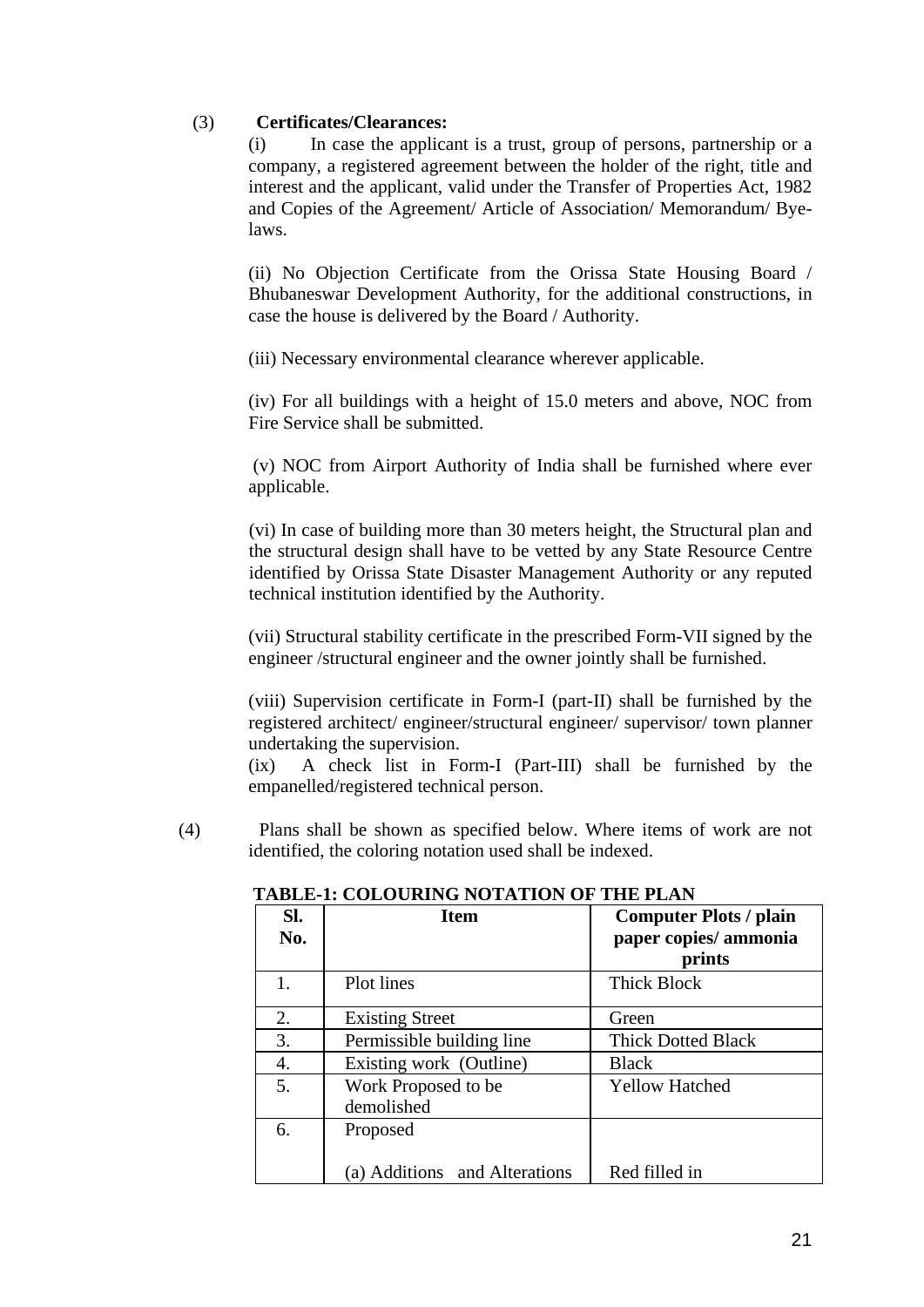| (b) Entirely New work | Not to be colored        |
|-----------------------|--------------------------|
| Drainage              | <b>Red Dotted</b>        |
| Water Supply          | <b>Black Dotted Thin</b> |

**Fees**

**6.** The Authority shall levy the following fees:

(1) Every application for permission for building operation or development shall be accompanied by a Scrutiny fee as specified in clause 18 of the ODA Rules, 1983.

(2) In the event of approval, the applicant shall deposit a sanction fee as decided by the Authority from time to time.

(3) Fees towards premium FAR as decided by the Authority from time to time.

(4) Fees for retention of structures for temporary period as decided by the Authority from time to time**.** 

(5) Fees for change of occupancy as decided by the Authority from time to time.

(6) Fees for change of land use as decided by the Authority from time to time.

**7.** (1) The applicant shall deposit a refundable non earning security deposit at the rate of Rs.100/- per sq. m. of floor area for the following categories of buildings, namely: **Security deposit** 

- A. Group housing / apartment buildings
- B. Commercial buildings having 300 sq.m. or more of floor area.

However the applicant shall have the option of paying security deposit in the form of Bank Guarantee.

(2) The security deposits shall be refunded within 60 days from the date on which completion certificate is produced. If the construction / development are not as per approved plan, this deposit shall be forfeited and separate action will be initiated against the builder / developer as per the provisions of the Act.

(3) The security deposit will be refunded with 2% interest if the building is constructed / development is carried out as per the approved plan/ lay out.

**8.**(1) All the plans shall be prepared and duly signed by a registered/empanelled technical person (*viz.*, Architect, Engineer, Structural Engineer, Town Planner, Supervisor) and Builder who shall **Plans**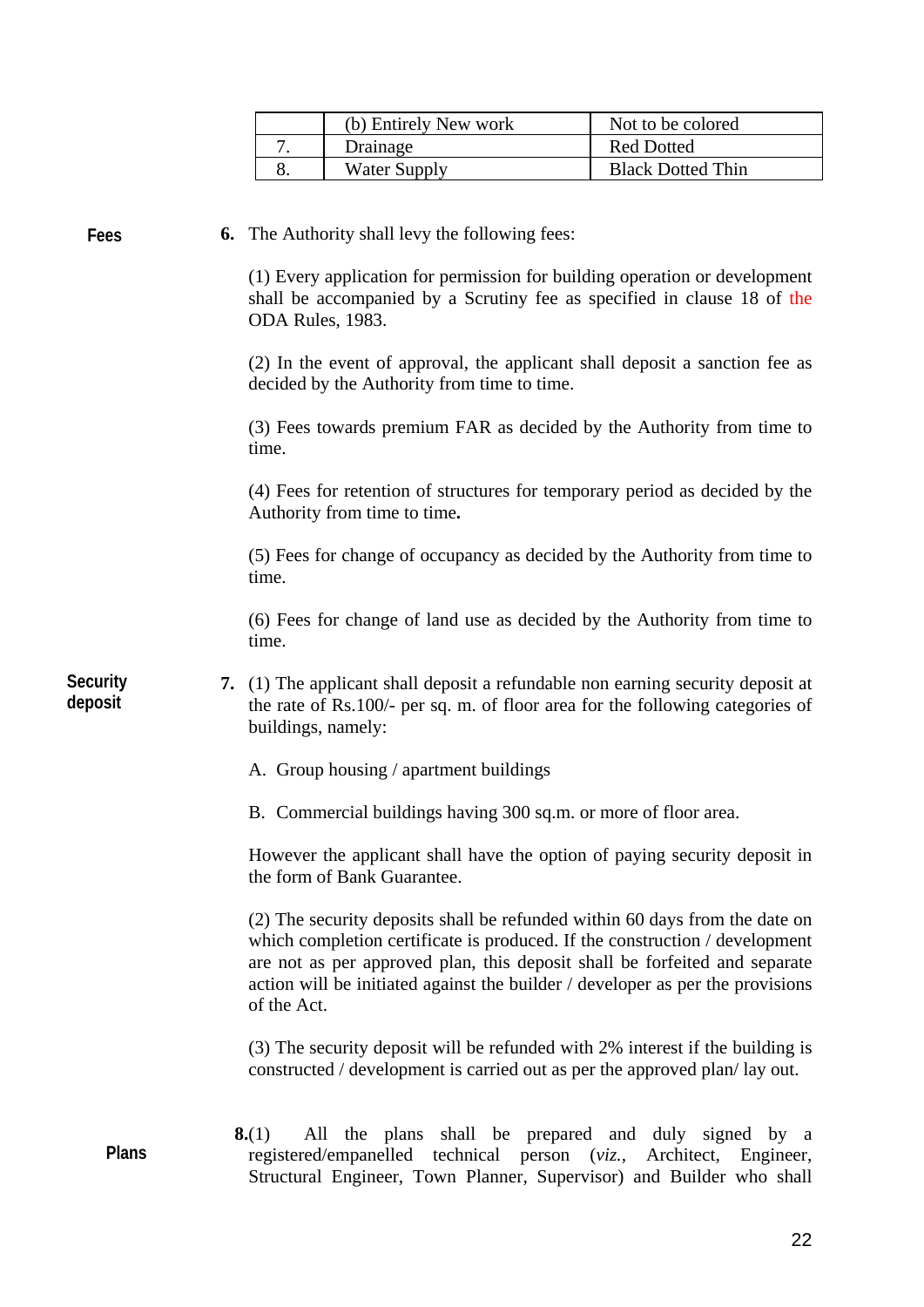indicate their names, addresses, registration numbers on the body of the plan and in all other relevant documents. The plans shall also be signed by the concerned owner of the land.

 (2) All plans, drawings, statements, design details shall bear the signature of the applicant and shall be duly countersigned by an empanelled Architect/Technical person. All documents and plans related to structural designs shall bear the full name and full signature of a Structural Engineer. Plans and documents related to sanitary arrangements shall bear the full name and full signature of a Public Health Engineer.

*Note: 1. The Empanelled Architect who has prepared the plan shall put the empanelment number/COA Registration No. and seal on all plans and documents signed by him and shall also furnish a certificate to the effect that he shall supervise the construction of the building and shall be responsible for any deviation from the approved plan except if the owner/Architect/Technical person intimates that their agreement has been terminated.* 

*2. The Empanelled Structural Engineer, who has prepared the structural design, shall put his seal, and address on all the documents signed by him and shall also furnish a certificate to the effect that he shall supervise the structural part of the construction and shall be responsible for any structural failure except caused by unprecedented natural calamities in Form-VII and except if the owner intimates that his services have been terminated.* 

*3. All aspects related to structural design, building surface, plumbing, electrical installation, sanitary arrangements, fire protection shall adhere to the specification, standards and code of practice recommended in the National Building Code of India, 2005 and any breach thereof shall be deemed to be a breach of the requirements under these Regulations*

(3) The technical personnel and builder as specified in sub-regulation (1)  $\&$ (2) above shall have to be registered/empanelled with the Authority. Their qualifications and competence shall be as per Annexure I.

(4) No plans for construction of apartment building, group housing and commercial building shall be entertained unless the builder is registered by the Authority in accordance with the competence as specified in the Annexure I. However for plots less than 500 sq.mtr of area, registration of builder is not mandatory.

(5) When it comes to the notice of the Planning Member, Engineer Member, any Member of the Authority, or any other person that a plan signed by technical personnel or builder referred to under sub-regulation  $(1)$ ,  $\&$   $(2)$  is in violation of the norms of this regulation he shall bring this to the notice of the Authority.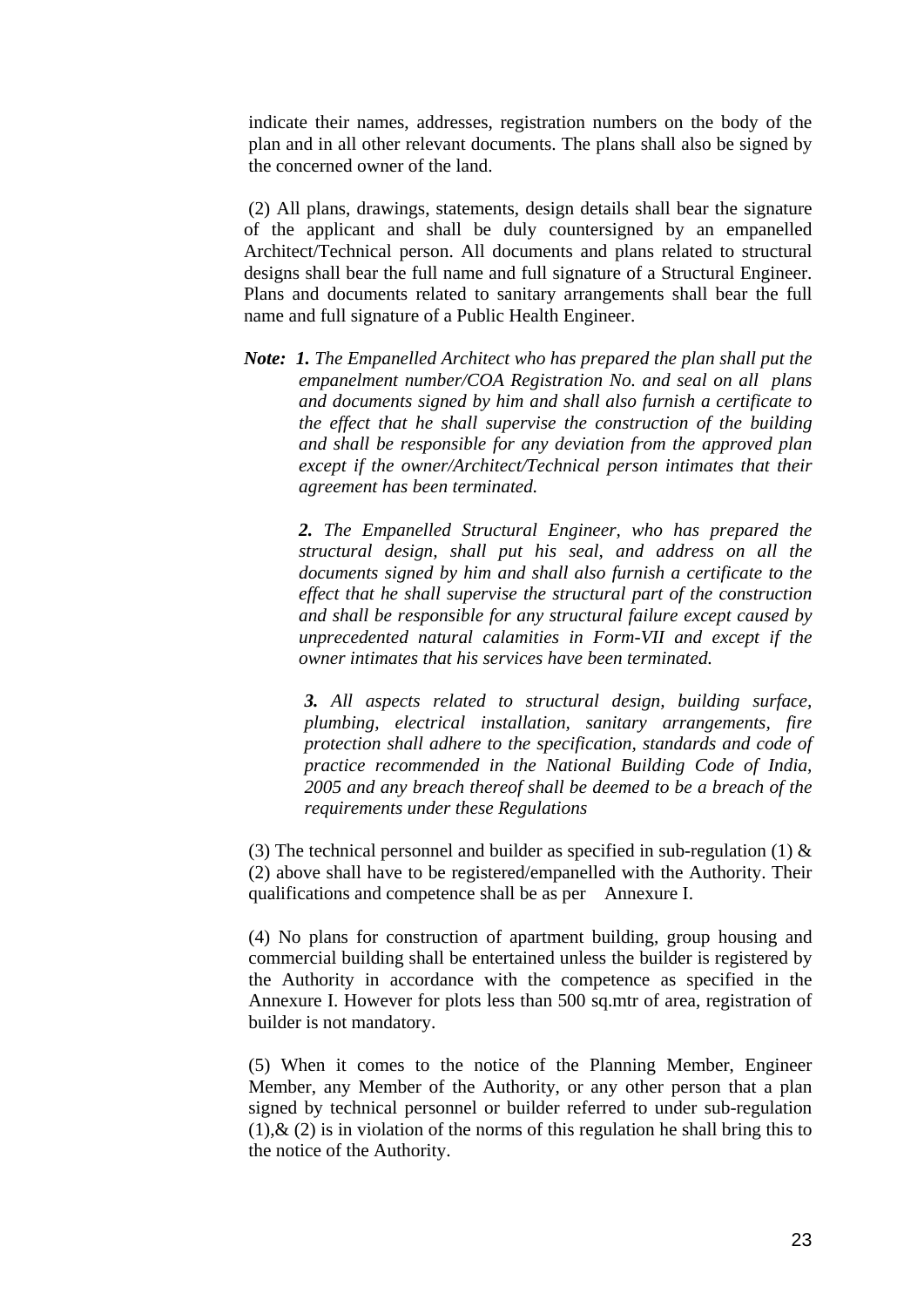(6) The Authority shall issue a notice asking for a show cause within fifteen days as to why such technical personnel or builder shall not be disqualified/ black listed. After receipt of the show cause if any, the matter shall be placed before the Authority for a decision on such disqualification/ black listing. The decision of the Authority on disqualification/black listing shall be published in the notice Board of the Authority and in the Govt. Website.

(7) An appeal against an order under sub-clause (6) above shall lie under section 18 of the Act.

**Permission** 

**9.** (1) No permission shall be required for the works specified in clause-12.4.1, Part-2 of National Building Code -2005 and section-15 of the Act.

(2) All clarifications with respect to deficiency in the plan, documents will be sought for from the applicant within reasonable time.

(3) Once the plan has been scrutinized and objections have been pointed out, the applicant shall modify the plan to comply with the objections raised and re-submit it. The Authority shall scrutinize the re-submitted plan and if there will be further objections, the plan shall be rejected.

(4) The Authority shall communicate either approval in Form-II or refusal in Form-IX within 60 days from date of receipt of application under Regulation-5.

(5) If the Authority, does not communicate its decision either granting or refusing permission to the applicant within 60 days from the date of receipt of the application by the Authority, the applicant shall draw the attention of the Vice-Chairman of the Authority with regard to his application, by registered post in Form-III. The Planning Member shall within the fifteen days from the date of receipt of notice in Form-III place the details of the case before the Vice-Chairman.

(6) If, within a further period of one month from the date of receipt of the application drawing such attention as mentioned in sub regulation (5) above, the Authority does not communicate its decision, either granting or refusing permission, such permission shall be deemed to have been granted to the applicant on the date following the date of expiry of the three months period.

(7)For stilt+3 and above building, conditional permission shall be accorded directing the builder to develop the onsite and off site infrastructure like connectivity of sewerage, drainage,water supply, road etc. as per the specification of the local Authority. Only after receipt of the NOC from the local Authority commencement of work order for construction of main building shall be given by BDA.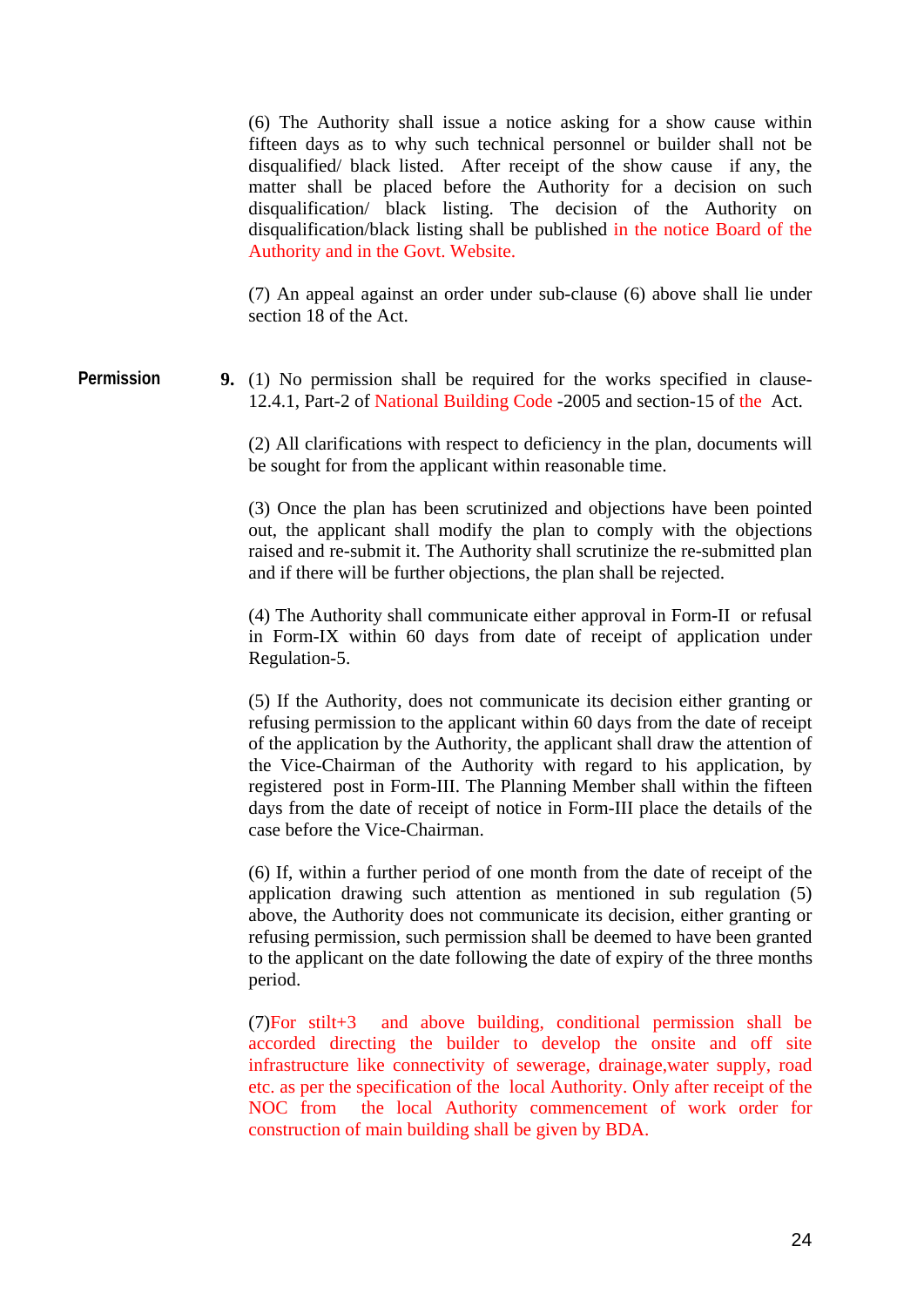(8) A residential building may be constructed by the owner of the land without prior approval of the plan by the Authority if the following conditions are satisfied:

- A. If the layout has been approved by the Authority under section 16 of the Act; or the land has been allotted by the Authority/General Administration Department.
- B. The road, drainage, sewerage and other infrastructure have been developed as per the approved layout.
- C. The plot size is not more than 300 square meters.
- D. The coverage is not more than 60 percent,
- E. The height is not more than 10 meters,
- F. No basement/stilt is to be constructed,
- G. The plan has been approved by a Registered Architect / Engineer empanelled with the Authority as defined under regulation 8 above,
- H. An application in Form-XII is submitted to the Authority, by Registered post with a copy of the plan, and the Record of Rights, 60 days prior to commencement of construction; and
- I. All other conditions of the regulations;

#### *Note:*

*(a) If the planning Member does not raise any objection within sixty days, permission shall be deemed to have been granted u/s 16 of the Act.* 

*(b) The owner shall have to submit a copy of the completion certificate as required under section 20 of the Act.* 

*(c) The owner and the builder shall remain responsible for any violation of the norms prescribed under the Regulations. Nothing in this provision will enable the owner and the builder to violate any of the provisions of the Regulations.* 

*(d) Detail guidelines in this regard shall be framed by the Authority from time to time.* 

**10.** A register in Form-IV containing the necessary particulars including information as to the manner in which applications for permission have been dealt with by the Authority shall be maintained. **Maintenance of Register** 

**11**. Every permission granted under these regulations shall remain valid up to three years. However the permission shall have to be revalidated before the **Duration of Permission**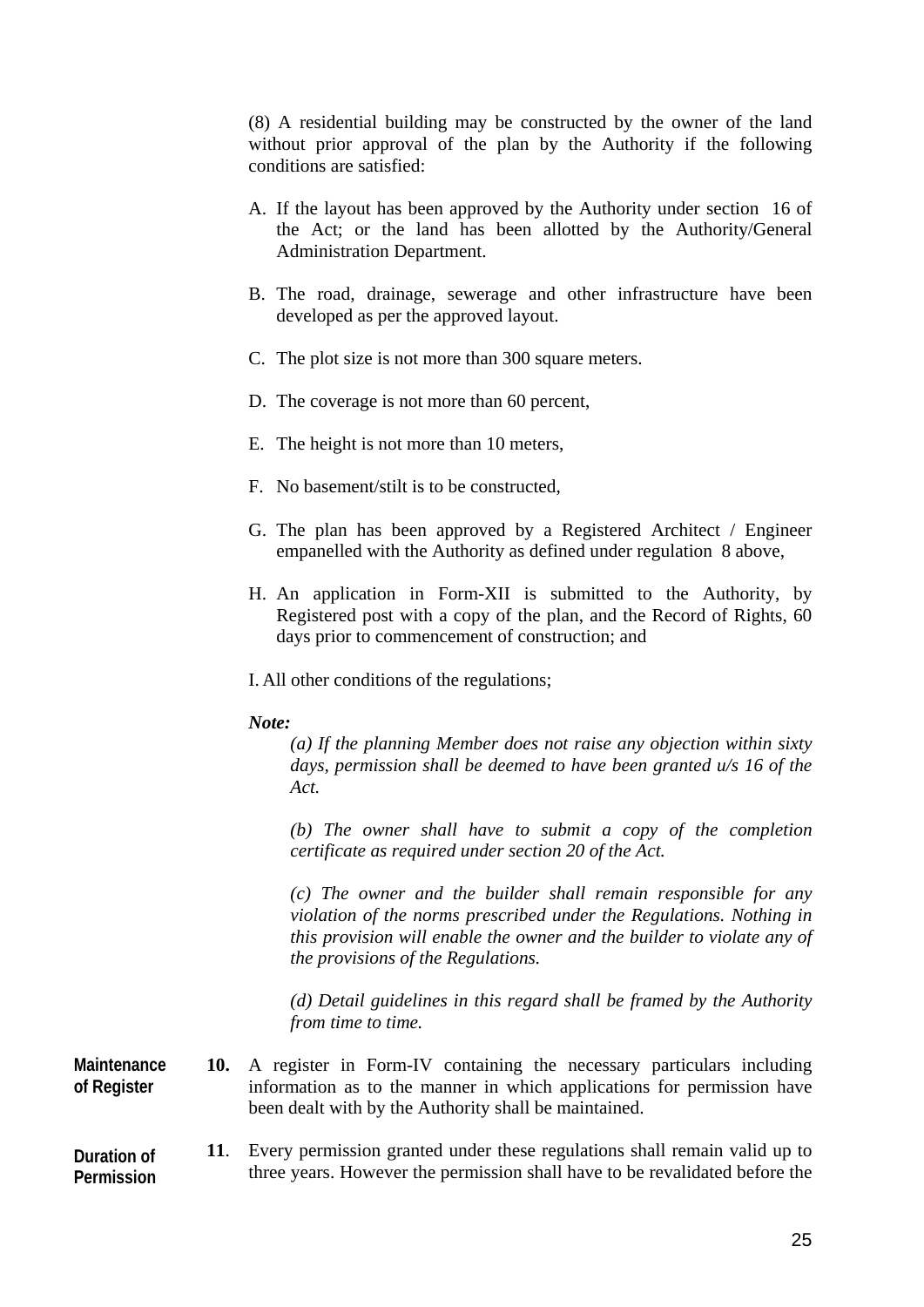expiry of the above period on payment of such fee as may be prescribed under rules and such revalidation shall be valid for one year.

**12.** (1) If the Authority finds at any stage that the construction is not being carried on according to the sanctioned plan or is in violation of any of the provisions of these regulations, it shall notify the owner and no further construction shall be allowed until necessary corrections in the plan are made and the corrected plan is approved.  $$ **not according to plan** 

> (2) If the owner fails to comply with the requirements at any stage of construction, the Authority may cancel the building permission issued and shall cause notice of such cancellation to be pasted upon the said construction. If the owner is not traceable at the address given in the notice, pasting of such notice shall be considered as sufficient notification of cancellation to the owner thereof. No further work shall be undertaken or permitted upon such construction until a valid building permission is issued thereafter.

> (3) The notification under sub-regulation (2) shall also be published in as public notice.

> (4) The Authority will also be at liberty to forfeit whole or part of the security deposit obtained from the builder/ developer during sanction of the plan.

> (5) The above mentioned procedure shall also be followed in case of deviation of the layout.

> (6) An appeal against an order under sub-regulation (2)  $\&$  (4) above shall lie under section 18 of the Act.

**13.** (1) Whereas tests of any material are made to ensure conformity of the requirements of these regulations, records of the tests data shall be kept available for inspection during the construction of building and for such period thereafter as required by the Authority. **Information at the site of construction** 

> (2)The persons to whom a permit is issued during construction shall keep pasted in a conspicuous place on the property in respect of which the permit was issued;

A. a copy of the building permit; and

- B. a copy of approved drawings and specifications
- **14.** (1) As a matter of course all construction or work for which a permit is required shall be subject to inspection by the Authority at all reasonable hours with prior intimation. **Inspection**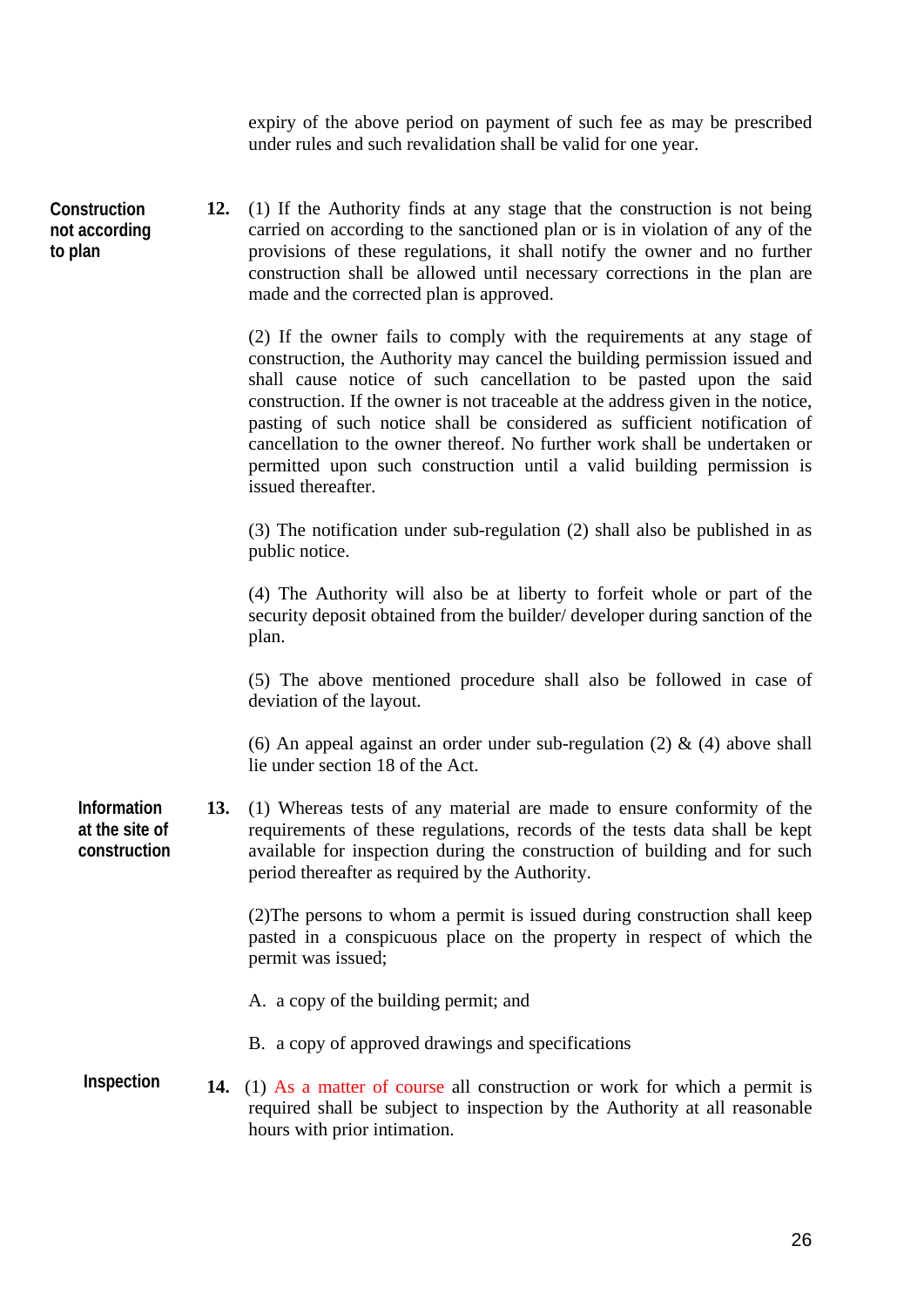(2) Inspection, where required, shall be made within seven days following the receipt of notice in Form-V or Form-VIII, after which period the owner will be free to go ahead with the construction according to the approved plan. At the first inspection, the Authority shall determine that the building construction has been taken up in accordance with approved site plans.

**Completion of construction**  **15.** (1) The Authority shall permit an empanelled Architect/ Engineer to certify completion of building and issue of occupancy certificate for residential buildings designed by self or otherwise on a plot size up to 300 sq.mtrs. The responsibility of compliance with respect to provisions of these regulations shall rest with registered architect/engineer. However, the plans shall be required to be submitted to the Authority for information and record.

(2) The owner/concerned empanelled architect/engineer/structural engineer will serve a notice of completion certificate in Form VI( Part I and Part II) to the Authority that the building has been completed in all respects as per the approved plan. The said notice shall be accompanied by the following documents.

- (a) Three copies of completed building plans.
- (b) A fee of Rs.1000/-.
- (c) Record of Rights relating to ownership.
- (d) Copy of approved plan and approval letter.

(3) The deviations shall also be brought to the notice of the Authority (with relevant documents).

(4) The team of officials shall visit the site within 30 days and occupancy certificate shall be given.

**16.** (1) The Planning Member with the approval of the Vice Chairman shall issue a certificate for occupancy, for part of a building during its construction or whole of the building after construction in Form-X or refuse occupancy , as the case may be, within 30 days from the date of inspection. **Certificate** 

> (2) Such certificate shall be issued only after all utility services for the entire building are physically provided.

> (3) The occupancy certificate shall also state the use/type of occupancy of the building. However, the applicant may apply for change of use/occupancy permitted within the purview of the Development Plan/ Zonal Plan/ Zoning Regulations, where so required.

> (4) In case of multi storied building and other special building like educational, assembly, institutional, industrial, storage and hazardous and mixed occupancies with covered area more than 500 sq.mtr., after

**for occupancy**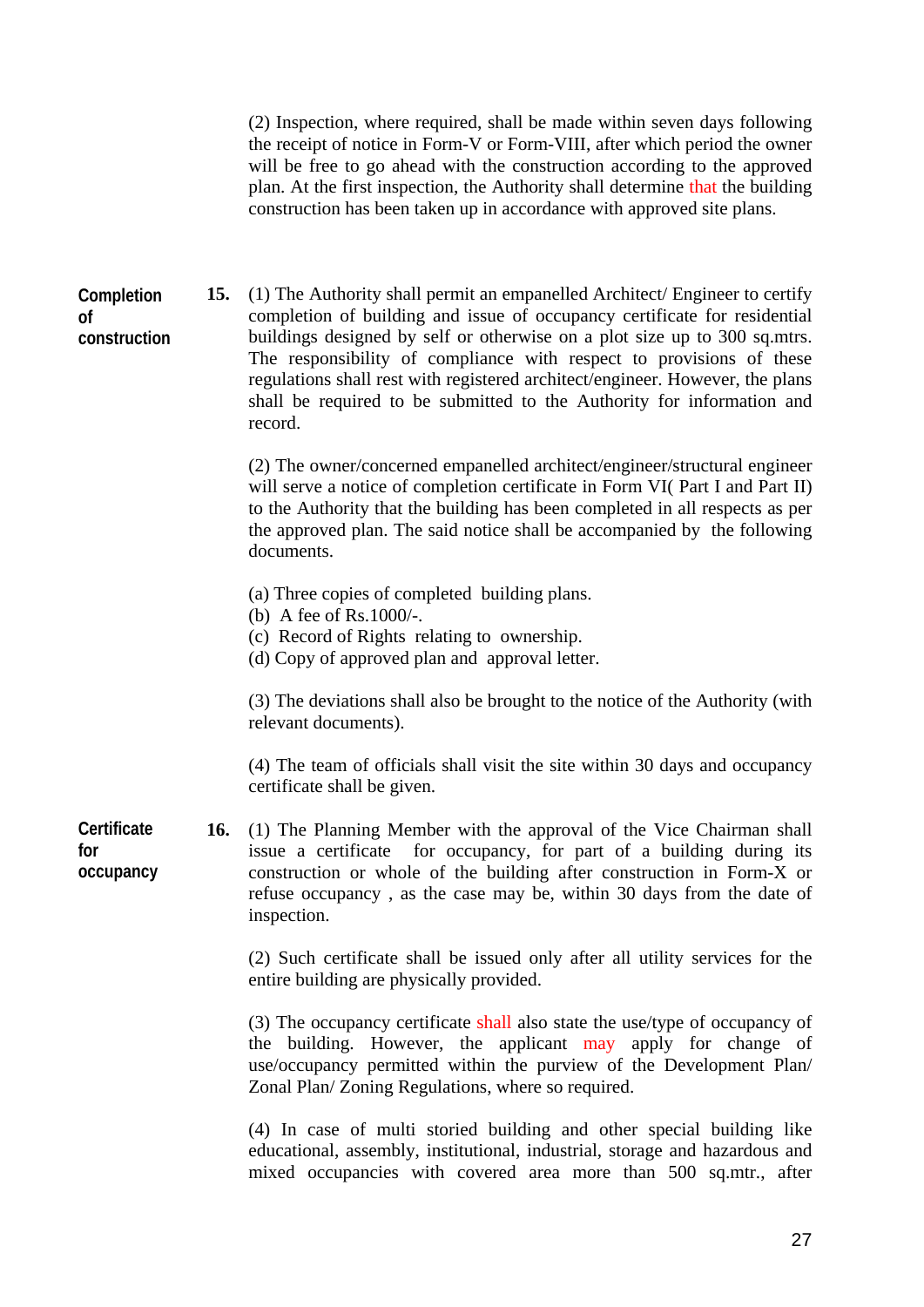completion of the building and obtaining the occupancy certificate, periodic inspection shall be made by the Fire Authority to ensure the fire safety of the building and compliance with the provision of fire and life safety requirements ('Fire and Life safety', Part-4 of NBC). Periodic occupancy renewal certificate shall be issued by the Authority on the recommendation of the Fire Prevention Officer which shall also include safe keep of fire fighting installations and equipment for such building.

(5) All occupied buildings and buildings covered under sub-regulation (4) above shall also be subject to periodic physical inspection by a team of multi disciplinary professionals of the Authority. This work may be outsourced by the Authority as may be deemed necessary. The team shall report compliance of bye-laws, natural lighting, and ventilation, besides structural and electrical safety. If any short comings/deficiencies or violation are noticed during inspection, the occupants shall ensure the compliance of the same within a specified time frame of six months. If not complied with, the building shall be declared unsafe. The period of inspection shall be usually three to five years but in any case not more than five years.

(6) An appeal against the decision of the Authority shall lie under section 18 of the Act.

| Art<br>commission                                  | 17.                                                                                           | (1) Where the building plan accompanying the application seeking<br>permission, requires the clearance of the Art Commission, Orissa,<br>constituted under section 88, the Authority shall grant the permission only<br>after the clearance is given by the said Commission. In all other cases,<br>Architectural Control shall be regulated according to the provisions of<br>these regulations.<br>(2) The Authority, on the recommendation of the Art Commission, may<br>issue public notices, from time to time, prescribing the architectural norms<br>in different zones. |  |  |
|----------------------------------------------------|-----------------------------------------------------------------------------------------------|---------------------------------------------------------------------------------------------------------------------------------------------------------------------------------------------------------------------------------------------------------------------------------------------------------------------------------------------------------------------------------------------------------------------------------------------------------------------------------------------------------------------------------------------------------------------------------|--|--|
|                                                    |                                                                                               |                                                                                                                                                                                                                                                                                                                                                                                                                                                                                                                                                                                 |  |  |
| Construction<br>18.<br>near protected<br>monuments |                                                                                               | (1) No construction or re-construction of any building, within a radius of<br>100 meters, or such other higher distance from any archaeological site, as<br>may be decided by the Archaeological Survey of India and Orissa State<br>Archaeology Department from time to time, from the outer boundary of a<br>declared protected monument shall be permitted.<br>(2) (i) No construction above $1st$ floor and above 7 (seven) meters shall be                                                                                                                                 |  |  |
|                                                    | allowed beyond a radius of 100 meters and within a radius of 300 meters of<br>such monuments. |                                                                                                                                                                                                                                                                                                                                                                                                                                                                                                                                                                                 |  |  |
|                                                    |                                                                                               | (ii) The construction or reconstruction of any building under sub-regulation<br>(2) shall not be above 7 (Seven) meters of total height.                                                                                                                                                                                                                                                                                                                                                                                                                                        |  |  |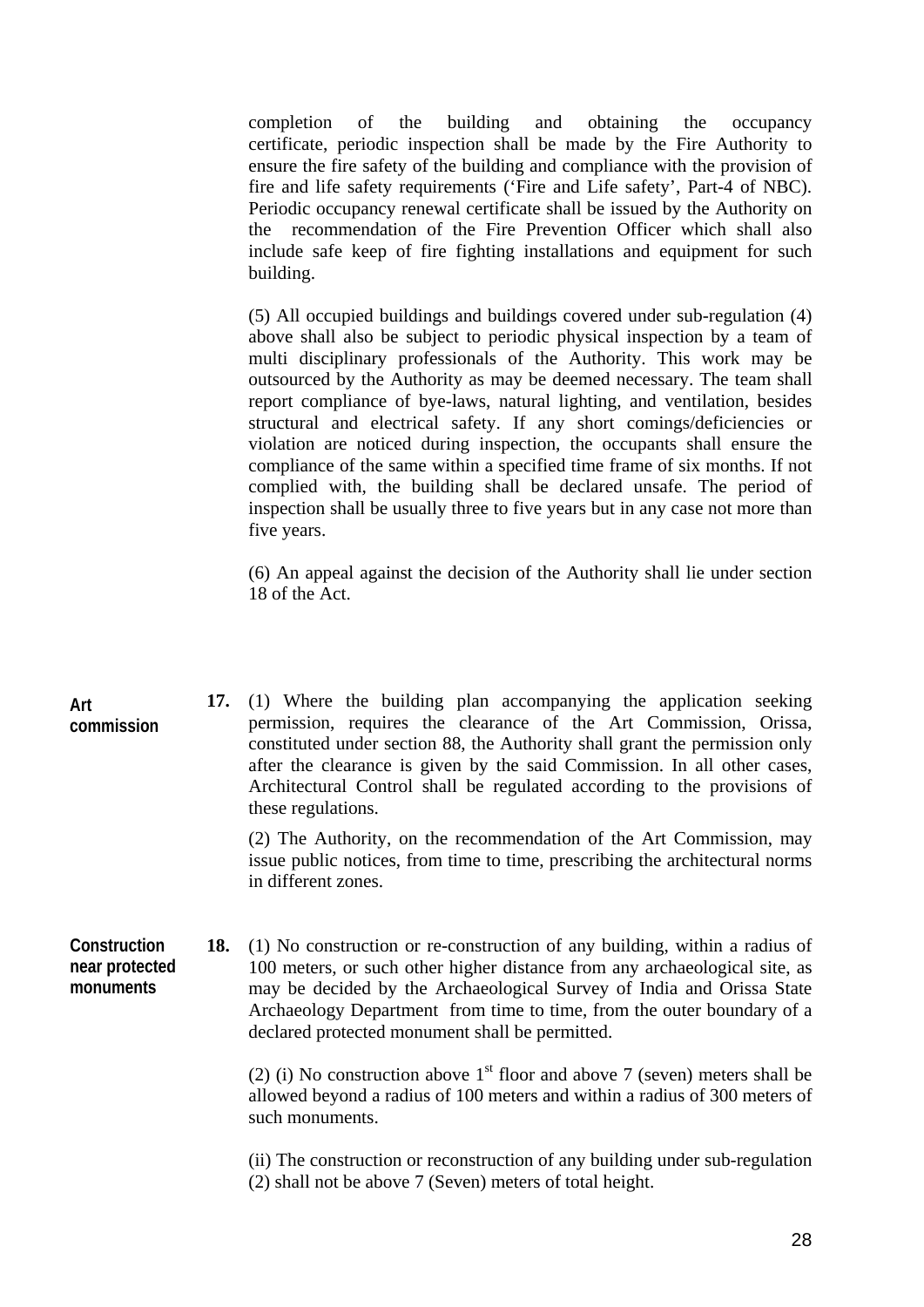(3)Notwithstanding anything contained in the sub-regulation (1) & (2) above, construction/re-construction/addition/alteration shall be allowed on production of clearance from A.S.I./State Archaeology Department as the case may be.

(4) If a building or premises, not covered under The Ancient Monument Preservation Act, 1904, or The Ancient Monuments and Archaeological Sites and Remains Act, 1958, in the opinion of the Authority, is of historical or architectural interest, and is in danger of being demolished or altered or likely to be affected in its character by a development, the Authority shall not grant permission for construction over any land situated near the said building or premises. The matter shall be referred to the Art Commission, whose decision shall be final.

(5) These provisions shall apply *mutatis mutandis* in respect of archaeological sites notified by the Art Commission.

(6) An appeal against the decision under sub-regulation (3) shall lie under section 18 of the Act.

**19.** No building exceeding 10 meters height shall be permitted within 200 meters radius from the boundary of the Governor's House, Orissa State Secretariat, Orissa Legislative Assembly, Official Residence of Chief Minister and such other buildings as may be decided by the Authority from time to time. **Construction near important buildings** 

> **20.** (1) All unsafe buildings shall be considered to constitute danger to public safety and shall be restored by repairs or demolished or dealt with otherwise as directed by the Authority.

(2) The Authority shall examine or cause to be examined every building reported to be unsafe or damaged and shall make a written record of such examination.

(3) Whenever the Authority finds any building or portion thereof to be unsafe, it shall, in accordance with established procedure for legal notice, give to the owner or occupier of such building written notices stating the defects thereof. This notice shall require the owner or the occupier within a stated time either to complete specified repairs or improvements or to demolish and remove the building or portion thereof.

(4) The Authority may recording the reasons therefor direct in writing that the building which in its opinion is dangerous, or has no provision for exit in the event of fire, shall be vacated immediately or within the period specified for the purpose.

(5) If any person does not comply with the orders of vacating a building, the Authority may with the help of police remove the person from the building.

**Unsafe building**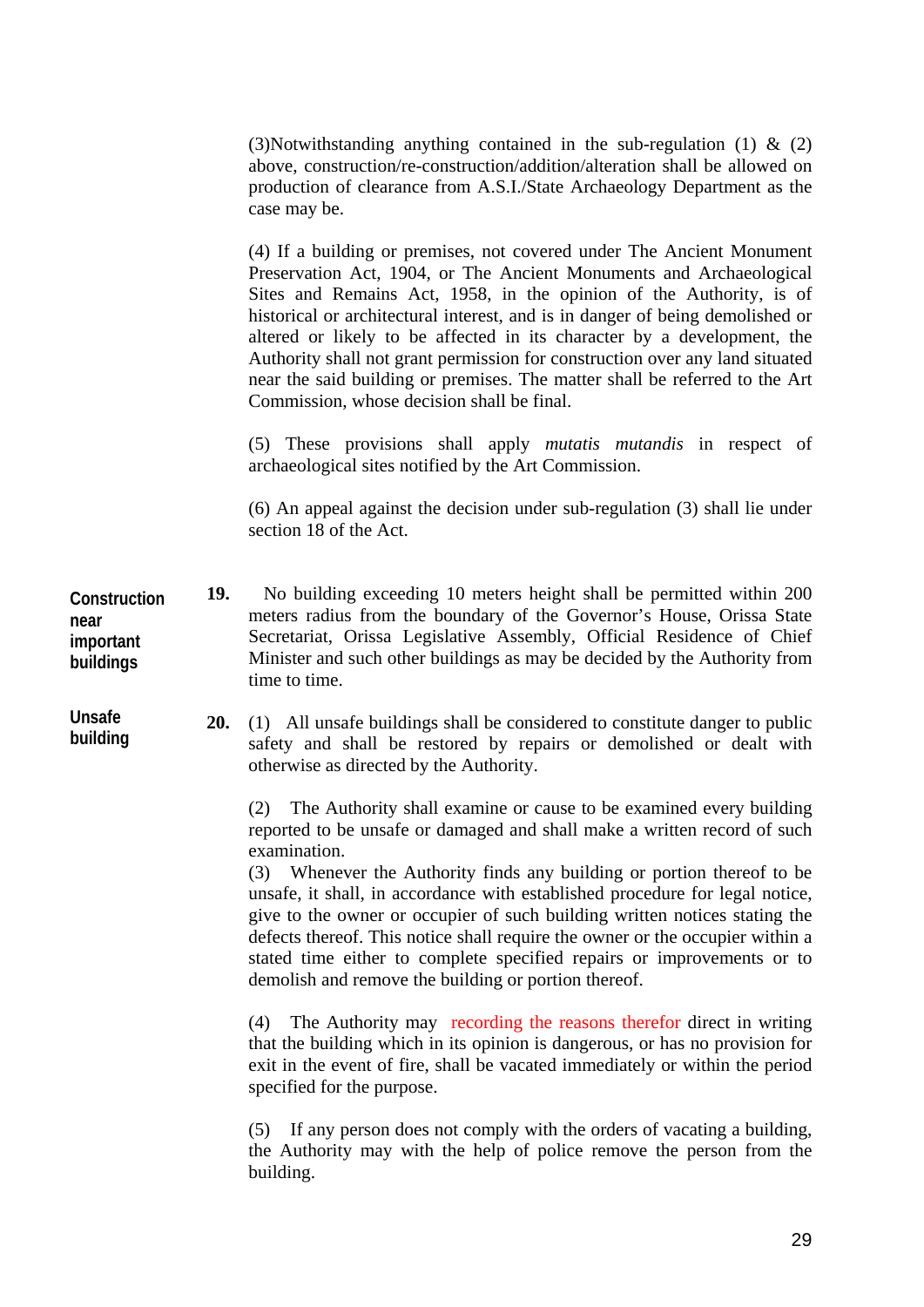(6) In case the owner or occupier fails, neglects or refuses to comply with the notice to repair or to demolish the said building or portion thereof, the Authority shall cause the danger to be removed either by demolition or repair of the building or portion thereof or otherwise.

(7) In case of emergency, which, in the opinion of the Authority involves imminent danger to human life or health, the decision of the Authority shall be final. The Authority shall forthwith or with such notice as may be possible promptly cause such building or portion thereof to be rendered safe by retrofitting/strengthening to the degree of safety or removed. For this purpose, the Authority may at once enter such structure or land on which it stands, or abutting land or structure, with such assistance and at such cost as may be deemed necessary. The Authority may also get the adjacent structures vacated and protect the public by appropriate fencing or such other means as may be necessary.

(8) Costs incurred under sub-regulations (6)  $\&$  (7) shall be charged to the owner of the premises involved. Such cost shall be charged on the premises in respect of which or for the benefit of which the same have been incurred and shall be recoverable as provided under law.

**21.** (1) Before a building is demolished, the owner shall notify all utilities having service connections within the building, such as water electricity, gas, sewer and other connections. A permit to demolish a building shall not be issued until a release is obtained from the utilities departments stating that their respective service connections and appurtenant equipment, such as meters and regulators have been removed or sealed and plugged in a safe manner. **Demolition of building** 

> (2) The owner shall take all precautionary measures to avoid noise and dust pollution and shall not create any inconvenience to the neighboring plot owners.

> (3) In case of semidetached building, no objection certificate from the neighbors shall be obtained.

- **22.** (1) Neither granting of the permit nor the approval of the drawing and specifications, nor inspections made by the Authority during erection of the building shall in any way relieve the owner of such building from full responsibility for carrying out the work in accordance with the requirements of NBC 2005 and these regulations. **Responsibility and duty of the owner** 
	- (2) Every owner/applicant shall:
	- A. Permit the Authority to enter the building or premises, for which the permission has been granted at any reasonable time for purpose of enforcing the regulations;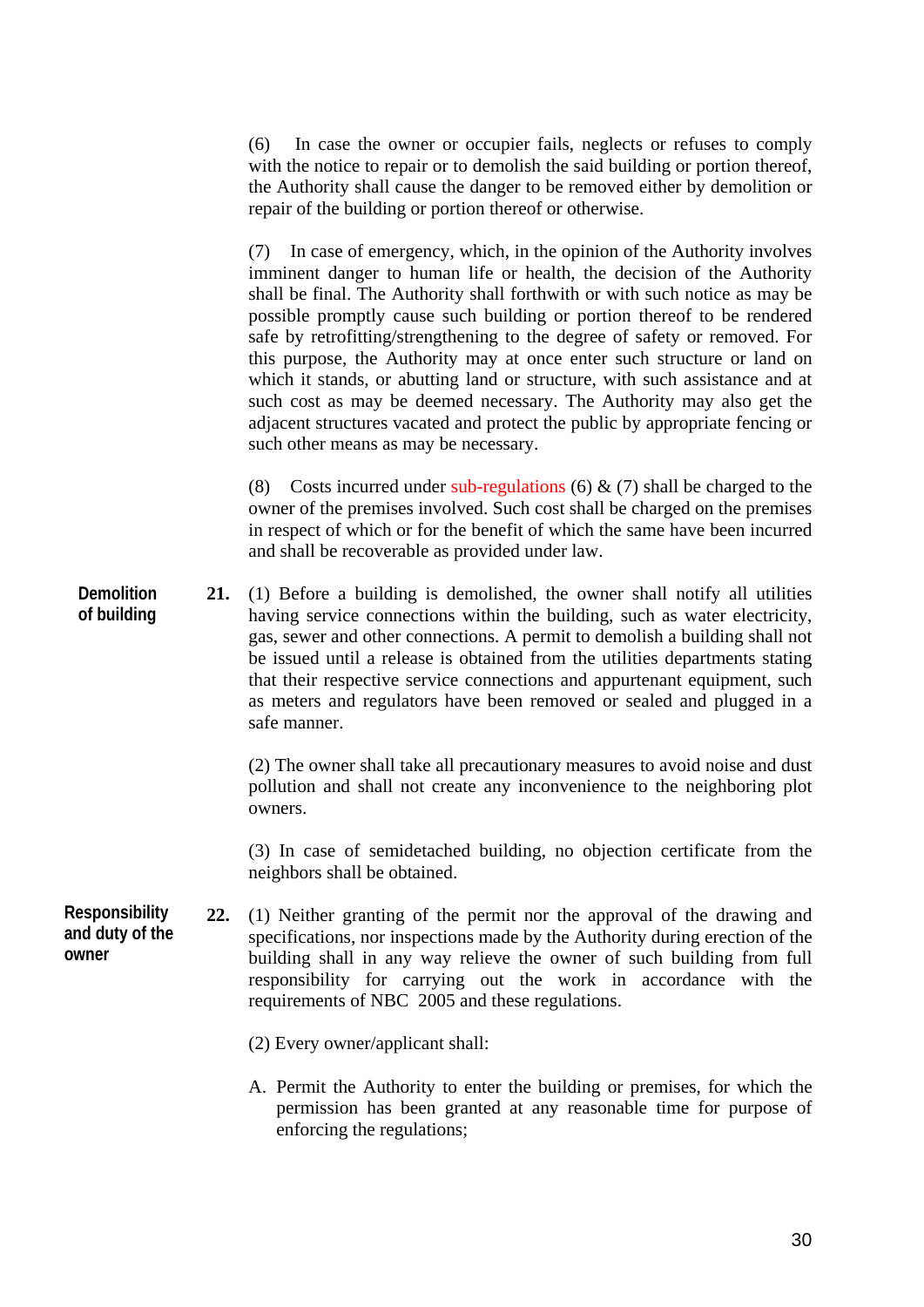- B. obtain, where applicable, from the competent Authority permissions / clearance required in connection with the proposed work;
- C. give written notice to the Authority before commencement of work on building site in Form-V, periodic progress report in Form-VIII, notice of completion in Form-VI and notice in case of termination of services of Technical persons engaged by him and
- D. obtain an Occupancy Certificate from the Authority prior to occupation of building in full or part.
- **23.** (1) Approval of plans and acceptance of any statement or document pertaining to such plan shall not exempt the owner or person or persons under whose supervision the building is constructed from their responsibilities imposed under these regulations, or under any other law for the time being in force.

(2) Approval of plan would mean granting of permission to construct under these regulations only and shall not mean among other things:

A. the title over the land or building ;

- B. easement rights;
- C. variation in area from recorded area of a plot or a building;
- D. Structural stability;
- E. workmanship and soundness of materials used in the construction of the buildings
- F. Quality of building services and amenities in the construction of the building,
- G. The site/ area liable to flooding as a result of not taking proper drainage arrangement as per the natural lay of the land, etc. and
- H. Other requirements or licenses or clearances required for the site / premises or activity under various other laws**.**

(3) The approval or permission shall not bind or render the Authority liable in any way with regard to the matter specified in sub-regulation (2) (A.) to (H.) above

# **Responsibility of Authority**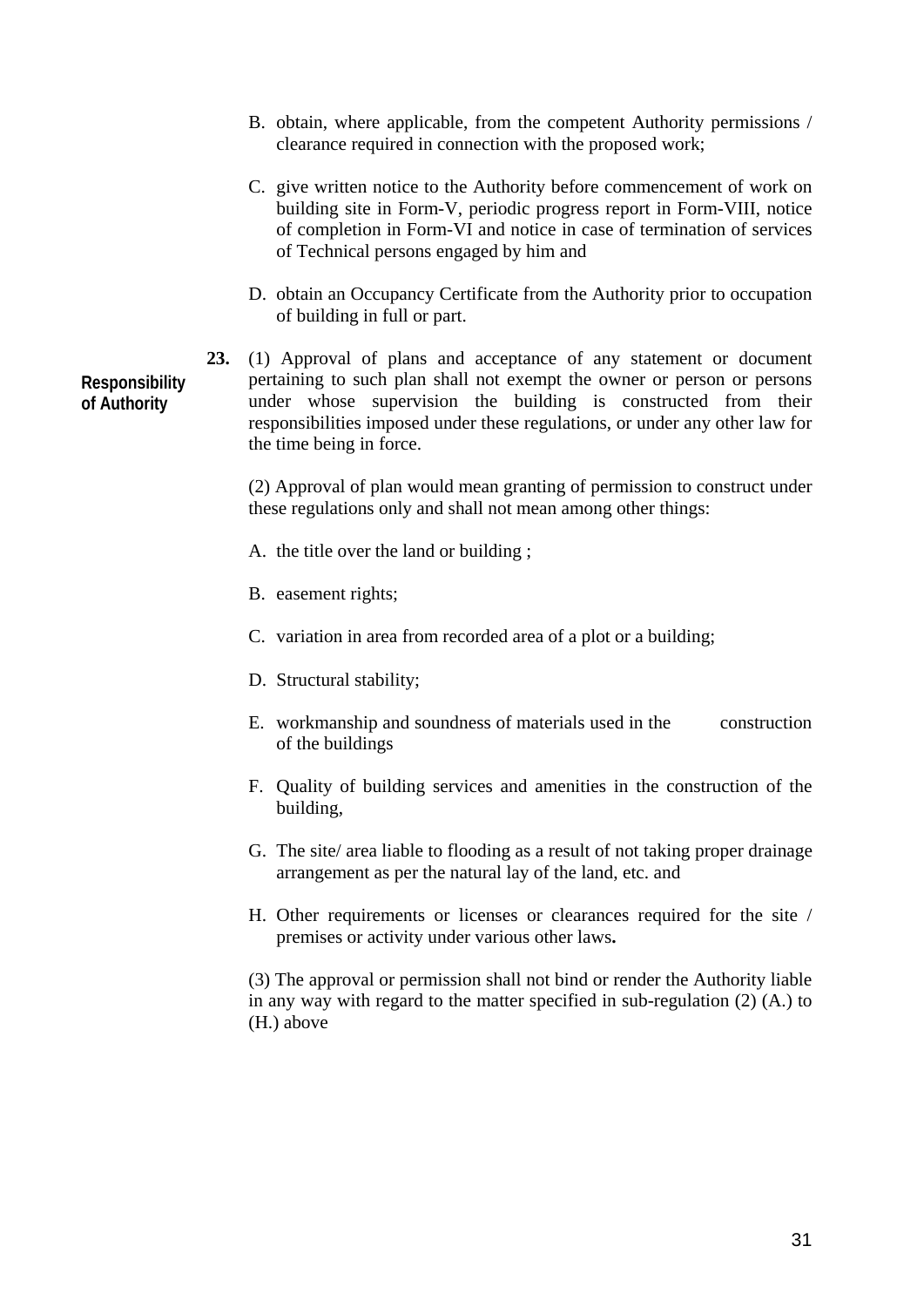## **PART - III**

# **ZONING REGULATIONS**

| Zoning                          |     | 24. (1) In the Development Plan area, various use zones <i>viz</i> , residential,<br>commercial, industrial, administrative, institutional, open space uses,<br>transport & communication, green belt, natural drainage channel and water<br>bodies having their zonal boundaries as indicated in the development plan<br>shall be regulated as per the Table under regulation 25. Except as<br>otherwise provided no structure or land hereinafter shall be used and no<br>structure shall be erected, re-erected or altered unless its use is in<br>conformity with these regulations. |
|---------------------------------|-----|------------------------------------------------------------------------------------------------------------------------------------------------------------------------------------------------------------------------------------------------------------------------------------------------------------------------------------------------------------------------------------------------------------------------------------------------------------------------------------------------------------------------------------------------------------------------------------------|
|                                 |     | (2) All places of worship, temples, churches, mosques, burial and<br>cremation ground etc. as existing on 29.10. 2001 shall be exempted from<br>being treated as non-conforming uses, provided that continuance of such<br>uses are not detrimental to the locality as decided by the Authority from<br>time to time.                                                                                                                                                                                                                                                                    |
|                                 |     | (3) All non-conforming uses of land and buildings shall be discontinued by<br>the owner and the modified uses shall be made to conform to the land use<br>of the development plan in force within six months of the regulations<br>coming in force.                                                                                                                                                                                                                                                                                                                                      |
| <b>Different</b><br>use of land | 25. | (1) Permission for different uses shall be accorded outright for principal<br>use earmarked in the different zones described in column (2) of table No<br>3.                                                                                                                                                                                                                                                                                                                                                                                                                             |
|                                 |     | (2) Permission for different uses described in column-3 of the Table shall                                                                                                                                                                                                                                                                                                                                                                                                                                                                                                               |
|                                 |     | be permitted on special consideration on the recommendation of                                                                                                                                                                                                                                                                                                                                                                                                                                                                                                                           |
|                                 |     | Development Plan and Building Permission (DP and BP) Committee and                                                                                                                                                                                                                                                                                                                                                                                                                                                                                                                       |
|                                 |     | reasons for such consideration shall be recorded in writing.                                                                                                                                                                                                                                                                                                                                                                                                                                                                                                                             |
|                                 |     | (3) The purposes specified in column (4) of the said Table shall not be                                                                                                                                                                                                                                                                                                                                                                                                                                                                                                                  |
|                                 |     | permitted in the areas reserved for particular uses.                                                                                                                                                                                                                                                                                                                                                                                                                                                                                                                                     |
|                                 |     | (4) Residential buildings may be permitted in the open space use zone if<br>the following conditions are satisfied along with other conditions of these                                                                                                                                                                                                                                                                                                                                                                                                                                  |

regulations.

32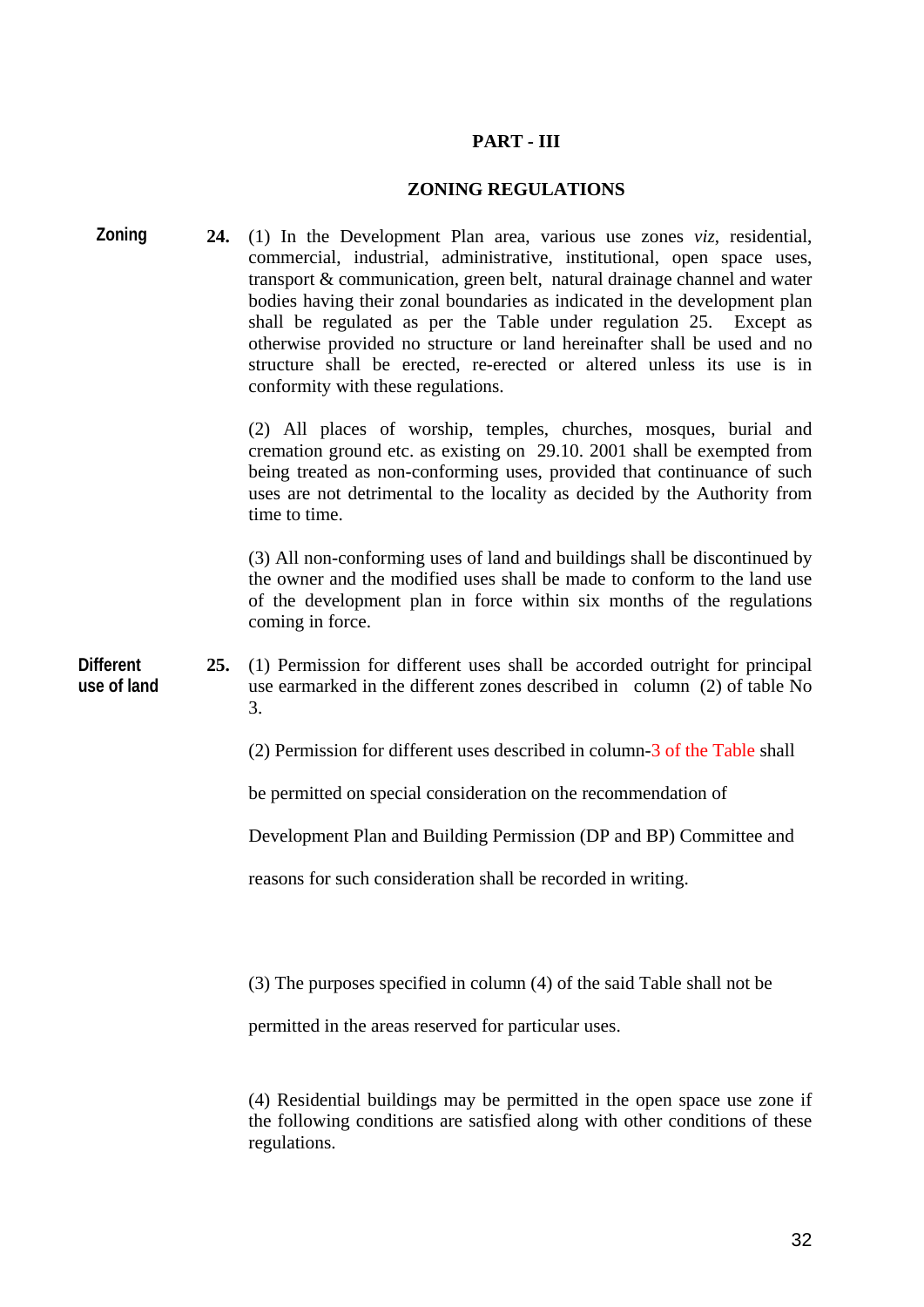- A. the land is a stitiban land and is not a leasehold land;
- B. the coverage is not more than 40%;
- C. the height is not more than 7.0 (seven) meters; and at least 20 percent of land is used for plantation;

(5) Mixed land use may be permitted in a particular zone on the recommendation of DP and BP committee. However, the main use shall cover not less than 2/3rd of the total floor area and the ancillary use shall not exceed 1/3rd of the total area.

## **TABLE-2: LAND USES PERMITTED/PROHIBITED IN DIFFERENT USE ZONES**

| Sl.<br>N <sub>0</sub> | <b>Use Zone</b>                       | <b>Uses/Activities Permitted</b>                                                                                                                                                                                                                                                                                                                                                                                                                                                                                                                                                                                                                                                            | <b>Uses/Activities</b><br><b>Permitted on</b><br>application to the<br><b>Competent Authority</b>                                                                                                                                                                                                                                                                                                                                                                                                                                                                                              | <b>Uses/Activities</b><br>Prohibited                                                                                                                                                                                                                                                                                                                                                       |
|-----------------------|---------------------------------------|---------------------------------------------------------------------------------------------------------------------------------------------------------------------------------------------------------------------------------------------------------------------------------------------------------------------------------------------------------------------------------------------------------------------------------------------------------------------------------------------------------------------------------------------------------------------------------------------------------------------------------------------------------------------------------------------|------------------------------------------------------------------------------------------------------------------------------------------------------------------------------------------------------------------------------------------------------------------------------------------------------------------------------------------------------------------------------------------------------------------------------------------------------------------------------------------------------------------------------------------------------------------------------------------------|--------------------------------------------------------------------------------------------------------------------------------------------------------------------------------------------------------------------------------------------------------------------------------------------------------------------------------------------------------------------------------------------|
|                       |                                       | (a)                                                                                                                                                                                                                                                                                                                                                                                                                                                                                                                                                                                                                                                                                         | (b)                                                                                                                                                                                                                                                                                                                                                                                                                                                                                                                                                                                            | (c)                                                                                                                                                                                                                                                                                                                                                                                        |
| $\mathfrak{1}.$       | <b>Residential</b><br><b>Use Zone</b> | 1. Residential, residential<br>flat<br>2. Hostel, Boarding and<br>lodging houses<br>3. Night shelters, foreign<br>missions, dharamshala,<br>guest houses<br>4. Professional offices not<br>exceeding one floor<br>5. Educational buildings<br>(nursery, primary, $high-$<br>school, college)<br>6. Research institutes<br>Social, cultural and<br>7.<br>neighborhood,<br>recreational institutions<br>with adequate parking<br>facilities<br>8. Marriage hall,<br>community hall<br>9. Convenience shopping<br>centers, local(retail)<br>shopping<br>10. Community centers, club,<br>auditoriums<br>11. Exhibition and art<br>galleries<br>12. Library, gymnasium<br>13. Medicals, clinics, | 1. Places of worship<br>2.<br>Convenience<br>shopping<br>3. Government and<br>Semi-Government<br>offices<br>4. Colleges and<br>research institutions<br>5. Petrol Filling<br><b>Stations</b><br>6. Places of<br>entertainment<br>7. Cinema halls<br>8.<br>Markets for retail<br>goods, weekly<br>$markets, multi-$<br>purpose or junior<br>technical shops<br>9. IT, IT enabled<br>services<br>10. Tourism related<br>services, transient<br>visitor camps<br>11. Motor vehicle<br>repairing workshop/<br>garages, storage of<br>LPG gas cylinders<br>12. Burial – grounds,<br>restaurants and | 1. a Heavy,<br>large and<br>extensive<br><i>industry,</i><br>noxious,<br>obnoxious<br>and<br>hazardous<br>industries<br>2.<br>Warehousing,<br>storage<br>godowns of<br>perishables,<br>hazardous,<br>inflammable<br>goods<br>3. Turnkey<br>yards,<br>4. Workshop<br>for buses etc.<br>Slaughter<br>housing<br>5. Wholesale<br>mandis<br>6. Hospitals<br>treating<br>contiguous<br>diseases |
|                       |                                       | dispensaries, nursing                                                                                                                                                                                                                                                                                                                                                                                                                                                                                                                                                                                                                                                                       | hotels                                                                                                                                                                                                                                                                                                                                                                                                                                                                                                                                                                                         | 7.<br>Sewage                                                                                                                                                                                                                                                                                                                                                                               |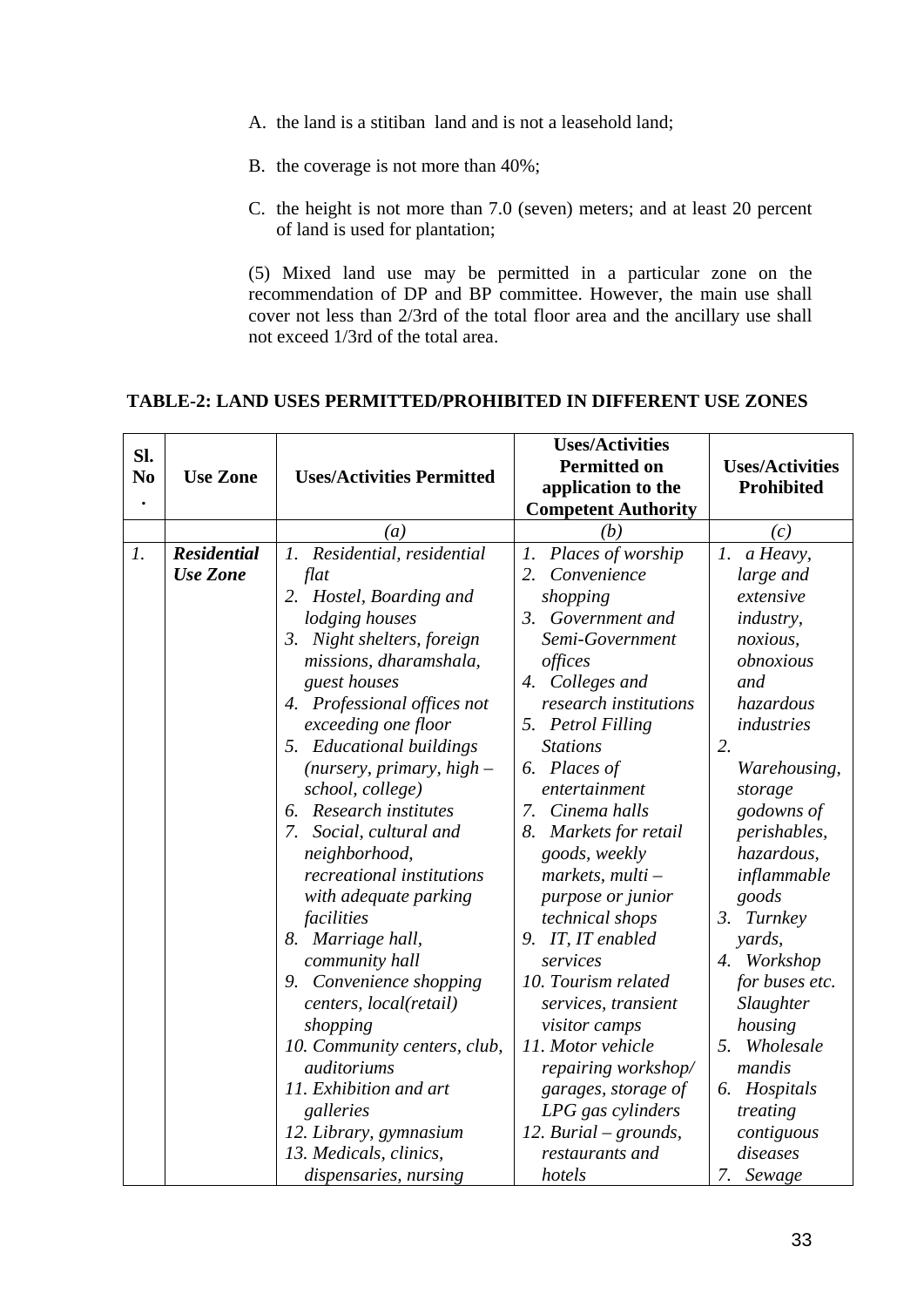|    |                   | home, health centers (20                        | 13. Printing press                         | treatment                 |
|----|-------------------|-------------------------------------------------|--------------------------------------------|---------------------------|
|    |                   | beds)                                           | 14. Godowns                                | plant/disposal            |
|    |                   | 14. Public utilities and                        | /warehousing,                              | work,                     |
|    |                   | public buildings                                | 15. Bus depots without                     | 8. Water                  |
|    |                   | 15. Nursery and green                           | workshop                                   | treatment                 |
|    |                   | houses                                          |                                            | plant, solid              |
|    |                   | 16. Household occupation if                     |                                            | waste                     |
|    |                   | the area for such use does                      |                                            | dumping                   |
|    |                   | not exceed one floor and                        |                                            | ground                    |
|    |                   | there shall be no public                        |                                            | 10. Zoological            |
|    |                   | display of the goods                            |                                            | garden,                   |
|    |                   | 17. Banks and other                             |                                            | botanical                 |
|    |                   | financial institutions not                      |                                            | garden, bird              |
|    |                   | exceeding one floor                             |                                            | sanctuary                 |
|    |                   | 18. Bus stop, taxi stand                        |                                            | 11. International         |
|    |                   | 19. Services for households                     |                                            | conference                |
|    |                   | (saloon, parlors, bakery,                       |                                            | center                    |
|    |                   | sweet shop, dry cleaning,                       |                                            | 12. Reformatory,          |
|    |                   | internet kiosk, etc) not                        |                                            | district                  |
|    |                   | part of a residential                           |                                            | battalion                 |
|    |                   | building                                        |                                            | offices,                  |
|    |                   | 20. Police post                                 |                                            | forensic                  |
|    |                   | 21. Park/tot $-$ lots, technical                |                                            | science                   |
|    |                   | training center, yoga                           |                                            | laboratory                |
|    |                   | center/health clinics                           |                                            | 13. All uses not          |
|    |                   |                                                 |                                            | specifically              |
|    |                   |                                                 |                                            | permitted                 |
| 2. | (a)               | 1. Retail business,                             | 1. Place of                                | 1.<br>Polluting           |
|    | <b>Commercial</b> | mercantile                                      | entertainment and                          | industries.               |
|    | <b>Use Zone</b>   | 2. Business and                                 | recreational uses                          | 2. Large scale            |
|    |                   | Professional Offices                            | 2. Place of worship                        | storage of                |
|    |                   | 3. Government/institutional                     | 3.<br>Service garage                       | hazardous                 |
|    |                   | <i>offices, and semi</i>                        | provided they do not                       | materials                 |
|    |                   | Government offices                              | directly abut the                          | expecting in              |
|    |                   | <b>Shops</b><br>4.                              | main road                                  | area,                     |
|    |                   |                                                 |                                            |                           |
|    |                   |                                                 |                                            |                           |
|    |                   | <b>Services</b><br>5.<br>6.                     | 4. Printing presses                        | specifically              |
|    |                   | Restaurants, hotels                             | employing not more                         | earmarked for             |
|    |                   | Hostels/Boarding houses,<br>7.                  | than 10 persons.                           | the purpose               |
|    |                   | social and welfare<br>institutions              | 5. 20 bed hospitals not                    | 3. Dwellings              |
|    |                   | 8. Convenience/                                 | treating contagious<br>diseases and mental | except those              |
|    |                   |                                                 | patients                                   | of essential<br>watch and |
|    |                   | neighborhood shopping                           |                                            | ward                      |
|    |                   | center, local shopping                          | 6. Wholesale storage                       |                           |
|    |                   | centers, weekly/formal<br>markets, bakeries and | yards.<br>7.                               | personnel<br>4. Heavy,    |
|    |                   |                                                 | Weigh bridge<br>8.                         | extensive,                |
|    |                   | confectionaries<br>9. Cinema hall/theater,      | Polytechnics and<br>higher technical       | noxious,                  |
|    |                   | banquet halls, auditoriums                      | institutes                                 | <i>obnoxious,</i>         |
|    |                   | 10. Guest houses                                | Sports/stadium and<br>9.                   | hazardous                 |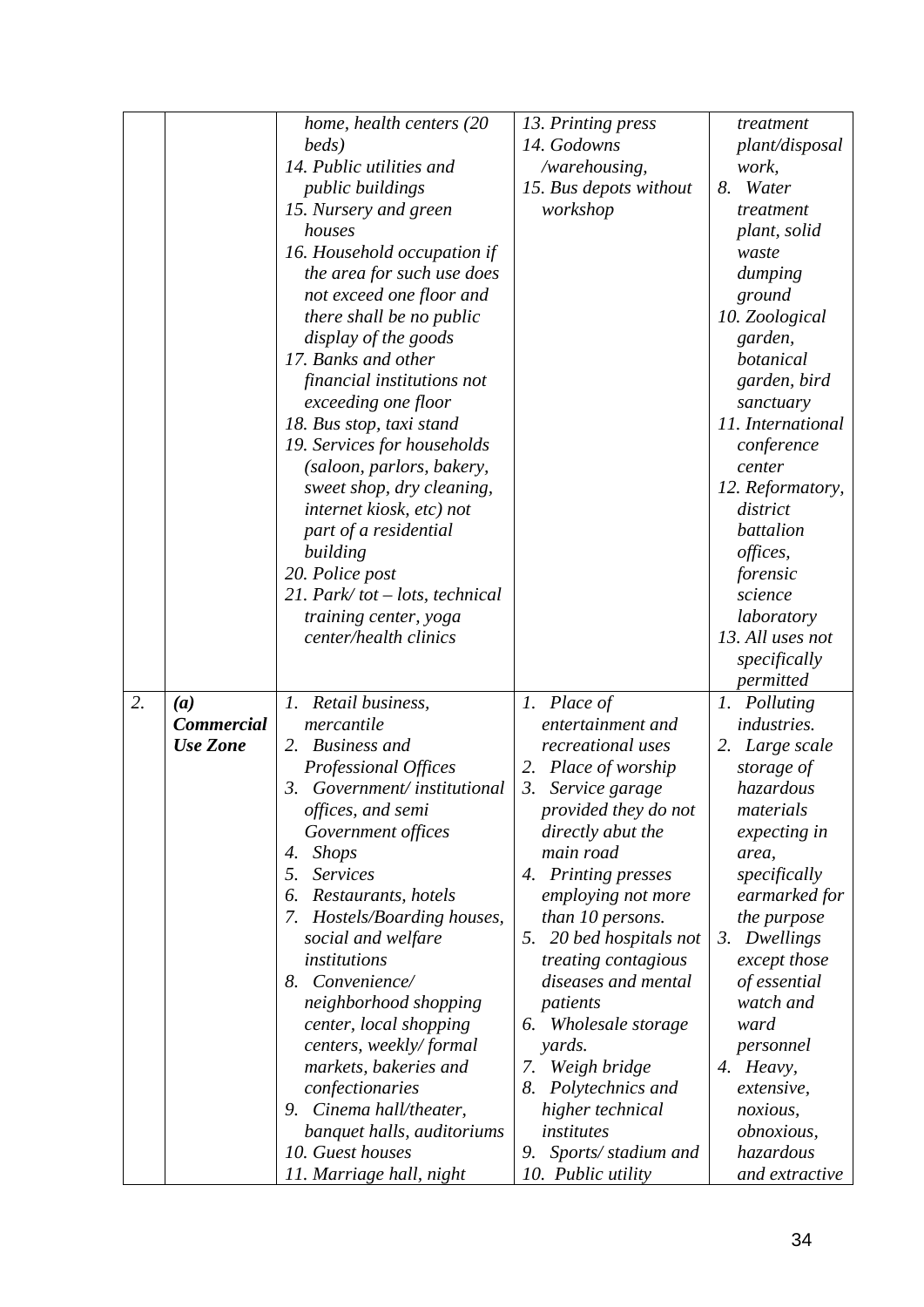|  | shelter                                      | installation            | industrial                     |
|--|----------------------------------------------|-------------------------|--------------------------------|
|  | 13. Residential plot/group                   | 11. Transient visitor's | units                          |
|  | housing                                      | homes                   | 5. Hospitals/                  |
|  | 14. College                                  | 12.                     | research                       |
|  | 15. Religious places                         | Incidental/ancillary    | laboratories                   |
|  | 16. Commercial centers                       | residential use         | treating                       |
|  | 17. Research/training                        |                         | contiguous                     |
|  | institute                                    |                         | diseases                       |
|  | 18. Public utilities                         |                         | 6. Poultry                     |
|  | 19. Parking lots                             |                         | farms/dairy                    |
|  |                                              |                         |                                |
|  | 20. Meat, fish, Vegetable &<br>Fruit markets |                         | farms,                         |
|  |                                              |                         | slaughter                      |
|  | 21. Banks and financial                      |                         | houses,                        |
|  | services                                     |                         | 7. Sewages                     |
|  | 22. Bus stop, taxi stand/3-                  |                         | treatment/disp                 |
|  | wheeler stands                               |                         | osal sites                     |
|  | 23. Filling and service                      |                         | 8. Agricultural                |
|  | stations                                     |                         | uses, storage                  |
|  | 24. IT and IT enabled                        |                         | of perishable                  |
|  | services                                     |                         | and                            |
|  | 25. Telephone exchange                       |                         | inflammable                    |
|  |                                              |                         | commodities                    |
|  |                                              |                         | Quarrying of<br>9.             |
|  |                                              |                         | gravel, sand,                  |
|  |                                              |                         | clay and stone                 |
|  |                                              |                         | 10. Zoological                 |
|  |                                              |                         | garden and                     |
|  |                                              |                         | botanical                      |
|  |                                              |                         | gardens, bird                  |
|  |                                              |                         |                                |
|  |                                              |                         | sanctuary<br>11. International |
|  |                                              |                         |                                |
|  |                                              |                         | convention                     |
|  |                                              |                         | center                         |
|  |                                              |                         | 12. Courts,                    |
|  |                                              |                         | sports                         |
|  |                                              |                         | training                       |
|  |                                              |                         | center,                        |
|  |                                              |                         | reformatory                    |
|  |                                              |                         | 13. District                   |
|  |                                              |                         | <i>battalion</i>               |
|  |                                              |                         | offices                        |
|  |                                              |                         | 14. Forensic                   |
|  |                                              |                         | science                        |
|  |                                              |                         | laboratory                     |
|  |                                              |                         | and all other                  |
|  |                                              |                         | activities                     |
|  |                                              |                         | which may                      |
|  |                                              |                         | cause                          |
|  |                                              |                         | nuisance                       |
|  |                                              |                         |                                |
|  |                                              |                         | noxious and                    |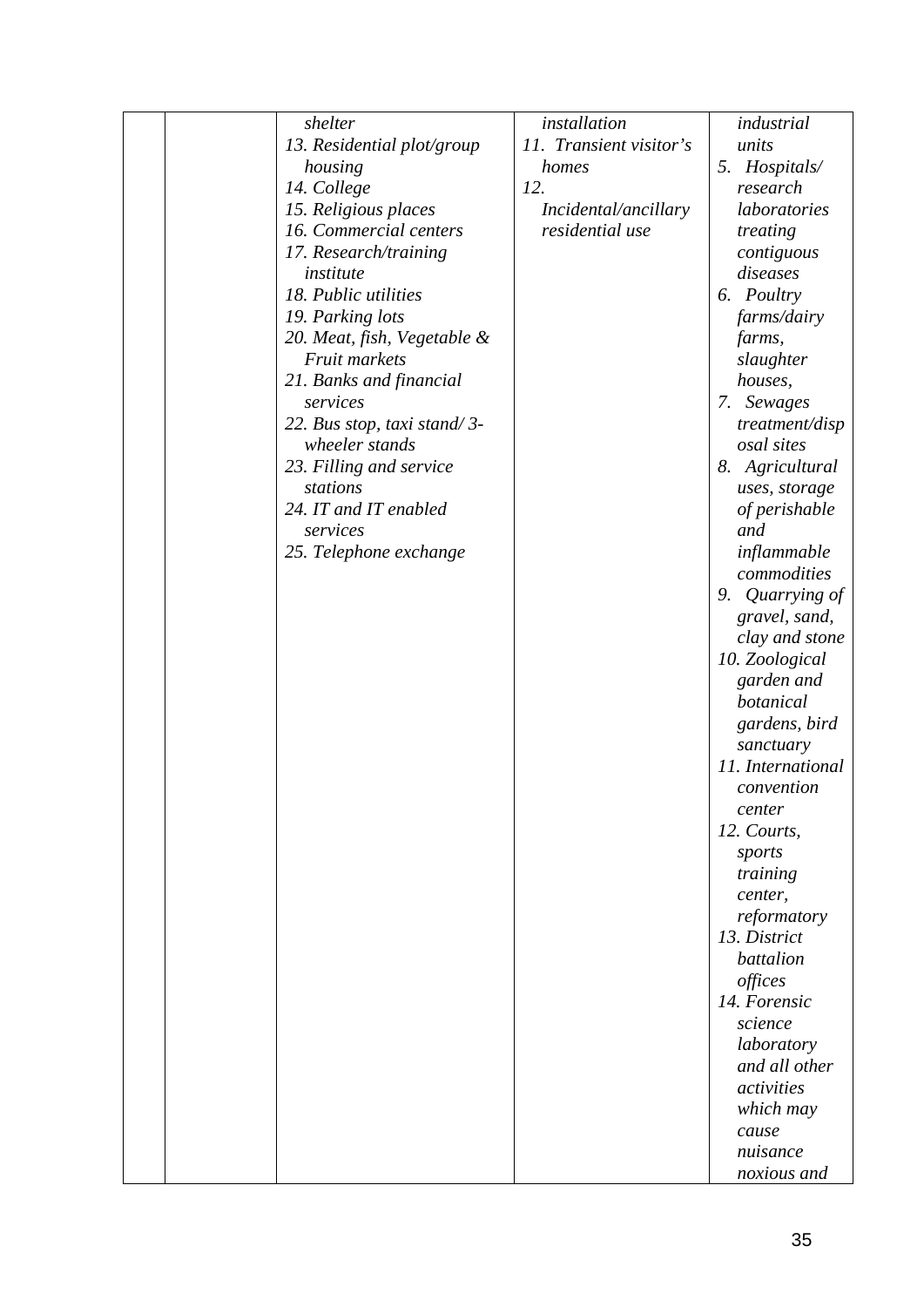|                  | (b)<br>Wholesale<br>Ware-<br>housing<br>and<br>Storage.                                                                              | Wholesale and retail<br>$\mathfrak{1}.$<br>business.<br>2. Wholesale and storage<br>buildings<br>Commercial and business<br>3.<br>offices/work places<br>4. Restaurants<br>5.<br>Public utilities<br>Railway and road freight<br>6.<br>station<br>Weigh bridge<br>7.<br><b>Banks and financial</b><br>8.<br>services/stock exchange<br>9. Bus stop<br>10. Parking space<br>11. Petrol pumps and service<br>stations on roads of 12<br>meter or more ROW<br>12. Government and semi | Truck terminal and<br>Ι.<br>parking<br>2.<br>Freight terminal<br>3.<br>Junk-yards 4.<br>Service garage<br>5. Non-polluting,<br>non-obnoxious light<br>industries<br>6.<br>Warehousing/storag<br>e godowns of<br>perishable,<br>inflammable goods,<br>coal, wood, timber<br>yards<br>7. Bus and truck<br>depots | obnoxious in<br>nature<br>15. All uses not<br>specifically<br><i>permitted in</i><br>the column<br>$(a)$ and $(b)$<br>Polluting<br>1.<br><b>Industries</b><br>Large scale<br>2.<br>storage of<br>hazardous<br>and other<br>inflammable<br>materials<br>excepting in<br>areas,<br>specifically<br>earmarked for<br>the purpose.<br>3. All uses not |
|------------------|--------------------------------------------------------------------------------------------------------------------------------------|------------------------------------------------------------------------------------------------------------------------------------------------------------------------------------------------------------------------------------------------------------------------------------------------------------------------------------------------------------------------------------------------------------------------------------------------------------------------------------|----------------------------------------------------------------------------------------------------------------------------------------------------------------------------------------------------------------------------------------------------------------------------------------------------------------|---------------------------------------------------------------------------------------------------------------------------------------------------------------------------------------------------------------------------------------------------------------------------------------------------------------------------------------------------|
|                  |                                                                                                                                      | 15. Service centers/<br>garages/workshops<br>16. Parks and open spaces<br>Museums, library<br>17. Police station/posts, post                                                                                                                                                                                                                                                                                                                                                       | 10. Railway yards/<br>stations<br>11. Incidental/ancillary<br>residential use                                                                                                                                                                                                                                  |                                                                                                                                                                                                                                                                                                                                                   |
| $\mathfrak{Z}$ . | <b>Industrial</b><br>use zone,<br>light<br>manufactur<br>ing<br><i>industry,</i><br>service<br>industry<br>and<br>medium<br>industry | offices<br>1. All kind of industries<br>2.<br>IT<br><b>ITES</b><br>3.<br>Financial services<br>4.<br>5.<br>Textiles and apparels<br>Food processing<br>6.<br>industries<br>7. Agro processing<br>industries<br>8.<br>Common facility centers<br>Tool rooms<br>9.<br>10. Industrial research<br>institutions                                                                                                                                                                        | <b>Technical</b><br>$l_{\cdot}$<br>education<br><i>institutions</i><br>2. Government and<br>semi government<br>buildings<br>3. Private business<br>offices<br>Hotels<br>4.<br>Noxious, obnoxious<br>5.<br>and hazardous<br><i>industries</i> except<br>storage of perishable                                   | 1. Polluting<br>industries<br>General<br>2.<br>Residences<br>3. General<br>business<br>unless<br><i>incidental to</i><br>and on the<br>same site with<br><i>industry.</i><br>4. $Any$<br>manufacturin                                                                                                                                             |
|                  |                                                                                                                                      | 11. Non polluting industries                                                                                                                                                                                                                                                                                                                                                                                                                                                       | and inflammable                                                                                                                                                                                                                                                                                                | $\mathbf{g}$                                                                                                                                                                                                                                                                                                                                      |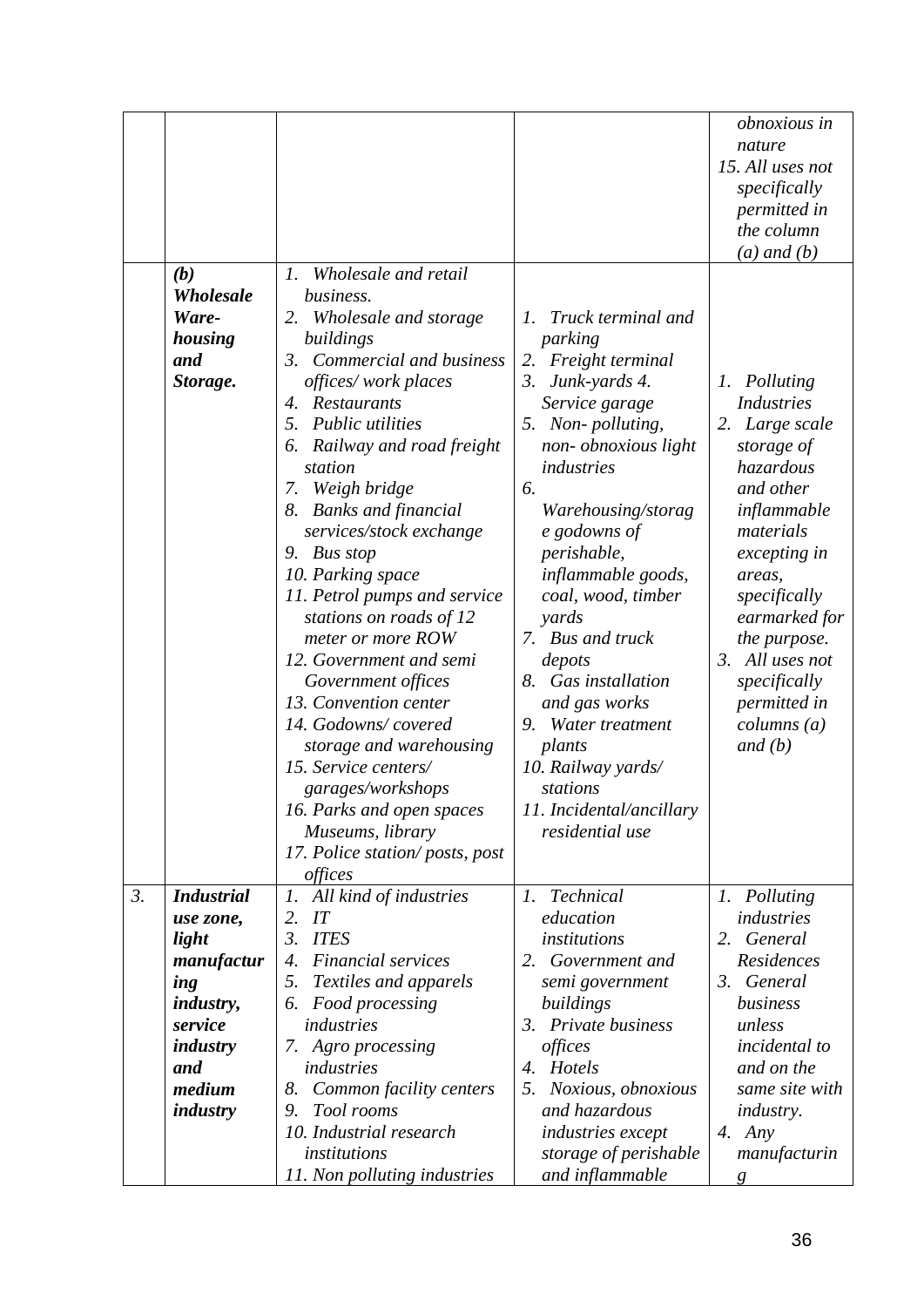|  | 12. Light engineering                | goods                   | establishment              |
|--|--------------------------------------|-------------------------|----------------------------|
|  | 13. Auto components                  | 6. Junkyards            | detrimental                |
|  | 14. Electrical and electronic        | 7.<br>Sports/stadiums/  | by way of                  |
|  | goods                                | playgrounds             | nuisance or                |
|  | 15. Pharmaceuticals                  | 8. Sewage disposal      | hazard                     |
|  | 16. Beverages                        | works                   | 5. Industries              |
|  | 17. Breweries                        | 9. Electric power       | not permitted              |
|  | 18. Small scale industries           | plants, service         | by Orissa                  |
|  | <b>SEZs</b><br>19.<br>notified<br>by | stations                | Pollution                  |
|  | government of India                  | 10. Cemeteries,         | Control                    |
|  | 20. Activities associated with       | 11. Banks and financial | <b>Board</b>               |
|  | film production                      | institutions            | 6. Residential             |
|  | 21. Computer hardware                | 12. Helipads            | dwellings                  |
|  | 22. Machine tool industry            | 13. Hospitals/medical   | other than                 |
|  | 23. Convention centers               | centers, religious      | those                      |
|  | 24. Exhibition stalls                | buildings               | essential                  |
|  | 25. Transport terminals              | 14. Taxi stands         | operational                |
|  | 26. Hospitals to cater to the        | 15. Gas installations   | and watch                  |
|  | <i>industrial</i> workers            | and gas works           | and ward staff             |
|  | 27. Medical center                   | 16. Animal racing or    | Schools and<br>7.          |
|  | 28. Recreational facilities for      | riding stables          | colleges                   |
|  | <i>industrial</i> workers            | 17. Workshops/garages   | 8.<br>Hotels,              |
|  | 29. Parks and playgrounds            | 18. Dairy and farming   | motels                     |
|  | 30. Restaurants                      | 19. Quarrying of        | Caravan<br>9.              |
|  | 31. Services for<br>industrial       | gravel, sand, clay      | parks,                     |
|  | workers                              | and stone               | recreational               |
|  | 32. Residential buildings for        | 20. Other industries    | spots or                   |
|  | essential staff and<br>for           | and facilities as       | centers                    |
|  | watch and ward                       | suggested by the        | 10. Other non-             |
|  | 33. Public utilities                 | <b>Industries</b>       | industrial                 |
|  | 34. Parking, loading,                | Department of           | related                    |
|  | unloading spaces                     | Government in           | activities                 |
|  | 35. Warehousing, storage             | consultation with       | 11. Irrigated              |
|  | and depots of non                    | Orissa Pollution        | and sewage                 |
|  | perishable and non-                  | Control Board and       | farms                      |
|  | inflammable commodities              | the Authority           | 12. Major oil              |
|  | and incidental use                   |                         | depot and                  |
|  | 36. Cold storage and ice             |                         | LPG refilling              |
|  | factory                              |                         | plants                     |
|  | 37. Gas godowns                      |                         | 13. Commercial             |
|  | 38. Cinemas                          |                         | offices,                   |
|  | 39. Wholesale business               |                         | educational                |
|  | establishments                       |                         | <i>institutions,</i>       |
|  | 40. Petrol filling station with      |                         | social                     |
|  | garages and service                  |                         | buildings                  |
|  | stations                             |                         | 14. All uses not           |
|  |                                      |                         | specifically               |
|  |                                      |                         |                            |
|  |                                      |                         | permitted in<br>column (a) |
|  |                                      |                         |                            |
|  |                                      |                         | and $(b)$                  |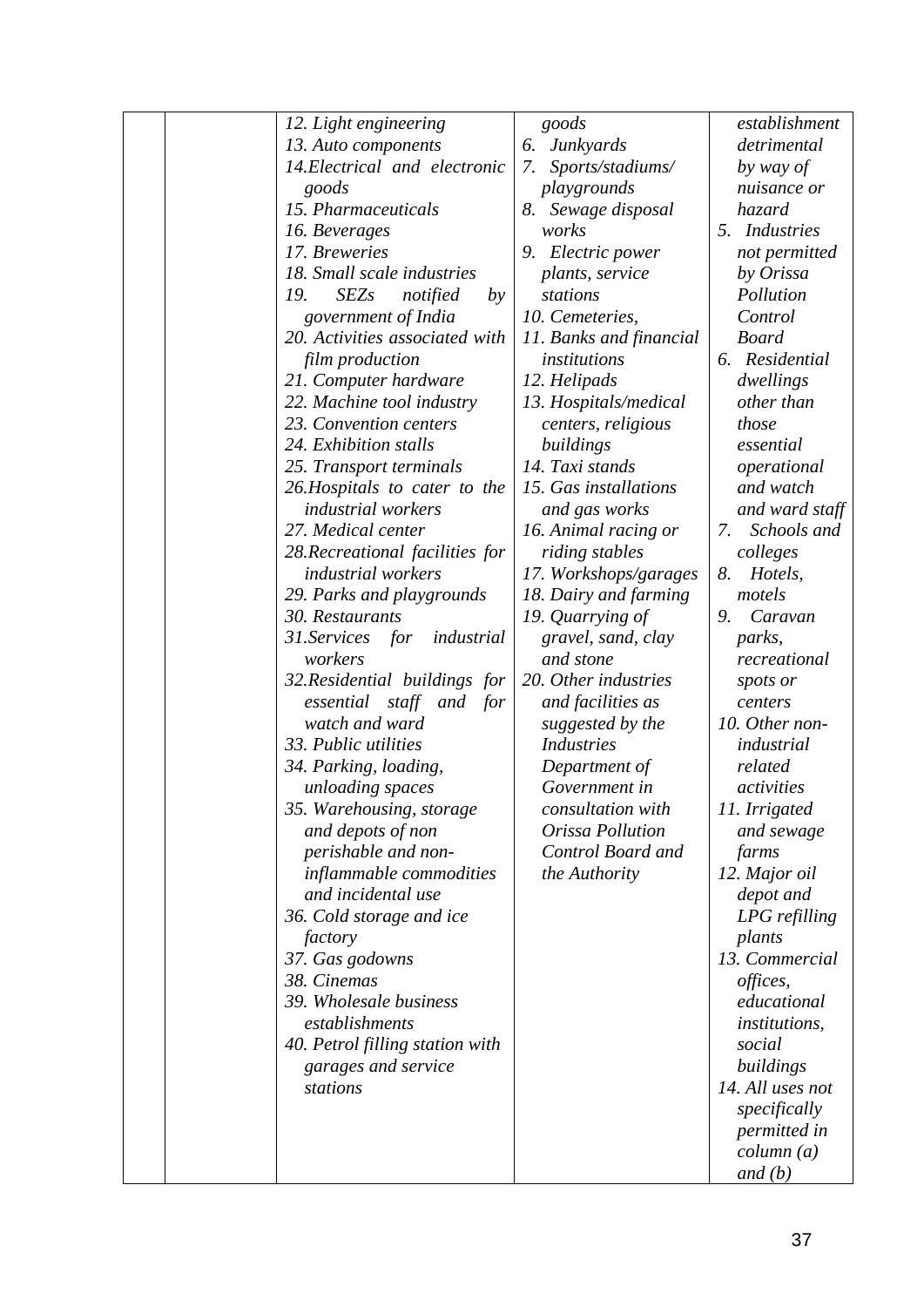| $\boldsymbol{4}$ . | <b>Public</b> | Local, State and Central<br>Ι. |                         |                    |
|--------------------|---------------|--------------------------------|-------------------------|--------------------|
|                    | Semi-Public   | Govt. Offices                  |                         |                    |
|                    | Use Zone.     | Semi-government<br>2.          |                         |                    |
|                    |               | 3.<br>Public undertaking       |                         |                    |
|                    |               | offices                        |                         |                    |
|                    |               | 4. Universities and            |                         |                    |
|                    |               | specialized educational        |                         |                    |
|                    |               | <i>institutions, schools</i>   |                         |                    |
|                    |               | 5. Educational and Medical     |                         |                    |
|                    |               | <b>Institutions, Research</b>  |                         |                    |
|                    |               | institutions, college          |                         | 1. Heavy,          |
|                    |               | 6. Hotels/ guest houses        |                         | extensive and      |
|                    |               | Commercial uses center,<br>7.  |                         | other              |
|                    |               | other uses/activities          |                         | obnoxious,         |
|                    |               | Shopping complex<br>8.         |                         | hazardous          |
|                    |               | Social and cultural<br>9.      |                         | <i>industries,</i> |
|                    |               | institutions/welfare           | 1. Residential flats,   | 2.                 |
|                    |               | centers                        | residential plots for   | Slaughterhous      |
|                    |               | 10. Libraries                  | group housing and       | es, junkyard,      |
|                    |               | 11. Community hall             | staff housing           | wholesale          |
|                    |               | 12. Conference halls,          | It services<br>2.       | mandies            |
|                    |               | auditoriums                    | 3. Hostels, transit     | 3. Dairy and       |
|                    |               | 13. Marriage hall,             | accommodation           | poultry farms,     |
|                    |               | dharamashala                   | 4. Entertainment and    | farmhouses         |
|                    |               | 14. Hospitals/nursing          | recreational            | 4. Workshops       |
|                    |               | home/health center/clinic/     | complexes               | for servicing      |
|                    |               | dispensary                     | Nursery and<br>5.       | and repairs,       |
|                    |               | 15. Hostels                    | kindergarten,           | processing         |
|                    |               | 16. Public utility buildings   | welfare center          | and sale of        |
|                    |               | 17. Uses incidental to Govt.   | Open air theater,<br>6. | farm products      |
|                    |               | <i><b>Offices</b></i>          | playground              | and                |
|                    |               | 18. Local Municipal offices    | 7. Residential club,    | 5. Uses not        |
|                    |               | 19. Monuments and religious    | guest house             | specifically       |
|                    |               | 20. Museums/art                | 8.<br>Truck terminals,  | permitted          |
|                    |               | galleries/libraries            | helipads                | herein             |
|                    |               | exhibition halls               |                         | All uses not<br>6. |
|                    |               | 21. Institutions               |                         | specifically       |
|                    |               | 22. IT, ITES, Financial        |                         | permitted in       |
|                    |               | services                       |                         | column (a)         |
|                    |               | 23. Multi level car parking    |                         | and $(b)$          |
|                    |               | 24. Convention center          |                         |                    |
|                    |               | 25. Banking and financial      |                         |                    |
|                    |               | services                       |                         |                    |
|                    |               | 26. Police stations, police    |                         |                    |
|                    |               | lines, jails, fire stations,   |                         |                    |
|                    |               | post offices                   |                         |                    |
|                    |               | 27. Uses for defense purpose,  |                         |                    |
|                    |               | defense quarters,              |                         |                    |
|                    |               | educational and police         |                         |                    |
|                    |               | headquarters                   |                         |                    |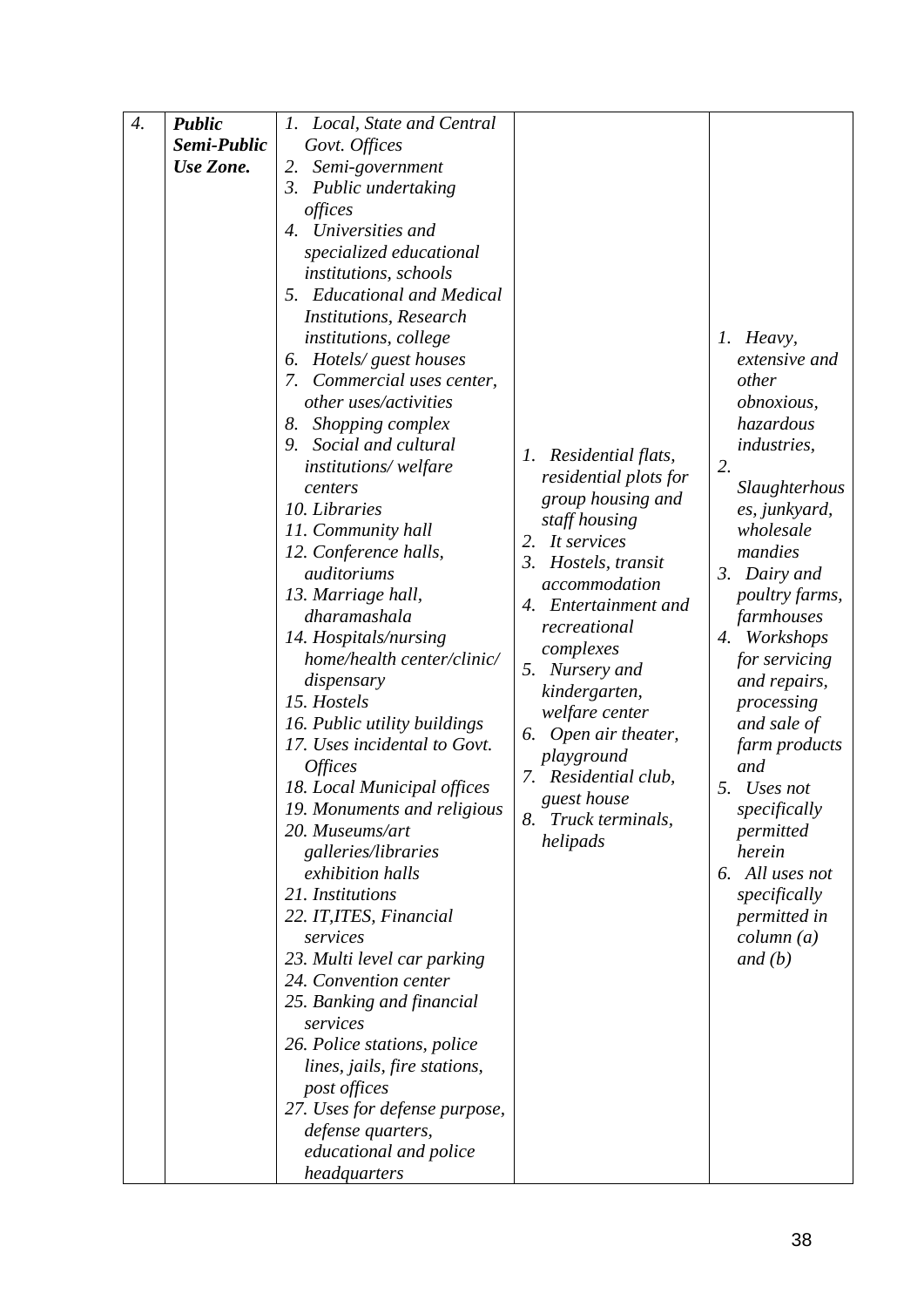|    |                      | 28. Bus and Railway                                     |                                                |                     |
|----|----------------------|---------------------------------------------------------|------------------------------------------------|---------------------|
|    |                      | Passenger terminals                                     |                                                |                     |
|    |                      | 29. Incidental/ancillary                                |                                                |                     |
|    |                      | residential use                                         |                                                |                     |
| 5. | <b>Utilities and</b> | 1. Public utilities and                                 | $\mathfrak{1}.$<br>Water supply                |                     |
|    | <b>Services</b>      | buildings, solid waste                                  | installations                                  |                     |
|    |                      | dumping grounds                                         | 2. Sewage disposal                             |                     |
|    |                      | 2. Local municipal facilities                           | works                                          |                     |
|    |                      | like water supply,                                      | 3. Service stations                            |                     |
|    |                      | sewerage, drainage, solid                               | $\overline{4}$ .                               | Any building<br>1.  |
|    |                      | waste                                                   | Cemeteries/graveyar                            | or structure        |
|    |                      | 3. Booking office                                       | $\frac{ds}{g}$                                 | which is not        |
|    |                      | 4. Radio and television                                 | 5. Warehouse/storage                           | required for        |
|    |                      | station                                                 | godowns                                        | uses related        |
|    |                      | 5. Tele communication                                   | 6. Health center for                           | to public           |
|    |                      | centers, telephone                                      | public and staff or                            | utilities and       |
|    |                      | exchange                                                | any other use                                  | activities is       |
|    |                      | 6. Cremation grounds and                                | incidental to public<br>utilities and services | not permitted       |
|    |                      | cemeteries, burial grounds<br>7. Police post, fire post | 7. Nursery and                                 | therein.            |
|    |                      | 8. Post and telegraph office                            | kindergarten,                                  | 2. All uses not     |
|    |                      | 9. Observatory and weather                              | welfare center                                 | specifically        |
|    |                      | office                                                  | Residential club,<br>8.                        | permitted in        |
|    |                      | 10. Power plants/electrical                             | guest house                                    | column (a)          |
|    |                      | substation                                              | 9.<br>Community hall                           | and $(b)$           |
|    |                      | 11. Incidental/ancillary                                | 10. Truck terminals,                           |                     |
|    |                      | residential use                                         | helipads                                       |                     |
|    |                      |                                                         | 11. Commercial uses                            |                     |
|    |                      |                                                         | center, other uses/                            |                     |
|    |                      |                                                         | activities                                     |                     |
| 6. | Recreation           | Specialized parks/<br>1.                                | 1. Building and                                | 1. Any building     |
|    |                      | maidans for multipurpose                                | structure ancillary to                         | or structure,       |
|    |                      | use                                                     | use permitted in                               | which is not        |
|    |                      | 2. Special recreational                                 | open spaces and                                | required for        |
|    |                      | zones                                                   | parks such as stands                           | open air            |
|    |                      | Special education areas<br>3.                           | for vehicles on hire,                          | recreation,         |
|    |                      | 4. Regional parks, district                             | taxis and scooters                             | dwelling unit       |
|    |                      | parks, playgrounds,                                     | 2. Commercial use of<br>transit nature like    | except for          |
|    |                      | children traffic parks                                  | cinemas, circus and                            | watch and           |
|    |                      | 5. Botanical/zoological<br>garden, bird sanctuary       | other shows                                    | ward, and           |
|    |                      | Clubs<br>6.                                             | 3. Public assembly                             | uses not            |
|    |                      | 7. Community hall                                       | halls                                          | specifically        |
|    |                      | Stadiums, picnic huts,<br>8.                            | 4. Restaurants and                             | permitted           |
|    |                      | holiday resorts                                         | 5.<br>Caravan parks                            | therein.            |
|    |                      | 9. Shooting range, sports                               | Open air cinemas/<br>6.                        | 2. All uses not     |
|    |                      | training center                                         | theatre                                        | specifically        |
|    |                      | 10. Swimming pools                                      | Entertainment and<br>7.                        | <i>permitted in</i> |
|    |                      | 11. Bus and railway                                     | recreational                                   | column (a)          |
|    |                      | passenger terminals,                                    | complexes                                      | and (b)             |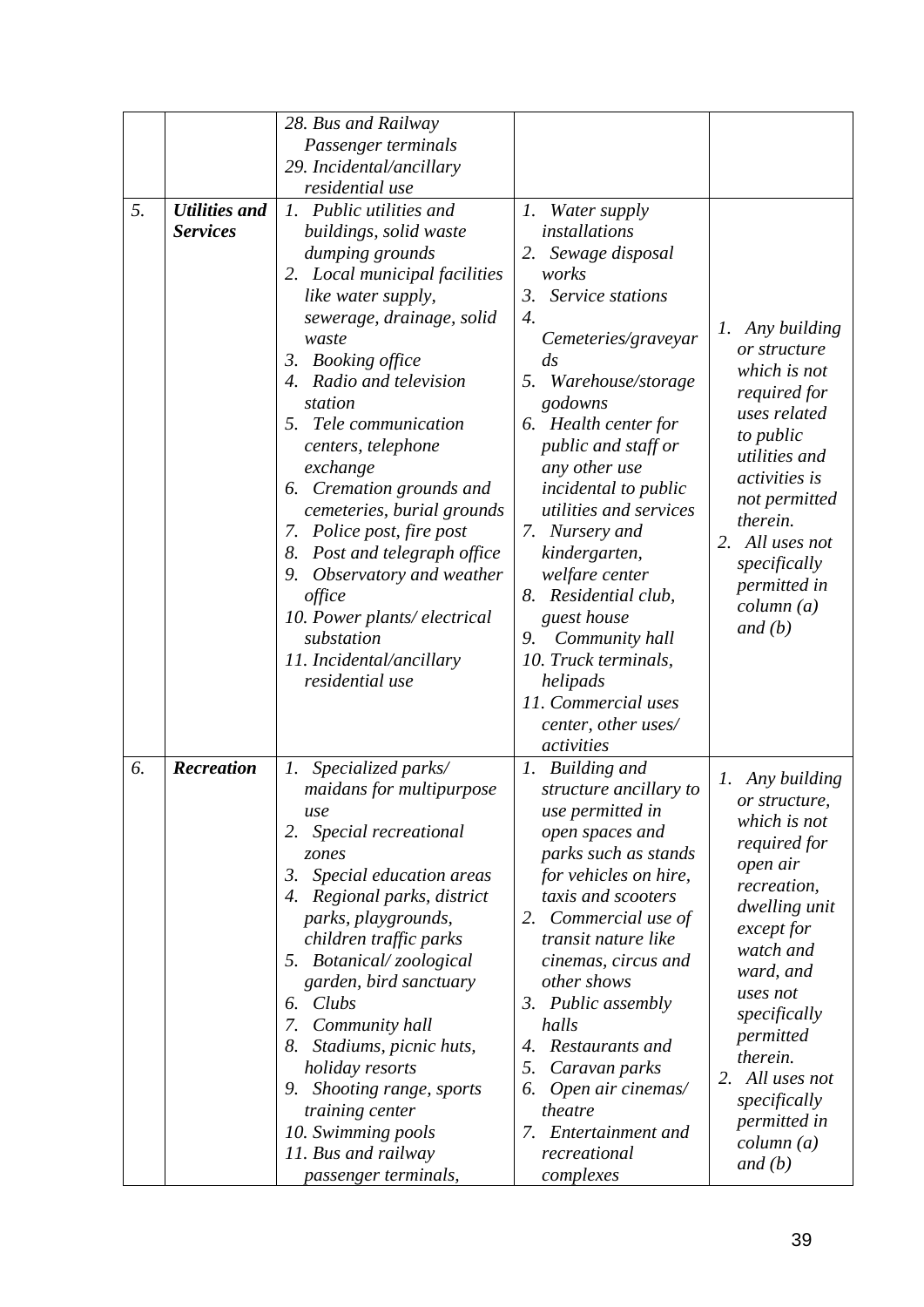|    |                                              | library<br>12. Public utilities and<br>facilities such as police<br>post, fire post, post and<br>telegraph office, health<br>center for players and<br>staff<br>13. Incidental/ancillary<br>residential use                                                                                                                                                                                                                                                                                                                                                                                                                                          | 8.<br>Open air theater,<br>playground<br>9. Residential club,<br>guest house<br>10. Fire post, police<br>station, post and<br>telegraph office,<br>polytechnics<br>11. Commercial uses<br>center, other uses/<br>activities |                                                                                                                                                                                                          |
|----|----------------------------------------------|------------------------------------------------------------------------------------------------------------------------------------------------------------------------------------------------------------------------------------------------------------------------------------------------------------------------------------------------------------------------------------------------------------------------------------------------------------------------------------------------------------------------------------------------------------------------------------------------------------------------------------------------------|-----------------------------------------------------------------------------------------------------------------------------------------------------------------------------------------------------------------------------|----------------------------------------------------------------------------------------------------------------------------------------------------------------------------------------------------------|
| 7. | <b>Transportat</b><br>ion Use<br><b>Zone</b> | 1. Bus bays, Auto stand,<br>Bus shelter, information<br>kiosk<br>2. Parking areas<br>3.<br>Multi level car parking<br><b>Filling</b> stations<br>4.<br>Transport offices,<br>5.<br>booking office<br>6. Night shelter, boarding<br>houses<br><b>Banks</b><br>7.<br>8.<br>Restaurants<br>Workshops and garages<br>9.<br>10. Automobile spares and<br>services, Godowns<br>11. Loading and unloading<br>platforms (with/without<br>cold storage facility),<br>weigh bridges<br>12. Ware houses, Storage<br>depots<br>13. Bus and Truck terminals<br>14. Railway stations yard,<br>depots<br>15. Airport<br>16. Incidental/ancillary<br>residential use | Tourism related<br>1.<br>projects<br>Way side shops and<br>2.<br>restaurants<br>3. All ancillary<br>(complimentary)<br>uses for above<br>categories (subject<br>to decision of the<br>Authority)                            | Use/activity<br>$\Gamma$ .<br>not<br>specifically<br>related to<br>transport and<br>communicatio<br>n permitted<br>herein.<br>2. All uses not<br>specifically<br>permitted in<br>column (a)<br>and $(b)$ |
| 8. | <b>Agriculture</b><br><b>Use Zone</b>        | 1. Agriculture and<br>Horticulture<br>2. Dairy and poultry                                                                                                                                                                                                                                                                                                                                                                                                                                                                                                                                                                                           | 1. Houses incidental<br>to this use. Place of<br>worship,                                                                                                                                                                   | 1. Residential<br>use except<br>those                                                                                                                                                                    |
|    |                                              | farming, milk chilling<br>center                                                                                                                                                                                                                                                                                                                                                                                                                                                                                                                                                                                                                     | Dharmasala,<br>lodging, rest shed                                                                                                                                                                                           | ancillary uses<br>permitted in                                                                                                                                                                           |
|    |                                              | 3. Storage, processing and                                                                                                                                                                                                                                                                                                                                                                                                                                                                                                                                                                                                                           | etc                                                                                                                                                                                                                         | agricultural                                                                                                                                                                                             |
|    |                                              | sale of farm produce                                                                                                                                                                                                                                                                                                                                                                                                                                                                                                                                                                                                                                 | 2. Educational and                                                                                                                                                                                                          | use zone                                                                                                                                                                                                 |
|    |                                              | 4. Dwelling for the people                                                                                                                                                                                                                                                                                                                                                                                                                                                                                                                                                                                                                           | research institutions                                                                                                                                                                                                       | 2. Heavy,                                                                                                                                                                                                |
|    |                                              | engaged in the farm (rural                                                                                                                                                                                                                                                                                                                                                                                                                                                                                                                                                                                                                           | 3. Libraries and                                                                                                                                                                                                            | extensive,                                                                                                                                                                                               |
|    |                                              | settlement)<br>5. Farm houses and                                                                                                                                                                                                                                                                                                                                                                                                                                                                                                                                                                                                                    | cultural buildings<br>4. Parks and other                                                                                                                                                                                    | <i>obnoxious,</i><br>noxious and                                                                                                                                                                         |
|    |                                              |                                                                                                                                                                                                                                                                                                                                                                                                                                                                                                                                                                                                                                                      |                                                                                                                                                                                                                             |                                                                                                                                                                                                          |
|    |                                              | accessory buildings                                                                                                                                                                                                                                                                                                                                                                                                                                                                                                                                                                                                                                  | recreational uses                                                                                                                                                                                                           | hazardous                                                                                                                                                                                                |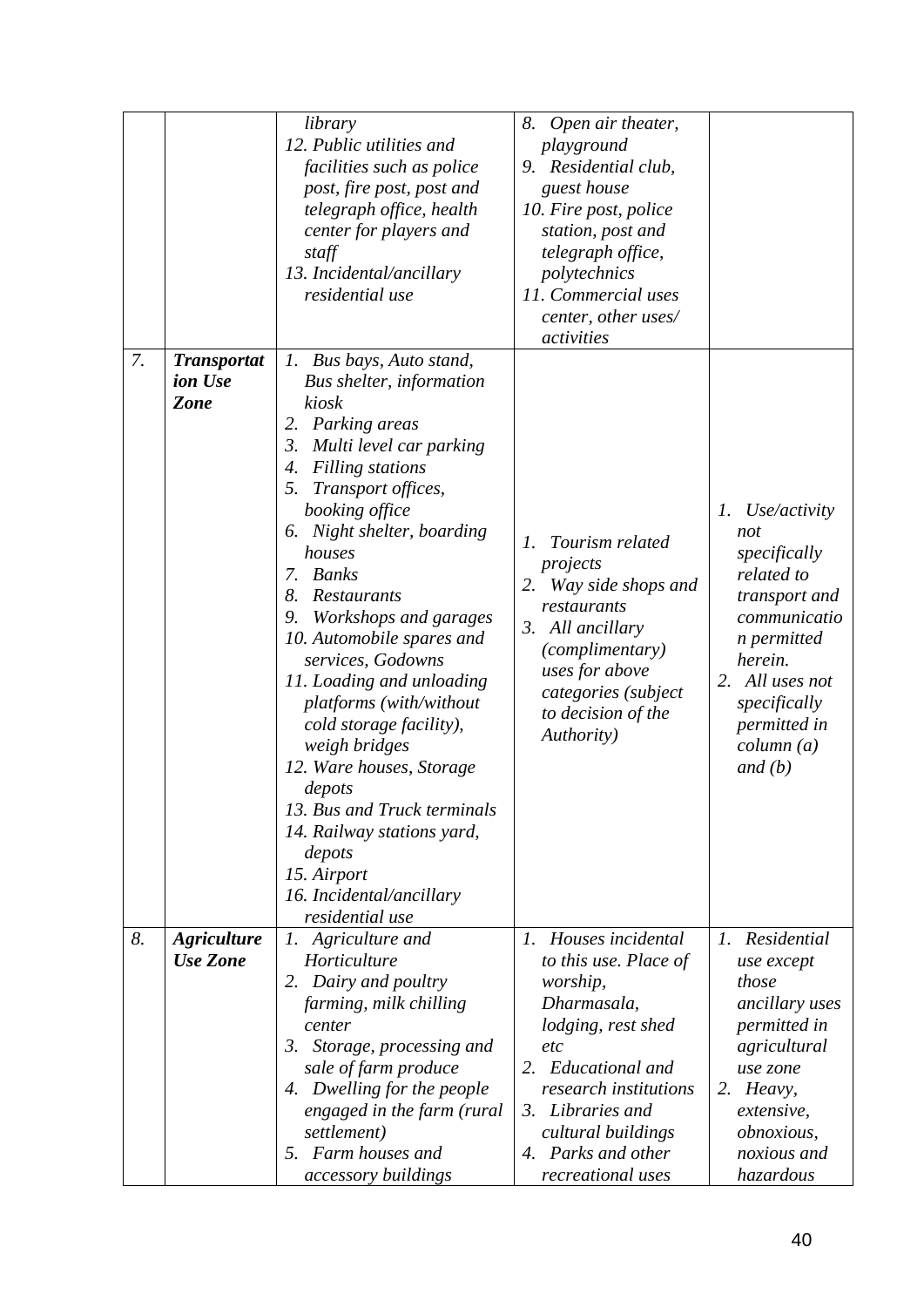|     |                   | Forest land<br>6.                       | Wayside shops and<br>5.                       | industries           |
|-----|-------------------|-----------------------------------------|-----------------------------------------------|----------------------|
|     |                   | <b>Brick kilns and extractive</b><br>7. | restaurant                                    | 3. Any activity      |
|     |                   | Hospital for<br>6.<br>areas             |                                               | which is             |
|     |                   | 8. Cottage industries                   | infectious and                                | creating             |
|     |                   | 9. Burial and cremation                 | contagious diseases,                          | nuisance and         |
|     |                   | grounds                                 | mental hospital after                         | <i>is obnoxious</i>  |
|     |                   | 10. Solid waste management              | clearance of the                              | in nature.           |
|     |                   | sites                                   | Authority                                     |                      |
|     |                   | 11. Construction of building            | 7. Agro serving, agro                         |                      |
|     |                   | by                                      | processing, agro                              |                      |
|     |                   | government/development                  | business                                      |                      |
|     |                   | authorities beyond the                  | Extensive industry<br>8.                      |                      |
|     |                   | existing developed basti                | Service industries<br>9.                      |                      |
|     |                   | area                                    | accessory to                                  |                      |
|     |                   | 12. Building construction               | <i>obnoxious</i> and                          |                      |
|     |                   | over plots covered under                | hazardous industries                          |                      |
|     |                   | town planning scheme and                | 10. Ice factory, cold                         |                      |
|     |                   | conforming uses                         | storage,                                      |                      |
|     |                   | 13. Petrol and other fuel               | 11. Godowns and                               |                      |
|     |                   | filling stations                        | warehouses                                    |                      |
|     |                   | 14. Public utility and facility         | 12. Petrol pump,                              |                      |
|     |                   | buildings                               | garages and                                   |                      |
|     |                   | 15. Incidental/ancillary                | workshops                                     |                      |
|     |                   | residential use                         | 13. Studio                                    |                      |
|     |                   |                                         | 14. Activities related to                     |                      |
|     |                   |                                         | tourism                                       |                      |
|     |                   |                                         | 15. Green buildings                           |                      |
|     |                   |                                         | 16. Normal expansion                          |                      |
|     |                   |                                         | of land uses only in                          |                      |
|     |                   |                                         | the existing                                  |                      |
|     |                   |                                         | homestead land                                |                      |
|     |                   |                                         | 17. Sewage disposal                           |                      |
|     |                   |                                         | works                                         |                      |
|     |                   |                                         | 18. Electric power                            |                      |
|     |                   |                                         | plant                                         |                      |
|     |                   |                                         | 19. Quarrying of                              |                      |
|     |                   |                                         | gravel, sand, clay or                         |                      |
|     |                   |                                         | stone                                         |                      |
| 9.  | Water             | River, canal<br>1.                      |                                               | Use/activity not     |
|     | <b>bodies</b> Use | Streams, water spring<br>2.             |                                               | specifically         |
|     | <b>Zone</b>       | $\mathfrak{Z}$ .<br>Ponds, lakes        | Any other use/activity<br>incidental to Water | related to           |
|     |                   | Wetland, aqua culture<br>4.             | bodies                                        | Water bodies         |
|     |                   | pond<br>5. Reservoir                    |                                               | Use not              |
|     |                   | Water logged/marshy<br>6.               | Use Zone is permitted.                        | permitted            |
|     |                   | area                                    |                                               | herein.              |
| 10. | <b>Special</b>    | 1.<br>Old built-up areas                | Any other use $\angle$                        | Use/activity not     |
|     | Area Use          | having mixed land use.                  | activeity                                     | specifically         |
|     | <b>Zone</b>       | 2. Areas of historical or               | incidental to Special                         | related to           |
|     |                   | archaeological                          | Areas Use Zone is                             | <b>Special Areas</b> |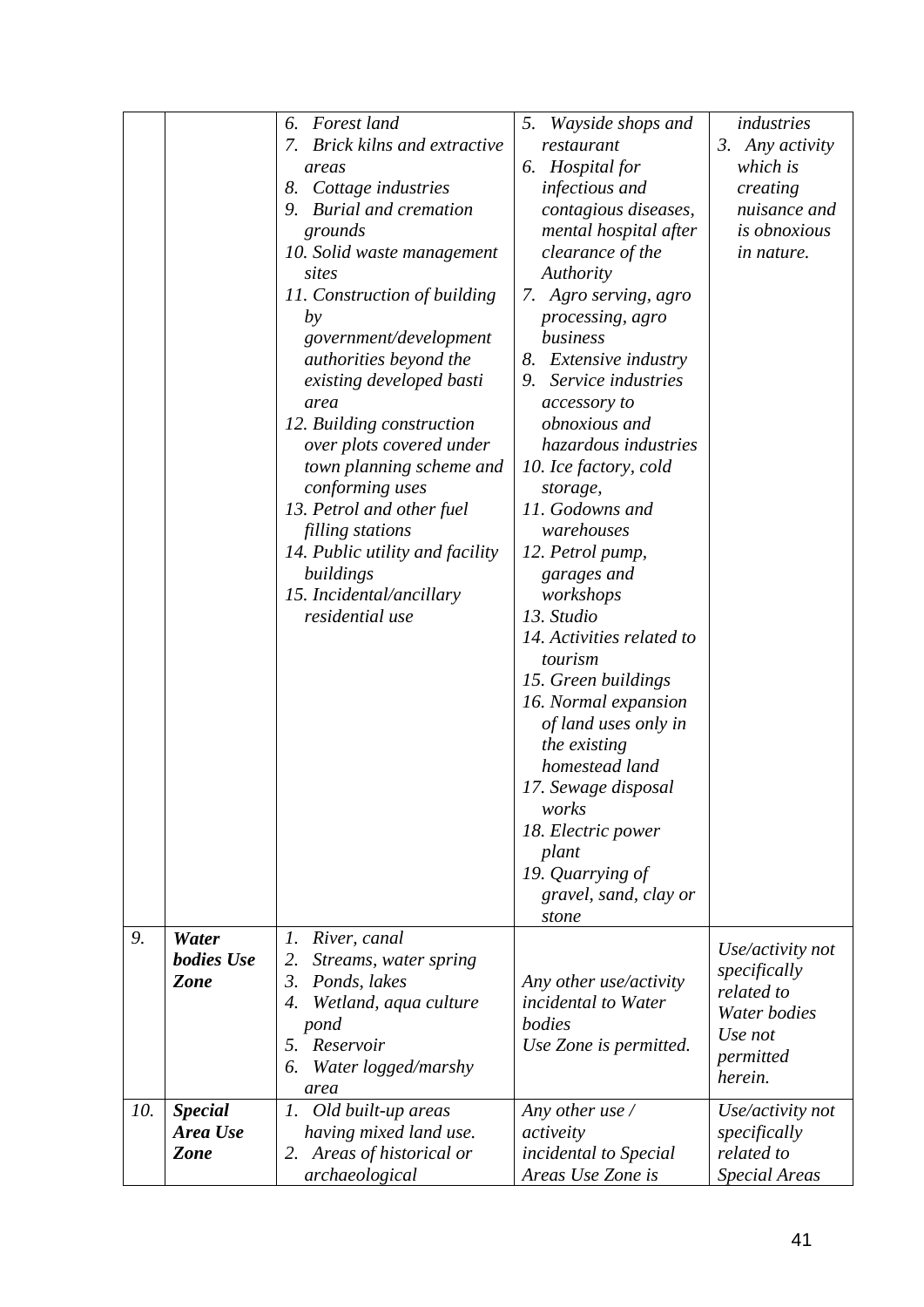| <i>importance having</i><br>historical monuments and<br>architecturally important<br>buildings.<br>3. Areas of scenic value and<br>needs to be preserved<br>without spoiling the<br>character by putting up<br>various kinds of<br>structures. | permitted. | Use Zone not<br>permitted<br>herein. |
|------------------------------------------------------------------------------------------------------------------------------------------------------------------------------------------------------------------------------------------------|------------|--------------------------------------|
| <b>Village Settlements</b><br>4.                                                                                                                                                                                                               |            |                                      |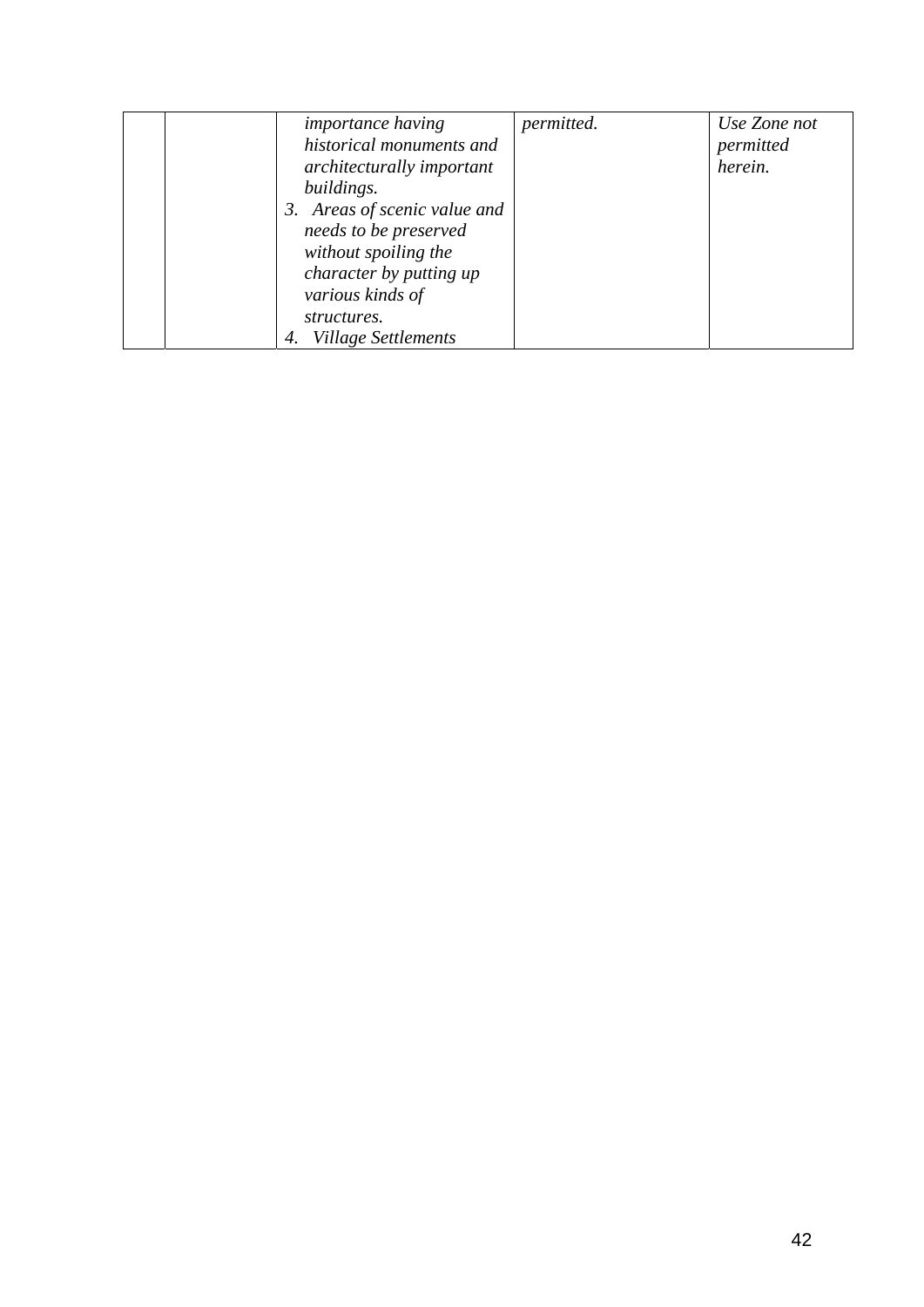# **PART – IV**

#### **GENERAL**

**26. (1)** Without prejudice to any other stipulation in these regulations, no permission to construct a building on a site shall be granted: A. in areas of natural waterways or drains, as detailed in the Development Plan, and drainage plan as modified from time to time; B. if the orientation of such building is not in harmony with the surroundings, as may be decided by the Art Commission; C. if the use to which the site is proposed to be put does not conform to the use earmarked in the Development Plan; D. if the building is to be constructed over or under a municipal drain, sewerage line, electrical line, water main, any other government or public land, or public utility services; E. if the foundation of the external wall along a street is located at a distance less than 0.5 meters from the edge of the street or road margin including the drain; F. as Bhubaneswar is located in Seismic Zone III, if all Structural Plans are not prepared taking this into account. **Restriction on permission Distance** 

**from Electric lines** 

**27.** (1) As provided in clause-6.4 of National Building Code-2005 no verandah, balcony or the like shall be allowed to be erected or re-erected or any additions or alterations made to a building within the distances quoted below in accordance with the Indian Electricity Rules between the building and any overhead electric supply line;

*TABLE – 3: MINIMUM DISTANCE FROM THE ELECTRIC LINE* 

|                              | <b>Vertical distance in</b>                 | <b>Horizontal distance in</b>                 |
|------------------------------|---------------------------------------------|-----------------------------------------------|
|                              | meters                                      | meters                                        |
| Low and medium voltage       | 2.5                                         | 1.2                                           |
| lines and service lines      |                                             |                                               |
| High voltage lines up to and | 3.7                                         | 1.2                                           |
| including 11,000 Volt        |                                             |                                               |
| High voltage lines above     | 3.7                                         | 2.0                                           |
| $11,000$ volt and up to and  |                                             |                                               |
| including 33,000 Volt        |                                             |                                               |
| Extra high voltage<br>line   | 3.7                                         | 2.0                                           |
| beyond 33,000 Volt           |                                             | (Plus $0.3$ meters for (Plus $0.3$ meters for |
|                              | every                                       | additional   every additional 33,000          |
|                              | 33,000 volts or part volts or part thereof) |                                               |
|                              | thereof)                                    |                                               |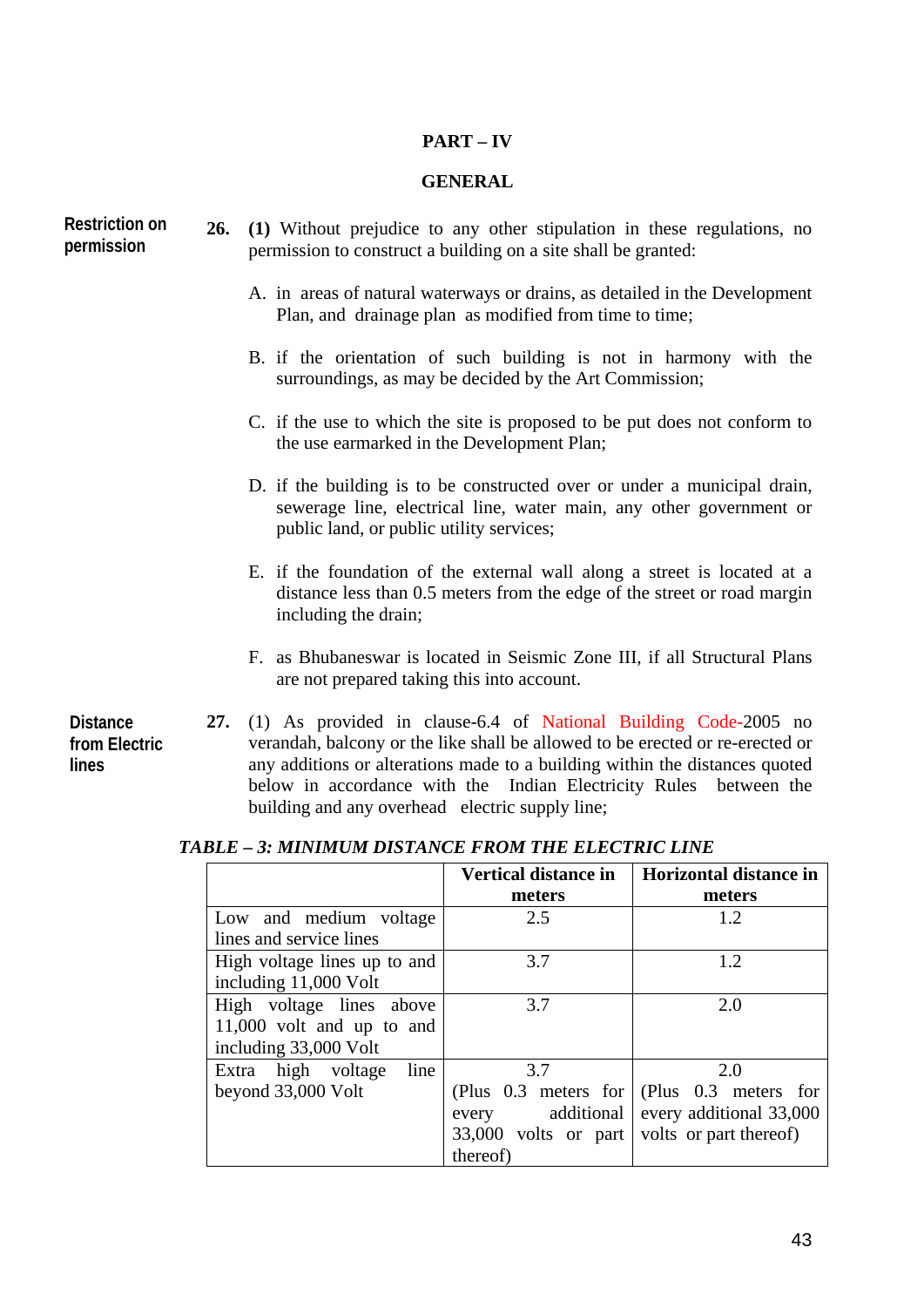| <b>Plantation</b> | 28. In every building area, at least 10% of the land shall be covered by |
|-------------------|--------------------------------------------------------------------------|
|                   | plantation, but in case of multi-storied buildings/ Group Housing /      |
|                   | Apartment building/ Industrial/ Assembly/ Educational/ Institutional     |
|                   | buildings, at least 20% of the land shall be covered by plantation.      |

#### **Means of access**

**29.** (1) Every building/ plot shall abut on a public/ private means of access like streets /roads of duly formed of width as specified in clause 4, Part-3 of NBC-2005.

(2) In no case, development of plots shall be permitted unless it is accessible by a public/private street of width not less than 6 meters.

(3) In case of institutional, administrative, assembly, industrial and other non residential and non-commercial activities, the minimum road width shall be 12 meter.

(4) In case of a private road, which gives access to one or more buildings, the owner of the said private road shall develop the road and storm water drain as required by the Local Authority, and transfer the same by way of gift to the Local Authority or handed over to the Registered Residents' Welfare Association for maintenance.

**30.** The minimum size of plots for different categories of building is given below: **Minimum** 

## **size of plots**

| Category                          | Min. road | Min. size of plot in |
|-----------------------------------|-----------|----------------------|
|                                   | width(m)  | Sq. m.               |
| Kalyan Mandaps                    | 18        | 1000                 |
| Cinema, game centers, Multiplex,  | 18        | 2000                 |
| convention centers                |           |                      |
| Social clubs and amenities        | 12        | 1000                 |
| Multi storey car parking          | 12        | 1000                 |
| Office buildings                  | 12        | 300                  |
| Primary/Upper Primary school      | 12        | 2000                 |
| High School, Residential school   | 12        | 6000                 |
| $+2$ College / Junior college     | 12        | 4000                 |
| Degree College                    | 18        | 6000                 |
| Technical educational institution | 18        | 10000                |
| Petrol pumps / Filling stations   | 18        | 500                  |
| Restaurant                        | 12        | 500                  |
| LPG storages                      | 12        | 500                  |
| Places of congregation            | 12        | 500                  |
| <b>Public libraries</b>           | 12        | 300                  |
| Conference hall                   | 15        | 1000                 |
| Community hall                    | 12        | 500                  |
| Nursing homes/polyclinics         | 12        | 300                  |

#### **TABLE – 4: CATEGORY WISE SIZE OF PLOTS**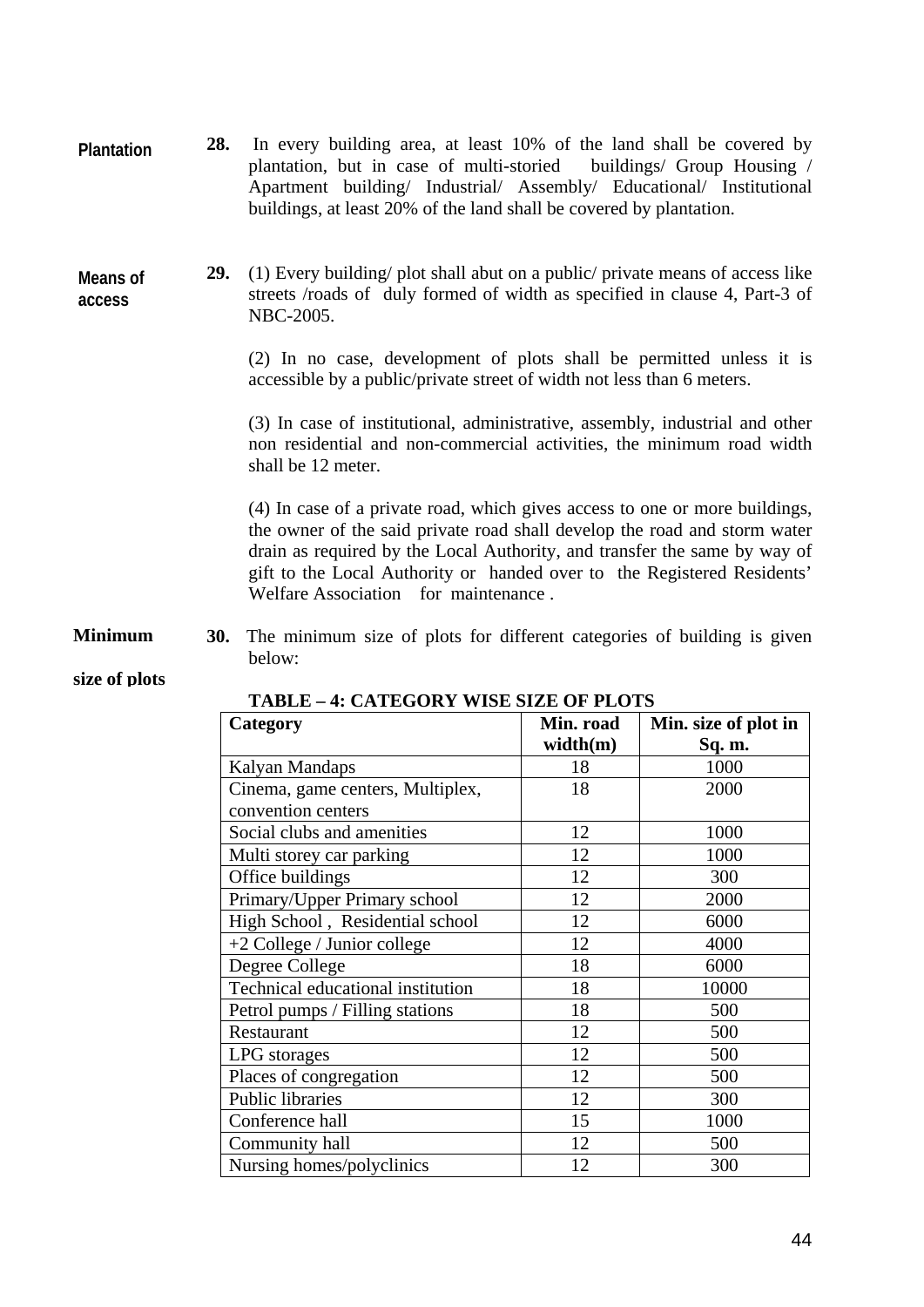| Hotel        | $\Omega$<br>10 | 2000 |
|--------------|----------------|------|
| R & D<br>Lab | -              | 1500 |

*Note: In exceptional cases the Authority may consider revising the minimum size of plot on the recommendations of the Development Plan & Building Permission (DP&BP) Committee.* 

**Minimum setbacks & Height for non-high rise buildings**

**31.** (1) The minimum setbacks and height of buildings permissible in a given size/plot for residential and commercial building in non high rising category shall be as follows;

| TABLE – 5: PLOT SIZE WISE PERMISSIBLE SET BACKS AND |
|-----------------------------------------------------|
| <b>HEIGHT OF BUILDINGS</b>                          |

| <b>Plot</b>                  | <b>Maximum</b>                                   | <b>Front setback (in Mts)</b><br><b>Abutting road width</b> |                                 |                                                   |                                       |                            | <b>Minimum</b><br>setbacks other<br>sides(in Mts) |                      |
|------------------------------|--------------------------------------------------|-------------------------------------------------------------|---------------------------------|---------------------------------------------------|---------------------------------------|----------------------------|---------------------------------------------------|----------------------|
| size<br>(in Sq.<br>Mts)      | height of<br>building<br>permissible<br>(in Mts) | <b>Less</b><br>than 9<br><b>Mts</b>                         | 9 Mts<br>and<br>below<br>12 Mts | 12 Mts<br>and<br>less<br>than<br>18<br><b>Mts</b> | 18 Mts<br>and less<br>than<br>30 Mts. | <b>Above</b><br>30<br>Mts. | Rear<br>side                                      | <b>Other</b><br>side |
| $\mathbf{1}$                 | $\overline{2}$                                   | 3(a)                                                        | 3(b)                            | 3(c)                                              | 3(d)                                  | 3(e)                       | $\overline{\mathbf{4}}$                           | 5                    |
| Less<br>than 100             | 7                                                |                                                             |                                 |                                                   |                                       |                            | 1.0                                               |                      |
| $100 \&$<br>upto 200         | 10                                               | 1.5                                                         | 2.0                             | 2.5                                               | 3.0                                   | 4.5                        | 1.5                                               | 1.5                  |
| Above<br>200 &<br>upto $300$ | 10                                               |                                                             |                                 |                                                   |                                       |                            | 2.0                                               | 1.5                  |
| Above<br>300 &<br>upto $400$ | 12                                               | 1.5                                                         | 2.0                             | 3.0                                               | 3.0                                   | 4.5                        | 2.5                                               | 1.5                  |
| Above<br>400 &<br>upto $500$ | 12                                               |                                                             |                                 |                                                   |                                       |                            | 3                                                 | $\overline{2}$       |
| Above<br>500 &<br>upto $750$ | 15                                               | 1.5                                                         | 2.0                             | 3.0                                               | 4.0                                   | 4.5                        | 3                                                 | 3                    |
| Above<br>750                 | 15                                               |                                                             |                                 |                                                   |                                       |                            | 4                                                 | $\overline{4}$       |

(2) In case of group housing, the minimum distance between two buildings will not be less than  $1/3^{rd}$  of the height of the taller building. However the minimum width of the internal road shall be 6 m.

- (3) The set backs/open spaces for other occupancies shall be as below;
- A. Educational buildings In case of nursery schools, the open spaces around the building shall not be less than 3 meter and for all other educational buildings the open spaces around the building shall not be less than 6 meter.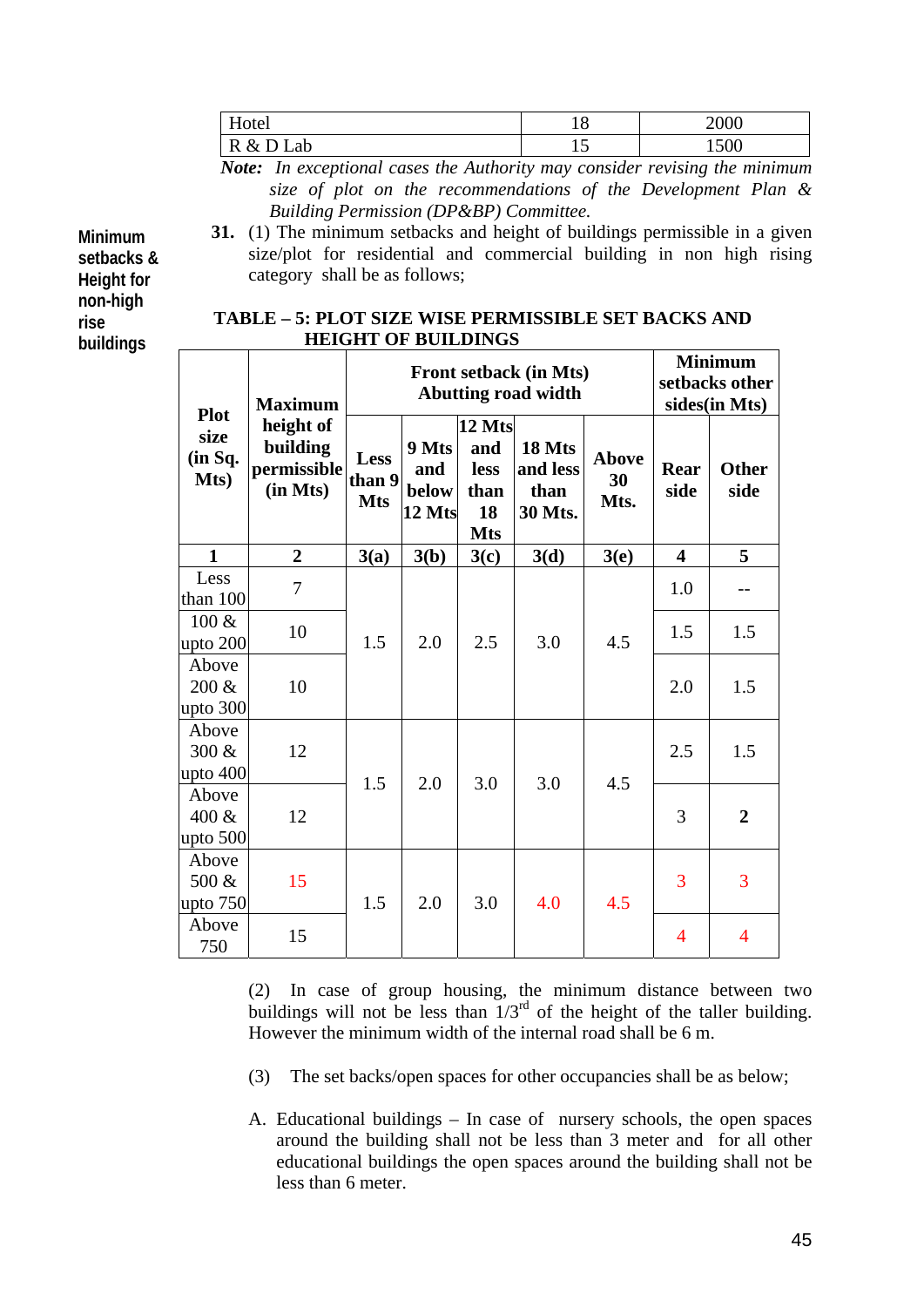- B. Institutional buildings the open spaces around the building shall not be less than 6 m.
- C. Assembly buildings the open space in front shall be not less than 12 m and the other open spaces around the building shall not be less than 6 m.
- D. Commercial & Storage buildings In case of plots with more than 500 sq.mtr. area, the open spaces around the building shall not be less than 4.5m.
- E. Industrial buildings the open spaces around the building shall not be less than 4.5 m for heights up to 15 meter, with an increase of 0.25 meter for every increase of 1 meter or fraction thereof in height.
- F. Hazardous occupancies the open spaces around the building shall not be less than 6 m.
- G. IT,ITES and other Corporate Buildings:- In case of plots up to 750 sqm the minimum set backs around the building shall not be less than 3 mtr. In case of plots above 750 sq.mtr the minimum set backs around the building shall not be less than 4.5 mtr.

**32.** For high-rise/ multi-storied buildings, the open spaces around the building shall be as given in the Table below; **Minimum setbacks for high rise buildings**

| Sl. No.        | <b>Height of the Building</b><br>Upto $(m.)$ | <b>Exterior open spaces to be left out on</b><br>all sides in m. (front rear and sides<br>in each plot) |
|----------------|----------------------------------------------|---------------------------------------------------------------------------------------------------------|
|                | 15                                           | 5                                                                                                       |
| $\overline{2}$ | 18                                           | 6                                                                                                       |
| 3              | 21                                           |                                                                                                         |
| $\overline{4}$ | 24                                           | 8                                                                                                       |
| 5              | 27                                           | 9                                                                                                       |
| 6              | 30                                           | 10                                                                                                      |
| 7              | 35                                           | 11                                                                                                      |
| 8              | 40                                           | 12                                                                                                      |
| 9              | 45                                           | 13                                                                                                      |
| 10             | 50                                           | 14                                                                                                      |
|                | 55 and above                                 | 16                                                                                                      |

**TABLE-6: PROVISION OF EXTERIOR OPEN SPACES AROUND THE BUILDINGS** 

*Note: (i) On sides where no habitable rooms face, a minimum space of 9.0 m. shall be left for heights above 27.0 m.* 

*(ii) In case of multi storied buildings the exterior open space around a building shall be of hard surface capable of taking load of fire engine weighting up to 45 tonnes.*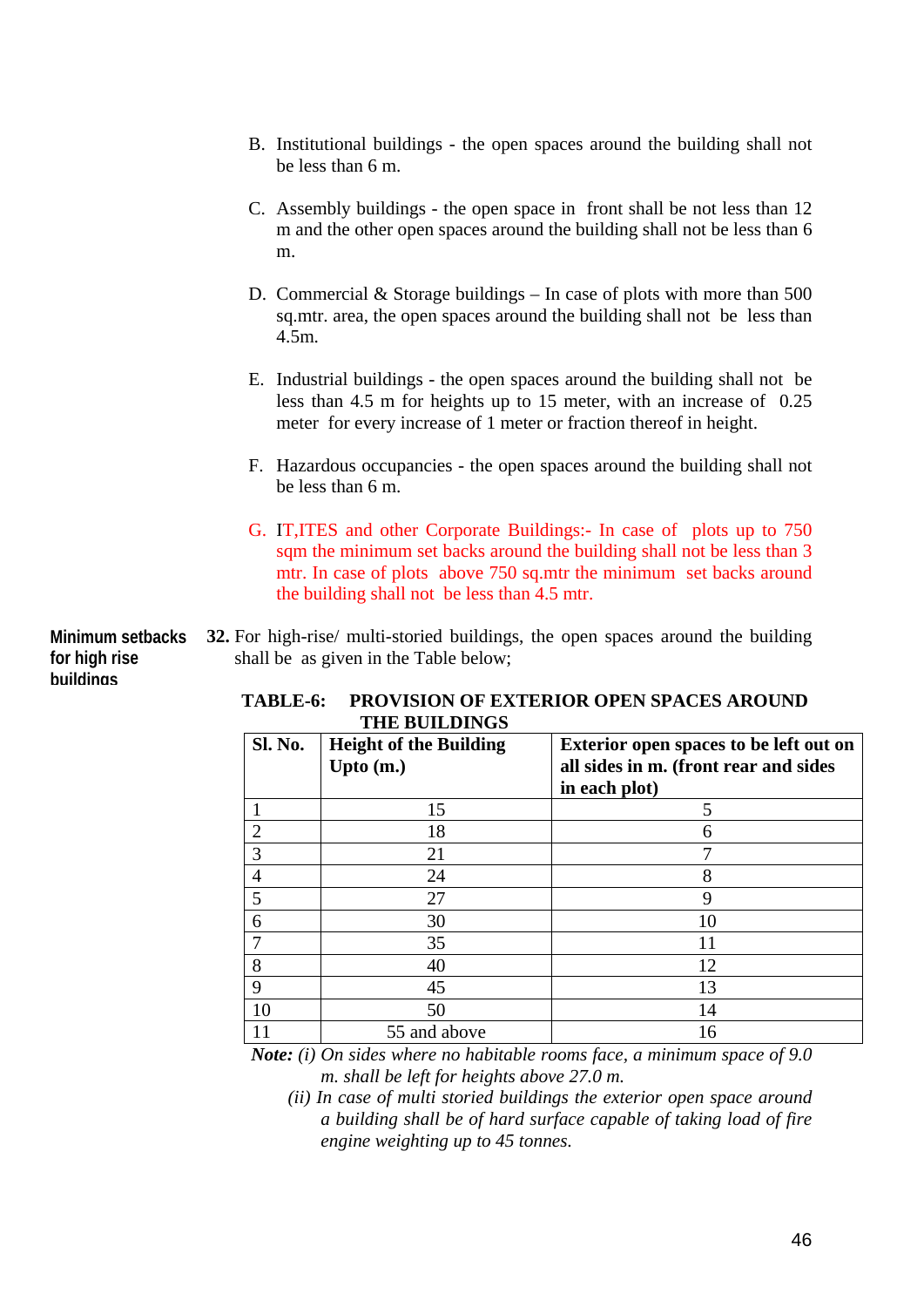**Floor Area Ratio** 

**33.** (1) The Floor Area Ratio (F.A.R) for residential, commercial, corporate, IT/ITES buildings shall be decided on the basis of the road width on which the plot/site abuts.

| Road width in     | <b>FAR</b> for    | <b>FAR for <i>IT</i></b> |  |
|-------------------|-------------------|--------------------------|--|
| m.                | <b>Commercial</b> | /ITES/Corporate          |  |
|                   | /Residential      | buildings                |  |
|                   | building.         |                          |  |
| Up to $6$         | 1.00              |                          |  |
| 6 or more & less  | 1.50              |                          |  |
| than 9            |                   |                          |  |
| 9 or more & less  | 1.75              |                          |  |
| than $12$         |                   |                          |  |
| 12 or more & less | 2.00              | 2.00                     |  |
| than $15$         |                   |                          |  |
| 15 or more & less | 2.25              | 2.25                     |  |
| than 18           |                   |                          |  |
| 18 or more & less | 2.50              | 2.50                     |  |
| than 30           |                   |                          |  |
| $30 \&$ above     | 2.75              | 2.75                     |  |

**TABLE – 7: FAR AS PER ROAD WIDTH.**

(2) In case of group housing the maximum permissible FAR shall be 2.00. However additional FAR up to 0.25 shall be allowed for dwelling units meant exclusively for LIG/EWS.

 (3) In case of Institutional and Assembly building the maximum permissible FAR shall be 1.50 for plots up to 1000 sq. m. and 1.75 for plots above 1000 sq. m.

(4) In case of transport related activities such as; railway yards, railway station, bus stands, bus shelters, transport depot, air port, special ware housing, cargo terminals etc. the maximum permissible FAR shall be 1.00. (5) In case of Industrial building the maximum FAR shall be 1.00.

(6) In case a part of the plot is acquired / donated for public purpose like road, drain, etc., the Authority may allow additional FAR up to 0.25 in the form of TDR (Transferable Development Right) as per the modality approved by the Authority.

(7) The Authority may allow premium FAR up to 0.25 on IT/ITES buildings on payment of fees to be decided by the Authority from time to time, on roads of width 30 mt. and above. The Authority may refund the fee proportionate to 0.10 premium FAR in case of platinum/ gold certified green buildings.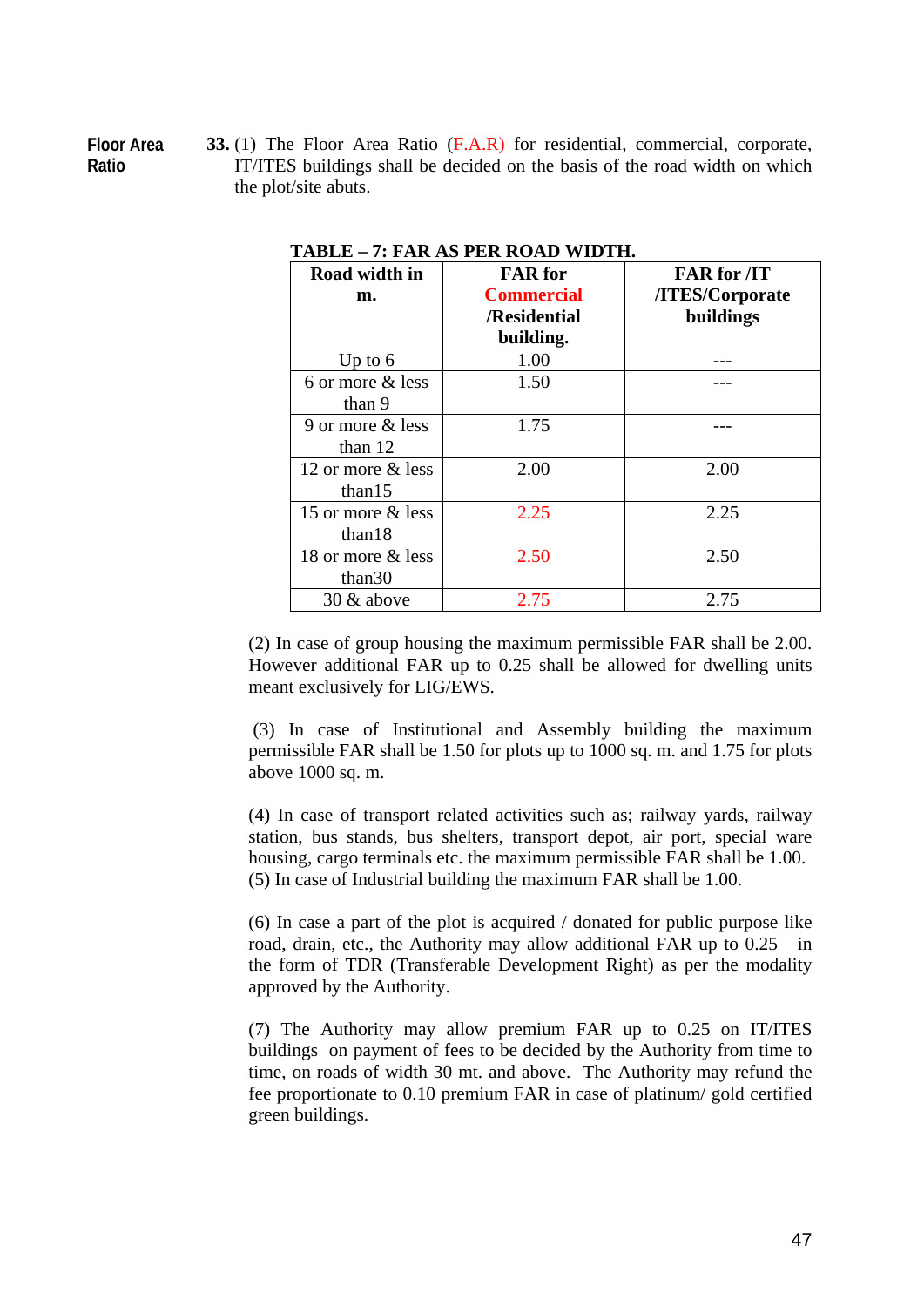(8) The benefit of unutilized FAR in respect of Apartment Buildings/ Group Housing shall be made available to the society and not to the Builder/ Developer.

(9) Exclusive multistorey parking blocks can be provided within the required setback area without reducing the driveway for the fire tender to the extent of minimum 6 meters.This will not be included in the calculation of coverage and FAR.

- (10) FAR shall not include
- A. Basements or cellars and space under a building constructed on stilts and used as a parking space, and air conditioning plant room used as accessory to the principal use;
- B. Electric cabin or substation, watchman booth of maximum size of 3 sq.m. with minimum width or diameter of 1.732 m., pump house, garbage shaft, space required for location of fire hydrants, electric fittings and water tank, society room of maximum 12 sq.mtr.
- C. Projections and accessories buildings as specifically exempted from the open space/setback requirement.
- D. Staircase room and lift rooms above the topmost storey, architectural features, and chimneys and elevated tanks of dimensions as permissible under the NBC; the area of the lift shaft shall be taken only on one floor
- **34.** (1) The height of the building shall be governed by the limitations of Floor Area Ratio, open space (setbacks), and the width of the street facing the plot described as detailed below:
	- A. The maximum height of a building shall in no case exceed 1.5 times X the width of the road on which the plot abuts  $+$  the front setback. However, higher height on account of premium FAR may be permitted with the approval of the Government.
	- B. If a building abuts on two or more streets of different widths, the building shall be deemed to face upon the street that has the greater width and the height of the building shall be regulated by the width of the street.

(2) Notwithstanding anything contained in sub-regulation (1) the height restrictions with respect to approach Funnels and Transitional area of Airport as detailed in Table -8 & 9 shall be adhered to.

**TABLE – 8: HEIGHT RESTRICTION WITH RESPECT TO APPROACH FUNNELS** 

| <b>Distance from nearest</b> | <b>Maximum Permissible height above the</b> |
|------------------------------|---------------------------------------------|
| runway end (in metres)       | elevation of the nearest runway end (in     |

**Height of a building**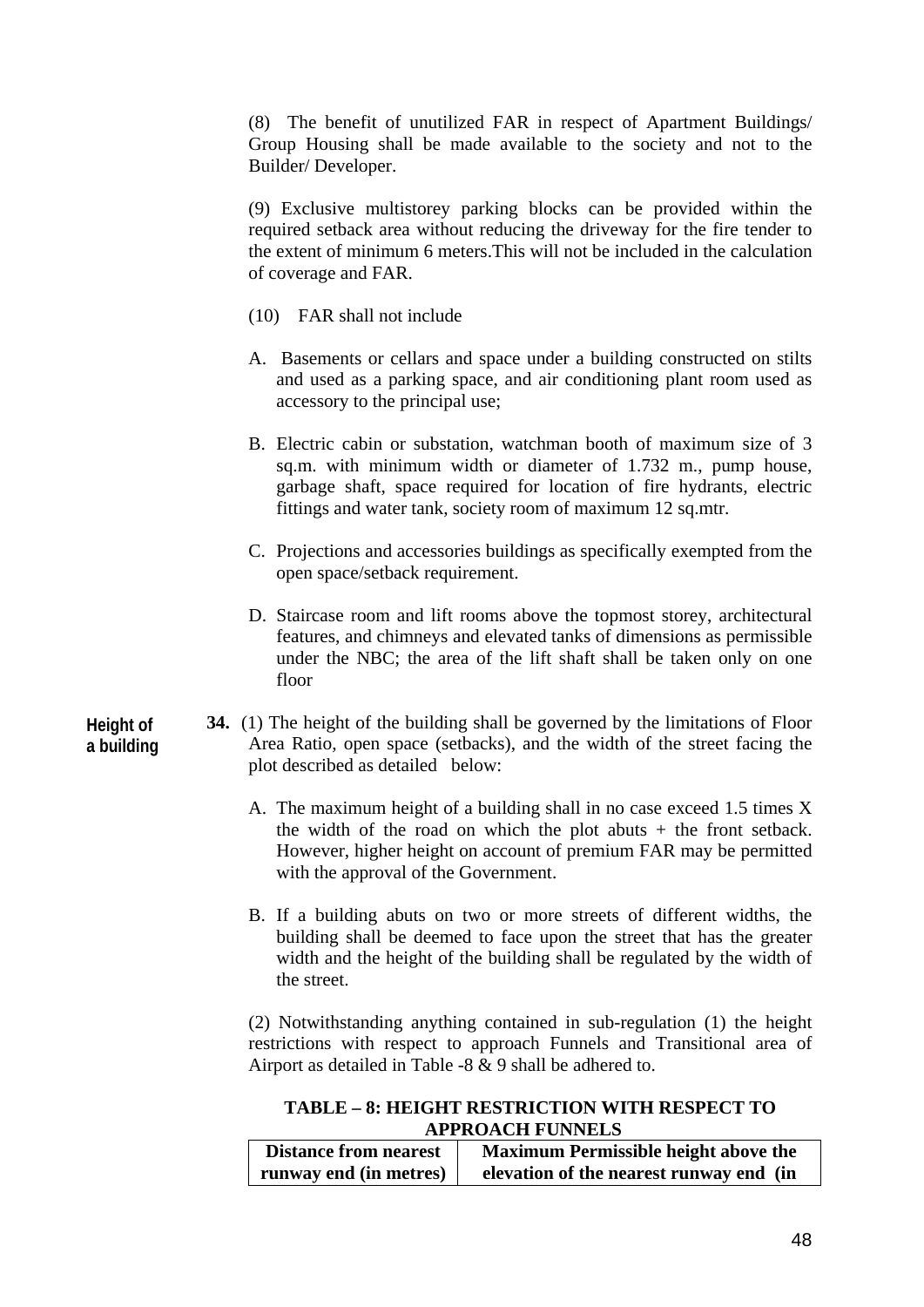|                | metres) |
|----------------|---------|
|                |         |
| Up to $360$    |         |
| 361 to 510     | 6       |
| 511 to 660     | 9       |
| 661 to 810     | 12      |
| 811 to 960     | 15      |
| 961 to 1110    | 18      |
| 1111 to 1260   | 21      |
| 1261 to 1410   | 24      |
| 1411 to 1560   | 27      |
| More than 1560 | 30      |

## **TABLE – 9: HEIGHT RESTRICTION WITH RESPECT TO TRANSITIONAL AREA**

| <b>Distance of the Inner</b><br><b>Boundary of the</b> | <b>Maximum Permissible height above</b><br>the elevation of the air port |
|--------------------------------------------------------|--------------------------------------------------------------------------|
| <b>Transitional Area (Outer</b>                        | reference point [metres]                                                 |
| <b>Boundary of the Air Port)</b>                       |                                                                          |
| [Metres]                                               |                                                                          |
| Up to $21$                                             | $\mathbf{\Omega}$                                                        |
| 22 to 42                                               | 3                                                                        |
| 43 to 63                                               | 6                                                                        |
| 64 to 84                                               | 9                                                                        |
| 85 to 105                                              | 12                                                                       |
| 106 to 126                                             | 15                                                                       |
| 127 to 147                                             | 18                                                                       |
| 148 to 168                                             | 21                                                                       |
| 169 to 189                                             | 24                                                                       |
| 190 to 210                                             | 27                                                                       |
| More than 210 M                                        | 30                                                                       |

(3) Notwithstanding anything contained in the Tables under sub-regulation (1), no Radio Aerial, T.V. Antenna, Cell phone tower or such similar type of installations exceeding 52 metres in height shall be erected without prior permission of the concerned Civil Aviation Authority.

(4) No building structure or installation exceeding the height indicated in the said Tables shall be permitted unless the applicant produces a 'No-Objection Certificate' from the Airport Authority.

- **Off Street Parking Space**
- **35**. (1) In all buildings including Apartment buildings/ Group Housing, Hotels, Restaurants and Lodges, business buildings, commercial buildings, Institutional buildings like hospitals, Educational buildings like schools and colleges, multi-storied buildings/complexes etc. and all other nonresidential activities provision shall be made for parking spaces as per the following requirements.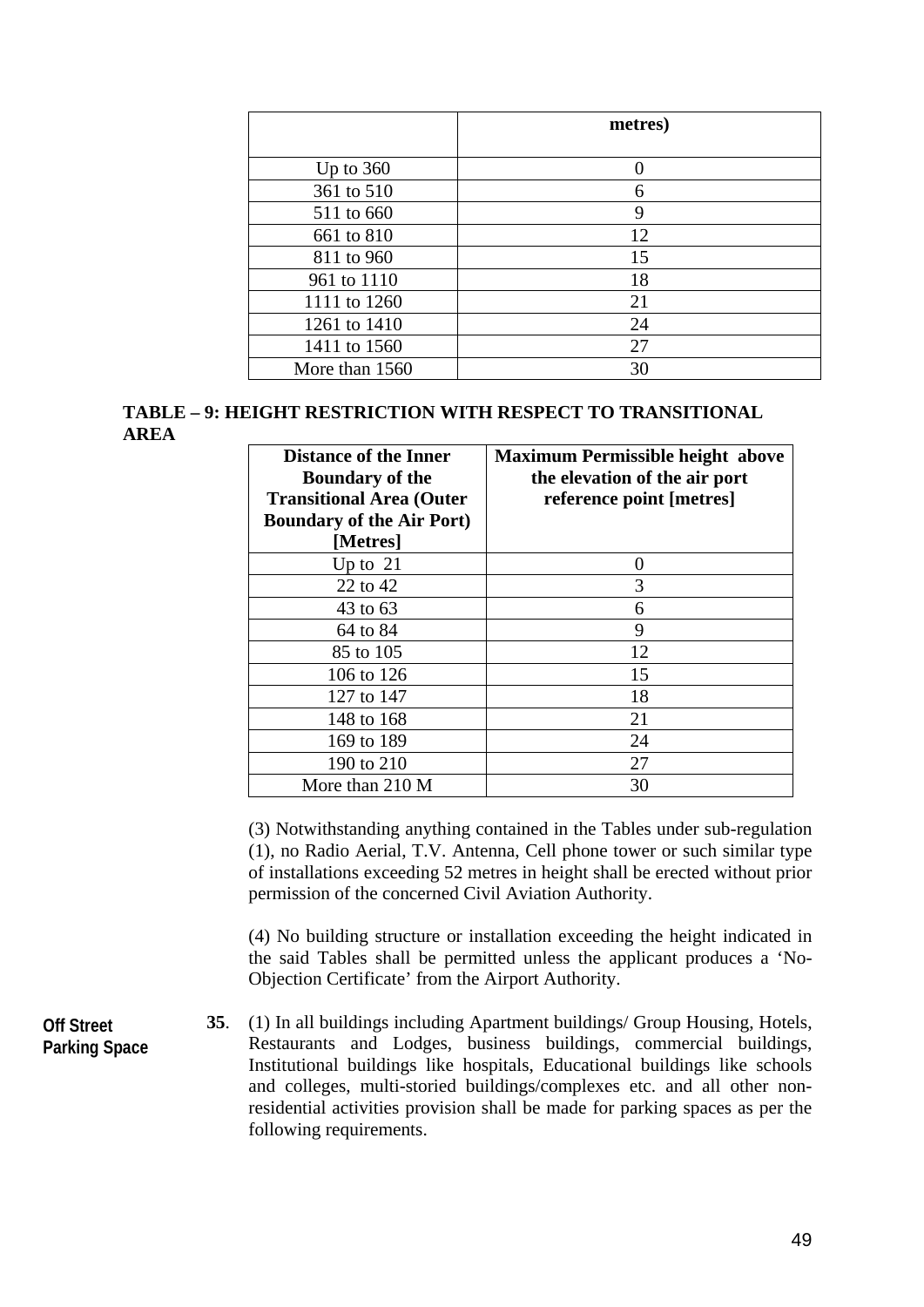## *TALBE – 10: OFF STREET PARKING SPACE FOR DIFFERENT CATEGORY OF OCCUPANCIES*

| SI.<br>No.     | Category of building/activity           | Parking area to be provided<br>as percentage of total built<br>up area |
|----------------|-----------------------------------------|------------------------------------------------------------------------|
| (1)            |                                         | 3)                                                                     |
| $\vert$ 1      | Shopping malls, Shopping malls with     | 60                                                                     |
|                | Multiplexes/ Cineplexes, Cinemas,       |                                                                        |
|                | Retail shopping centre, IT / ITES       |                                                                        |
|                | complexes and hotels.                   |                                                                        |
| $\overline{2}$ | Restaurants, Lodges, Other commercial   | 40                                                                     |
|                | buildings, Assembly buildings, Offices  |                                                                        |
|                | and High-rise buildings/complexes       |                                                                        |
| 3              | Residential apartment buildings, Group  | 30                                                                     |
|                | Housing, Clinics, Nursing Homes,        |                                                                        |
|                | Hospitals, Institutional and Industrial |                                                                        |
|                | buildings.                              |                                                                        |

*N:B: Parking to be provided as percentage of total built up area may be in basement/stilt floor and setback/open spaces at ground level.* 

- (2) The parking spaces may be provided in (for all schemes)
- A. Basements or cellars
- B. on stilt floor
- C. open parking area
- D. exclusive multi level parking or
- E. Roof top parking in case of commercial/IT/ITES and Corporate building
- F. a combination of any or all of the above

(3) Off-street parking spaces shall be provided with adequate vehicular access to a street and the area of drives, aisles and such other provisions required for adequate maneuvering of vehicles .

(4) If the total off-street parking space required under these regulations is provided by a group of property owners at a place for their mutual benefit, such parking spaces may be construed as meeting the off-street parking requirement, however, subject to the approval of the Authority. The Authority may also decide to develop such parking spaces and charge property owners to bear proportionate cost.

(6) Garage with locking facilities shall be included in the calculation of floor space for determining the requirement of parking space, unless this is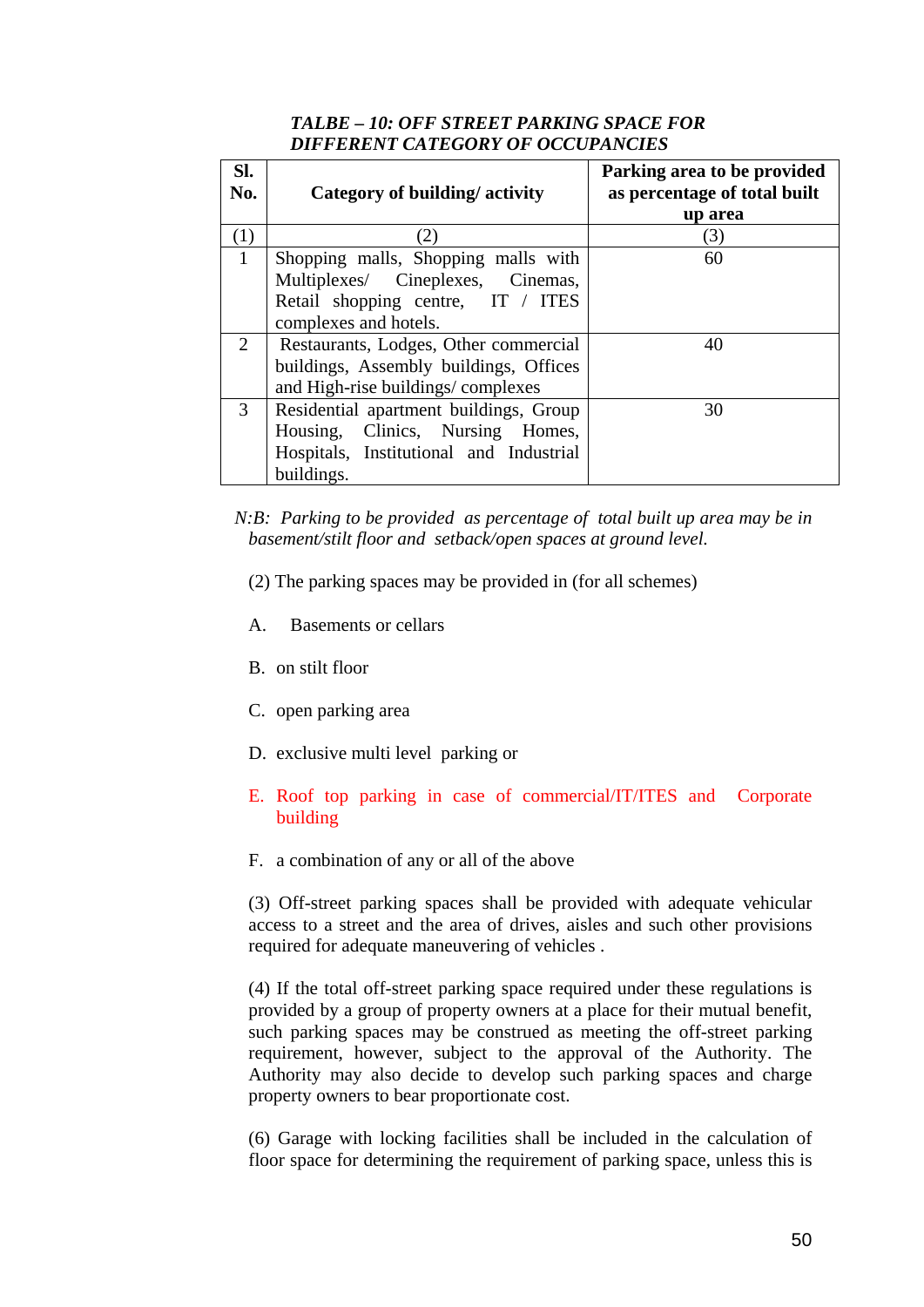provided in the basement of a building or under a building constructed on stilts with no external walls.

(7) The parking spaces to be provided shall be in addition to the open spaces (setback) required around a building under these regulations. However, parking may be provided in the front open space and other side open spaces without reducing the clear vehicular access way to less than 6.0 meters.

(8) Misuse of the area specified for parking of vehicles for any other use shall be summarily removed / demolished by the Authority.

(9) For parking spaces in basements and upper storey of parking floors, at lease two ramps of minimum 3.6 m width or one ramp of minimum 5.4 m width and in maximum 1:10 slope shall be provided. Such ramps may be permitted in the side and rear setbacks after leaving 6 meter space for movement of fire-fighting vehicles. Access to these may also be accomplished through provisions of mechanical lifts.

(10) Up to 10% of cellar may be utilized for utilities and non-habitation purpose like A/C plant room, Generator room, Electrical installations, laundry etc.

(11) At least 20% of the parking in group housing, apartment buildings shall be earmarked for visitors. The Visitors parking facility shall be open to all visitors.

(12) Every building except a residential building having less than four dwelling units will have parking space earmarked for ambulance, fire tender and physically challenged persons.

(13) In respect of Apartment Complexes/Building/Block, in sites up to 750 sq m the parking requirement shall be deemed to be met if the entire stilt floor is left for parking. A WC/Toilet facility shall be provided for watch and ward in the stilt floor.

(14) Apart from use of Basement for Services/Parking/ Storage, it may be used for other activities like library, Study Room, Games Room and Laundry only in case of Residential and Institutional Buildings.

**36.** (1) At least one side of all the rooms intended for human habitation, if such room does not abut on the front or the rear or the side setbacks, shall abut on an interior open space whose minimum dimension shall be 3 meters X 3 meters in cases of buildings up to a height of 12 meters. In cases where the height of the building is more than 12 meters, the width of the interior open space shall be increased at the rate of one meter for every additional 3 (three) meters height. This provision shall be applicable to all categories of buildings, namely, residential, group housing, commercial, institutional, administrative, assembly.

**Interior open space**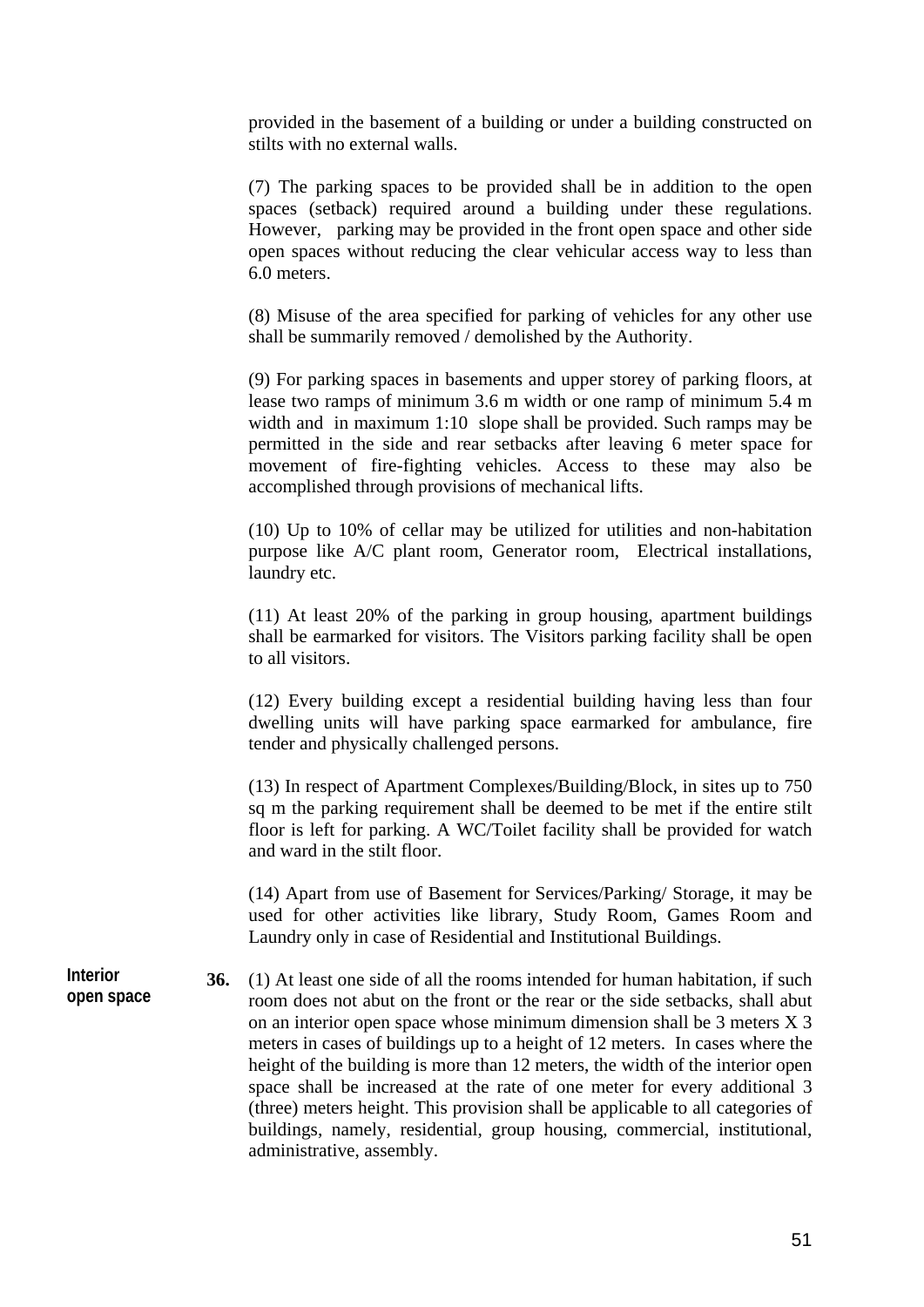(2) For ventilating the spaces for water closets and bathrooms ventilation shafts shall be provided with size as provided under clause - 8.2.5, part-3 of NBC, 2005.

- **37.** (1) The following appurtenant structures shall not be included in the height of the building.
	- A. Roof tanks and their supports (with support height not exceeding 1 m.)
	- B. Ventilating, air conditioning, lift rooms and similar service equipments
	- C. Stair cover ( mumty) not exceeding 3.0 m. in height and
	- D. Chimneys, parapet walls and architectural features not exceeding 1.2 m. in height.
	- E. Height of the ceiling of the upper basement roof not exceeding 1.5 mtr from the average surrounding ground level.

**38.** (1) Every open space provided either in the interior or exterior in respect of any building shall be kept free from any erection thereon and shall be open to the sky and no cornice, roof, or weather shade of more than 0.75 m. in width shall overhang or project over such open space. **Exemption in Open space**

> (2) A portico of up to 2.5 m. width and 4.6 m. length with a minimum height of 2.1 m. from the plinth level may be permitted within the side setback. A garage is permissible at the rear end of side open space provided no openings are located on the side and rear boundary. Access to the top of the portico/garage should not affect the privacy of the neighboring plot.

> (3) The portico provided as above should not rest on the boundary wall and should be open to provide through access to the rear. In case the Portico is not a cantilevered one and supported by pillars the area shall be included in the FAR.

**Basement / Cellar** 

**39.** (1) Basements/cellars shall not be permitted in low lying area and areas without adequate drainage facilities to ensure drainage from the basement.

(2) Construction of basements/cellars may be allowed by the Authority in accordance with the provisions contained in the development plan applicable to the concerned area.

(3) The basements/cellars shall only be put to the following uses:

A. Storage of household or other non-combustible materials;

**Height exemption of a building**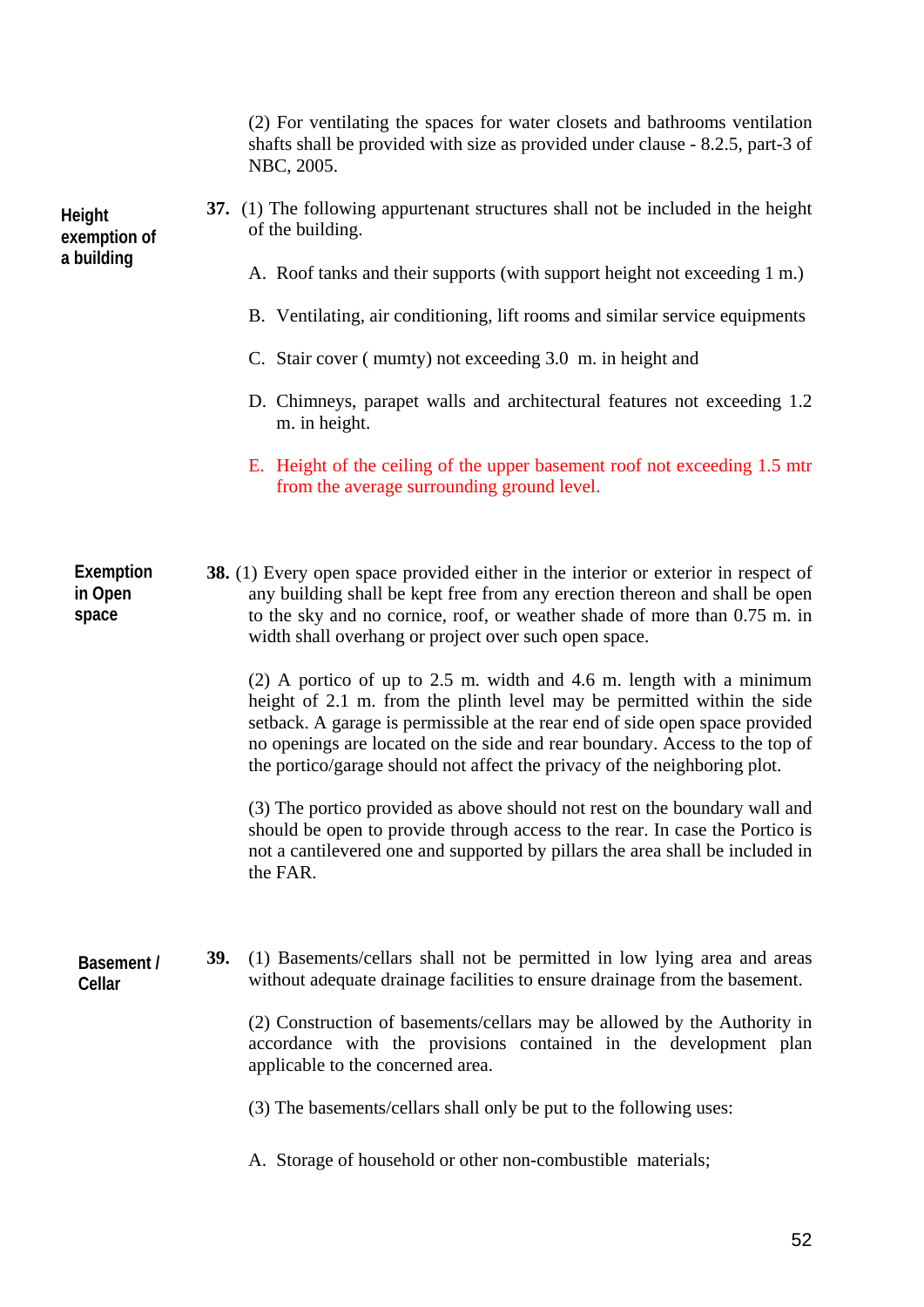- B. Strong room, bank cellars etc;
- C. Installation of air-conditioning equipments and other machines used for service and utilities of building;
- D. Parking places.

(4) Individual residential and small commercial buildings (plot size maximum 500 Sq. Meter) may have one basement. However maximum two basements/cellars may be permitted to be constructed for other buildings leaving the prescribed set back/ open space applicable to the building. Further, in case of apartment/ group housing/commercial/corporate & IT /ITES buildings the basements may be allowed to be constructed under the entire plot area leaving 3 meter space from the boundary of the premises subject to the following;

(i) In all such cases the owners have to indemnify the Authority against any damage caused by her/him/them to the adjacent property.(Form-XI).

(ii) The portion of the basement projecting out of the building line shall flush with the ground.

- (5)The basements shall be used exclusively for parking/ services/storage.
- (6) The basement shall fulfill the following requirements:
- A. Every basement shall be in every part at least 2.5 m. in height from the floor to the soffit of the roof slab or ceiling;
- B. Adequate ventilation shall be provided for the basement. The standard of ventilation shall be the same as required by the particular occupancy according to regulations. Any deficiency may be met by providing adequate mechanical ventilation in the form of blowers, exhaust fans (one exhaust fan for 50 Sq.m. of basement area), air conditioning system etc;
- C. The minimum height of the ceiling of upper basement shall be 1.20 m. and the maximum, 1.5 m. above the average surrounding ground level;
- D. Adequate arrangement shall be made, so that surface drainage does not enter the basement;
- E. The walls and floors of the basement shall be water-tight and be so designed that the effect of the surrounding soil and moisture, if any, are taken in to account in design and adequate damp proofing treatment is given;
- F. The access to the basement shall be separate from the main and alternative staircase providing access and exit from higher floors shall be provided. Where the staircase is continuous in the case of buildings served by more than one staircase, the same shall be of enclosed type serving as a fire separation from the basement floor and higher floor.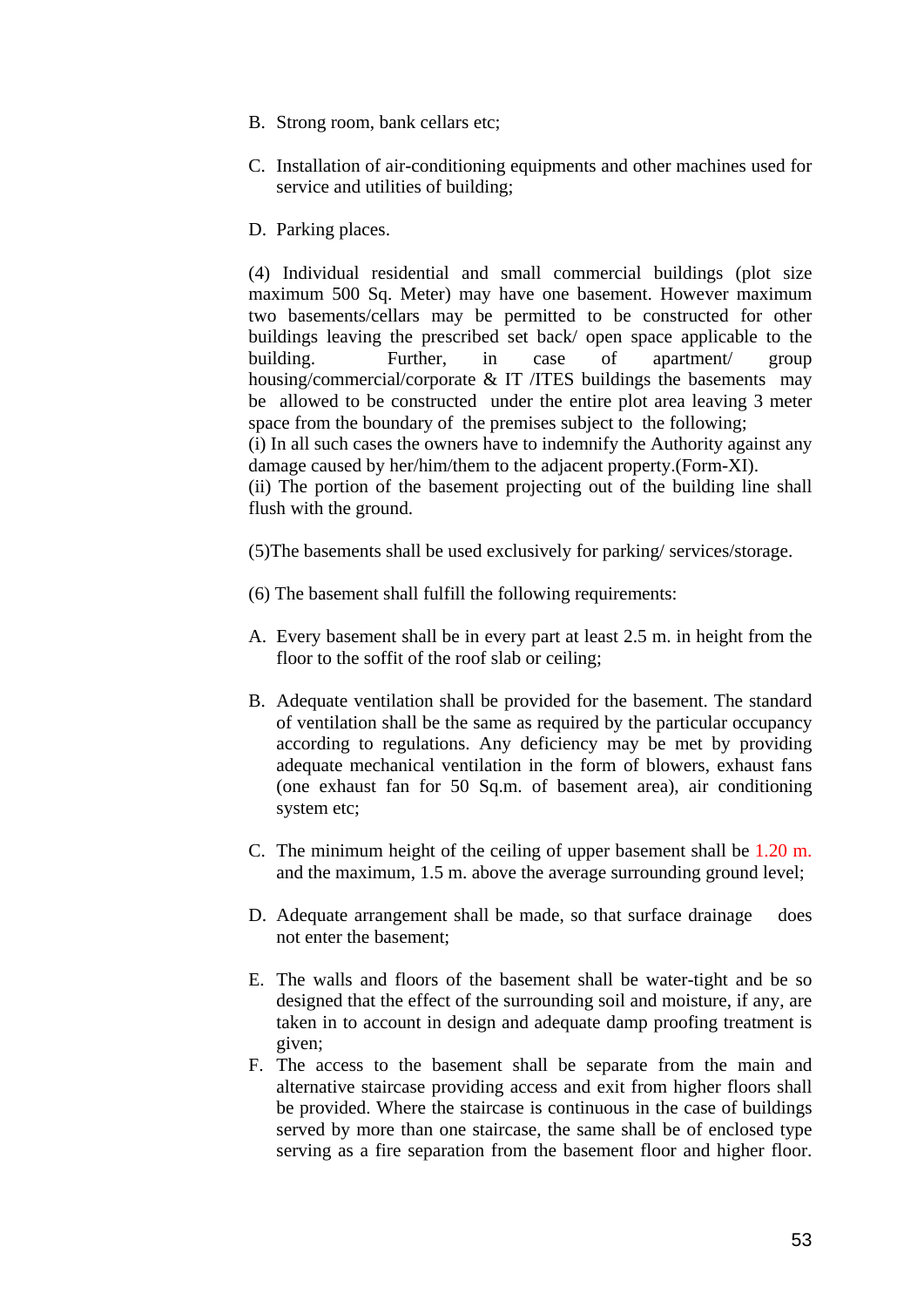|                                                                             |     | Open ramps shall be permitted if they are constructed within the<br>building line subject to provision of (D) above.                                                                                                                                                                                                                                                                                                                                                                                            |
|-----------------------------------------------------------------------------|-----|-----------------------------------------------------------------------------------------------------------------------------------------------------------------------------------------------------------------------------------------------------------------------------------------------------------------------------------------------------------------------------------------------------------------------------------------------------------------------------------------------------------------|
|                                                                             |     | G. The ramp providing access to basement to be used for parking shall<br>have a gradient not steeper than 1:10 and this shall not obstruct the<br>clear vehicular and pedestrian movement around the building including<br>movement of fire tender (6 meter).                                                                                                                                                                                                                                                   |
| Provision<br>of Lift                                                        | 40. | (1) Lift shall be provided for buildings above 10 m. height in case of<br>apartments, group housing, commercial, institutional and office buildings.                                                                                                                                                                                                                                                                                                                                                            |
|                                                                             |     | (2) Lift shall be provided at the rate of one lift for twenty dwelling units, or<br>part thereof for residential buildings and at the rate of one lift per one<br>thousand Sq.m. or part thereof of built-up area per floor for non-residential<br>buildings. Built-up area on ground floor and two upper floors shall be<br>excluded in computing the above requirement.                                                                                                                                       |
|                                                                             |     | (3) Notwithstanding anything contained in these regulations in case of<br>building with 21 m. or more in height, at least two lifts shall be provided.                                                                                                                                                                                                                                                                                                                                                          |
| Mezzanine                                                                   | 41. | Mezzanine floor may be permitted above any floor in all types of buildings                                                                                                                                                                                                                                                                                                                                                                                                                                      |
|                                                                             |     | up to an extent of one-third of the actual covered area of that floor. All                                                                                                                                                                                                                                                                                                                                                                                                                                      |
|                                                                             |     | Mezzanine floors shall be counted toward FAR calculation, except the                                                                                                                                                                                                                                                                                                                                                                                                                                            |
|                                                                             |     | mezzanine floor over the ground floor.                                                                                                                                                                                                                                                                                                                                                                                                                                                                          |
| Heritage<br>Zone                                                            |     | 42. (i) The Authority may notify the Heritage Zones in consultation with the<br>Archaeological Survey of India, State Department of Archaeology, Bhubaneswar<br>Municipal Corporation and the Art Commission.                                                                                                                                                                                                                                                                                                   |
|                                                                             |     | (ii) Conservation of Heritage Buildings, Heritage Precincts and Natural<br>features: Conservation of buildings, artifacts, structures, areas and<br>precincts of historic and /or aesthetic and/or architectural and /or cultural<br>significance (Heritage buildings and heritage precincts) and/or natural<br>features of environmental significance shall be taken up by the<br>Bhubaneswar Municipal Corporation in accordance with the relevant<br>provisions in-force and those framed from time to time. |
| <b>Barrier free</b><br>access for the<br>physically<br>challenged<br>person | 43. | Barrier free environment is one, which enables people with disabilities to<br>move about safely and freely and to use all facilities within the built<br>environment. The goal of barrier free design is to provide an environment<br>that supports the independent functioning of individuals so that they can<br>get into and participate in all activities without assistance.                                                                                                                               |
|                                                                             |     | The main purpose is to integrate disabled and elderly persons fully into the                                                                                                                                                                                                                                                                                                                                                                                                                                    |

society. In view of the above, the Government of India has enacted the

54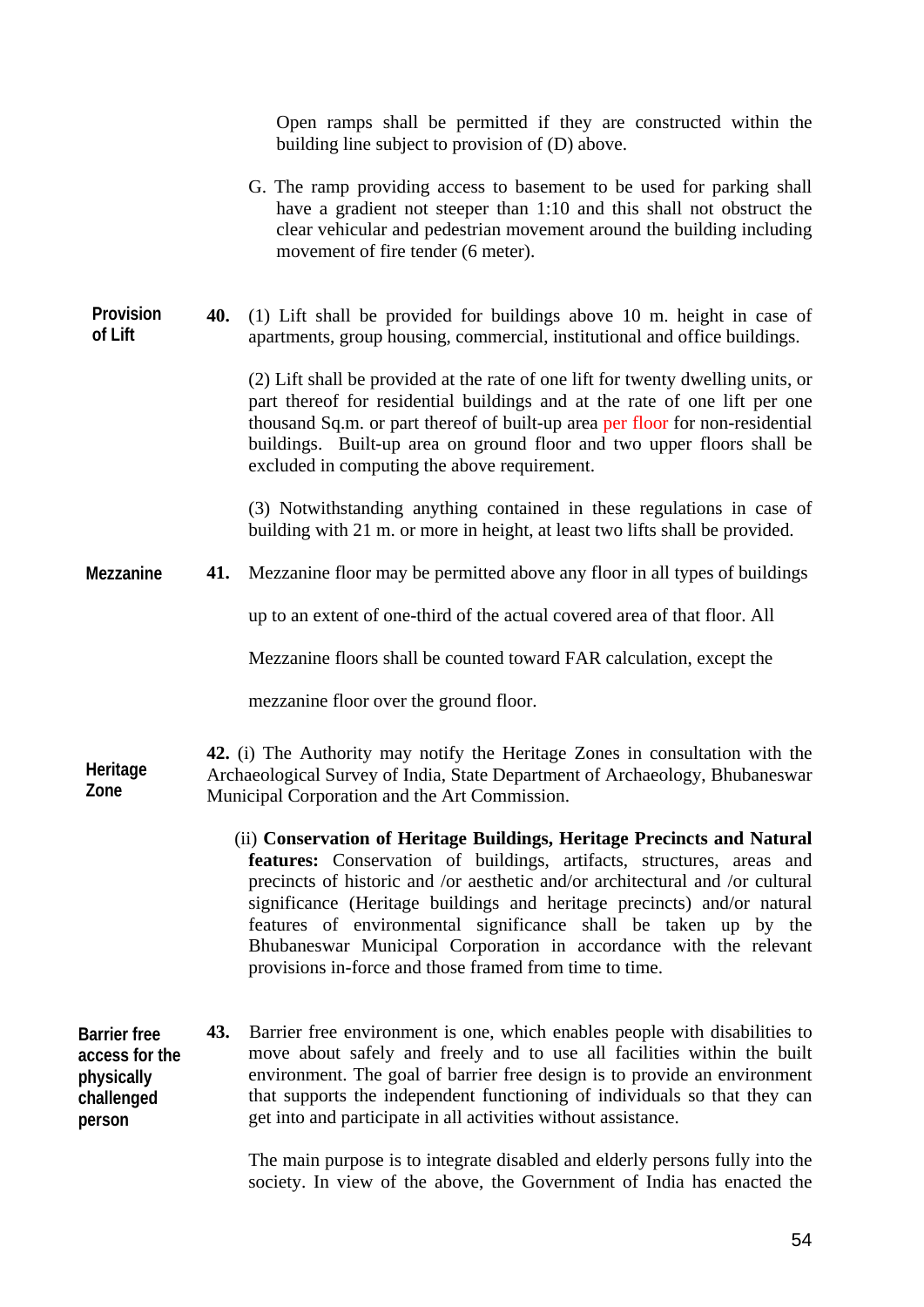Disabilities Act, 1955. Section 44, 45 and 46 of the said Act stipulates that the appropriate Governments, local authorities to ensure provisions of barrier free facilities in all new Government buildings and public utilities roads and transport. Also, in 1996 Government of India enacted another persons with Disabilities (Equal Opportunity, Protection of Rights and Full Participation) Act for the Barrier Free Environment for differently abled persons.

#### **(1) Site development:**

Level of the roads, access paths and parking areas shall be described in the plan along with specification of the materials.

#### **(2) Access Path/ Walk Way:**

Access path from plot entry and surface parking to building entrance shall be minimum of 1800 mm. wide having even surface without any steps. Slope, if any, shall not have gradient greater than 5%. Selection of floor materials shall be made suitably to attract or to guide visually impaired persons (Limited to coloured floor material whose colour and brightness is conspicuously different from that of the surrounding floor material or the material that emit different sound to guide visually impaired persons hereinafter referred to as "guiding floor material"). Finishes shall have non slip surface with a texture traversable by a wheel chair. Curbs wherever provided should blend to a common level.

#### **(3) Parking:**

For parking of vehicles of handicapped people the following provisions shall be made:

- A. Surface parking for two car spaces shall be provided near entrance for the physically handicapped persons with maximum travel distance of 30 meter from building entrance.
- B. The width of parking bay shall be minimum 3.6 meter.
- C. The information stating that the space is reserved for handicapped persons shall be conspicuously displayed.
- D. Guiding floor materials shall be provided or a device which guides visually impaired persons with audible signals or other devices which serves the same purpose shall be provided.

#### (**4) Building requirements:**

The specified facilities for the buildings for handicapped persons shall be as follows:

- Approach at plinth level
- Corridor connecting the entrance/exit
- Stairways
- Lift
- Toilet
- Drinking water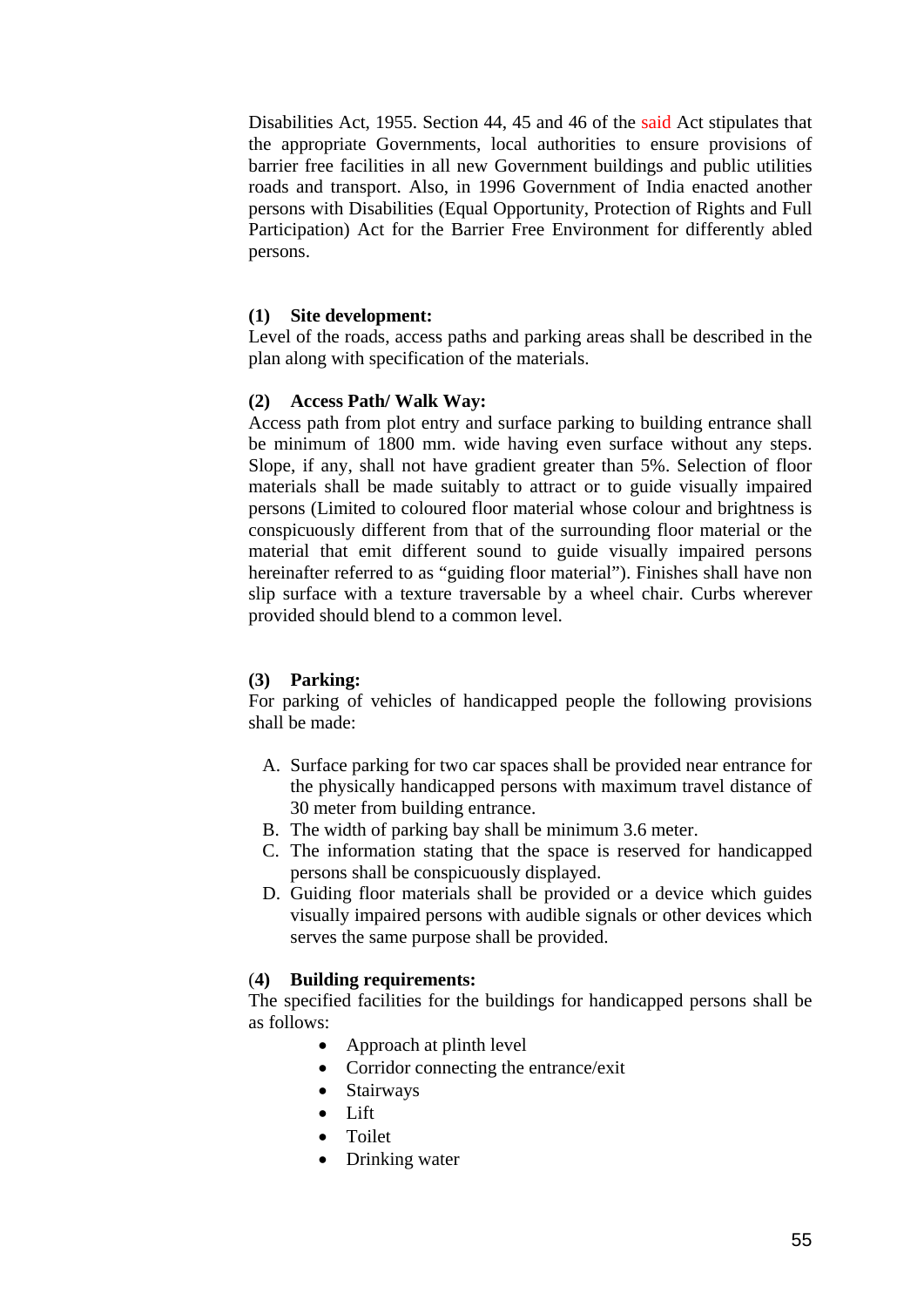- A. **Approach at plinth level:** Every building must have at least one entrance accessible to the handicapped and shall be indicated by proper signage. This entrance shall be approached through a ramp together with stepped entry.
- B. **Ramp Approach:** Ramp shall be finished with non slip material. Minimum width of ramp shall be 1800 mm. with maximum gradient 1:12, length of ramp shall not exceed 9 meter having 800 mm high hand rail on both sides extending 300mm beyond top and bottom of the ramp. Minimum gap from the adjacent wall to the hand rail shall be 50mm.
- C. **Stepped Approach:** For stepped approach width of tread shall not be less than 300 mm. and maximum riser shall be 150 mm. Provision of 800 mm. high hand rail on both sides of the stepped approach similar to the ramp approach shall be made.
- D. **Exit/Entrance Door:** Minimum clear opening of the entrance door shall be 900mm and it shall not be provided with a step that obstructs the passage of a wheel chair user. Threshold shall not be raised more than 12 mm.
- E. **Entrance Landing:** Entrance landing shall be provided adjacent to ramp with the minimum dimension 1800mmx 2000 mm. The entrance landing that adjoins the top end of a slope shall be provided with floor materials to attract the attention of visually impaired persons (limited to coloured floor material whose colour and brightness is conspicuously different from that of the surrounding floor material or the material that emits different sound to guide visually impaired persons hereinafter referred to as "guiding floor material"). Finishes shall have a non slip surface with a texture traversable by a wheel chair. Curbs wherever provided must blend to a common level.
- F. **Corridor connecting the entrance/exit for the handicapped:** The corridor connecting the entrance/exit for handicapped leading directly outdoors to a place where information concerning the overall use of the specified building can be provided to visually impaired persons either by a person or by signs, shall be provided as follows:
	- i. Guiding floor materials, shall be provided or devices that emit sound to guide visually impaired persons.
	- ii. The minimum width shall be 1250 mm.
- iii. In case there is a difference of level, slope ways shall be provided with a slope of 1:12
- iv. Hand rails shall be provided for ramps/slope ways at a height of 800 mm.

**(7) Stair ways:** One of the stairways near the entrance/exit for the handicapped shall have the following provisions: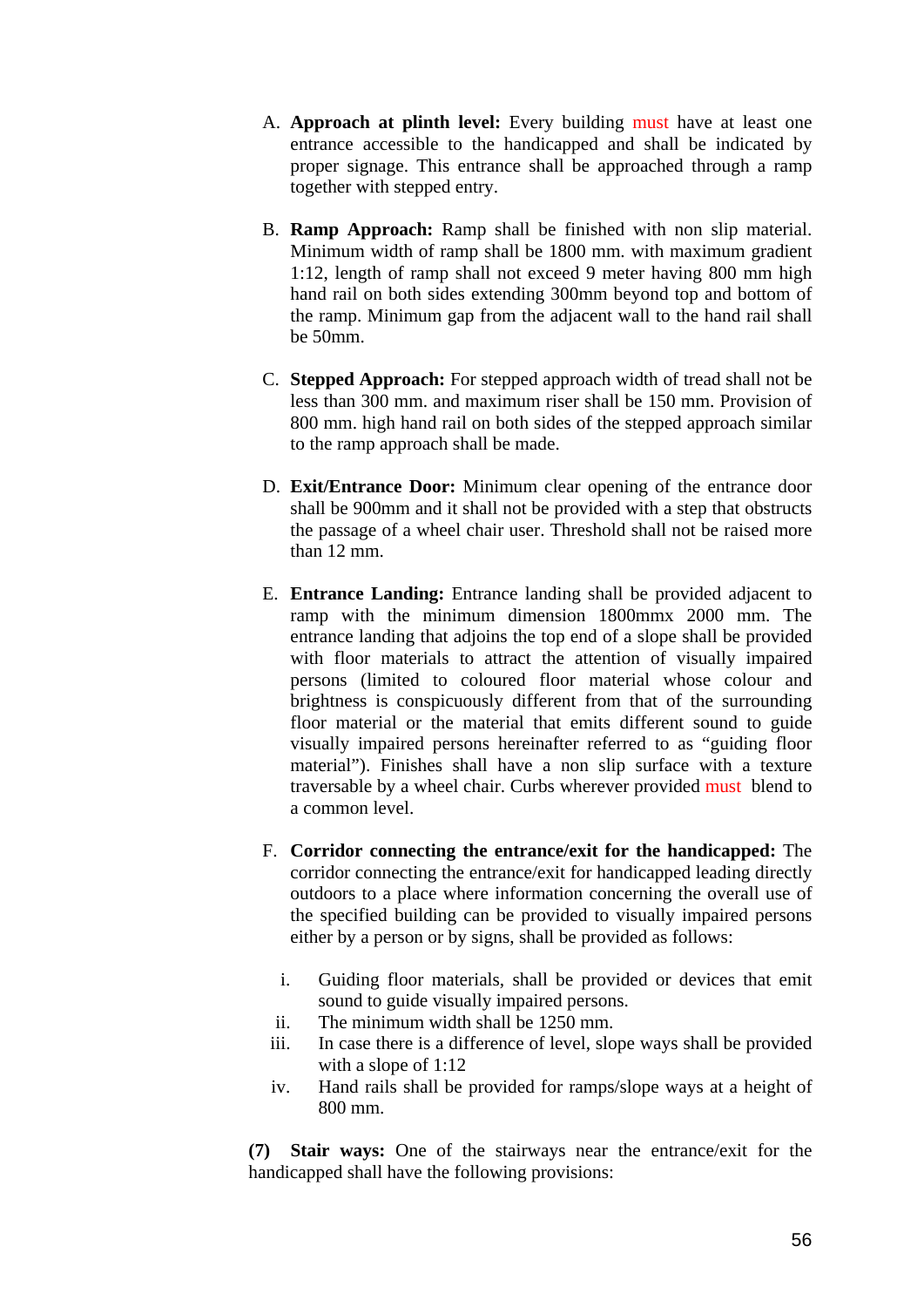- A. The minimum width shall be 1350 mm.
- B. Height of the riser shall not be more than 150mm and width of the tread 300mm. The steps shall not have abrupt (square) nosing.
- C. Maximum number of risers on a flight shall be limited to 12.
- D. Hand rails shall be provided on both sides and shall extend 30mm on the top and bottom of each flight of steps.

**(8) Lifts:** Wherever lift is required as per bye-laws, provision of at least one lift shall be made for the wheel chair user with the following cage dimensions of lift recommended for passenger lift of 13 persons capacity by Bureau of Indian Standards.

> Clear internal depth: 1100mm Clear internal width: 2000mm. Entrance door width: 900 mm.

- A. A handrail not less than 600 mm. long at 1000mm. above floor level shall be fixed adjacent to the control panel.
- B. The lift lobby shall be of an inside measurement of 1800 mm x 1800 mm or more.
- C. The time of an automatically closing door shall be minimum 5 seconds and the closing speed should not exceed 0.25 meter/sec.
- D. The interior of the cage shall be provided with a device that audibly indicates the floor the cage has reached and indicates that the door of the cage for entrance/exit is either open or closed.
- E. The control panel shall have marking in Braille to help visually impaired.

**(9) Toilets:** One special Water Closet. in a set of toilets shall be provided for the use of handicapped with essential provision of washbasin near the entrance for the handicapped.

- A. The minimum size shall be 1500 x 1750 mm.
- B. Minimum clear opening of the door shall be 900mm and the door shall swing out.
- C. Suitable arrangement of vertical/horizontal handrails with 50mm clearance from wall shall be made in the toilet.
- D. The Water Closet seat shall be 50mm from the floor.

**(10) Drinking Water:** Suitable provision of drinking water shall be made for handicapped near the special toilet provided for them.

**(11) Designing for Children:** In a building meant for the predominant use

of the children, it is necessary to suitably alter the height of the handrail

and other fittings and fixtures.

#### **44.** (1) Provision of rain water harvesting is mandatory for all plots, which are more than 300 Sq.m. in area. The dimension of recharging pits/trenches shall **Rainwater harvesting system**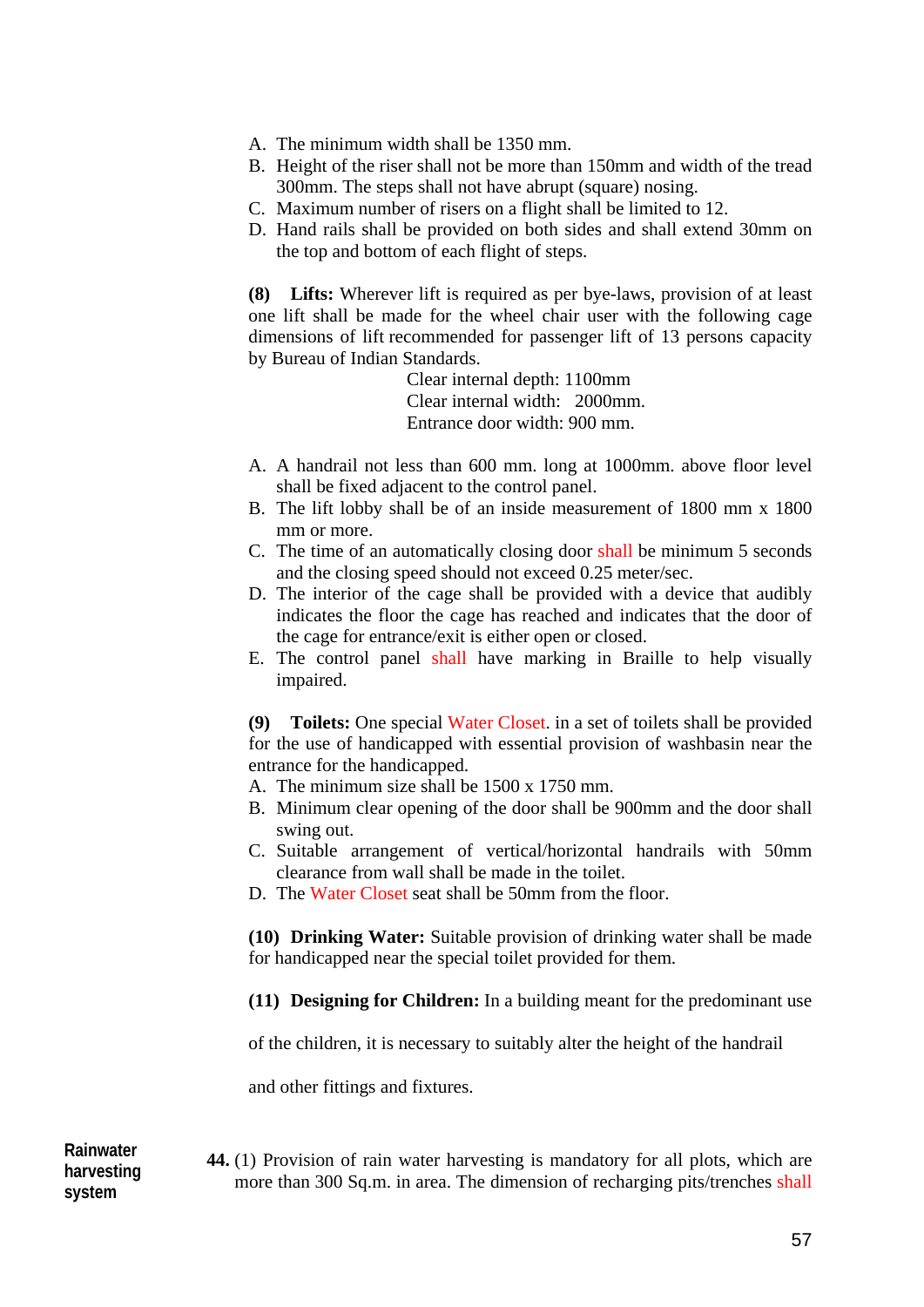be at least 6 cubic meters for every 100 Sq. m. of roof area. Percolation Pits shall be filled with small pebbles or brick jelly or river sand and covered with perforated concrete slabs. Apart from this, the following requirements are optional and may be provided depending on site conditions.

- A. **Terrace Water Collection:** The terrace shall be connected to a sump or the well through a filtering tank by PVC pipe. A valve system shall be incorporated to enable the first part of the rainwater collected to be discharged out or to the soil if it is dirty. A filtering tank measuring 0.36 Sq. m. can be constructed near the sump. The tank can be divided by a perforated slab and one part should be filled by small pebbles and other by brick jelly. The bottom portion of the tank should have a slope to avoid stagnation of water.
- B. **Open Ground:** Where there is open ground, a portion of topsoil shall be removed and replaced with river sand to allow slow percolation of rain water. Any other method proved to be effective in conservation and harvesting of rainwater may be adopted in each and every construction taken up.

**Signs and outdoor display structures**  C.

 $\frac{1}{2}$  the standards  $\mathbf{S}$ **Reference to** 

provisions of the Orissa Municipal Corporation Act/Orissa Municipal Act. (2)Within the Bhubaneswar Development Plan area where no specific guideline for the above structures is framed, the Authority shall prescribe the guidelines with approval of Government.

**45.** (1) Signs and outdoor display structures shall be governed by the relevant

**46.** The standards relating to water and sanitation requirements for various occupancies and uses, fire protection and fire safety requirements and guidelines for installation of solar water heating system shall be referred to as given at Annexure-IV .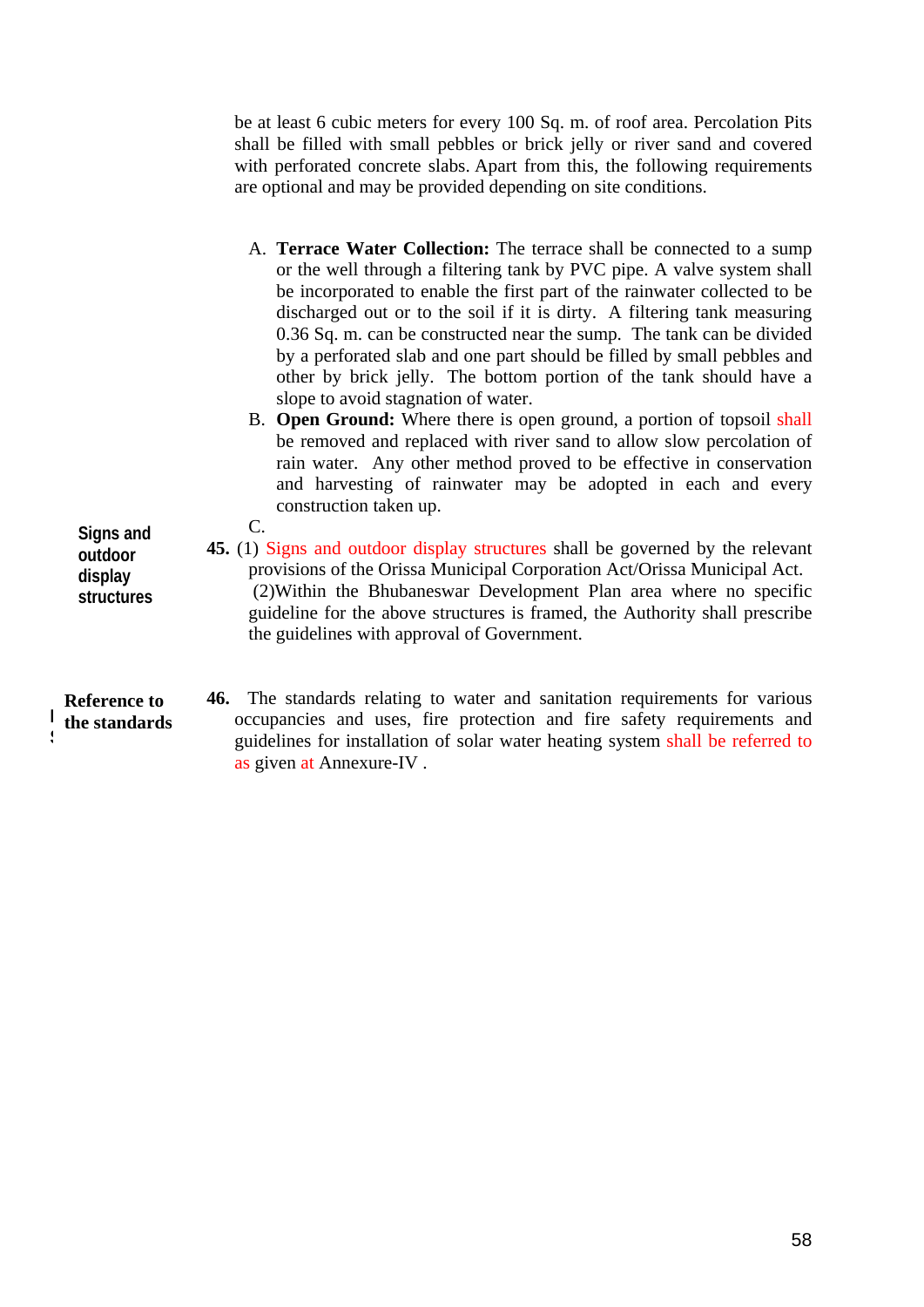#### **PART-V**

**Apartment** 

**47.** (1) No apartment building shall be permitted on plots less than 500 Sq. m. in size.

> (2) In apartment building with joint ownership of land the owner / developer shall provide floor space for house owner's society Office / assembly at the rate of 1 Sq. m. per / flat provided that the minimum area shall not be less than 12 Sq. m..

> (3) One staircase for every 6 dwelling units or fraction there of in a floor shall be provided.

**Group housing** 

- **48.** (1) The minimum size of site for group housing shall be 4000 sq. m.
- (2) In addition to other requirements the group housing schemes shall be accompanied by
	- A. A services and Utilities plan as per standards for water supply system, drainage and storm water disposal system, sewerage system, rain water harvesting structures, and for other utilities.
	- B. A landscape plan including rainwater harvesting / water recycling details.
	- C. Parking & internal circulation plan along with Common pool parking area plan, if any. The above shall be drawn on suitable scale with relevant details.

(3) The minimum abutting road width shall be 9 m. for non high-rise and 18 m. for high-rise building blocks and must be black topped**.** 

(4) Common facilities like shopping centre, community hall or centre/club etc shall be provided in up to 5% of the built up area and shall be planned and developed in cases where the units are above 50 in number and not to be part of the residential blocks.

(5) A black topped unhindered public access road of at least 7.5 meter width shall have to be developed on any one side of the periphery as per suitability and feasibility for the convenience of accessibility of other sites and lands located in the interior.

(6) In case of blocks up to 12 m. heights, access through pathways of 6 m. width would be allowed. All internal roads and pathways shall be developed as per standards.

(7) Minimum 15% of site area shall be earmarked for organized open space and be utilized as greenery, tot lot or soft landscaping, etc. This space may be in one or more pockets.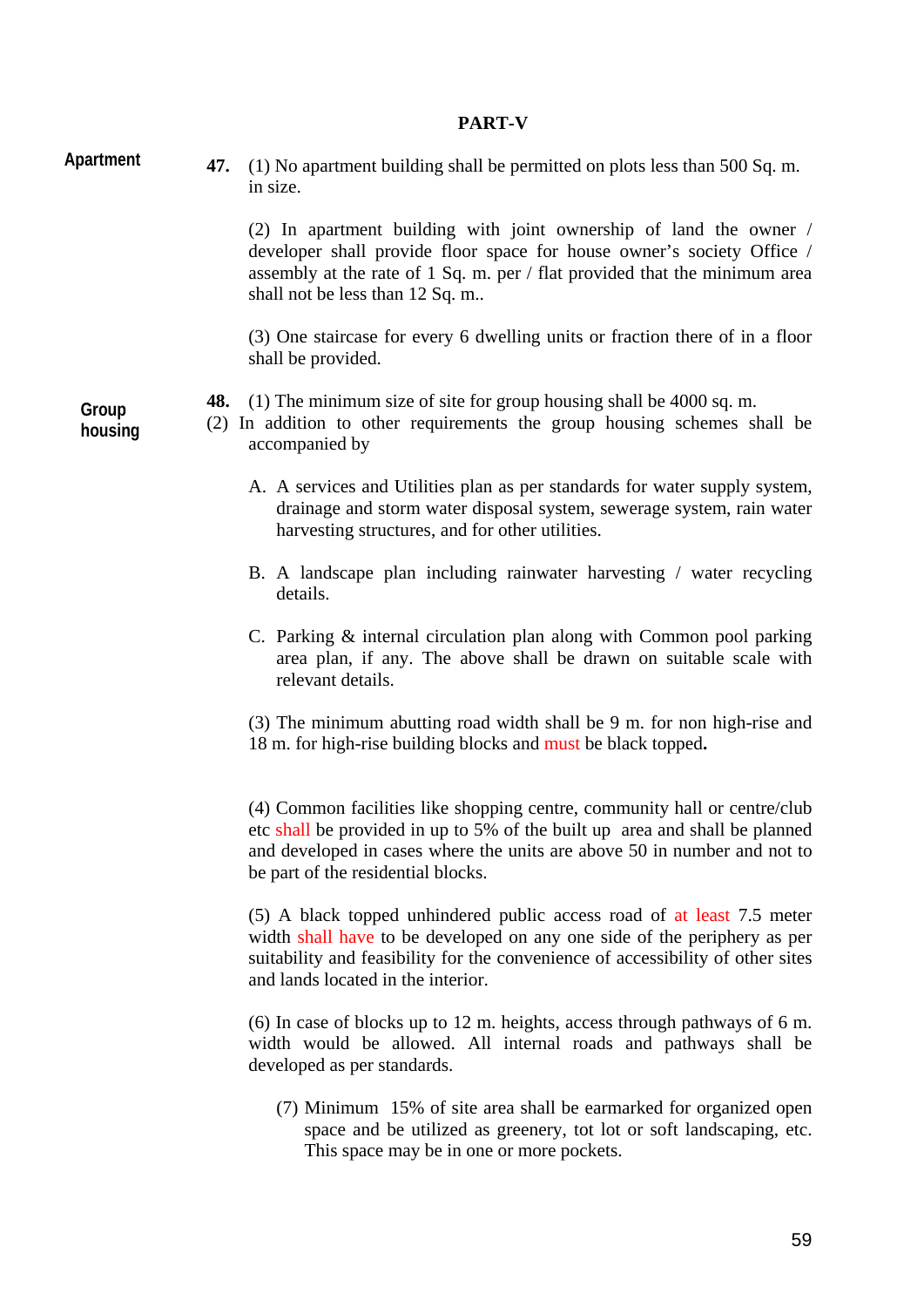| Outhouse                              | 49. | An outhouse with zero rear and one side set back may be permitted on a                                                                                                                                                                                                                                                                                         |
|---------------------------------------|-----|----------------------------------------------------------------------------------------------------------------------------------------------------------------------------------------------------------------------------------------------------------------------------------------------------------------------------------------------------------------|
|                                       |     | plot having an area not less than 150 sq.m.,                                                                                                                                                                                                                                                                                                                   |
|                                       |     | provided that:                                                                                                                                                                                                                                                                                                                                                 |
|                                       |     | (1) the coverage of the outhouse shall not exceed 30 sq.m. and the height<br>shall not exceed 3 m.;                                                                                                                                                                                                                                                            |
|                                       |     | (2) the built up area of the outhouse and that of the main building together<br>shall not exceed the permissible FAR for the concerned plot;                                                                                                                                                                                                                   |
|                                       |     | (3) the outhouse shall not cover more than one third of the width and more<br>than one fourth of depth of the plot and shall not abut any public road;                                                                                                                                                                                                         |
|                                       |     | $(4)$ a minimum 1.5 m. strip of land shall be kept open to the sky between<br>the main building and the outhouse;                                                                                                                                                                                                                                              |
|                                       |     | (5) no opening either in the form of windows or doors or ventilators shall<br>be provided to the adjoining properties;                                                                                                                                                                                                                                         |
|                                       |     | (6) outhouses with sloping roof would only be permitted. In no case<br>permission for outhouses would be granted with reinforced concrete<br>cement flat roof.                                                                                                                                                                                                 |
| <b>Requirements</b><br>for Basti Area | 50. | (1) In a Basti area, permission to erect a building may be given on the basis<br>of the available width of means of access, provided that where the width of<br>means of access is 4.5 metre or less, the coverage shall be limited to 50% of<br>the plot area and the maximum height of the building limited to two storey<br>and the F.A.R. limited to 1.00. |
|                                       |     | (2) For plots with narrow width (7.5 metres) zero setbacks may be allowed<br>on one side with a passage of one meter on the other side.                                                                                                                                                                                                                        |
|                                       |     | (3) The rear setback and front setback shall not be less than 3.0 m. and 1.5<br>m. respectively.                                                                                                                                                                                                                                                               |
|                                       |     | (4) In each house on a Basti plot having one side setback, an internal court-<br>yard of not less than 10 sq. m. in area and not less than 2.5 m. in width<br>shall be provided in such a way that at least one wall of each living room<br>abuts such court-yard or a verandah opening to such court-yard.                                                    |
| Semi-<br>detached                     | 51. | (1) Owners of adjacent similar dimension plot abutting a road may be<br>permitted to construct row or semi-detached buildings.                                                                                                                                                                                                                                 |
| and row<br>housing                    |     | (2) The orientation of the row or semi-detached building shall preferably<br>be such that the prevailing south-west summer breeze can be availed by<br>each dwelling unit.                                                                                                                                                                                     |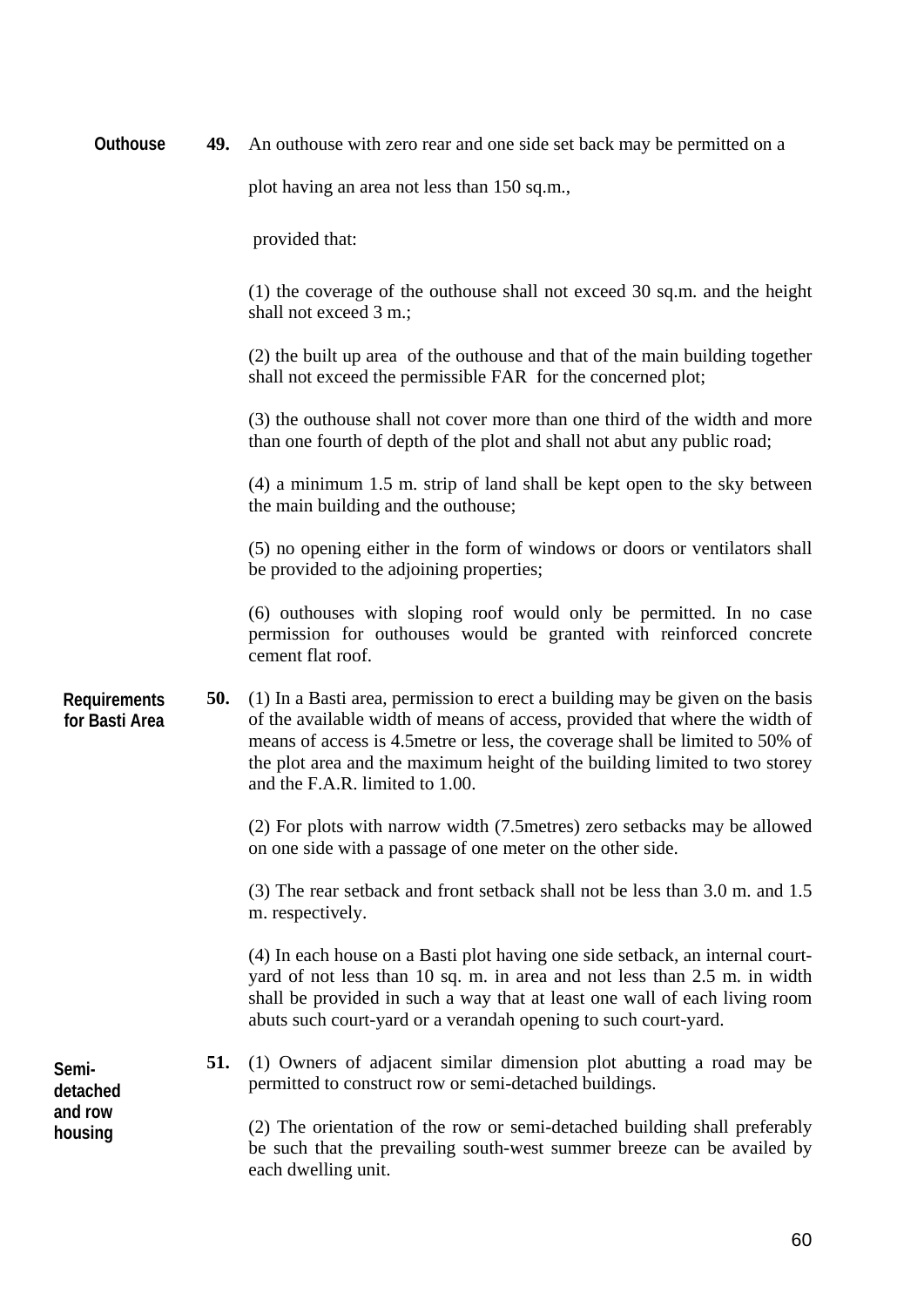|                                    |     | (3) For semi-detached buildings over two adjacent plots, the setbacks, the<br>height and the FAR shall be regulated by treating both the plots as one.                                                                                                                                                                                                                                                                                                                                                                                                                                                                                                                                                                            |
|------------------------------------|-----|-----------------------------------------------------------------------------------------------------------------------------------------------------------------------------------------------------------------------------------------------------------------------------------------------------------------------------------------------------------------------------------------------------------------------------------------------------------------------------------------------------------------------------------------------------------------------------------------------------------------------------------------------------------------------------------------------------------------------------------|
|                                    |     | (4) In case of row housing, the length of a row shall not exceed 30 m. along<br>the road on which such houses abut. In case, the dwelling units in a row are<br>scattered the maximum length of the road shall be 100 m                                                                                                                                                                                                                                                                                                                                                                                                                                                                                                           |
|                                    |     | (5) For row houses the ground coverage shall not be allowed to exceed<br>60% and the FAR more than 1.50.                                                                                                                                                                                                                                                                                                                                                                                                                                                                                                                                                                                                                          |
|                                    |     | (6) The minimum size of the plot on which a unit of a row housing may be<br>allowed shall be 30 sq. m                                                                                                                                                                                                                                                                                                                                                                                                                                                                                                                                                                                                                             |
| Shop cum<br>residence              | 52. | Where plots are allotted in a row for shop-cum-residential purpose the<br>Authority may allow construction of shop-cum-residential building without<br>any side set backs up to a depth of 10 meters from the front exterior wall.<br>Provided that no part of the building up to said depth is used for residential<br>purpose on the ground floor. No building exceeding 11 meters in height<br>shall be allowed to be constructed as a shop-cum-residential plot, unless so<br>permitted under the zonal Development Plan, provided that the shop-cum-<br>residence shall have $2/3^{rd}$ of the total floor area used for shops. The FAR<br>and other parameters shall conform to that specified for commercial<br>buildings. |
| Cinema,<br><b>Multiplex</b><br>and | 53. | (1) The relevant provisions of the Orissa Cinemas (Regulations) Rules,<br>1954 shall apply for planning, designing and construction of Cinema and<br>Theatre buildings                                                                                                                                                                                                                                                                                                                                                                                                                                                                                                                                                            |
| <b>Theatre</b><br>building         |     | (2) No permission for construction of a building to be used as a cinema<br>hall, theatre or auditoria for cultural show shall be granted unless the<br>construction of such buildings conforms to the provisions of the Orissa<br>Cinema (Regulations Act, 1954 and the Orissa Cinematograph Rules, 1939<br>or any other law in the subject for the time being in force in the State.                                                                                                                                                                                                                                                                                                                                             |
|                                    |     | (3) No permission to construct a cinema hall on a site shall be given unless<br>such site has been approved by the Authority for the purpose                                                                                                                                                                                                                                                                                                                                                                                                                                                                                                                                                                                      |
|                                    |     | (4) Excepting provision for restaurant and incidental facilities no other use<br>shall be permitted in a cinema building.                                                                                                                                                                                                                                                                                                                                                                                                                                                                                                                                                                                                         |
|                                    |     | (5) All cinema, theatre or auditoria buildings shall conform to IS; 4898-<br>1968 and acoustics design of such buildings shall adhere to the<br>requirements of IS; 2526-1963.                                                                                                                                                                                                                                                                                                                                                                                                                                                                                                                                                    |
|                                    |     | (6) Exits and fire safety requirements shall be in accordance with Part IV<br>(Fire and life safety) of National Building Code of India, 2005.                                                                                                                                                                                                                                                                                                                                                                                                                                                                                                                                                                                    |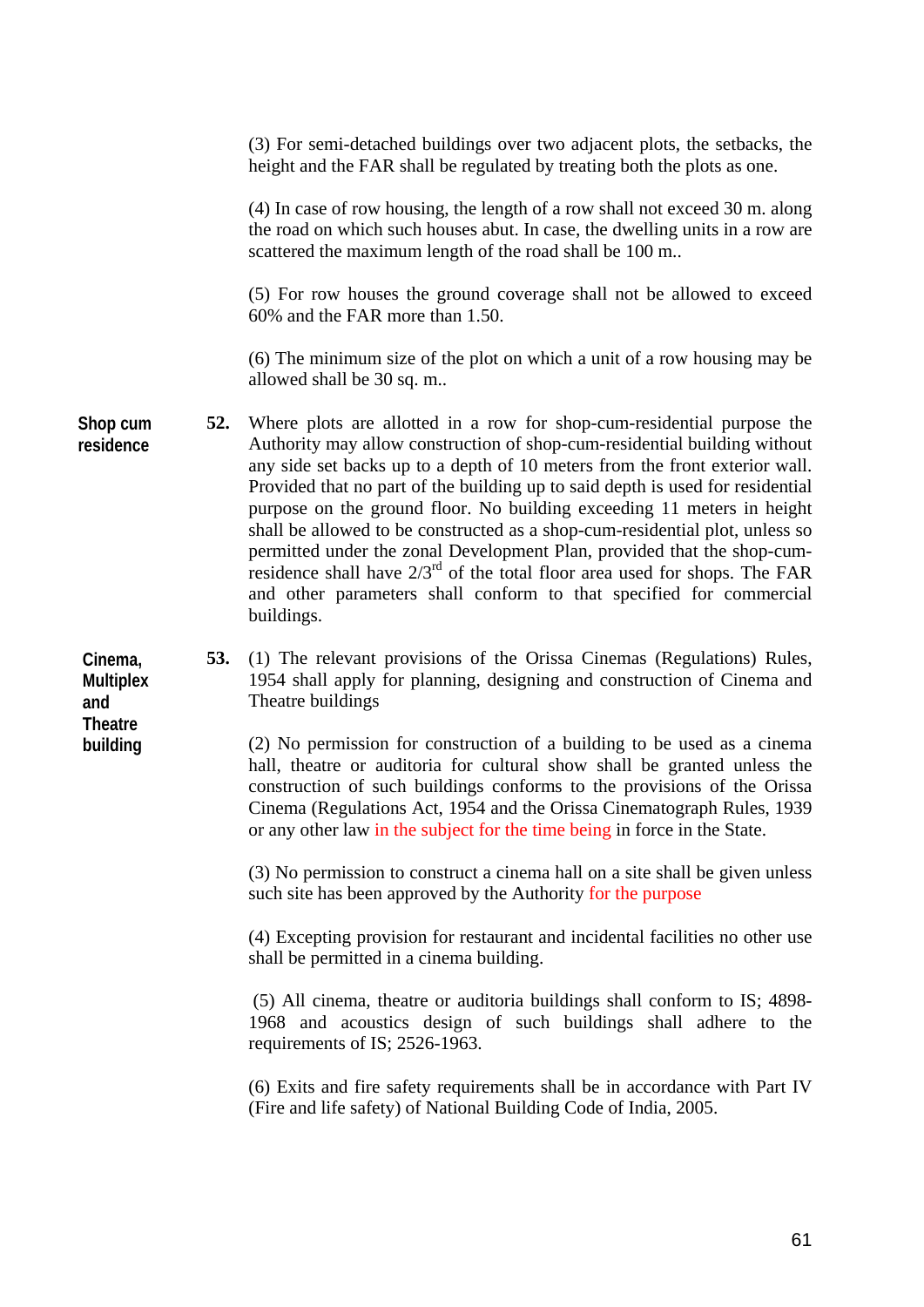| Liquefied | <b>54.</b> (1) Vacant space shall be maintained at all times, with the following |
|-----------|----------------------------------------------------------------------------------|
| petroleum | distances for storage shed used for the storage of liquefied petroleum gas       |
| gas       | cylinders between any building, public space, public road or any adjoining       |
|           | property which may be built upon and the said storage shed.                      |

| SHED OF LIQUIFIED PETROLIUM GAS CYLINDERS |                                          |  |  |  |  |  |
|-------------------------------------------|------------------------------------------|--|--|--|--|--|
| <b>Quantity of Compressed Gas in</b>      | <b>Minimum Clear Distance to be kept</b> |  |  |  |  |  |
| <b>Cylinders (Kg.)</b>                    | (metres.)                                |  |  |  |  |  |
| $0 - 100$                                 |                                          |  |  |  |  |  |
| $101 - 1000$                              |                                          |  |  |  |  |  |
| 1001-4000                                 |                                          |  |  |  |  |  |
| 4001-8000                                 |                                          |  |  |  |  |  |
| 8001-12000                                |                                          |  |  |  |  |  |
| 12001-30,000                              | 12                                       |  |  |  |  |  |
| Over 30,000                               |                                          |  |  |  |  |  |

| <b>TABLE - 11: MINIMUM DISTANCES REQUIRED FOR STORAGE</b> |  |
|-----------------------------------------------------------|--|
| SHED OF LIQUIFIED PETROLIUM GAS CYLINDERS                 |  |

(2) Notwithstanding anything contained in the conditions specified above, cylinders containing liquefied petroleum gas exceeding 100 Kilograms but not exceeding 300 Kilograms may be kept in a storage shed forming part of, or attached to building, if it is separated there from by a substantial partition and the only means of access to it is from outside. Such a storage shed shall not be situated under any staircase or near other entrances to or exits from the rest of the building or other buildings. A shed used for storage of liquefied petroleum gas cylinders shall be surrounded by a suitable fence to prevent unauthorised persons from having access to the shed.

**Petrol Pump** 

**55.** (1) Minimum distance from the road intersections shall be:

A. For minor roads having less than 30 m. width - 50 m.

B. For major roads having width 30 m. or more - 100 m.

(2) The minimum distance of the property line of petrol pump from the centre line of the road shall not be less than 15 meters on roads having less than 30 m width. In case of roads having 30 m or more width, the width of the road shall be protected.

(3) Plot size:

A. Only for filling stations - 30 m X 17 m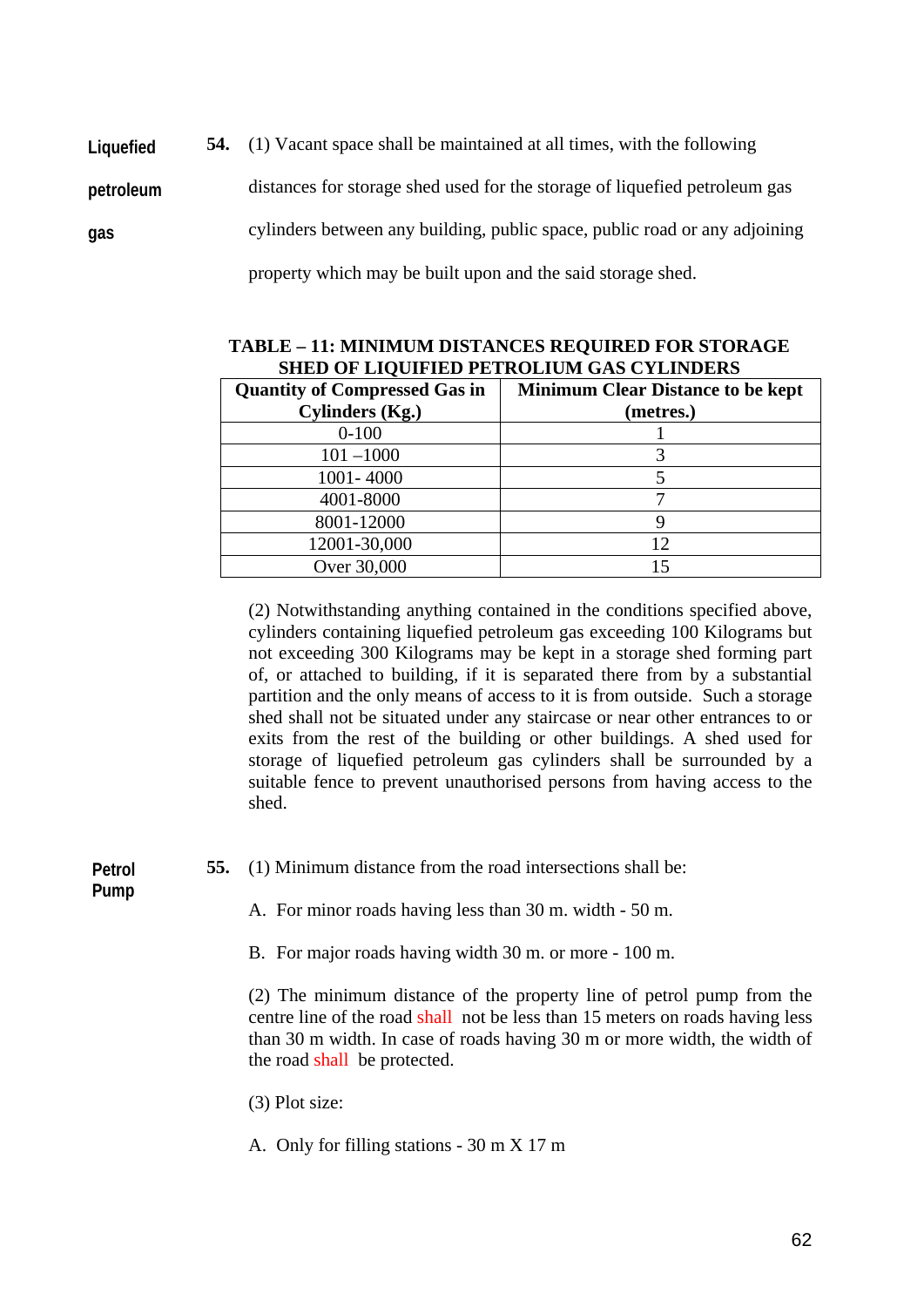- B. Filling-cum-service station -36 m X30 m
- C. Frontage of the plot shall not be less than 30 m

(4) New petrol pump shall not be located on roads having less than 30 m width

## (5) **(A) Other controls**

- i. Ground coverage 20%
- ii. FAR  $-20$
- iii. Max. height 7 m
- iv. Canopy equivalent to permissible ground coverage within setback line.
	- v. Front set back  $\blacksquare$  minimum 6 m

#### **(B) Other regulations**

- i. NOC from Explosives/Fire Department
- ii. License from the District Magistrate
- iii. Ground coverage will exclude canopy area

#### **(C) Compressed Natural Gas (CNG) mother station**

- i. Plot size  $(Max)$  36 m X 30 m
- ii. Maximum ground coverage  $-20\%$ iii. Maximum height  $-7 \text{ m (single store)}$
- 
- iv. Building component control room/office/ dispensary, store,
	- pantry and W.C.

**Farm House**  **56.** For construction of Farm House Building in Green belt Use Zone

(1) Minimum size of plot- Minimum size of a plot for farmhouse shall not be less than 1.00 hectare.

(2) Maximum coverage and FAR shall be as given in the table below-

| a            | Maximum<br>permissible ground   15 percent |                               |
|--------------|--------------------------------------------|-------------------------------|
|              | coverage for all types of activity         |                               |
| b            | Maximum permissible FAR                    | 0.25                          |
| $\mathbf{c}$ | Residential accommodation of watch         | $100$ sq. m.                  |
|              | and ward/maintenance staff                 |                               |
| d            | Maximum height                             | 7 m.                          |
| e            | <b>Setbacks</b>                            | Front/side abutting road 15.0 |
|              |                                            | m. and all other sides 9.0 m. |

## **TABLE – 12: MAXIMUM COVERAGE AND FAR**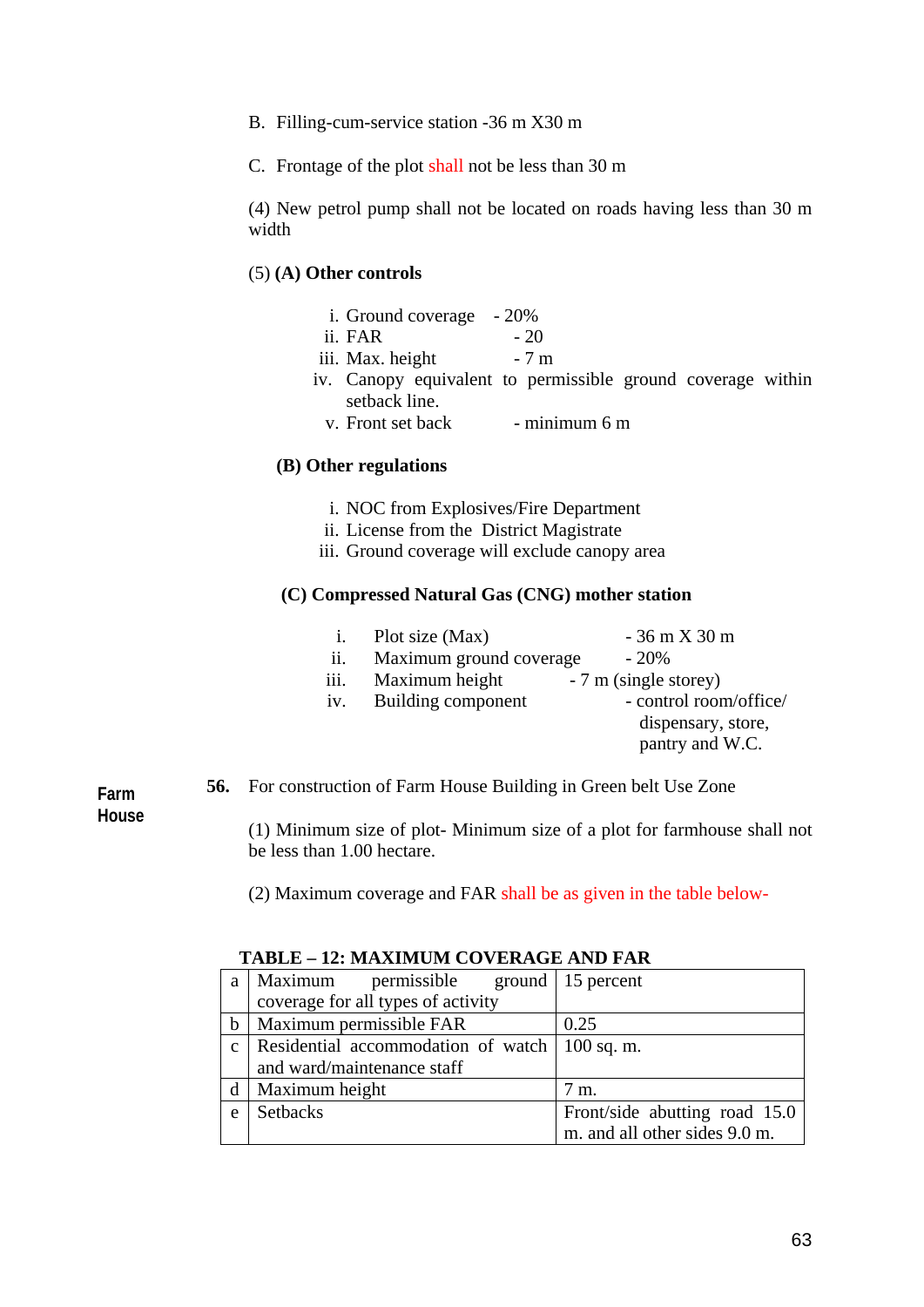**(3) Other Provisions:** Minimum 50 percent of the total area of the farmhouse shall be under plantation/cultivation. At least 100 trees per hectare shall be planted out of which at least 50 percent shall be evergreen trees.

## **(4) Water supply, Sewerage and drainage:**

- A. In case of a plot for a farmhouse having dwelling units, the owner thereof shall be responsible to make lawful arrangements for potable water.
- B. The owner shall be responsible to provide drains in the farm house to be used for rain water and in case of dairy farm open or closed sanitary drains to clean sheds, as may be required by the Authority.
- C. The owner shall be responsible to provide septic tank with necessary disposal trenches for disposal of human and animal waste in the farmhouse within his own premises.

(4) Electrification - The owner of a farmhouse shall obtain electric connection directly from the appropriate authority authorized for distribution on such terms and conditions at his own cost as decided by the appropriate Authority from time to time.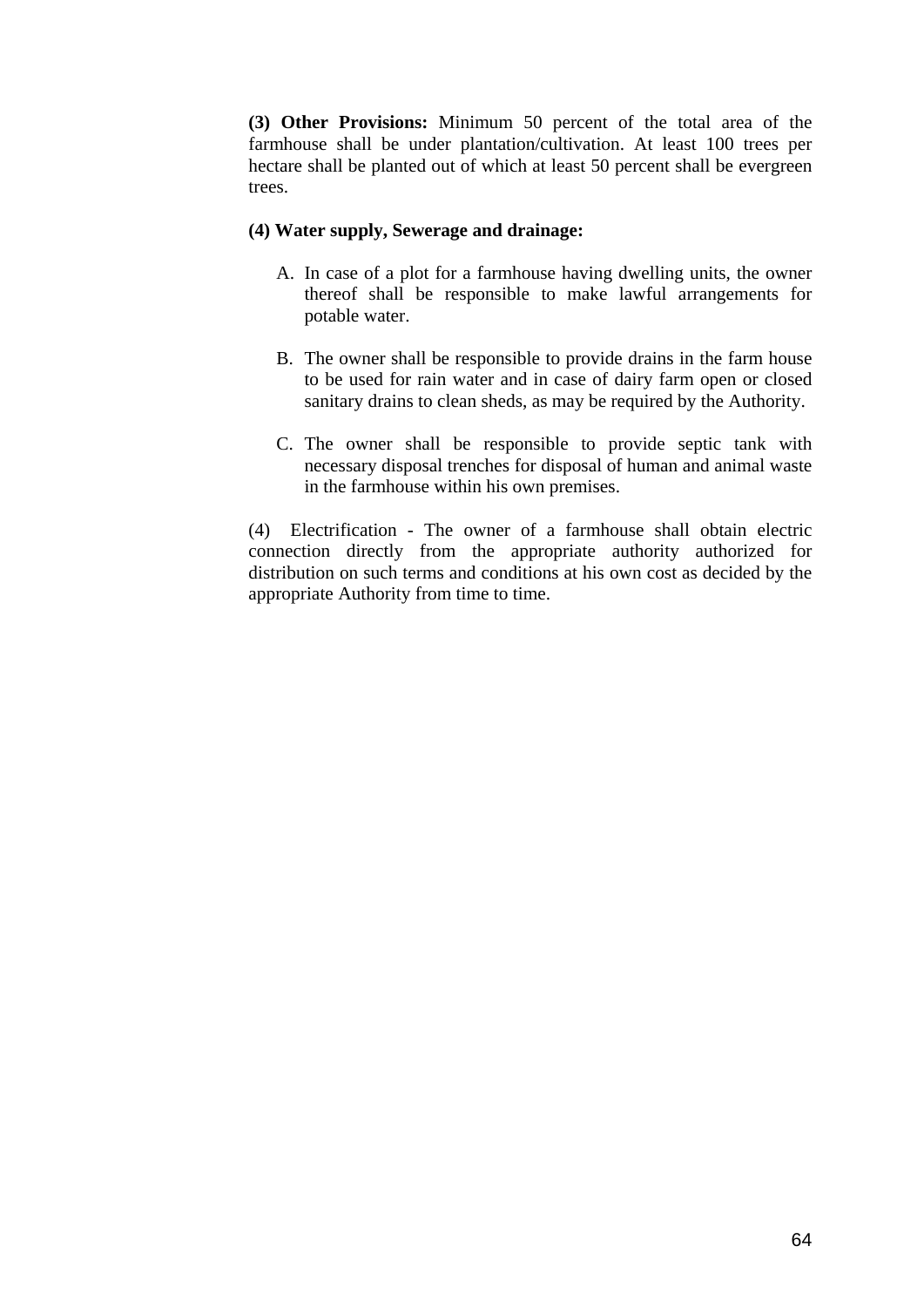#### **PART- VI**

## **INTEGRATED TOWNSHIP**

**Large Projects** **57. (1)** Integrated Townships with minimum 10 Ha of land having access from minimum 30 m. R/W road shall be allowed. The road shall have adequate provision for cycle track, footpath, covered drain, plantation, street light and under ground utilities.

**(2)** The integrated Township shall be permitted in Residential / Institutional zones.

|  |  |  |  | (3) Permissible land use within the township $(\%)$ |  |
|--|--|--|--|-----------------------------------------------------|--|
|  |  |  |  |                                                     |  |

| A. Residential                       | $-45-50$ |
|--------------------------------------|----------|
| <b>B.</b> Industrial (Non Polluting) | $-8-10$  |
| C. Commercial                        | $-2-3$   |
| D. Institutional                     | $-6-8$   |
| E. Recreational                      | $-12-14$ |

**(4)** Other regulations for approval of Integrated Township

- **A.** At least 10% of the total area shall be reserved for parks and open space. It shall be developed and maintained by the developer.
- **B.** At least 5% of the site area shall be reserved for public and semipublic use and shall be handed over to the Authority free of cost and the same shall be allotted by the Authority for development either to the developer or others on lease basis.
- **C.** The FAR shall be calculated on the total area.
- **D.** Road shown in Comprehensive Development Plan shall be incorporated within the plan and shall be handed over to the Local Authority free of cost after development.
- **E.** The FAR and coverage shall be 2.50 and 40% respectively.
- **F.** At least 15% of the housing units developed will be earmarked for EWS/LIG category.
- **G.** At least one of the major interconnecting roads shall be 18 mtr R/W and shall be open ended.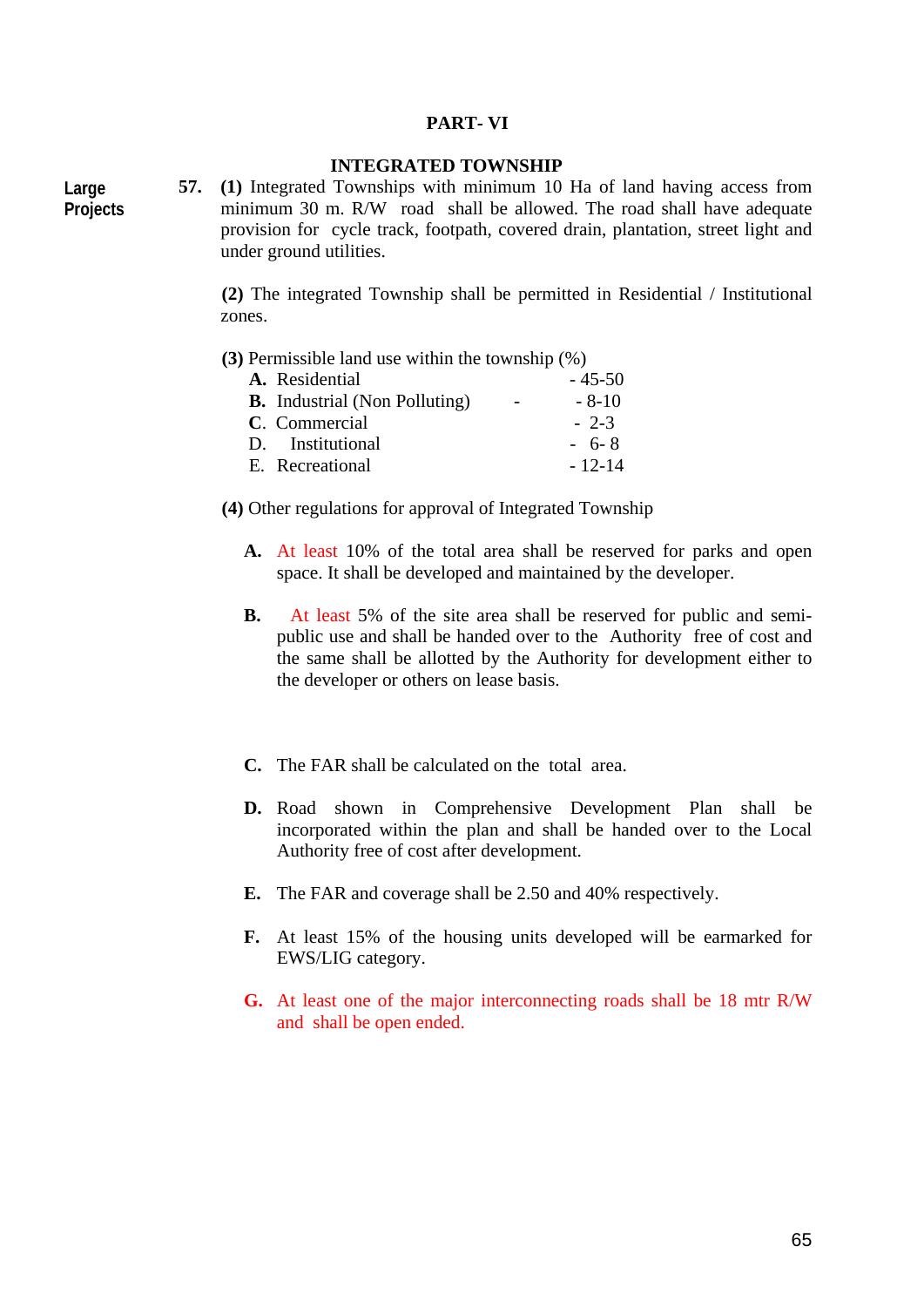# **PART - VII**

## **MULTI-STOREYED BUILDINGS AND GROUP HOUSING SCHEMES/APARTMENTS: ADDITIONAL REQUIREMENTS**

| <b>Restriction on</b><br>construction of<br>Multi-storied<br>building | <b>58.</b> (1) Construction of multi-storied building shall not be permitted in villages<br>namely Bhubaneswar, Kapileswar, Rajarani and Dhauli, Mukunda Prasad<br>&Gadakhurda. The Authority may include any other areas for prohibition<br>of multi storied building from time to time.                                                                               |
|-----------------------------------------------------------------------|-------------------------------------------------------------------------------------------------------------------------------------------------------------------------------------------------------------------------------------------------------------------------------------------------------------------------------------------------------------------------|
|                                                                       | (2) The Authority may restrict construction of multistoreyed buildings in<br>any other area on the basis of objective assessment of the available<br>infrastructure and planning needs after obtaining due approval of the<br>Government.                                                                                                                               |
|                                                                       | (3) Before commencement of these regulations, where permission has been<br>granted conditionally, such cases shall be dealt with under corresponding<br>provisions of these Regulations without any major change, or removal of<br>construction, subject to the condition where violation of Heritage Zone<br>conditions has occurred, this relaxation shall not apply. |
|                                                                       | (4)<br>No multi-storied building shall be allowed to be constructed:                                                                                                                                                                                                                                                                                                    |
|                                                                       | A. with approach road less than 18 m. width;                                                                                                                                                                                                                                                                                                                            |
|                                                                       | on plot the size less than 2000 sq. m., and<br>В.                                                                                                                                                                                                                                                                                                                       |
|                                                                       | C. within 100 meters. from the centre of the National High way on either<br>side.                                                                                                                                                                                                                                                                                       |
| Stages of<br>permission                                               | <b>59.</b> Permission for construction of a multi-storied buildings, & Group Housing<br>Schemes shall be given with the approval of the Authority and in following<br>stages, namely:-                                                                                                                                                                                  |
|                                                                       | A. In the first stage permission shall be accorded conditionally to develop<br>the infrastructure as per specification of Local Authority and Public<br>Health Engineering Department.                                                                                                                                                                                  |
|                                                                       | <b>B.</b> After joint inspection, up to 75% of the proposed building height shall<br>be allowed.                                                                                                                                                                                                                                                                        |
|                                                                       |                                                                                                                                                                                                                                                                                                                                                                         |

**C.** After completion of construction up to 75% of the proposed building as per the approved plan and plantation of 20% of the plot area the remaining 25% construction shall be allowed.

66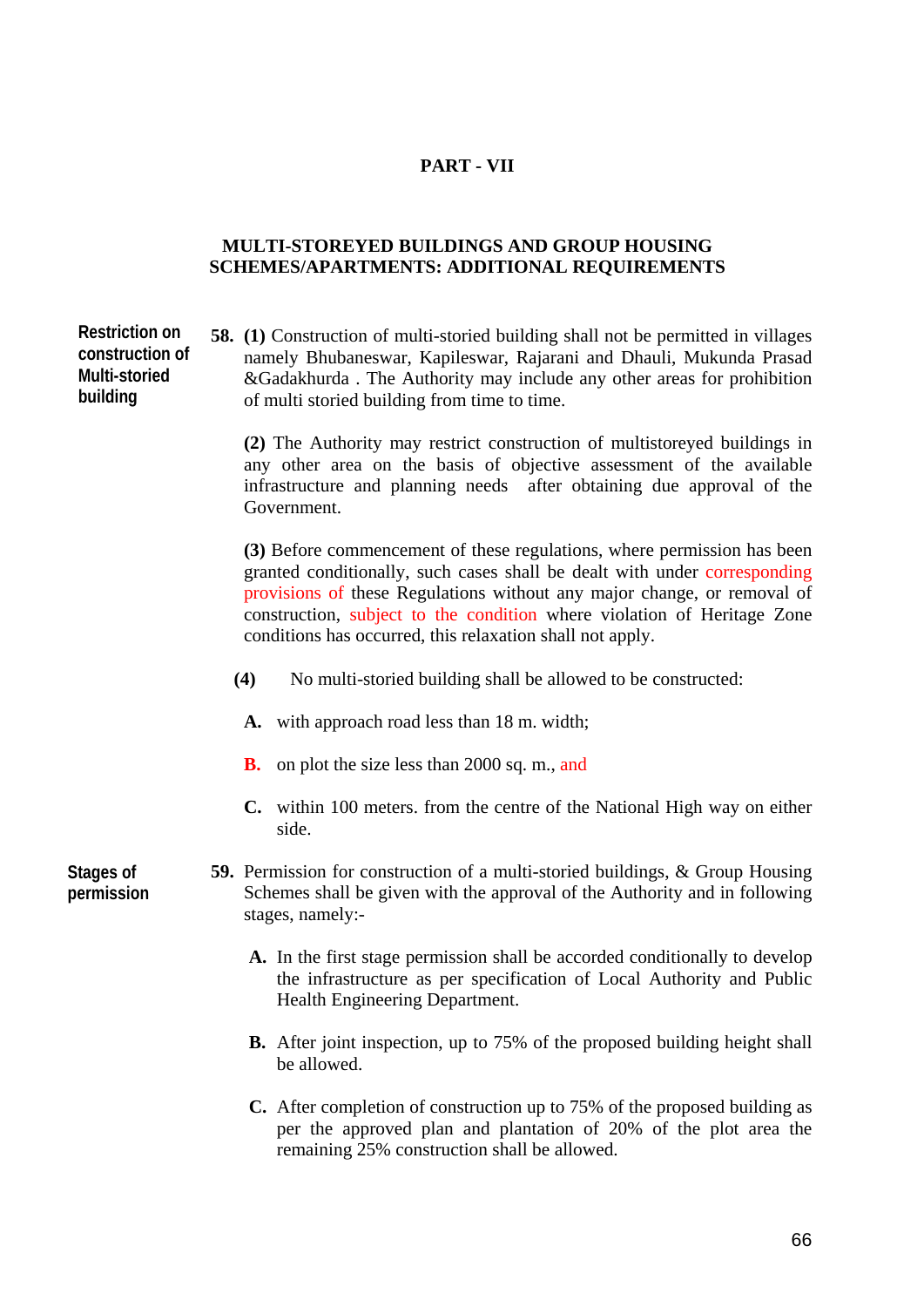*Note: The plantation shall not obstruct free movement of fire tenders around the building.* 

**60. (1)** Every applicant or builder or owner shall submit a notice regarding his intention to commence the foundation work of the proposed multi-storied building to the Authority through authorised technical persons. The said notice shall be accompanied by the approved plan and shall be in Form-V. **Commencement of work** 

> **(2)** Soon after the receipt of the notice referred to in sub- clause (1) above, the Authority shall send a team of officers to the proposed building site and the layout for foundation of the proposed multi-storied building shall be made in presence of those officers. The team shall also submit a report to the Authority to the effect that the layout has been made as per the approved plan.

> **(3)** During or soon after the construction of the foundation work of the multi-storied building, the Vice-chairman of the Authority or his representatives or independent Engineer/ Architect appointed by Authority shall inspect the construction to ensure that the setbacks, coverage, basement if any, and foundation standards are done according to the approved plan.

**(4)** The applicant/builder shall submit periodic progress report after casting

of each floor slab in Form-VIII.

**61. (1)** For defective constructions, the Authority shall sue the owners, builders, architects, and the engineers for both civil and criminal liabilities, besides taking action under these regulations. **Liability of defective construction** 

> **(2)** Without prejudice to the provisions of the Act, the actions to be taken by the Authority shall include stop construction notices, cancellation of permission, and removal of unauthorized constructions, which shall be notified.

**62. (1)** The main entrance to the premises shall not be less than 5 (five) meters in width in order to allow easy access to fire engine. The gate shall fold back against the compound wall of the premises, thus leaving the exterior access way, within the plot, free for the movement of fire service vehicles. If archway is provided over the main entrances, the height of the archway shall not be less than 5 (five) meters. **Maintenance** 

> **(2)** For multi-storied group housing scheme on one plot, the access way within the premises shall not be less than 7.5 (seven and half) meters in width and between individual building blocks, there shall be an open unbuilt space of 6 (six) meters.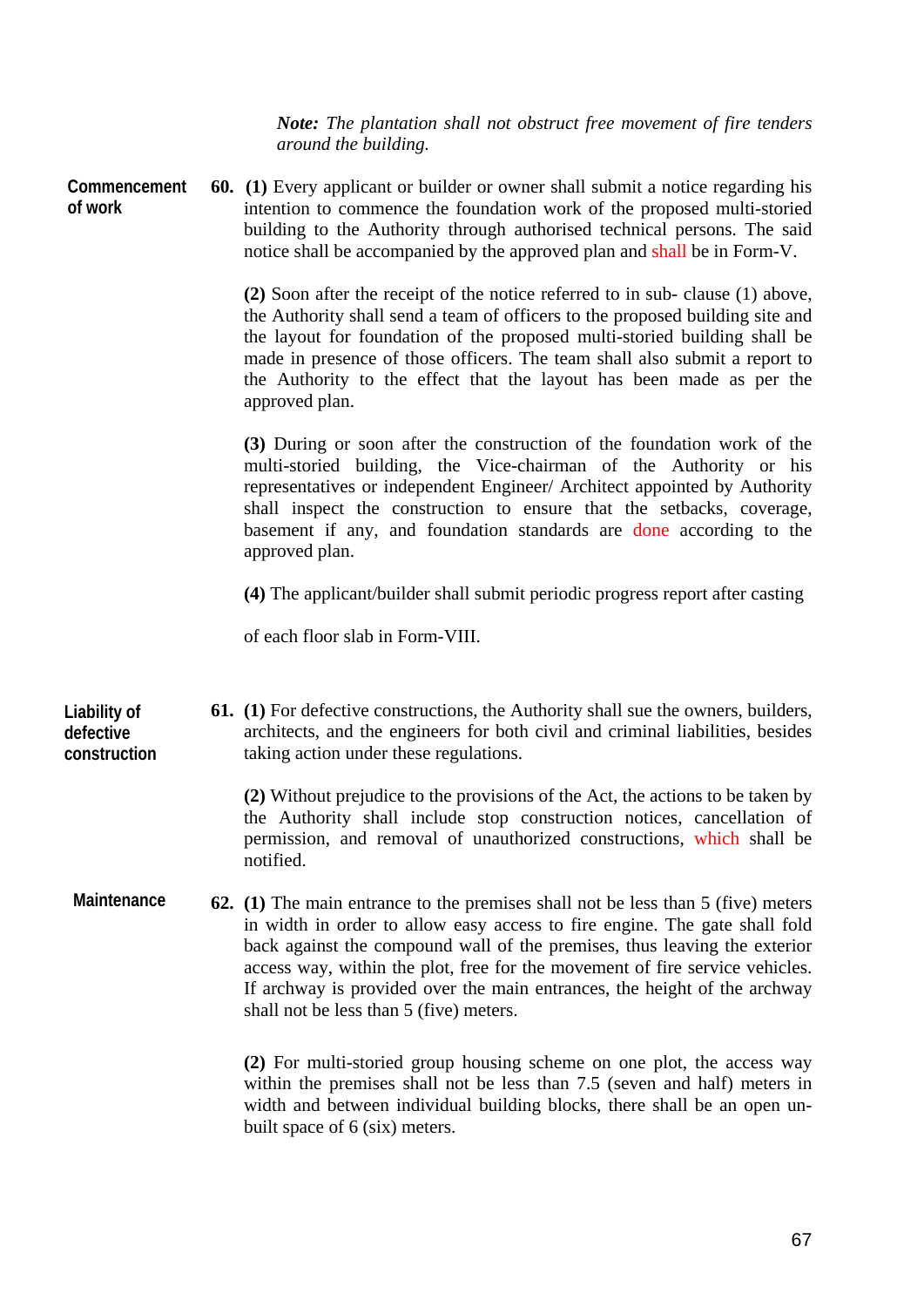**(3)** The space set apart for providing access within the premises shall, in no case, be included in the calculation of requirements pertaining to parking spaces and other amenities required to be provided for the building.

**(4)** Every access way shall be properly drained and lit to the satisfaction of the Authority. Manhole covers or any other fittings laid within the right of way of the access way shall be flushed with the finished surface level of it so as not to obstruct safe movement of men and vehicles.

**(5)** Reconstruction or addition or alteration to any multi-storied building shall not be taken in a manner which shall reduce the width of the access way to a level below the minimum prescribed limit under these regulations.

**63. (1)** Every multi-storey building meant for human occupation or assembly, shall be provided with exit sufficient to permit safe escape of the occupants in case of fire or other emergencies. **Exit** 

> **(2)** An exit may be a door-way, corridor, passage way to an internal or external staircase or to a verandah or roof or terrace having access to a street.

> **(3)** Exits shall be so arranged as to provide continuous means of access to the exterior of a building or exterior open space leading to a street without passing through any occupied unit.

> **(4)** Exits shall be so located that the travel distance on the floor shall not exceed twenty meters in case of residential, educational, institutional and hazardous occupancies and thirty metres in the case of assembly, business, mercantile, industrial and storage occupancies. Wherever more than one exit is required for a floor of a building, exits shall be placed at a reasonable distance from each other as possible. All the exits shall be accessible from the entire floor area at all floor levels.

> **(5)** There shall be at least two exits serving every floor and at least one of them shall lead to a staircase.

> **(6)** The width of every exit shall not be less than one metre and shall be provided as per the following table.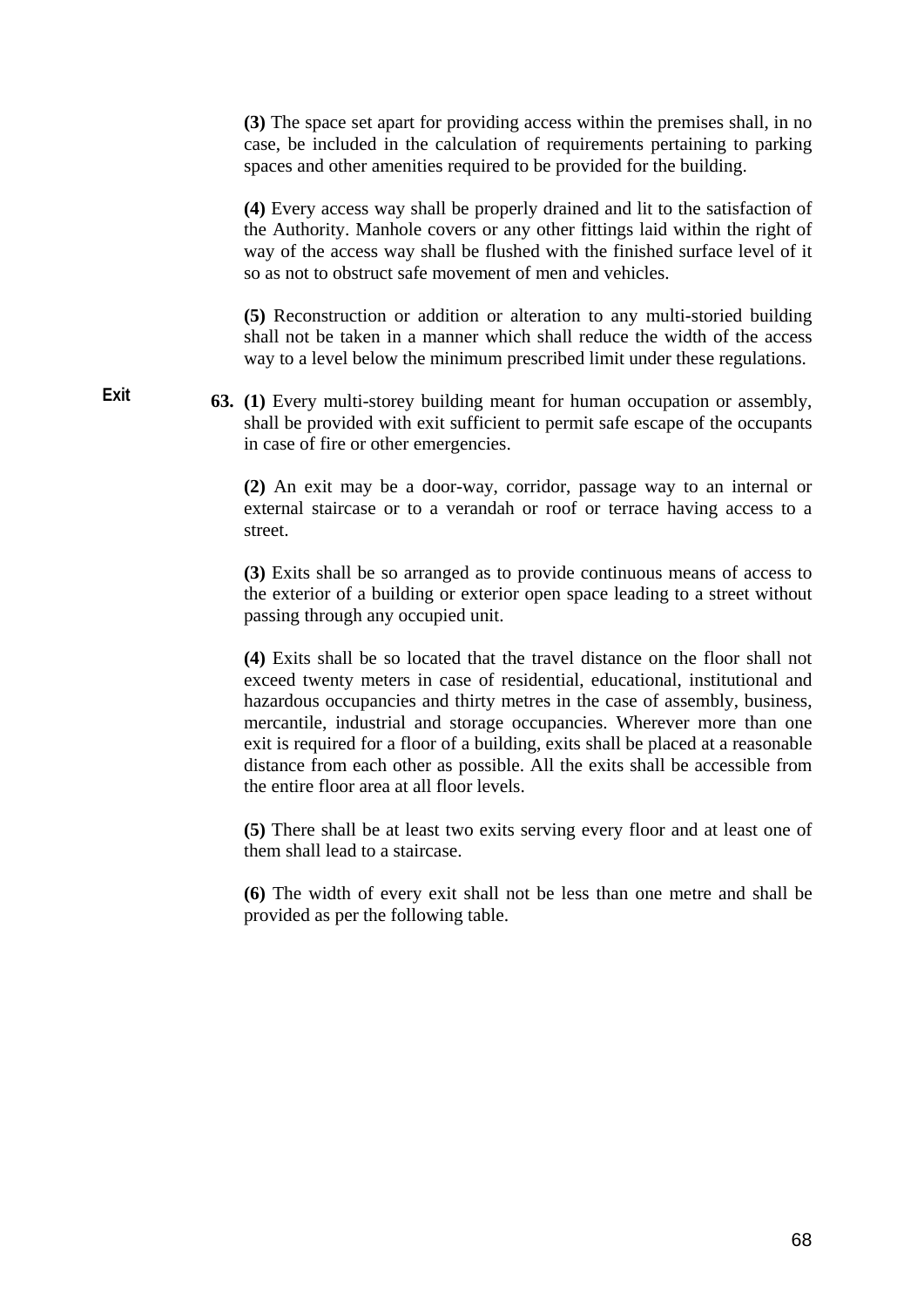| SI.<br>No. | <b>Type of</b>  | Number of occupants per unit<br>exit |                |  |
|------------|-----------------|--------------------------------------|----------------|--|
|            | occupancy       | <b>Stair Case</b>                    | <b>Terrace</b> |  |
|            |                 |                                      |                |  |
|            | Residential     | 25                                   |                |  |
|            | Mixed and other | 50                                   | 75             |  |
|            | uses            |                                      |                |  |

#### **TABLE – 13: NUMBER OF OCCUPANTS AS PER TYPE OF OCCUPANCY**

# **Explanation:**

- **A.** Lifts and escalators shall not be considered as an exit.
- **B.** 'Travel distance' means the distance from any point in the floor area to any exit measured along the path or egress except that when the floor areas are sub-divided into rooms, used singly or of rooms and served by suite corridors and passage, the travel distance may be measured from the corridor entrance of such rooms or suites to the nearest staircase or verandah having access to the street.
- **64.** Every multi storied building complex shall have provision for Information and Communication Technology (ICT) landing point in the form of a room near the main entrance gate of dimension not less than 3 m x 4 m. and having 3 m. clear height. The room shall have two fire proofs doors of 1.2 m. width opening outwards along with adequate ventilation in the form of windows/ ventilators. Such room shall not be counted in coverage and FAR calculations. **ICT landing points**

**65. (1)** Notwithstanding anything contained in these regulations, the Authority reserves the right to debar/ black list the builder/ technical person who has deviated from the professional conduct or has made any fraudulent statement or has misrepresented/suppressed any material facts in his application/ plan or is involved in construction of the building deviating from the approved plan/norms of these regulations. **Penal Action against Builders / Technical personnel** 

> **(2)** Before taking any action under clause (1) specified above, the Authority shall issue a notice specifying the reasons thereof asking for a show-cause within 15 days as to why such builder/technical person shall not be debarred/black listed. After receipt of the show cause, if any, the same shall be placed before the Authority for a decision on debarring/black listing the technical person/builder. The decision of the Authority in this regard shall be published in the Notice Board of the Authority and the Govt. website.

**(3)** An appeal against an order under sub-clause (2) above shall lie under

section 18 of the Act.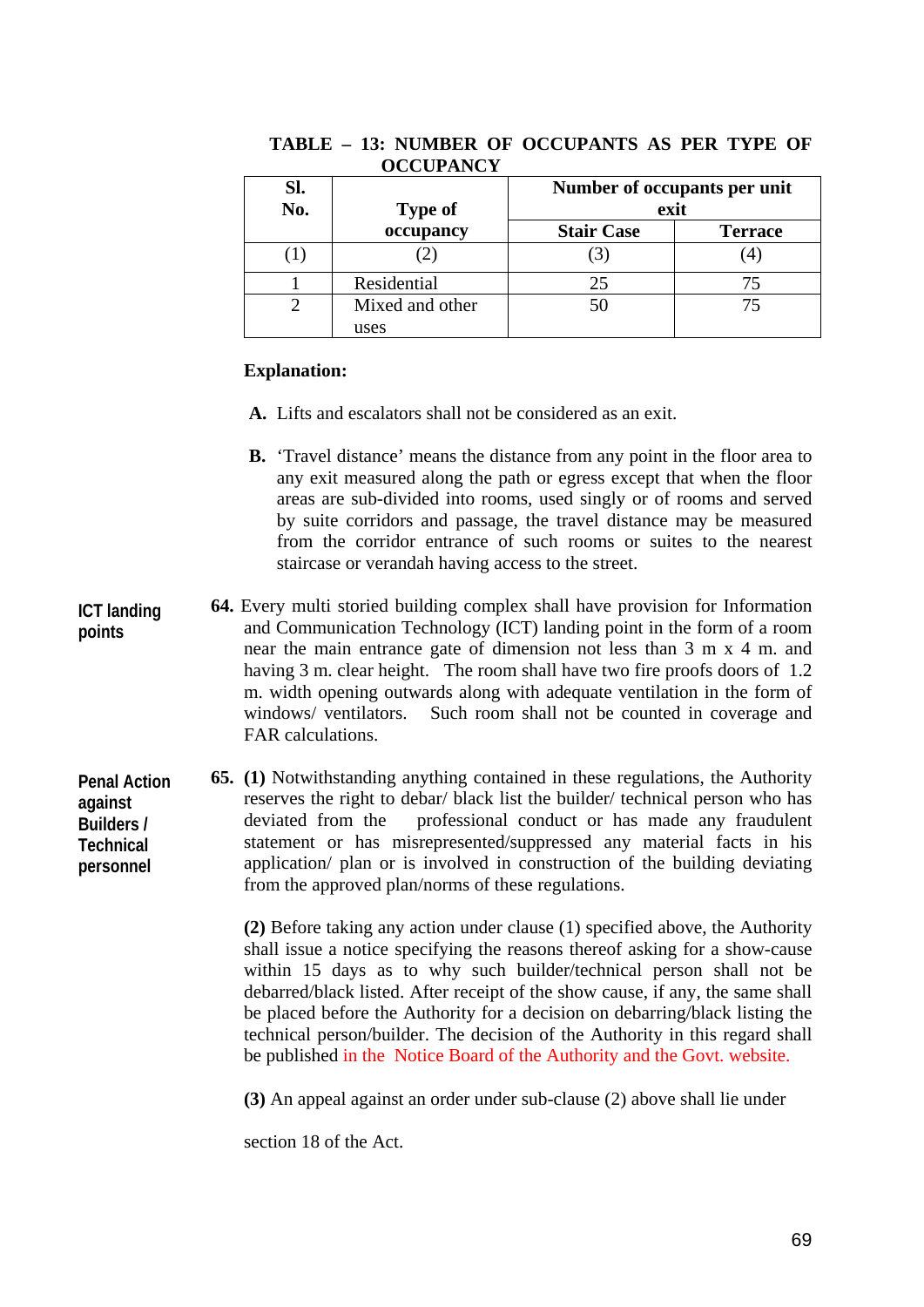| Occupancy<br>of the<br>building.            | <b>66.</b> In addition to the general provisions contained in regulation-16 and partial<br>modification thereof the following provisions shall be followed in case of<br>multi storied buildings, apartments and group housing schemes;                                                                                                                                                                                                                                                                                                                              |
|---------------------------------------------|----------------------------------------------------------------------------------------------------------------------------------------------------------------------------------------------------------------------------------------------------------------------------------------------------------------------------------------------------------------------------------------------------------------------------------------------------------------------------------------------------------------------------------------------------------------------|
|                                             | (1) No person shall occupy or allow any other person to occupy any part of<br>the multi-storied building for any purpose until such building or any part of<br>it, as the case may be, is granted occupancy certificate by the Authority.                                                                                                                                                                                                                                                                                                                            |
|                                             | (2) On receipt of completion certificate in Form-VI (Part-I $\&$ Part-II) the<br>Planning Member with the approval of Vice-Chairman shall issue a<br>provisional occupancy certificate in Form-X to enable the builder/land<br>owner to obtain service connections.<br>The authorities entrusted with the job of providing services like electricity,<br>water supply and sewerage shall not provide such services without<br>provisional occupancy certificate by the Authority. However, temporary<br>service connection may be provided for construction purpose. |
|                                             | (3) The builder shall cause to register an Association of apartment owners<br>as required under the Orissa Apartment Ownership Act, 1982, before<br>occupancy certificate for 50% or more of the floor area is given.                                                                                                                                                                                                                                                                                                                                                |
|                                             | (4) The Builder shall submit a copy of the agreement it has entered into<br>with the apartment owners' society. This agreement shall contain the terms<br>of maintenance of public utilities.                                                                                                                                                                                                                                                                                                                                                                        |
|                                             | (5) On satisfactory compliance of above $\&$ provision of the services the<br>final occupancy certificate shall be issued by the Planning Member with<br>approval of the Vice-Chairman.                                                                                                                                                                                                                                                                                                                                                                              |
| Completion<br>0f<br>construction            | 67. Every applicant/ owner shall submit a notice in Form-VI (Part-I and Part-II)<br>regarding completion of the construction of multi-storied building, to the<br>Authority through the registered Architect/Structural Engineer, who has<br>supervised the construction. The said notice shall be accompanied with the<br>following documents:                                                                                                                                                                                                                      |
|                                             | A. Three copies of plan of the completed building.                                                                                                                                                                                                                                                                                                                                                                                                                                                                                                                   |
|                                             | <b>B.</b> A fee of Rs.5000.                                                                                                                                                                                                                                                                                                                                                                                                                                                                                                                                          |
|                                             | C. Record of Rights (ROR) relating to ownership.                                                                                                                                                                                                                                                                                                                                                                                                                                                                                                                     |
|                                             | <b>D.</b> Evidence to the effect of all public utility services, and in particular,<br>sewerage, drainage, water supply, and electricity have been linked to<br>the main public utility system.                                                                                                                                                                                                                                                                                                                                                                      |
|                                             | E. No Objection Certificate from Fire Prevention Officer                                                                                                                                                                                                                                                                                                                                                                                                                                                                                                             |
| <b>Issue of</b><br>occupancy<br>certificate | 68. (1) The Authority on receipt of the notice of completion, along with all the<br>required documents, shall take a decision to either issue or refuse                                                                                                                                                                                                                                                                                                                                                                                                              |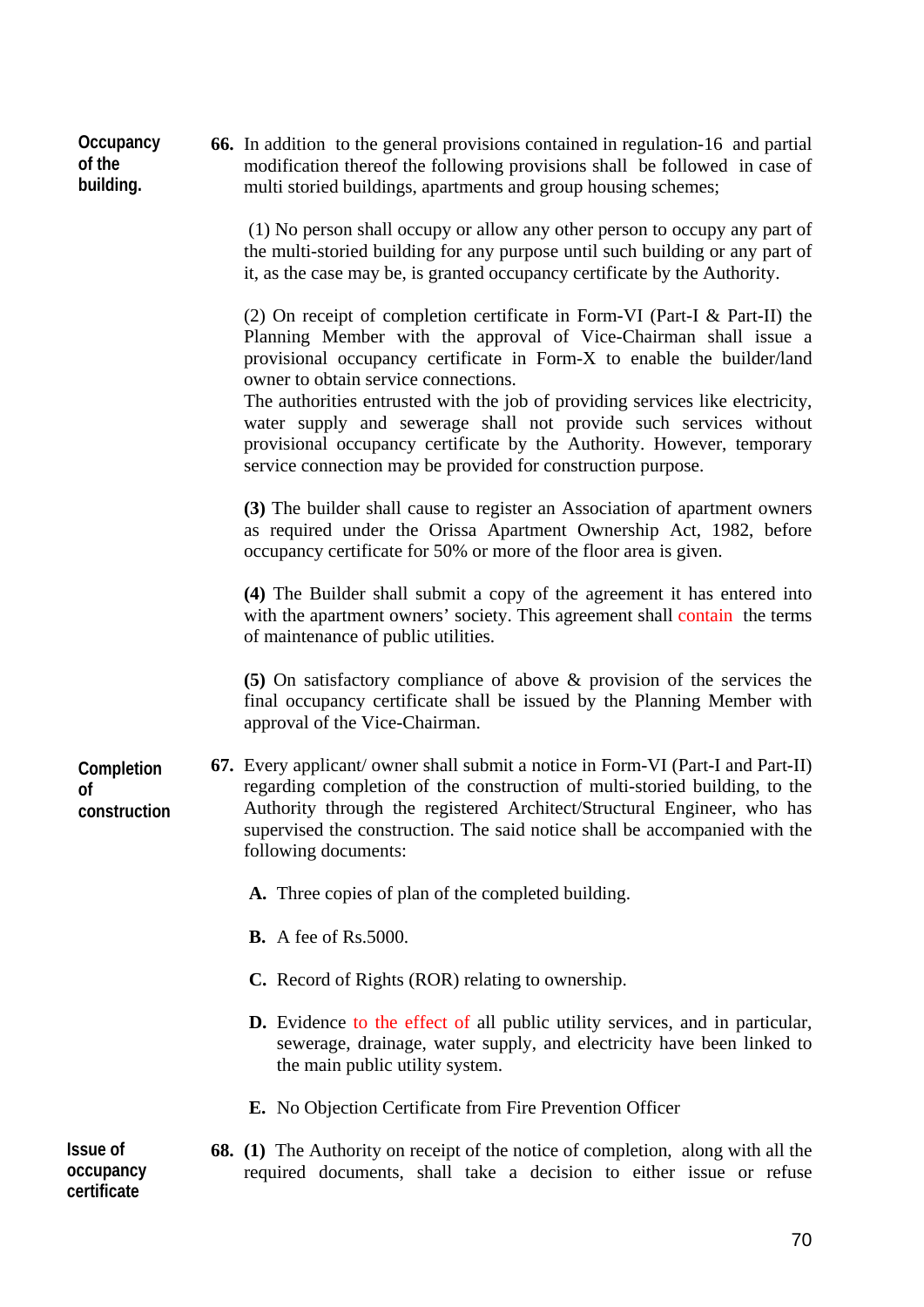occupancy certificate in Form-X within 60 days from the date of receipt of such notice which shall be published in the Notice Board of the Authority and in the Govt. website.

**(2)** If the occupancy certificate is not issued by the Authority within sixty days from the receipt of notice, the owner shall draw the attention of the Vice-Chairman of the Authority in this regard in the Form-XIII. If within the further period of two month the authority does not communicate its decision either granting or refusing occupancy certificate, such issue of occupancy certificate shall be deemed to have been granted to the owner on the date following the date of expiry of said two months.

**(3)** Where occupancy certificate is refused by the Authority, reasons recorded thereof shall be communicated to the applicant and the same shall be published. An appeal against such a decision will lie under section 18 of the Act. The Appellate Authority shall be competent to seek the views of, and implead as parties, authorities in charge of public utility services, as provided under the Act, under the Orissa Apartment Ownership Act,1982, and apartment owners. Where non-provision of public utilities is likely to affect other residents, such residents may also be impleaded as parties.

**69. (1) Structural Design:** The structural design of foundation, masonry, timber, plain concrete, reinforced concrete, pre-stressed concrete and structural steel shall be carried out in accordance with Part-VI structural design, section-1 loads, section-2 foundation, section-3 wood, section-4 masonry, section-5 concrete and section-6 steel of National Building Code of India taking into consideration all relevant Indian Standards prescribed by Bureau of Indian Standards including the Indian Standard given in IS-Code 1893-1984, 13920-1993, 4326-1993, 13828-1993, 13827-1993 and 13935-1993 for structural safety.

**(2) Quality of Materials and Workmanship:** All material and workmanship shall be of good quality conforming generally to the accepted standards of Public Works Department and Indian standard specification and codes as included in Part-V Building Materials and Part-VII Construction practices and safety of National Building Code of India.

**(3) Alternative Materials, Methods of Design and Construction and Tests:** The provisions of these regulations are not intended to prevent the use of any material or method of design or construction not specifically prescribed by these regulations provided any such alternative has been approved. The building materials approved by B.I.S. or any statutory body will form part of the approved building material and technology as part of the regulations.

# **(4) Building Services**

**A.** The Planning design and installation of electrical installations, air conditioning installation of lifts and escalators can be carried out in accordance with Part-VIII Building Services, section–2 electrical

**Structural Safety Design and other services requirements**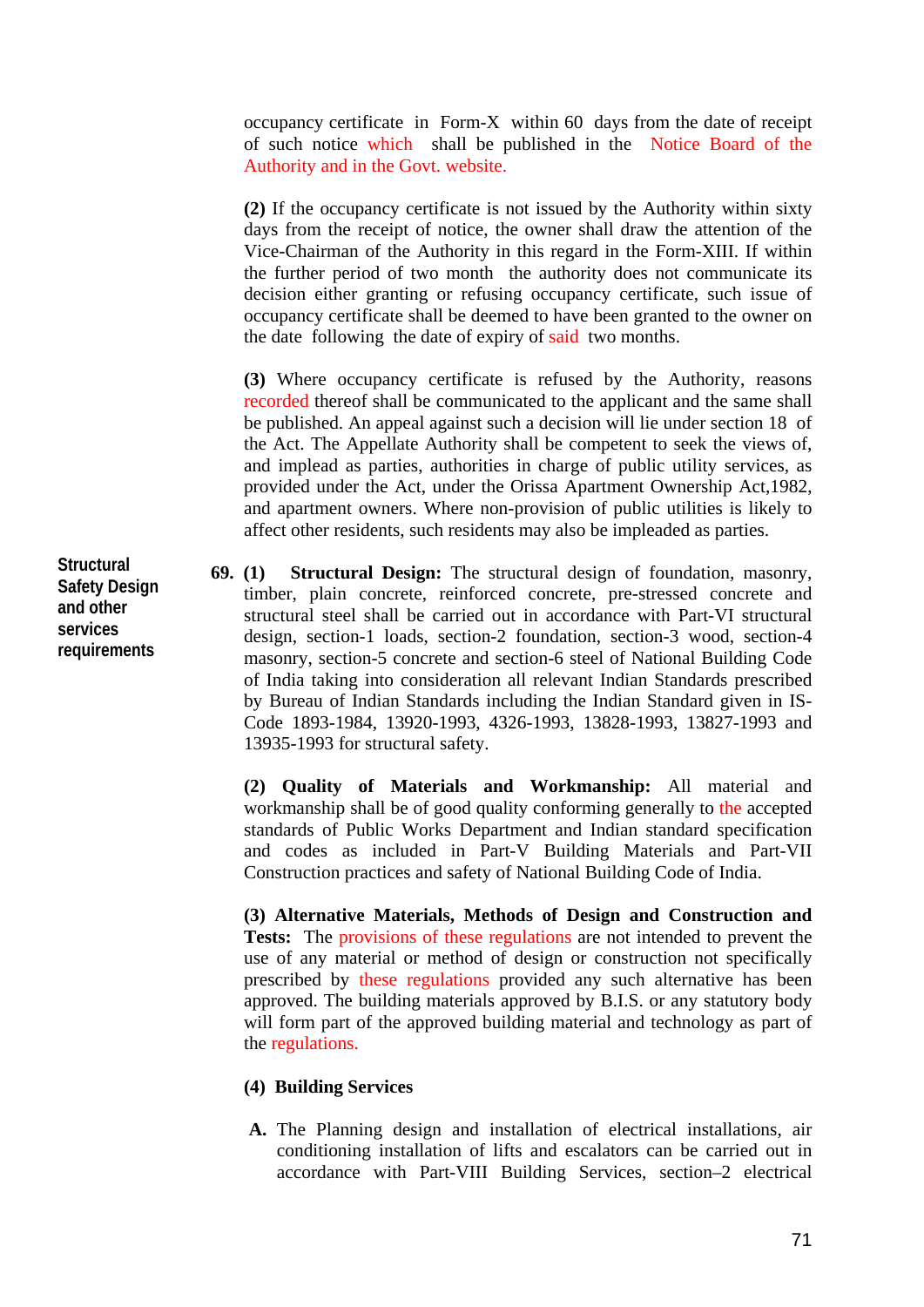installation, section–3 air conditioning and heating, section-5 installation of lifts and escalators of National Building Code of India, 2005

**B.** The requirements of electric sub-station and the provision of electric sub-station shall also require approval from the concerned Authority.

# **(5) Plumbing Services**

The planning, design, construction and installation of water supply, drainage and sanitation and gas supply system shall be in accordance with Part-IX, Plumbing Services, section-l water supply; section-2 drainage and sanitation and section-3 gas supply of National Building Code of India 2005.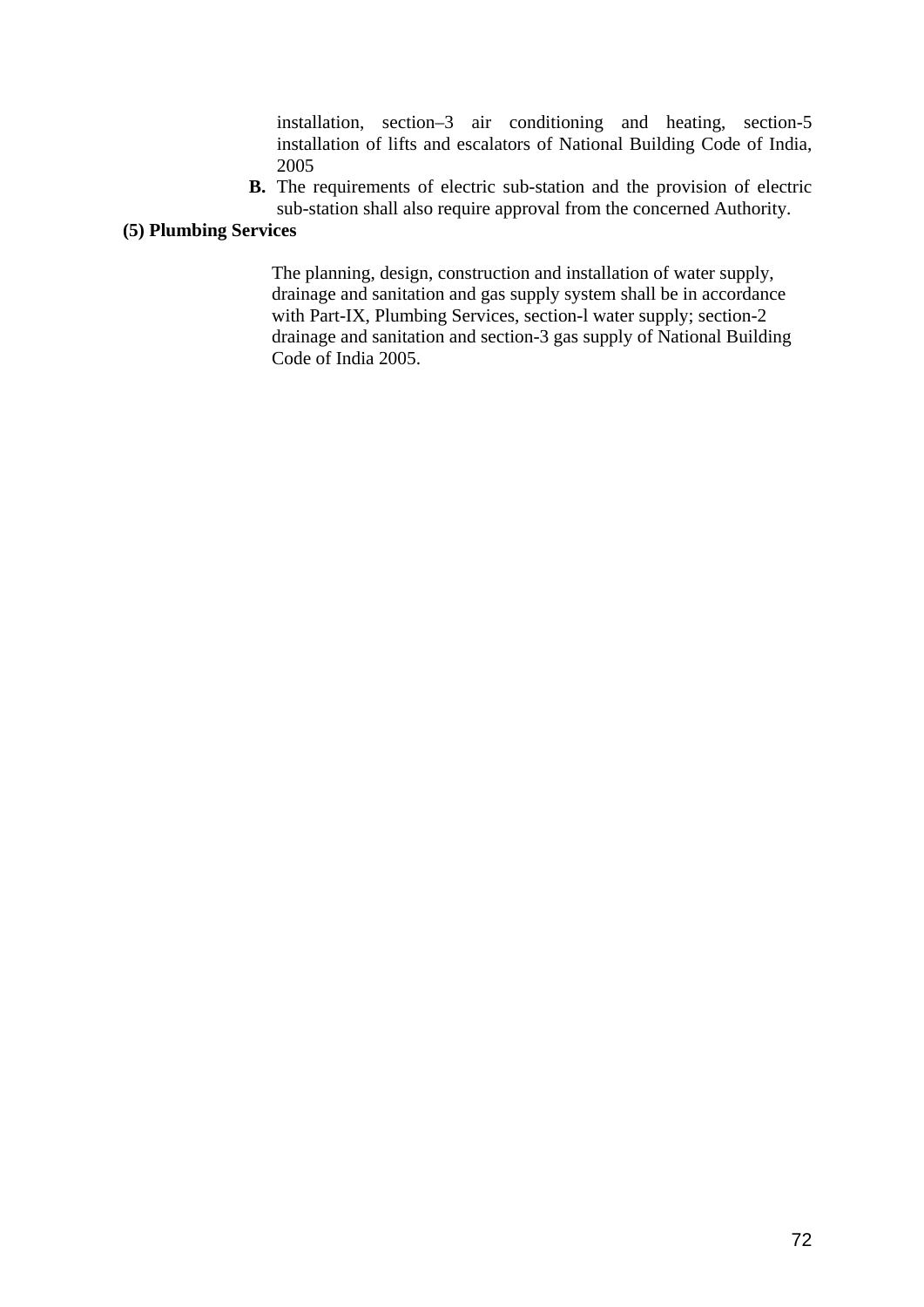#### **Part – VIII**

#### **DEVELOPMENT AND SUB-DIVISION OF LAND REGULATIONS**

Application 70. (1) Applications for subdivision of land for utilizing selling, leasing out or otherwise disposing it off as referred to in clause(a) of sub-section(1) of section 16 of the Act shall be made to the Authority in Form-1.

> (2) The applications for subdivision shall be in addition to the requirements specified in regulation-5(2)(iii) accompanied by-

- i. a copy of the title deed of the land in question;
- ii. an affidavit with regard to the right, title and interest of land and such other particulars as the Authority may require;
- iii. an authenticated copy of the certificate with regard to the payment of development charges, if any, under, Chapter-IX of the Act, provided that submission of such certificate shall not be necessary if the provisions of Chapter-IX of the Act has not been brought into force in the area in which the concerned land is located:
- iv. an authenticated copy of the receipt towards payment of the scrutiny fee to the Authority as prescribed under rule-18;
- v. a no-objection certificate ,from the lessor in case the land is not leasehold unless the lease deed permits undertaking sub-division as applied for;
- vi. a site plan traced out of revenue village settlement map in operation indicating therein in red colour the lands to which the application relates and surrounding plots;
- vii. an index plan of the site showing adjoining areas within a radius of 150 m. round from the proposed site marking clearly therein the boundaries of the proposed layout in red colour, existing road, structures, burial ground and high tension or low-tension power line passing through the site of the layout plan and the level of the site;
- viii. a detailed plan to a scale not less than 1:100 showing the proposed layout(sub-division)indicating size of plot width of the proposed road, open space and amenities provided;
	- ix. land use analysis indicating the survey plot number, the bye-plot number, the detailed dimensions of all the plots, the area of each-plot and the use to which they are proposed to be put;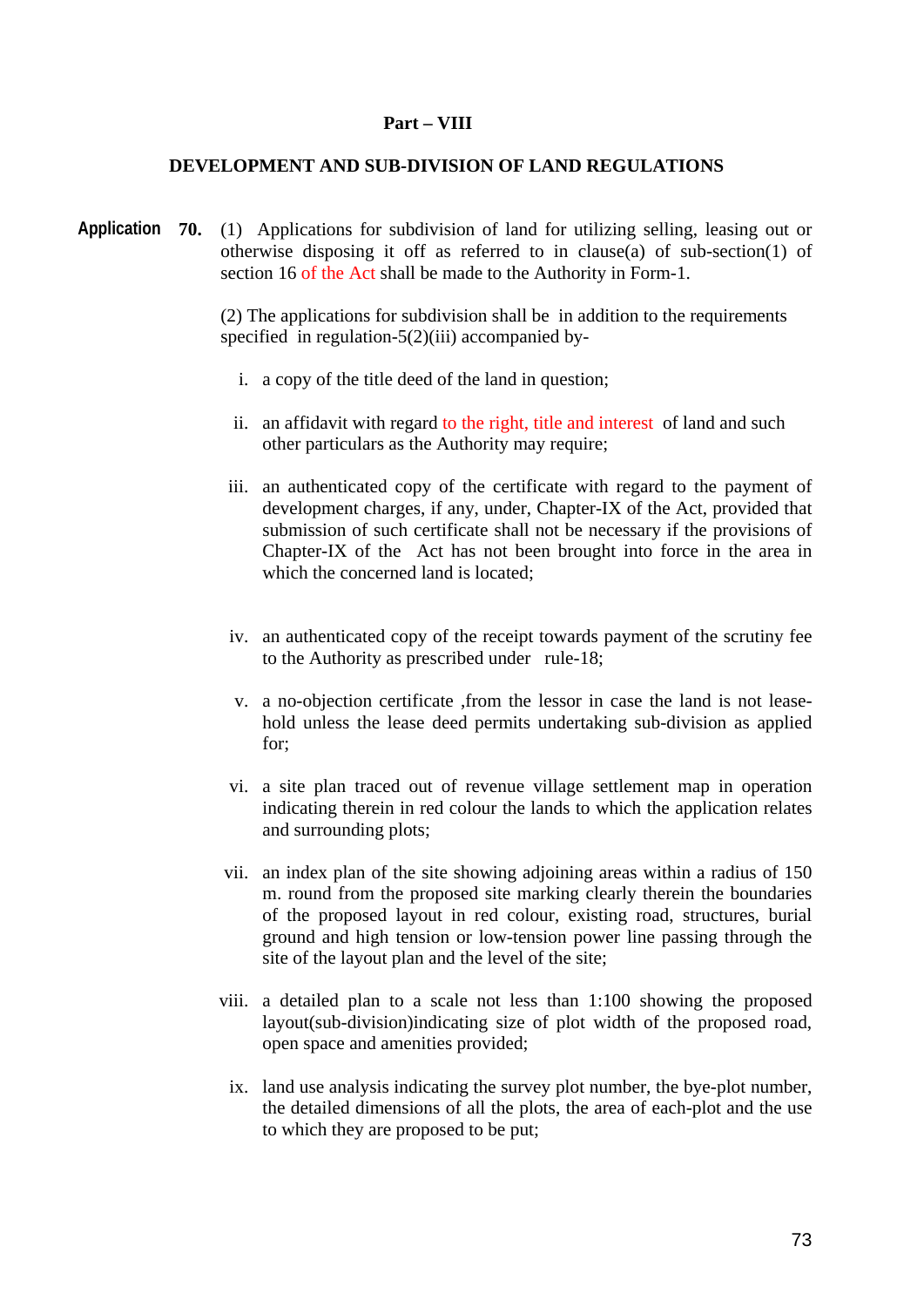x. in case of land originally belonging to any religious endowments, a noobjection certificate from the endowment commissioner or wakf board as the case may be; and

(3) Where permission for sub-division of land is granted, such permission shall be communicated to the applicant in Form II within 60 days from the receipt of the application.

(4) Where permission for sub-division of land is refused such refusal shall be communicated to the applicant in Form IX.

**71.** (1) Subdivision of land shall normally be permitted for the purpose for which the concerned land is earmarked in the development plan. Such subdivision may be for residential, commercial industrial, institutional or combination of one or more of this purpose or such other purpose as may be considered conforming to the provisions in the development plan: provided that in every subdivision plan spaces for roads, community facilities and public utilities as specified in this part or such other facilities as the Authority may determine shall be incorporated. **Use in relation to development plan** 

> (2) After a subdivision plan has been approved the Authority shall not permit construction of a building on any of the plot under section-16 unless the owners have laid down and made street or streets and provided amenities as approved or transferred the land covered by roads, open spaces or other public purposes to the concerned local body.

> (3) Subdivision of land for residential purpose in green-belt use zone shall not be permitted unless such sub-division in the opinion of the Authority forms a part of the normal expansion of existing human habitation.

> (4) The sub division shall conform to the proposals of the CDP and other development plans.

**72.** (1) No sub divided plot will be less than 50sq.m. However the Authority reserves the right to relax in special cases such as EWS housing. The size of the plot shall be according to the relevant sub-division of plot size in the zones. **Size of the plot and road width** 

|        | <b>SUBDIVISION</b>      |                    |
|--------|-------------------------|--------------------|
| Sl.No. | Length of road in $(m)$ | Min. width of road |
|        | Up to $250$             | 9.0                |
|        | Above $250$ up to $500$ | 12 O               |
|        | Above 500 to 1000       | 15 N               |

|                    |  | TABLE-14: MINIMUM ROAD WIDTHS FOR RESIDENTIAL |
|--------------------|--|-----------------------------------------------|
| <b>SUBDIVISION</b> |  |                                               |

• For EWS housing scheme, the minimum road width may be relaxed.

**73.** Apart from the provision for amenities, open spaces, the area for residential development shall be up to maximum of 50% of the total land area. **Area for development**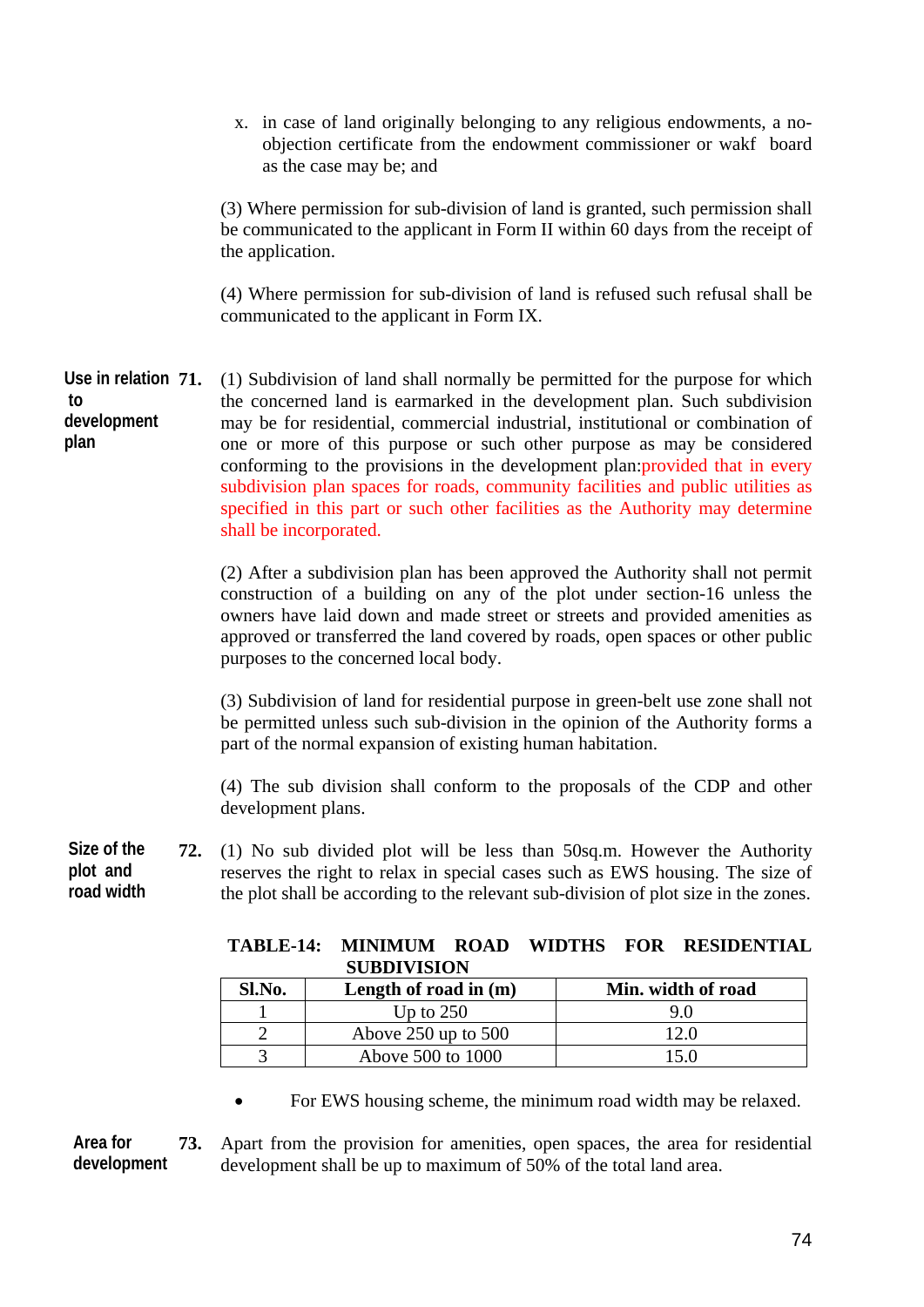- **74.** Parks and open spaces shall not be less than 10% of the total land area. This shall be relinquished to the Authority and if required, the Authority may handover area over for maintenance to the residents' welfare association or owner or developer. If the site is not utilized for which it is leased out within a prescribed period, it will be resumed back to the Authority. **Parks and open spaces**
- **75.** Civic amenities space shall not be less than 5% of the total area. The site shall be relinquished to Authority and leased to the residents' welfare association or the developer on payment of necessary nominal fees as prescribed by the Authority from time to time. If the site is not utilized for which it is leased out within a prescribed period, it will be resumed back to the Authority. **Civic amenities**
- **76.** (1) In case of developable area for residential development is less than 50% by providing for Master Plan roads or any other road or due to statutory reasons, prescribed by the Authority in a layout, the applicant may be exempted from complying with Civic amenities reservation. **Exemptions**

(2)For layout over 10.0 ha, commercial land uses such as Business offices, shopping complexes and Retail up to 2-3% may be permitted, subject to provision of separate access.

(3) For residential development upto 0.30 hectare of land , the requirement of open space may not be insisted on.

**77.** (1) The applicant shall deposit a refundable non earning security deposit at the rate of Rs.100/- per Sq. m. of plot area for development of land for a plotted development scheme. **Security deposit for sub-division** 

**plan**

(2) The security deposits shall be refunded within 60 days from the date on which completion certificate is produced. If the development is not as per approved plan, this deposit shall be forfeited and the amount will be transferred to the local authority for development of the site.

(3) The security deposit will be refunded with 2% interest if the development is carried out as per the approved plan / lay out.

(4) The applicant may deposit the security fee in the form of Bank Guarantee.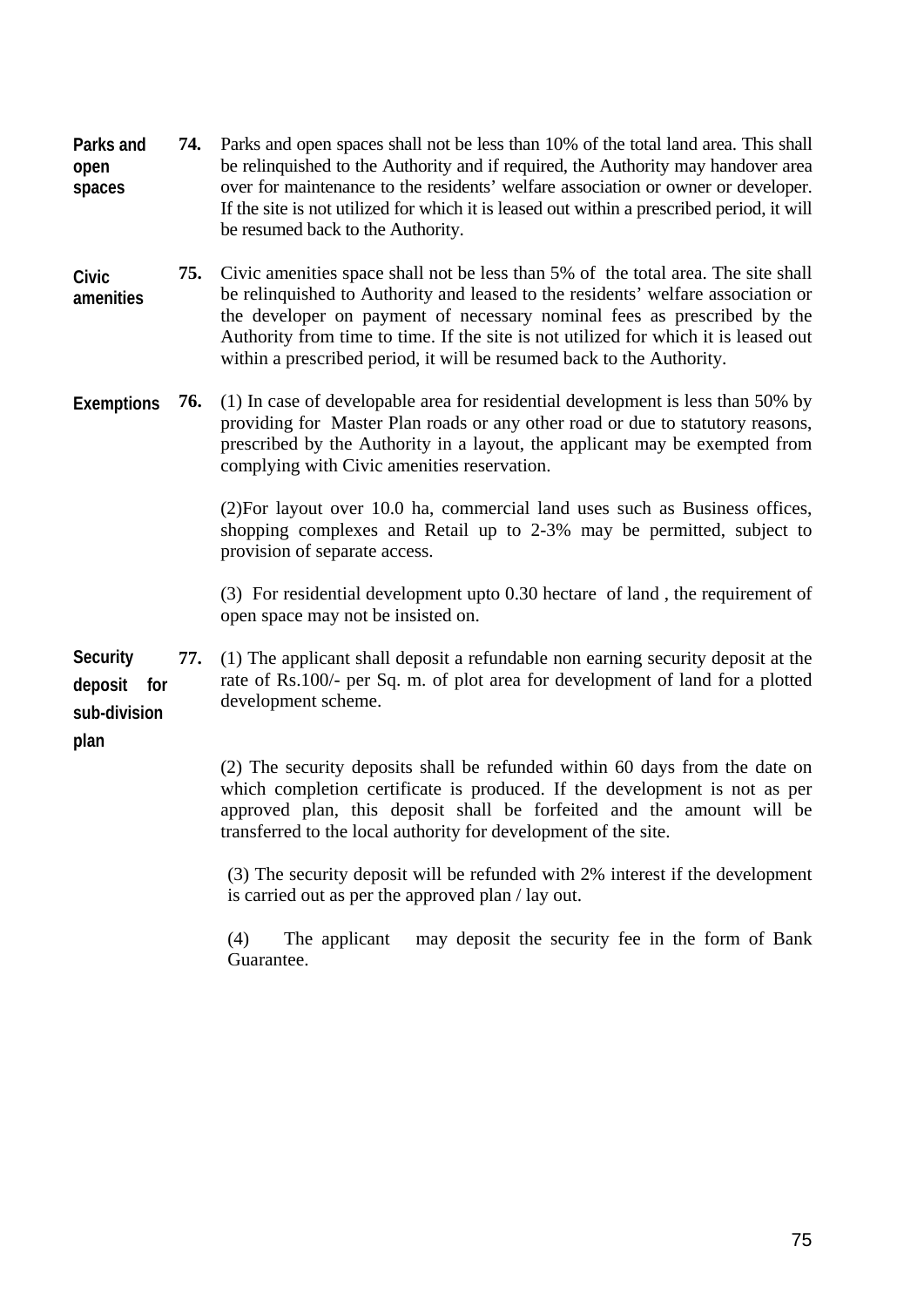### **PART - IX**

#### **COMPOUNDING**

# **Restriction on**

- 
- *78. (1) Any deviation pertaining to unauthorized development shall not be*  **Compounding** *compounded;* 
	- **A.**Where construction has been undertaken on Government land or land belonging to local body or land not owned by the person undertaking such development;
	- **B.** Where FAR or height has been exceeded or front setback has been reduced from the prescribed norms under these regulations.
	- **C.**Where development has been undertaken unauthorizedly within the prohibited limits of any ancient or archaeological monuments.
	- **D.**Where such developments interfere with the natural drainage of the locality;
	- **E.** Where development has been undertaken unauthorisedly over the area earmarked /approved for parking; and,
	- **F.** Where road or drain whether public or private, whether constructed or natural, has been encroached.

(2) Subject to the provisions contained in sub regulation (1), the Authority shall have the power to determine such other circumstances under which compounding may be prohibited.

(3) The Authority may, either before or after the institution of the proceedings under the provisions of the Act compound any offence:

- **A.** Where development has been undertaken without permission, but within the framework of use restrictions and the provisions of these regulations applicable to the concerned plot;
- **B.** Where development has been undertaken in deviation of the approved plan, but within the framework of the use restriction and the provisions, norms, and stipulations of these regulations; and
- **C.** The Authority may however compound deviations up to 10% (ten percent) beyond the permissible norms of these regulations in respect of coverage, rear and side setback only.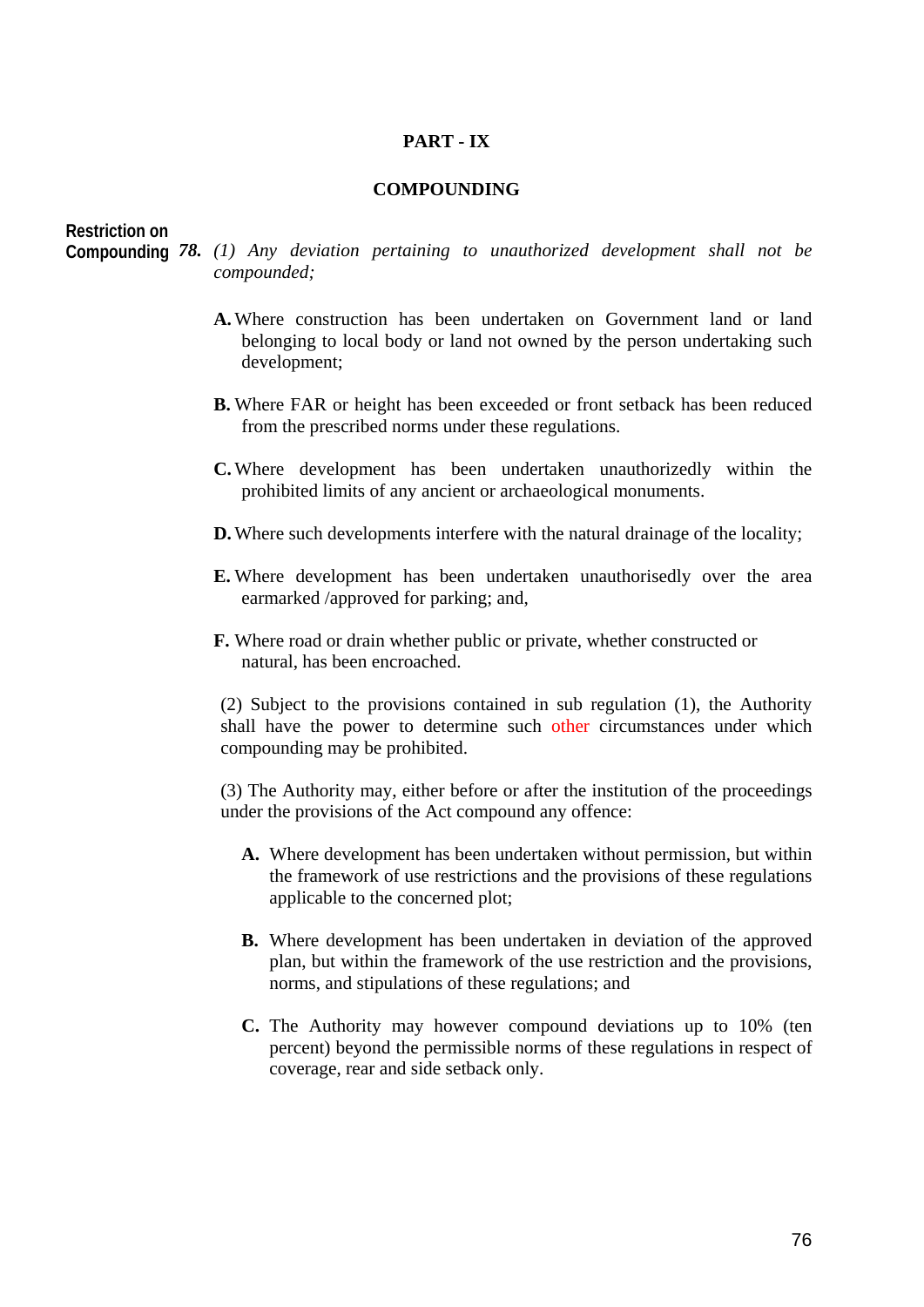**79.** Compounding Rates for various categories shall be as follows; **Compounding Rate** 

| Sl. | <b>Situations</b>                                                                                                                                                                                        | Compounding fee for sq.ft. (in Rs.)       |     |
|-----|----------------------------------------------------------------------------------------------------------------------------------------------------------------------------------------------------------|-------------------------------------------|-----|
| No. |                                                                                                                                                                                                          | <b>Residential/Institutional   Others</b> |     |
| 1.  | Where development has been<br>undertaken without permission,<br>but within the frame work of use<br>restrictions and the provisions of<br>the Regulations applicable to<br>concerned plot                | 10                                        | 25  |
| 2.  | Where development has been<br>undertaken in deviation to the<br>approved plan, but within the<br>framework of use, restrictions and<br>the provisions of norms and<br>stipulations of these regulations. | 25                                        | 40  |
| 3.  | Constructions up to 10% beyond<br>the permissible norms of these<br>Regulations with respect<br>to<br>coverage, side and rear setback.                                                                   | 50                                        | 100 |

# **TABLE – 15: CATEGORY WISE COMPOUNDING RATES**

# **Compounding**

*80.* At least 50% of the compounding amount shall be utilized for development of public utility services and protection of heritage sites and structures. **amount** 

**81.** The Authority may allow retention of any unauthorized structure for temporary **Temporary retention** 

period on deposit of retention fee. The type of structure to be retained, the

period of retention and the fees to be deposited shall be decided by the

Authority from time to time.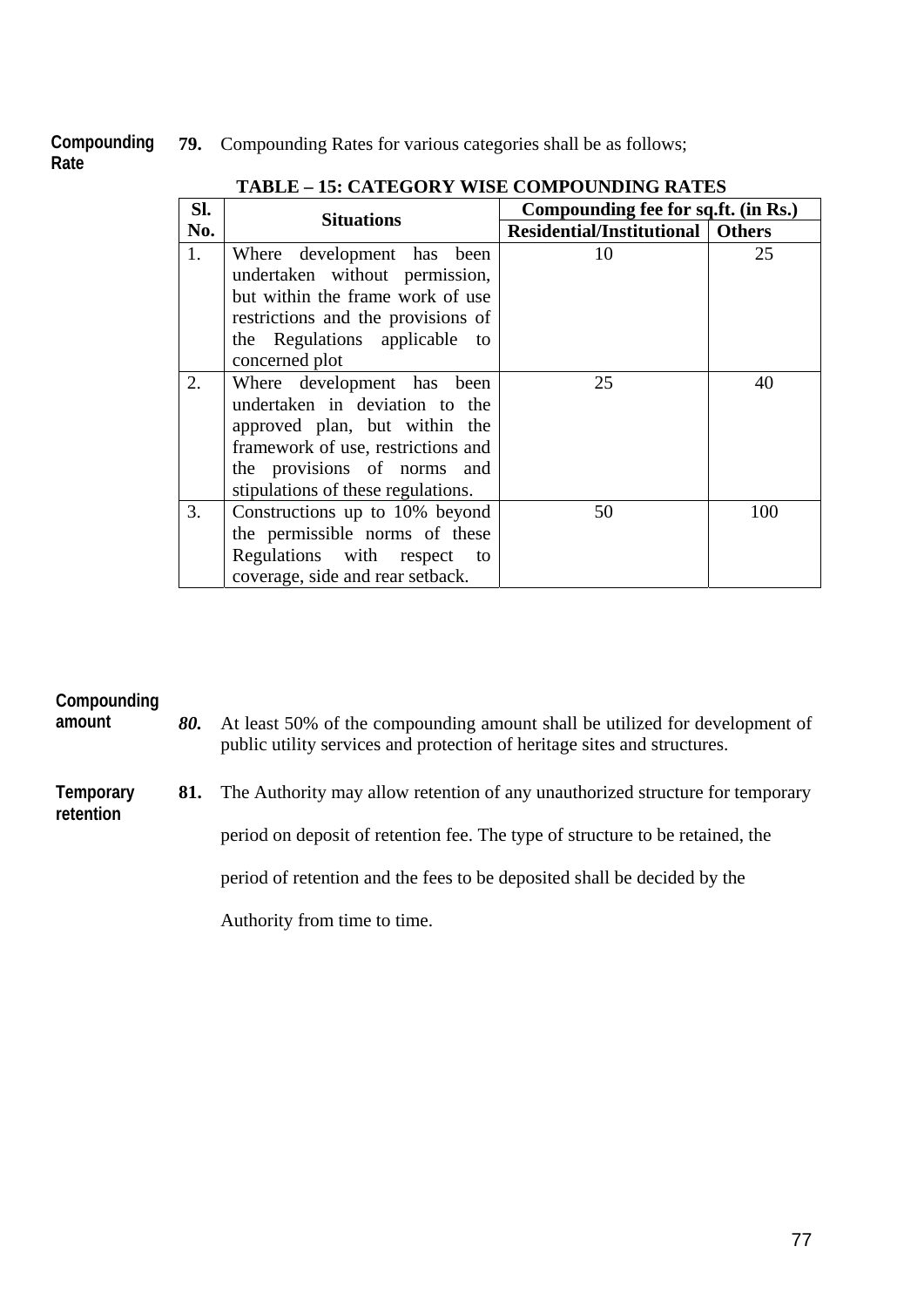# **PART – X**

#### **SAVINGS / REPEALS AND INTERPRETATION**

**82.** (1) The Bhubaneswar Development Authority (Planning and Building Standards) Regulations 2001 are hereby repealed. **Repeal and Savings** 

> (2) Notwithstanding such repeal, anything done or any action taken under the regulations so repealed shall be deemed to have been done or taken under these regulations;.

**83.** (1) The Authority may prepare Interim Development Plans (IDP) for newly included development areas including stitiban/ ryoti land within a reasonable time frame so that development may not be held up in the name of pendency of Interim Development Plan. Where such IDP has not been prepared, the general provisions of this Regulation shall apply without any zonal restrictions. **Interim Development Plans** 

> (2) The Authority shall ensure that resources for land acquisition and cost of land are mobilised or are likely to be mobilised within the time frame projected for implementation of such Interim Development Plans.

- **Applicabil ity of National Building Code** 
	- **84.** Where no express provision has been made in respect of any matter connected with planning and building standards by the Act, the Rules, the Development Plan, the Town Planning Schemes, or these Regulations or by any resolution of the Authority, the provisions of the National Building Code of India, 2005 shall *mutatis mutandis* be applicable.
- **85.** (1) As regards qualification, experience and competence of technical personnel and Builders the references of which are given in annexure-I may be followed **Schedules and annexures** 
	- (2) The extract of ODA Act 1982, ODA rules 1983 and relevant provisions of National Building Code which are provided in annexure-II may be referred to.

(3) The application for permission under sub section-1 of section 16, order granting permission under sub-sectiion(3) of Section 16, drawing attention of the Vice-Chairman under sub section (7) of section 16, maintenance of registers under sub section(4) of section 16 and (12) of the Act, notice for commencement of work, completion certificate, certificate for execution of work, certificate for structural stability, periodical progress report, of the Act, occupancy certificate Indemnity bond for basement, intimation regarding approval of residential building plan are provided in form I to XII of these regulations.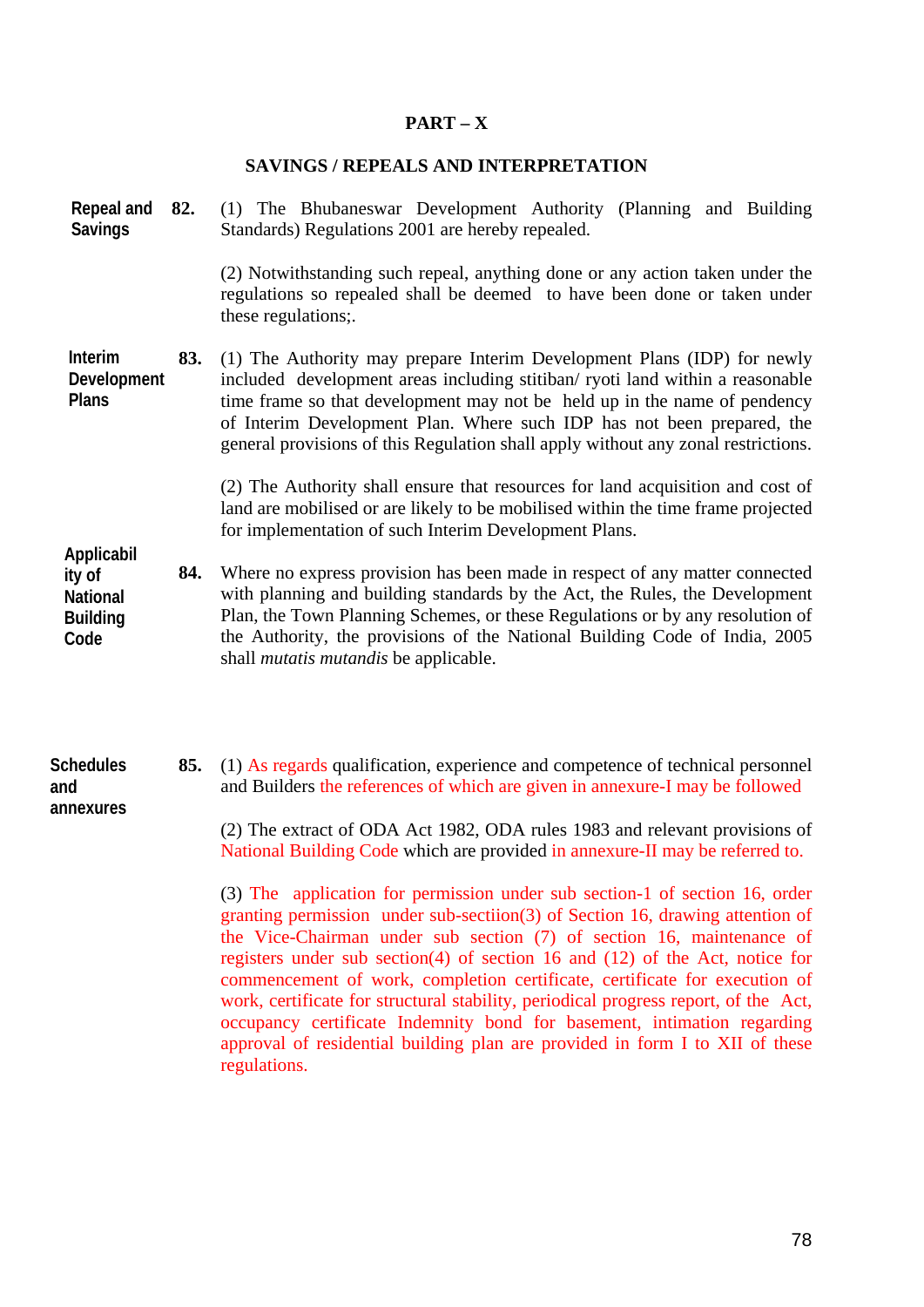| Applicability<br>of Regulations'<br>2001     | <b>86.(1)</b> The Scheme for regularization of unauthorized/deviated constructions<br>through compounding notified under clause-72 (2) of the BDA (Planning<br>and Building Standards) Regulations' 2001 (amended) and subsequent<br>modification shall remain operational as per the provisions of the Scheme.                                                                                                                 |
|----------------------------------------------|---------------------------------------------------------------------------------------------------------------------------------------------------------------------------------------------------------------------------------------------------------------------------------------------------------------------------------------------------------------------------------------------------------------------------------|
|                                              | (2) If any Department of Government/Statutory Authority has given any<br>commitment for a project under PPP under the provision of BDA ( $P \&$<br>B.S.)Regulations, 2001 with the prior approval of Government, but the<br>building plan of such project has not yet been approved by the Authority as<br>on date of enforcement of these Regulations, such commitment shall be<br>treated to be made under these Regulations. |
| Decision of the<br>Government to<br>be final | 87. In case of any dispute in interpretation of these regulations, the decision of<br>the State Government shall be final.                                                                                                                                                                                                                                                                                                      |
| <b>Relaxation by</b><br>the Govt.            | 88.<br>The Authority may recommend to the Government for<br>relaxation/modification of any of the clauses of these Regulations in the<br>general interest of the public pertaining to projects/schemes developed by the                                                                                                                                                                                                         |

final.

Govt. agencies and the decision of the Government in this regard shall be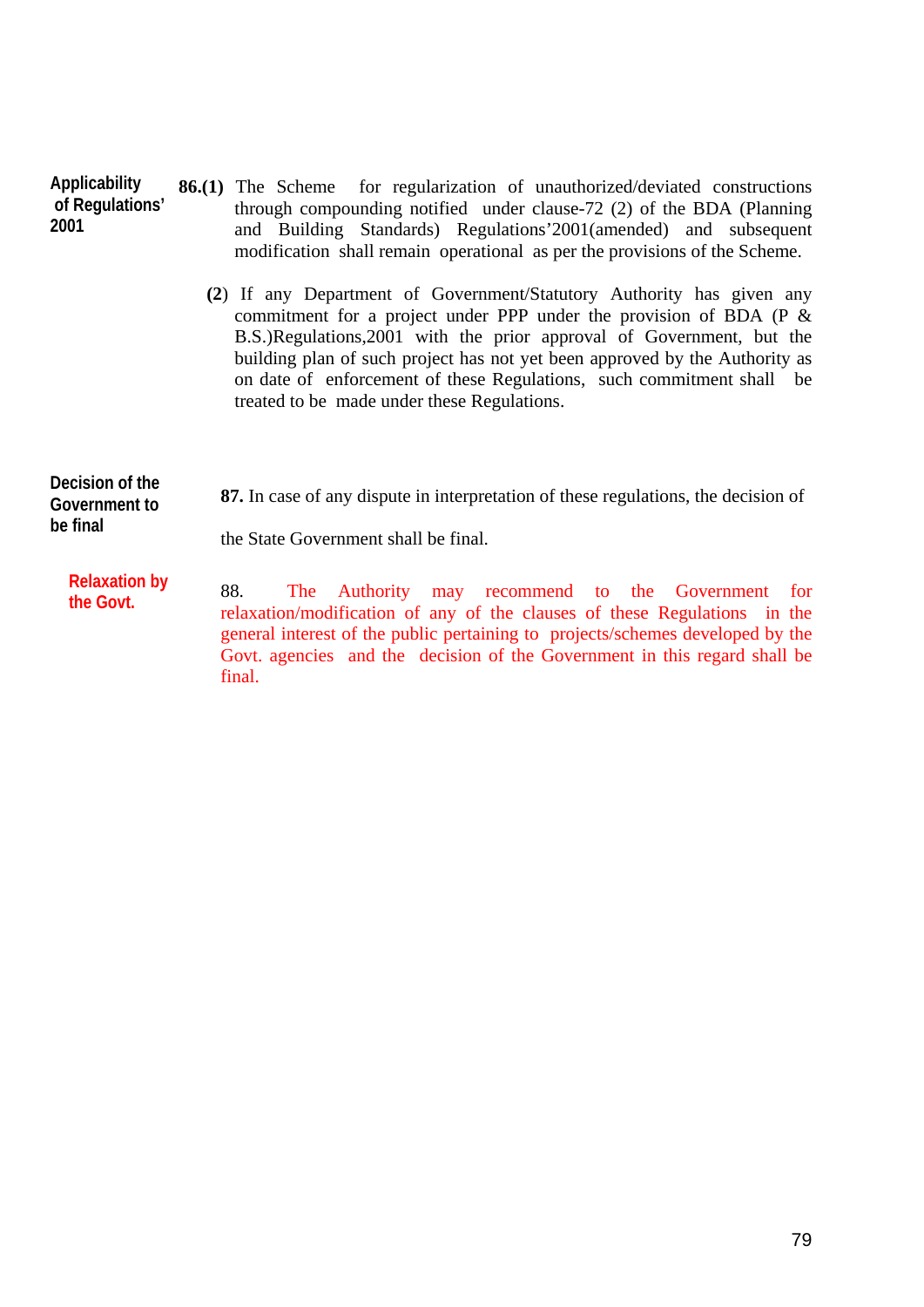# **ANNEXURE-I**

# **QUALIFICATION, EXPERIENCE & COMPETENCE OF TECHNICAL PERSONNEL AND BUILDER**

# **1. ARCHITECT**

#### **A) Qualification & Experience**

The minimum–qualification for an Architect shall be Degree in Architecture/ equivalent, registration with the Council of Architecture and not be in arrears of subscription.

#### **B) Competence**

The Architect shall be competent to carry out the work related to the building permit as given below and shall be entitled to submit:

- i) All plans and information connected with the building permit except engineering services of multistoried/special buildings given in 12.2.5.1 of NBC, 2005.
- ii) Certificate of supervision and completion of all buildings pertaining to architectural aspects.
- iii) Preparation of sub-division/layout plans and related information connected with development permit of area upto 2 hectare.
- iv) Certificate of supervision for development of land of area up to 2 hectare.

#### **C) Duties & Responsabilités**

- i) She/ He shall be responsible for making adequate arrangements to ensure not only that the work is executed as per the approved plans but also in conformity with the stipulations of the National Building Code, 2005 and the BIS standards for safe and sound construction non-hazardous, functioning of the services incorporated in the building and for making adequate provisions for services and equipment for protection from the fire hazards as per the stipulations of the National Building Code, 2005 in the buildings and shall obtain N.O.C. from the Chief Fire Officer or concerned Authority/ before applying for occupation certificate.
- ii) He/She shall, on behalf of the owner, apply for the progress certificates completion certificates and the occupancy certificates and obtain the same as required under the regulations.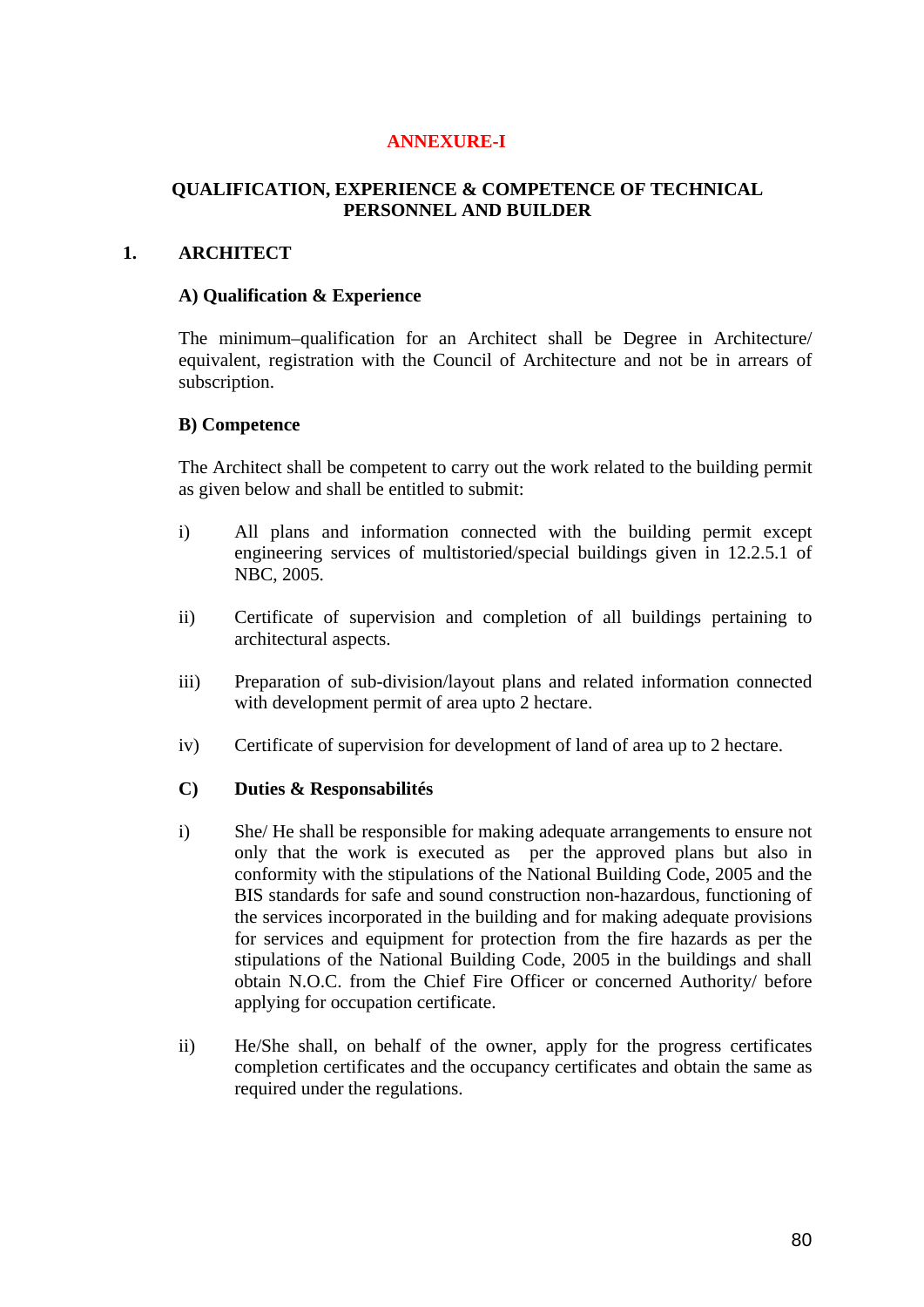# **2. ENGINEER**

# **A) Qualification and Experience**

The minimum qualification for an Engineer shall be Degree in Civil Engineering/ equivalent, registration with the Institution of Engineers, India and not be in arrears of subscription.

# **B) Competence**

The Licensed Engineers shall be competent to carry out the work related to the building permit as given below and shall be entitled to submit:

- i) All plans and information connected with building permit.
- ii) Structural details and calculations of buildings on plot up to 500 square meters and up to five storeys excluding basement/stilt or below 15 meter in height.
- iii) Certificate of supervision and completion for all buildings.
- iv) Preparation of all service plans and related information.
- v) Issuing certificate of supervision for development of land for all area.

# **C) Duties & Responsibilities**

- i) She/ He shall be responsible for making adequate provisions as per the approved plans but also is inconformity with the stipulations of the National Building Code 2005 and the BIS standards for safe and sound construction non-hazardous, functioning of the services incorporated in the building and for making adequate provisions for services and equipment for protection from the fire hazards as per the stipulations of the National Building Code of India in the buildings and shall obtain N.O.C. from the Chief Fire Officer or concerned Authority/ before applying for occupation certificate.
- ii) She or He shall, on behalf of the owner, apply for the progress certificates completion certificates and the occupancy certificates and obtain the same as required under the regulations.

# **D) Registration**

- i) The registration fees if any shall be payable as prescribed by the Authority from time to time.
- ii) If he/she is found negligent in his/her duties and responsibilities. The Authority may black-list an Engineer in case of serious defaults or repeated defaults and shall inform the Institution of Engineers, India to take suitable action against such person. The registration shall be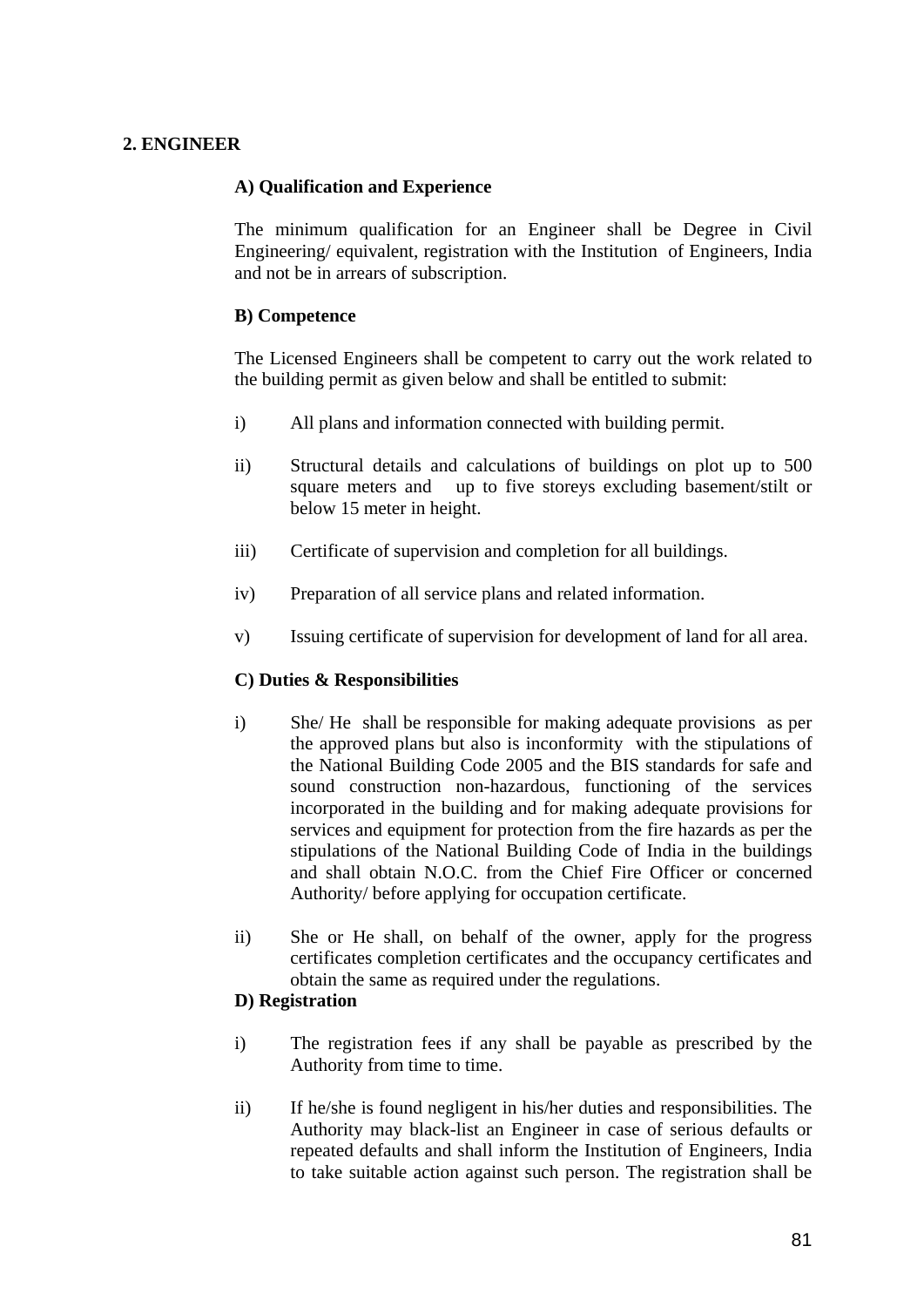liable to be revoked temporarily or permanently by the Authority in such cases of negligence and default.

# **3. STRUCTURAL ENGINEER**

### **A) Qualification & Experience**

The minimum qualifications for a structural engineer shall be degree in Civil Engineering/ equivalent, registration with the Institution of Engineers, India and not be in arrears of subscription with minimum 2 years experience in structural engineering practice.

**Note** – The 2 years experience shall be relaxed to one year in the case of Post Graduate degree in Structural Engineering/ higher qualification.

# **B) Competence**

The licensed structural Engineers shall be competent to submit the structural details and calculations for all buildings and undertake supervision.

In case of buildings having special structural features, as decided by the Authority, which are within the horizontal areas and vertical limits specified in chapter A-2.1.1(b), A-2.2.1(b) and A-2.4.1(a) of NBC 2005 they shall be designed only by structural engineers.

#### **C) Duties and Responsibilities**

- i) To prepare a report of the structural design.
- ii) To prepare detailed structural design and to prescribe the method and technique of its execution strictly on the basis of the National Building Code or relevant BIS specifications.
- iii) To prepare detailed structural drawings and specifications for execution indicating thereon, design live loads, safe soil bearing capacity, specifications of material, assumptions made in design, special precautions to be taken by contractor to suit the design assumptions etc. whatever applicable.
- iv) To supply copies of structural drawings to the site supervisor.
- v) To inspect the works at all important stages and certify that the work being executed is up to the satisfaction of the Architect.
- vi) To certify the structural safety and overall structural soundness of the building to the Architect.
- vii) To advise the Owner/Architect/Engineer for arranging for tests and their reports for soil, building material etc. for his evaluation and design consideration.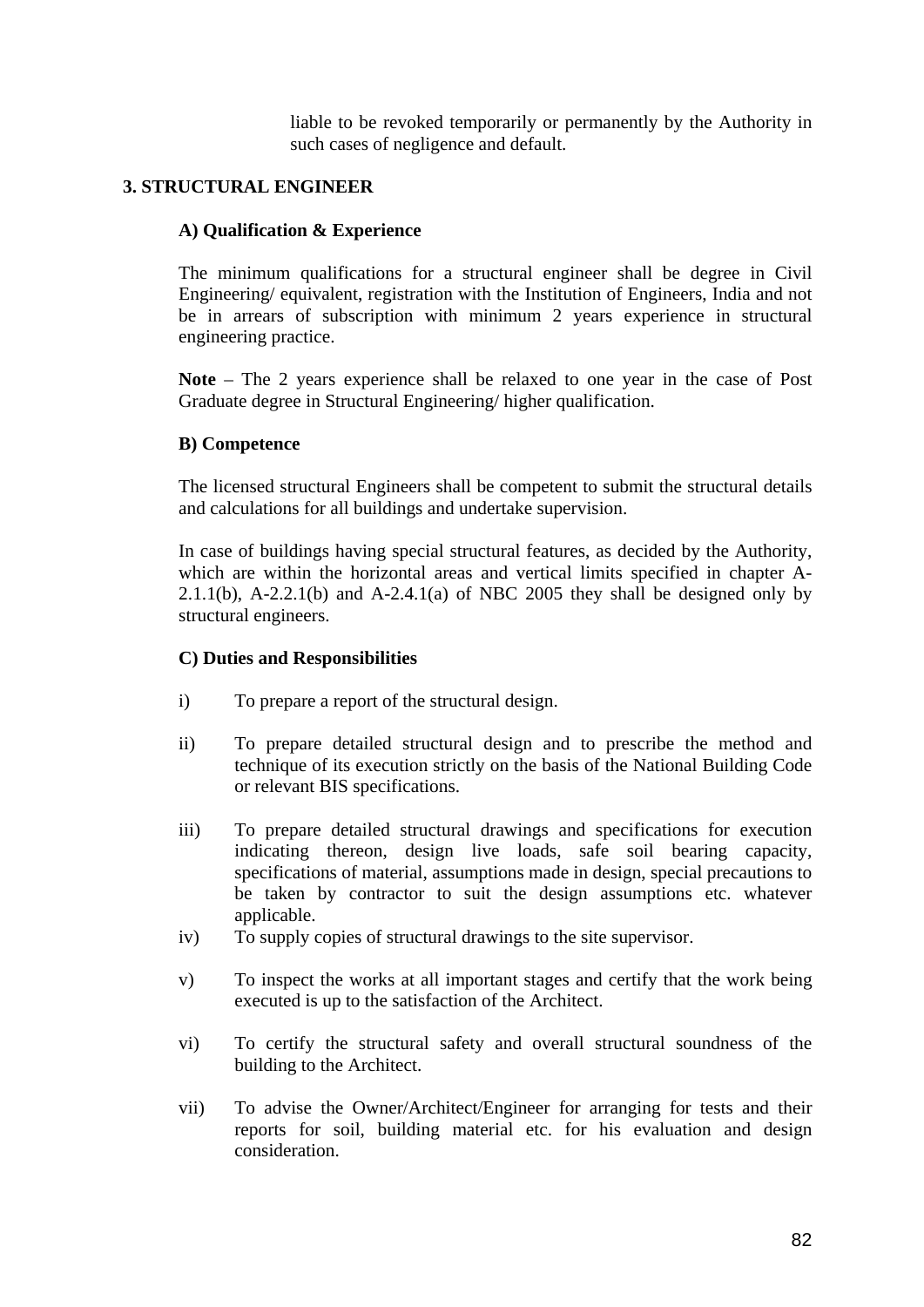- viii) To prepare the revised calculations & drawings in case of any revision with reference to the earlier submission of drawing and design in a particular case.
- ix) To submit the certificate of structural safety and over all structural soundness of building to Authority.
- x) In case of multistoried buildings and buildings of a special nature as identified by the Authority from time to time, the Structural Calculations/ Drawings shall be got vetted by Indian Institute of Technology/National Institute of Technology / Reputed Government Engineering College.

# **D) Registration**

- i) The registration fees if any shall be payable as prescribed by the Authority from time to time.
- ii) If he/she is found negligent in his/her duties and responsibilities. The Authority may black-list a Structural Engineer in case of serious defaults or repeated defaults and shall inform the Institution of Engineers, India to take suitable action against such person. The registration shall be liable to be revoked temporarily or permanently by the Authority in such cases of negligence and default

# **4. TOWN PLANNER**

#### **A) Qualification & Experience**

The minimum qualification for a town planner shall be recognized Post Graduate Degree/ Diploma in Town Planning/ Undergraduate Degree in Town Planning and registered membership of ITPI and not be in arrears of subscription.

#### **B) Competence**

The licensed town planner shall be entitled to submit:

- i) All plans and related information connected with development of land of all areas including integrated township.
- ii) Certificate of supervision for development of land of all areas.

#### **C) Duties and Responsibilities**

He/Shall be responsible for making adequate arrangements to ensure not only that the work is executed as per the approved plans but also is conformity with the stipulations of the National Building Code, 2005 and the BIS standards for safe and sound construction non-hazardous, functioning of the services incorporated in the building and for making adequate provisions for services and equipment for protection from the fire hazards as per the stipulations of the National Building Code of India 2005.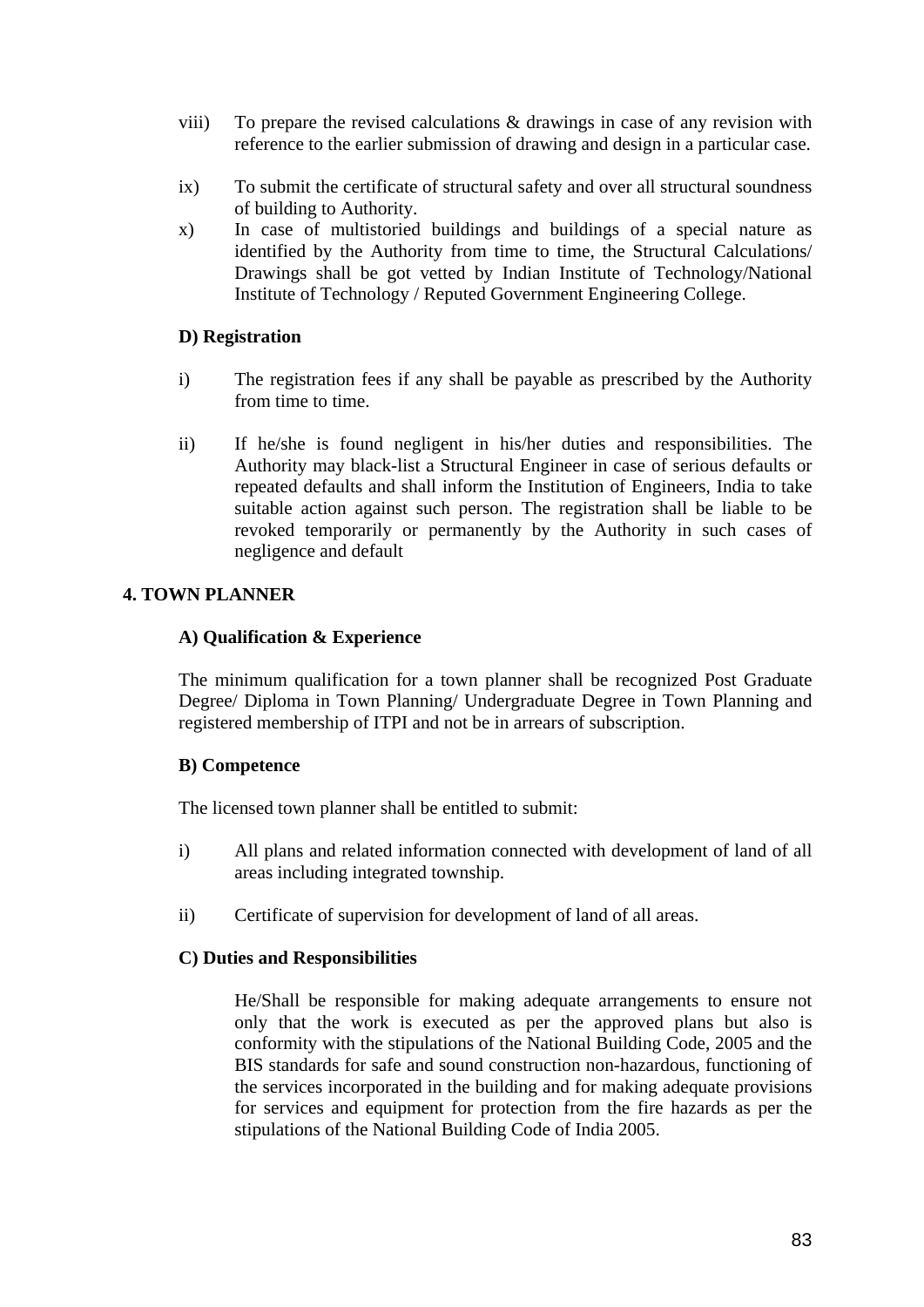# **D) Registration**

- i) The registration fee if any shall be payable as prescribed by the Authority from time to time.
- ii) The Authority may black list a Town Planner in case of serious defaults or repeated defaults and shall inform the Institute of Town planners, India. The registration shall be liable to be revoked temporarily or permanently by the Authority in such case of negligence or default.

# **5. SUPERVISOR**

# **A) Qualification and Experience**

The minimum qualifications for a supervisor shall be recognized Diploma in Civil Engineering or Architectural Assistantship, plus 5 years experience in building design, construction and supervision.

# **B) Competence**

The licensed supervisor shall be entitled to submit:

- i) All plans and related information connected with building permit for residential buildings on plot up to 100 sq. m. and up to two storeys.
- ii) Certificate of supervision for buildings as per (i).

# **C) Duties and Responsibilities**

- i) To adhere strictly to the architectural and structural drawings/ specifications and written instructions of the structural Engineer and Architect/ Engineer.
- ii) To follow the provisions of NBC, 2005 or BIS specifications as regards materials, components, quality control and the process of construction.
- iii) To bring to the notice of the structural Engineer and Architect/Engineer/any situation or circumstances which in his opinion are liable to endanger the safety of structure.
- iv) To deposit with the Authority one set of working drawings of the works executed along with the progress certificates before proceeding to the next stage of the work.
- v) He shall be in charge of site and responsible for supervision of the work.
- vi) He shall ensure that all the works under his charge are carried out in conformity with the approved drawings and as per the details and specifications supplied by the Architect/Engineer.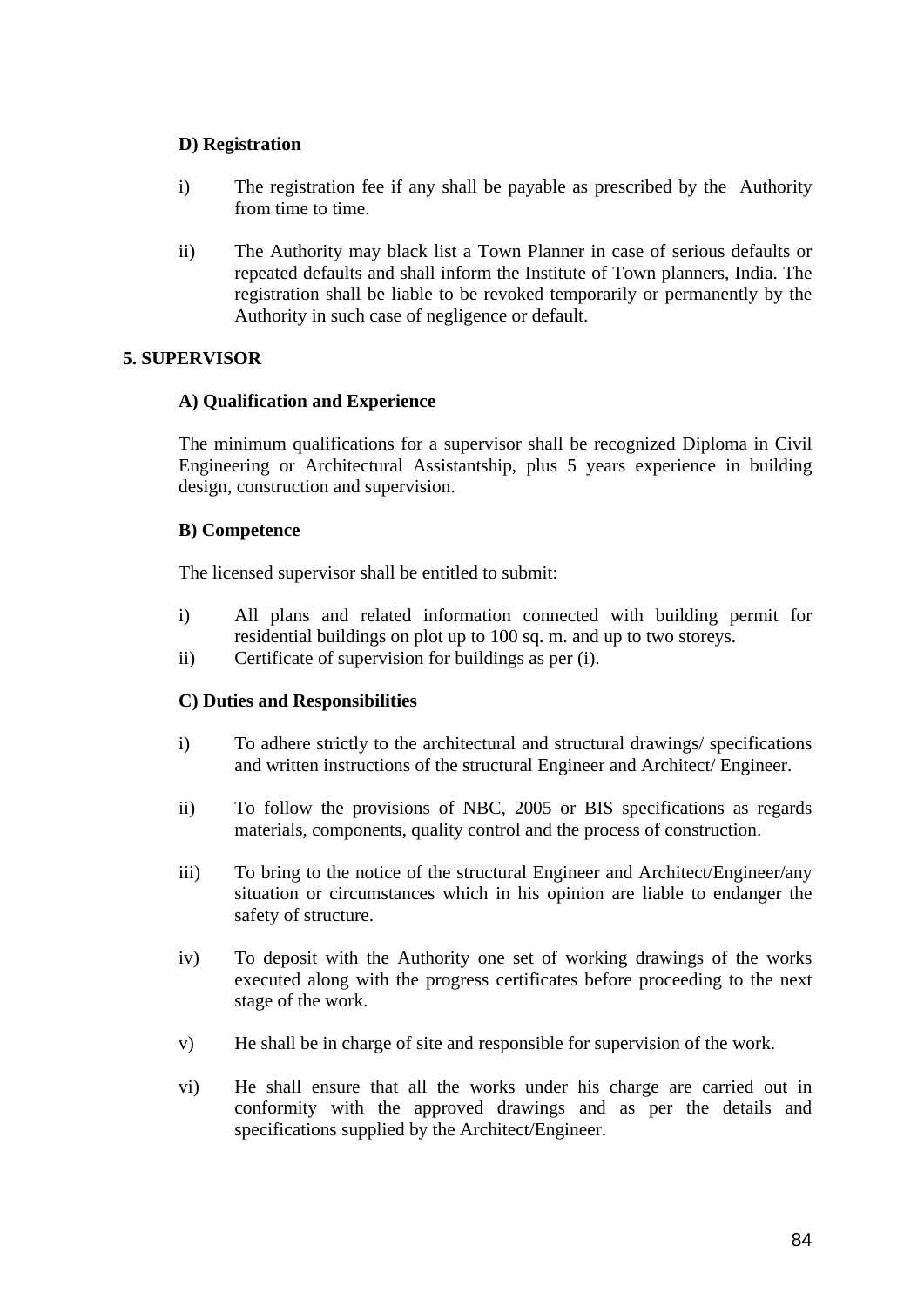- vii) He shall take adequate measures to ensure that no damage is caused to the work under construction and the adjoining properties.
- viii) He shall also ensure that no undue inconvenience is caused in the course of his work in the people in neighbourhood.

# **D) Registration**

- i) The registration fees if any shall be payable as prescribed by the Authority from time to time.
- ii) If he/she is found negligent in his/her duties and responsibilities. The Authority may blacklist supervisor in case of serious defaults or repeated defaults. The registration shall be liable to be revoked temporarily or permanently by the Authority in such cases of negligence and default

# **6. GROUP AGENCY**

(1) When any Group or Agency comprising of qualified Architect/ Engineer/ Town Planner is practicing, then the qualifications and experience, competence, duties and responsibilities and registration will be the combination of individual qualification and experience, competence, duties & responsibilities and registration as provided in Schedule 1 to 5.

(2) The Authority may also empanel public undertakings/agencies engaged in development work for quick execution of Government./Private projects within its jurisdiction.

#### **7. BUILDER**

#### **A) Qualification and experience**

- a) The person/ firm engaged in construction activities/ building activities in an urban area having proven merit and experience may be considered for registration as a builder. He/ She should have at least five years experience in the line.
- b) A person or group of persons having a qualification of Civil Engineering, Architecture and Town Planning may be registered as builder.
- c) The Authority may classify the builders into three classes namely, Class-A, Class-B and Class-C considering their experience, expertise and annual turnover.

#### **B) Duties and Responsibilities of Builders**

i) He/She shall appoint a qualified Architect/ Engineer/ Town Planner to prepare plans, designs, drawings and specifications for execution of the works in accordance with the requirements of these regulations.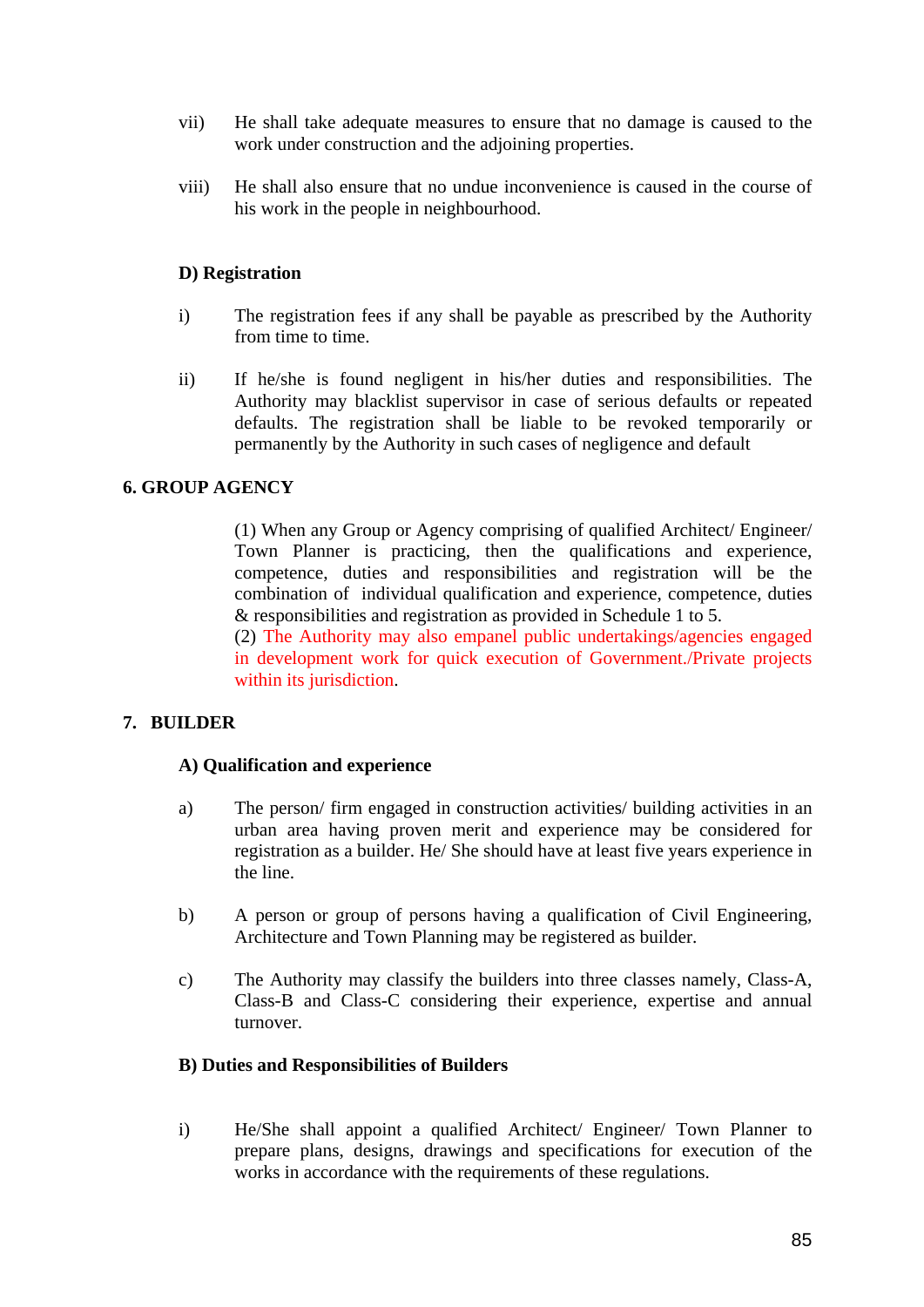- ii) He shall not cause or allow any deviations from the approved drawings in the course of the execution of the project and shall bear responsibility for any irregularity committed in the use and function of the building or its parts for which the approval has been obtained.
- iii) He shall not commence the use of building or shall not give the possession to occupy the building to any one before obtaining the occupancy certificate from the Authority.
- iv) He shall provide adequate safety measures for structural stability and protection against fire hazards likely from installation of services like electrical installation, plumbing, drainage, sanitation, water supply etc. wherever required under the regulations.
- v) He shall explain the construction / design and its intended use as per approved plan, to the prospective purchaser of the premises under construction.

# **C) REGISTRATION**

- i) The builders shall have to be registered with the Authority on payment of such fees as decided by the Authority from time to time.
- ii) The Authority may debar or black list the builder as referred to in the Regulations.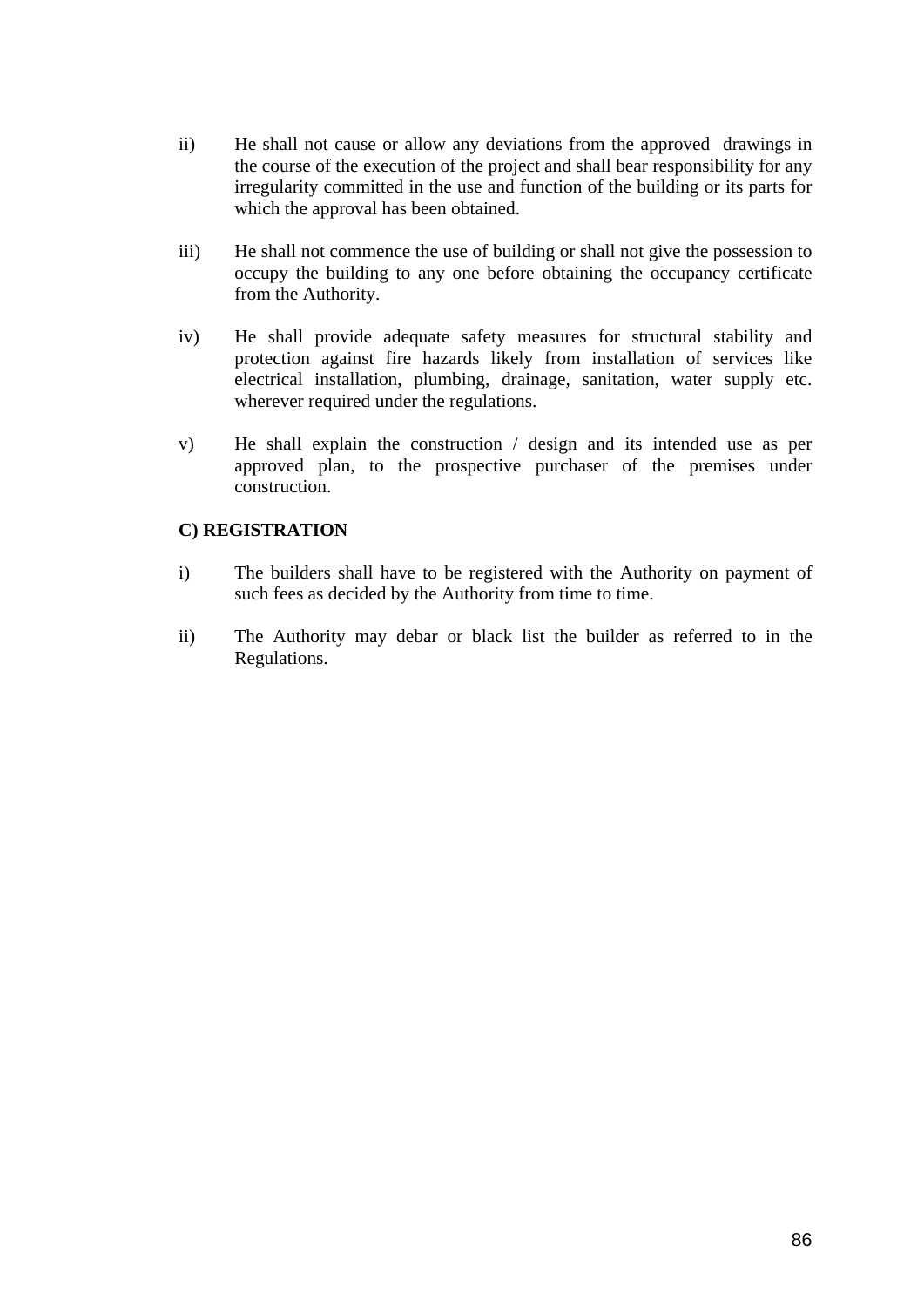#### **ANNEXURE-II**

#### **EXTRACT FROM ODA ACT, 1982**

#### **Definitions:**

- I. "Agriculture" includes horticulture, poultry farming, the raising of crops, fruits, vegetables, flowers, grass or trees of any kind breeding of live-stock including cattle, horses, donkeys, mules, pigs, breeding of fish and keeping of bees and the use of land or grazing cattle or for and purpose which is ancillary to the farming of land or for any other agricultural purpose, but does not include the use of land as a garden which is an appendage to a building and the expression "agriculture" shall be construed accordingly;
- II. "Amenity" includes roads, water and electric supply, open spaces, parks, recreational grounds, cultural centres,natural features, playground, street lighting,drainage,sewerage,city beautification and such other utilities, services and conveniences as the State Government may determine to be an amenity, from time to time, for the purpose of this Act.
- III. "Area of bad lay-out or obsolete development" means an area consisting of land which is badly laid out or of obsolete development not conforming to the planning or the building regulations framed under this Act together with land contiguous or adjacent thereto and defined as such in the development plan;
- IV. "Authority" means a Development Authority constituted under sub-section (3) of Section 3 for a development area under this Act.;
- V. "Building" includes any structure or erection or part of a structure or erection which is intended to be used for residential, commercial, industrial, or other purposes, whether in actual use or not;
- VI. "Building operations" includes re-building operations, structural alterations of or additions to buildings and other operations normally undertaken in connection with the construction of buildings;
- VII. "Chairman" means the Chairman of the Authority;
- VIII. "Commerce" means the carrying on of any trade, business or profession, sale of exchange of goods of any type whatsoever and includes the running of with a view to making profit,hospitals,nursing homes, infirmaries or educational institutions, and also includes the running of sarais, hotels, restaurants and of boarding houses not attached to any educational institution and the word "commerce" shall be construed accordingly;
	- IX. "Commercial use" includes the use of any land or building or any part thereof for purpose of commerce or for storage of goods, or as an office, whether attached to any industry or otherwise;
	- X. "Development" with its grammatical variations means the carrying out or building, engineering, mining or other operations in, on, over or under land or the making of any material change, in any building or land or in the use of any building or land, and includes re-developments and re-constructions and lay-out and sub-division of any land and "to develop" shall be construed accordingly.;
	- XI. "Development area" means the area or group of areas declared as development area under sub-section(1) of Section 3;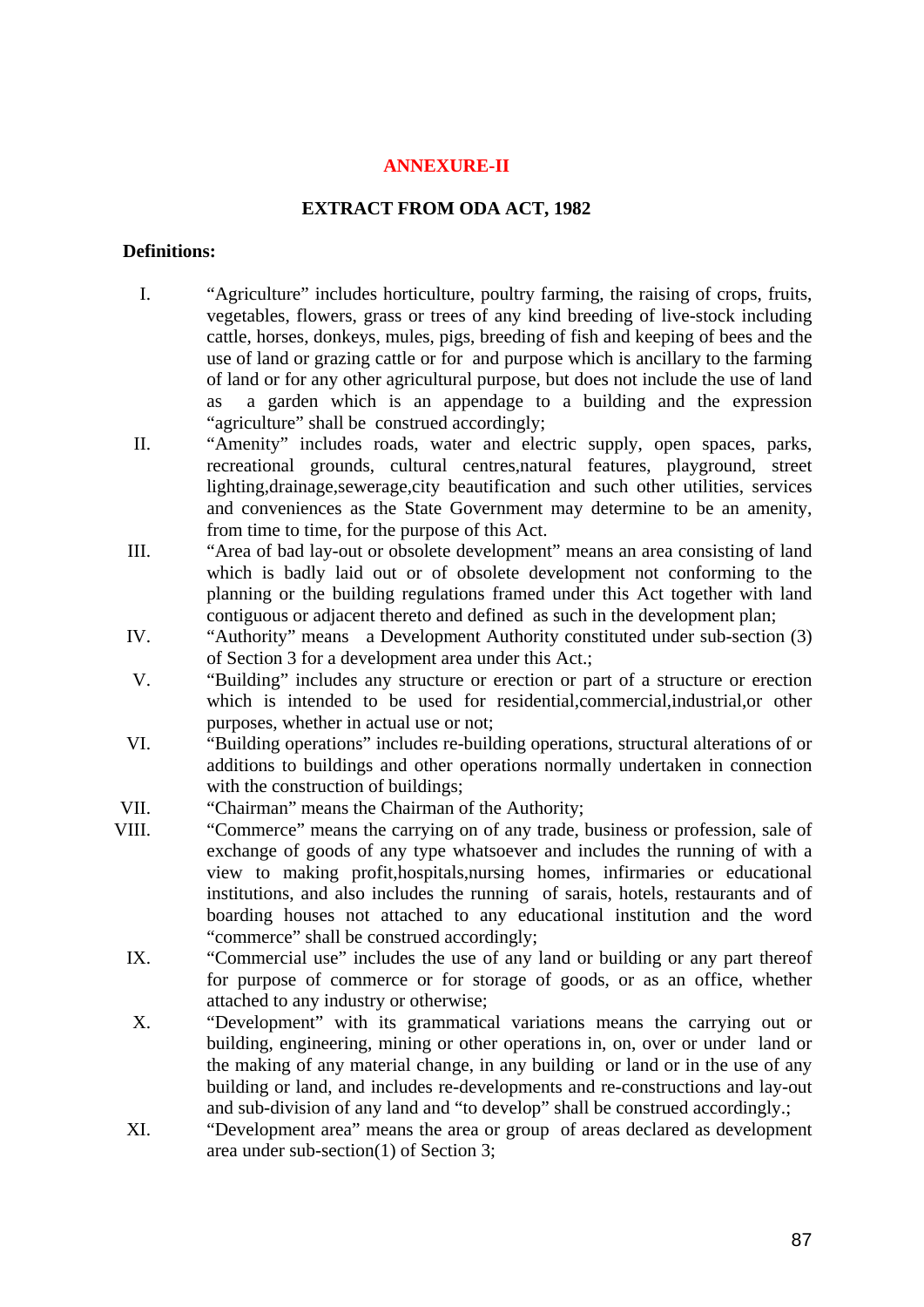- XII. "Director" means the person appointed as Director of Town Planning, Orissa under sub section(1) of Section 3 of Orissa Town Planning and Improvement Trust Act,Orissa Act 10 of 1957;
- XIII. "Engineering Operation" includes the formation or laying out of a street or means of access to a road or the laying out of means of watersupply, drainage, electricity, gas or of; other public utility service;
- XIV. "Existing land-use" means the predominant purpose for which any land or building was being used on a specified date;
- XV. "Final plot" means a plot reconstituted from an original plot and allotted in a town planning scheme as a final plot;
- XVI. "highway" has the same meaning as in Section 4 of the National Highways Act 1956 (Act 48 of 1956);
- XVII. "Industry" includes the carrying on of any manufacturing process as defined in the Factories Act,1948(Act 63 of 1948) and the word "industrial" shall be construed accordingly;
- XVIII. "Industrial use" means the use of any land or building or part thereof for purpose of industry;
- XIX. "Land" includes benefit to arise out of land and things attached to the earth or permanently fastened to anything attached to the earth;
- XX. "Local Newspaper" means any newspaper printed and published within the State of Orissa;
- XXI. "Means of access" includes any means of passage whether private or public for vehicles or for pedestrians and includes any street;
- XXII. "National Highway" means any highway declared to be a national highway under section 2 of the National Highways Act,1956(Act 48 of 1956);
- XXIII. "Notification" means a notification published in the Gazettee:
- XXIV. "Occupier" includes-
	- (a) a tenant,
	- (b) an owner in occupation of, or otherwise using his land,
	- (c) a rent-free tenant of any land,
	- (d) a licensee in occupation of any land, and
	- (e) any person who is liable to the owner for consideration including damages for the use and occupation of the land;
	- XXV. "Operational construction" means any construction whether temporary or permanent, which is necessary for the operation, maintenance development or execution of any of the following services namely;
		- (a) railways,
		- (b) national highways
		- (c) national waterways,
		- (d) airways and aerodromes,
		- (e) posts and telegraphs, telephones, ,broadcasting and other like forms of communications,
		- (f) regional grid for electricity,
		- (g) any other service which the State Government may, if it is of opinion that the operation, maintenance, development or execution of such service is essential to the life of the community, by notification declare to be a service for the purpose of this clause;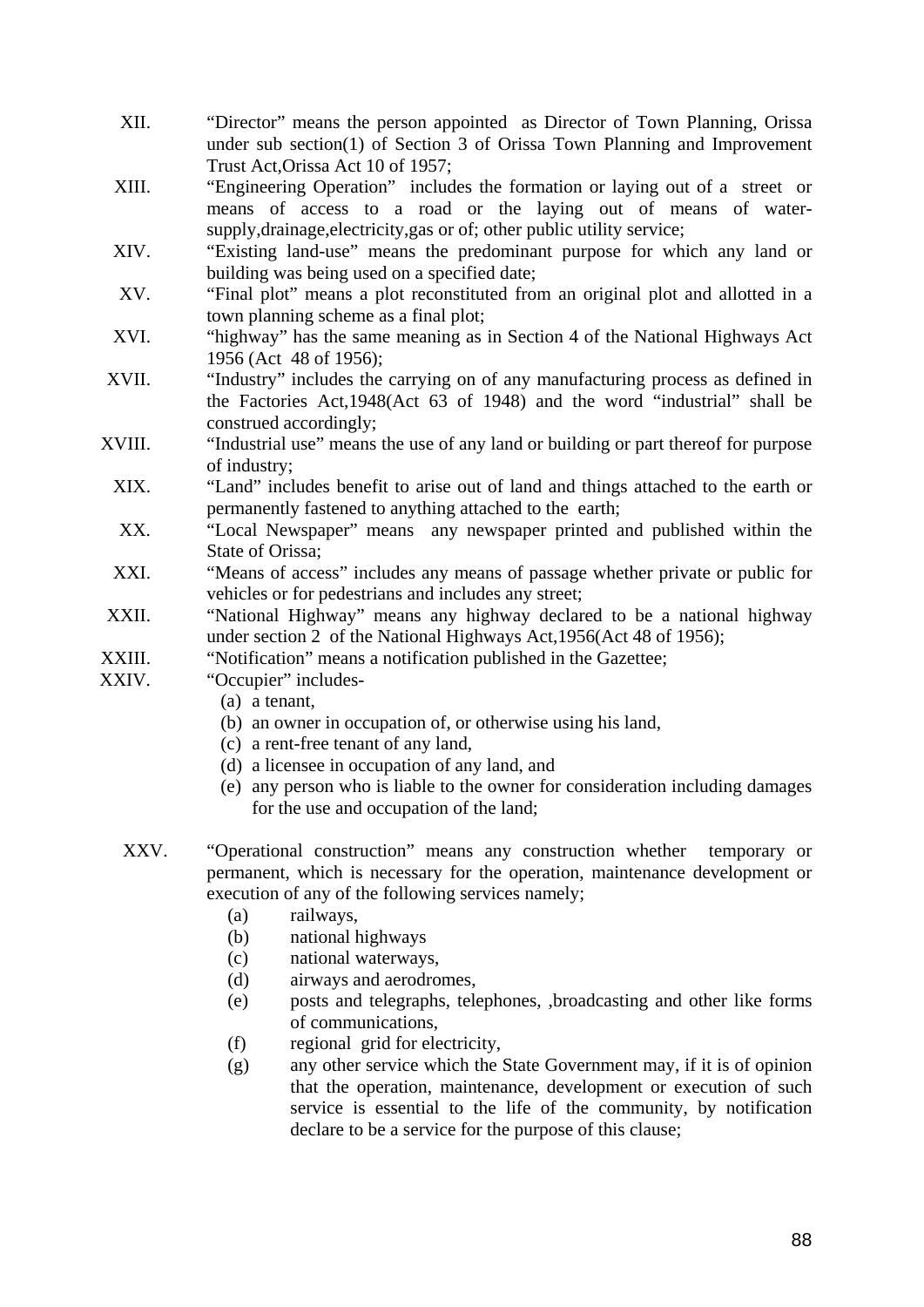*Explanation- For the removal of doubts, it is hereby declared that the construction of-* 

(i)new residential buildings(other than gate, lodges, quarters, for limited essential operational staff and the like), roads and drains in railway colonies, hotels, clubs, institutes and schools, in the case of railways, and

(ii) a new building, new structure or new installation, or any extension thereof, in the case of any other service, shall not be deemed to be operational construction within the meaning of this clause;

- XXVI. "Owner" includes a mortgagee in possession, a person who for the time being, is receiving or is entitled to receive or has received, the rent or premium or any other consideration for any land whether on his own account or on account of, or on behalf of or for the benefit of any other person or who would so receive the rent or premium or any other consideration or be entitled to receive the rent or premium or any other consideration if the land were let out to a tenant and includes the Head of a Government Department, General Manager of a Railway, the Secretary or other Principal Officer of a vocal authority, statutory authority or company in respect of properties under their respective controls;
- XXVII. "Private Street" means any street, road, square, court, alley, passage or riding path, which is not a public street but does not include a pathway made by the owner or premises on his own land to secure access to or for the convenient use of such premises;
- XXVIII. "Public building" means any building to which the public or any class or section of the public are granted access or any building, which is open to the public or any class or section of the public and includes any building

#### (a) Used as a -

- (i) school or college or a University or other educational institutions;
- (ii) hostel,
- (iii) library,
- (iv) hospital, nursing home, dispensary, clinic, maternity centre or any other like institution,
- $(v)$  club,
- (vi) lodging house,
- (vii) court,
- (viii) coffee house, boarding house, hotel or eating house,
- (b) Ordinarily used by the
	- (i) Central or any State Government or any local authority or anybody, corporate, owned or controlled by the Central or any State Government, or
	- (ii) Public or any class or section of the public for religious worship or for religious congregation;
- XXIX. "Public open space" means any land, whether enclosed or not, belonging to the Central or any State Government or any local authority or anybody corporate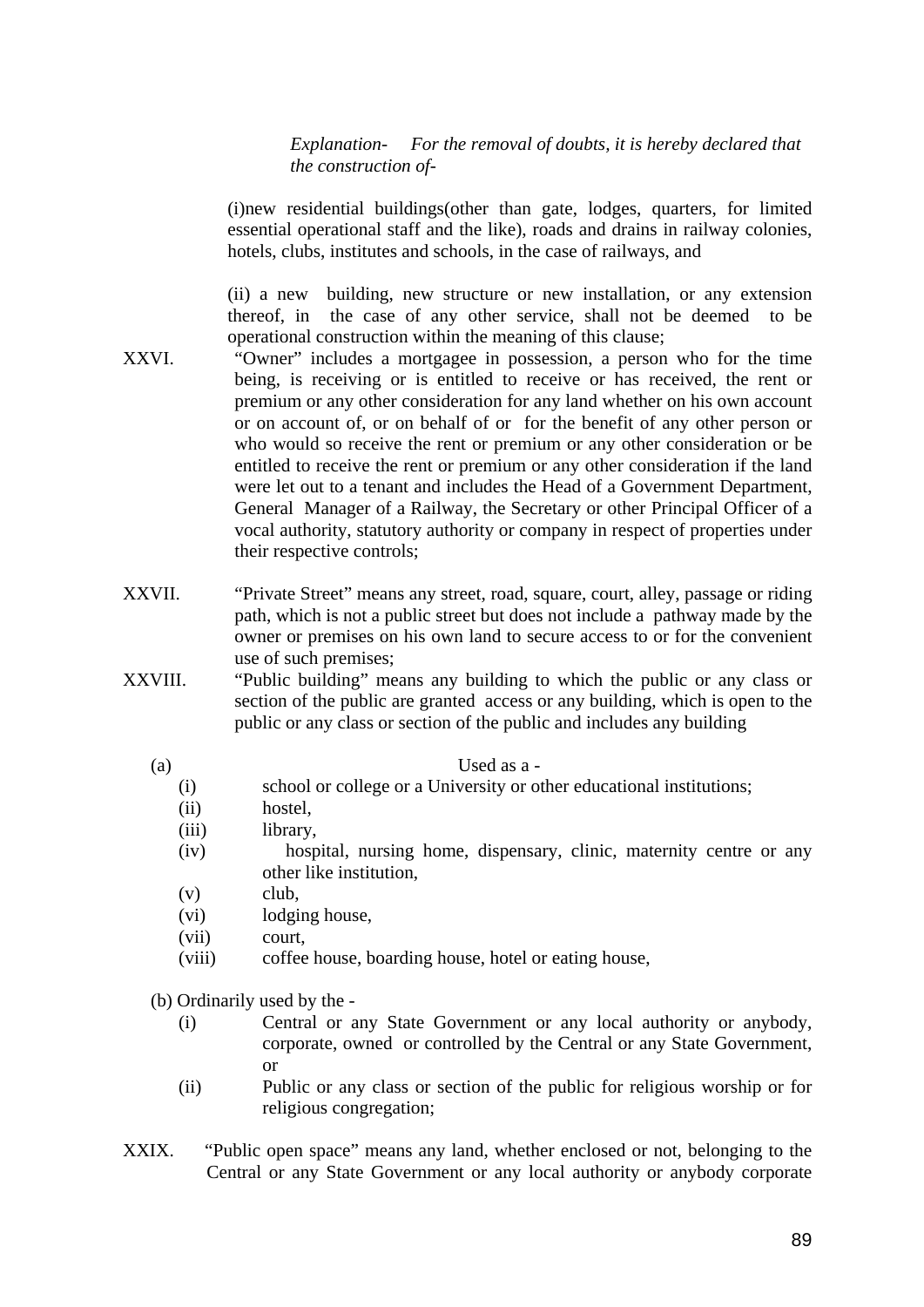owned or controlled by the Central or any State Government on which there is no building or of which not more than one twentieth part is covered with buildings and the whole or remainder of which is used for purpose of recreation or as open space;

- XXX. "Public place" means any place or building which is open to the use and enjoyment of public whether it is actually used or enjoyed by the public or not, and whether the entry is regulated by any entry fee or not;
- XXXI. "Public street" means any street, road, square, court, alley, passage or riding path over which the public have a right to way, whether a thoroughfare or not, and includes-
	- (a) the roadway over any public bridge or causeway,
	- (b) the footway attached to any such street, public bridge or causeway, and
	- (c) the drains attached to any such street , public bridge or causeway and the land, whether covered or not by any pavement, verandah or other structure, which lies on either side of the roadway up to the boundaries of the adjacent property whether that property is private property or property belonging to the Central or any State Government;
- XXXII. "Railway" means a railway defined in the Indian Railway Act, 1890 (Act 9 of 1890);
- XXXIII. "Reconstituted plot" means a plot which is in any way altered by the making of a town planning scheme;

*Explanation- For the purposes of this clause" altered" includes the alteration of ownership of plot.* 

- XXXIV. "Regulation" means a regulation made under section 124 and includes zoning and other regulations made as a part of a development plan;
- XXXV. "Residence" includes the use for human habitation of any land or building or part thereof including gardens, grounds, garage, stables and out-houses, if any, appurtenant to such building and "residential' shall be construed accordingly;
- XXXVI. "Rule" means a rule made under this Act by the State Government;
- XXXVII. "Slum area" means any predominantly residential area, where the dwellings which, by reasons of dilapidation, overcrowding, faulty arrangements or design, lack of ventilation, light or sanitary facilities or any combination of these factors, are detrimental to safety and health of the inhabitants or others and which is defined by development plan as a slum area;
- XXXVIII. " To correct" in relation to any building includes-
	- (a) any material alteration or enlargement of any building,
	- (b) the conversion by structural alteration of place for human habitation of any building not originally constructed for human habitation,
	- (c) the conversion into more than one place for human habitation of a building originally constructed as one such place,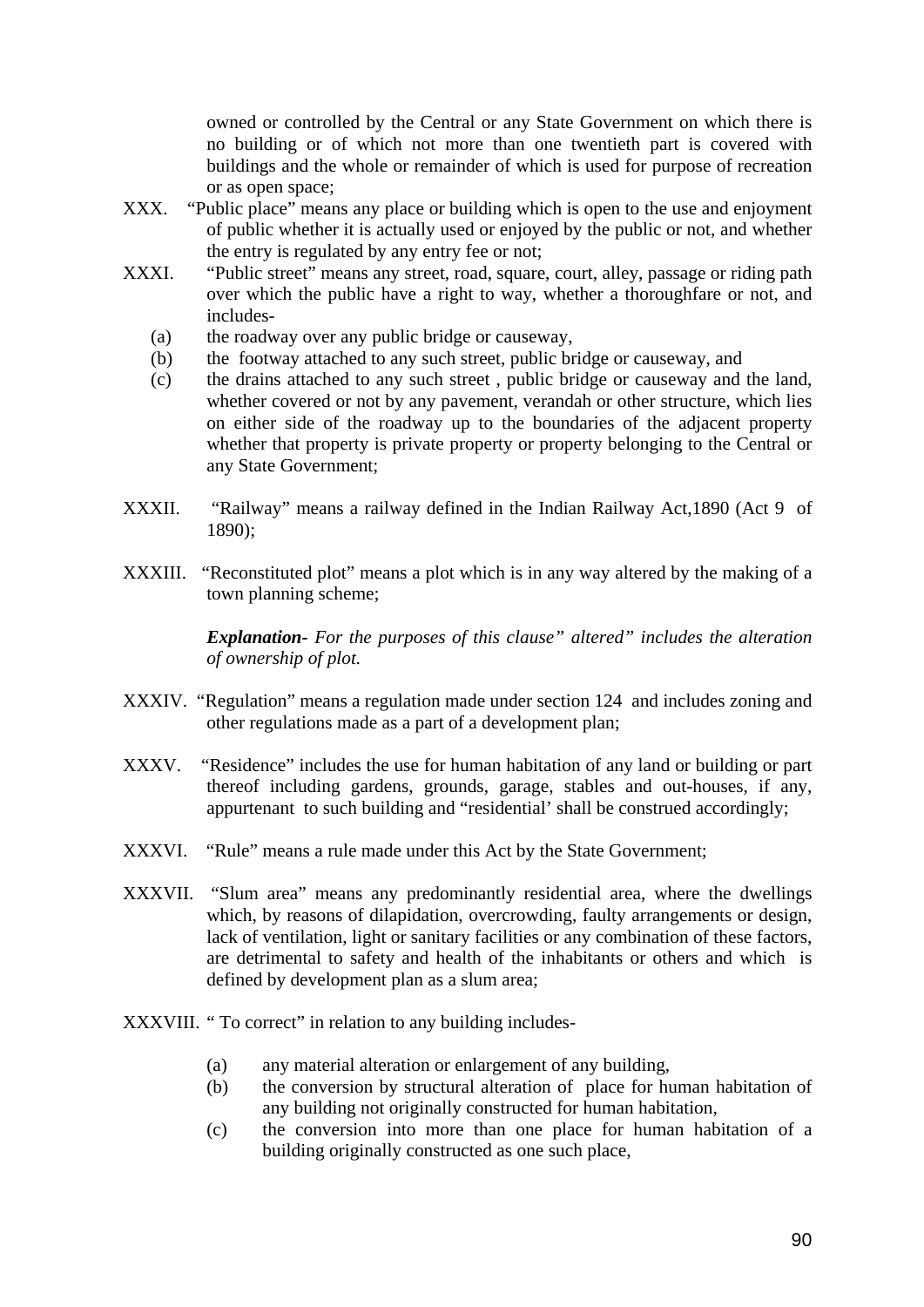- (d) the conversion of two or more places of human habitation into a greater number of such places,
- (e) such alterations of a building as affects an alteration of its drainage or sanitary arrangement or materially affects its security,
- (f) the addition or any rooms, buildings, houses or other structures to any building, and
- (g) the construction in a wall adjoining any street or land not belonging to the owner of the wall, or a door opening on to such street or land;

XXXIX. "Tribunal" means the Tribunal constituted under section 87:

- XL. "Unauthorized occupation" in relation to any premises means the occupation by any person of the premises belonging to the Authority , without any authority, for such occupation and includes the continuance of this occupation by any person of the premises after the Authority (whether by way of grant or any other mode of transfer under which he was allowed to occupy the premises) has expired or has been determined for any reasons whatsoever;
- XLI. "Urban local body" means a Municipal Council or a Notified Area Council constituted under the Orissa Municipal Act,1950(Orissa Act 23 of 1950)
- XLII. "Valuation Officer" means the Valuation Officer appointed under section 33 of this Act,
- XLIII. "Zone" means any one of the divisions into which a development area may be divided for the purpose of development under this Act;
- XLIV. Words and expressions used in this Act but not defined shall have the same meaning as assigned to them in the Orissa Municipal Act,1950 (Orissa Act 23 of 1950) as amended from time to time.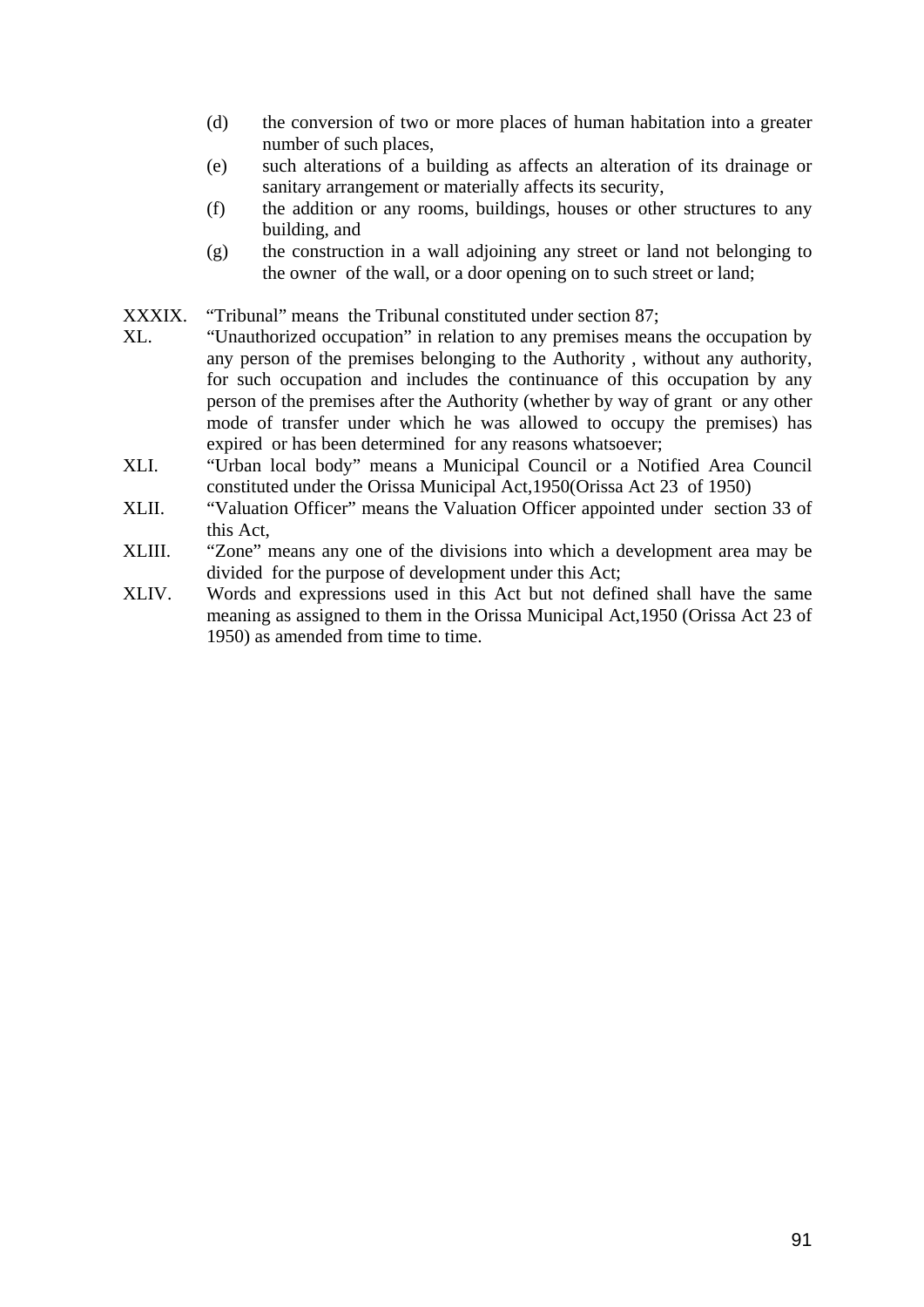# **ANNEXURE-III**

#### **EXTRACT FROM ODA RULES 1983**

#### **(1) Definitions:**

- (i) "Act" means the Orissa Development Authorities Act, 1982,
- (ii) "Architect Member" means Urban Designer or Architect-member appointed under clause (f) of sub-section (5) of section-3;

"Board" means the Board of Enquiry appointed under Rule 13;

- (iii) "Engineer Member" means the Engineer Member appointed under clause (C) of sub-section (5) of section 3;
- (iv) "Finance Member" means the Finance and Accounts member appointed under clause (d) of sub-section(5) of section 3;
- (v) "Form" means a Form appended to these rules;
- (vi)"Gazette" means the Official Gazette of the State of Orissa;
- (vii) "Member" means a member of the Authority;
- (viii) "Planning Member" means the Town and Regional Planning Member appointed under clause (e) of sub-section (5) of section 3;
- (ix) "Registered Contractor" means a contractor registered under Rule-67;
- (x) "Section" means a section of the Act;
- **(2)** Words and expressions used, but not defined in these rules shall have the same meaning as respectively assigned to them in the Act.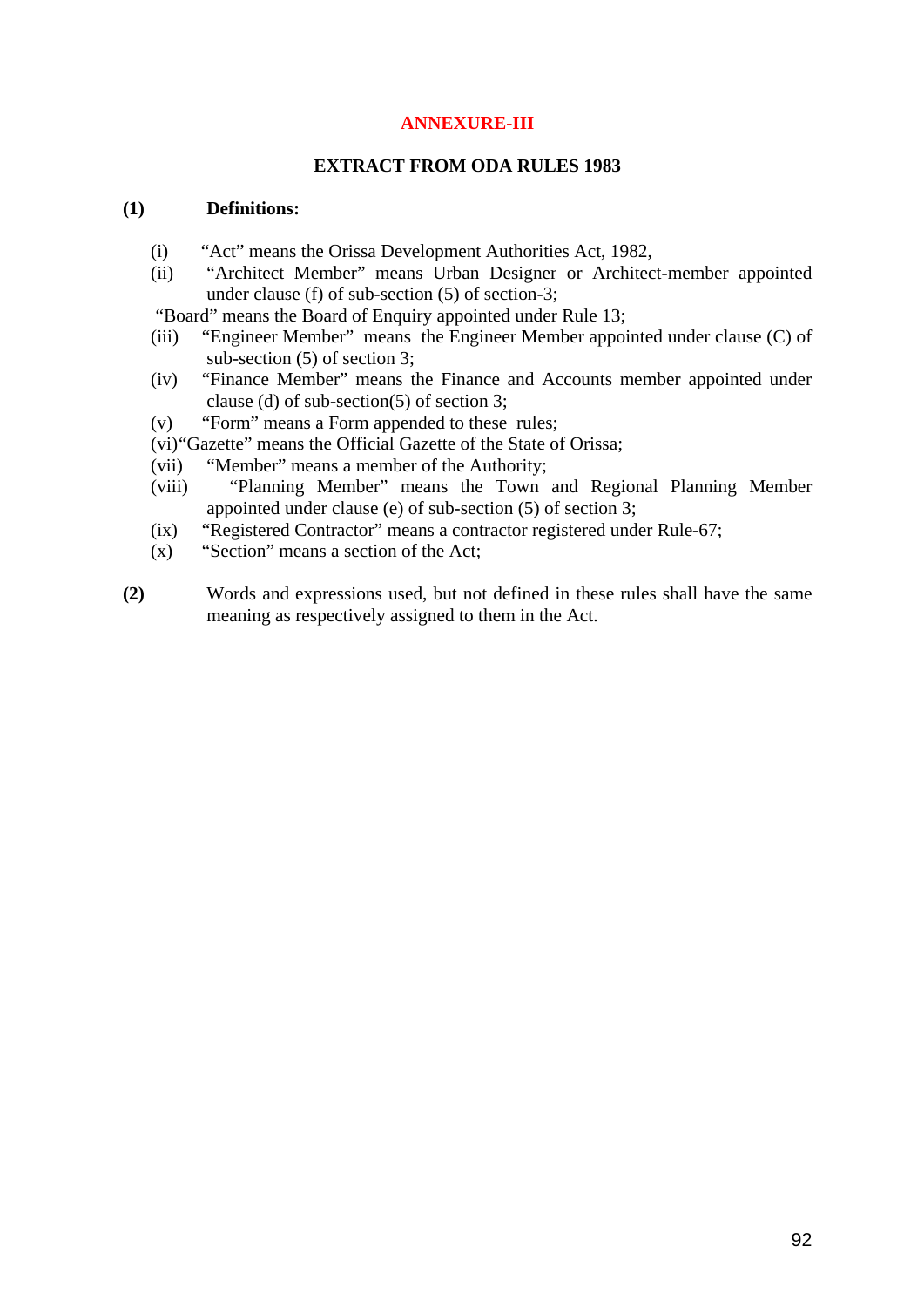#### **ANNEXURE-IV**

#### **EXTRACT FROM NATIONAL BUILDING CODE OF INDIA, 2005**

#### 1. **Definitions**

**Accessory use** - Any use of the premises subordinate to the principal use and customarily incidental to the principal use

**Alteration** - A change from one type of occupancy to another, or a structural change, such as an addition to the area or height, or the removal of part of a building, or any change to the structure, such as the construction of cutting into or removal of any wall, partition, column, beam, joist, floor or other support, or a change to or closing of any required means of ingress or egress or a change to the fixtures or equipment.

**Approved** - Approved by the Authority having jurisdiction

- **Building Height of** The vertical distance measured, in the case of flat roofs from the average level of the ground around and contiguous to the building or as decided by the Authority to the terrace of last livable floor of the building adjacent to the external walls; and in the case of pitched roofs, upto the point where the external surface of the outer wall intersects the finished surface of the sloping roof, and in the case of gables facing the road, the midpoint between the eaves level and the ridge. Architectural features serving no other function except that of decoration shall be excluded for the purpose of measuring heights.
- **Building line** The line up to which the plinth of a building adjoining a street or an extension of a street or on a future street may lawfully extend. It includes the lines prescribed, if any, in any scheme. The building line may change from time to time as decided by the Authority.
- Conversion- The change of occupancy or premises to any occupancy or use requiring additional occupancy permit.
- **Drain** A conduit or channel for the carriage or storm water, sewage, waste water or other water-borne wastes in a building drainage system.
- **Drainage** The removal of any liquid by a system constructed for the purpose.
- **Occupancy or use group** The principal occupancy for which a building or a part of a building is used or intended to be used; for the purpose of classification of a building according to occupancy, an occupancy shall be deemed to include the subsidiary occupancies which are contingent upon it.
- **Occupier** Occupier includes any person for the time being, paying or liable to pay rent or any portion of rent of the building in respect of which it is used, or compensation or premium on account of the occupation of such building and also a rent free tenant, but does not include a lodger, and the words 'occupy' and 'occupation' do not refer to the lodger. An owner living in or otherwise using his own building shall be deemed to be the occupier thereof.
- Operational construction/Installation- A construction/ installation put up by Government Departments for operational purposes
- **Owner** Person or body having a legal interest in land and/or building thereon. This includes free holders, leaseholders or those holding a sub-lease which both bestows a legal right to occupation and gives rise to liabilities in respect of safety or building condition.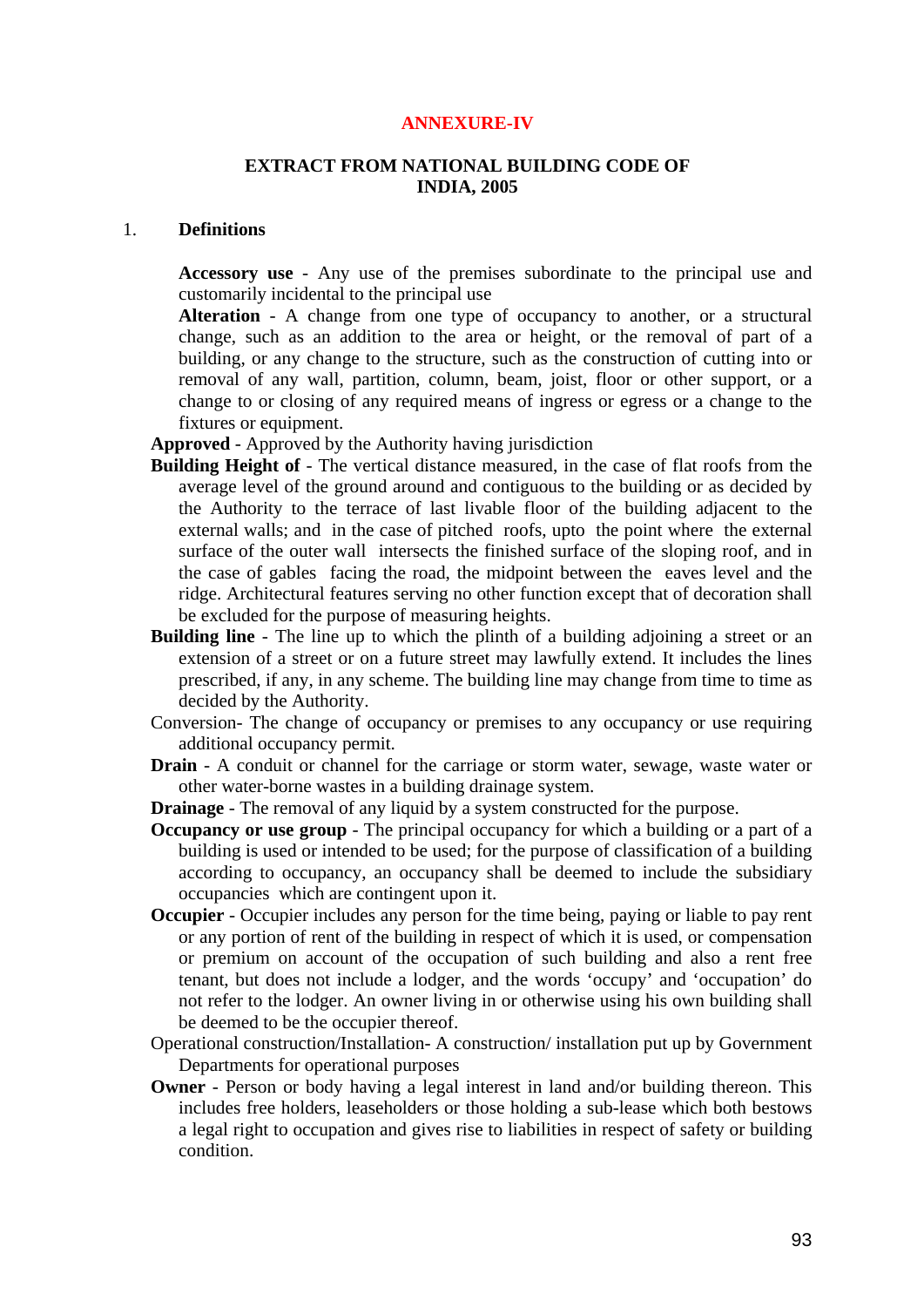In case of lease or sub-lease holders, as far as ownership with respect to the structure is concerned, the structure of a flat or structure on a plot belongs to the allottee/ lessee till the allotment/lease subsists.

- **Permit** A permission or authorization in writing by the Authority to carry out work regulated by the code.
- Registered Architect, Engineer, Structural Engineer, Supervisor, Town Planner, Landscape Architect, Urban Designer - qualified architect, engineer, structural engineer, supervisor, town planner, landscape architect or urban designer who has been registered by the Authority or by the body governing such profession and constituted under a statute, as may be applicable. The registration requirements of these professionals shall be as given in Annexure  $- A$ .

Notes -

 1. Unless specified otherwise, the word 'engineer' shall mean 'civil engineer' or 'Architectural Engineer'

 2. The work 'licensing/licensed etc, if used by the Authority in the above context shall be deemed to mean 'registration/registered' / empanelment etc.

- 2.15 Road- See 2.25
- 2.16 Road line- See 2.27
- 2.17 Room Height The vertical distance measured from the finished floor surface to the finished ceiling surface. Where a finished ceiling is not provided, the underside of the joists or beams or tie beams shall determine the upper point of measurement for determining the head room.
- 2.18 Sanctioned plan The set of plans and specifications submitted in connection with a building or development and duly approved and sanctioned by the Authority.
- 2.19 Service road A road/ lane provided at the rear or side of a plot for service purposes.
- 2.20 Set back line A line usually parallel to the plot boundaries and laid down in each case by the Authority, beyond which nothing can be constructed towards the site boundaries.
- 2.21 Site (plot) A parcel (piece) of land enclosed by definite boundaries
- 2.22 Street level or Grade- The officially established elevation or grade of the centre line of the street upon which a plot fronts and if there is no officially established grade, the existing grade of the street at its mid-point
- 2.23 Street line The line defining the side limits of a street
- 2.24 Unsafe Building- Buildings which are structurally and constructionally unsafe or insanitary or not provided with adequate means of egress or which constitute a fire hazard or are otherwise dangerous to human life or which in relation to existing use constitute a hazard to safety or health or public welfare, by reason of inadequate maintenance, dilapidation or abandonment.

#### **2. Regulations for Ventilation shaft.**

For ventilating the spaces for water closets and bath rooms if not opening on to front, side, rear and interior open spaces, these shall open on the ventilation shaft, the size of which shall not be less than the values given below;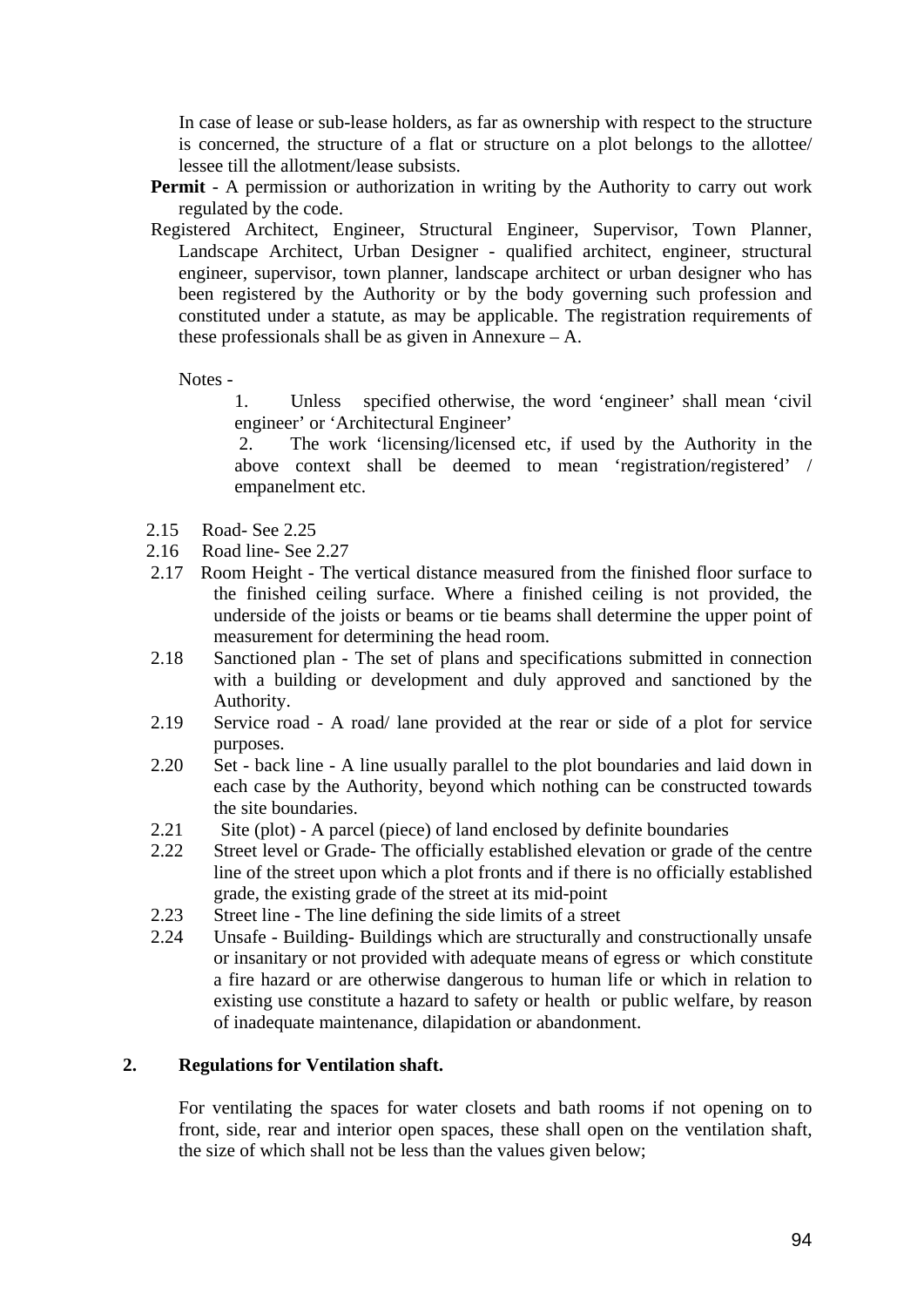| <b>Height of</b><br>buildings in Meter | Size of ventilation shaft in<br><b>Square Meter</b> | <b>Minimum dimension of</b><br>one side of the shaft in<br><b>Meter</b> |
|----------------------------------------|-----------------------------------------------------|-------------------------------------------------------------------------|
| Upto $10$                              | 1.2                                                 | 0.9                                                                     |
| Upto $12$                              | 2.8                                                 | 1.2.                                                                    |
| Upto 18                                | 4.0                                                 | 1.5                                                                     |
| Upto 24                                | 5.4                                                 | 1.8                                                                     |
| Upto 30                                | 8.0                                                 | 2.4                                                                     |
| Above 30                               | 9.0                                                 | 3.0                                                                     |

#### 3. **Regulations for Life Safety**

Every building shall be so constructed, equipped, maintained and operated as to avoid undue danger to the life and safety of the occupants from fire, smoke, fumes or panic during the time period necessary for escape.

For general exit requirements, occupant load ,capacities of exits ,arrangements of exits, number of exits, doorways, corridors and passage ways ,internal stair case, external stair case, horizontal exits, fire towers, ramps, fire lifts, emergency and escape lighting, illumination of means of exit and fire detection and warning, the relevant provisions in clause-4, part-4 or NBC, 2005 shall be referred.

#### 4. **Requirements of parts of Building**

 Every parts of the building and other building related activities shall be planned and designed in accordance with the clause-12, part-3 of NBC, 2005.

#### **5. Fire Safety Requirements**

Building shall be so planned, designed and constructed so as to ensure fire safety and this shall be done in accordance with the part-4, Fire and Life Safety of the National Building Code of India 2005.

#### 6. **Structural Design**

The structural design of any item of masonry, timber, plain and reinforced concrete and steel in a building shall be carried out in accordance with part-6, Structural Design of NBC.

#### 7**. Quality of Material and Workmanship**

 All materials and workmanship shall be of good quality conforming generally to accepted standards of Public Works Department of Orissa, BIS Specifications and codes as included in part-5 Building materials and Part-7 Constructional Practices and Safety of National Building Code of India, 2005.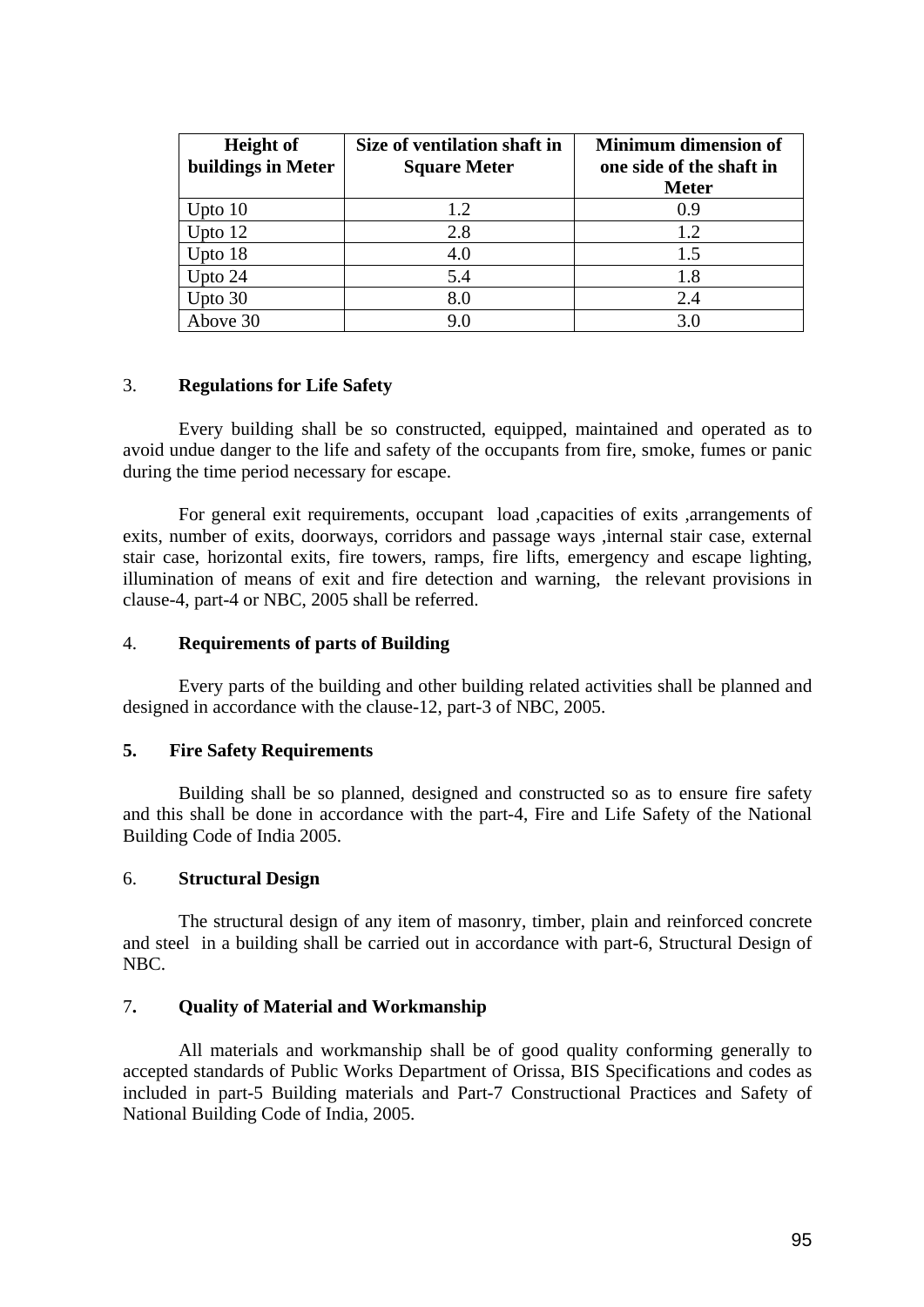### 8. **Building Services**

The Planning design and installation of electrical installations, air-conditioning and heating work, installation of lifts and escalators in a building shall be carried out in accordance with part-8 (Building Services) of National Building Code of India 2005

# 9. **Water supply requirements**

 The requirements of water supply in a building shall be accordance with the provision of National Building Code, 2005 as amended from time to time.

# **10. Structural Safety for Natural Hazard Protection**

For building more than three storeys (including ground floor) or more than 12.0 meter height and important facilities like water works, overhead tank, telephone exchange, bridges and culverts, electric substation, transmission towers, the requirements specified in the BIS Code and Guidelines and other documents shall be observed for structural safety and natural hazards protection of buildings.

# **11. Civic Amenities**

In group housing, residential lay-outs and Integrated Townships, the civic amenities shall be provided as specified in clause-5.5., part-3 of National Building Code of India, 2005.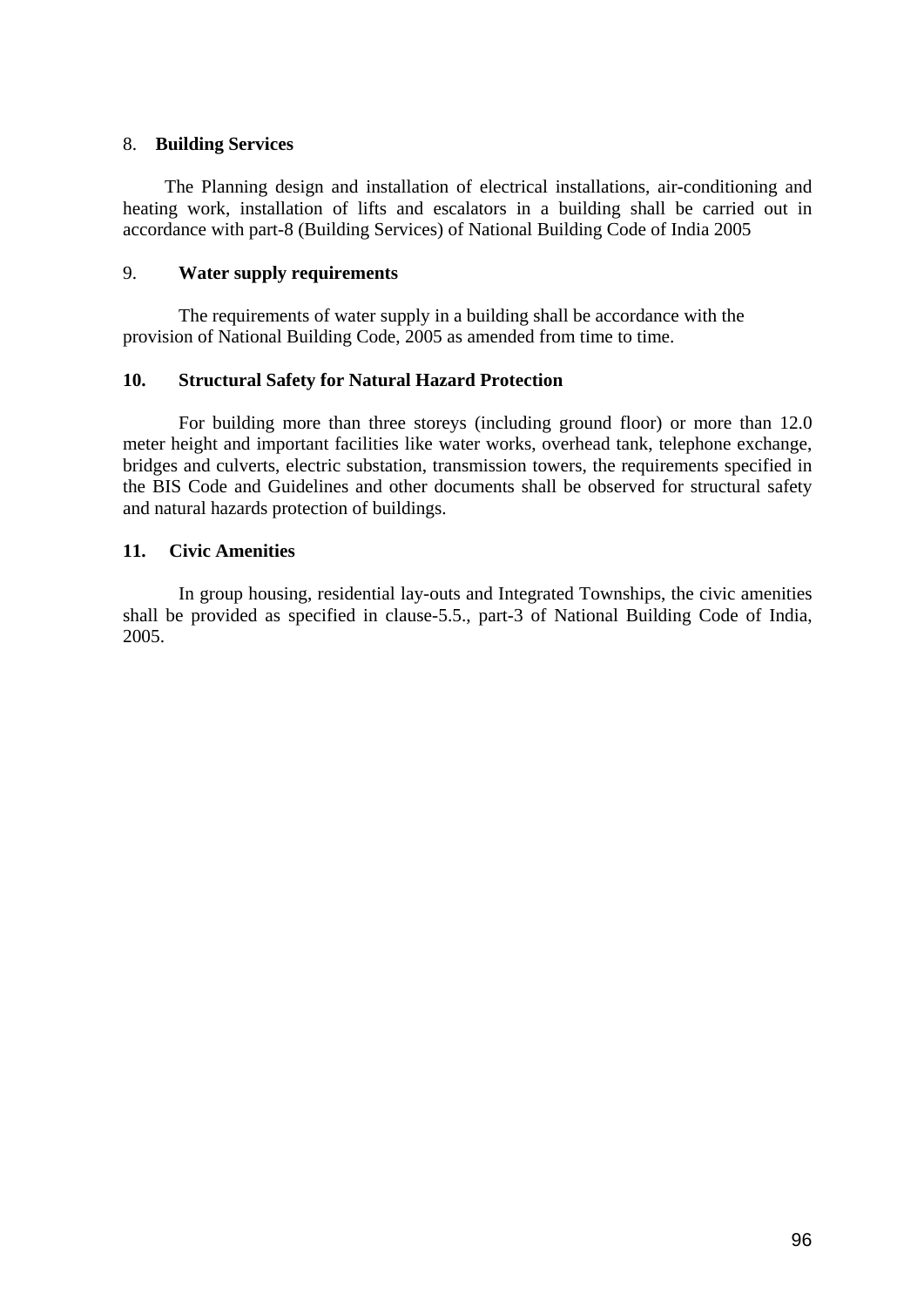### **ANNEXURE-V**

# **STANDARDS FOR WATER, SANAITARY AND FIRE SAFETY REQUIRMENTS**

# **1. PER CAPITA WATER REQUIREMENT FOR VARIOUS OCCUPANCIES / USES**

| SI.<br>No.     | <b>Type of Occupancy</b>                                            | <b>Consumption</b><br>per Capita per<br>day (in lt.) |
|----------------|---------------------------------------------------------------------|------------------------------------------------------|
| $\mathbf{1}$   | Residential                                                         |                                                      |
|                | a) In living units                                                  | 135                                                  |
|                | b)<br>Hotels with lodging accommodation (per bed)                   | 180                                                  |
| $\overline{2}$ | Educational                                                         |                                                      |
|                | a) Day schools                                                      | 45                                                   |
|                | b) Boarding Schools                                                 | 135                                                  |
| 3              | <b>Institutional (Medical Hospitals)</b>                            |                                                      |
|                | a) No. of beds not exceeding<br>100                                 | 340                                                  |
|                | b) No. of beds exceeding<br>100                                     | 450                                                  |
|                | c) Medical quarters and hostels                                     | 135                                                  |
| $\overline{4}$ | Assembly- Cinema theatres, auditoria, etc. (per seat                | 15                                                   |
|                | accommodation)                                                      |                                                      |
| 5              | Government or semi public business                                  | 45                                                   |
| 6              | Mercantile (Commercial)                                             |                                                      |
|                | a) Restaurants (per seat)                                           | 70                                                   |
|                | Other business building<br>b)                                       | 45                                                   |
| $\overline{7}$ | Industrial                                                          |                                                      |
|                | a) Factories where bath-rooms are to be provided                    | 45                                                   |
|                | b) Factories where bath-rooms are not to be                         | 30                                                   |
|                | provided                                                            |                                                      |
| 8              | Storage (including Warehouses)                                      | 30                                                   |
| 9              | Hazardous                                                           | 30                                                   |
| 10             | Intermediate Rail Stations (excluding mail and express<br>$45(25)*$ |                                                      |
|                | stops).                                                             |                                                      |
| 11             | <b>Junction Station</b>                                             | $70(45)*$                                            |
| 12             | <b>Terminal Stations</b>                                            | 45                                                   |
| 13             | <b>International and Domestic Airports</b>                          | 70                                                   |

#### **Table-1**

\* The values in parenthesis are for such stations, where bathing facilities are not provided.

*Note: The number of persons for Sl. No. 10 to 13 shall be determined by the average number of passenger handled by the station daily with due consideration given to the use the facilities.*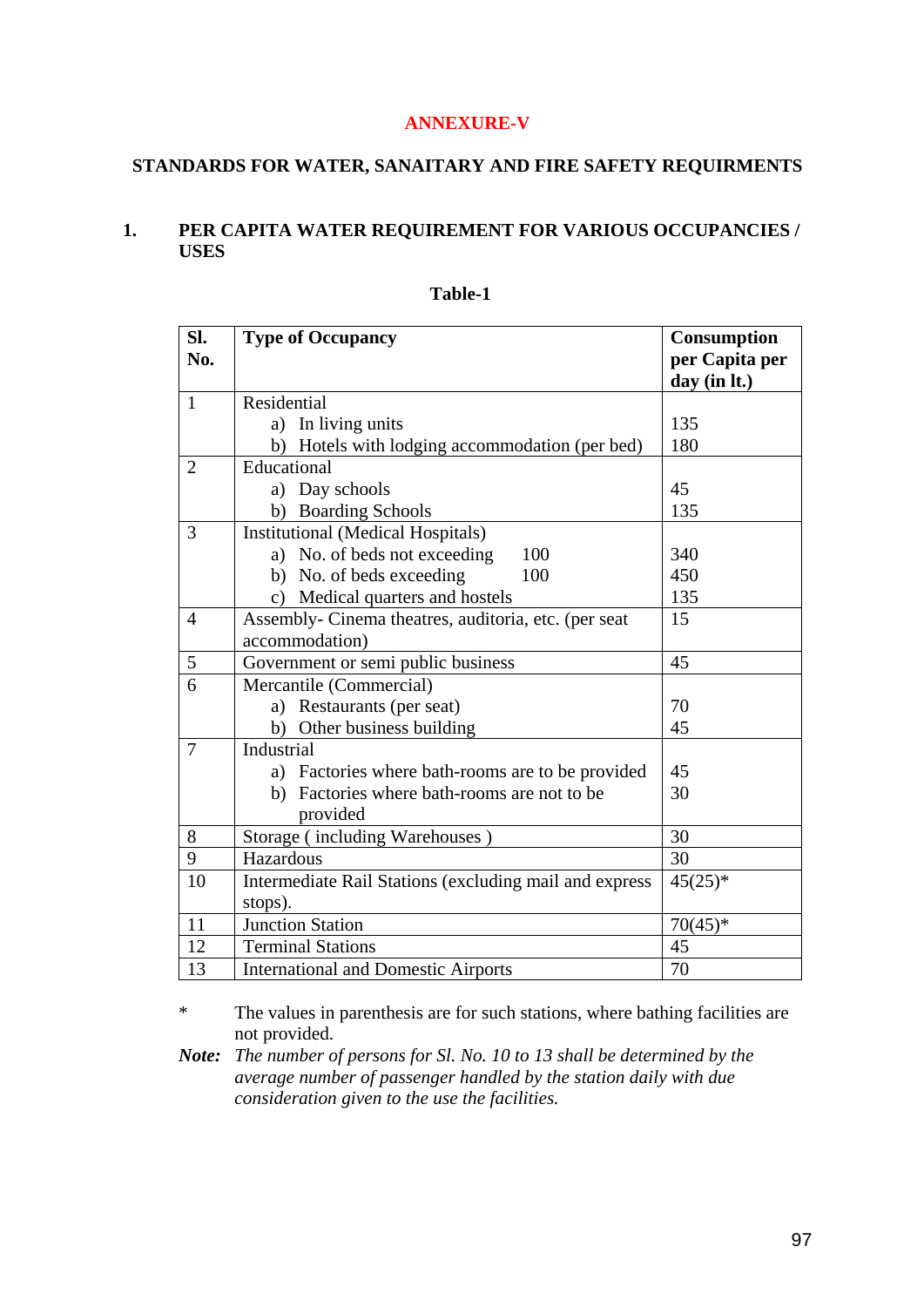# **FLUSHING STORAGE CAPACITIES**

| Sl. No. | <b>Classification of Building</b>       | <b>Storage Capacity</b>   |
|---------|-----------------------------------------|---------------------------|
| 1.      | For tenements having common             | 900 lt. net per w.c. seat |
|         | conveniences                            |                           |
|         | For residential premises other than     | 2701 It. net for one w.c. |
|         | tenements having common conveniences    | seat each and 180 lt.     |
|         |                                         | for each additional seat. |
| 3.      | For factories and workshops             | 900 lt. per w.c. seat and |
|         |                                         | 180 lt. per urinal.       |
| 4.      | For cinemas, public assembly hall, etc. | 900 lt. per w.c. seat and |
|         |                                         | 350 lt. per urinal.       |

# **Table-3**

# **DOMESTIC STORAGE CAPACITIES**

| SI.<br>No. | <b>No. of Floors</b>                     | <b>Storage Capacity</b>                                  | <b>Remarks</b>         |
|------------|------------------------------------------|----------------------------------------------------------|------------------------|
|            |                                          | For premise occupied tenements with common conveniences: |                        |
|            | Ground floor                             | N <sub>il</sub>                                          | Provided down take     |
|            |                                          |                                                          | fittings are installed |
| 2.         | Floors 2, 3,4, 5                         | 500 litre per tenement                                   |                        |
|            | and upper                                |                                                          |                        |
|            | floors                                   |                                                          |                        |
|            | For premises occupied as flats or blocks |                                                          |                        |
|            | Ground floor                             | <b>Nil</b>                                               | Provided down take     |
|            |                                          |                                                          | fittings are installed |
| 2.         | Floors $2, 3, 4, 5$                      | 500 litre per tenement                                   |                        |
|            | and upper                                |                                                          |                        |
|            | floors                                   |                                                          |                        |

*Note: 1: If the premises are situated at a place higher than the road level in front of the premises, storage at ground level shall be provided on the same lines as on other floors.* 

> *2: The above storage may be permitted to be installed provided that the total domestic storage calculated on the above basis is not less than the storage calculated on the number of down take fittings according to scale given below:*

| Down take taps | 70 lt. each    |
|----------------|----------------|
| <i>Showers</i> | $135$ lt. each |
| Bathtubs       | $200$ lt. each |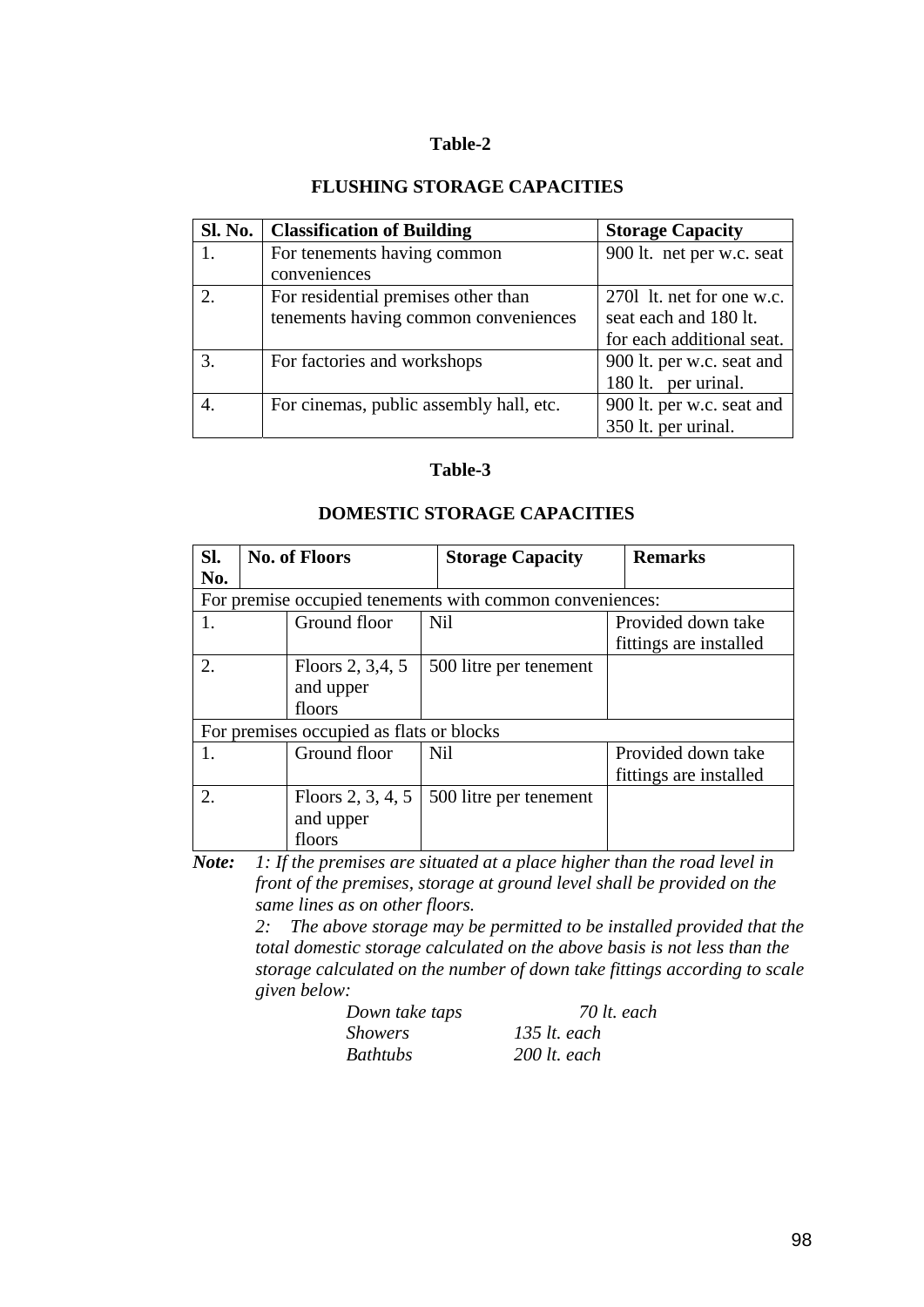# **2. SANITATION REQUIREMENTS FOR VARIOUS OCCUPANCIES.**

#### **Table-4**

#### **Sl. No. Sanitary Unit / Fittings For Personnel** 1. Water closet **One** for every 25 persons or part thereof exceeding 15 (including employees and customers). For female personnel 1 for every 15 persons or part thereof exceeding 10. 2. Drinking Water Fountain One for every 100 person with a minimum of one on each floor. 3. Wash Basin One for every 25 persons or part thereof. 4. Urinals Same as Sl. No. 3 of Table 27 5. Cleaners' Sink One per floor minimum, preferably in or adjacent to sanitary rooms.

#### **SHOPS AND COMMERCIAL OFFICES**

*Note: Number of customers for the purpose of the above calculation shall be the average number of persons in the premises for a time interval of one hour during the peak period. For male-female calculation a ratio of 1: 1 may be assumed.* 

#### **Table-5**

#### **SANITARY REQUIREMENTS FOR HOTELS**

| SI. | <b>Sanitary</b> | <b>For Residential</b> | <b>For non residential Staff</b> |                    |
|-----|-----------------|------------------------|----------------------------------|--------------------|
| No. | Unit            | staff                  | For male                         | <b>For female</b>  |
| 1.  | Water           | One per 8 Persons      | 1 for 1-15 persons               | 1 for 1-12 persons |
|     | Closet          | omitting               | 2 for 16-35 persons              | 2 for 13-25        |
|     | (W.C.)          | occupants of the       | 3 for 36-65 persons              | persons            |
|     |                 | attached water         | 4 for 66-100                     | 3 for 26-40        |
|     |                 | closet minimum         | persons                          | persons            |
|     |                 | of 2 if both sexes     |                                  | 4 for 41-57        |
|     |                 | are lodged             |                                  | persons            |
|     |                 |                        |                                  | 5 for 58-77        |
|     |                 |                        |                                  | persons            |
|     |                 |                        |                                  | 6 for 78-100       |
|     |                 |                        |                                  | persons            |
| 2.  | Ablution        | One in each W.C        | One in each W.C                  | One in each W.C.   |
|     | Taps            |                        |                                  |                    |
| 3.  | Urinals         | <b>Nil</b>             | Nil upto 6 persons               | <b>Nil</b>         |
|     |                 |                        | 1 for 7-20 persons               |                    |
|     |                 |                        | 2 for 21-45 persons              |                    |
|     |                 |                        | 3 for 40-70 persons              |                    |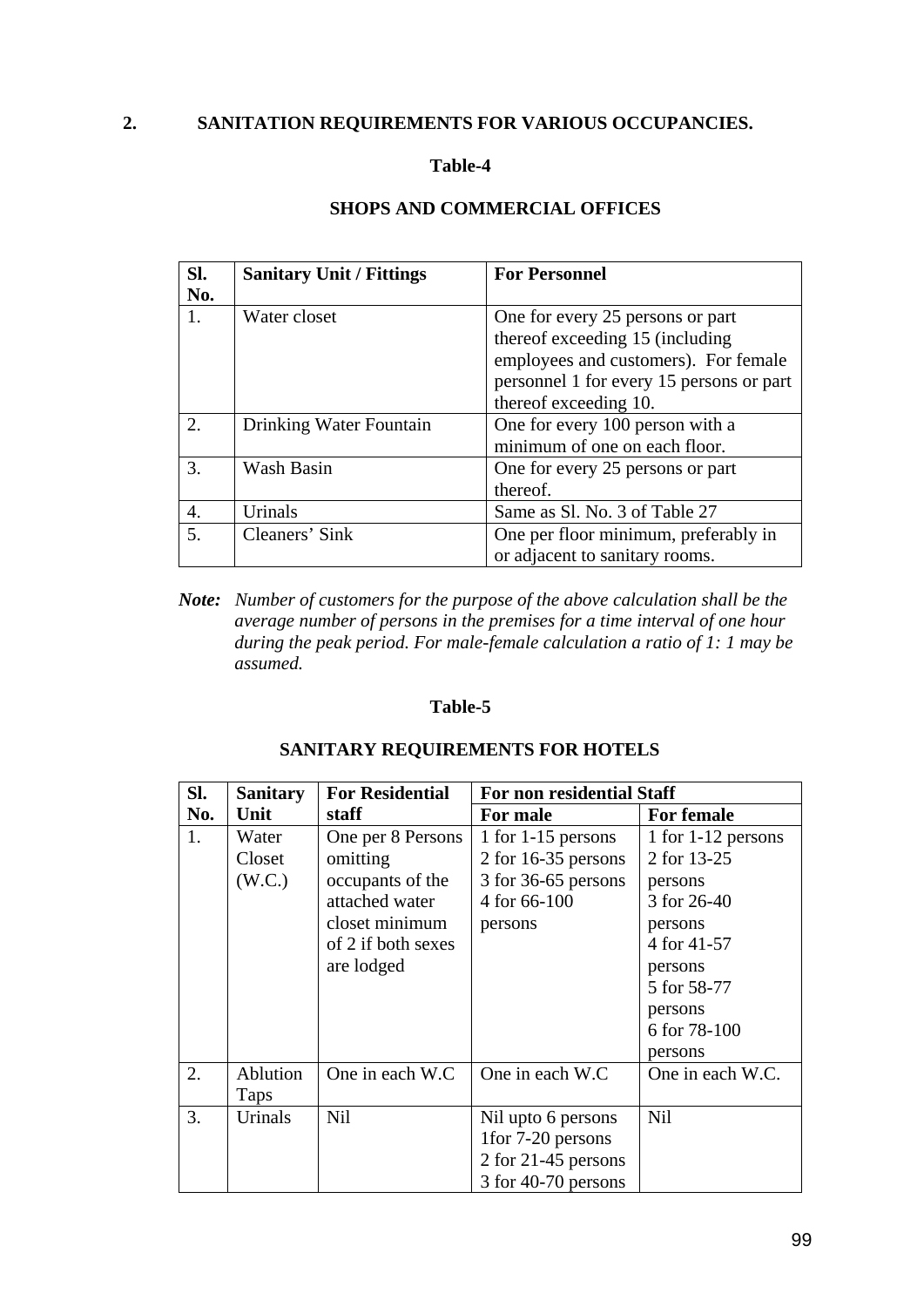|    |               |                   | 4 for 71-100          |              |
|----|---------------|-------------------|-----------------------|--------------|
|    |               |                   | persons               |              |
| 4. | Wash          | One per 10        | 1 for 15 persons      | 1 for 1-12   |
|    | <b>Basins</b> | persons omitting  | $2$ for 16-35 persons | 2 for 13-25  |
|    |               | each basin        | 3 for 36-65 persons   | 3 for 26-40  |
|    |               | installed in the  | 4 for 66-100          | 4 for 41-57  |
|    |               | room / suite      | persons               | 5 for 58-77  |
|    |               |                   |                       | 6 for 78-100 |
| 5. | <b>Baths</b>  | One per 10        | <b>Nil</b>            | Nil          |
|    |               | persons omitting  |                       |              |
|    |               | occupants of      |                       |              |
|    |               | room with bath in |                       |              |
|    |               | suite             |                       |              |
| 6. | Slop          | One per 30 Bed    | <b>Nil</b>            | <b>Nil</b>   |
|    | <b>Sinks</b>  | rooms (one per    |                       |              |
|    |               | floor minimum)    |                       |              |
| 7. | Kitchen       | One in each       | One in each           | One in each  |
|    | Sink          | Kitchen           | Kitchen               | Kitchen      |

| SI.<br>No. | <b>Sanitary Unit</b> | <b>For Male</b>                                                                                                              | <b>For Female</b>                                                                                                   |
|------------|----------------------|------------------------------------------------------------------------------------------------------------------------------|---------------------------------------------------------------------------------------------------------------------|
| 1.         | <b>Water Closet</b>  | One per 100<br>persons upto 400<br>persons; for over<br>400 add at the<br>rate of one per<br>250 persons or<br>part thereof. | Two for 10 persons upto<br>200 persons; over 200<br>add at the rate of one per<br>100 persons or part<br>thereof.   |
| 2.         | <b>Ablution Taps</b> | One in each W.C.                                                                                                             | One in each W.C.                                                                                                    |
| 3.         | Urinals              | One for 50<br>persons or part<br>thereof.                                                                                    | Nil, upto 6 persons<br>1 for 7-20 persons<br>2 for 21-45 persons<br>3 for 46-70 persons<br>$4$ for $71-100$ persons |
| 4.         | <b>Wash Basins</b>   | One per W.C. and<br>urinal provided                                                                                          | One per W.C.                                                                                                        |
| 5.         | <b>Baths</b>         |                                                                                                                              |                                                                                                                     |
| 6.         | <b>Slop Sinks</b>    |                                                                                                                              |                                                                                                                     |
| 7.         | Kitchen Sink         | One in each<br>Kitchen                                                                                                       | One in each Kitchen                                                                                                 |

# **FOR PUBLIC REST ROOMS**

*Note: i) It may be assumed that the two-thirds of the number are males and onethird females* 

 *ii) One water tap with drainage arrangements shall be provided for every 50 persons or part thereof in the vicinity of water closet and urinals.*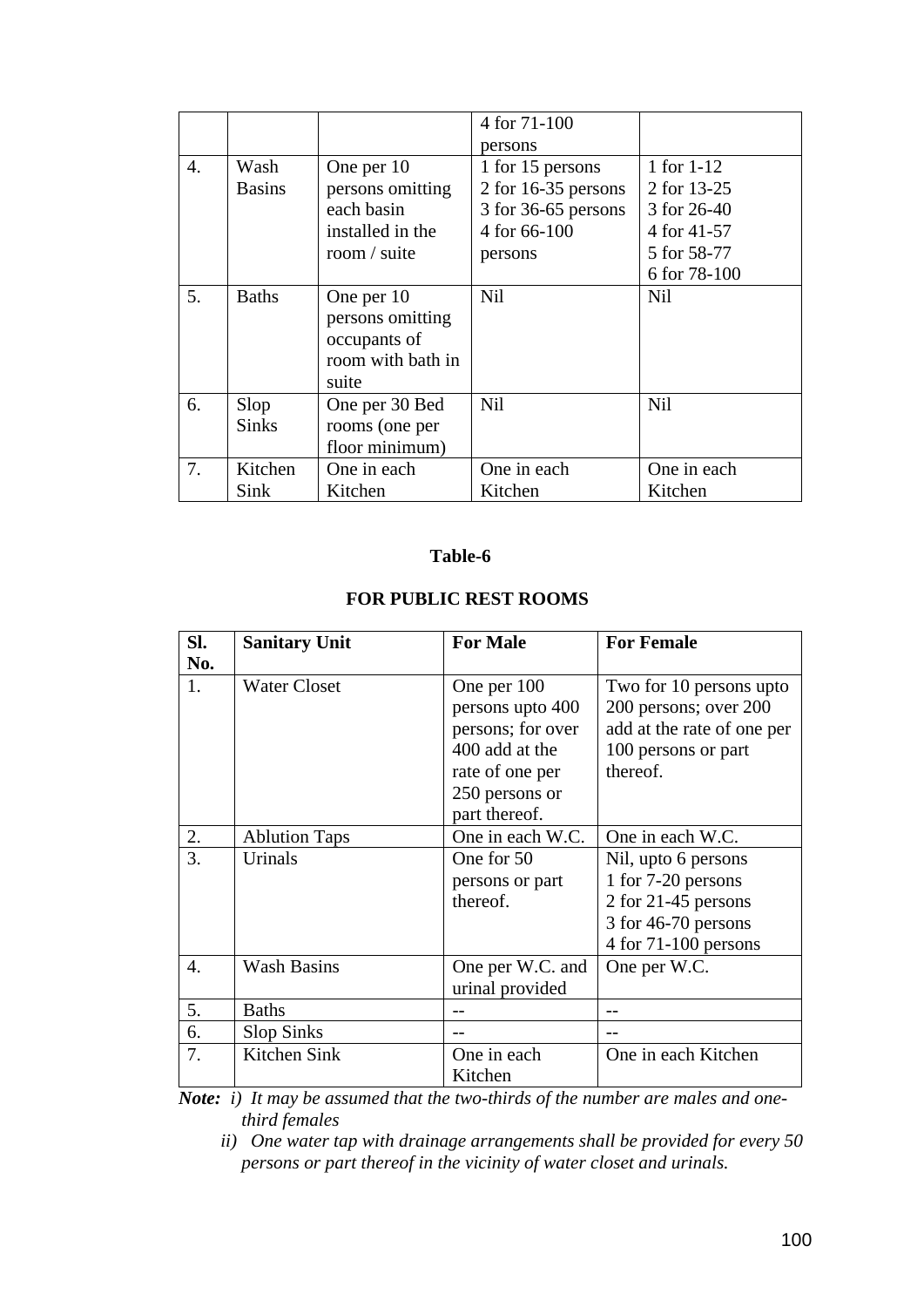# **SANITATION REQUIREMENTS FOR EDUCATIONAL OCCUPANCY**

| SI.              | <b>Sanitary</b>      | <b>Boarding Institution</b> |                           |                    | <b>Other Educational</b> |  |  |
|------------------|----------------------|-----------------------------|---------------------------|--------------------|--------------------------|--|--|
| No.              | Unit                 |                             |                           | <b>Institution</b> |                          |  |  |
|                  |                      | <b>For Boys</b>             | <b>For Girls</b>          | <b>For Boys</b>    | <b>For Girls</b>         |  |  |
| 1.               | <b>Water Closet</b>  | One for                     | One for every 6           | One for 40         | One for every            |  |  |
|                  | (W.C.)               | every 8                     | pupils or part            | pupils or          | 25 pupils or             |  |  |
|                  |                      | pupils or                   | thereof                   | part thereof       | part thereof             |  |  |
|                  |                      | part                        |                           |                    |                          |  |  |
|                  |                      | thereof                     |                           |                    |                          |  |  |
| 2.               | <b>Ablution Taps</b> | One in                      | One in each               | One in each        | One in each              |  |  |
|                  |                      | each W.C.                   | W.C.                      | W.C.               | W.C.                     |  |  |
| 3.               | Urinals              | One per                     | $-$                       | One per            |                          |  |  |
|                  |                      | every 25                    |                           | every 20           |                          |  |  |
|                  |                      | pupils or                   |                           | pupils or          |                          |  |  |
|                  |                      | part                        |                           | part thereof       |                          |  |  |
|                  |                      | thereof                     |                           |                    |                          |  |  |
| $\overline{4}$ . | <b>Wash Basins</b>   | One for                     | One for every 6           | One for            | One for every            |  |  |
|                  |                      | every 8                     | pupils or part            | every 40           | 40 pupils or             |  |  |
|                  |                      | pupils or                   | thereof                   | pupils or          | part thereof             |  |  |
|                  |                      | part                        |                           | part thereof       |                          |  |  |
|                  |                      | thereof                     |                           |                    |                          |  |  |
| 5.               | <b>Baths</b>         | One for                     | One for every 6           | One for 40         | One for every            |  |  |
|                  |                      | every 8                     | pupils or part<br>thereof | pupils or          | 25 pupils or             |  |  |
|                  |                      | pupils or                   |                           | part thereof       | part thereof             |  |  |
|                  |                      | part<br>thereof             |                           |                    |                          |  |  |
| 6.               | Drinking             | One for                     | One for every             | One for            | One for every            |  |  |
|                  | Water                | every 50                    | 50 pupils or              | every 50           | 50 pupils or             |  |  |
|                  | Fountains            | pupils or                   | part thereof              | pupils or          | part thereof             |  |  |
|                  |                      | part                        |                           | part thereof       |                          |  |  |
|                  |                      | thereof                     |                           |                    |                          |  |  |
| 7.               | <b>Cleaners Sink</b> | One per                     | One per Floor             | One per            | One per Floor            |  |  |
|                  |                      | Floor                       | minimum                   | Floor              | minimum                  |  |  |
|                  |                      | minimum                     |                           | minimum            |                          |  |  |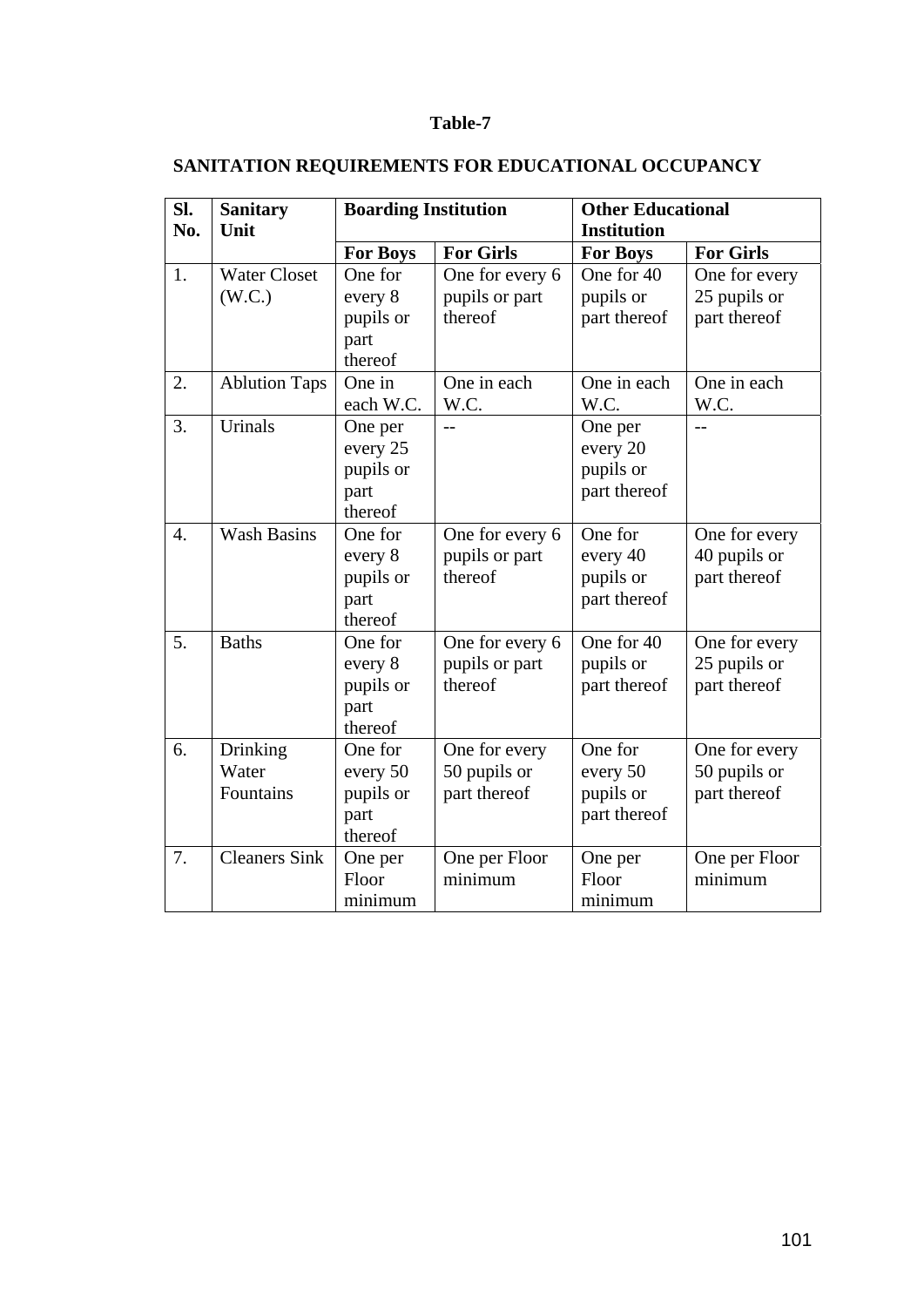| <b>Sl. No.</b> | <b>Sanitary Unit</b>            | Requirement                     |
|----------------|---------------------------------|---------------------------------|
|                | <b>Water Closet</b>             | One for every 15 pupils or part |
|                |                                 | thereof                         |
| 2.             | <b>Ablution Taps</b>            | One in each W.C.                |
| 3.             | Urinals                         |                                 |
| 4.             | <b>Wash Basins</b>              | One for every 15 pupils or part |
|                |                                 | thereof                         |
| 5.             | <b>Baths</b>                    | One bath sink per 40 pupils     |
| 6.             | <b>Drinking Water Fountains</b> | One for every 50 pupils or part |
|                |                                 | thereof                         |
|                | <b>Cleaners Sink</b>            |                                 |

#### **SANITATION REQUIRMENTS FOR NURSERY SCHOOLS**

#### **Table-9**

# **SANITATION REQUIREMENTS FOR INSTITUTIONAL (MEDICAL) OCCUPANCY-HOSPITAL**

| Sl. No. | <b>Sanitary Unit</b>          | <b>Hospitals With</b><br>indoor Patient<br>Ward                                 | <b>Hospitals With outdoor Patient</b><br><b>Wards</b> |                                                  |
|---------|-------------------------------|---------------------------------------------------------------------------------|-------------------------------------------------------|--------------------------------------------------|
|         |                               | For Males &<br>females                                                          | <b>For Males</b>                                      | <b>For Females</b>                               |
| 1.      | <b>Water Closet</b><br>(W.C.) | One for every 6 beds<br>or part thereof                                         | One for every<br>100 persons<br>or part thereof       | Two for every 100<br>persons or part<br>thereof  |
| 2.      | Ablution taps                 | One in each W.C.                                                                | One in each<br>W.C.                                   | One in each W.C.                                 |
| 3.      | <b>Wash Basins</b>            | Two upto 30 bed; add<br>one for every<br>additional 30 beds; or<br>part thereof | One for every<br>100 persons<br>or part thereof       | One for every 100<br>persons or part<br>thereof. |
| 4.      | <b>Baths</b> with<br>Shower   | One bath with shower<br>for every 8 beds or<br>part thereof.                    |                                                       |                                                  |
| 5.      | Bed pan<br>washing sink       | One for each ward                                                               | $\overline{\phantom{a}}$                              |                                                  |
| 6.      | Cleaner's<br><b>Sinks</b>     | One for each ward                                                               | One per floor<br>minimum                              | One per floor<br>minimum                         |
| 7.      | Kitchen sinks                 | One for each ward                                                               |                                                       |                                                  |

*Note: 1. One water tap with draining arrangements shall be provided for every 50 persons or part thereof, in the vicinity of water closets and urinal. 1. For teaching staff, the schedule of sanitary units to be provided shall be the same as in case of office buildings (Table 27).*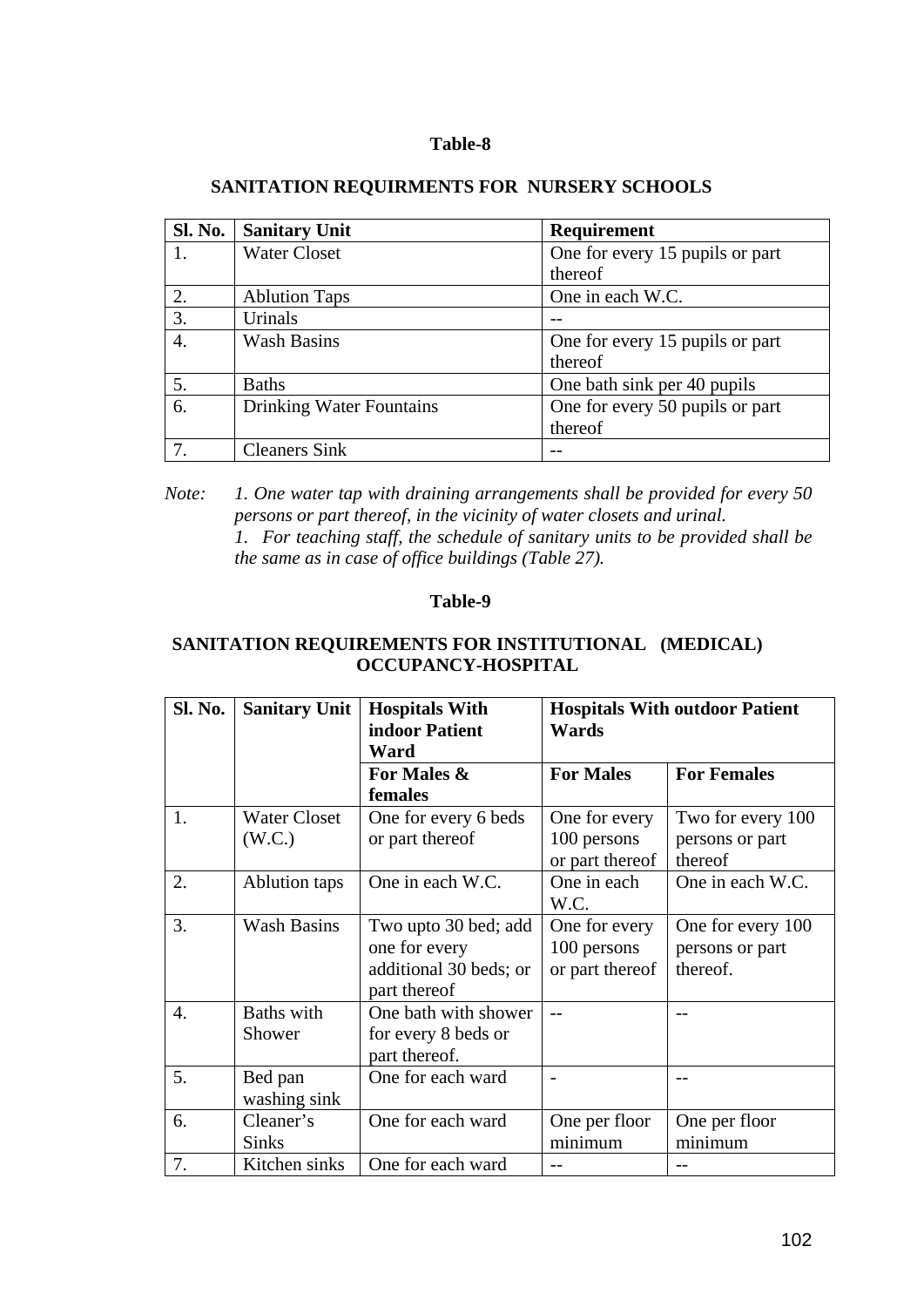|    | $&$ dish<br>Washers<br>(where<br>Kitchen is<br>provided) |                                                |      |
|----|----------------------------------------------------------|------------------------------------------------|------|
| 8. | Urinals                                                  | One for every<br>50 persons or<br>part thereof | $ -$ |

# **SANITATION REQUIREMENTS FOR ADMINISTRATIVE BUILDINGS**

| Sl. No. | <b>Sanitary Unit</b>     | <b>For Males</b>          | <b>For Females</b>      |
|---------|--------------------------|---------------------------|-------------------------|
| 1.      | Water Closet (W.C.)      | One for every 25          | One for every 15        |
|         |                          | persons or part thereof   | persons or part thereof |
| 2.      | <b>Ablution Taps</b>     | One in each W.C.          | One in each W.C.        |
| 3.      | <b>Wash Basins</b>       | One for every 25          | One for every 25        |
|         |                          | persons or part thereof   | persons or part thereof |
| 4.      | <b>Baths with Shower</b> | One on each floor         | One on each floor       |
| 5.      | Bed pan washing sink     |                           |                         |
| 6.      | Cleaner's Sink           | One per floor minimum     | One per floor minimum   |
| 7.      | Kitchen sinks & dish     | One for each floor        | One for each floor      |
|         | Washers (where Kitchen   |                           |                         |
|         | is provided)             |                           |                         |
| 8.      | Urinals                  | Nil upto 6 persons        |                         |
|         |                          | 1 for 7-20 persons        |                         |
|         |                          | 2 for 21-45 persons       |                         |
|         |                          | 3 for 46-70 persons       |                         |
|         |                          | $4$ for $71-100$ persons  |                         |
|         |                          | From 101 to 200           |                         |
|         |                          | persons add at the rate   |                         |
|         |                          | of $3\%$ ; for over $200$ |                         |
|         |                          | persons add at the rate   |                         |
|         |                          | of 2.5%.                  |                         |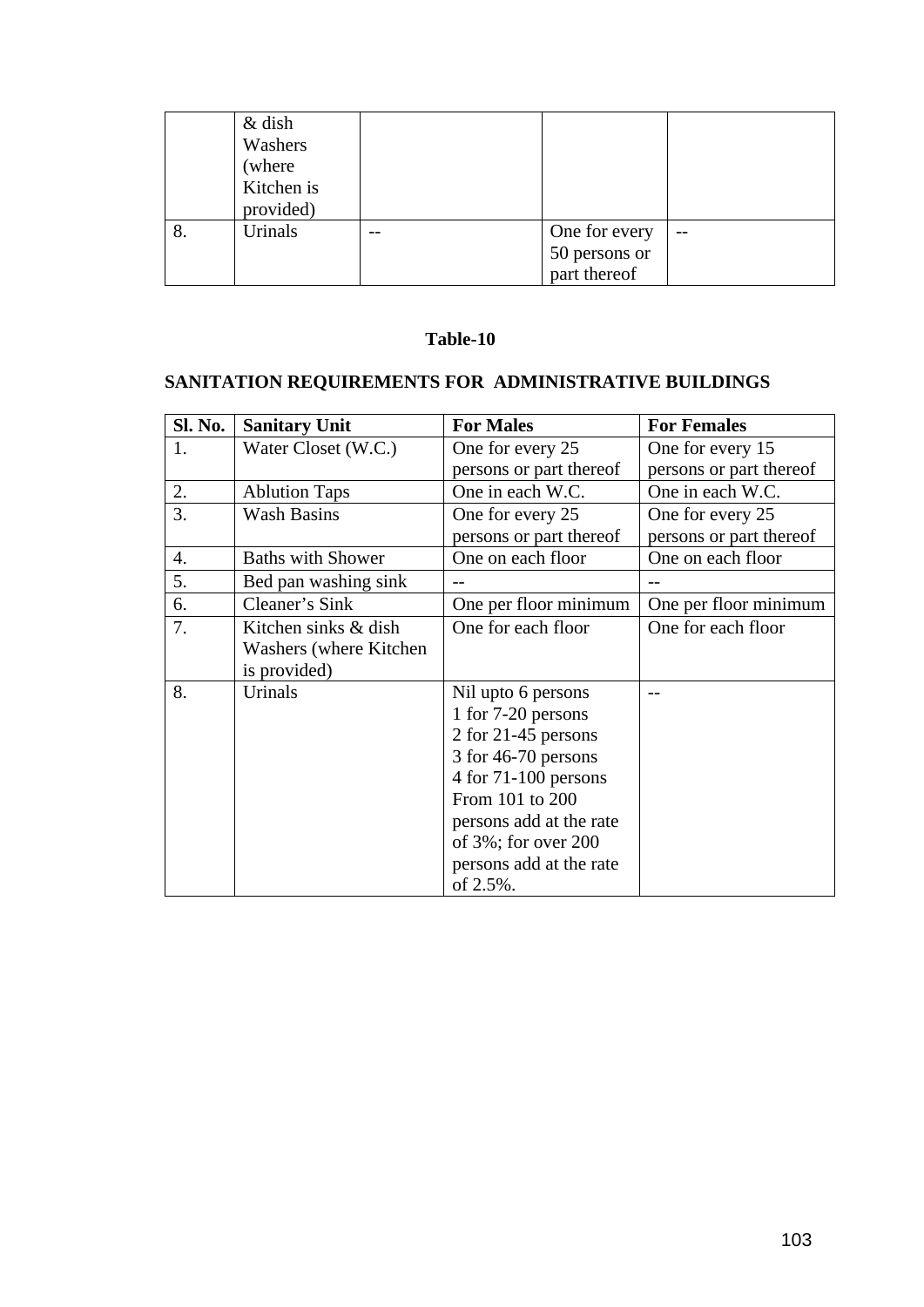# **SANITATION REQUIREMENTS FOR INSTITUTIONAL (MEDICAL) OCCUPANCY(STAFF QUARTERS AND HOSTELS)**

| <b>Sl. No.</b>   | <b>Sanitary Unit</b> | <b>Doctor's Dormitories</b> |                   | <b>Nurses Hostel</b> |
|------------------|----------------------|-----------------------------|-------------------|----------------------|
|                  |                      | <b>For Male Staff</b>       | For female staff  |                      |
|                  | <b>Water Closet</b>  | One for 4 persons           | One for 4 persons | One for 4 persons or |
|                  |                      |                             |                   | part thereof         |
| 2.               | <b>Ablution Taps</b> | One in each W.C.            | One in each W.C.  | One in each W.C.     |
| 3.               | <b>Wash Basins</b>   | One for every 8             | One for every 8   | One for every 8      |
|                  |                      | persons or part             | persons or part   | persons or part      |
|                  |                      | thereof                     | thereof           | thereof              |
| $\overline{4}$ . | Bath (with           | One for every 4             | One for every 4   | One for every 4      |
|                  | shower)              | persons or part             | persons or part   | persons or part      |
|                  |                      | thereof                     | thereof           | thereof              |
| 5.               | Cleaner's            | One per floor               | One per floor     | One per floor        |
|                  | Sink                 | minimum                     | minimum           | minimum              |

# **Table-12**

# **SANITATION REQUIREMENTS FOR GOVERNMENT AND PUBLIC BUSINESS OCCUPANCY AND OFFICES**

| <b>Sl. No.</b>   | <b>Sanitary Unit</b> | <b>For Male Personnel</b> | <b>For female Personnel</b> |
|------------------|----------------------|---------------------------|-----------------------------|
| 1.               | Water Closet (W.C.)  | One for 25 persons or     | One for 15 persons or part  |
|                  |                      | part thereof              | thereof                     |
| 2.               | <b>Ablution taps</b> | One in each W.C.          | One in each W.C.            |
| $\overline{3}$ . | Urinals              | Nil upto 6 persons        |                             |
|                  |                      | 1 for 7-20 persons        |                             |
|                  |                      | 2 for 21-45 persons       |                             |
|                  |                      | 3 for 46-70 persons       |                             |
|                  |                      | $4$ for $71-100$ persons  |                             |
|                  |                      | From 101 to 200 add at    |                             |
|                  |                      | the rate of 3%; For over  |                             |
|                  |                      | 200 persons add at the    |                             |
|                  |                      | rate of 2.5%.             |                             |
| $\mathbf{4}$ .   | <b>Wash Basins</b>   | One for every 25 persons  | One for 15 persons or part  |
|                  |                      | or part thereof           | thereof                     |
| 5.               | Drinking water       | One for every 100         |                             |
|                  | fountains            | persons with a minimum    |                             |
|                  |                      | of one on each floor      |                             |
| 6.               | <b>Baths</b>         | Preferably one on each    | Preferably one on each      |
|                  |                      | floor                     | floor                       |
| 7.               | Cleaner's Sinks      | One per floor minimum;    |                             |
|                  |                      | preferably in or adjacent |                             |
|                  |                      | to sanitary rooms.        |                             |

*Note: One water tap with drainage arrangements shall be provided for every 50 persons or part thereof in the vicinity of water closet and urinals.*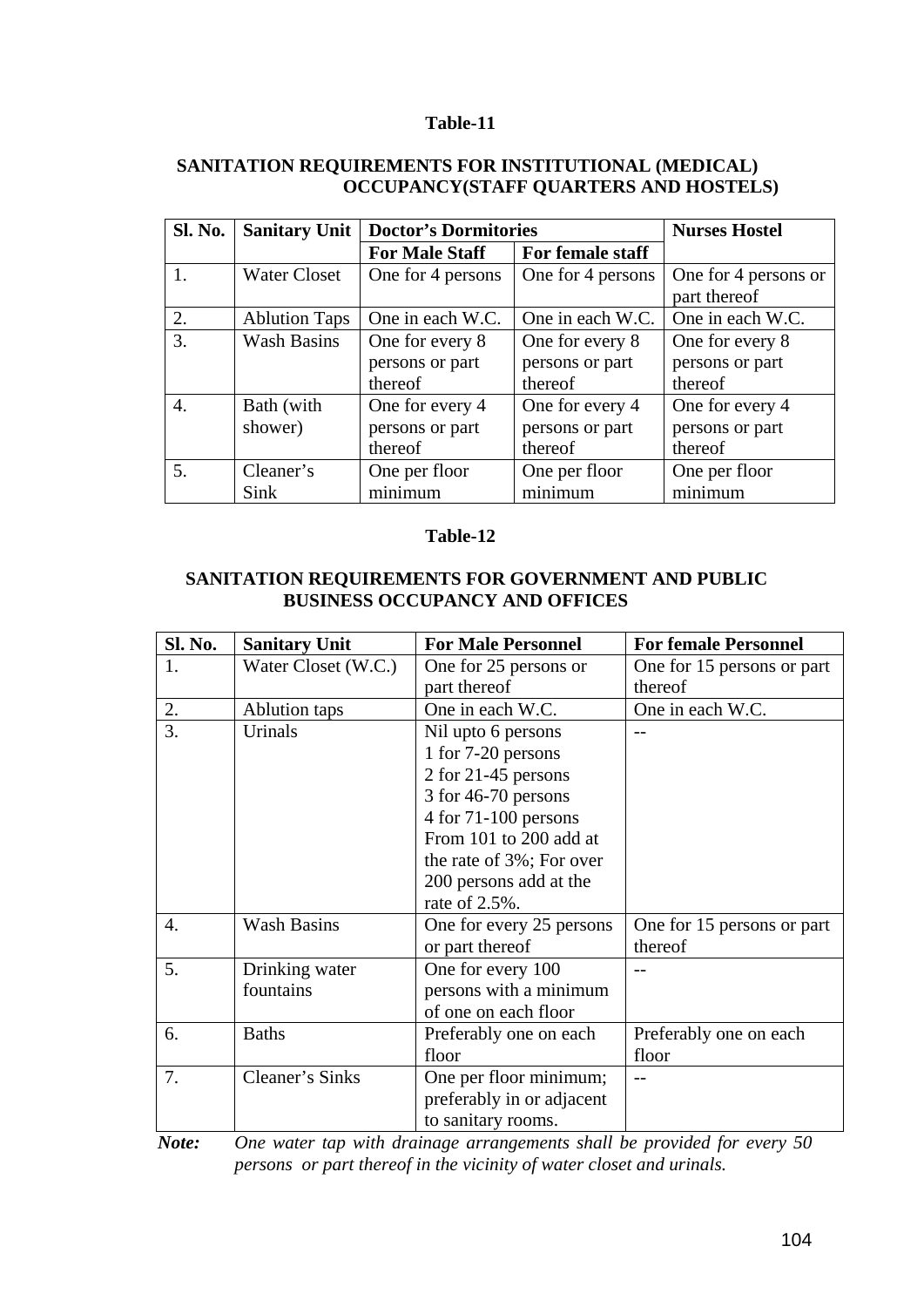| <b>Sl. No.</b> | <b>Sanitary Unit</b>                | <b>Dwelling with</b><br>individual<br>conveniences | <b>Dwelling without individual</b><br>conveniences                                                        |
|----------------|-------------------------------------|----------------------------------------------------|-----------------------------------------------------------------------------------------------------------|
|                | <b>Bath Room</b>                    | One provided with<br>water tap                     | One for every two tenement                                                                                |
| 2.             | <b>Water Closet</b><br>(W.C.)       | One                                                | One for every two tenement                                                                                |
| 3.             | Sink (or<br>Nahani) in the<br>Floor | One                                                |                                                                                                           |
| 4.             | Water Tap                           | <b>One</b>                                         | One with drainage arrangement in<br>each tenement<br>One in common bath rooms and<br>common water closet. |

# **SANITATION REQUIREMENTS FOR RESIDENCES**

*Note: Where only one water closet is provided in a dwelling, the bath and water closet shall be separately accommodated.* 

**Table-14** 

# **SANITATION REQUIREMENTS FOR ASSEMBLY OCCUPANCY BUILDINGS (CINEMA, THEATERS, AUDITORIA. ETC.)**

| SI.<br>No.     | <b>For Public</b><br><b>Sanitary</b><br>Unit |                                                                                                                                    | <b>For Staff</b>                                                                                                                     |                                                                              |                                                                 |  |
|----------------|----------------------------------------------|------------------------------------------------------------------------------------------------------------------------------------|--------------------------------------------------------------------------------------------------------------------------------------|------------------------------------------------------------------------------|-----------------------------------------------------------------|--|
|                |                                              | <b>Male</b>                                                                                                                        | <b>Female</b>                                                                                                                        | <b>Male</b>                                                                  | <b>Female</b>                                                   |  |
| $\mathbf{1}$   | Water<br>Closet                              | One for 100<br>persons upto 400<br>persons. For over<br>400 persons, add at<br>the rate of 1 per<br>250 persons or part<br>thereof | Two per 100<br>persons upto<br>200 persons.<br>For over 200<br>persons add at<br>the rate of 1 per<br>100 persons or<br>part thereof | One for 15<br>persons.<br>Two for 16-35<br>persons                           | One for 1-<br>12<br>persons.<br>Two for<br>$13 - 25$<br>persons |  |
| $\overline{2}$ | Ablution<br>Taps                             | One in each W.C.                                                                                                                   | One in each<br>W.C.                                                                                                                  | One in each<br><b>WC</b>                                                     | One in<br>each WC                                               |  |
| 3              | Urinals                                      | One for 50 persons<br>or part thereof                                                                                              |                                                                                                                                      | Nil upto<br>6 persons<br>One for 7-20<br>persons<br>Two for 21-45<br>persons |                                                                 |  |
| $\overline{4}$ | Wash<br><b>Basins</b>                        | One for every 200<br>persons or<br>part thereof                                                                                    | One for every<br>200 persons or<br>part thereof                                                                                      | One for $1-15$<br>persons<br>Two for 16-35                                   | One for 1-<br>12 persons<br>Two for<br>$13 - 25$<br>persons     |  |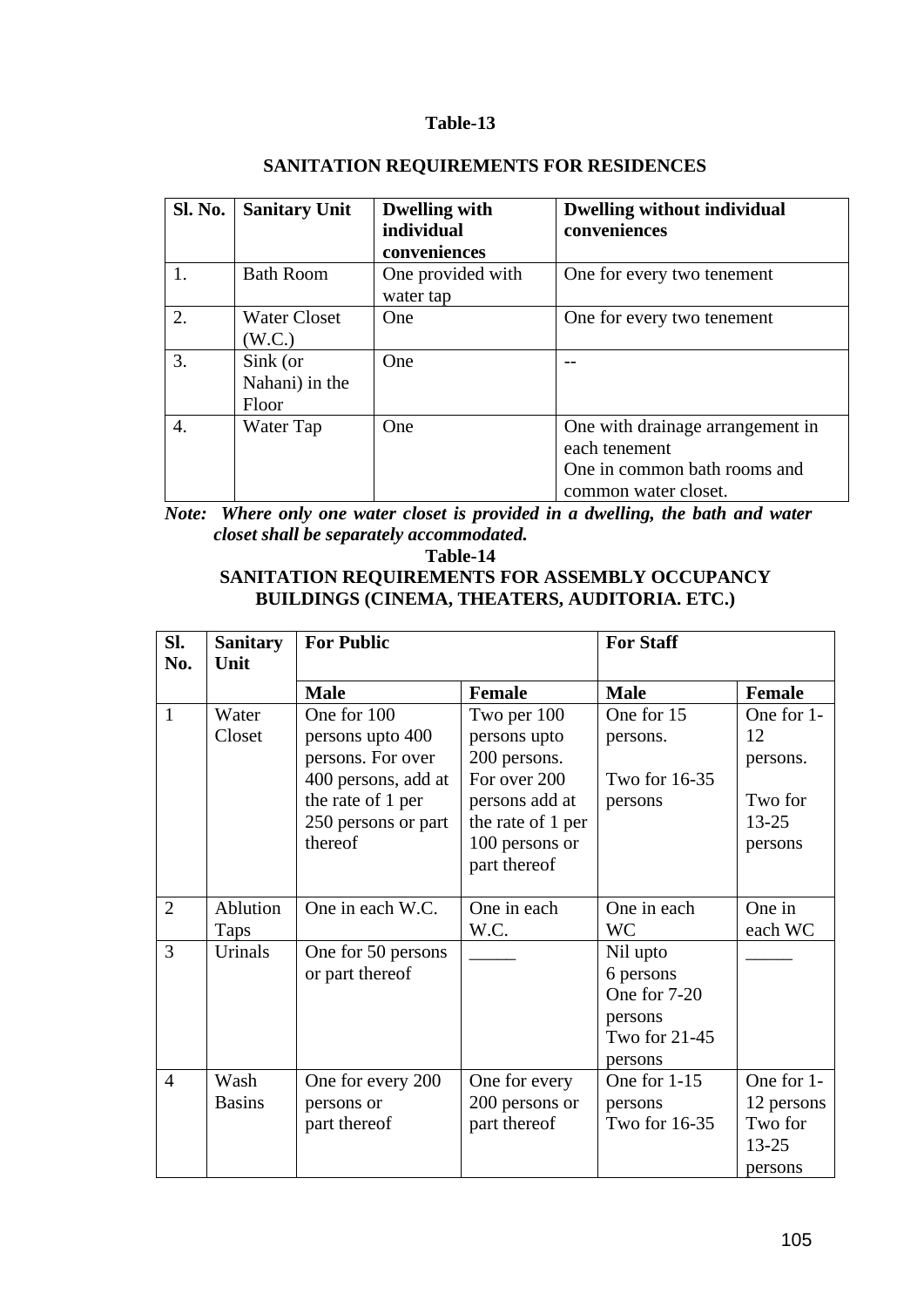|          | Drinking $\vert$ One per 100 persons or part thereof |
|----------|------------------------------------------------------|
| Water    |                                                      |
| Fountain |                                                      |

# **SANITATION REQUIREMENTS FOR ASSEMBLY OCCUPANCY BUILDINGS (ART, GALLERIES, LIBRARIES AND MUSEUMS)**

| SI.            | <b>Sanitary</b>               | <b>For Public</b>                                                                                                                           |                                                                                                                                            | <b>For Staff</b>                                                               |                                                      |
|----------------|-------------------------------|---------------------------------------------------------------------------------------------------------------------------------------------|--------------------------------------------------------------------------------------------------------------------------------------------|--------------------------------------------------------------------------------|------------------------------------------------------|
| No.            | Unit                          | <b>Male</b>                                                                                                                                 | <b>Female</b>                                                                                                                              | <b>Male</b>                                                                    | <b>Female</b>                                        |
| $\mathbf{1}$   | Water<br>Closet<br>(W.C.)     | One for 200<br>persons upto<br>400 persons.<br>For over 200<br>persons, add at<br>the rate of 1 per<br>250 persons or<br>part thereof       | One per 100<br>persons upto<br>200 persons.<br>For over 200<br>persons, add at<br>the rate of 1 per<br>150 persons or<br>part thereof      | One for 1-<br>15 persons.<br>Two for 16-<br>35 persons                         | One for 1-12<br>persons.<br>Two for 13-25<br>persons |
| $\overline{2}$ | Ablution<br>Taps              | One in each<br>W.C.                                                                                                                         | One in each<br>W.C.                                                                                                                        | One in each<br>W.C                                                             | One in each<br>W.C                                   |
| 3              | Urinals                       | One for 50<br>persons or part<br>thereof                                                                                                    | $-$                                                                                                                                        | Nil upto<br>6 persons<br>One for 7-<br>20 persons<br>Two for 21-<br>45 persons | $-$                                                  |
| $\overline{4}$ | Wash<br><b>Basins</b>         | One for every<br>200 persons or<br>part thereof.<br>For over 400<br>persons, add at<br>the rate of 1 per<br>250 persons or<br>part thereof. | One for every<br>200 persons or<br>part thereof.<br>For over 200<br>persons, add at<br>the rate of 1 per<br>150 persons or<br>part thereof | One for 1-<br>15 persons<br>Two for 16-<br>35                                  | One for 1-12<br>persons<br>Two for 13-25<br>persons  |
| 5              | Cleaner's<br>Sink             | One per floor, minimum                                                                                                                      |                                                                                                                                            |                                                                                |                                                      |
| 6              | Drinking<br>Water<br>Fountain |                                                                                                                                             | One per 100 persons or part thereof                                                                                                        |                                                                                |                                                      |

*Note: It may be assumed that two thirds of the number are males and one third females.* 

*Note: i) One water tap with draining arrangements shall be provided for every 50 persons or part thereof in the vicinity of water closets and urinals. ii) It may be assumed that two thirds of the number are males and one third females.*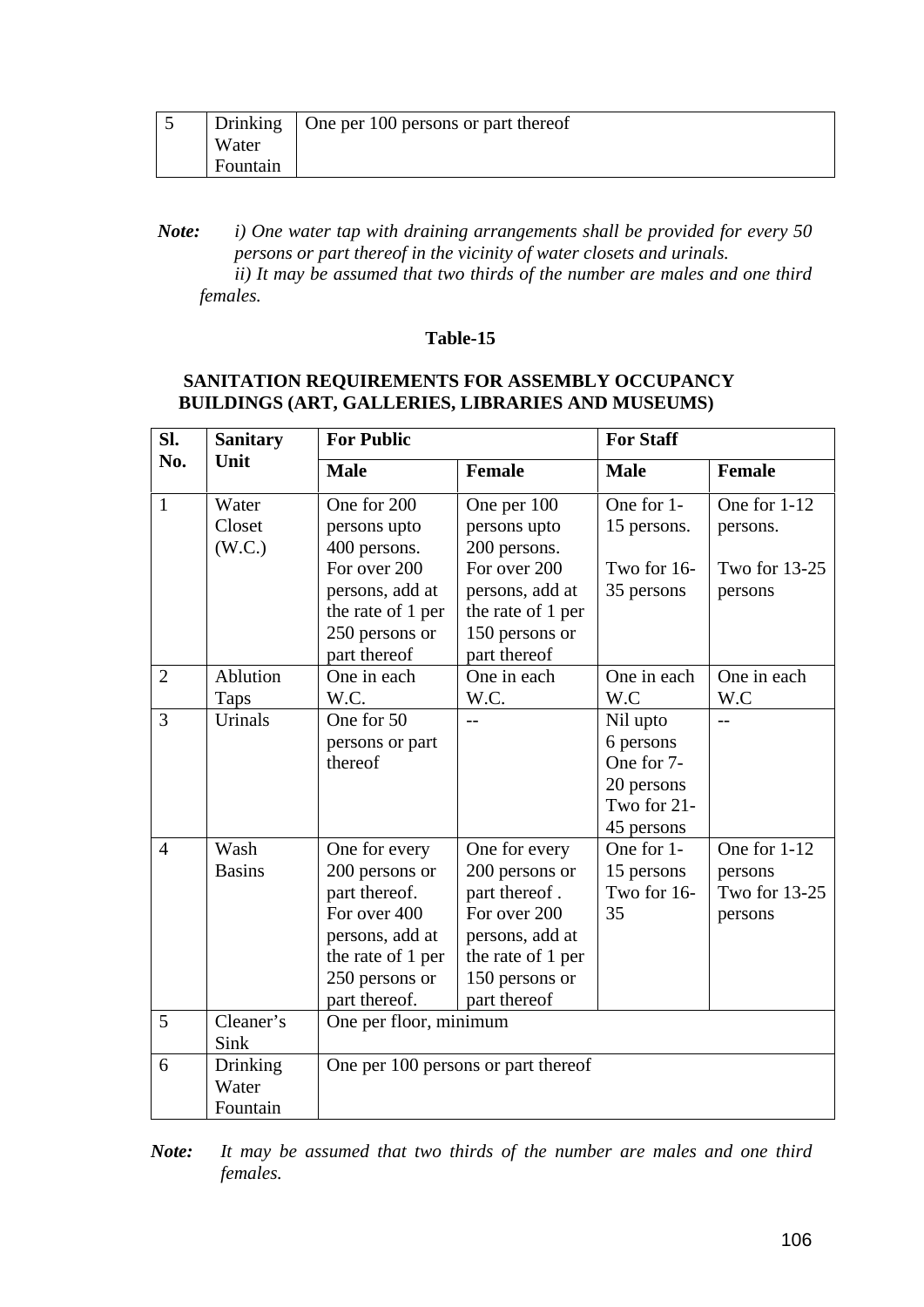| SI.              | <b>Sanitary</b> | <b>For Public</b>          |                 | <b>For Staff</b> |                |  |  |
|------------------|-----------------|----------------------------|-----------------|------------------|----------------|--|--|
| No.              | Unit            | <b>Male</b>                | <b>Female</b>   | <b>Male</b>      | <b>Female</b>  |  |  |
| 1.               | Water           | One per 50                 | One per 50      | 1 for 15         | 1 per 1-12     |  |  |
|                  | Closet          | seats upto 200             | seats upto 200  | persons.         | persons.       |  |  |
|                  | (W.C.)          | seats. For                 | seats. For      | 2 for 16-35      | 2 for 13-25    |  |  |
|                  |                 | over 200                   | over 200        | persons.         | persons.       |  |  |
|                  |                 | seats, add at              | seats, add at   | 3 for 36-65      | 3 for 26-40    |  |  |
|                  |                 | the rate of 1              | the rate of 1   | persons.         | persons.       |  |  |
|                  |                 | per 100 seats              | per 100 seats   | 4 for 66-100     | 4 for 41-57    |  |  |
|                  |                 | or part thereof            | or part thereof | persons.         | persons.       |  |  |
|                  |                 |                            |                 |                  | 5 for 58-77    |  |  |
|                  |                 |                            |                 |                  | persons.       |  |  |
|                  |                 |                            |                 |                  | 6for 78-100.   |  |  |
|                  |                 |                            |                 |                  | persons.       |  |  |
| 2.               | Ablution        | One in each                | One in each     | One in each      | One in each    |  |  |
|                  | Taps            | W.C.                       | W.C.            | W.C.             | W.C.           |  |  |
| 3.               | Urinals         | One for 50                 | $-$             | Nil upto 6       | $\overline{a}$ |  |  |
|                  |                 | persons or                 |                 | persons.         |                |  |  |
|                  |                 | part thereof               |                 | 1 for 7-20       |                |  |  |
|                  |                 |                            |                 | persons.         |                |  |  |
|                  |                 |                            |                 | 2 for 21-45      |                |  |  |
|                  |                 |                            |                 | persons.         |                |  |  |
|                  |                 |                            |                 | 3 for 46-70      |                |  |  |
|                  |                 |                            |                 | persons.         |                |  |  |
|                  |                 |                            |                 | 4 for 71-100     |                |  |  |
|                  |                 |                            |                 | persons.         |                |  |  |
| $\overline{4}$ . | Wash            | One for every water closet |                 |                  |                |  |  |
|                  | <b>Basins</b>   |                            |                 |                  |                |  |  |
| 5 <sub>1</sub>   | Kitchen         | One per each Kitchen       |                 |                  |                |  |  |
|                  | Sinks $&$       |                            |                 |                  |                |  |  |
|                  | Dish            |                            |                 |                  |                |  |  |
|                  | Washer          |                            |                 |                  |                |  |  |
| 6.               | Service         | One in the restaurant      |                 |                  |                |  |  |
|                  | Sink            |                            |                 |                  |                |  |  |

# **SANITATION REQUIREMENTS FOR RESTAURANT**

*Note: - i) It may be assumed that two thirds of the numbers are males and one-third females.* 

 *ii) One water tap with draining arrangements shall be provided for every 50 persons or part thereof in the vicinity of water closets and urinal.*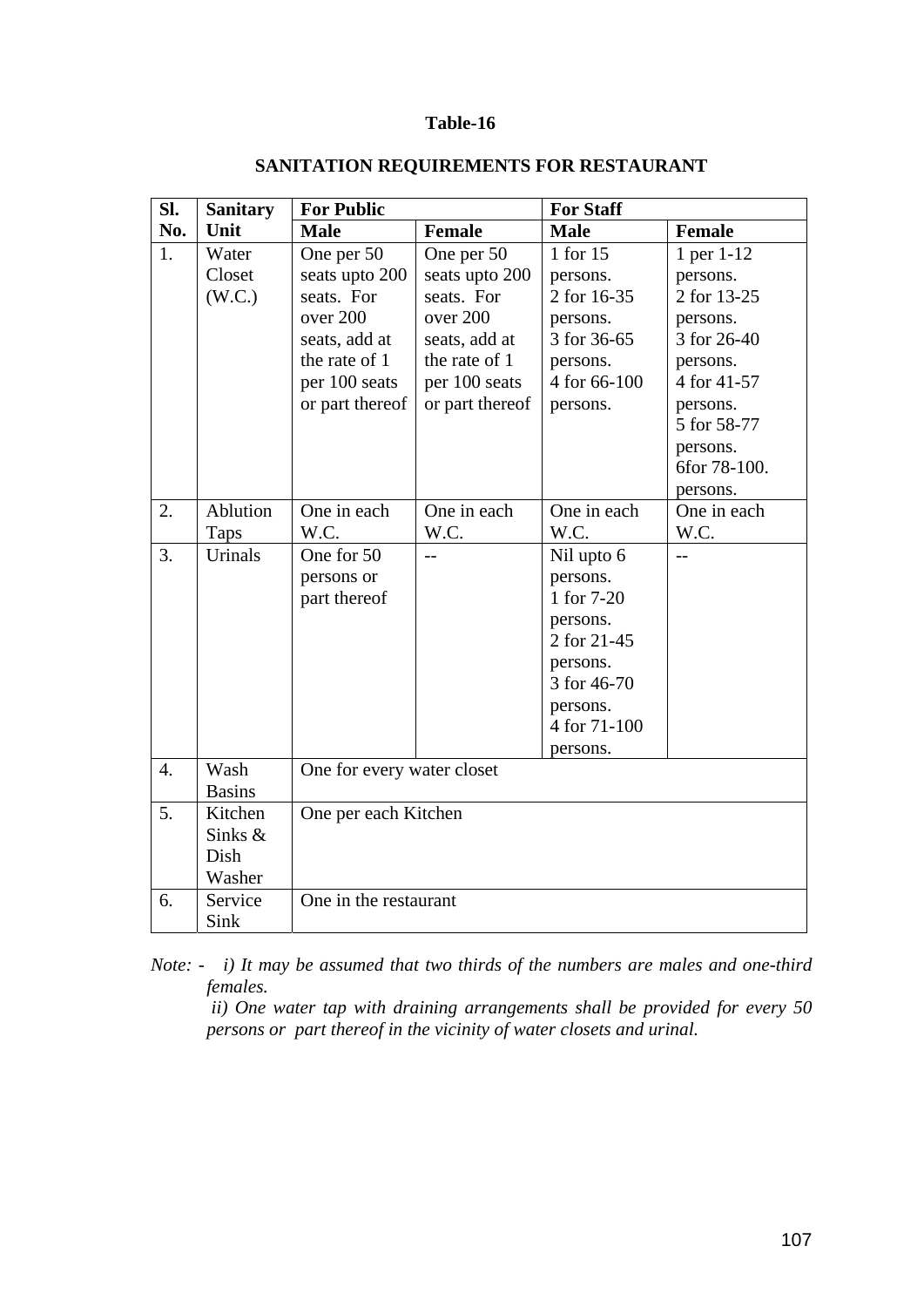### **Table-17**

| SI.              | <b>Sanitary Unit</b>                                | <b>For Male Personnel</b>                                                                                                                                                                                                   | <b>For female Personnel</b>                                                                                                                                                                                                                           |  |
|------------------|-----------------------------------------------------|-----------------------------------------------------------------------------------------------------------------------------------------------------------------------------------------------------------------------------|-------------------------------------------------------------------------------------------------------------------------------------------------------------------------------------------------------------------------------------------------------|--|
| No.<br>1.        | <b>Water Closet</b>                                 | 1 for 15 persons<br>2 for 16-35 persons<br>3 for 36-65 persons.<br>4 for 66-100 persons.<br>For 101 to 200 persons add<br>at rate of 3%. From over<br>200 persons, add at the rate<br>of 2.5%.                              | 1 for 1-12 persons<br>1 for $13-25$ persons.<br>2 for 26-40 persons.<br>3 for 41-57 persons.<br>4 for 58-77 persons.<br>5 for 78-100 persons.<br>For 101 to 200 persons,<br>add at the rate of 5%.<br>From over 200 persons<br>add at the rate of 4%. |  |
| 2.               | <b>Ablution Taps</b>                                | One in each W.C                                                                                                                                                                                                             | One in each W.C.                                                                                                                                                                                                                                      |  |
| 3.               | Urinals                                             | Nil upto 6 persons<br>1 for 7-20 persons<br>2 for 21-45 persons<br>3 for 46-70 persons<br>$4$ for $71-100$ persons<br>From 101 to 200 persons<br>add at the rate of 3%; for<br>over 200 persons add at the<br>rate of 2.5%. |                                                                                                                                                                                                                                                       |  |
| $\overline{4}$ . | <b>Washing Taps</b><br>with draining<br>arrangement | One for every 25 persons or part thereof                                                                                                                                                                                    |                                                                                                                                                                                                                                                       |  |
| 5.               | Drinking Water<br>Fountains                         | One for every 100 persons with a minimum of one on<br>each floor                                                                                                                                                            |                                                                                                                                                                                                                                                       |  |
| 6.               | <b>Baths Preferably</b><br><b>Showers</b>           | As required for particular trade or occupation                                                                                                                                                                              |                                                                                                                                                                                                                                                       |  |

#### **SANITATION REQUIREMENTS FOR FACTORIES**

*Note: i) For many trades of a dirty or dangerous character, more extensive provisions are required.* 

*ii) One water tap with draining arrangement shall be provided for every 50 persons or part thereof in the vicinity of water closet and urinal* 

*iii) Crèches where provided shall be fitted with water closets (One for 10 persons or part thereof), wash basins (1 for 15 persons or part thereof) and drinking water tap with drinking arrangement for every 50 persons or part thereof*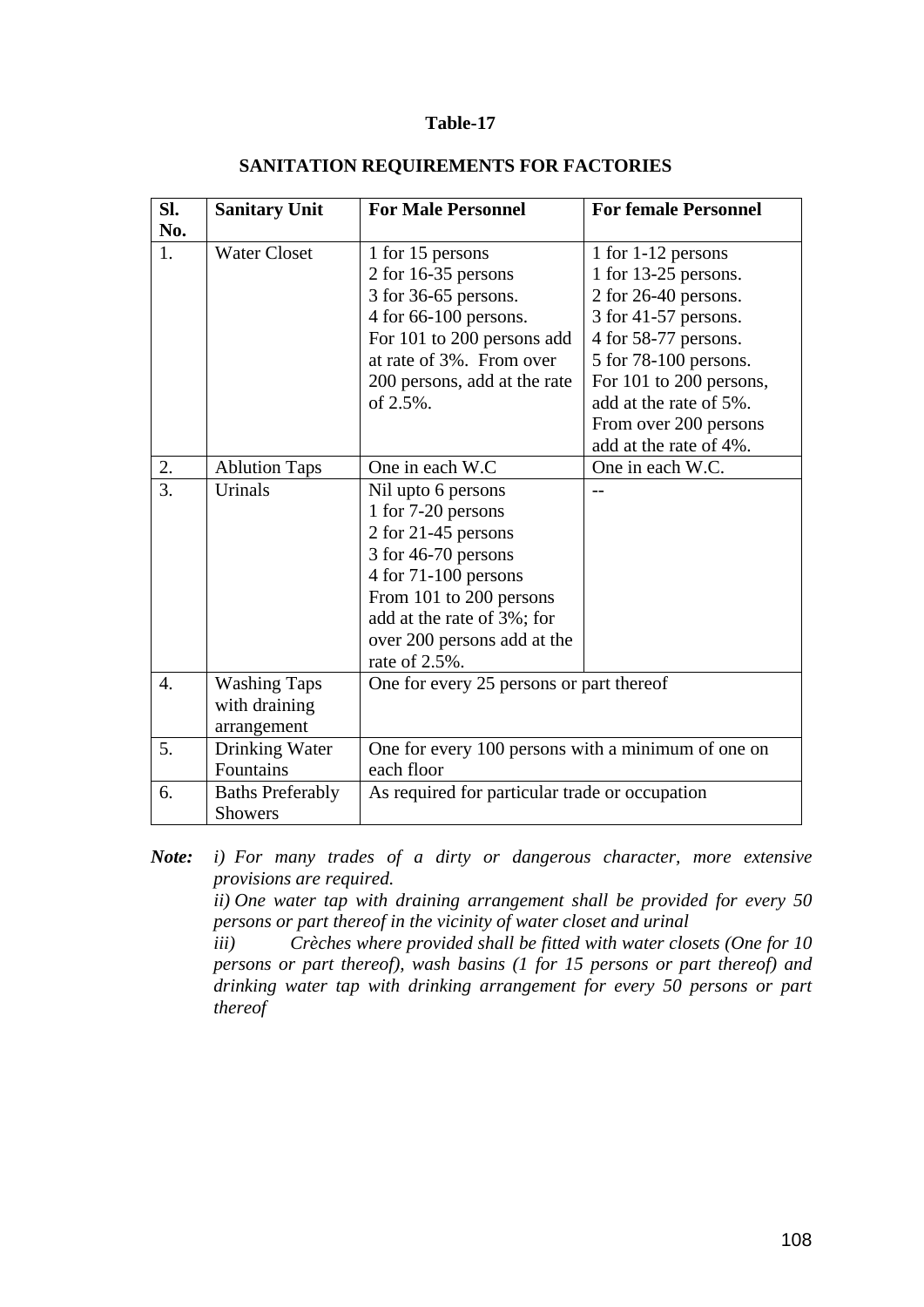#### **Table-18**

| SI.              | <b>Place</b>                                                                                                                  | W.C. for                                                                                               | W.C. for                                                                                        | <b>Urinals for Males</b>                                                                     |
|------------------|-------------------------------------------------------------------------------------------------------------------------------|--------------------------------------------------------------------------------------------------------|-------------------------------------------------------------------------------------------------|----------------------------------------------------------------------------------------------|
| No.              |                                                                                                                               | <b>Males</b>                                                                                           | <b>Females</b>                                                                                  | only                                                                                         |
| 1.               | Junction Stations,<br>Intermediate<br>Stations and<br>Substations                                                             | 3 for first<br>1000<br>persons and<br>1 for<br>subsequent<br>1000<br>persons or<br>part thereof.       | 4 for first 100<br>persons and 1<br>for every<br>additional 1000<br>persons or part<br>thereof. | 4 for every 1000<br>person and 1 for<br>every additional<br>1000 persons or part<br>thereof. |
| 2.               | <b>Terminal Stations</b><br>and Bus Terminals                                                                                 | 4 for first<br>1000<br>persons and<br>1 for every<br>additional<br>1000<br>persons or<br>part thereof. | 5 for every<br>1000 person<br>and 1 for every<br>additional 200<br>persons or part<br>thereof.  | 6 for every 1000<br>person and 1 for<br>every additional<br>1000 persons or part<br>thereof. |
| 3.               | Domestic Airports<br>Minimum.<br>For 200 persons<br>For 400 persons<br>For 600 persons<br>For 800 persons<br>For 1000 persons | $2*$<br>5<br>9<br>12<br>16<br>18                                                                       | $4*$<br>8<br>15<br>20<br>26<br>29                                                               | $2*$<br>6<br>12<br>16<br>20<br>22                                                            |
| $\overline{4}$ . | <b>Internal Airports</b><br>For 200 persons<br>For 600 persons<br>For 1000 persons                                            | 6<br>12<br>18                                                                                          | 10<br>20<br>29                                                                                  | 8<br>16<br>22                                                                                |

### **SANITARY REQUIREMENTS FOR LARGE STATIONS AND AIRPORTS**

*Note: 1. Provision for wash basins, baths including shower stalls, shall be in accordance with part ix section 2- Drainage and Sanitation of National Building Code of India.* 

 *\* At least one Indian style water closet shall be provided in each toilet. Assume 2/3 males and 1/3 females in any area.*

### *Notes for general guidance for water supply arrangements:*

*1. For new construction: Provision shall be made for under ground tank for the storage of water, having capacity at 200 litres. per person with adequate pumping arrangements to supply water to upper floors. Filtered water connection will be allowed only for use of drinking and bathing needs. For other purposes i.e. flushing and gardening etc., the individual shall be required to have own*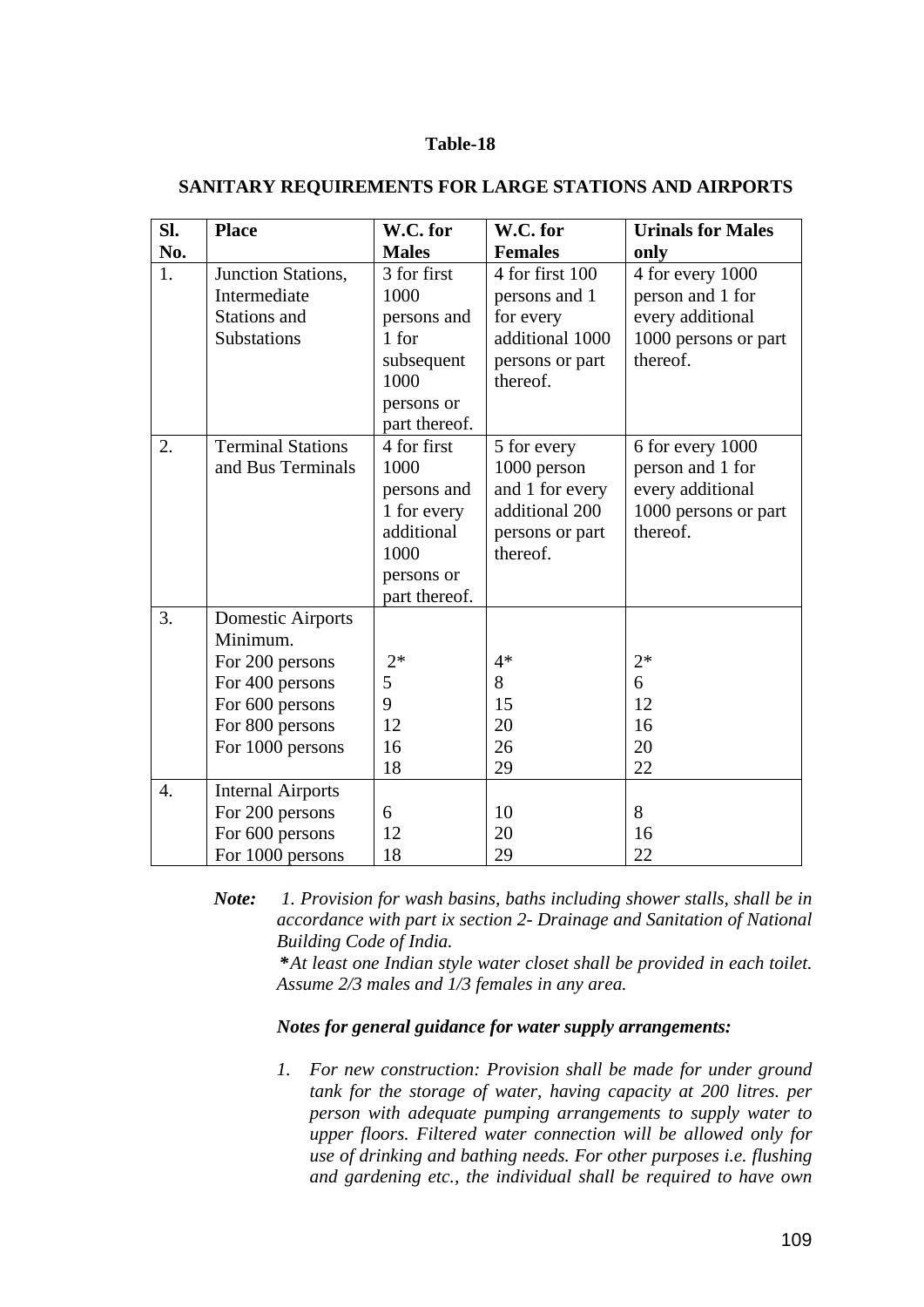*arrangements of tube well water within the premises. While according sanction to Layout Plan, the Authority shall make a special mention that provision for space shall be kept for the construction of underground reservoir of adequate capacity along with booster pumping station.* 

- *2. Arrangements as given in 1 above shall also be provided in Group Housing Schemes.*
- *3. The plumbing arrangement in case of new constructions shall be made in a way that the potable water shall be used for drinking, cooking & bathing only and for rest of the uses, provision for ground water can be made with dual piping system.*
- *4. Low capacity cistern should preferably be provided instead of normal 12.5 litres capacity.*
- *5. Rain Water Harvesting: Water harvesting through storing of water runoff including rainwater in all new buildings on plots of 300 sq m. and above will be mandatory. The plans submitted to the Authority shall indicate the system of storm water drainage along with points of collection of rain water in surface reservoirs or in recharge wells.*
- *6. All building having a minimum discharge of 10,000 litres and above per day shall incorporate waste water recycling system. The recycled water should be used for horticultural purposes.*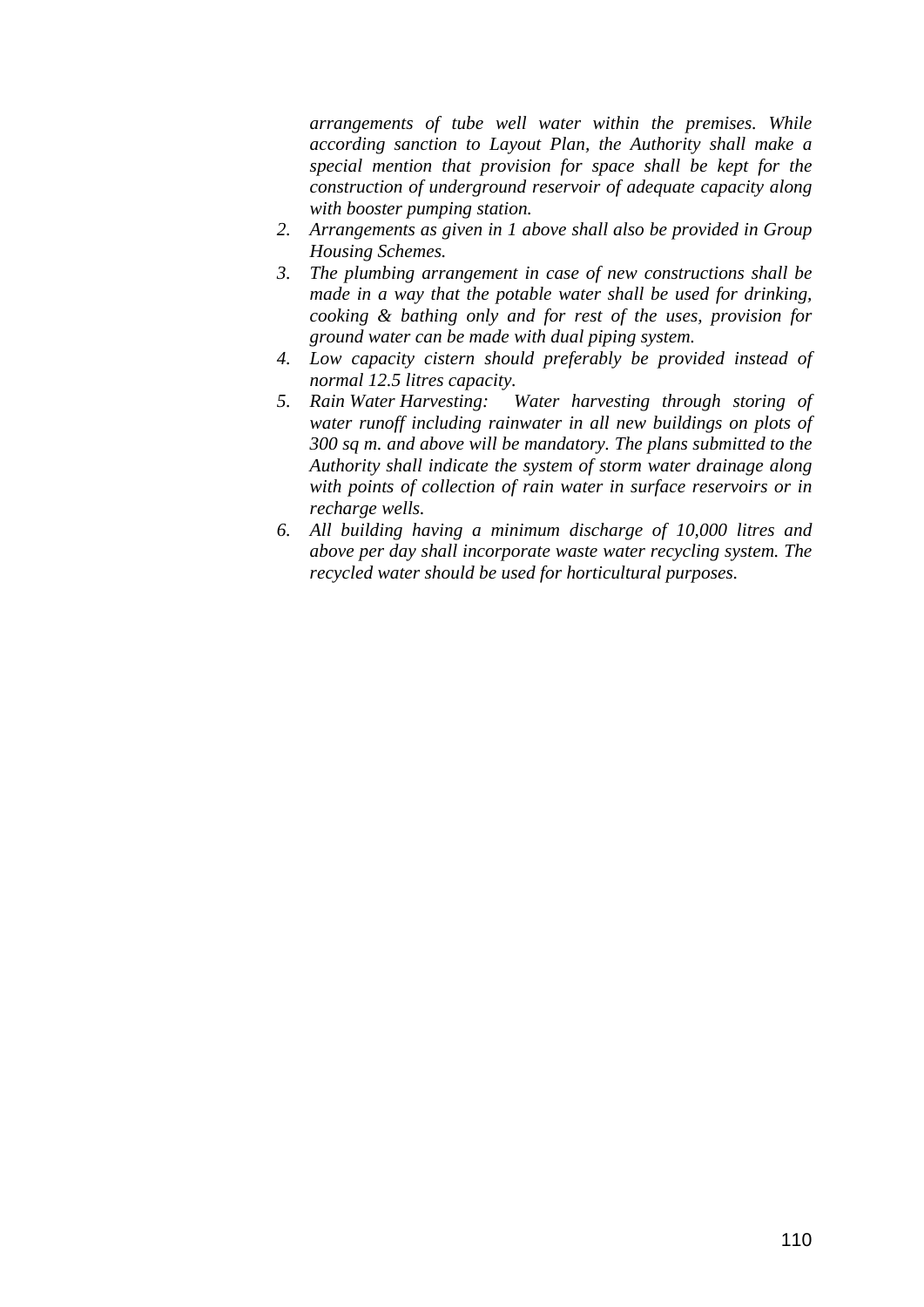**3 Installation of Solar Assisted Water Heating System in Buildings:** No new building in the following categories in which there is a system of installation for supplying hot water shall be built unless the system of the installation is also having an auxiliary solar assisted water heating system:-

- Hospitals and Nursing Home
- Hotels, Lodges, and Guest Houses, Group Housing with the plot area of 4000 sq m.
- Hostels of Schools, Colleges and Training Centres with more than 100 Students.
- Barracks of armed forces, paramilitary forces and police
- Individual residential buildings having more than 150 sq m. plinth area
- Functional Buildings of Railway Stations and Air Ports like waiting rooms, retiring rooms, rest rooms, inspection bungalows and catering units
- Community Centres, Banquet Halls, Barat Ghars, Kalayana Mandaps and buildings for similar use.

| $\mathbf{i}$  | "Solar Assisted Water" | A device to heat water using solar energy as heat     |
|---------------|------------------------|-------------------------------------------------------|
|               | <b>Heating System</b>  | source.                                               |
| $\mathbf{ii}$ | "Auxiliary back up"    | Electricity operated or fuel fired boilers/systems to |
|               |                        | heat water coming out from solar water heating        |
|               |                        | system to meet continuous requirement of hot          |
|               |                        | water.                                                |
| iii)          | "New Building"         | Such buildings of above said categories for which     |
|               |                        | construction plans have been submitted to the         |
|               |                        | Authority for clearance.                              |
| iv)           | "Existing building"    | Such buildings, which are licensed to perform         |
|               |                        | their respective business.                            |

### **A. Definitions**

# **B. Guidelines for Installation of Solar Water Heating System**

- **i.** New Buildings: Clearance of plan for the construction of new buildings of the aforesaid categories shall only be given if they have a provision in the building design itself for an insulated pipeline from the rooftop in the building to various distribution points where hot water is required. The building must have a provision for continuous water supply to the solar water heating system. The building should also have open space on the rooftop, which receives direct sun light. The load bearing capacity of the roof should at least be 50 kg. per sq m. All new buildings of above said categories must complete installation of solar water heating systems before obtaining necessary license to commence their business.
- **ii. Existing Buildings:** Installation of Solar Assisted Water Heating Systems in the existing building shall be made mandatory at the time of change of use to above said category provided there is a system or installation for supplying hot water.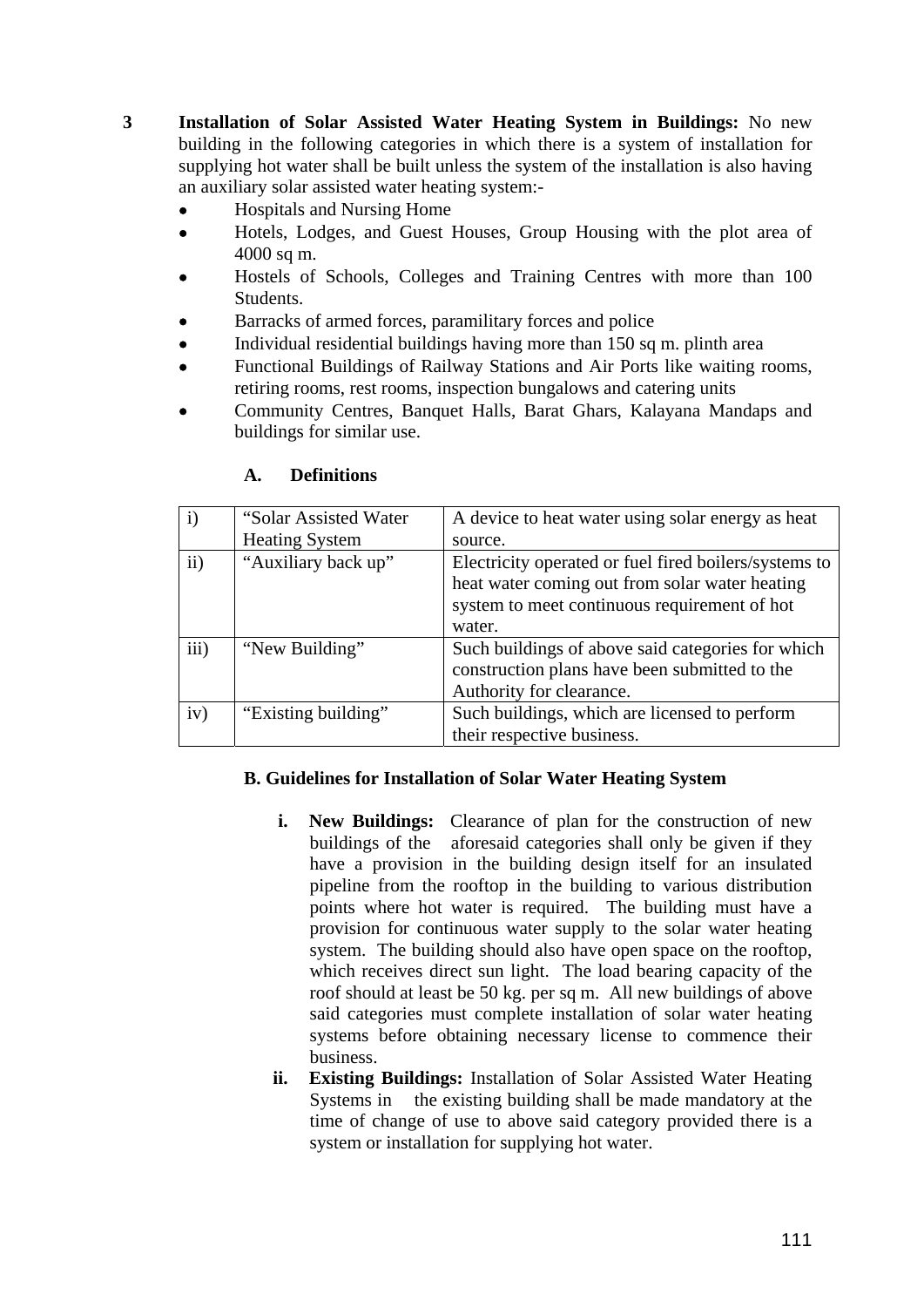- iii. Capacity: The capacity of solar water heating system to be installed on the building of different categories shall be decided in consultation with the local body. The recommended minimum capacity shall not be less than 25 lt. per day for each bathroom and kitchen subject to the condition that maximum of 50% of the total roof area is provided with the system.
- **iv. Specifications:** Installation of Solar Assisted Water Heating Systems shall conform to BIS specification IS 12933. The solar collectors used in the system shall have the BIS certification mark.
- **v. Auxiliary System:** Wherever hot water requirement is continuous, auxiliary heating arrangement either with electric elements or oil of adequate capacity may be provided

#### **4 Fire Protection and Fire Safety Requirements**

 **(1) Scope:** This part covers the requirements of the fire protection for the multi-storeyed buildings (high rise buildings) and the buildings, which are of 15 m. and above in height and low occupancies of categories such as Assembly, Institutional., Educational (more than two storeyed and built-up area exceeds 500 sq. m.)., Business (where plot area exceeds 500 sq. m.), Mercantile (where aggregate covered area exceeds 750 sq. m.), Hotel, Hospital, Nursing Homes, Underground Complexes, Industrial Storage, Meeting/ Banquet Halls, Hazardous Occupancies.

#### **(2) Procedure for Clearance from Fire Service**

- **A.** The concerned Authority shall refer the building plans to the Chief Fire Officer for obtaining clearance in respect of building identified in clause 8.1 of these 73.1.
- **B.** The Authority shall furnish three sets of complete building plans along with prescribed fee to the Chief Fire Officer, after ensuring that the proposals are in line with Master Plan/Zonal Plan of the area.
- **C.** The plans shall be clearly marked and indicate the complete fire protection arrangements and the means of access/escape for the proposed building with suitable legend along with standard signs and symbols on the drawings. The same shall be duly signed/certified by a licensed Fire Consultant/Architect. The information regarding fire safety measures shall be furnished.
- **D.** The Chief Fire Officer shall examine these plans to ensure that they are in accordance with the provisions of fire safety and means of escape as per these bye- laws and shall forward two sets of plans duly signed for implementation to the building sanctioning Authority.
- **E.** After completion of fire fighting installations as approved and duly tested and certified by the licensed Fire Consultant / Architect, the Owner/ Builder of the building shall approach the Chief Fire Officer through the concerned Authority for obtaining clearance from fire safety and means of escape point of view. The concerned Authority shall ensure that clearance from Chief Fire Officer has been obtained for the building identified before granting the completion certificate.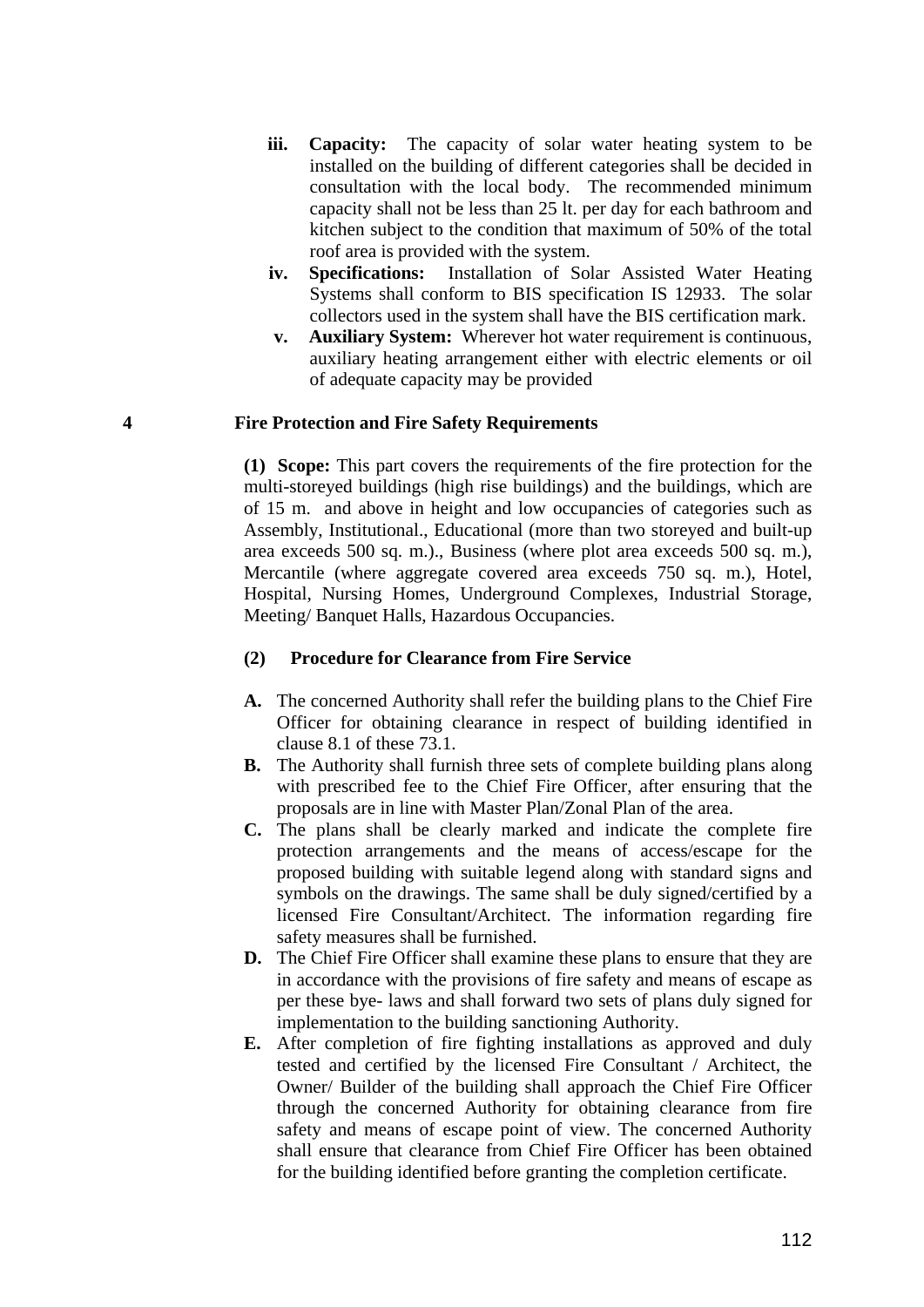- **F.** On receipt of the above request, the Chief Fire Officer shall issue the No Objection Certificate from fire safety and means of escape point of view after satisfying himself that the entire fire protection measures are implemented and functional as per approved plans.
- **G.** Any deficiencies observed during the course of inspection shall be communicated to the Authority for rectification and a copy of the same shall be forwarded to the concerned building owner/ builder.

# **(3) Renewal of Fire Clearance**

On the basis of undertaking given by the Fire Consultant / Architect, the Chief Fire Officer shall renew the fire clearance in respect of the following buildings on annual basis:

**A.**Public entertainment and assembly **B.**Hospitals **C.**Hotels **D.**Under ground shopping complex **E.** Such other occupancies as decided by the Authority.

# **(4) Fee**

For augmentation of fire service facilities for effecting rescue/fire fighting operation in high rise building, fee payable to Chief Fire Officer by the applicant(s) along with sets of plans for obtaining the No Objection Certificate shall be as prescribed by the Bhubaneswar Development Authority.

# **(5) Fire Consultant**

The Architect of the project will be responsible for making provisions for fire protection and fire fighting measure as provided and for that he may consult an expert in this field, as in case of other professionals for structural, sanitary and others.

# **(6) Terminology**

All the technical terms shall have the meaning as defined in National Building Code of India, 2005, Part-IV, Fire Protection as amended from time to time but for the terms which are defined otherwise in these Regulations.

# **(5) General**

The Chief Fire Officer may insist on suitable provisions in the building from fire safety and means of escape point of view depending on the occupancy, height or on account of new developments creating special fire hazard, in addition to the provision of these building Regulations and part IV (Fire Protection) of National Building Code of India, 2005.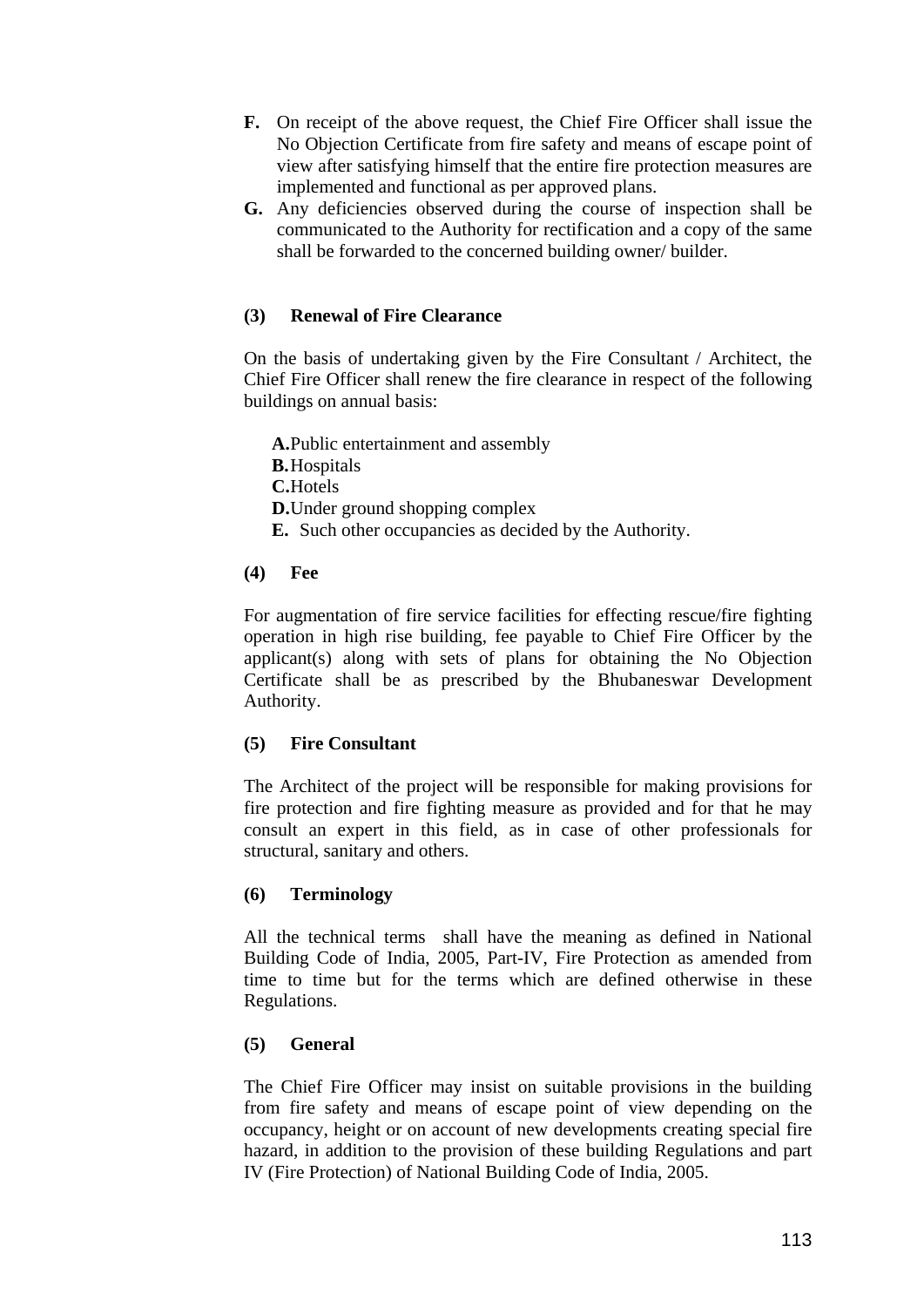### **(6) Means Of Access**

The following provisions of means of access shall be applicable.

### **A.Provisions of Exterior Open Spaces around the Building**

- i. The set backs of the respective building shall be as per Master Plan, detailed Layout Plan, general Development Plan.
- ii. For multi-Storeyed buildings identified the provision of exterior open spaces around the buildings shall be as given in Table.

### **TABLE-19**

# **PROVISION OF EXTERIOR OPEN SPACES AROUND THE BUILDINGS**

| <b>Sl. No.</b> | <b>Height of the Building</b><br>Upto $(m.)$ | <b>Exterior open spaces to be left out on</b><br>all sides in m. (front rear and sides |
|----------------|----------------------------------------------|----------------------------------------------------------------------------------------|
|                |                                              | in each plot)                                                                          |
|                | 10                                           | As per prescribed set backs                                                            |
| $\overline{2}$ | 15                                           | 5                                                                                      |
| 3              | 18                                           | 6                                                                                      |
| $\overline{4}$ | 21                                           |                                                                                        |
| 5              | 24                                           | 8                                                                                      |
| 6              | 27                                           | 9                                                                                      |
|                | 30                                           | 10                                                                                     |
| 8              | 35                                           | 11                                                                                     |
| 9              | 40                                           | 12                                                                                     |
| 10             | 45                                           | 13                                                                                     |
| 11             | 50                                           | 14                                                                                     |
| 12             | 55 and above                                 | 16                                                                                     |

*Note: On sides where no habitable rooms face, a minimum space of 9.0 m. shall be left for heights above 27.0 m.* 

iii In case of multi storeyed buildings the exterior open space around a building shall be of hard surface capable of taking load of fire engine weighting upto 45 tonnes.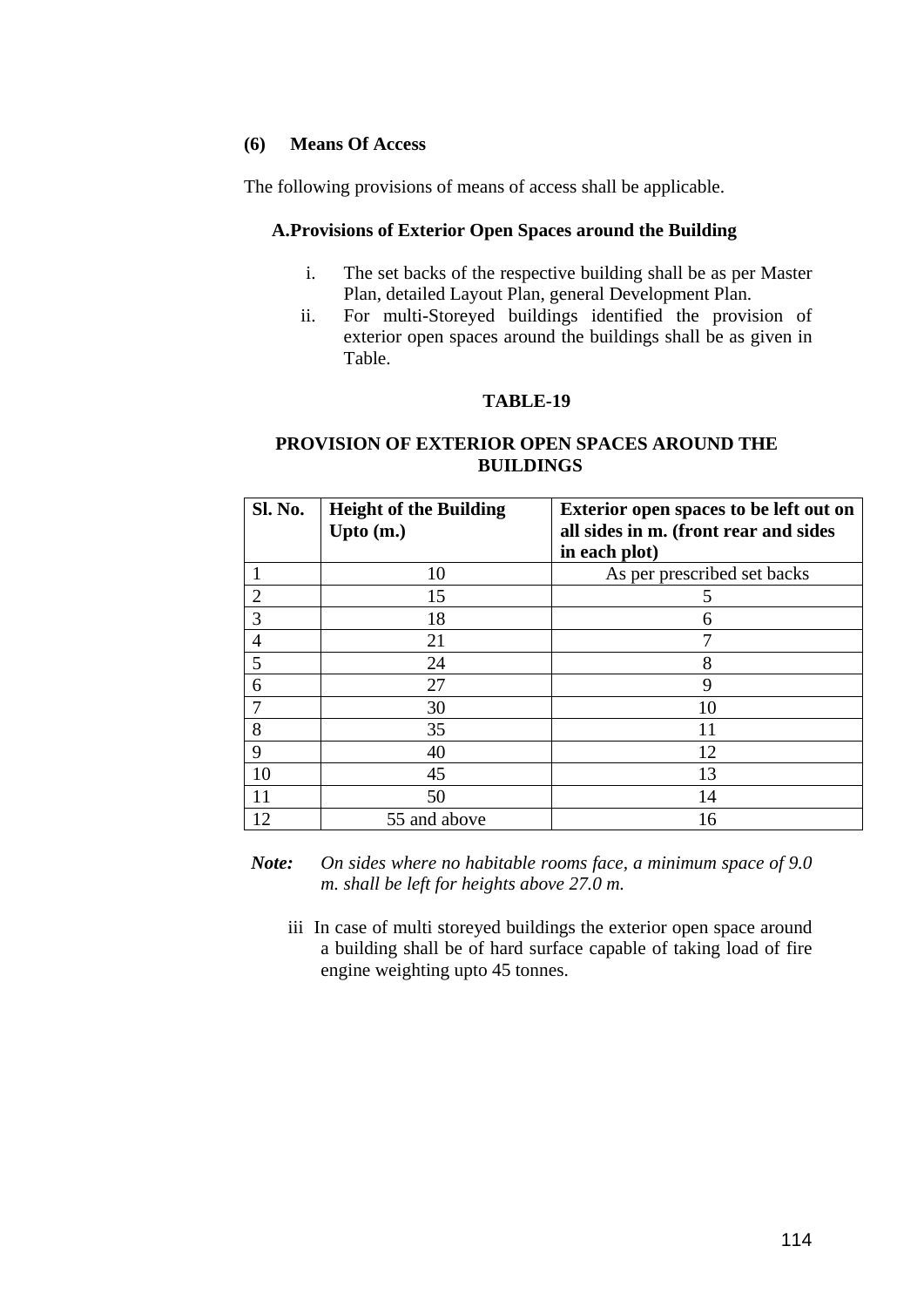# **(7) Exit Requirement**

# **A. Type of Exits**:

- i. Exits shall be either horizontal or vertical type. An exit may be doorway, corridor and passage to an internal staircase or external staircase, ramp or a verandah and/ or terraces that have access to the street or to roof of a building. An exit may also include horizontal exit leading to an adjoining building at the same level.
- ii. Lifts escalators and revolving doors shall not be considered as exits.

# **B. Number of Size of Exits:**

The requisite number and size of various exits shall be provided, based on the occupants in each room and floor based on the occupant load, capacity of exits, travel distance and height of buildings as per one above.

# **C. Arrangements of Exits:**

- i. Exits shall be so located so that the travel distance on the floor shall not exceed 22.50 m. for residential, educational, institutional and hazardous occupancies and 30.0 m. for assembly, business, mercantile, industrial and storage occupancies. Whenever more than one exit is required for a floor of a building they shall be placed as remote from each other as possible. All the exits shall be accessible from the entire floor area at all floor levels.
- ii. The travel distance to an exit from the remote point shall not exceed half the distance as stated above except in the case of institutional occupancy in which case it shall not exceed 6.0 m.

# **D. Capacity of Exit**:

The capacity of exits (staircase, ramps and doorways) indicating the number of persons which could be safety evacuated through a unit exit width of 50 cm shall be as given below: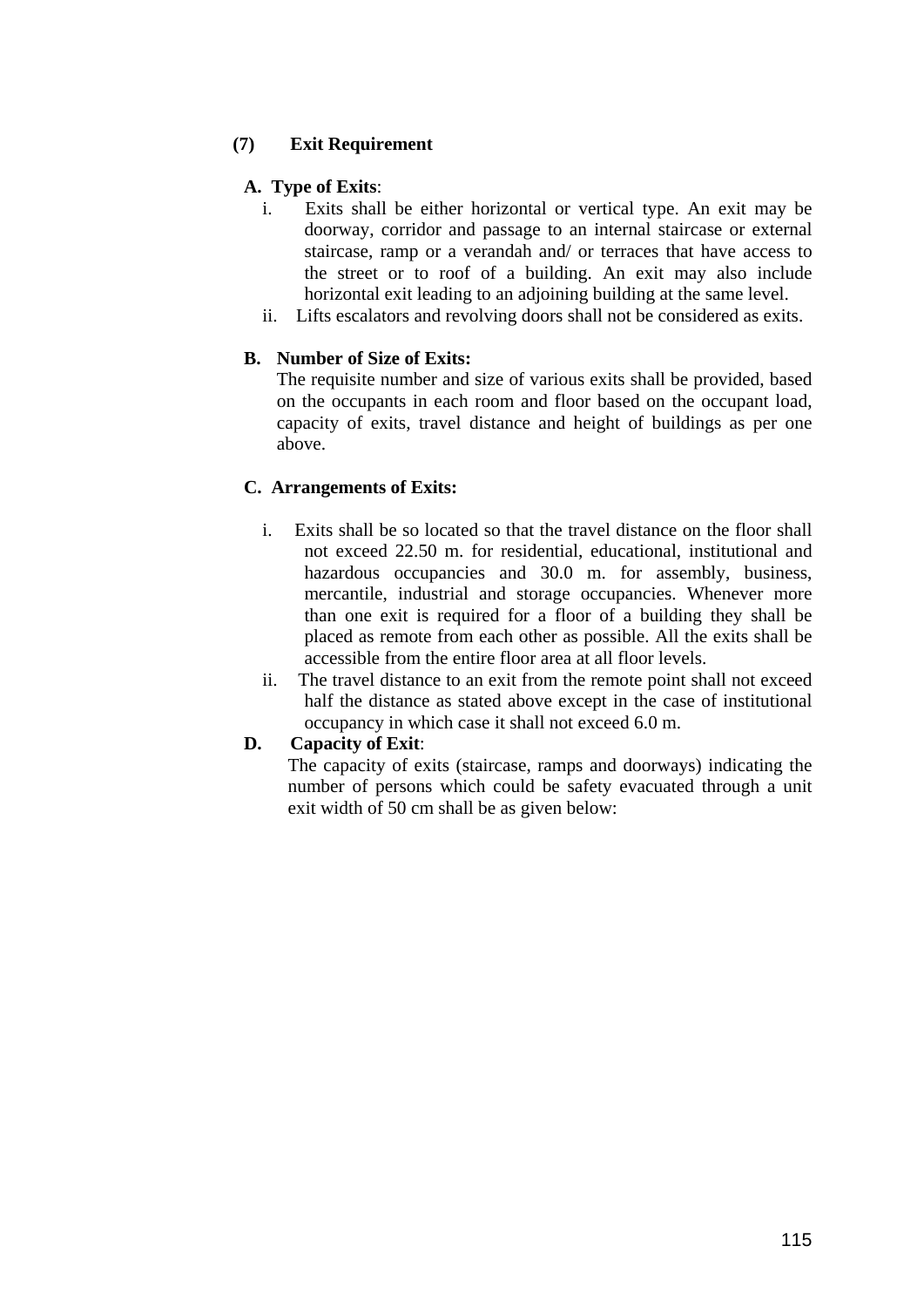#### **TABLE-20**

| S1.           | Group of Occupancy | Number of Occupants |       |       |
|---------------|--------------------|---------------------|-------|-------|
| No.           |                    | Stairways           | Ramps | Doors |
|               | Residential        | 25                  | 50    | 75    |
|               | Educational        | 25                  | 50    | 75    |
| $\mathcal{R}$ | Institutional      | 25                  | 50    | 75    |
|               | Assembly           | 40                  | 50    | 60    |
| 5             | <b>Business</b>    | 50                  | 60    | 75    |
| 6             | Mercantile         | 50                  | 60    | 75    |
|               | Industrial         | 50                  | 60    | 75    |
| 8             | Storage            | 50                  | 60    | 75    |
| Q             | Hazardous          | 25                  | 30    | 40    |

#### **OCCUPANTS PER UNIT EXIT WIDTH**

### **E. Staircase Requirements**:

There shall be minimum of two staircases and one of them shall be enclosed stairway and the other shall be on the external walls of building and shall open directly to the exterior, interior open space or to any open place of safety. Single staircase may be accepted for educational, business or apartment buildings where floor area does not exceed 300 sq m. and height of the building does not exceed 24 m. and other requirements of occupant load ,travel distance and width of staircase shall meet the requirement. The single staircase in such case shall be on the outer wall of the building.

#### **F. Minimum Width Provision for Stairways**:

The following minimum width provisions shall be made for each stairway

| i. Residential low rise building                                                                                                                                                                          | 0.9 m                                                                   |
|-----------------------------------------------------------------------------------------------------------------------------------------------------------------------------------------------------------|-------------------------------------------------------------------------|
| ii. Other residential building e.g. flats,<br>iii. hostels, group housing, guest houses, etc.                                                                                                             | 1.25m<br>$1.25 \text{ m}$ .                                             |
| iv. Assembly buildings like Auditorium,<br>theatres and cinemas<br>v. All other buildings including hotels<br>vi Institutional building like hospitals<br>vii Educational building like School, Colleges. | $2.0 \text{ m}$ .<br>$1.5 \text{ m}$ .<br>$2.0$ m.<br>$1.5 \text{ m}$ . |

#### **G. Minimum Width Provision for Passageway/Corridors**:

The following minimum width provisions shall be made for each passage way/corridor.

| <i>i. Residential buildings, dwelling unit type</i> |                   | $1.0$ m.           |
|-----------------------------------------------------|-------------------|--------------------|
| ii. Residential buildings, e.g., hostels, etc.      |                   | $1.25 \text{ m}$ . |
| iii. Assembly buildings like auditorium theatres    |                   |                    |
| and cinemas                                         | $2.0 \text{ m}$ . |                    |
| iv. All other buildings including hotels            | $1.5 \text{ m}$ . |                    |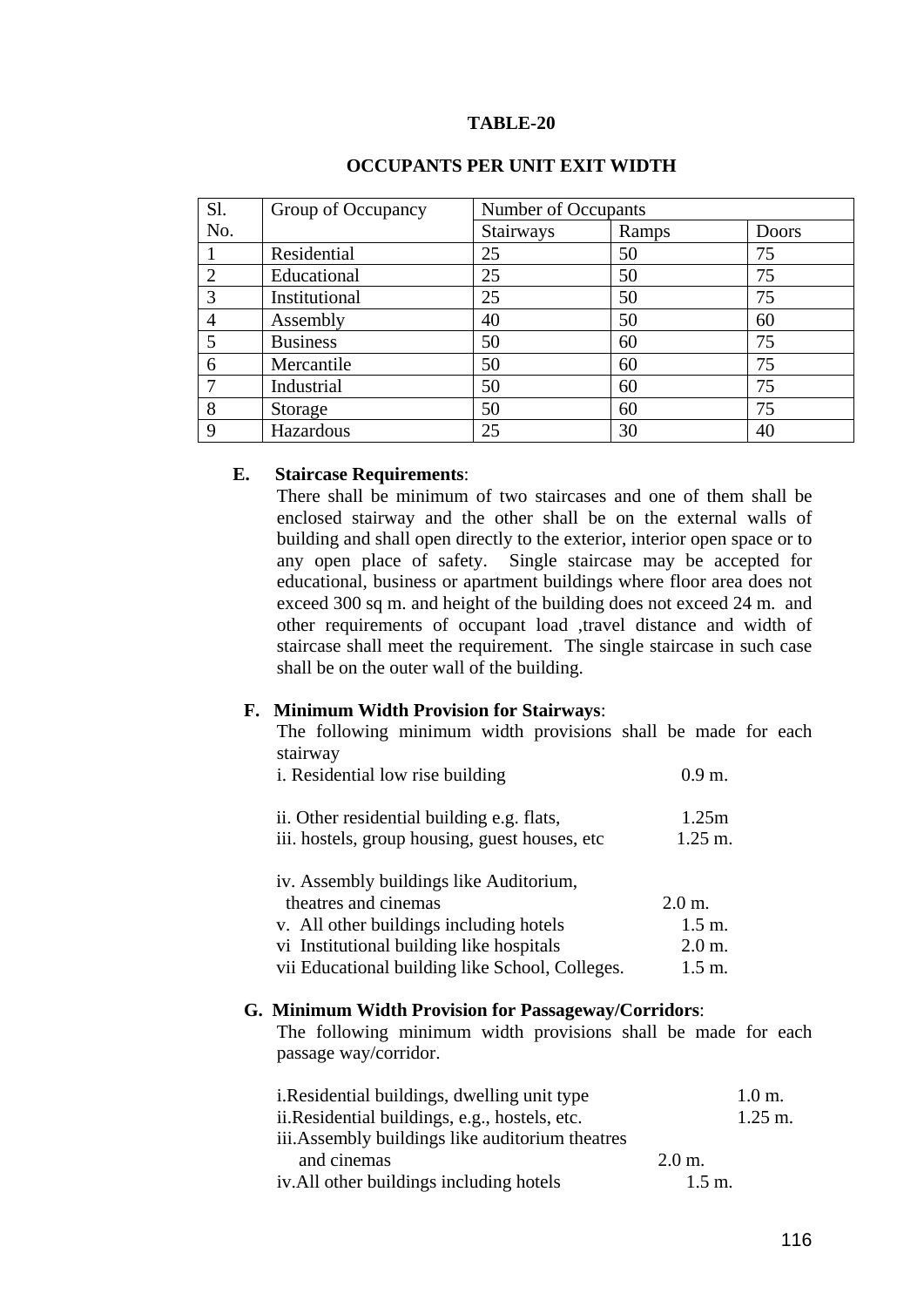v.Hospital, Nursing Homes, etc. 2.4 m.

# **H. Doorways**:

i. Every doorway shall open into an enclosed stairway, a horizontal exit, on a corridor or passageway providing continuous and protected means of egress.

ii.No exit doorways shall be less than l m. in width and 1.5 m. in case of hospital and ward block. Doorways shall not be less than 2.10 m. in height.

- i. Exit doorways shall open outwards, that is away from the room but shall not obstruct the travel along any exit. No door when opened shall reduce the required width of stairway or landing to less than 1m. Overhead or sliding door shall not be installed.
- ii. Exit door shall not open immediately upon a flight or stairs. A landing equal to at least, the width of the door shall be provided in the stairway at each doorway. Level of landings shall be the same as that of the floor, which it serves.
- iii. Exit doorways shall be open able from the side, which they serve without the use of a key.
- iv. Revolving doors shall not be allowed.

# **I. Stairways**:

- i. Interior stairs shall be constructed of non-combustible material throughout.
- ii. Interior stairs shall be constructed as a self-contained unit with at least one side adjacent to an external wall and shall be completely enclosed.
- iii. A staircase shall not be arranged round a lift shaft for buildings 15.0 m. and above height. The staircase location shall be to the satisfaction of Chief Fire Officer.
- iv. Hollow combustible construction shall not be permitted.
- v. The minimum width of treads without nosing shall be 25 cm. for an internal staircase for residential high-rise buildings. In the case of other buildings, the minimum tread shall be 30 cm. The treads shall be constructed and maintained in a manner to prevent slipping. Winders shall be allowed in residential buildings provided they are not at the head of a downward flight.
- vi. The maximum height of riser shall be 19 cm. in the case of residential high rise buildings and 15 cm in the case of other buildings .These shall be limited to 13 per flight.
- vii. Handrails shall be provided with a minimum height of 1m. from the center of the tread.
- viii. The minimum headroom in a passage under the landing of a staircase and under the staircase shall be 2.10 m.
- ix. For building more than 24 m. in height, access to main staircase shall be through a lobby created by double door of one hour fire rating. One of the doors will be fixed in the wall of the staircase and other after the lobby.
- x. No living space, store or other fire risk shall open directly into the staircase or staircases.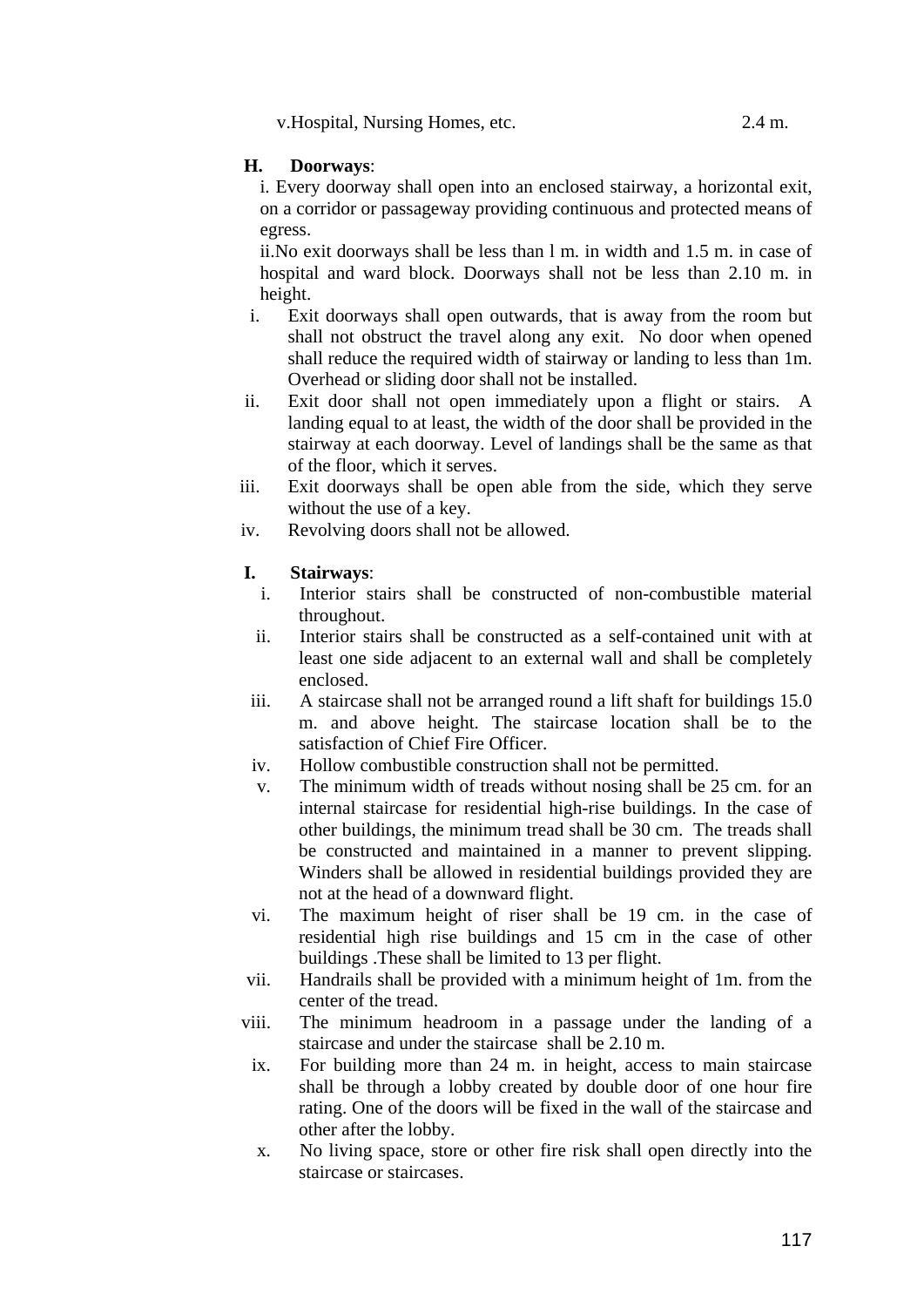- xi. External exit door of staircase enclosure at ground level shall open directly to the open spaces or can be reached without passing through any door other than a door provided to form a draught lobby.
- xii. The main staircase and fire escape staircase shall be continuous from ground floor to the terrace level.
- xiii. No electrical shafts/AC ducts or gas pipe etc. shall pass through the staircase. Lift shall not open in staircase landing.
- xiv. No combustible material shall be used for decoration/wall paneling in the staircase.
- xv. Beams/columns and other building features shall not reduce the head room/width of the staircase.
- xvi. The exit sign with arrow indicating the way to the escape route shall be provided at a suitable height from the floor level on the wall and shall be illuminated by electric light connected to corridor circuits. All exit way marking sign should be flush with the wall and so designed that no mechanical damage shall occur to them due to moving of furniture or other heavy equipments. Further all landings of floor shall have floor-indicating boards indicating the number of floor.
- xvii. The floor indication board shall be placed on the wall immediately facing the flight of stairs and nearest to the landing. It shall be of size not less than 0.2 m. x 0.5 m.
- xviii. Individual floors shall be prominently indicated on the wall facing the staircase.
	- xix. In case of single staircase it shall terminate at the ground floor level and the access to the basement shall be by a separate staircase. However, the second staircase may lead to basement levels provided the same is separated at ground level either by ventilated lobby with discharge points at two different ends through enclosures.

# **J. Fire Escapes or External Stairs**:

- i. Fire escape shall not be taken into account while calculating the number of staircases for a building.
- ii. All fire escapes shall be directly connected to the ground.
- iii. Entrance to the fire escape shall be separate and remote from internal staircase.
- iv. The route to fire escape shall be free of obstructions at all times except the doorway leading to the fire escape which shall have the required fire resistance.
- v. Fire escape shall be constructed of non-combustible materials.
- vi. Fire escape stairs shall have straight flight not less than 125 cm wide with 25 cm treads and risers not more than 19 cm.
- vii. Handrails shall be at a height not less than 1m.
- viii. Fire escape staircase in the mercantile, business, assembly, hotel buildings above 24 m. height shall be a fire tower and in such a case width of the same shall not be less than the width of the main staircase. No combustible material shall be allowed in the fire tower.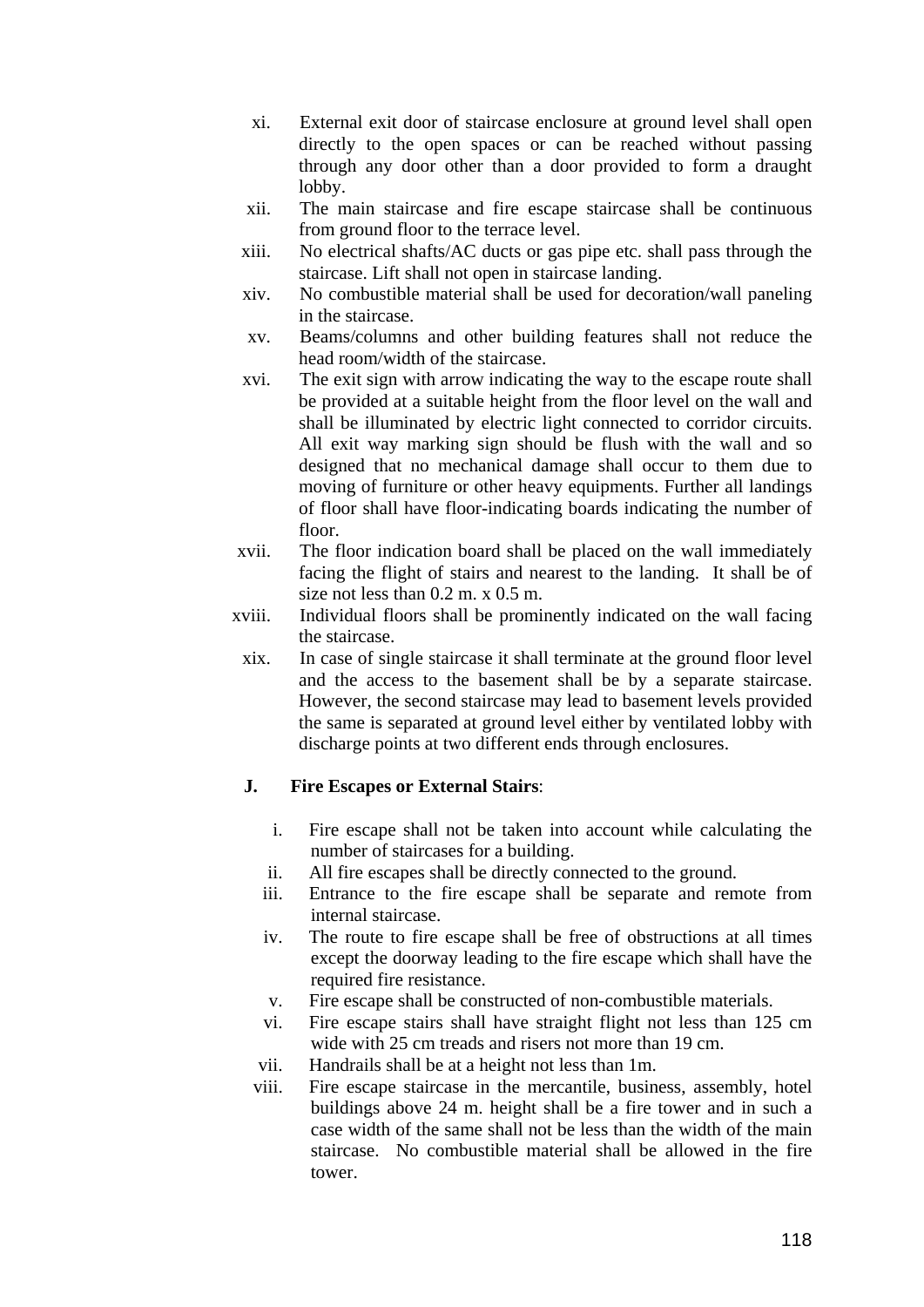# **K. Spiral Stairs**

- i. The use of spiral staircase shall be limited to low occupant load and to a building height 9 m.
- ii. A spiral stair shall not be less than 1.5 m in diameter and shall be designed to give the adequate headroom.

# **L Staircase Enclosures**

- i. The external enclosing walls of the staircase shall be of the brick or the R.C.C. construction having fire resistance of not less than two hours. All enclosed staircases shall have access through selfclosing door of one-hour fire resistance. These shall be single swing doors opening in the direction of the escape. The door shall be fitted with the check action door closers.
- ii. The staircase enclosures on the external wall of the building shall be ventilated to the atmosphere at each landing.
- iii. Permanent vent at the top equal to the 5% of the cross sectional area of the enclosure and openable sashes at each floor level with area equal to 1 to 15% of the cross sectional area of the enclosure on external shall be provided. The roof of the shaft shall be at least 1 m. above the surrounding roof. There shall be no glazing or the glass bricks in any internal closing wall of staircase. If the staircase is in the core of the building and cannot be ventilated at each landing, a positive of 5-mm. w.g. by an electrically operated blower/blowers shall be maintained.
- iv. The mechanism for pressurizing the staircase shaft shall be so installed that the same shall operate automatically on fire alarm system/sprinkler system and be provided with manual operation facilities.

# **M. Ramps**

- i. Ramps of slope of not more than 1 in 10 may be substituted for and shall comply with all the applicable requirements of all required stairways as to enclosure capacity and limiting dimensions. Larger slopes shall be provided for special uses but in no case greater than 1 in 8. For all slopes exceeding 1 in 10 and where the use is such as to involve danger of slipping, the ramp shall be surfaced with approved non-slipping material.
- ii. The minimum width of the ramps in the Hospitals shall be 2.4 m. and in the basement using car parking shall be 6.0 m.
- iii. Handrails shall be provided on both sides of the ramp.
- iv. Ramp shall lead directly to outside open space at ground level or courtyards of safe place.
- v. For building above 24.0 m. in height, access to ramps from any floor of the building shall be through smoke fire check door.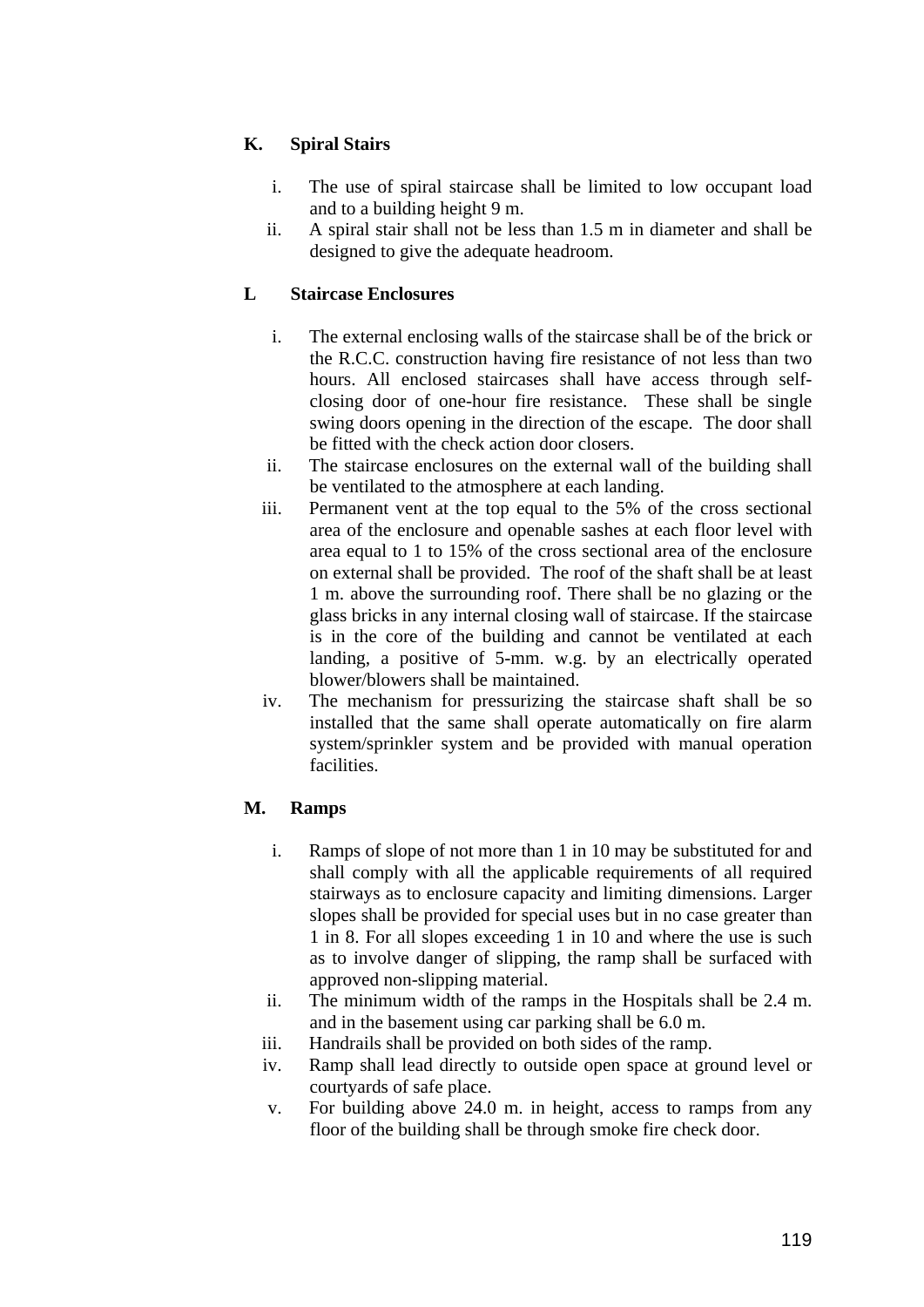vi. In case of nursing homes, hospitals etc. area exceeding 300 sq m. at each floor one of the exit facility shall be a ramp of not less than 2.4 m. in width.

### **(10) Provision of Lifts**

- **A.**Provision of the lifts shall be made for all multi-storeyed building having a height of 15.0 m. and above.
- **B.**All the floors shall be accessible 24 hrs. by the lift. The lift provided in the buildings shall not be considered as a means of escape in case of emergency.
- **C.**Grounding switch at ground floor level to enable the fire service to ground the lift car in case of emergency shall also be provided.
- **D.**The lift machine room shall be separate and no other machinery shall be installed in it.

# **i. LIFT ENCLOSURE/ LIFT**

General requirements shall be as follows

- a. Walls of lift enclosures shall have a fire rating of two hours. Lift shafts shall have a vent at the top of area not less than  $0.2$  sq m.
- b. Lift motor room shall be located preferably on top of the shaft and separated from the shaft by the floor of the room.
- c. Landing door in lift enclosures shall have a fire resistance of not less than one hour.
- d. The number of lifts in one lift bank shall not exceed four. A wall of two hours fire rating shall separate individual shafts in a bank.
- e. Lift car door shall have a fire resistance rating of 1 hour.
- f. For buildings 15.0 m. and above in height, collapsible gates shall not be permitted for lifts and solid doors with fire resistance of at least one hour shall be provided.
- g. If the lift shaft and lobby is in the core of the building a positive pressure between 25 and 30 pa shall be maintained in the lobby and a possible pressure of 50 pa shall be maintained in the lift shaft. The mechanism for the pressurization shall act automatically with the fire alarm/sprinkler system and it shall be possible to operate this mechanically also.
- h. Exit from the lift lobby, if located in the core of the building, shall be through a self-closing fire smoke check door of onehour fire resistance.
- i. Lift shall not normally communicate with the basement. If however, lifts are in communication, the lift lobby of the basement shall be pressurized as in (g) with self closing door as in (h).
- j. Grounding switch (es), at ground floor level shall be provided to enable the fire service to ground the lifts.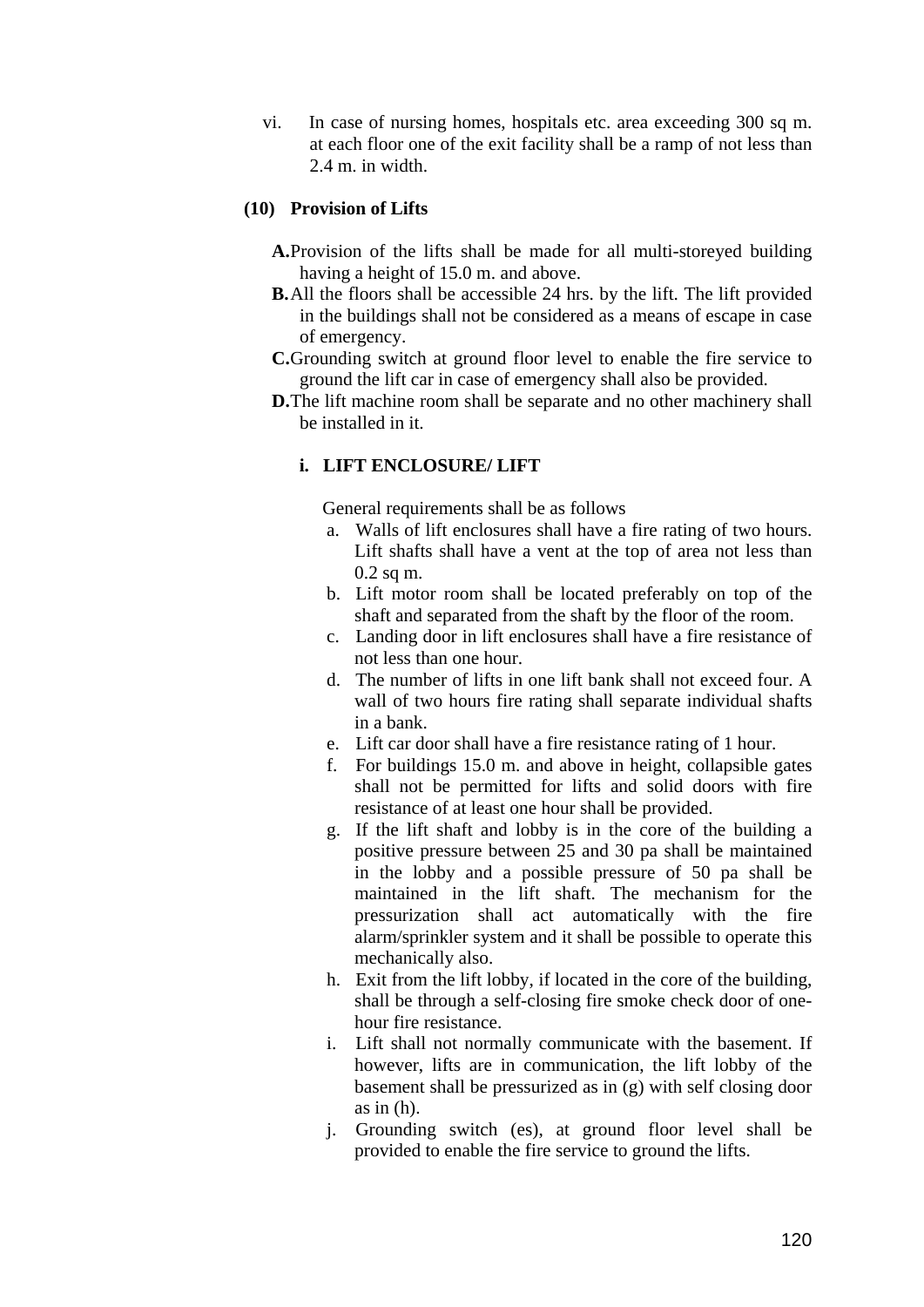- k. Telephone/talk back communication facilities may be provided in lift cars for communication system and lifts shall be connected to the fire control room of the building.
- l. Suitable arrangements such as providing slope in the floor of the lift lobby shall be made to prevent water used during fire fighting, etc at any landing from entering the lift shafts.
- m.A sign shall be posted and maintained on every floor at or near the lift indicating that in case of fire, occupants shall use the stairs unless instructed otherwise. The sign shall also contain a plan for each floor showing the location of the stairways. Floor marking shall be done at each floor on the wall in front of the lift-landing door.
- n. Alternate power supply shall be provided in all the lifts.

### **ii. FIRE LIFT**

Following requirements shall apply for a fire lift in addition to above requirements:

- a.To enable fire service personnel to reach the upper floors with the minimum delay, one or more of the lifts shall be so designed so as to be available for the exclusive use of the fireman in an emergency and be directly accessible to every dwelling/ lettable floor space on each floor.
- b. The lift shall have a floor area of not less than 1.4 sq.mt. It shall have a loading capacity of not less than 545 kg. (8 persons lift) with automatic closing doors.
- c.The electric supply shall be on a separate service from electric supply mains in a building and the cables run in a route safe from fire, i.e. within a lift shaft. Lights and fans in the elevator having wooden paneling or sheet steel construction shall be operated on 24-volt supply.
- d. In case of failure of normal electric supply, it shall automatically switchover to the alternate supply. For apartment houses, this changeover of supply could be done through manually operated changeover switch. Alternatively, the lift should be so wired that in case of power failure, it comes down at the ground level and comes to stand still with door open.
- e.The operation of a fire lift shall by a single toggle of twobutton switch situated in a glass-fronted box adjacent to the lift at the entrance level. When the switch is on landing; call points will become inoperative and the lift will be on car control only or on a priority control device. When the switch is off, the lift will return to normal working. This lift can be used by the occupants in normal times.
- f. The words 'F1RE LIFT' shall be conspicuously displayed in fluorescent paint on the lift landing doors at each floor level.
- g. The speed of the fire lift shall be such that it can reach to the top floor from ground level within one minute.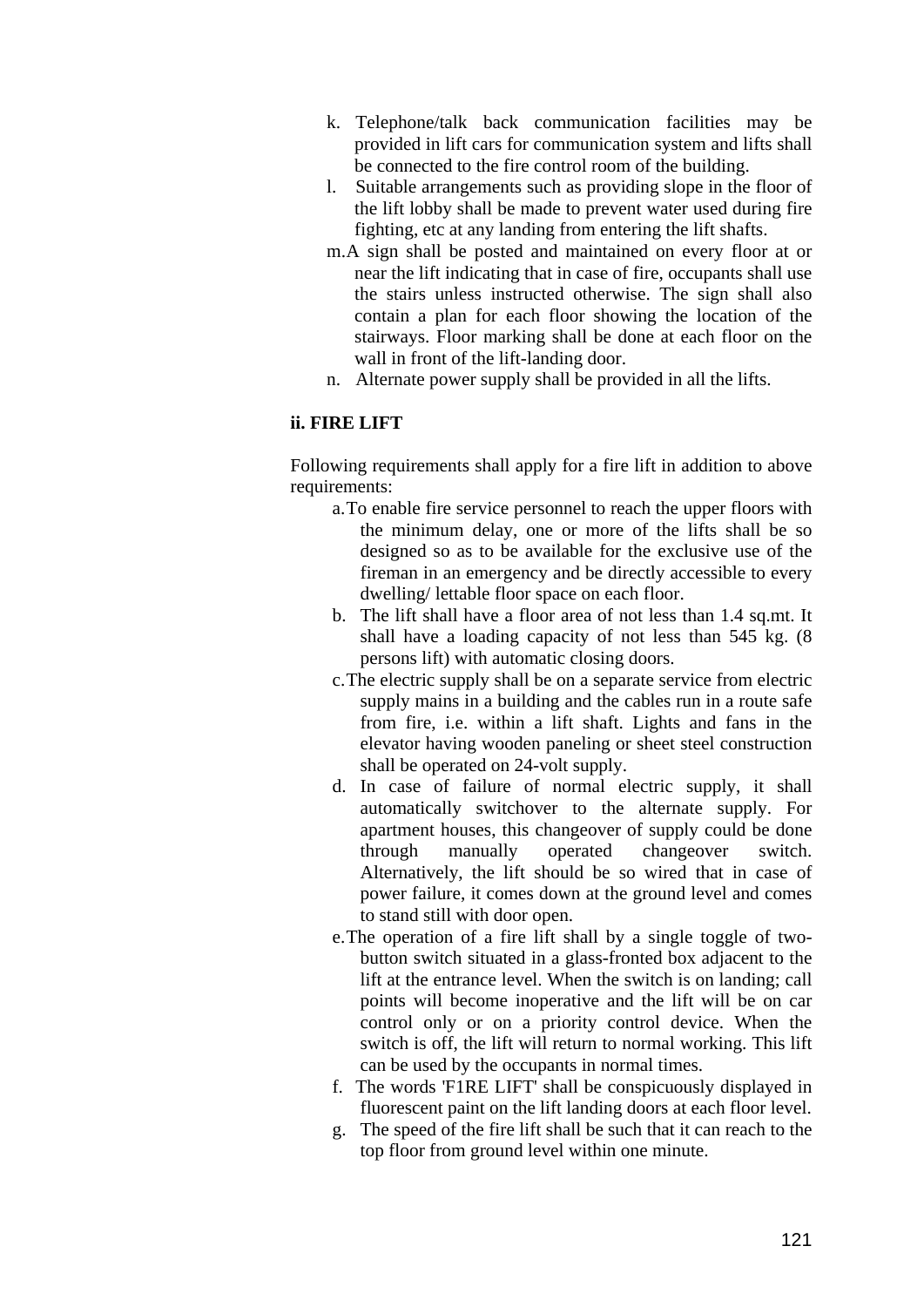### **(11) Basement**

As provided in the Regulations.

# **A. Requirements**

- i. The access to the basement shall be either from the main or alternate staircase providing access and exit from higher floors. Where the staircase is continuous the same shall be enclosed type serving as a fire separation from the basement floor and higher floors. Open ramps shall be permitted if they are constructed within the building line subject to the provision of the (iv).
- ii. In case of basement for office, sufficient number of exit ways and access ways shall be provided with a travel distance not more than 15.0 m. The travel distance in case of dead-end shall be 7.5 m.
- iii. The basement shall be partitioned and in no case compartment shall be more than 500 sq m. and less than 50 sq m. area except parking. Each compartment shall have ventilation standards as laid down in Bye-Laws separately and independently. The partition shall be made in consultation with Chief Fire Officer.
- iv. The first basement (immediately below ground level) can be used for services/parking/other permissible services. Lower basement, if provided, shall exclusively be used for car parking only.
- v. Each basement shall be separately ventilated. Vents with crosssectional area (aggregate) not less than 2.5 percent of the floor area spread evenly round the perimeter of the basement shall be provided in the form of grills or breakable starboard lights or pavement lights or by way of shafts. Alternatively a system of air inlets shall be provided at basement floor level and smoke outlets at basement ceiling level. Inlets and extracts may be terminated at ground level with starboard or pavement lights. Ducts to convey fresh air to the basement floor level are to be laid. Starboard and pavement lights should be in positions easily accessible to the firemen and clearly marked "SMOKE OUTLET" or AIR INLET" with an indication of area served at or near the opening.
- vi. The staircase of basement shall be of enclosed type having fire resistance of not less than two hours and shall be situated at the periphery of the basement to be entered at ground level only from the open air and in such positions that smoke from any fire in the basement shall not obstruct any exit serving the ground and upper stories of the building and shall communicate with basement through a lobby provided with fire resisting self closing door of one hour rating. In case of basement being used as car parking only, the travel distance shall be 45 m.
- vii. In multi-storeyed basements, intake duct may serve all basements levels, but each basement and basement compartment shall have separate smoke outlet duct or ducts. Mechanical extractors for smoke venting system from lower basement levels shall also be provided. The system shall be of such design as to operate on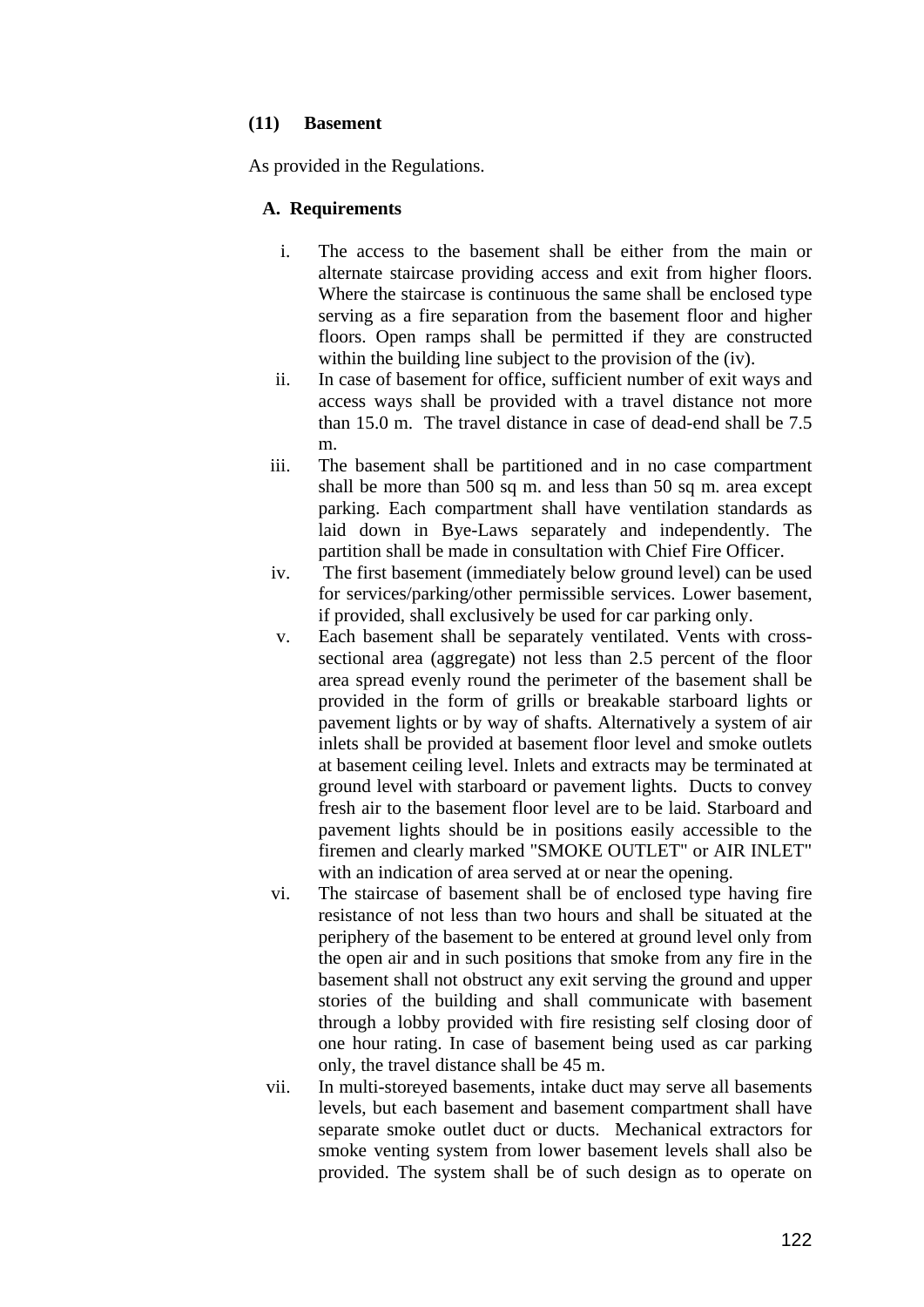actuation of smoke, heat sensitive detectors/sprinklers, if installed, and shall have a considerably superior performance compared to the standard units. It shall also have an arrangement to start manually.

- viii. Mechanical extractors shall have an internal locking arrangement so that extractors shall continue to operate and supply fans shall stop automatically with the actuation of fire detectors. Mechanical extractors shall be designed to permit 30 air changes per hour in case of fire or distress call. However, for normal operation, only 30 air changes or any other convenient factor can be maintained.
	- ix. Mechanical extractors shall have an alternate source of power supply.
	- x. Ventilating ducts shall be integrated with the structure and made out of brick masonry or RCC as far as possible and when this duct crosses the transformer area of electrical switchboard, fire dampers shall be provided.
	- xi. Kitchens working on gas fuel shall not be permitted in basement/sub-basement.
- xii. If cutouts are provided from basement to the upper floors or to the atmosphere, all side cutout openings in the basements shall be protected by sprinkler heads at closed spacing so as to form a water curtain in the event of a fire.
- xiii. Dewatering pump shall be provided in all basements.

### **(12) Provision of Helipad**

All high-rise buildings 50 m. and above shall have provision for a Helipad on the terrace. The same shall be approved by the Authority.

# **(13) Service Ducts/Refuge Chute**

- A. Service duct shall be enclosed by walls and door, if any, of 2 hours fire rating. If ducts are larger than 10 sq m. the floor should seal them, but suitable opening for the pipes to pass through shall be provided with the gaps sealed.
- B. A vent opening at the top of the service shaft shall be provided between one-fourth and one-half of the area of the shaft. Refuge chutes shall have an outlet at least of wall of non-combustible material with fire resistance of not less than two hours. They shall not be located within the staircase enclosure or service shafts or airconditioning shafts. Inspection panel and door shall be tight fitting with 1 hour fire resistance; the chutes should be as far away as possible form exits.
- C. Refuge chutes shall not be provided in staircase walls and A/C shafts etc.

### **(14) Electrical Services**

Electrical Services shall conform to the following: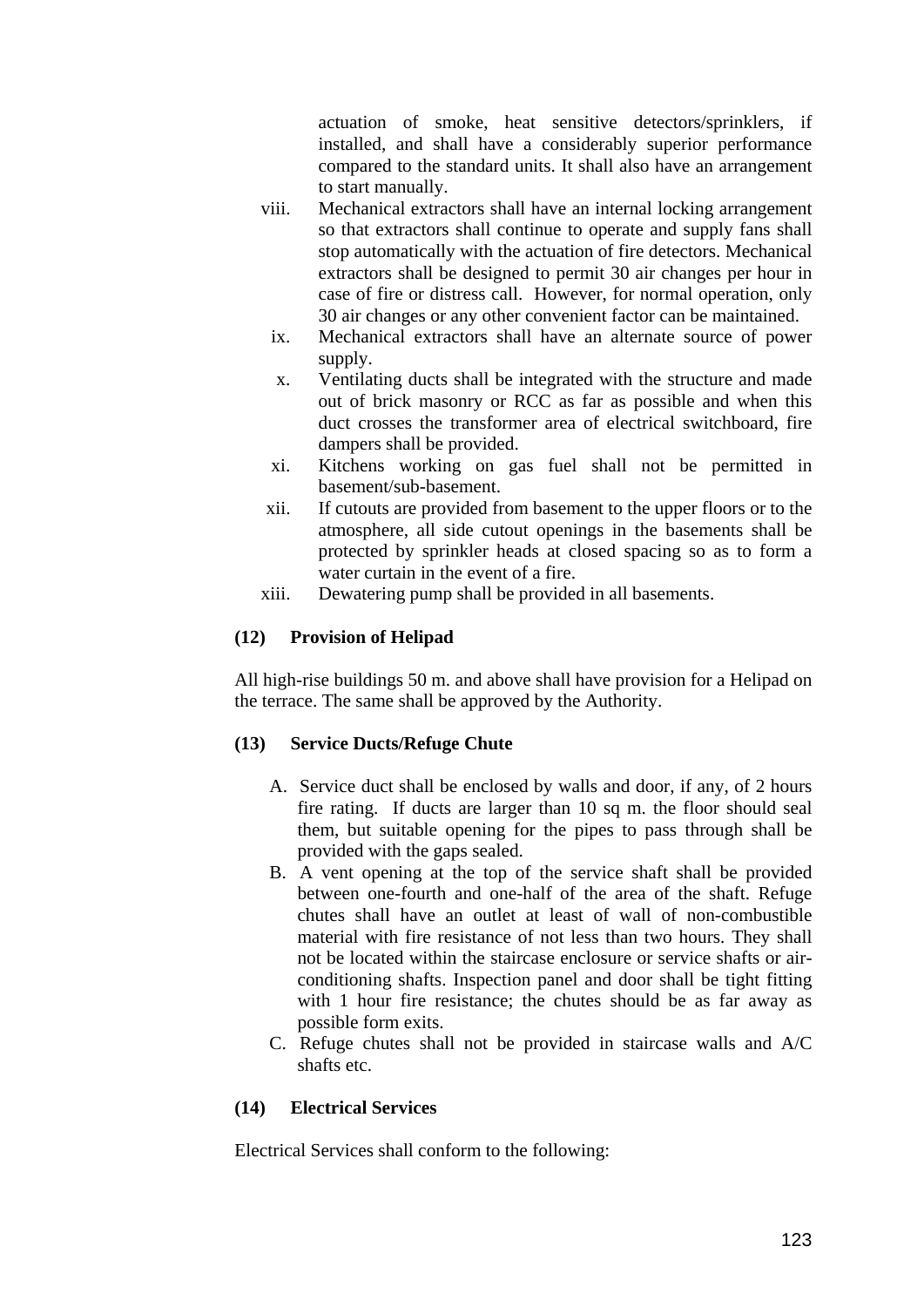- **A.** The electric distribution cables/wiring shall be laid in a separate duct shall be sealed at every floor with non-combustible material having the same fire resistance as that of the duct. Low and medium voltage wiring running in shaft and in false ceiling shall run in separate conduits.
- **B.** Water mains, telephone wires, inter-com lines, gas pipes or any other service lines shall not be laid in ducts for electric cables.
- **C.** Separate conduits for water pumps, lifts, staircases and corridor lighting and blowers for pressuring system shall be directly from the main switch panel and these circuits shall be laid in separate conduit pipes, so that fire in one circuit will not affect the others. Master switches controlling essential service circuits shall be clearly labeled.
- **D.** The inspection panel doors and any other opening in the shaft shall be provided with airtight fire doors having fire resistance of not less then 1 hour.
- **E.** Medium and low voltage wiring running in shafts, and within false ceiling shall run in metal conduits. Any 240 voltage wiring for lighting or other services, above false ceiling should have 660V grade insulation. The false ceiling including all fixtures used for its suspension shall be of non-combustible material.
- **F.** An independent and well-ventilated service room shall be provided on the ground floor with direct access from outside or from the corridor for the purpose of termination of electrical supply from the licenses service and alternative supply cables. The doors provided for the service room shall have fire resistance of not less than 1 hour
- **G.** MCB and ELCB shall be provided for electrical circuit.

# **(15) Staircase And Corridor Lights**

The staircase and corridor lighting shall be on separate circuits and shall be independently connected so that it could be operated by one switch installation on the ground floor easily accessible to fire fighting staff at any time irrespective of the position of the individual control of the light points, if any. It should be of miniature circuit breaker type of switch so as to avoid replacement of fuse in case of emergency.

- A. Staircase and corridor lighting shall also be connected to alternate source of power supply.
- B. Suitable arrangement shall be made by installing double throw switches to ensure that the lighting installed in the staircase and the corridor does not get connected to two sources of supply simultaneously. Double throw switch shall be installed in the service room for terminating the stand by supply.
- C. Emergency lights shall be provided in the staircase and corridor.

# **(16) A. Air-Conditioning**

i. Air- conditioning system should be installed and maintained so as to minimise the danger of spread of fire, smoke or fumes thereby from one floor of fire area to another or from outside into any occupied building or structure.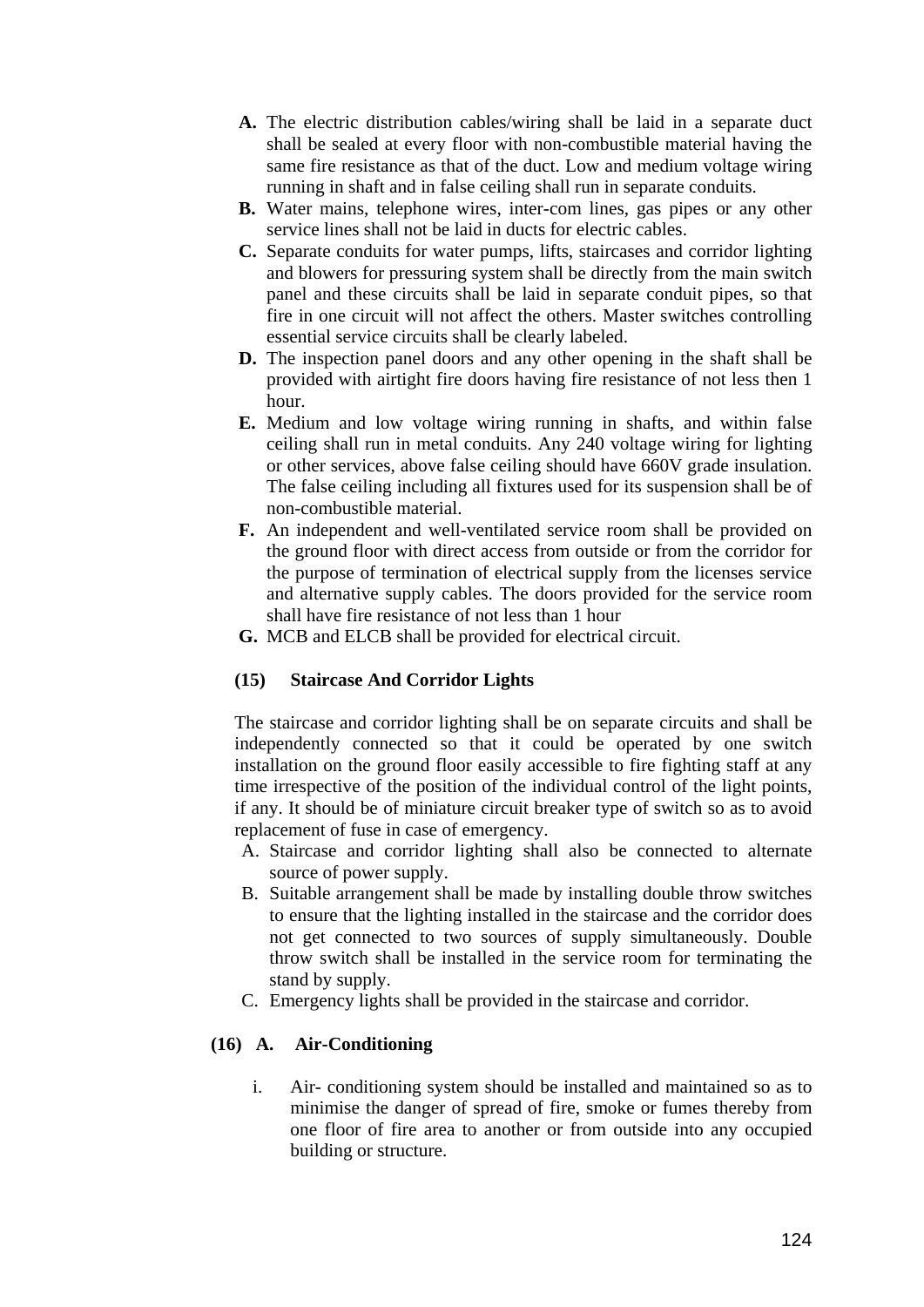- ii. Air -Conditioning systems circulating air to more than one floor area should be provided with dampers designed to close automatically in case of fire and thereby prevent spread of fire or smoke. Such a system should also be provided with automatic controls to stop fans in case of fire, unless arranged to remove smoke from a fire, in which case these should be designed to remain in operation.
- iii. Air- conditioning system serving large places of assembly (over one thousand persons), large departmental stores, or hostels with over 100 rooms in a single block should be provided with effective means for preventing circulation of smoke through the system in the case of fire in air filters or from other sources drawn into the system even though there is insufficient heat to actuate heat smoke sensitive devices controlling fans or dampers. Such means shall consist of approved effective smoke sensitive controls.

# **B. Air- Conditioning Should Conform To The Following:**

- i. Escape routes like staircase, common corridors, lift lobbies; etc should not be used as return air passage.
- ii. The ducting should be constructed of metal in accordance with BIS 655:1963
- iii. Wherever the ducts pass through fire walls or floor, the opening around the ducts should be sealed with fire resisting material of same rating as of walls / floors.
- iv. Metallic ducts should be used even for the return air instead of space above the false ceiling.
- v. The material used for insulating the duct system (inside or outside) should be of flame resistant (IS 4355: 1977) and non- conductor of heat.
- vi. Area more than 750 sq m. on individual floor should be segregated by a firewall and automatic fire dampers for isolation should be provided.
- vii. In case of more than one floor, arrangement by way of automatic fire dampers for isolating the ducting at every floor from the floor should be made. Where plenums used for return air passage, ceiling and its features and air filters of the air handling units, these should be flame resistant. Inspection panels should be provided in the main trenching. No combustible material should be fixed nearer than 15 cm. to any duct unless such ducting is properly enclosed and protected with flame resistant material
- viii. In case of buildings more than 24 m. in height, in non-ventilated lobbies, corridors, smoke extraction shaft should be provided.

# **C. Fire Dampers**

- i. These shall be located in air ducts and return air ducts/passages at the following points:
	- a. At the fire separation wall.
	- b. Where ducts/passages enter the central vertical shaft.
	- c. Where the ducts pass through floors.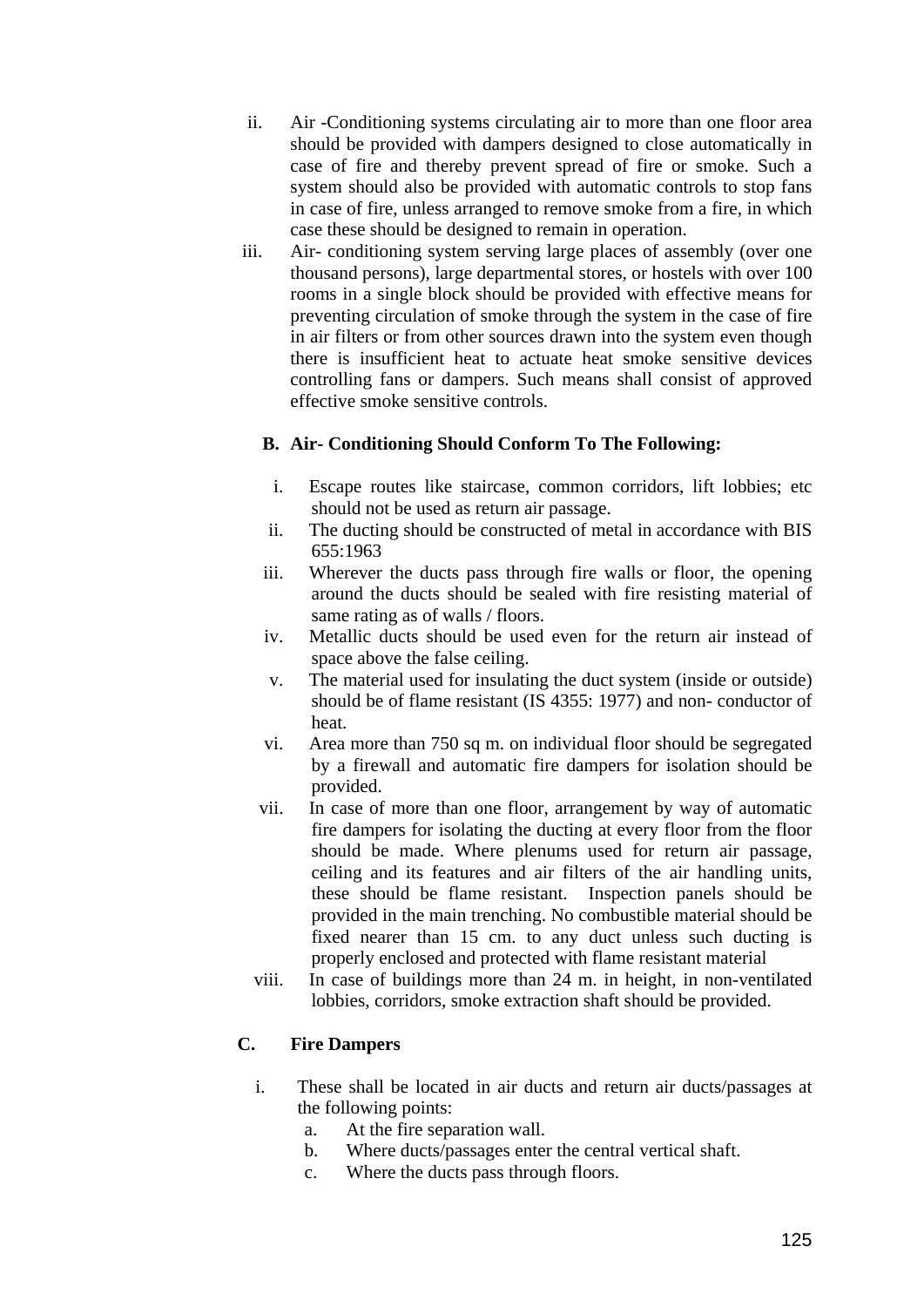- d. At the inlet of supply air duct and the return air duct of each compartment on every floor.
- ii. The dampers shall operate automatically and shall simultaneously switch off the air- handling fans. Manual operation facilities shall also be provided.
- iii. For blowers, where extraction system and dust accumulators are used, dampers shall be provided.
- iv. Fire/smoke dampers (for smoke extraction shafts) for buildings more than 24 m. in height. For apartment houses in non-ventilated lobbies /corridor operated by detection system and manual control sprinkler system. For other buildings on operation of smoke/ heat detection system and manual control/sprinkler system.
- v. Automatic fire dampers shall be so arranged so as to close by gravity in the direction of air movement and to remain tightly closed on operation of a fusible link

### **(17) Boiler Room**

Provisions of boiler and boiler rooms shall conform to Indian Boiler Act. Further, the following additional aspects may be taken into account in the location of boiler/ boiler room

- **A.** The boiler shall not be allowed in sub-basement, but may be allowed in the basement away from the escape routes.
- **B.** The boilers shall be installed in a fire resisting room of 4 hours fire resistance rating, and this room shall be situated on the periphery of the basement. Catch pits shall be provided at the low level.
- **C.** Entry to this room shall be provided with a composite door of 2 hours fire resistance.
- **D.** The boiler room shall be provided with fresh air inlets and smoke exhaust directly to the atmosphere.
- **E.** The furnace oil tank for the boiler if located in the adjoining room shall be separated by fire resisting wall of 4 hours rating. The entrance to this room shall be provided with double composite doors. A curb of suitable height shall be provided at the entrance in order to prevent the flow of oil into boiler room in case of tank rupture.
- **F.** Foam inlets shall be provided on the external walls of the building near the ground level to enable the fire services to use foam in case of fire.

### **(18) Alternate Source Of Electric Supply**

A stand by electric generator shall be installed to supply power to staircase and corridor lighting circuits, lifts detection system, fire pumps, pressurization fans and bowlers, P..A system, exit sign, smoke extraction system, in case of failure of normal electric supply. The generator shall be capable of taking starting current of all the machines and circuits stated above simultaneously.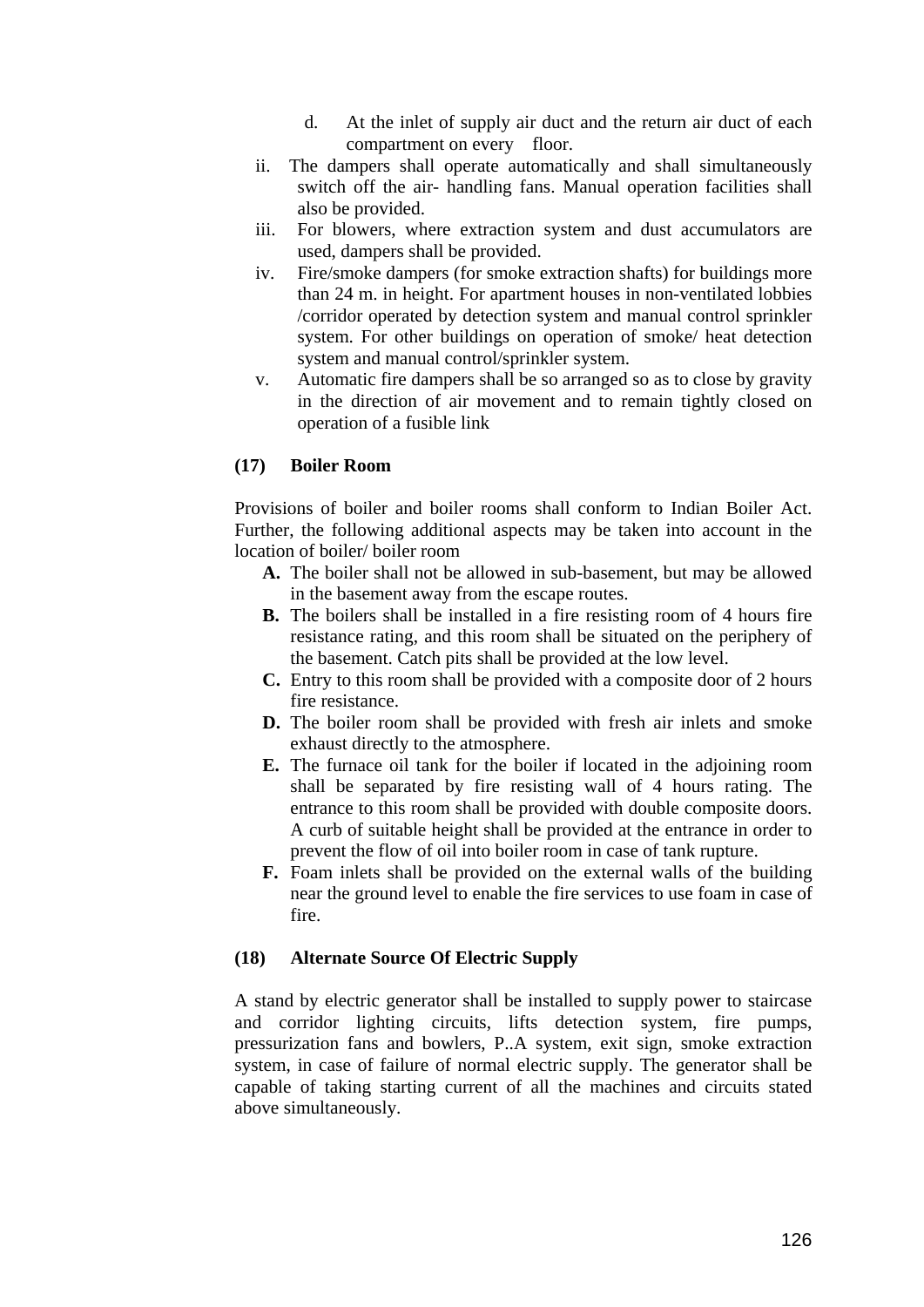If the standby pump is driven by diesel engine, the generator supply need not be connected to the standby pump. The generator shall be automatic in operation.

#### **(19) A. Safety Measures In Electric Sub-Station**

- i. Clear independent approach to the sub-station from outside the building shall be made available round the clock
- ii. The approaches/corridors to the sub-station area shall be kept clear for movement of men and material at all times.
- iii. The sub-station space is required to be provided with proper internal lighting arrangements.
- iv. In addition to natural ventilation proper ventilation to the sub-station area is to be provided by grill shutters and exhaust fans at suitable places so as to discharge all smoke from the sub-station without delay in case of fire so that sub-station operations can be carried out expeditiously.
- v. Cable trenches of 0.6 m. X 0.6 m. dummy floor of 0.6 mt. depth shall be provided to facilitate laying of cable inside the building for connecting to the equipment.
- vi. Steel shutters of 2.5 m. x 2.5 m with suitable grills shall be provided for transformers and sub-station room.
- vii. The floor of the sub-station should be capable of carrying 10 tons of transformer weight on wheels.
- viii. Built up substation space is to be provided free of cost.
- ix. Sub-station space should be clear from any water, sewer, air conditioning, and gas pipe or telephone services. No other service should pass through the substation space or the cable trenches.
- x. Proper ramp with suitable slope may be provided for loading and unloading of the equipment and proper approach shall be provided.
- xi. RCC pipes at suitable places as required shall be provided for the cable entries to the substation space and making suitable arrangement for non-ingress of water through these pipes.
- xii. The substation space is to be provided in the approved/sanctioned covered area of the building.
- xiii. Any other alteration /modification required while erection of the equipment will be made by the Owner / builder at site as per requirement.
- xiv. Adequate arrangement for fixing chain pulley block above the fixing be available for load of 15 tons.
- xv. Provision shall be kept for the sumps so as to accommodate complete volume of transformer oil, which can spillover in the event of explosion of the transformer in the basement of the building. Sufficient arrangement should exist to avoid fire in the sub-station building from spread of the oil from the sumps.
- xvi. Arrangement shall be made for the provision of fire retardent cables so as to avoid chances of spread of fire in the sub-station building.
- xvii. Sufficient pumping arrangement should exist for pumping the water out, in case of fire so as to ensure minimum loss to the switchgear and transformer.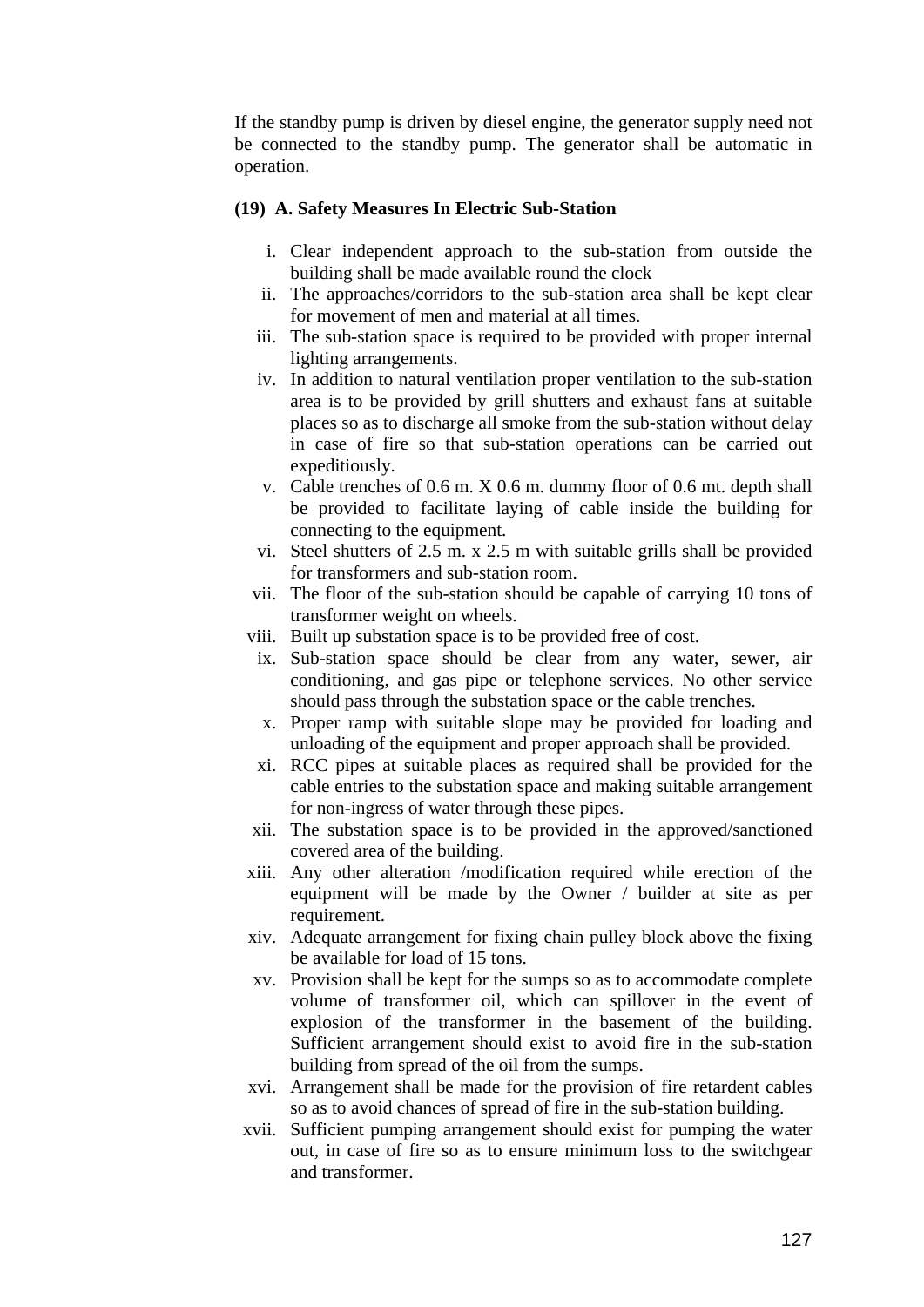- xviii. No combustible material shall be stacked inside the substation premises or in the vicinity to avoid chances of fire.
	- xix. It should be made mandatory that the promoters of the multi-storeyed building should get substation premises inspected once a year to get their license revalidated for the provision of electric supply from Electricity Board so that suitable action can be taken against the Owner / Builder in case of non- implementation.
	- xx. The sub-station must not be located below the 1st basement and above the ground floor.
- xxi. The substation space should be totally segregated from the other areas of the basement by fire resisting wall. The ramp should have a slope of 1 : 10 with entry from ground level. The entire Sub-station space including the entrance at ground floor be handed over to the licensee of electricity free of cost and rent.
- xxii. The sub-station area shall have a clear height of 3.6 m. below beams. Further the Sub-station area will have level above the rest of basement level by 0.60 m.
- xxiii. It is to be ensured that the Sub-station area is free of seepage / leakage of water.
- xxiv. The licensee of electricity will have the power to disconnect the supply of the building in case of violation of any of the above points.
- xxv. Electric sub station enclosure must be completely segregated with 4 hours fire rating wall from remaining part of basement.
- xxvi. The Sub-station should be located on periphery /sub basement and (not above ground floor).
- xxvii. Additional exit shall be provided if travel distance from farthest corner to ramp is more than l5 m.
- xxviii. Perfect independent vent system @ 30 air changes per hour linked with detection as well as automatic high velocity water spray system shall be provided.
	- xxix. All the transformers shall be protected with high velocity water spray system / Nitrogen Injection System Carbon Dioxide total flooding system in case of oil filled transformer. In addition to this, manual control of auto high velocity spray system for individual transformers shall be located outside the building at ground floor.
	- xxx. Suitable arrangement for pump house, water storage tanks with main electrical pump and a diesel-operated pump shall be made if no such arrangement is provided in the building. In case the water pumping facilities are existing in the building for sprinkler system, the same should however be utilized for high velocity water spray system. Alternatively automatic CO2 total flooding system shall be provided with manual controls outside the electric sub-station.
- xxxi. System shall have facility to give an audio alarm in the basement as well as at the control room.
- xxxii. Fire control room shall be manned round the clock.
- xxxiii. The electric sub station shall have electric supply from alternate source for operation of vent System lighting arrangements.
- xxxiv. Cable trenches shall be filled with sand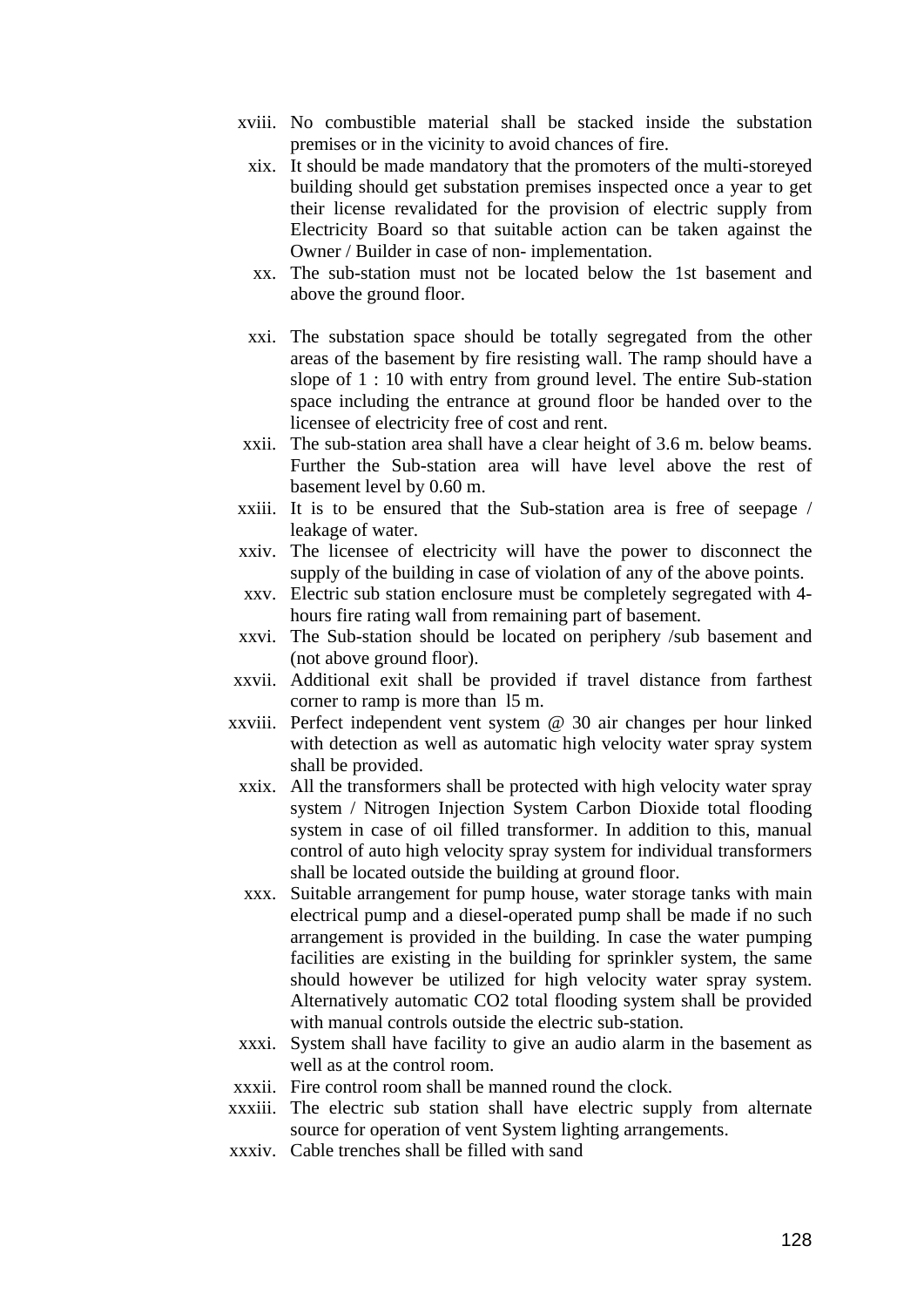- xxxv. Party walls shall be provided between two transformers as per the rules.
- xxxvi. Electric control panels shall be segregated.
- xxxvii. Exits from basement electric substation shall have self-closing fire smoke check doors of 2-hours fire rating near entry to ramp.
- xxxviii. All openings to lower basement or to ground floor shall be sealed properly.
	- xxxix. Yearly inspection shall be carried out by electrical load sanctioning Authority.
		- xl. Ramp to be designed in a manner that in case of fire no smoke should enter the main building.
		- xli. Electric substation transformer shall have clearance on all sides as per BBL/relevant electric rules.
		- xlii. Other facility shall be as per Building Bye-Laws and relevant electric rules.
		- xliii. Rising electrical mains shall consist of metal bus bars suitably protected from safety point of view.
		- xliv. Dry transformer shall be preferred.

#### **(20) Fire Protection Requirements**

Buildings shall be planned, designed and constructed to ensure fire safety and this sha1l be done in accordance with Part-IV Fire and Life Safety of National Building Code of India, 2005 unless otherwise specified. In the case of identified buildings the building schemes shall also be cleared by the Chief Fire Officer.

### **A. First Aid /Fixed Fire Fighting /Fire Detection Systems And Other Facilities**

Provision of fire safety arrangement for different occupancy as indicated below shall be as per NBO code.

- i. Access
- ii. Wet Riser
- iii. Down Comer
- iv. Hose Reel
- v. Automatic Sprinkler System
- vi. Yard Hydrant
- vii. U.G. Tank with Draw off Connection
- viii. Terrace Tanks
- ix. Fire Pump
- x. Terrace Pump
- xi. First Aid Fire Fighting Appliances
- xii. Auto Detection System
- xiii. Manual operated Electrical Fire Alarm System
- xiv. P.A System with talk back facility
- xv. Emergency Light
- xvi. Auto D.G. Set
- xvii. Illuminated Exit Sign
- xviii. Means of Escape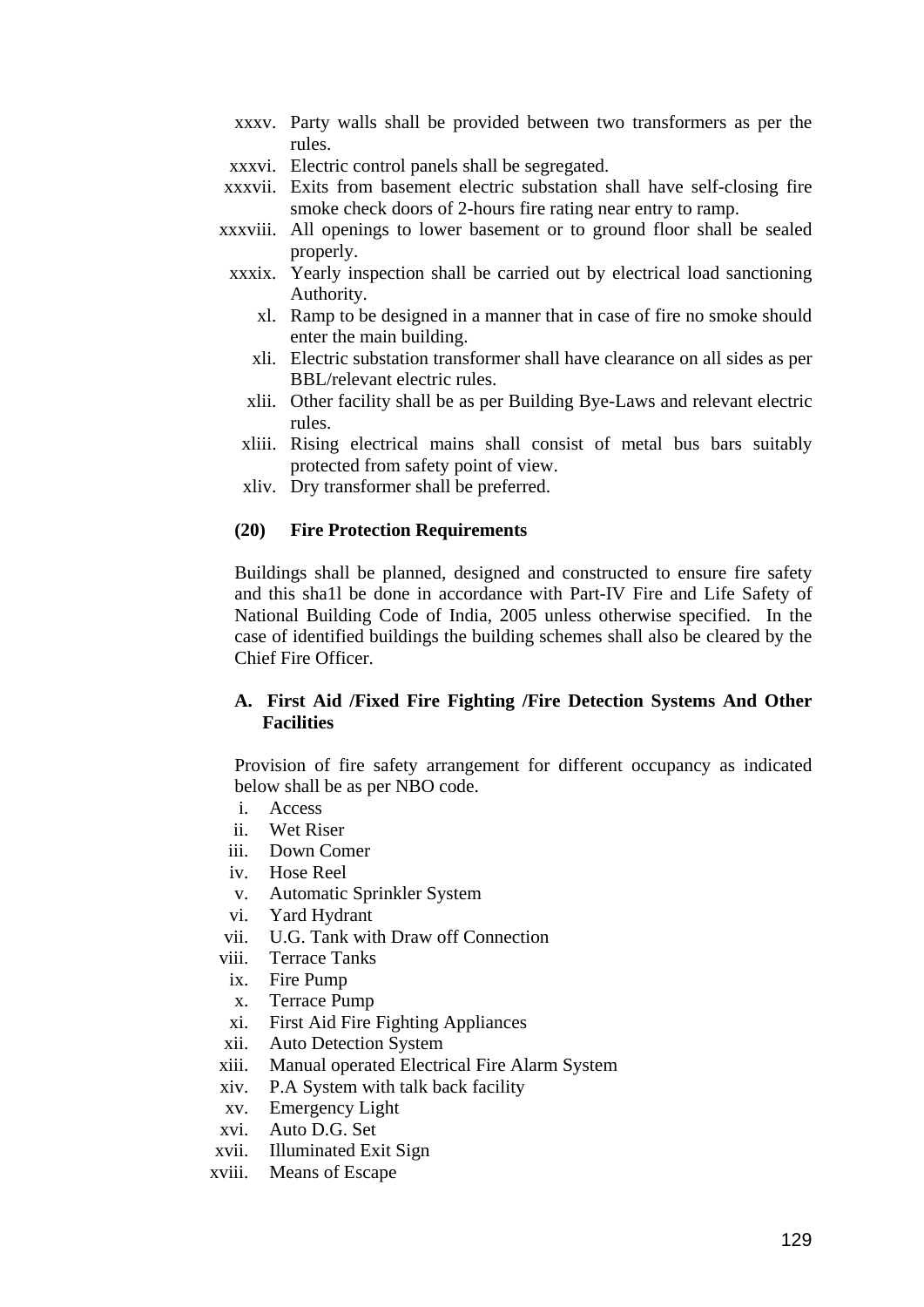- xix. Compartimentation
- xx. MCB /ELCB
- xxi. Fire Man Switch in Lift
- xxii. Hose Boxes with Delivery Hoses and Branch
- xxiii. Pipes Refuge Area

## *NOTE :*

- *1 Where more than one riser is required because of large floor area, the quantity of water and pump capacity recommended should be finalized in consultation with Chief Fire Officer.*
- *2 The above quantities of water shall be exclusively for fire fighting and shall not be utilized for domestic or other use.*
- *3 A facility to boost up water pressure in the riser directly from the mobile pump shall be provided in the wet riser, down comer system with suitable fire service inlets (collecting head) with 2 to 4 numbers of 63 mm inlets for 100-200 mm dia main, with check valve and a gate valve.*
- *4. Internal diameter of rubber hose for reel shall be minimum 20 mm. A shut off branch with nozzle of 5 mm. size shall be provided.*
- *5 Fire pumps shall have positive suctions. The pump house shall be adequately ventilated by using normal/mechanical means. A clear space of 1.0 m. shall be kept in between the pumps and enclosure for easy movement /maintenance. Proper testing facilities and control panel etc. shall be provided.*
- *6 Unless otherwise specified in Regulations, the fire fighting equipments /installation shall conform to relevant BIS Specifications.*
- *7 In case of mixed occupancy, the fire fighting arrangement shall be made as per the highest class of occupancy.*
- *8 Requirement of water based first aid fire extinguishers shall be reduced to half if hose reel is provided in the Building.*
- **(21) Static Water Storage Tank** 
	- **A.** A satisfactory supply of water exclusively for the purpose of fire fighting shall always be available in the form of underground static storage tank with specified capacity with arrangements of replenishment by town's main or alternative source of supply @ 1000 liters per minute. The static storage water supply required for the above mentioned purpose should entirely be accessible to the fire tenders of the local fire service. Provision of suitable number of manholes shall be made available for inspection repairs and insertion of suction hose etc. The covering slab shall be able to withstand the vehicular load of 45 tonnes in case of high rise and 22 tonnes in case of low rise buildings. A draw off connection shall be provided. The slab need not strengthened if the static tank is not located in mandatory set-back area.
	- **B.** To prevent stagnation of water in the static water tank, the suction tank of the domestic water supply shall be fed only through an over flow arrangement to maintain the level therein at the minimum specified capacity.
	- **C.** The static water storage tank shall be provided with a fire brigade collecting branching with 4 Nos. 63mm dia instantaneous male inlets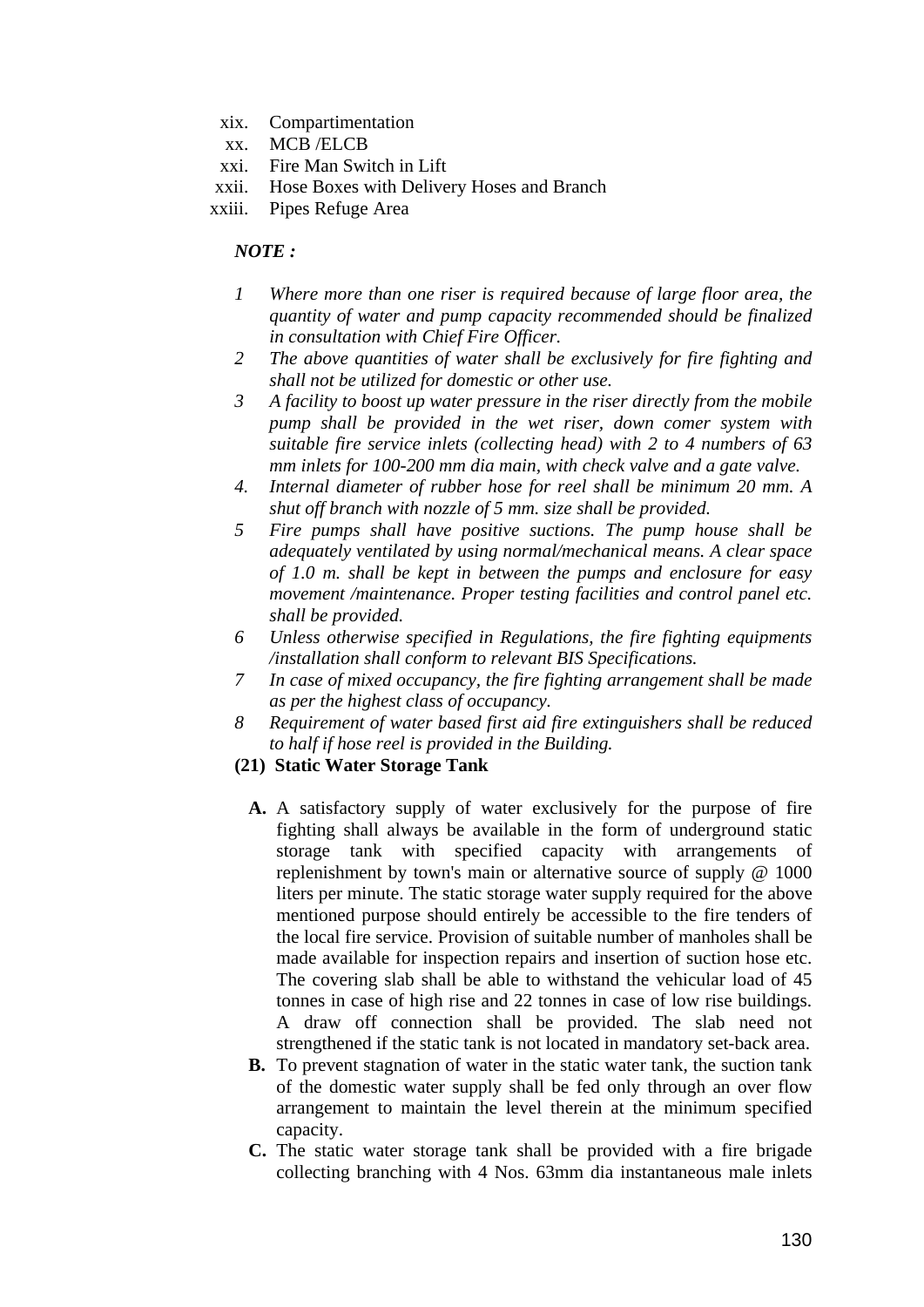arranged in a valve box with a suitable fixed pipe not less than 15 cm dia to discharge water into the tank. This arrangement is not required where down comer is provided.

### **(22) Automatic Sprinklers**

Automatic sprinkler system shall be installed in the following buildings:

- **A.** All buildings of 24 m. and above in height, except group housing and 45 m. and above in case of apartment /group housing society building.
- **B.** Hotels below 15 m. in height and above 1000 sq m. built up area at each floor and or if basement is existing.
- **C.** All hotels, mercantile, and institutional buildings of 15 m. and above.
- **D.** Mercantile building having basement more than one floor but below 15 m. (floor area not exceeding 750 sq m.)
- **E.** Underground Shopping Complex.
- **F.** Underground car / scooter parking /enclosed car parking.
- **G.** Basement area 200 sq m. and above.
- **H.** Any special hazards where the Chief Fire Officer considers it necessary.
- **I.** For buildings up to 24 m. in height where automatic sprinkler system is not mandatory as per these Bye-Laws, if provided with sprinkler installation following relaxation may be considered.
	- i. Automatic heat/smoke detection system and M.C.P. need not be insisted upon.
	- ii. The number of Fire Extinguisher required shall be reduced by half.

### **(23) Fixed Carbon Di-Oxide / Foam / DCO Water Spray Extinguishing System**

Fixed extinguishing installations shall be provided as per the relevant specifications in the premises where use of above extinguishing media is considered necessary by the Chief Fire Officer.

#### **(24) Fire Alarm System**

All buildings of 15 m. and above in height shall be equipped with fire alarm system, and also residential buildings (Dwelling House, Boarding House and Hostels) above 24 m. height.

- **A.** All residential buildings like dwelling houses (including flats) boarding houses and hostels shall be equipped with manually operated electrical fire alarm system with one or more call boxes located at each floor. The location of the call boxes shall be decided after taking into consideration their floor area without having to travel more than 22.5 m.
- **B.** The call boxes shall be of the break glass type without any moving parts, where the call is transmitted automatically to the control room without any other action on the part of the person operating the call boxes.
- **C.** All call boxes shall be wired in a closed circuit to a control panel in a control room, located as per Bye-Laws so that the floor number from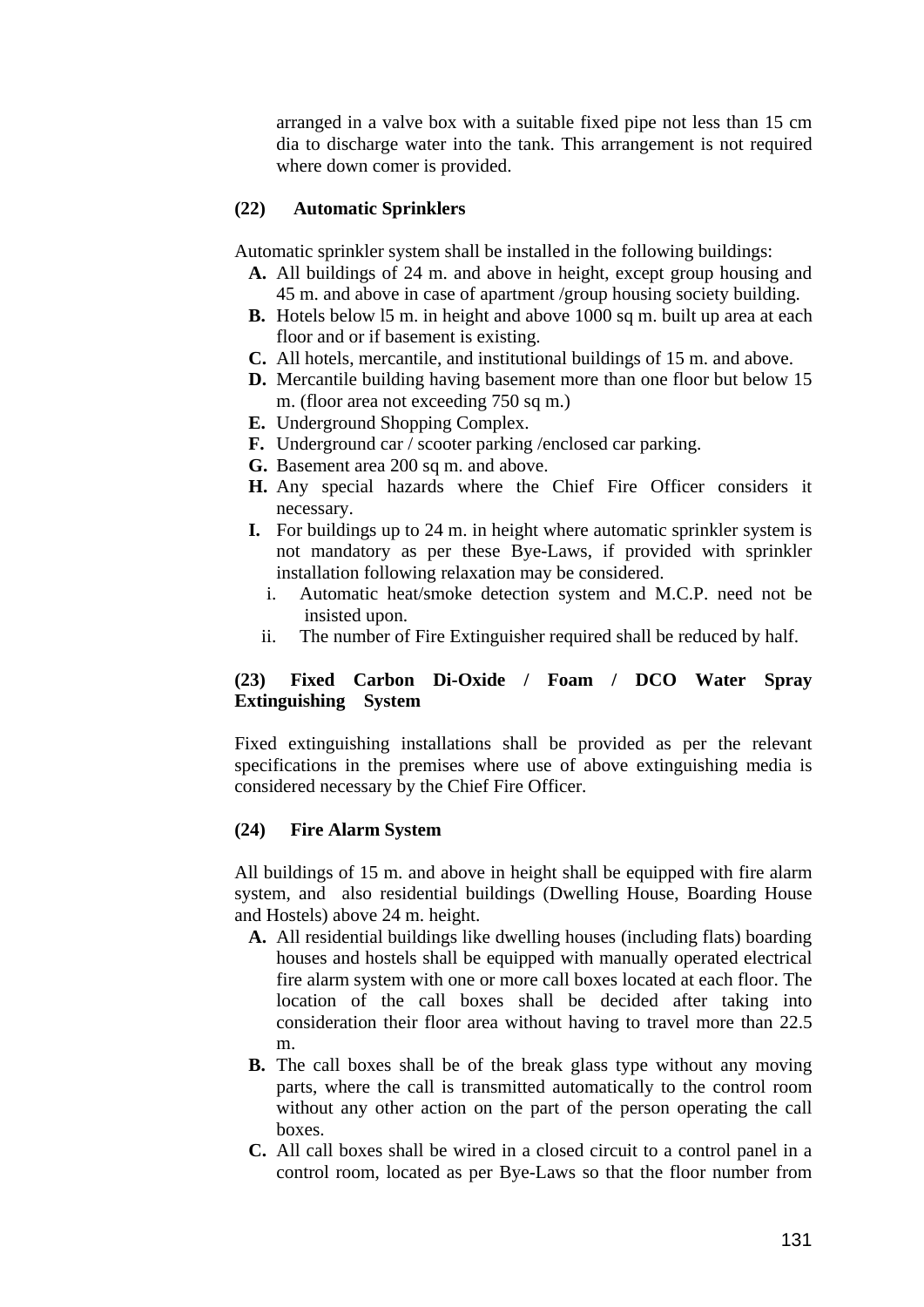where the call box is actuated is clearly indicated on the control panel. The circuit shall also include one or more batteries with a capacity of 48 hours normal working at full load. The battery shall be arranged to be a continuously trickle charged from the electric mains.

- **D.** The call boxes shall be arranged to sound one or more sounders so as to ensure that all occupants of the floor shall be warned whenever any call box is actuated.
- **E.** The call boxes shall be so installed that they do not obstruct the exit ways and yet their location can easily be noticed from either direction. The base of the call box shall be at a height of 1.5 m. from the floor level.
- **F.** All buildings other than as indicated above shall, in addition to the manually operated electrical fire alarm system, be equipped with an automatic fire alarm system.
- **G.** Automatic detection system shall be installed in accordance with the relevant standard specifications. In buildings where automatic sprinkler system is provided, the automatic detection system may not be insisted upon unless decided otherwise by the Chief Fire Officer.

*Note: Several type of fire detectors are available in the market but the application of each type is limited and has to be carefully considered in relation to the type of risk and the structural features of the building where they are to be installed.* 

### **(25) Control Room**

There shall be a control room on the entrance floor of the building with communication system (suitable public address system) for all floors and facilities for receiving the message from different floors. Details of all floor plans along with the details of fire fighting equipment and installation shall be maintained in the Control Room. The Control Room shall also have facility to detect the fire on any floor through indicator boards connecting fire detection and alarm system on all floors. The staff in charge of the Control Room shall be responsible for the maintenance of the various services and fire fighting equipment and installation. The Control Room shall be manned round the clock by trained fire fighting staff.

### **(26) Fire Drills and Fire Orders**

The guidelines for fire drill and evacuation etc. for high-rise building shall be as per Part-IV of National Building Code. All such building shall prepare the fire orders duly approved by the Chief Fire Officer.

**(27)** A qualified fire officer and trained staff shall be appointed for the following buildings.

**A.** All high rise buildings above 30 m. in height where covered area of one floor exceeds 1000 sq m. except apartments / group housing.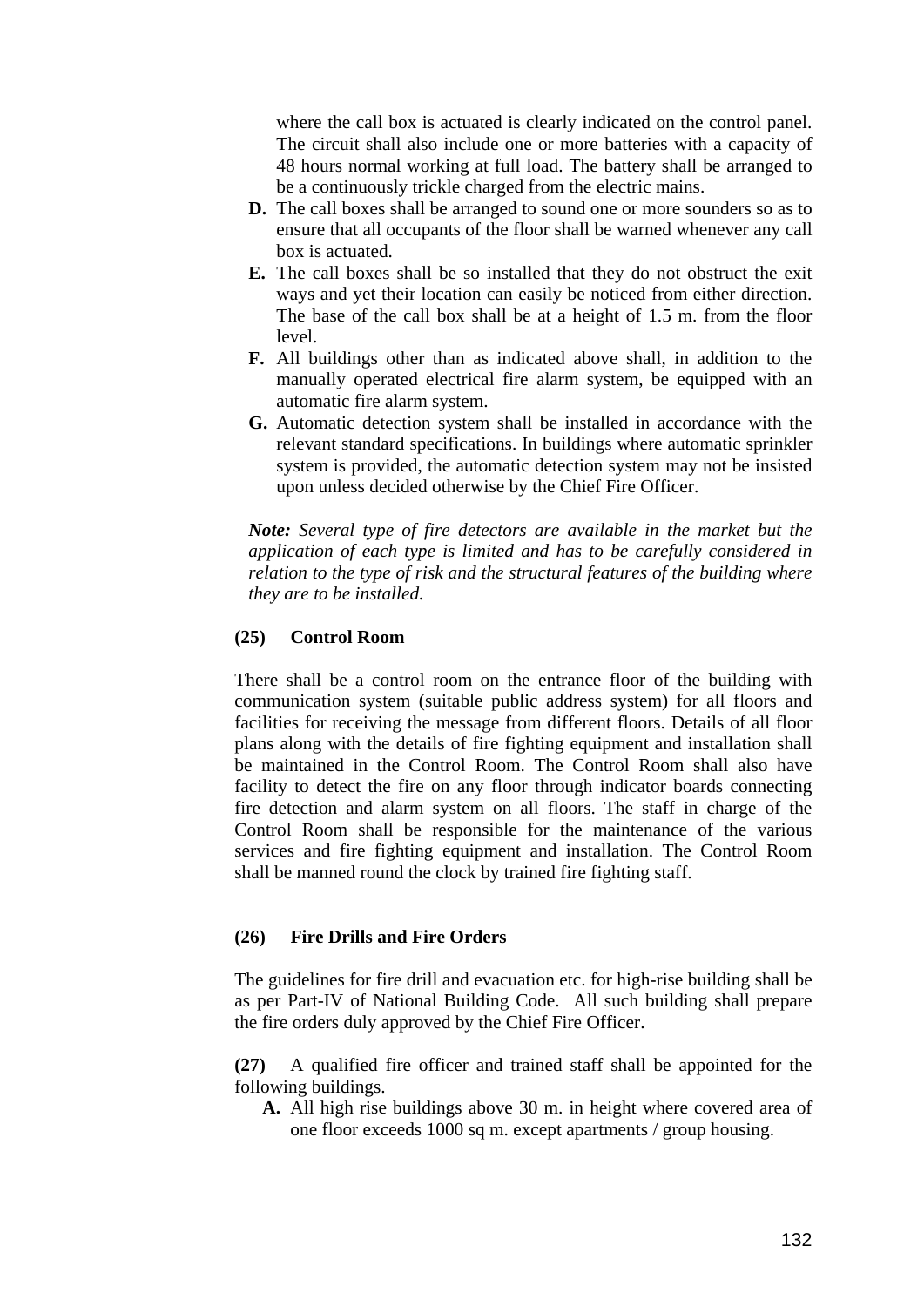- **B.** All hotels, identified under classification three star and above category by Tourism Department and all hotels above 15 m. in height with 150 bed capacity or more without star category.
- **C.** All hospital building of 15 m. and above or having number of beds exceeding 100.
- **D.** Underground shopping complex where covered area exceeds 1000 sq. m.
- **E.** All high hazard industries.
- **F.** Any other risk which Chief Fire Officer considers necessary.

**(28)** The lightening protection warning light (red) for high-rise buildings shall be provided in accordance with the relevant standard. The same shall be checked by electrical department.

### **(29) Material Used For Construction Of Building**

- **A.**Combustible/flammable material shall not be used for partitioning, wall paneling, false ceiling etc. Any material giving out toxic gases/smoke if involved in the fire shall not be used for partitioning of a floor or wall paneling or a false ceiling etc. The surface frames spread of the lining material shall conform to class-I of the standard specification. The framework of the entire false ceiling shall be provided with metallic sections and no wooden framework shall be allowed for paneling/false ceiling.
- **B.** Construction features/elements of structures shall conform to National Building Code 2005 and BIS codes

### **(30) LPG**

The use of LPG shall not be permitted in the high-rise building except residential/hotel/hostel/kitchen/pantry (if any) and shall be located at the periphery of the building on the ground level.

### **(31) House Keeping**

A high standard of house keeping shall be insisted upon by all concerned. There must be no laxity in this respect. It must be borne in mind that fire safety is dependent to a large extent upon good housekeeping.

### **A. Good House-Keeping includes the following:-**

- i. Maintaining the entire premises in neat and clean condition.
- ii. Ensuring that rubbish and combustible material are not thrown about or allowed to accumulate, even in small quantity, in any portion of the building. Particular attention must be paid to corners and places hidden from view.
- iii. Providing metal receptacles/waste paper basket (of non-combustible material) at suitable locations for disposal of waste. Separate receptacles must be provided for disposal of cotton rags/waste, wherever it is generated, these must under no circumstances be left lying around in any portion of the building.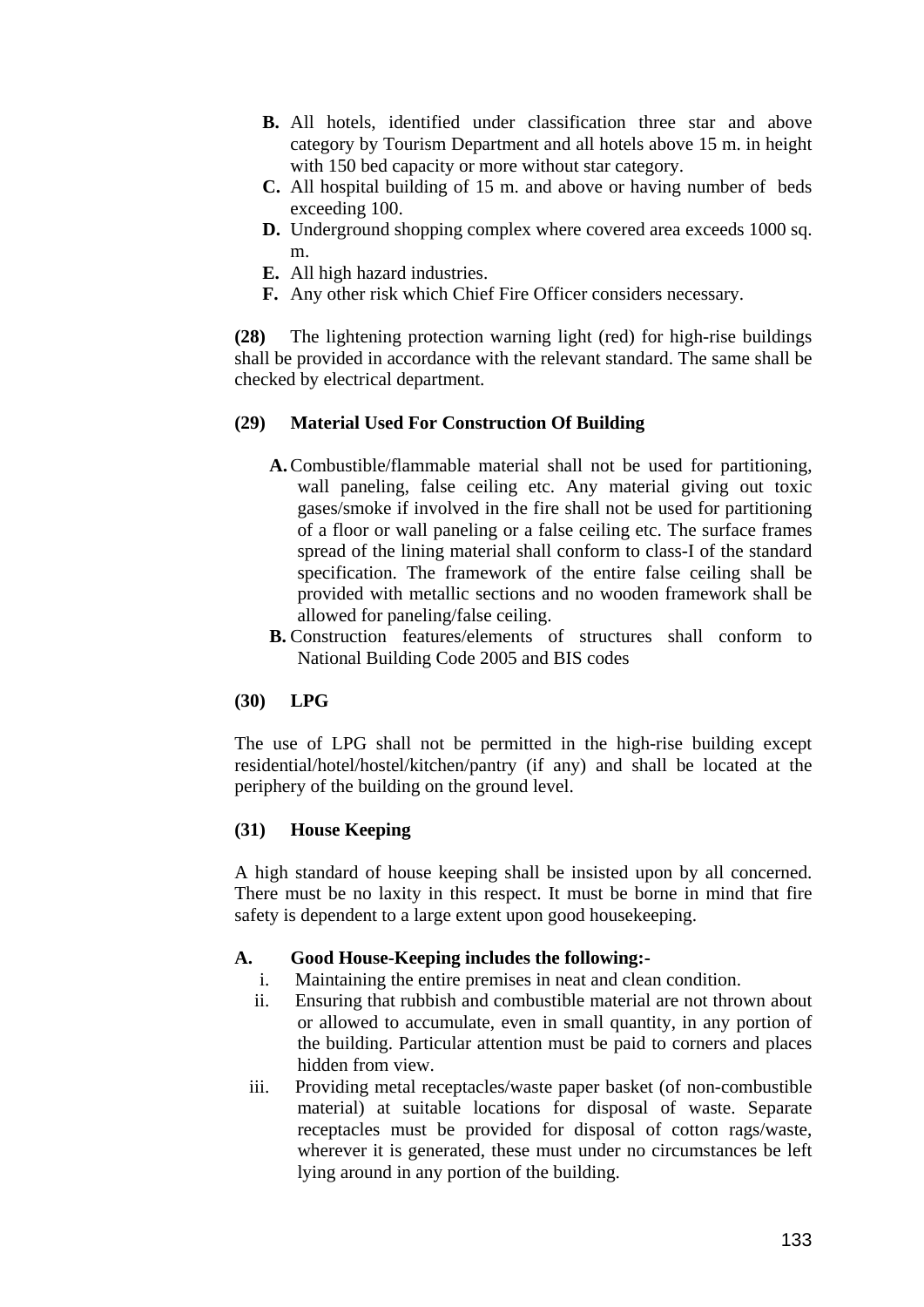- iv. Ensuring that receptacles for waste are emptied at regular intervals and the waste removed immediately for safe disposal outside the building.
- v. Ensuring that all doors/fixtures are maintained in good repairs, particular attention must be paid to self-closing fire smoke check doors and automatic fire/doors/rolling shutters.
- vi. zEnsuring that self-closing fire/smoke check doors close properly and that the doors are not wedged open.
- vii. Ensuring that the entire structure of the building is maintained in good repairs.
- viii. Ensuring that all electrical and mechanical service equipments are maintained in good working condition at all times.
	- *ix.* Ensuring that Cars / Scooters etc. are parked systematically in neat rows. It is advisable to mark parking lines on the ground in the parking areas near the building and in the parking area on ground floor and in basement(s); as applicable, inside the building. A parking attendant must ensure that vehicles are parked in an orderly manner and that the vehicles do not encroach upon the open space surrounding the building.

# **B. Smoking Restrictions**

- i. Smoking shall be prohibited throughout the basement(s) and in all areas where there is a profusion of combustible materials. Easily readable "NO SMOKING" signs must be conspicuously posted at locations where they can catch the eye. Each sign must also include a pictograph. The sign may also be illuminated.
- ii. In all places where smoking is permitted, ashtrays half filled with water, must be placed on each table/at each other suitable locations for safe disposal of spent smoking material. The design of the ashtrays must be such that they cannot easily topple over. If, for any reason, this is not practicable a minimum of one metal bucket or other non-combustible container half filled with water must be provided in each compartment for disposal of spent smoking materials.

# **C. Limiting the Occupant Load in Parking and Other Areas of Basement**

Where parking facility is provided in the basement(s) no person other than the floor-parking attendant may be allowed to enter and remain in the parking areas except for parking and removal of Cars/Scooters. Regular offices must not be maintained in the storage /parking area in the basement(s). The stores  $\ell$  godowns must be opened for the limited purpose for keeping or removing stores.

No person other than those on duty may be permitted in the airconditioning plant room(s), HL/LT switch room, transformer compartment, control room pump-house, generator room, stores and records etc.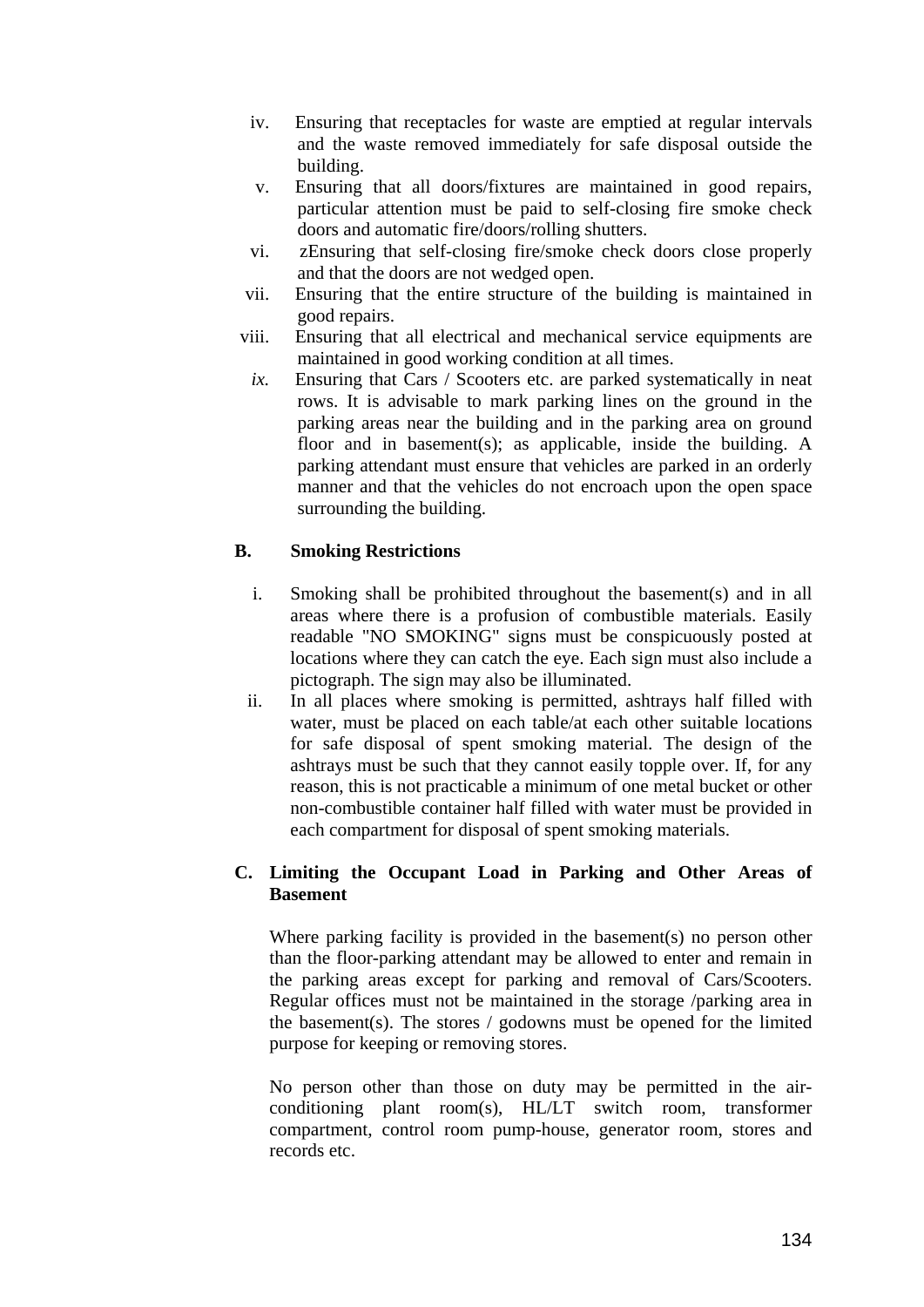### **(32) Fire Prevention**

In addition to the measures recommended above, the following fire prevention measures must be implemented when the building is in occupation.

- i. Storage of flammable substances, such as diesel oil, gasoline, motor oils, etc must not be allowed anywhere within the building. The only exception to this rule may be:
	- a. Storage of diesel oil in a properly installed tank in a fire-resisting compartment in the generator room;
	- b. Diesel oil, gasoline, motor oil etc, filled in the vehicle tanks.
- ii. Preparation of tea and warming of food must be prohibited throughout the building.
- iii. Where heaters are used during winters, the following precautions must be taken.
	- a. All heaters, except convector heaters, must be fitted with guards.
	- b. Heaters must not be placed in direct contact with or too close to any combustible material.
	- c. Heaters must be kept away from curtains to ensure that the latter do not blow over the heater accidentally.
	- d. Heaters must not be left unattended while they are switched on.
	- e. Defective heaters must be immediately removed from service until they have been repaired and tested for satisfactory performance.
	- f. Use of heaters must be prohibited in the entire basement, fire control room and in all weather maker rooms throughout the building. Also in all places where there is profusion of combustible flammable materials.
- iv. Use of candles or other naked light flame must be forbidden throughout the building, except in the offices (for sealing letters only) and kitchen. When candles/ spirit lamps are used for sealing letters/packets, extreme care must be take to ensure that paper does not come in direct contact with the naked flame and the candle/spirit lamp does not topple over accidentally while still lighted. All candles/spirit lamps kitchen fires must be extinguished when no longer required.
- v. Fluorescent lights must not be directly above the open file racks in offices/record rooms. Where this is unavoidable, such lights must be switched on only for as long as they are needed.
- vi. Filling up of old furniture and other combustible materials such as scrap paper, rags, etc. must not be permitted anywhere in the building. These must be promptly removed from the building.
- vii. More than one portable electrical appliance must not be connected to any single electrical outlet.
- viii Used stencils, ink smeared combustible materials and empty ink tubes must not be allowed to accumulate in rooms/compartments where cyclostyling is done. These must be removed and disposed off regularly.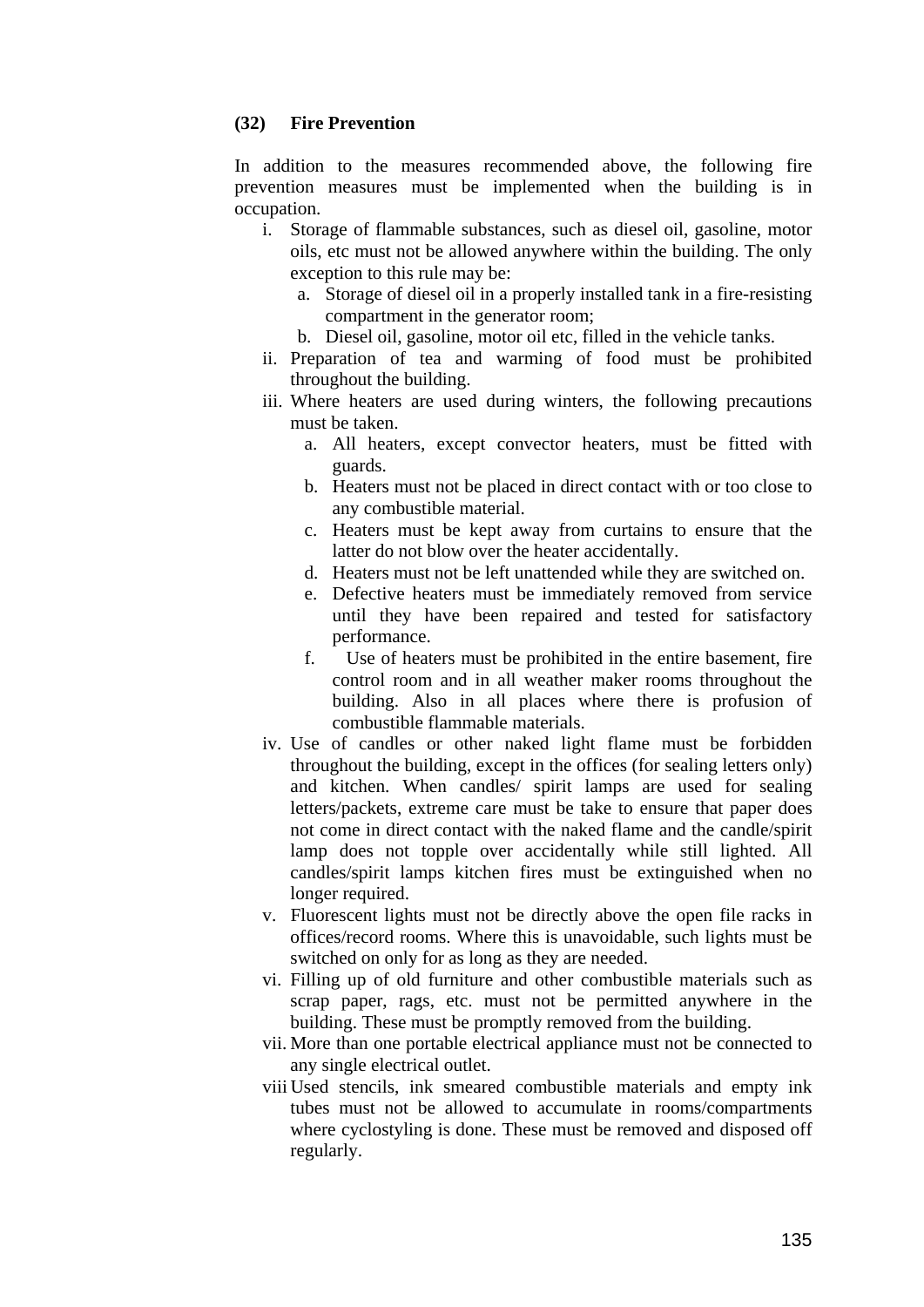- ix. All shutters/doors of main switch panels and compartments/shafts for electrical cables must be kept locked.
- x. Aisles in record rooms and stores must have a clear uniform width of not less than 1.0 m. Racks must not be placed directly against the wall/partition.
- xi. In record rooms, offices and stores, a clear space of not less than 30 cm. must be maintained between the top-most stack of stores/records and the lighting fittings.
- xii. A similar clearance, and at (xi) above must be maintained from fire detectors.
- xiii. Fire detectors must not be painted under any circumstances and must also be kept free from lime/distemper.
- xiv. Records must not be piled/dumped on the floor.
- xv. Welding or use of blow torch shall not be permitted inside the building, except when it is done under strict supervision and in full conformity with the requirements laid down in IS: 3016-1966 code of practice for fire precautions in welding and cutting operation.
- xvi. Printing ink/oil must not be allowed to remain on the floor, the floor must be maintained in a clean condition at all times.

## **(33) Occupancy Restrictions**

- **A.** The premises leased to any party shall be used strictly for the purpose for which they are leased.
- **B.** No dangerous trade/practices (including experimenting with dangerous chemicals) shall be carried on in the leased premises;
- **C.** No dangerous goods shall be stored within the leased premises.
- **D.** The common/public corridor shall be maintained free of obstructions, and the lessee shall not put up any fixtures that may obstruct the passage in the corridor and/or shall not keep any wares, furniture or other articles in the corridor.
- **E.** The penalty for contravention of the condition laid down below must be immediate termination of lease and removal of all offending materials.
- **F.** Regular inspection and checks must be carried out at frequent intervals to ensure compliance with conditions above.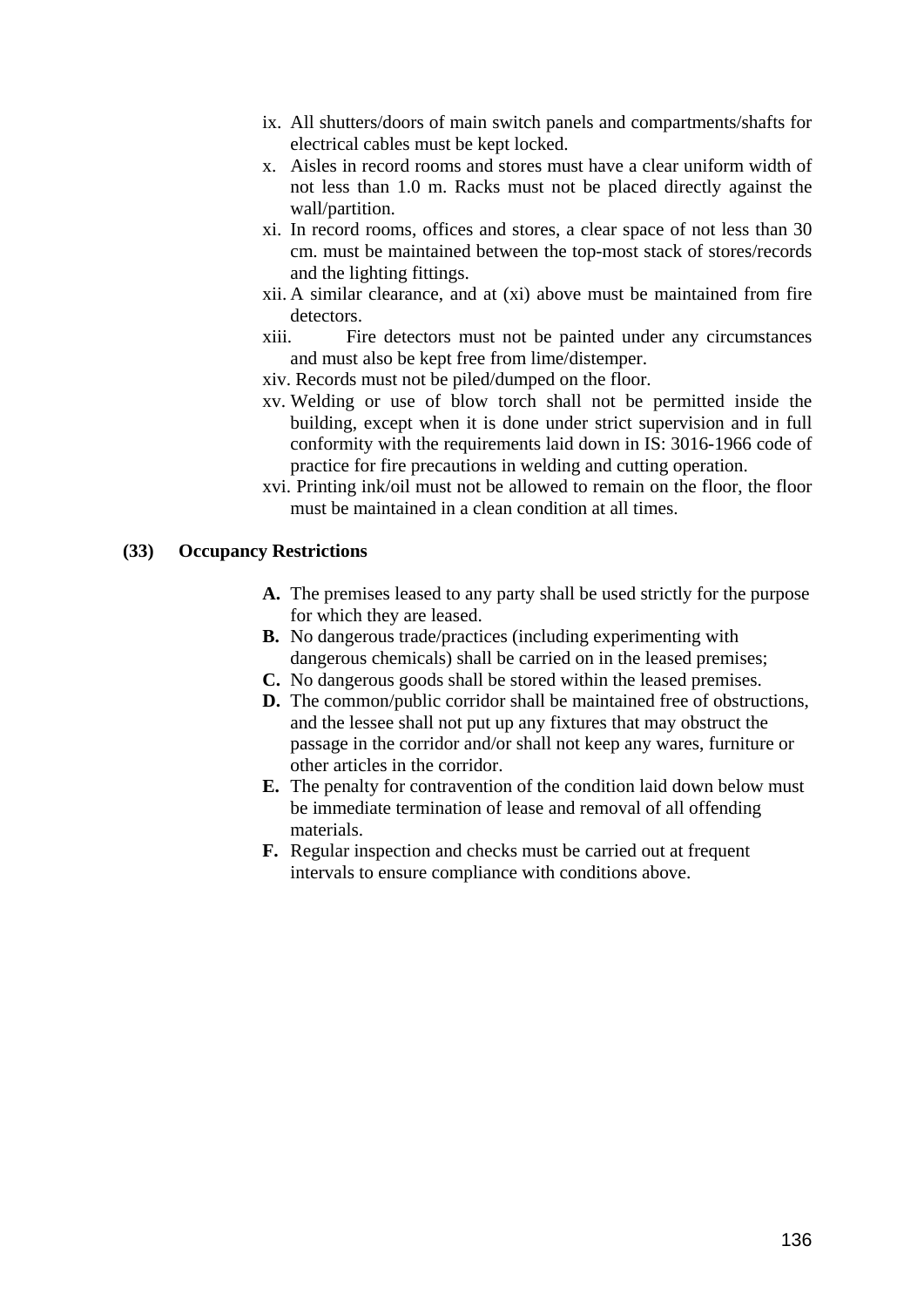# **FORM - I PART – I**

## **BUILDING PLAN APPLICATION FORM**

Form No.-

Authorised Signature

# APPLICATION FOR PERMISSION FOR DEVELOPMENT OF BUILDING AND SUB-DIVISION OF LAND UNDER SECTION-16 OF THE ORISSA DEVELOPMENT AUTHORITIES ACT, 1982.

| From:              |
|--------------------|
| Name and Address   |
| (in Block letters) |
| Tel No.            |

For Office use only Regd. No. Scrutiny Fee

To

### THE VICE-CHAIRMAN, BHUBANESWAR DEVELOPMENT AUTHORITY BHUBANESWEAR.

### Madam/Sir

I/We hereby apply for permission to undertake development and carry out:-

- (a) Construction of\_\_\_\_\_\_\_\_\_\_\_\_\_\_\_\_\_\_storied building.
- (b) Re-construction of an existing building
- (c) Alteration/addition to the existing building;
- (d) Revalidation/renewal of plan for construction of all\_\_\_\_\_\_\_\_\_ storied building;
- (e) Sub-division of land
- (f) \_\_\_\_\_\_\_\_\_\_\_(if any other please specify)
- (g) Demolition
- (h)  $(i f any other please specify)$

In respect of Plot No.\_\_\_\_\_\_\_\_\_ Khata No.\_\_\_\_\_\_\_\_\_\_\_\_ Village\_\_\_\_\_\_\_\_\_\_ of\_\_\_\_\_\_\_\_\_\_ Municipal Corporation/Municipality/NAC within the Development Plan Area of Bhubaneswar. The said land building shall be used for purpose.

I/We enclosed herewith the following plans (4 copies in case of privately owned plots/ 8 copies in case of Govt. leased Govt. plots) and specifications duly signed by me and Architect/ Engineer/ Supervisor/ Group agency \_\_\_\_\_\_\_\_\_\_\_\_\_\_\_\_\_\_\_\_\_\_\_\_\_\_\_\_\_\_\_\_\_bearing Regd.No. Licence/Empanelment No. Who has/have prepared the plans, designs etc. and who will supervise the developments. The building parameters checklist prepared by the Technical person is enclosed.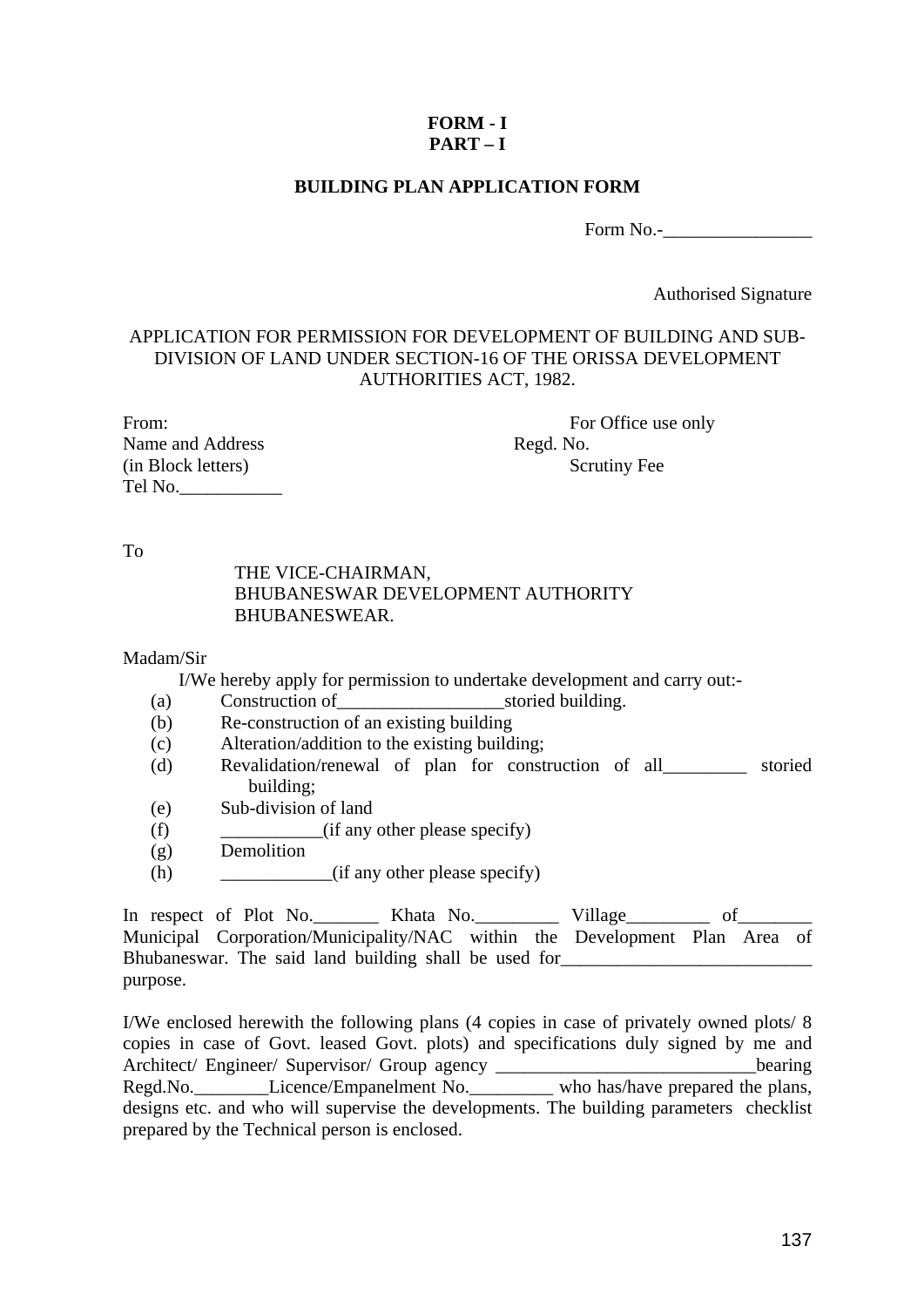I/We the owner(s) of every part of the land/building to which this application relates, requests, permission for the above development may kindly be accorded.

# **Documents furnished.**

| 1. Four sets of the building Plan:<br>2. Ownership document:         | Yes/No/Not applicable<br>Yes/No/Not applicable |
|----------------------------------------------------------------------|------------------------------------------------|
| 3. Supervision certificate in form-I, Part-II: Yes/No/Not applicable |                                                |
| 4. Affidavit for peaceful possession<br>of the land:                 | Yes/No/Not applicable                          |
| 5. Structural stability certificate:                                 | Yes/No/Not applicable                          |
| 6. NOC from lessee in case of ease hold:                             | Yes/No/Not applicable                          |
| 7. NOC from Fire Prevention Officer:                                 | Yes/No/Not applicable                          |
| 8. NOC from Airport Authority:                                       | Yes/No/Not applicable                          |
| 9. Environmental clearance:                                          | Yes/No/Not applicable                          |
| 10. Checklist of the proposed building:                              | Yes/No/Not applicable                          |
| 11.any other certificate/NOC(Please specify): Yes/No/Not applicable. |                                                |

Place:

Date-

Signature of Owner(s)

Name of Owner(s)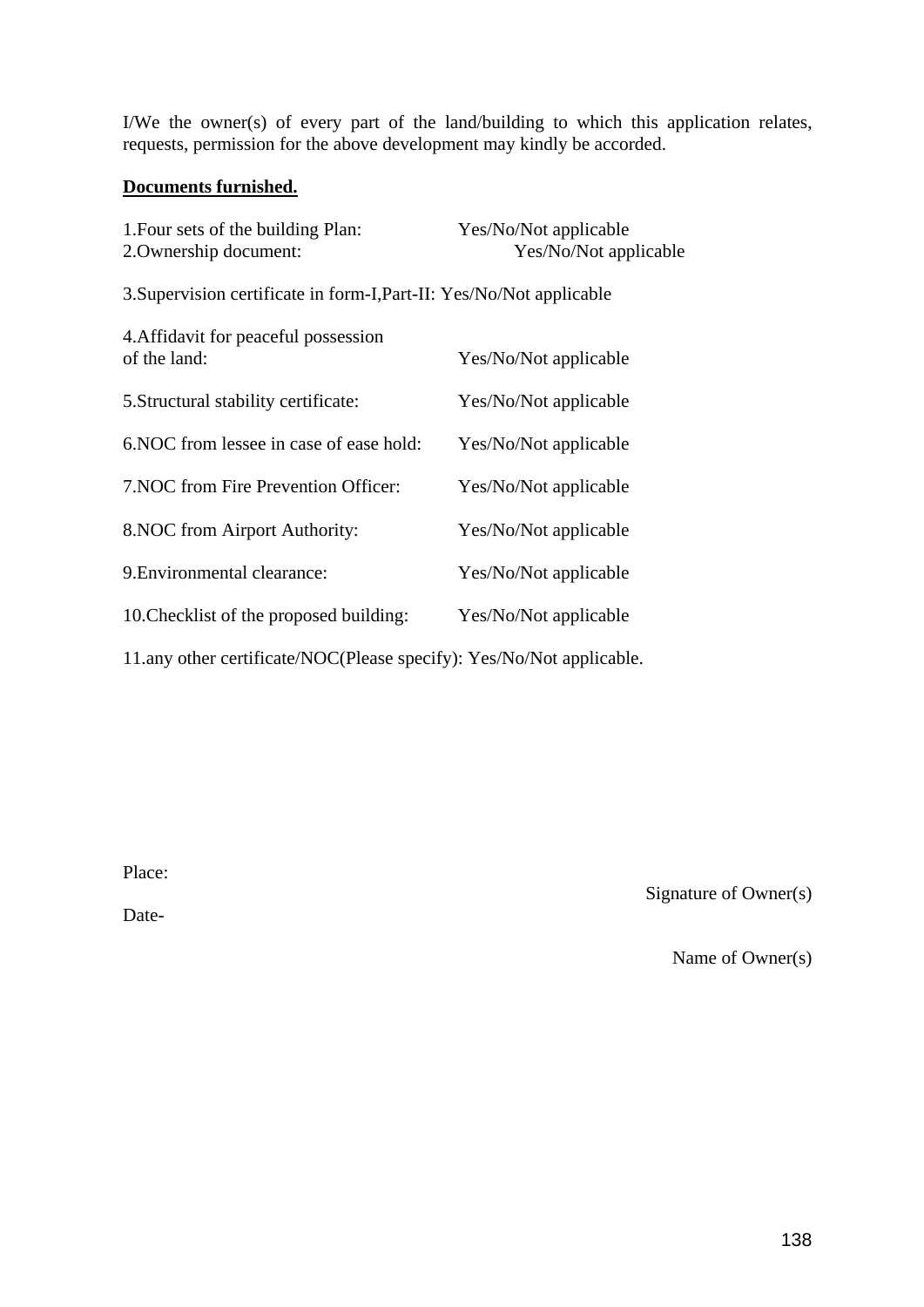### **PART - II**

### **FORM FOR SUPERVISION**

I hereby certify that the development/erection/re-erection/demolition or material alteration in/of the building in respect of Plot No. Village/Mouza\_\_\_\_\_\_\_\_\_\_\_\_\_\_of\_\_\_\_\_\_\_\_\_\_\_\_\_\_\_\_\_\_\_\_\_\_\_\_\_Municipal Corporation/Municipality/NAC shall be carried out under my supervision and I certify that all the materials (type and grade) and the workmanship of the work shall be generally in accordance with the general and detailed specifications submitted along with and that the work shall be carried out according to the sanctioned plans.

> Signature of Empanelled Technical Person

Name of the Technical Person

Address \_\_\_\_\_\_\_\_\_\_\_\_\_\_\_\_

\_\_\_\_\_\_\_\_\_\_\_\_\_\_\_\_\_\_

Date:  $\frac{1}{\sqrt{1-\frac{1}{2}}\sqrt{1-\frac{1}{2}}\sqrt{1-\frac{1}{2}}\sqrt{1-\frac{1}{2}}\sqrt{1-\frac{1}{2}}\sqrt{1-\frac{1}{2}}\sqrt{1-\frac{1}{2}}\sqrt{1-\frac{1}{2}}\sqrt{1-\frac{1}{2}}\sqrt{1-\frac{1}{2}}\sqrt{1-\frac{1}{2}}\sqrt{1-\frac{1}{2}}\sqrt{1-\frac{1}{2}}\sqrt{1-\frac{1}{2}}\sqrt{1-\frac{1}{2}}\sqrt{1-\frac{1}{2}}\sqrt{1-\frac{1}{2}}\sqrt{1-\frac{1}{2}}\sqrt{1-\frac{1}{2}}$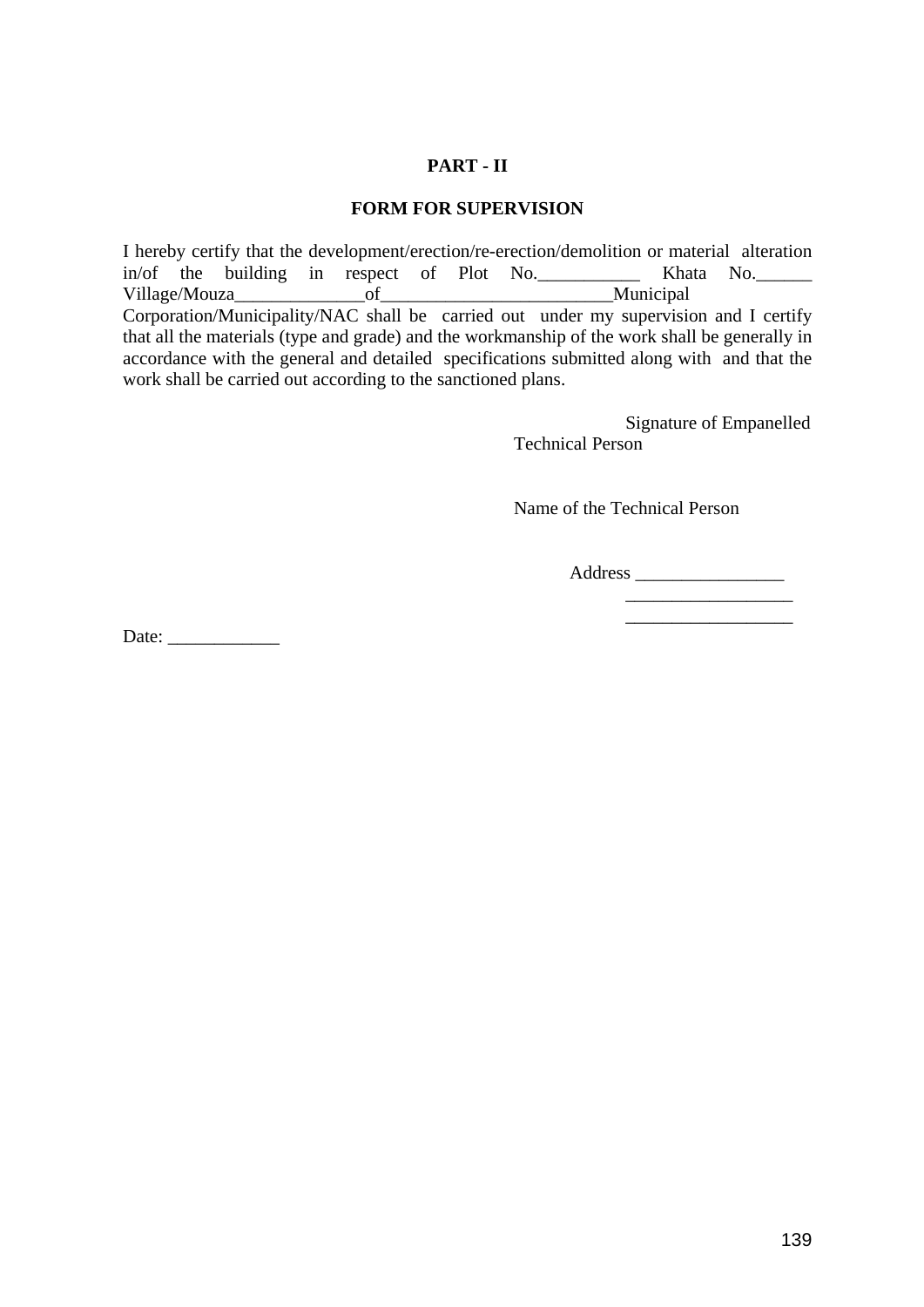# **PART – III**

# **CHECK LIST**

- 1. Name of the Applicant:
- 2. Name of the Owner:
- 3. Name of the Builder/Developer:
- 4. Ownership documents: Established/Non established
- 5. As per Document Building Plan Possession

Area:

6. Tenancy:- Lease hold/Free hold/Stitiban.

If lease hold:

- (i) Name of Lessor:
- (ii) Purpose of lease:
- (iii) Duration of lease:
- 7. Existing off site Physical Infrastructure:
	- (a) Road
	- (b) Sewerage
	- (c) Drainage
	- (d) Water facility
	- (e) Availability of drain
	- (f) Telephone
	- (g) Electric
- 8. Nature of Construction: New Construction/Reconstruction/Addition/Alteration
- 9. (i) Amount of fee deposited
	- (ii) Covered area on all floors
- 10
- Use applied | Land use in the comprehensive development plan Whether permissible/not permissible/special consideration

11. (i) Whether first permission/Revised permission/Revalidation\_\_\_\_\_\_\_\_\_\_\_\_\_\_\_\_

(ii) No of floor(s)  $\qquad \qquad$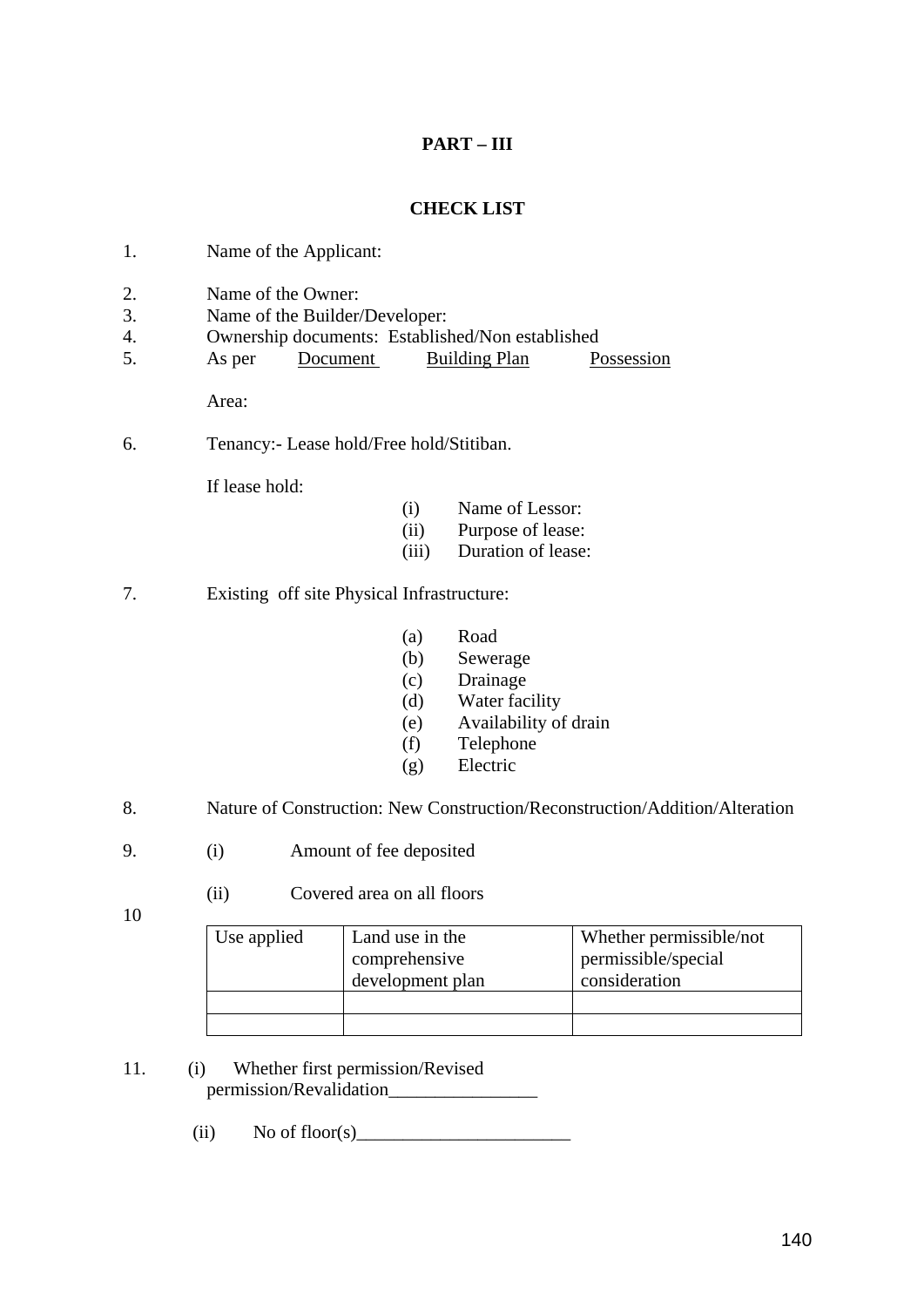- 12. Contents of Building Plan:
	- (i) Site Plan
	- (ii) Lay out plan
	- (iii) All floor plan
	- (iv) Elevations-Front/Rear/Right/Left/Cross section
	- (v) Plan of foundation
	- (vi) Septic tank and Soak pit
	- (vii) Recharging pit
	- (viii) Drain Section
	- (ix) Area statement
	- (x) Schedule of doors and windows

# 13. Approach road:-

- (i) Nature of road
- (ii) Width of road:-

|     |              | As per site /key plan | Site inspection report                                                                                                                                                                                                                                                                                         |
|-----|--------------|-----------------------|----------------------------------------------------------------------------------------------------------------------------------------------------------------------------------------------------------------------------------------------------------------------------------------------------------------|
|     |              |                       |                                                                                                                                                                                                                                                                                                                |
|     | (iii)        |                       | Whether the approach road as shown connected to an existing public                                                                                                                                                                                                                                             |
|     | (iv)         |                       | Whether such connection is available in<br>settlement sheets: Yes/No                                                                                                                                                                                                                                           |
|     | (v)          |                       | If private, whether (a) transferred to the<br>Municipality: Yes/No                                                                                                                                                                                                                                             |
|     | (a)          |                       | indicated in the not final settlement plan: Yes/No                                                                                                                                                                                                                                                             |
|     |              |                       | (b) mentioned in the ownership document: Yes/No                                                                                                                                                                                                                                                                |
| 14. | other public |                       | Whether the plot is affected by proposed road/proposed drain/proposed lake/any<br>use                                                                                                                                                                                                                          |
| 15. |              |                       | Whether the plot is within 100 meter/100-300 meter of state/A.S.I. protected<br>monuments experience and the second services of the services of the services of the services of the services of the services of the services of the services of the services of the services of the services of the services o |
| 16. |              |                       | Whether the plot is within 200 meter radius of Important buildings (i.e. Governor<br>House, Orissa State Secretariat, O.L.A. and official Residence of C.M.)                                                                                                                                                   |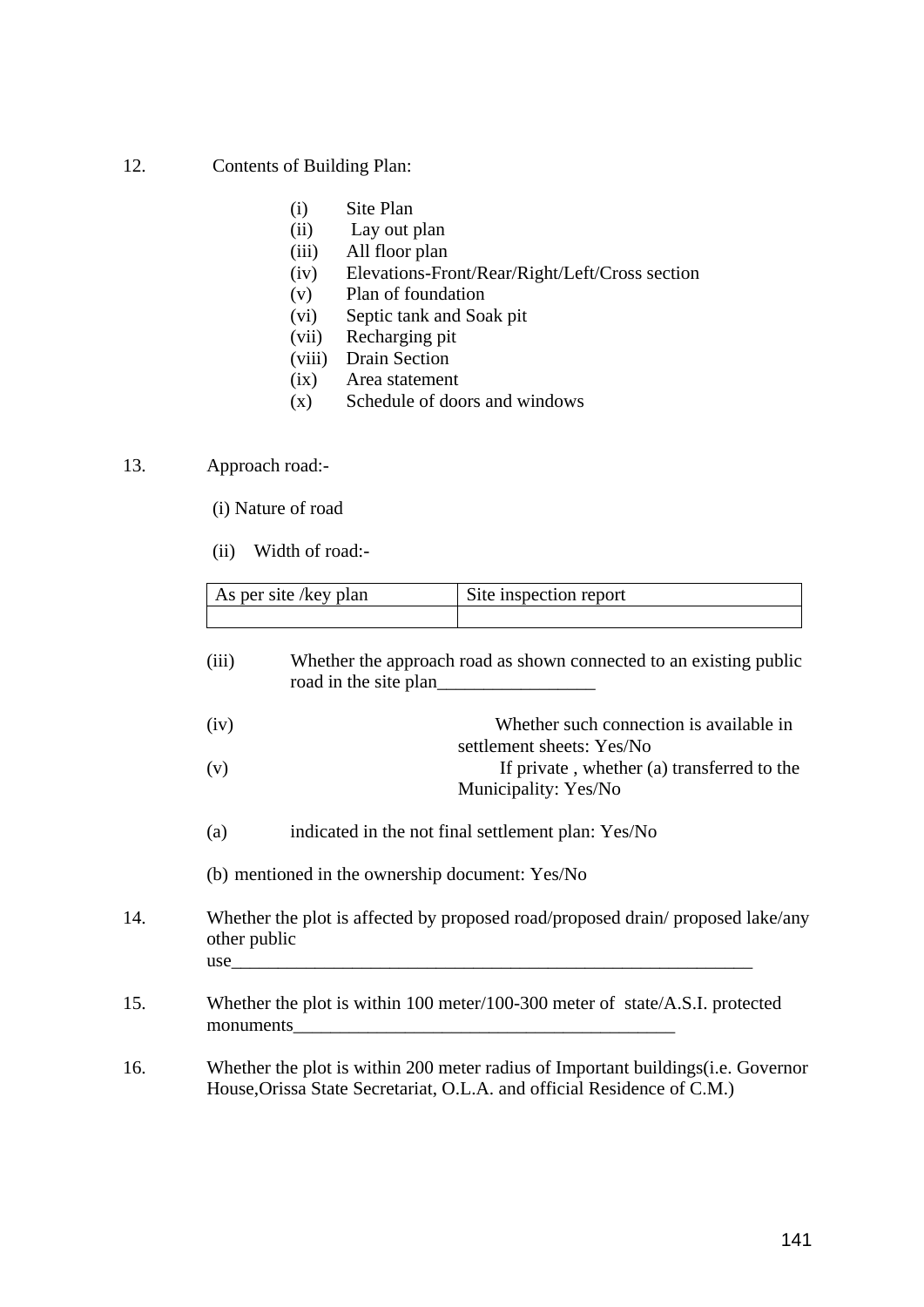# 17. Building Parameters:

| Category               | Requirement as | Approved      | Proposal       | Remarks |
|------------------------|----------------|---------------|----------------|---------|
| $\mathbf{1}$           | per norm       | building plan |                | 5       |
|                        | $\overline{2}$ | 3             | $\overline{4}$ |         |
| Basement/stilt         |                |               |                |         |
| Ist floor              |                |               |                |         |
| $2nd$ floor            |                |               |                |         |
| $3rd$ floor            |                |               |                |         |
| $4th$ floor            |                |               |                |         |
| Society room           |                |               |                |         |
| Front set back         |                |               |                |         |
| Rear set back          |                |               |                |         |
| Left side set back     |                |               |                |         |
| <b>FAR</b>             |                |               |                |         |
| Parking                |                |               |                |         |
| Height                 |                |               |                |         |
| No. of dwelling unit   |                |               |                |         |
| Population density     |                |               |                |         |
| No. of staircase       |                |               |                |         |
| No. of lift            |                |               |                |         |
| Recharing pit          |                |               |                |         |
| Scrutiny fee deposited |                |               |                |         |
| Gates                  |                |               |                |         |
| Exemptions             |                |               |                |         |
| (i)height              |                |               |                |         |
| (ii) setback           |                |               |                |         |
| (iii)FAR               |                |               |                |         |
|                        |                |               |                |         |

# 18. Whether falls in the Airport funnel zone\_\_\_\_\_\_\_\_\_\_\_\_\_\_\_\_\_\_\_\_\_\_\_\_\_\_\_

# 19. Provision of proposed on site physical infrastructure

|     | (i)                                     | Water Supply:-                            |                  |
|-----|-----------------------------------------|-------------------------------------------|------------------|
|     | (ii)                                    | Sewerage:-                                |                  |
|     | (iii)<br>(iv)                           | Drainage:-<br>Electrical Installation:-   |                  |
| 20. | Clearance/Certificate produced:<br>(ii) | General Affidavit:-                       | <b>RS/RNS/NR</b> |
|     | (iii)                                   | <b>Structural Stability Certificate:-</b> |                  |
|     | (iv)                                    | Form of Supervision:-                     |                  |
|     | (v)                                     | NOC from Fire Prevention Officer:-        |                  |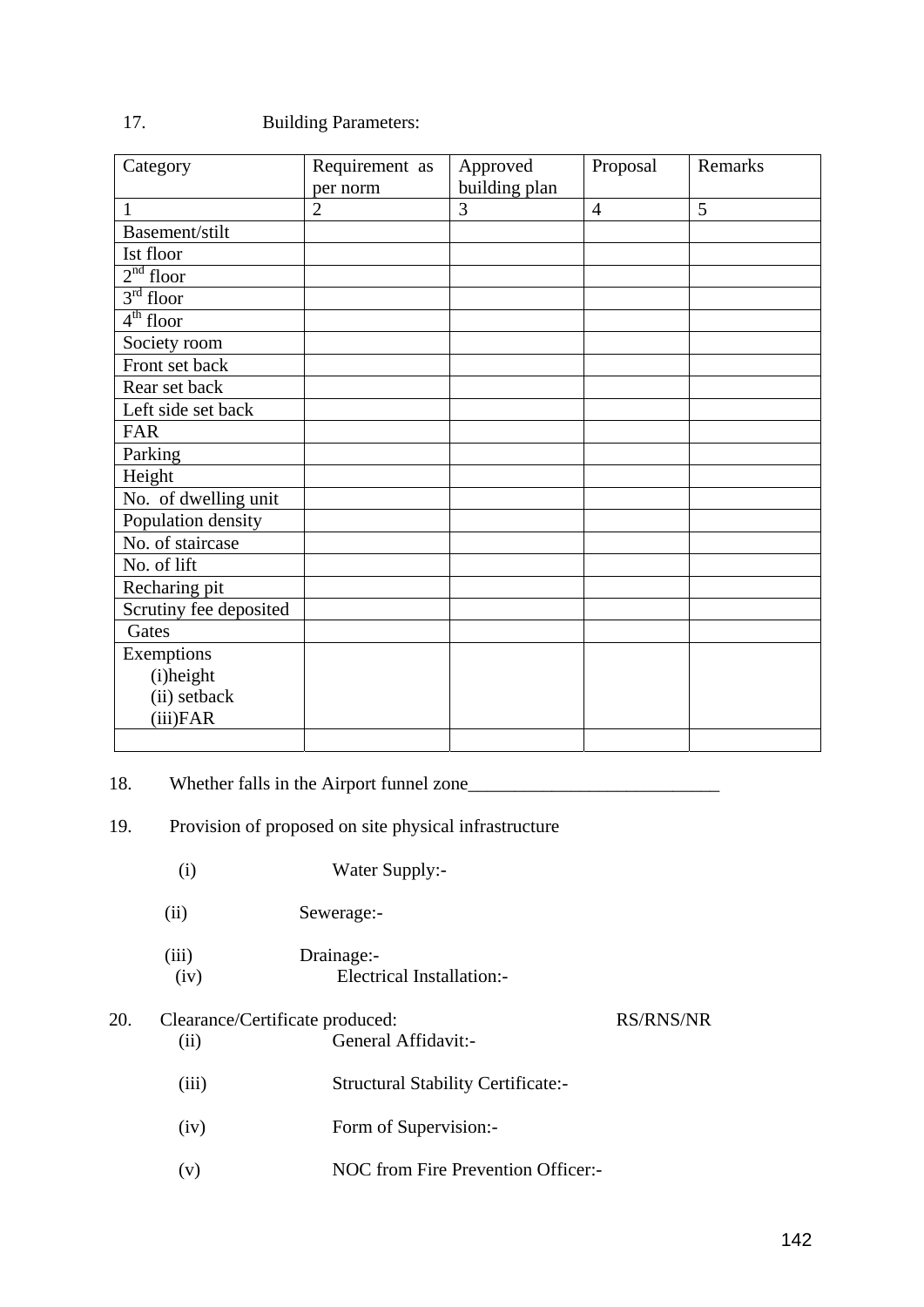| (vi) | NOC from PHED:- |
|------|-----------------|
|      |                 |

- (vii) Undertakings with regard to quality construction/Water supply/Sewerage/Drainage/Waste disposal/fire fighting
- (viii) Any other (specify)

### **N:B: (RS: Required and Submitted, RNS: Required not Submitted, NR: Not Required)**

- 21. Involvement of Technical Person & Builder:
	- (i) Architect/Engineer :-

Name:- C.A.No:- Empanelment No:

- (ii) Engineer/Structural Engineer:- Name: Empanelment No:
- (iii) Builder:

Name: Empanelment No:

(iv) Any other:

# **Signature of Technical Person**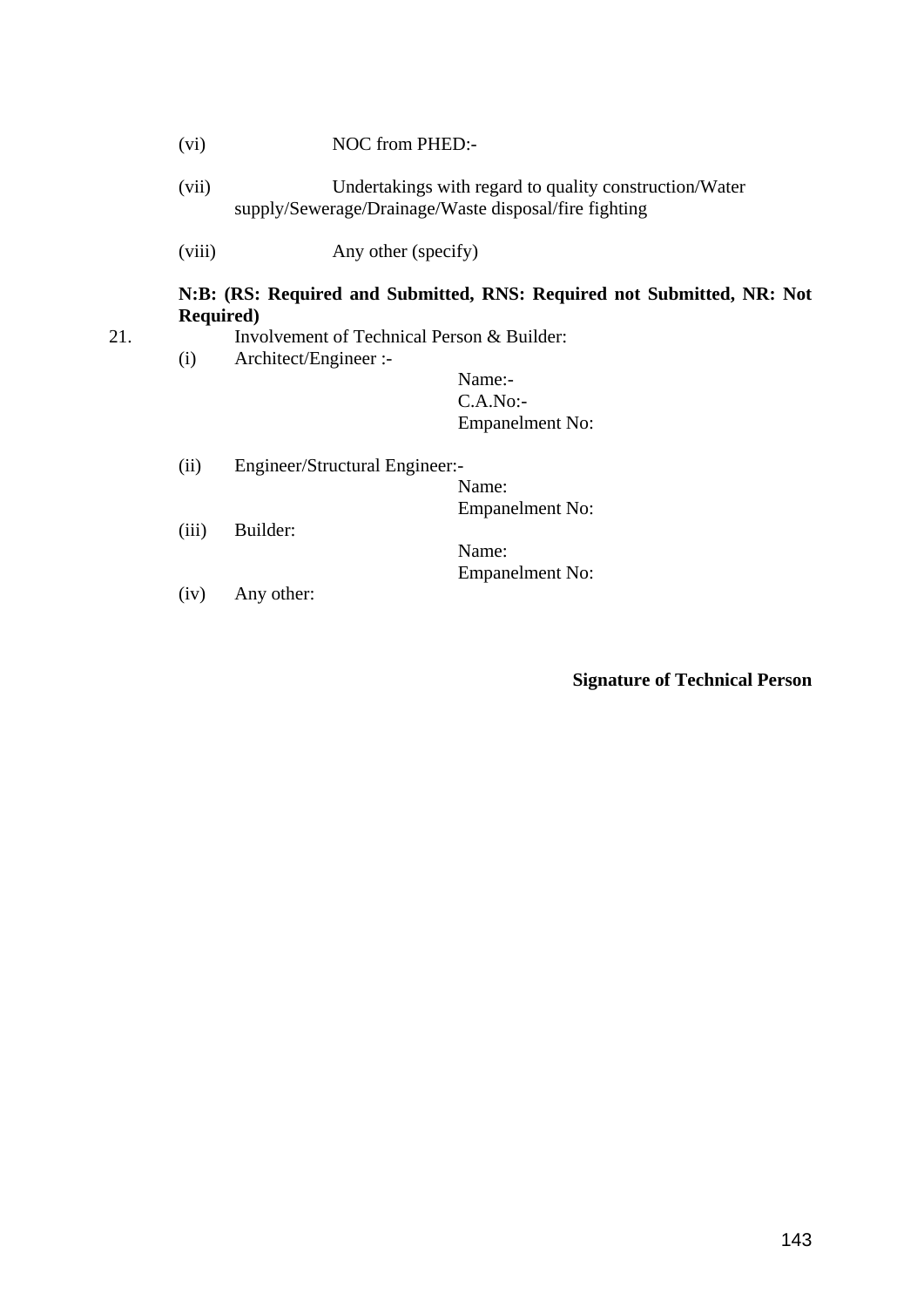#### **FORM -II**

#### **BHUBANESWAR DEVELOPMENT AUTHORITY**

No. /BDA.,Bhubaneswar, Dated: \_\_\_\_\_\_\_\_\_\_\_

Permission under sub-section(3) of the Section-16 of the Orissa Development Authorities Act,1982(Orissa Act,1982) is hereby granted in favour of;

Smt./ Shri (a) Sub-division of lands (b) Institution of change of the use of land or building (c) Construction of a\_\_\_\_\_\_\_\_\_\_\_\_ building (d) Reconstruction of building (e) Alteration of (f) Alteration or additions in the existing building \_\_\_\_\_\_\_\_\_\_\_\_\_\_\_\_\_\_\_\_\_\_\_(Specify)in respect of plot No.\_\_\_\_\_\_\_\_\_\_\_\_\_\_\_\_\_\_, Khata No.\_\_\_\_\_\_\_\_\_\_\_\_\_\_\_\_ Village/Mouza.\_\_\_\_\_\_\_\_\_\_\_\_\_\_\_\_ of \_\_\_\_\_\_\_\_\_\_\_\_\_\_\_\_\_\_Municipal Corporation/Municipality/NAC within the Development Plan Area of subject to following additions/ restrictions. (a) The land/ Building shall be used exclusively for purpose and the uses shall not be changed to any other use without prior approval of this Authority. (b) The development shall be undertaken strictly according to plans enclosed with necessary permission endorsement (c) Parking space measuring\_\_\_\_\_\_\_\_\_\_ sq. m. as shown in the approved plan shall be kept open and no part of it will be built upon. (d) The land over which construction is proposed is accessable by an approved means of access of m. width. (e) The land in question must be in lawful ownership and peaceful possession of the applicant. (f) The applicant shall free gift m. wide strip of land in the Municipal Corporation/Municipality/ NAC for the further widening of the road to the standard width. (g) The permission is valid for period of three years with effect from the date of issue. (h) Permission accorded under the provision of section 16 of ODA Act, cannot be construed as evidence in respect of right title interest of the plot over which the plan is approved. (i) Any dispute arising out of land record or in respect of right/ title/ interest after this approval the plan shall be treated automatically cancelled during the period of dispute. (j) Any other conditions.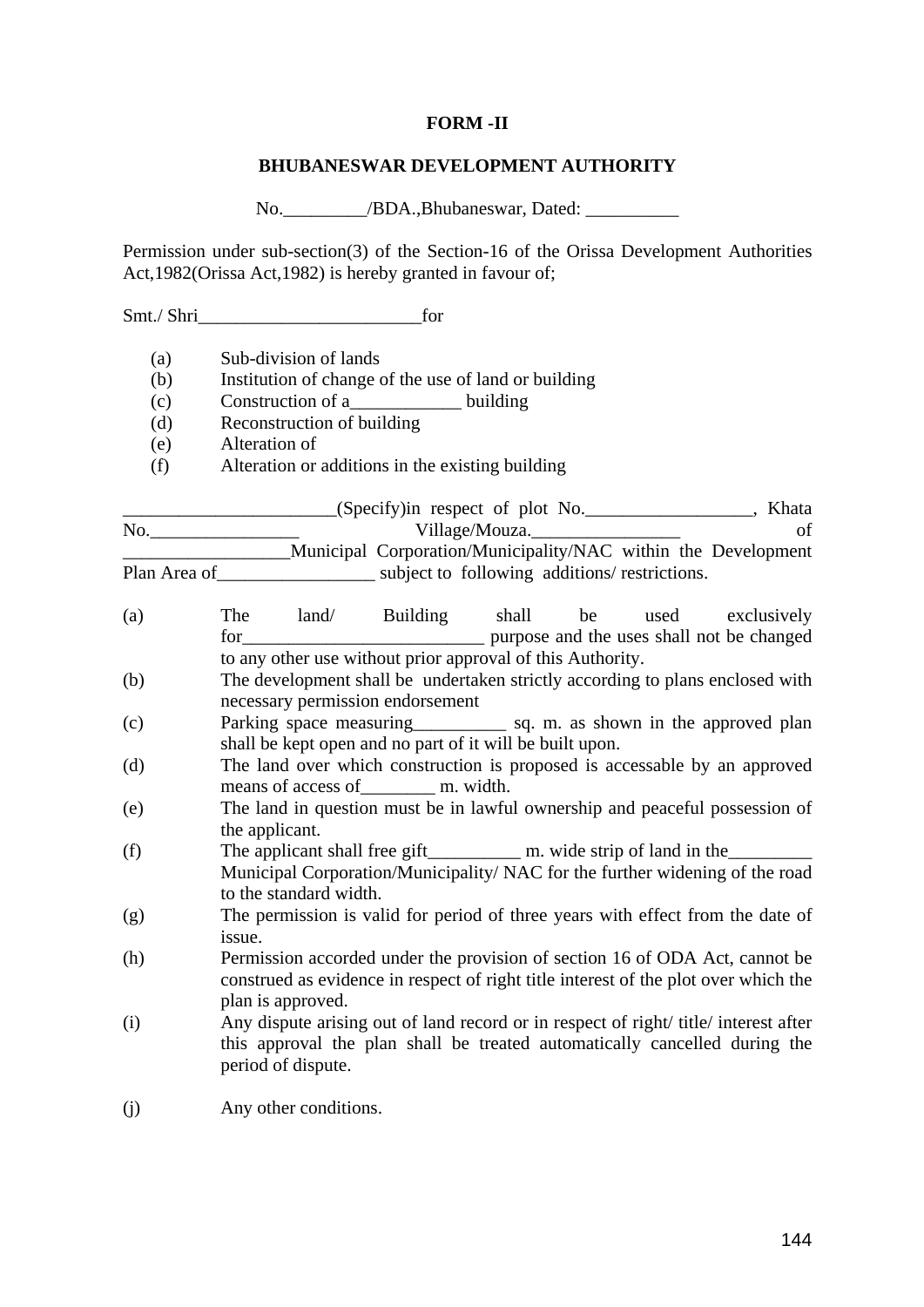By Order

Authorised Officer Bhubaneswar Development Authority

| Memo No. |  | /BDA., Bhubaneswar, Dated |
|----------|--|---------------------------|
|----------|--|---------------------------|

Copy along with copies of the approved plans to Smt./ Shri

Authorised Officer Bhubaneswar Development Authority

Memo No. \_\_\_\_\_\_\_\_/BDA., Bhubaneswar, Dated\_\_\_\_\_\_\_\_\_\_

Copy with a copy approved plan forwarded to the Executive Officer, Bhubaneswar Municipal Corporation/ Executive Officer, Khurda Municipality/ Executive Officer ,Jatni Municipality for information.

> Authorised Officer Bhubaneswar Development Authority

Memo No.  $/$  BDA., Bhubaneswar, Dated

Copy forwarded to the Land Officer, G. A. Department/ Director of Town Planning, Orissa, Bhubaneswar/ Enforcement Section, BDA Bhubaneswar.

> Authorised Officer Bhubaneswar Development Authority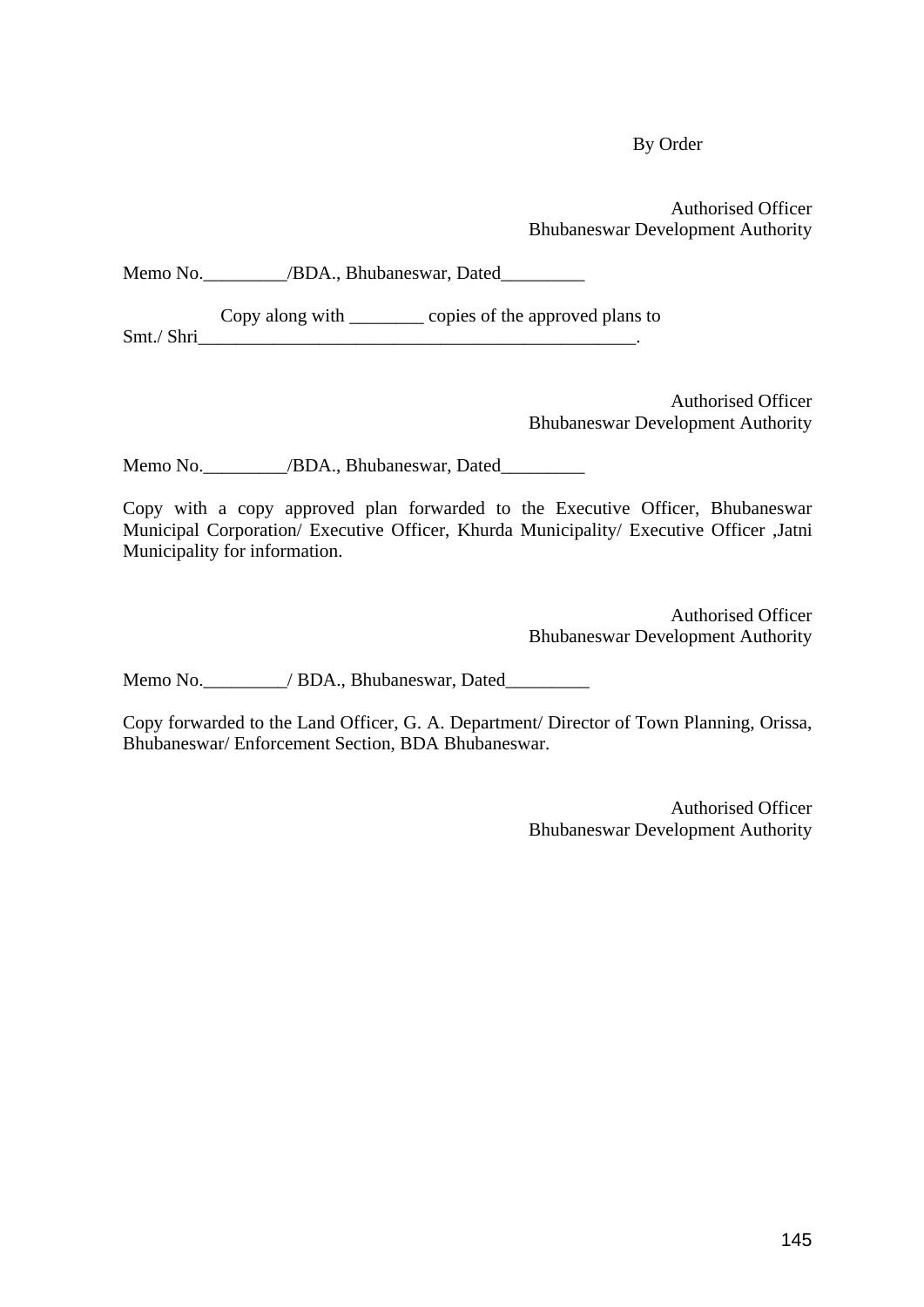### **FORM-III**

### **APPLICATION FOR DRAWING OF ATTENTION UNDER SUB-SECTION (7) OF SECTION-16 OF THE ORISSA DEVELOPMENT AUTHORITIES ACT,1982**

From\_\_\_\_\_\_\_\_\_\_\_\_\_\_\_\_\_

 $\frac{1}{\sqrt{2}}$  ,  $\frac{1}{\sqrt{2}}$  ,  $\frac{1}{\sqrt{2}}$  ,  $\frac{1}{\sqrt{2}}$  ,  $\frac{1}{\sqrt{2}}$  ,  $\frac{1}{\sqrt{2}}$  ,  $\frac{1}{\sqrt{2}}$  ,  $\frac{1}{\sqrt{2}}$  ,  $\frac{1}{\sqrt{2}}$  ,  $\frac{1}{\sqrt{2}}$  ,  $\frac{1}{\sqrt{2}}$  ,  $\frac{1}{\sqrt{2}}$  ,  $\frac{1}{\sqrt{2}}$  ,  $\frac{1}{\sqrt{2}}$  ,  $\frac{1}{\sqrt{2}}$ 

(Name and address of the applicant in block letters)

TO

## THE VICE-CHAIRMAN, BHUBANESWAR DEVELOPMENT AUTHORITY BHUBANESWAR

Subject: Statutory Notice under sub-section (7) of Section-16 of the ODA Act,1982

Madam/ Sir,

|       |  | I/We do bring to your kind notice that I/We had applied for permission to the         |  |  |
|-------|--|---------------------------------------------------------------------------------------|--|--|
|       |  | Bhubaneswar Development Authority on<br><u> Letter and the undertake</u> development  |  |  |
|       |  | with respect to plot No. ___________ Khata No. _________ Village/Mouza___________     |  |  |
|       |  | of ______________Municipal Corporation/Municipality/ NAC within Development Plan Area |  |  |
|       |  | of My/ our application was registered vide No.                                        |  |  |
| Dated |  | $\sim$ Two months have elapsed since the submission of my/our application             |  |  |
|       |  | and I/we have not received any communication with respect to the said application.    |  |  |

 Please take notice that if within a further period of one month from the date of receipt of this notice by you no communication either granting or refusing permission is received by me/ us, I/ we shall presume that permission as applied for has been granted in my/ our favour.

Yours faithfully,

Signature of the applicant(s)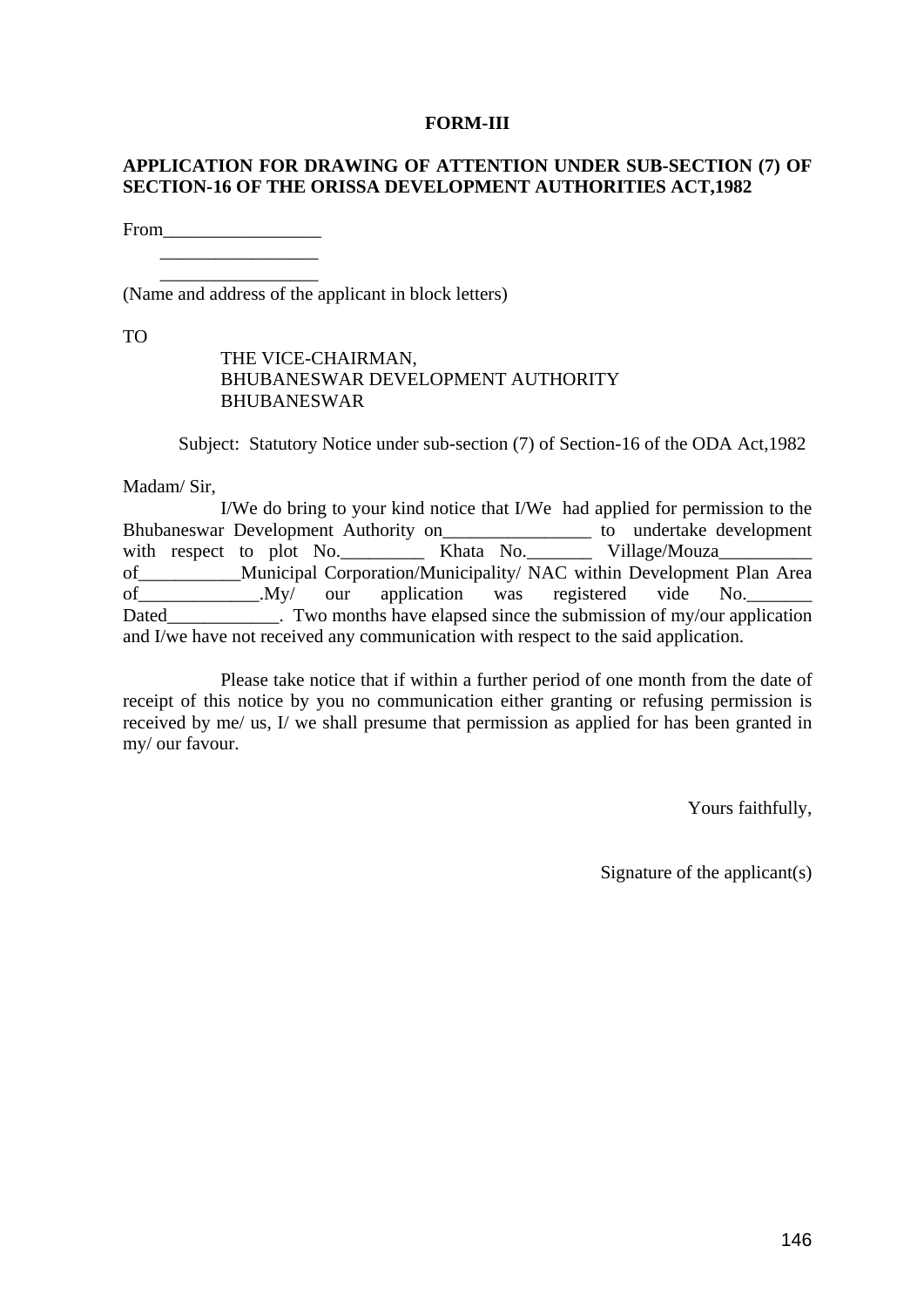### **FORM-IV**

# **Form of Registered to be maintained under sub – section(11) AND (12) of Section-16 of the Act (See Regulation-10)**

| SI.<br>No. | Name and Date of<br>address of<br>the<br>applicant | receipt | Date<br>permiss-<br>with  <br>ion<br>letter No. | refusal<br>with<br>letter<br>No. | of   Date of   Date of  <br>endors-<br>ement<br>to<br><b>Enforc-</b><br>ement<br><b>Branch</b> | Date of<br>return<br>from<br><b>Enforc-</b><br>ement<br><b>Branch</b> | Date of Signat-<br>sending<br>to record<br>room | of<br>ure<br>the<br>dealing<br>Asst. | Signa-<br>ture<br>of the<br><b>S.O.</b> |
|------------|----------------------------------------------------|---------|-------------------------------------------------|----------------------------------|------------------------------------------------------------------------------------------------|-----------------------------------------------------------------------|-------------------------------------------------|--------------------------------------|-----------------------------------------|
|            |                                                    |         |                                                 |                                  |                                                                                                |                                                                       |                                                 |                                      |                                         |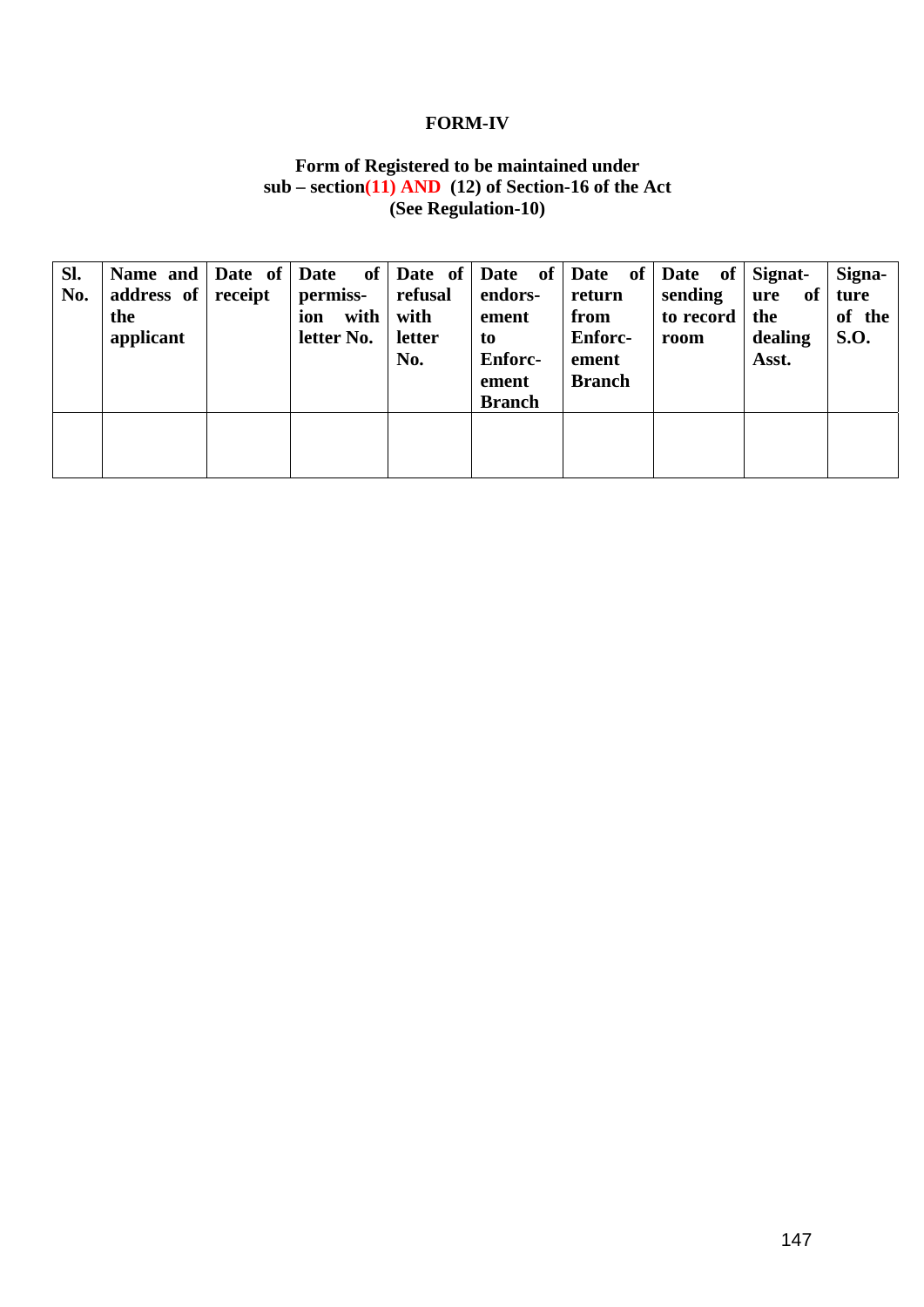#### **FORM-V**

#### **FORM OF NOTICE FOR COMMENCEMENT OF WORK**

### **(TO BE FURNISHED BY THE PLOT OWNER(S) AND THE BUILDER/ DEVELOPER)**

From:

\_\_\_\_\_\_\_\_\_\_\_\_\_\_\_\_\_\_\_\_\_\_\_\_\_\_

(Name and address in Block Letters)

TO

 THE VICE-CHAIRMAN, BHUBANESWAR DEVELOPMENT AUTHORITY BHUBANESWAR.

Sir,

 I/We hereby give notice of the erection of building in respect of plot No.\_\_\_\_\_\_\_\_\_\_\_\_\_\_ Khata No.\_\_\_\_\_\_\_ Village\_\_\_\_\_\_\_\_\_\_ to be commenced on\_\_\_\_\_\_\_\_\_\_\_ as per the permission given in your letter No. \_\_\_\_\_\_\_\_\_\_ Dated \_\_\_\_\_\_\_\_\_ under the supervision B.D.A. empanelled Architect/Engineer/ Structural Engineer\_\_\_\_\_\_\_\_\_\_\_\_\_\_\_\_\_\_\_\_\_\_\_\_\_\_,Regd.No\_\_\_\_\_\_\_ in accordance with the approved plan.

Yours faithfully,

Signature(s) of the Owner

Signature of Builder / Developer.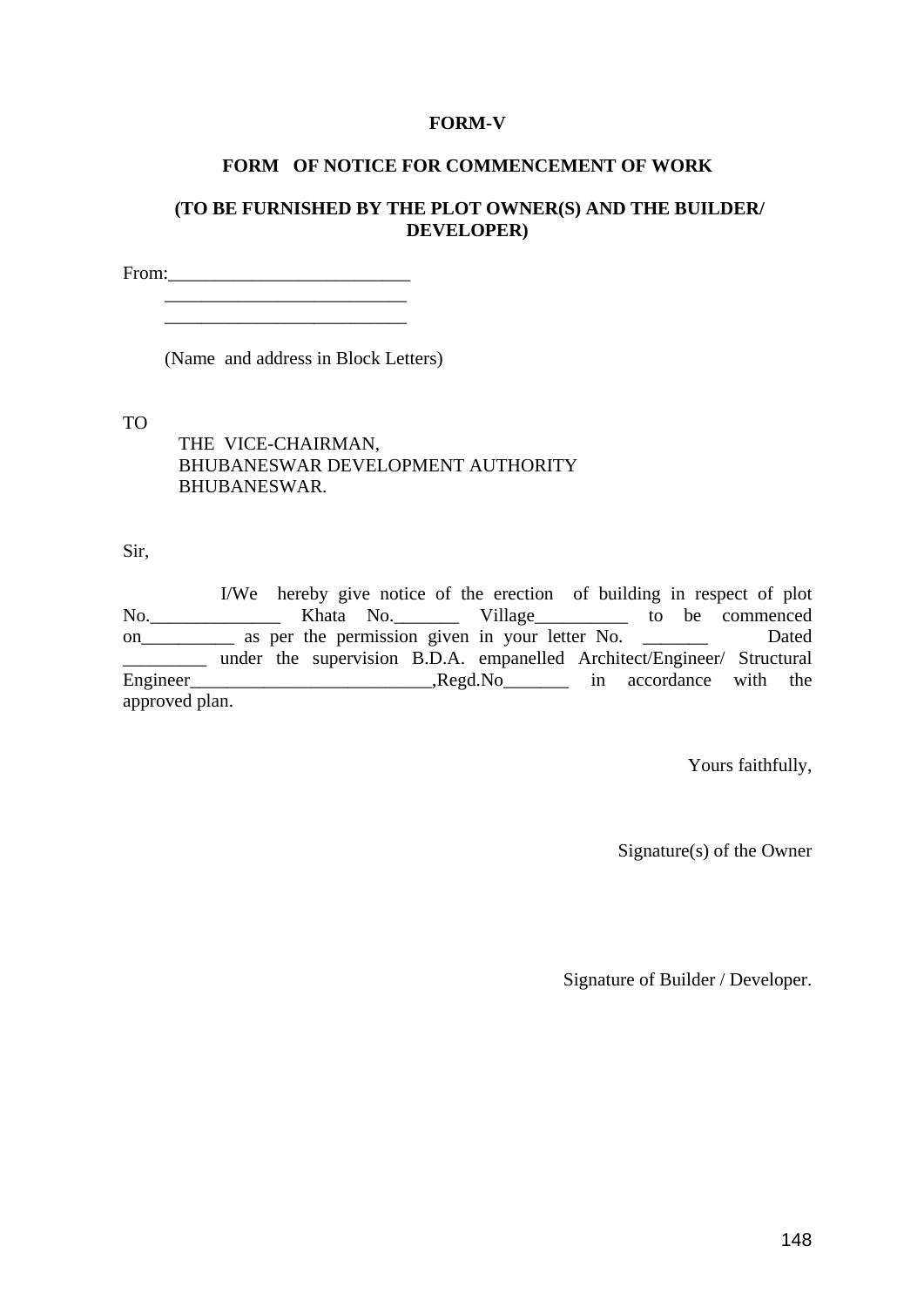# **FORM – VI PART - I**

# **COMPLETION CERTIFICATE**

From:\_\_\_\_\_\_\_\_\_\_\_\_\_\_\_\_\_\_\_\_\_\_\_\_\_\_

\_\_\_\_\_\_\_\_\_\_\_\_\_\_\_\_\_\_\_\_\_\_\_\_\_\_

(Name and address in Block Letters)

\_\_\_\_\_\_\_\_\_\_\_\_\_\_\_\_\_\_\_\_\_\_\_\_\_\_

TO

 THE VICE-CHAIRMAN, BHUBANESWAR DEVELOPMENT AUTHORITY BHUBANESWAR.

Sir,

 I hereby certify that the development, of erection, re-erection or for material alteration in respect of the building on Plot No. Khata No.\_\_\_\_\_\_\_\_\_\_\_\_\_Village/Mouza\_\_\_\_\_\_\_\_\_\_\_\_of\_\_\_\_\_\_\_\_\_\_\_\_\_\_\_\_\_\_\_Municipal Corporation/Municipality/NAC within the Development Area of\_\_\_\_\_\_\_\_\_\_ has been supervised by me and has been completed on \_\_\_\_\_\_\_\_\_\_ according to the plans sanctioned vide No.\_\_\_\_\_\_\_\_ dated \_\_\_\_\_\_\_\_\_.The work has been completed to my best satisfaction, the workmanship and all the materials(type and grade) have been used strictly, in accordance with the general and detailed specifications. No provisions of the code, conditions prescribed or orders issued there under have been transgressed in the course of the work. The land is fit for construction for which it has been developed or re-developed or the building is fit for use for which it has been erected, re-erected or altered, constructed and enlarged.

I hereby also enclose the plan of the building completed in all aspects.

Signature of Empanelled Technical Person

Name of the Technical Person

Address \_\_\_\_\_\_\_\_\_\_\_\_\_\_\_\_

\_\_\_\_\_\_\_\_\_\_\_\_\_\_\_\_\_\_

Date: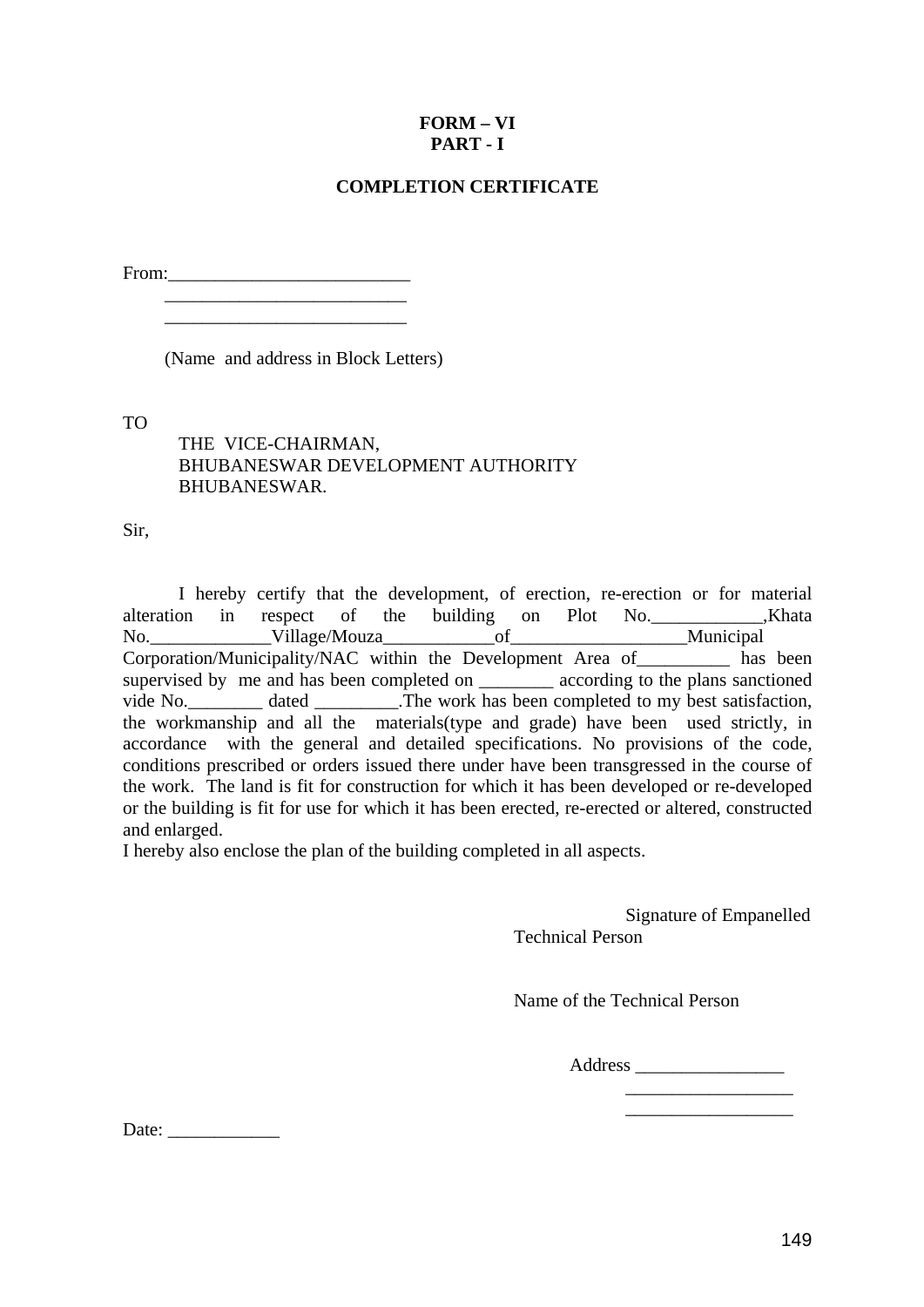### **PART - II**

## **CERTIFICATE FOR EXECUTION OF WORK AS PER STRUCTURAL SAFETY REQUIREMENTS**

| With respect to the building work of erection, re-erection or for making alteration in the |        |     |             |      |      |
|--------------------------------------------------------------------------------------------|--------|-----|-------------|------|------|
| building<br>Plot<br><sub>on</sub>                                                          | No.    |     | Khata       | No.  |      |
| Village/Mouza                                                                              |        |     | Municipal   |      |      |
| Corporation/Municipality/NAC                                                               | within | the | Development | Plan | Area |
| of<br>I certify;                                                                           |        |     |             |      |      |

- (a) that the building has been constructed according to the sanctioned plan and structural design( copy of the drawings as executed enclosed),which incorporates the provisions of structural safety norms as specified in Part- 6 (Structural Design) of the National Building Code of India, 2005 and other relevant codes; and
- (b) that the construction has been done under my supervision and guidance and adheres to the drawings and specifications submitted and records of supervision have been maintained.

Any subsequent changes from the completion drawings shall be the responsibility of the owner

| Signature of owner | Signature of the Empanelled Engineer/             |
|--------------------|---------------------------------------------------|
| With date          | Structural Engineer with date and Empanelment No. |
| Name:              |                                                   |

Address: \_\_\_\_\_\_\_\_\_\_\_\_\_\_ \_\_\_\_\_\_\_\_\_\_\_\_\_\_\_\_\_\_\_\_\_\_\_\_\_\_\_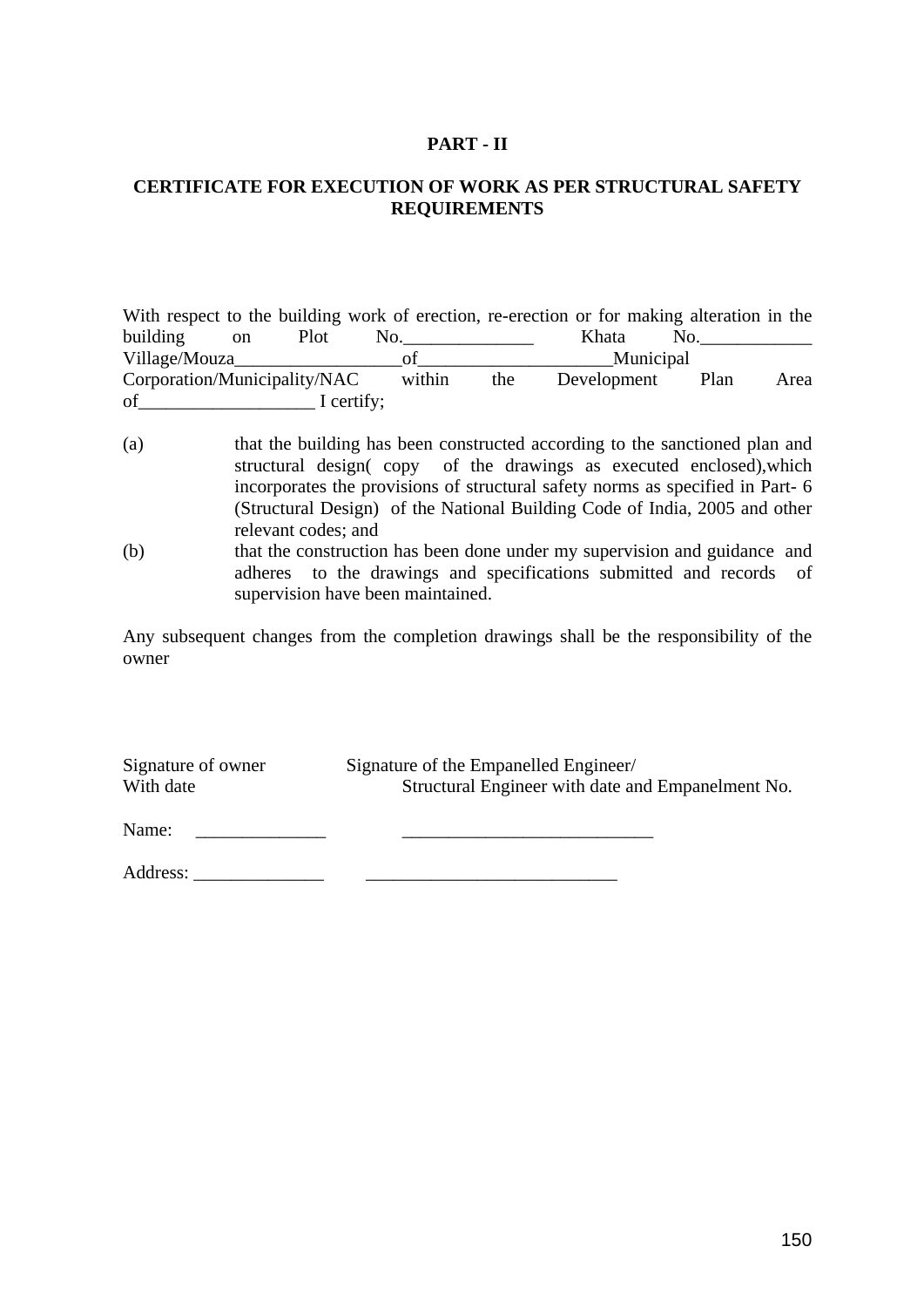### **FORM - VII**

#### **CERTIFICATE FOR STRUCTURAL STABILITY**

With respect to the building work of erection, re-erection or for making alteration in the building on Plot No. <br>Khata No. Village/Mouza\_\_\_\_\_\_\_\_\_\_\_\_\_\_\_\_of\_\_\_\_\_\_\_\_\_\_\_\_\_\_\_\_\_\_\_\_Municipal Corporation/Municipality/NAC within the Development Plan Area of\_\_\_\_\_\_\_\_\_\_\_\_\_\_\_\_\_\_\_\_\_, I certify that the structural plans and details of the building submitted for approval satisfy the structural safety requirements for all situations including natural disasters like cyclone &earth quake etc., as applicable, as stipulated under Part- 6 (Structural Design) of the National Building Code of India, 2005 and other relevant codes; and the information given therein is factually correct to the best of my knowledge. I undertake responsibility with regard to supervision of the work at each stage of construction,(after laying of foundation &after casting of each floor) and submit the report to B.D.A. regularly to effect that the building is being constructed conforming to the approved plan and as per the structural plan prepared by me. I will be responsible and liable for action by B.D.A./Govt. if the plan/design contain misrepresentation or fraudulent information and the construction is made in deviation of approved plan or if there is any structural failure due to wrong /unsafe structural design ,use of low quality material and/or poor workmanship endangering the in-mates7public.

Signature of owner Signature of the Registered With date Engineer/ Structural Engineer with date and registration No.

Name: \_\_\_\_\_\_\_\_\_\_\_\_\_\_\_\_\_\_\_\_ \_\_\_\_\_\_\_\_\_\_\_\_\_\_\_\_\_\_\_\_\_\_\_\_

Address: \_\_\_\_\_\_\_\_\_\_\_\_\_\_\_\_\_\_\_\_ \_\_\_\_\_\_\_\_\_\_\_\_\_\_\_\_\_\_\_\_\_\_\_\_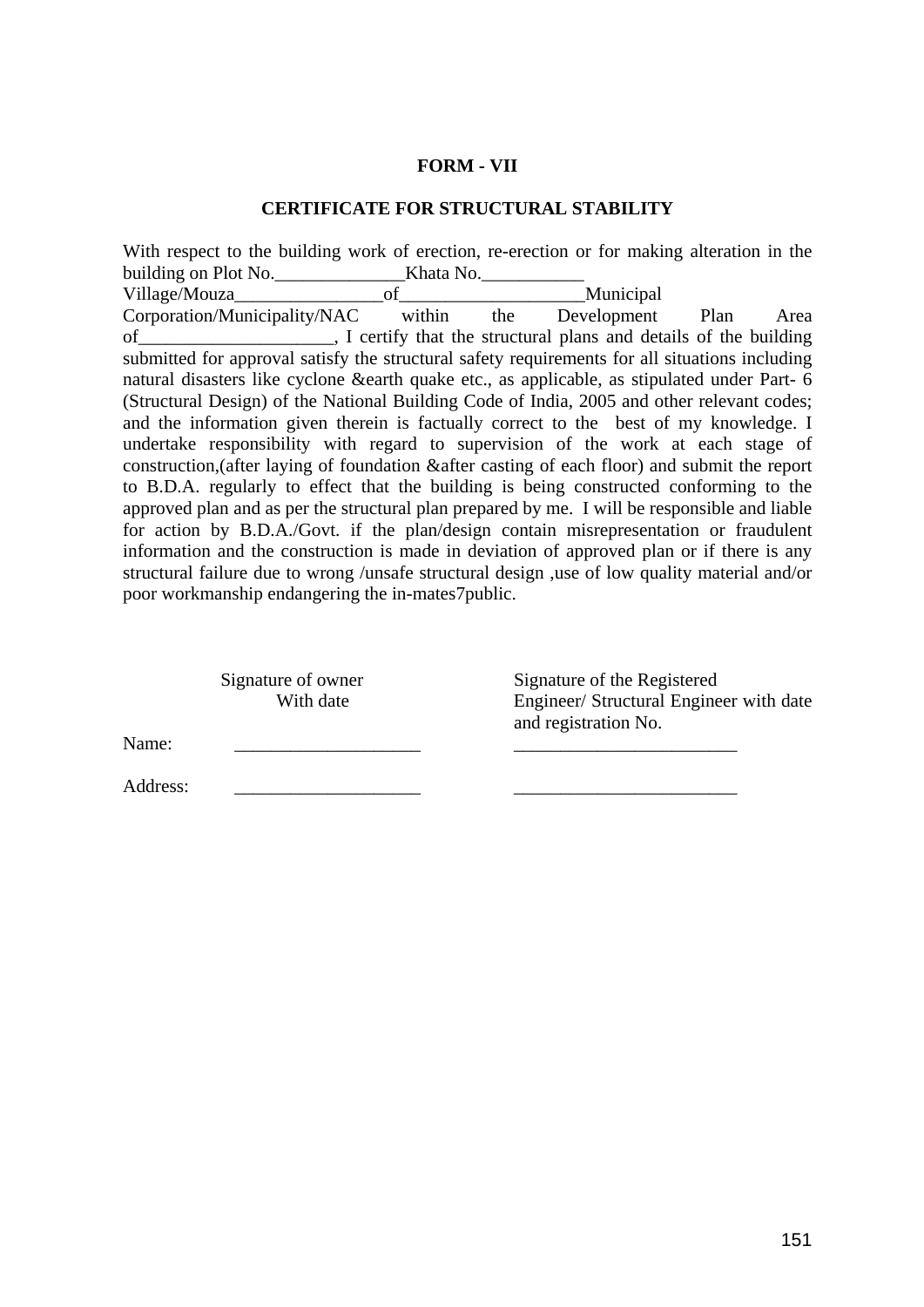### **FORM-VIII PERIODIC PROGRESS REPORT**

(To be submitted by the Empanelled Structural Engineer/ Architect/Engineer)

From:

 $\frac{1}{2}$  ,  $\frac{1}{2}$  ,  $\frac{1}{2}$  ,  $\frac{1}{2}$  ,  $\frac{1}{2}$  ,  $\frac{1}{2}$  ,  $\frac{1}{2}$  ,  $\frac{1}{2}$  ,  $\frac{1}{2}$  ,  $\frac{1}{2}$  ,  $\frac{1}{2}$  ,  $\frac{1}{2}$  ,  $\frac{1}{2}$  ,  $\frac{1}{2}$  ,  $\frac{1}{2}$  ,  $\frac{1}{2}$  ,  $\frac{1}{2}$  ,  $\frac{1}{2}$  ,  $\frac{1$  $\frac{1}{2}$  ,  $\frac{1}{2}$  ,  $\frac{1}{2}$  ,  $\frac{1}{2}$  ,  $\frac{1}{2}$  ,  $\frac{1}{2}$  ,  $\frac{1}{2}$  ,  $\frac{1}{2}$  ,  $\frac{1}{2}$  ,  $\frac{1}{2}$  ,  $\frac{1}{2}$  ,  $\frac{1}{2}$  ,  $\frac{1}{2}$  ,  $\frac{1}{2}$  ,  $\frac{1}{2}$  ,  $\frac{1}{2}$  ,  $\frac{1}{2}$  ,  $\frac{1}{2}$  ,  $\frac{1$ 

TO

| THE PLANNING MEMBER,                |
|-------------------------------------|
| BHUBANESWAR DEVELOPMENT AUTHOIRITY, |
| BHUBANESWAR.                        |
|                                     |

Ref BDA approval letter No.\_\_\_\_\_\_\_\_\_Dated \_\_\_\_\_\_\_\_\_\_\_

Madam/ Sir,

 I/We hereby certify that the construction of the building up to foundation, plinth/ground floor/floors of the building plot No. Village/Mouza \_\_\_\_\_\_\_\_\_\_\_\_\_\_ has been supervised by me/us and has been constructed strictly conforming to the sanctioned plan and structural design as per the provision of NBC, 2005. The work has been done to my/our best satisfaction. All the materials used in construction of this building are strictly in accordance with BIS/ISI specifications and norms conforming to National Building Code, 2005 covering all the safety factors including earthquake and cyclone. I/we will be responsible and liable for action by BDA/Govt. if there is any structural failure and fire endangering the inmates and public.

Yours faithfully,

Signature of the Architect/Engineer

Name

Empanelment No.

 Signature of Structural Engineer

Name Empanelment No.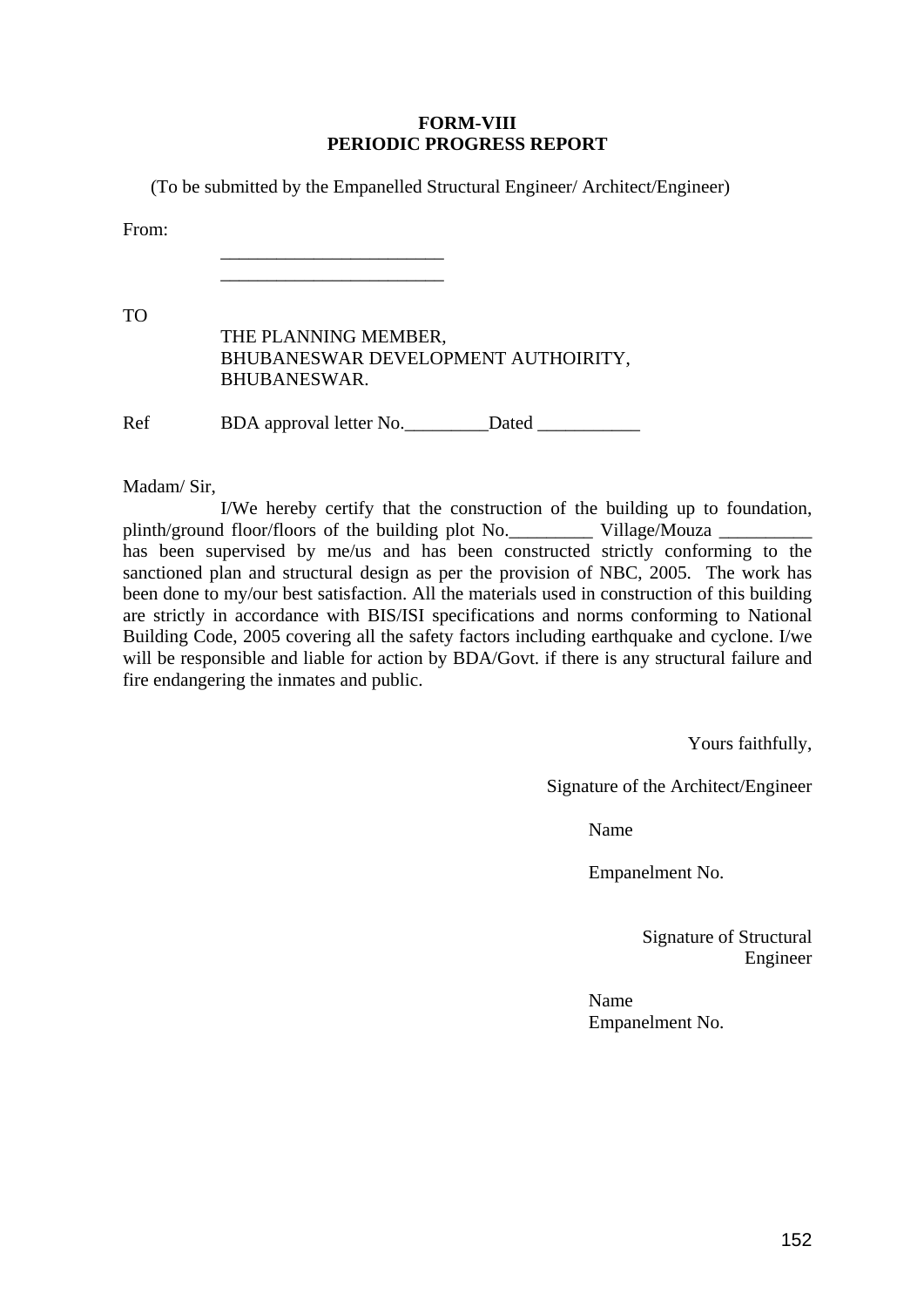### **FORM-IX BHUBANESWAR DEVELOPMENT AUTHORITY**

No. All *No.* All *No.* All *No.* All *No.* All *No.* All *No.* All *No.* All *No.* All *No.* All *No.* All *No.* All *No.* All *No.* All *No.* All *No.* All *No.* All *No.* All *No.* All *No.* All *No.* All *No.* All *No.* 

## **REFUSAL OF PERMISSION UNDER SUB-SECTION (3) OF SECTION 16 OF ORISSA DEVELOPMENT AUTHORITIES ACT-1982 FOR UNDERTAKING DEVELOPMENT OF PLOT NO. \_\_\_\_\_\_\_\_\_\_\_\_\_\_\_\_ IN MOUZA \_\_\_\_\_\_\_\_\_\_\_\_\_\_\_**

**To,** 

 **SMT/SRI \_\_\_\_\_\_\_\_\_\_\_\_\_\_\_\_\_\_\_\_\_\_** 

 Your reply to this office letter No. ………………….Dt………….. has not been found satisfactory / You have failed to show any cause in response to this office letter No………………………… Dated …………………

 Hence, in exercise of the powers under Sub-Section (3) of section-16 of the Orissa Development Authority Act, 1982, permission to undertake development on plot No……………………………… Mouza……………………. Of Bhubaneswar/ Khurda/ Jatni Development Plan area is hereby refused on the following grounds.

| $\bullet$ |  |  |  |
|-----------|--|--|--|

Two copies of the plans are retained in this office for record and reference and the rest are returned herewith.

### BY ORDER

### AUTHORISED OFFICER

Memo No……………………./ BDA, Bhubaneswar, Dated……………………

Copy to Municipal Commissioner, BMC/Director of Estates, G.A. Deptt. (in case of lease plots).

## AUTHORISED OFFICER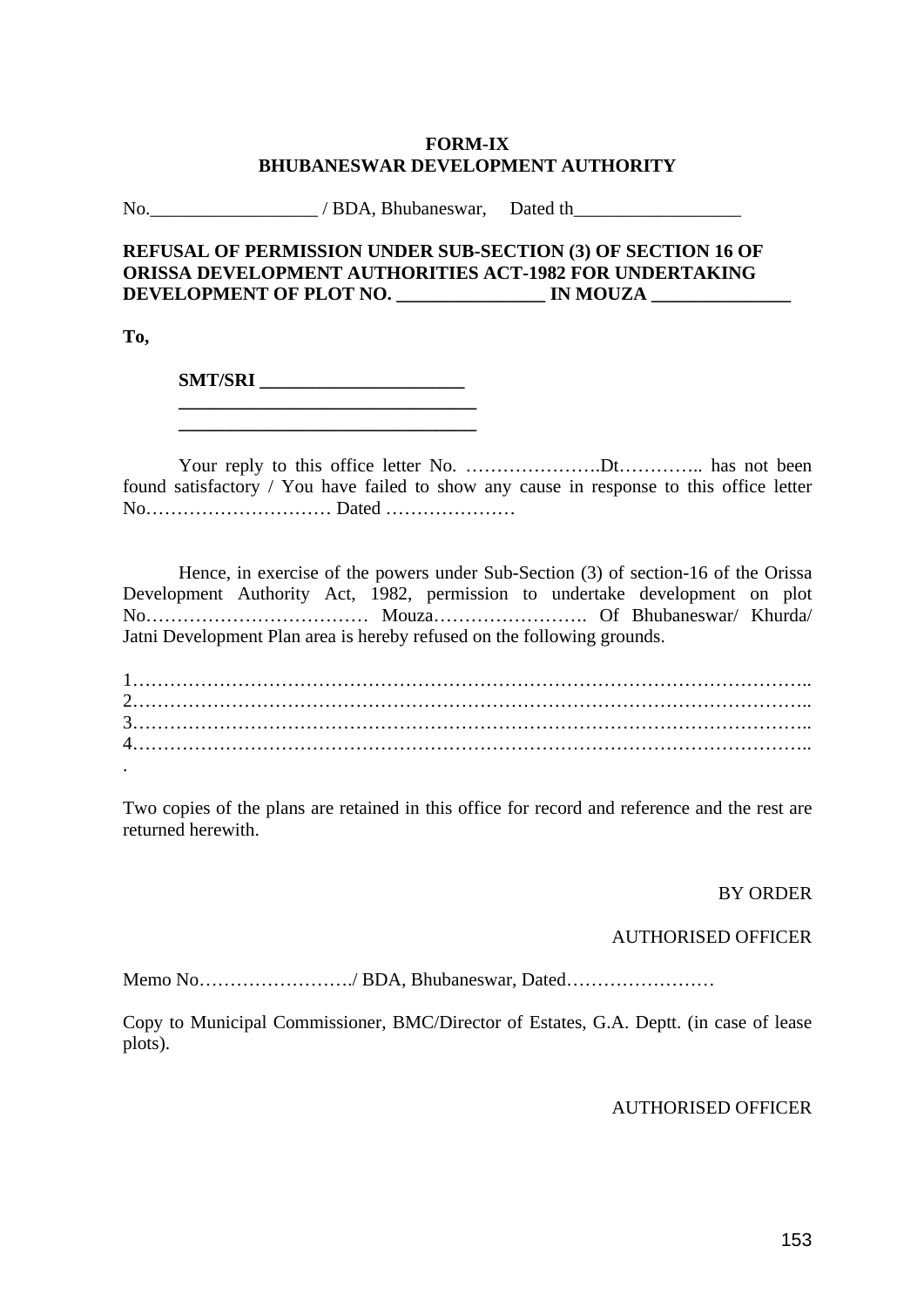# **FORM - X**

### **OCCUPANCY CERTIFICATE**

|    | The work of erection, re-erection or for material alteration undertaken in respect of          |                                                                                                                                                                                                                                |                                  |  |
|----|------------------------------------------------------------------------------------------------|--------------------------------------------------------------------------------------------------------------------------------------------------------------------------------------------------------------------------------|----------------------------------|--|
|    |                                                                                                |                                                                                                                                                                                                                                |                                  |  |
|    | the supervision of <u>the supervision</u>                                                      |                                                                                                                                                                                                                                | Architect (Empanelment)          |  |
|    |                                                                                                |                                                                                                                                                                                                                                | Structural Engineer (Empanelment |  |
|    |                                                                                                | Supervisor Supervisor Supervisor Supervisor Supervisor Supervisor Supervisor Supervisor Supervisor Supervisor Supervisor Supervisor Supervisor Supervisor Supervisor Supervisor Supervisor Supervisor Supervisor Supervisor Su |                                  |  |
|    | as per the Completion certificate submitted. On inspection it is                               |                                                                                                                                                                                                                                |                                  |  |
|    | observed that the erection, re-erection or alteration undertaken with respect to above plot(s) |                                                                                                                                                                                                                                |                                  |  |
|    | conform do not conform the approved plan and the conditions imposed vide letter                |                                                                                                                                                                                                                                |                                  |  |
|    |                                                                                                |                                                                                                                                                                                                                                |                                  |  |
|    | for <u>commonly</u> occupancy subjected to the following                                       |                                                                                                                                                                                                                                |                                  |  |
| 1. |                                                                                                |                                                                                                                                                                                                                                |                                  |  |
| 2. |                                                                                                |                                                                                                                                                                                                                                |                                  |  |
| 3. |                                                                                                |                                                                                                                                                                                                                                |                                  |  |

One set of completion plans duly certified is returned herewith.

BY ORDER

Authorised Officer Bhubaneswar Development Authority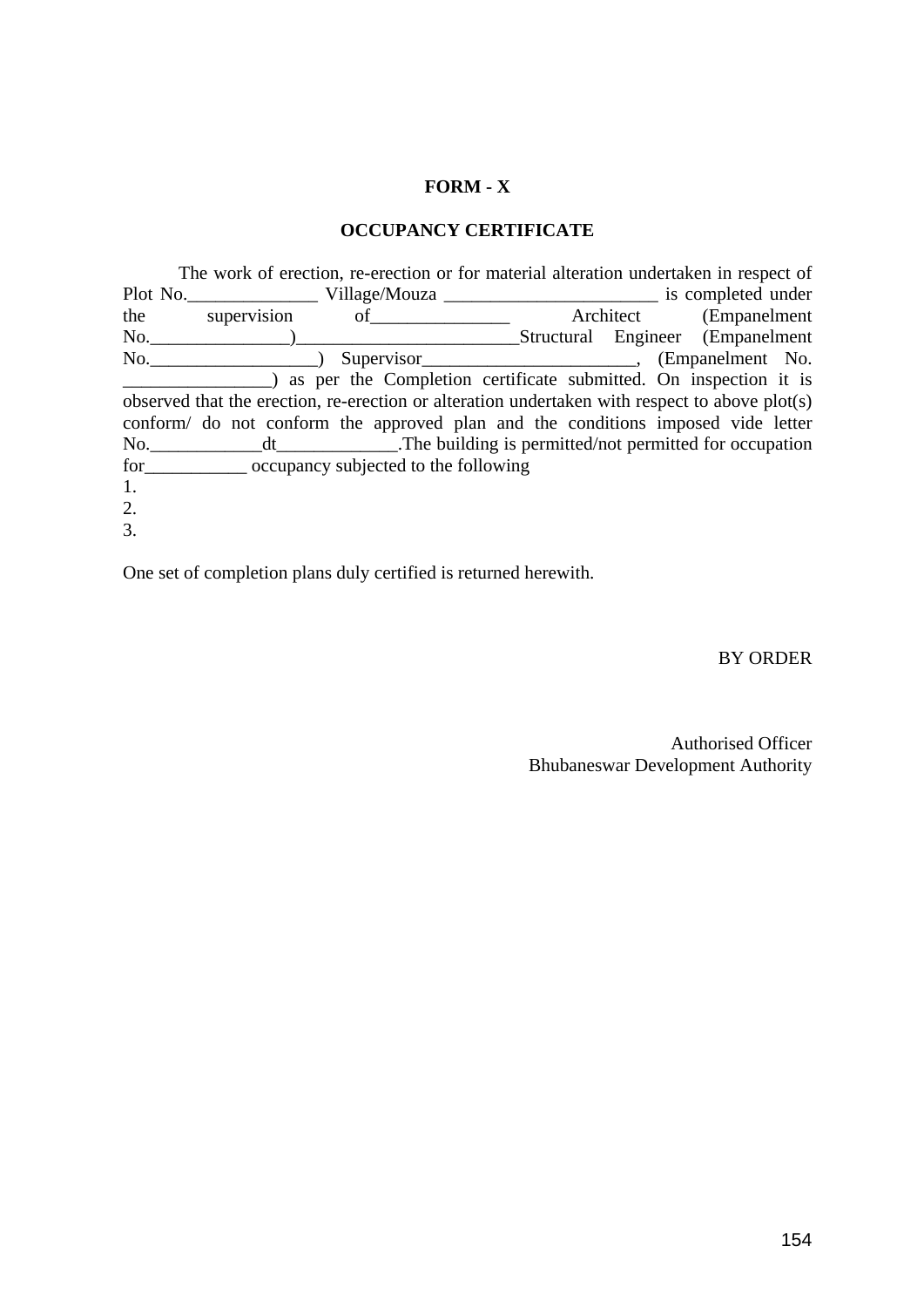### **FORM-XI**

#### **INDEMNITY BOND FOR BASEMENT**

| This Indemnity Bond is executed by Shri/Smt |     | S/O, D/O, W/O |
|---------------------------------------------|-----|---------------|
| Shri/Smt                                    | R/0 |               |
| favour of Development Authority.            |     |               |

Whereas the executant has submitted to the concerned Authority the plans for,sanction of basement over Plot No. Mz/Vill under the provisions of the Act and and Rules and Building Regulations made there under:-

And whereas the concerned Authority has agreed to sanction the aforesaid construction subject to the conditions that the owner shall indemnify the concerned Authority in the event of any loss or damage being cause to the adjoining building on account of the construction of the said basement either at the time of digging of its foundations or in the course of its construction or even thereafter and also against any claim of any concern thereto.

And whereas the executant has agreed to execute an indemnity bond to the above affect and also to abide by the terms imposed by the concerned Authority to the grant of sanction for construction of the basement.

Now this deed witnesses:

- 1. That in consideration of the sanction of the plans by BDA for construction of the basement the executant undertakes that he/she shall at all times keep BDA free from any liability, loss or damages/flowing from any injury or damage caused to the adjoining built-up properties or to any person as a consequence of the construction of at the time of digging of its foundations or during the course of its construction or at any time thereafter.
- 2. The owner agreed and undertakes that in the event of any claim being made by any person or persons against the concerned Authority either in respect of the sanction granted by the concerned Authority to the owner for the construction of basement or in respect of the construction or manner of construct ion of the basement by the owner of the consequences flowing from the said sanction the executant shall be responsible and liable and not BDA.
- 3. The executant agrees and undertake to indemnify the concerned Authority fully in respect of any amount which the concerned Authority may be required to pay to any person either by way of compensation or on any other account as a result of any claim or suit or any other proceedings concerning the sanctioning of the construction of the basement of the making thereof and also in respect of the costs and expenses which the concerned Authority may incur on defending any action.
- 4. Without prejudice to the above undertaking the executant hereby binds itself to pay to BDA to the full extent any amount which BDA may be required to pay to any person in connection with,relating to or concerning the sanctioning of the basement or the making thereof.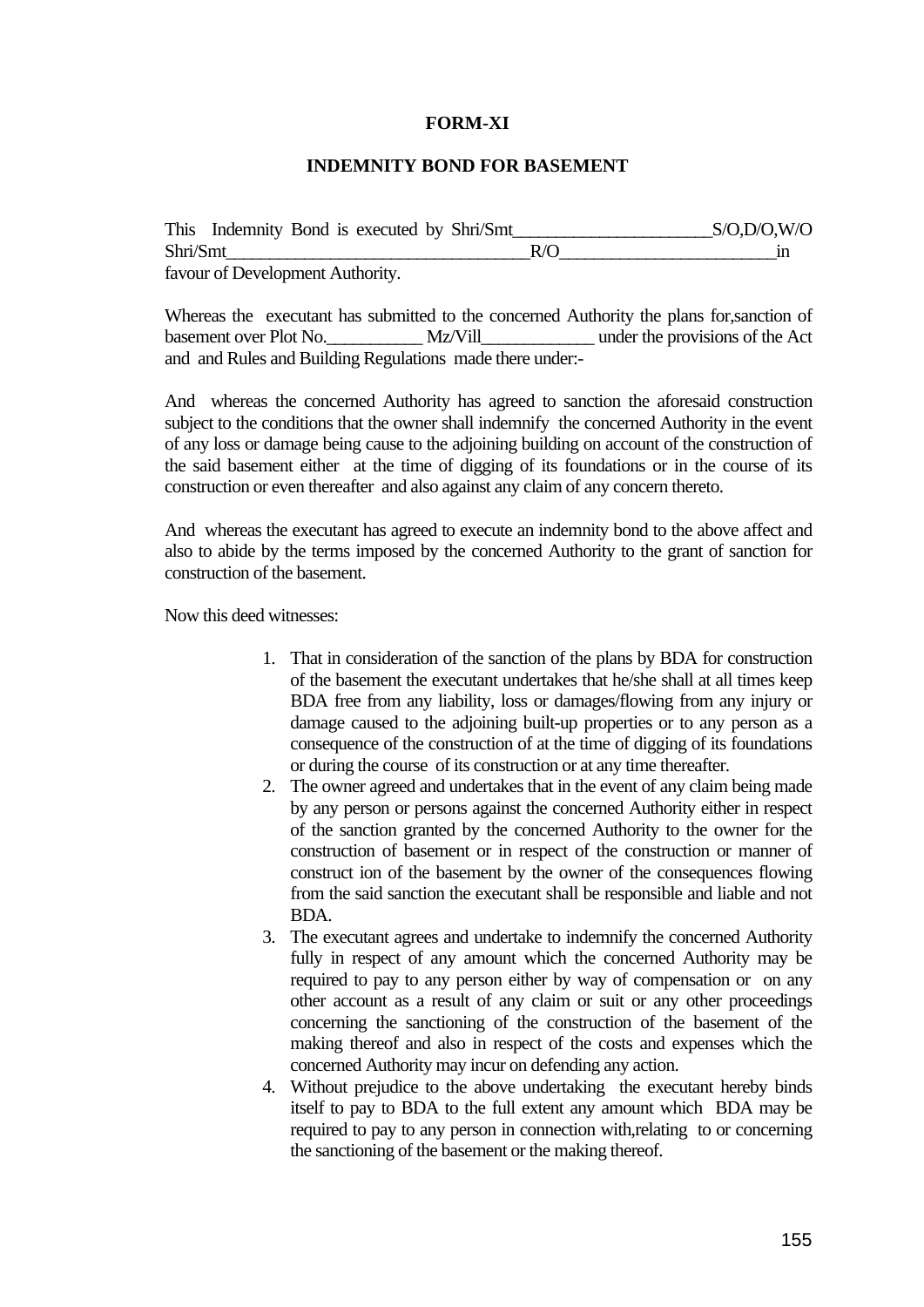5. The owner agrees and undertakes that this bond shall remain in full force and effect till the executant faithfully observes/performs the undertaking herein before contained.

In witness whereof the executant above named has signed this bond on this\_\_\_\_\_\_\_\_ day  $of$  at

#### **Indemnifier**

Witness:

(Signatures)\_\_\_\_\_\_\_\_\_\_\_\_\_\_\_\_\_\_\_\_\_

| 1. | – Name |  |  |
|----|--------|--|--|
|----|--------|--|--|

Full Address\_\_\_\_\_\_\_\_\_\_\_\_\_\_\_\_\_\_\_\_

(Signatures)

2. Name\_\_\_\_\_\_\_\_\_\_\_\_\_\_\_\_\_\_\_\_\_\_\_\_\_

Full Address\_\_\_\_\_\_\_\_\_\_\_\_\_\_\_\_\_\_\_\_

(Signatures)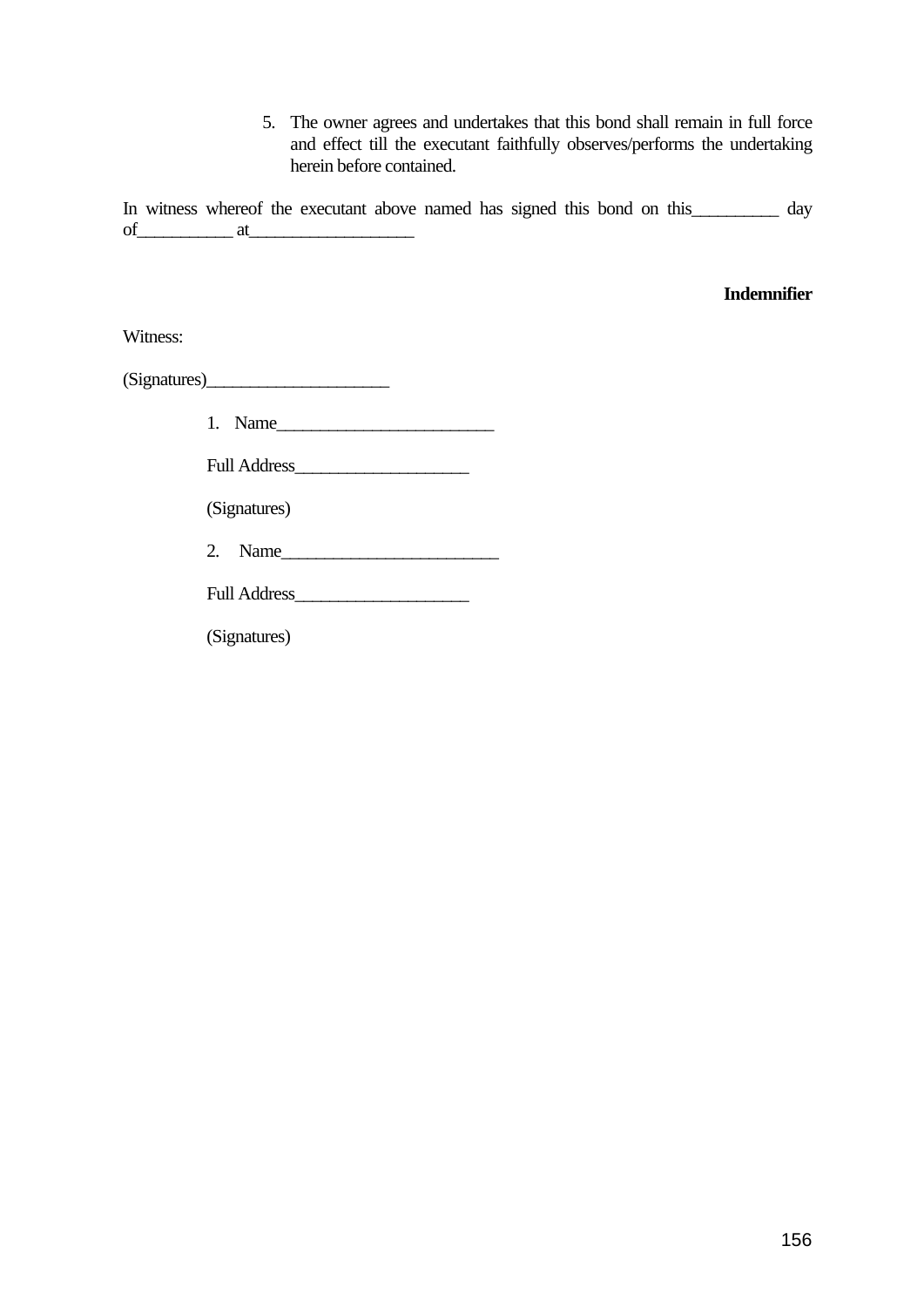#### **FORM-XII**

## **INTIMATION REGARDING APPROVAL OF RESIDENTIAL BUILDING PLAN BY TECHNICAL PERSON EMPAANELLED BY THE AUTHORITY IN RESPECT OF PLOTS NOT EXCEEDING 300 SQM IN SIZE {See Regulation-9(8) }**

From:

To

#### THE PLANNING MEMBER,

### B.D.A.,BHUBANESWAR.

Ref:

Sir/Madam,

 I Wish to intimate that I have approved the residential building plan of Sri………………………..(address………………..) in respect of plot No………… Mz- …… under the provisions of 9(8) B.D.A. (Planning & Building Standard Regulation)-2008 The information in respect of the plan and plot is given below.

1. Name of the Owner:-

(i)Present Address: (in Block letters)

Village:-

Po:-

PS:-

Dist:-

(ii)Permanent address: (in Block letters)

Village:-

Po:-

 $PS:$ 

Dist:-

- 2. Name of Mouza:
- 3. Plot No:
- 4. Khata No:
- 5. Kisam of Plot:
- 6. Area of the plot(in Sqm):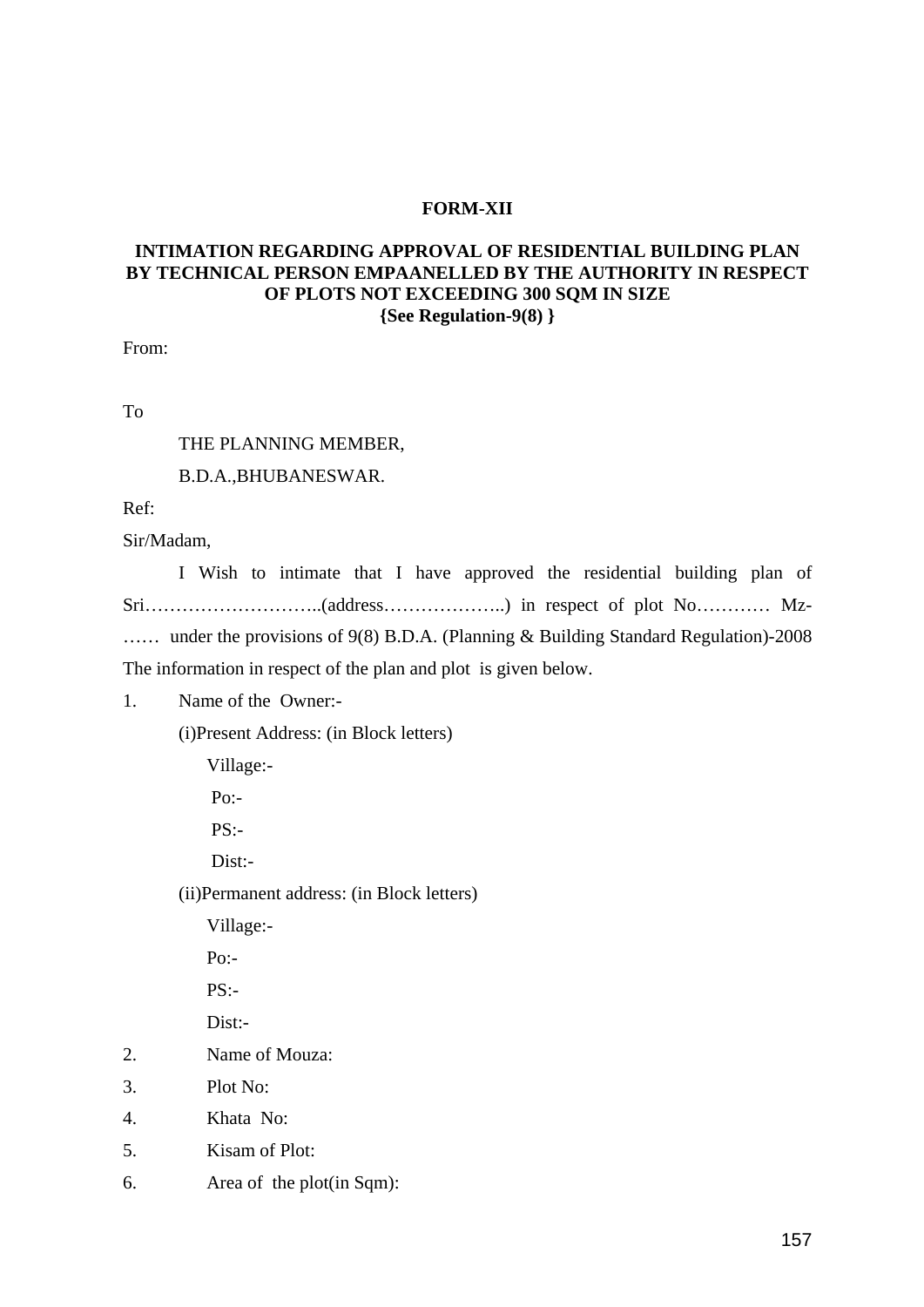- 7. No. of floors:
- 8. Approach road:
	- (a) Width:
	- (b) Public/Private:
- 9. Details of lay out approved by the Authority
	- $(i)$  Letter No.  $\qquad \qquad$  Date of approval:
	- (ii) Khata No & Plot No:
	- (iii) Village:
	- (iv) Municipal Corporation/Municipality/NAC:
	- (v) Development plan area:
	- (vi) Name of the applicant/builder/developer:-

10. Details of allotment made by G.A.Deptt./BDA/OSHB (i) Drawing No:

- (ii) Name of Scheme:
- (iii) Village:
- (iv) Municipal Corporation/Municipalaity/NAC:
- (v) Development Plan area:
- 11 Use:
- 12. Floor-
- 13. Covered area (in Sq.ft)

Stilt floor:

Ground floor:

First floor:

Second floor:

- Other floors:
- 14. Set backs (in Sq.ft) Front set back Rear Set back
	- Left side set back-
	- Right side set back
- 15. Height of the Building: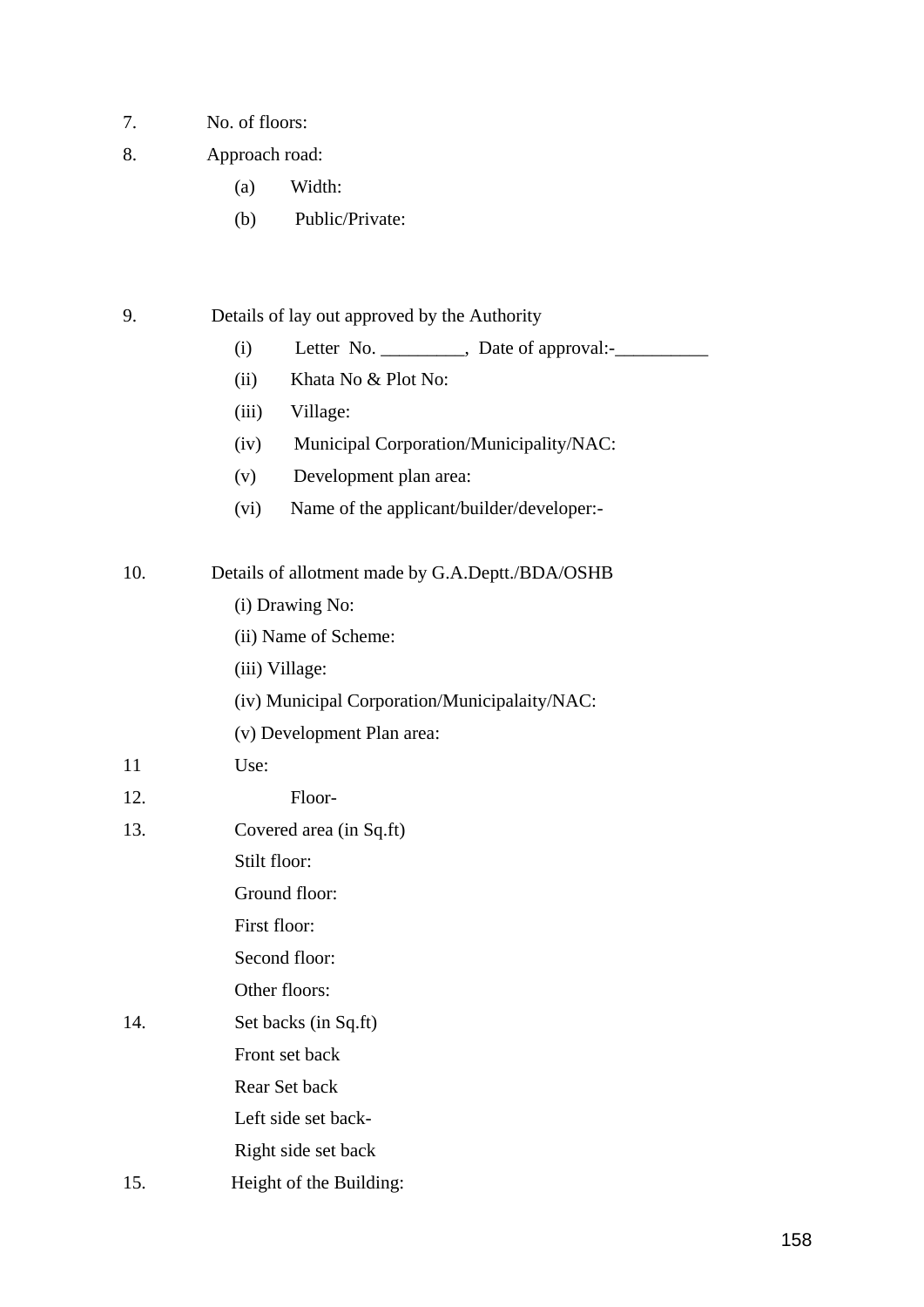- 16. Source of water supply:
- 17. Proposed drainage:
- 18. F.A.R.
- 19. Parking space

Yours faithfully,

Name & Designation of the Registered Architect /Engineer Empanelment No

Signature of plot owner/Developer with present & permanent address: